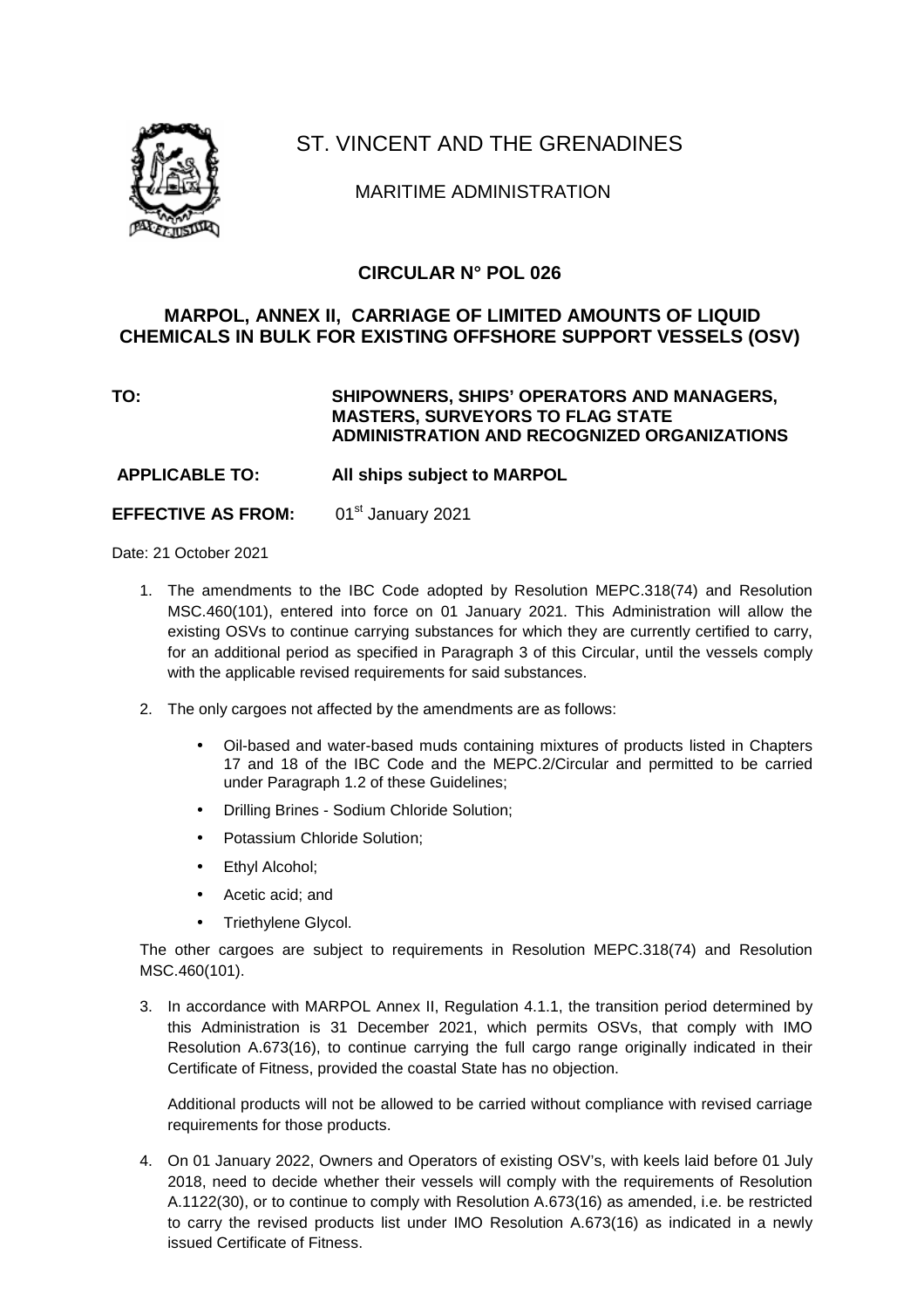Annexes to this circular: Resolution MSC.673(16) Resolution MSC.236(82) Resolution MEPC.318(74) Resolution MSC.460(101) Resolution A.1122(30)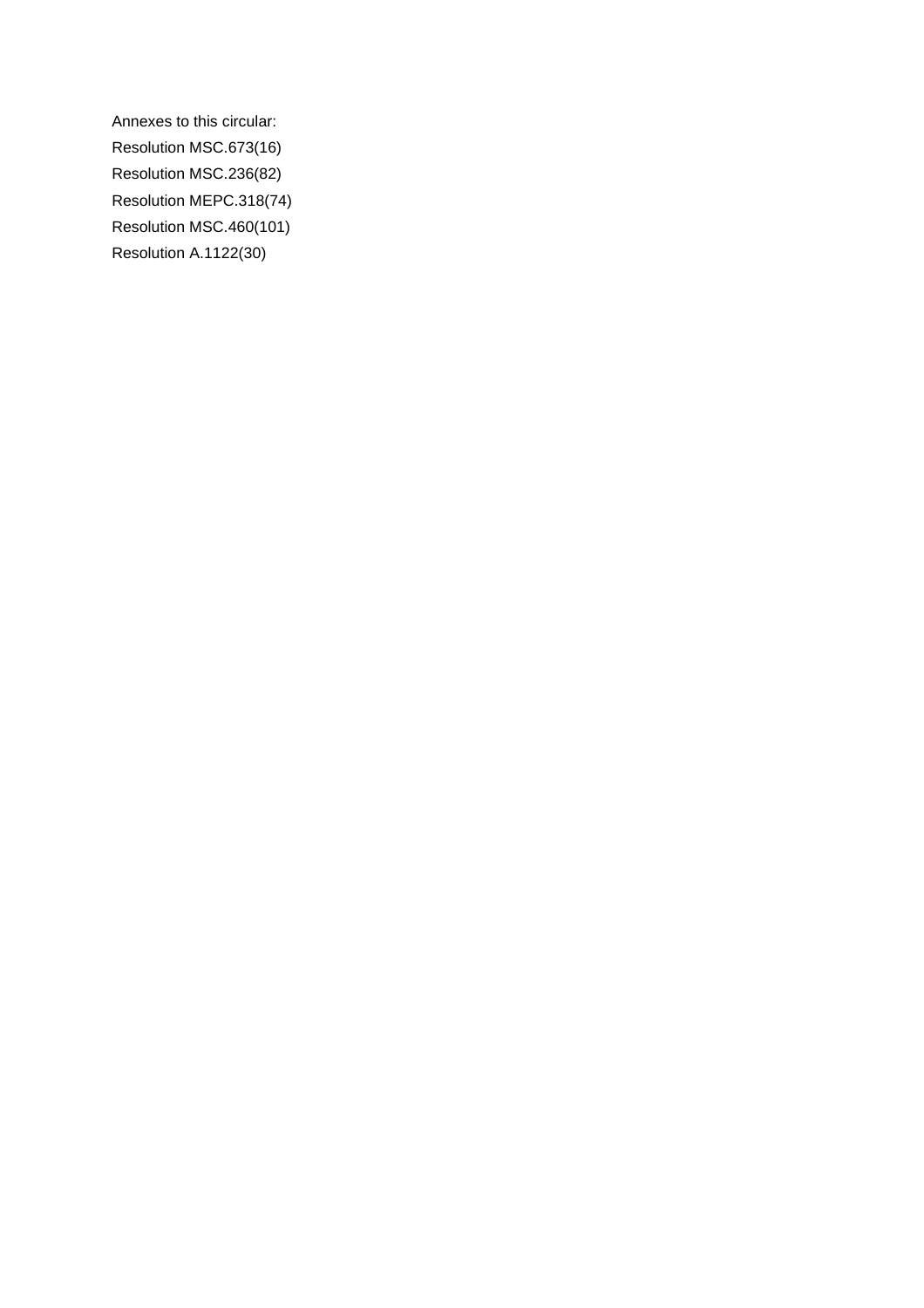Title RESOLUTIONs / Assembly / 16th Session / Res.A.673(16) **Note** Amended by Res.MSC.184(79), Res.MSC.236(82), MEPC.158(55) Superseded by Res.A.1122(30)

# **Resolution A.673(16)**

# **Adopted on 19 October 1989**

## **GUIDELINES FOR THE TRANSPORT AND HANDLING OF LIMITED AMOUNTS OF HAZARDOUS AND NOXIOUS LIQUID SUBSTANCES IN BULK ON OFFSHORE SUPPORT VESSELS**

THE ASSEMBLY,

RECALLING Article 15(j) of the Convention on the International Maritime Organization concerning the functions of the Assembly in relation to regulations and guidelines concerning maritime safety and the prevention and control of marine pollution from ships,

NOTING the current practices of the offshore industry for servicing and resupplying mobile offshore drilling units and offshore platforms, including those employed in the search for and recovery of hydrocarbons from the seabed,

NOTING ALSO the continuing and increasing need for offshore support vessels to carry limited quantities of noxious and hazardous liquids in bulk in the normal course of their operations,

NOTING FURTHER that regulation 13(4) of Annex II to the International Convention for the Prevention of Pollution from Ships, 1973, as modified by the Protocol of 1978 relating thereto, calls for guidelines to be developed by the Organization on the basis of which Administrations shall establish appropriate measures in respect of ships other than chemical tankers carrying noxious liquid substances of category A, B or C in bulk, **Example 18 and 18 and 18 and 18 and 18 and 18 and 18 and 18 and 18 and 19 and 1978 relating thereto, calls 1<br>
In the International Convertisers of category A, B or<br>
<b>KOREAN REGISTER**<br> **KOREAN REGISTERRY AS DEMANDED AND EQ** 

RECOGNIZING that full application of the International Code for the Construction and Equipment of Ships Carrying Dangerous Chemicals in Bulk, the Code for the Construction and Equipment of Ships Carrying Dangerous Chemicals in Bulk and the International Code for the Construction and Equipment of Ships Carrying Liquefied Gases in Bulk, in accordance with the International Convention for the Safety of Life at Sea, 1974, as amended and the International Convention for the Prevention of Pollution from Ships, 1973, as modified by the Protocol of 1978 relating thereto, to cover safety and pollution aspects is not necessary for offshore support vessels, having regard to the limited quantities of chemicals permitted to be carried, and to the modified requirements of the said instruments as contained in the Guidelines in the Annex to this resolution,

HAVING CONSIDERED the recommendations of the Maritime Safety Committee, at its fifty-seventh session, and the Marine Environment Protection Committee, at its twenty-sixth session,

1. ADOPTS the Guidelines for the Transport and Handling of Limited Amounts of Hazardous and Noxious Liquid Substances in Bulk on Offshore Support Vessels, the text of which is contained in the Annex to this resolution;

2. INVITES all Governments concerned:

- (a) to take appropriate steps to give effect to the Guidelines as early as possible;
- (b) to inform the Organization on measures taken to apply the Guidelines;

3. AUTHORIZES the Maritime Safety Committee and the Marine Environment Protection Committee to amend the Guidelines as may be necessary.

### **ANNEX**

**GUIDELINES FOR THE TRANSPORT AND HANDLING OF LIMITED AMOUNTS OF**

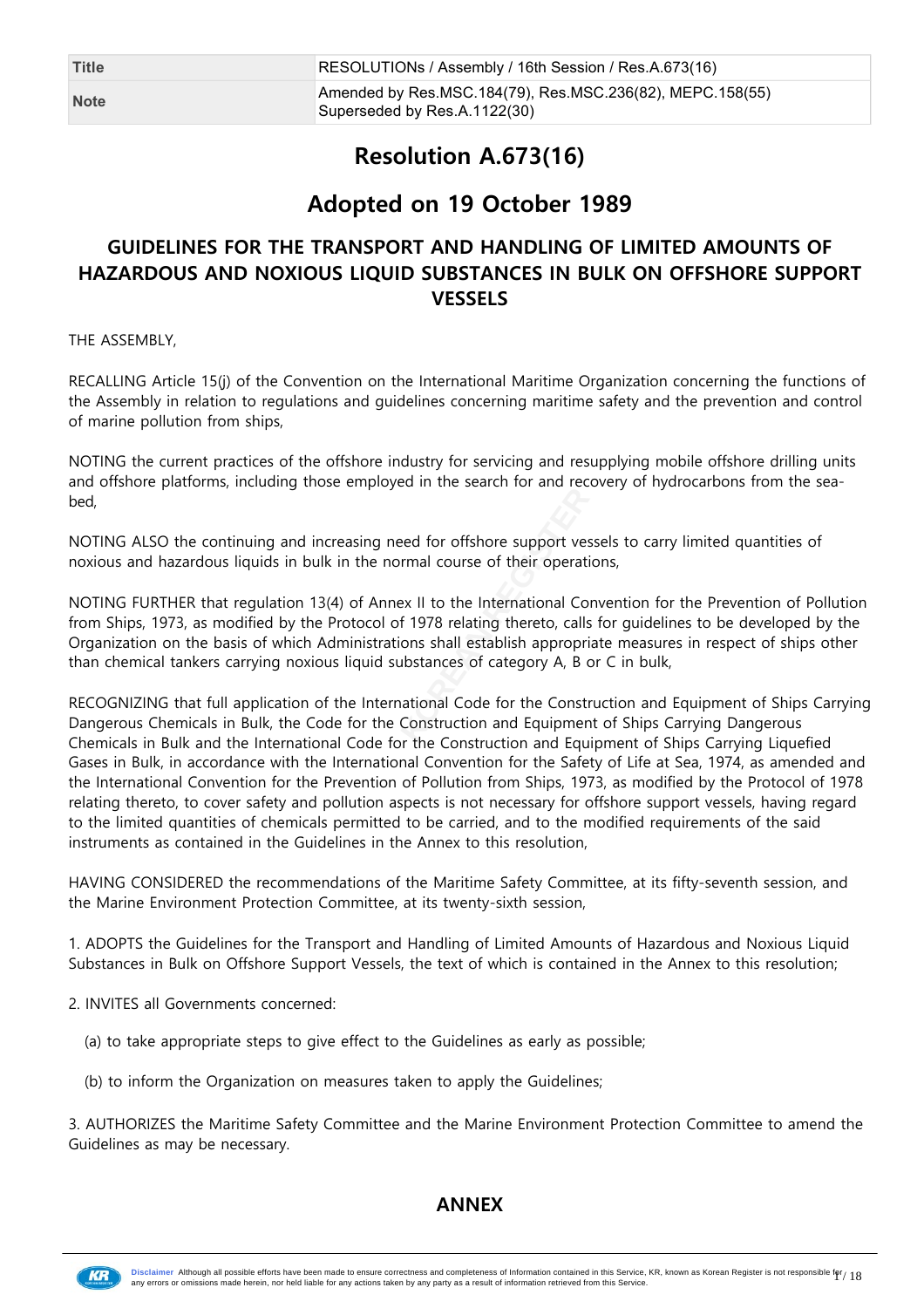## **GUIDELINES FOR THE TRANSPORT AND HANDLING OF LIMITED AMOUNTS OF HAZARDOUS AND NOXIOUS LIQUID SUBSTANCES IN BULK ON OFFSHORE SUPPORT VESSELS**

### CONTENTS

Preamble

- Chapter 1 General
	- 1.1 Application
	- 1.2 Scope
	- 1.3 Definitions
	- 1.4 Equivalents
	- 1.5 Survey and certification
- Chapter 2 Stability and cargo tank location
	- 2.1 Stability
	- 2.2 Cargo tank location

### Chapter 3 - Ship design

- 3.1 Cargo segregation
- 3.2 Accommodation, service and machinery spaces and control stations **KOREAN REGISTER**
- 3.3 Access to spaces in the cargo area
- 3.4 Cargo tank construction
- 3.5 Materials of construction
- 3.6 Cargo tank vent systems
- 3.7 Cargo transfer
- 3.8 Electrical installations
- 3.9 Fire-fighting requirements
- 3.10 Acid spill protection
- 3.11 Ventilation of spaces in the cargo area
- 3.12 Vapour detection

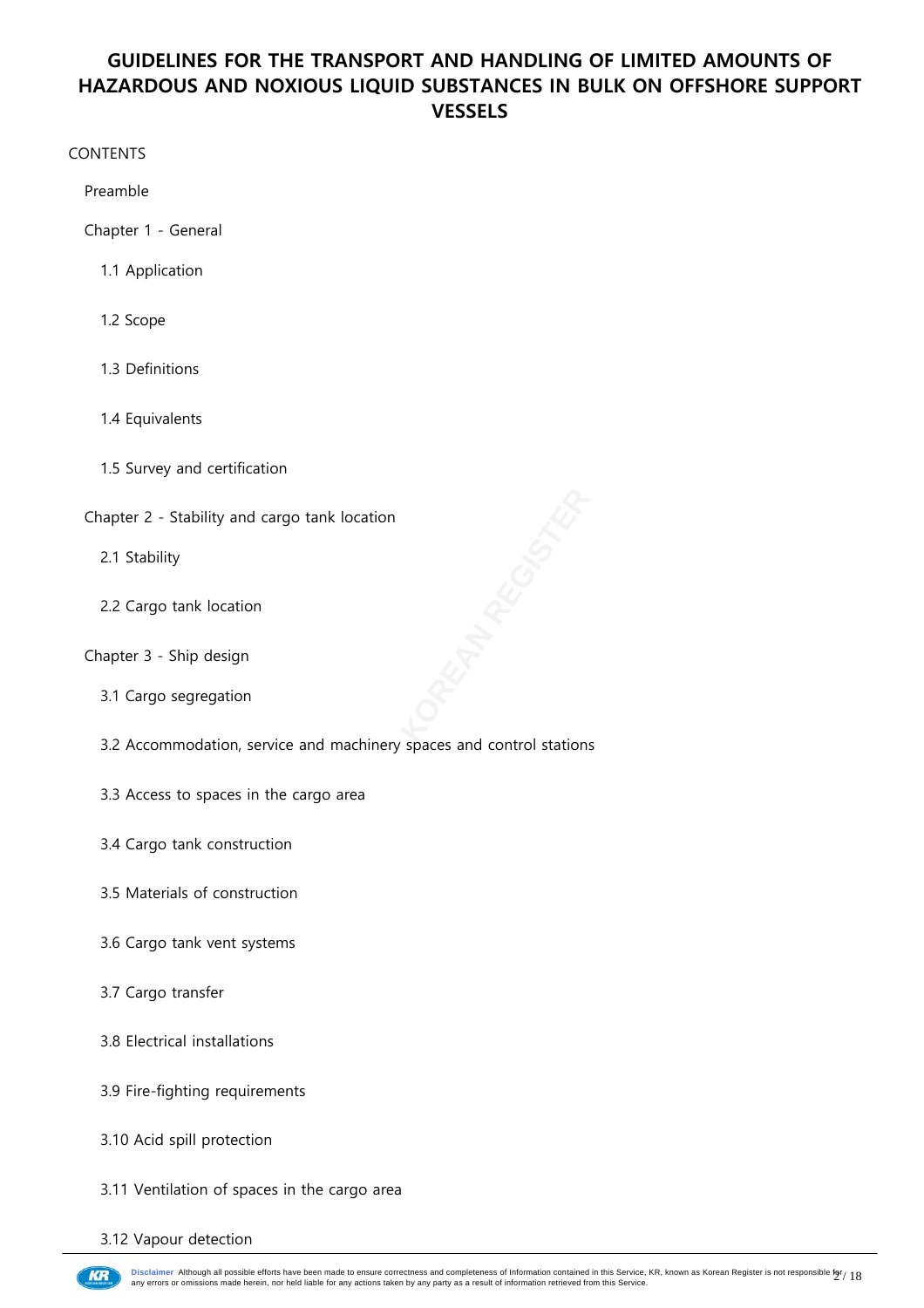- 3.13 Special requirements general
- 3.14 Special requirements for the carriage of liquefied gases
- 3.15 Gauging and level detection
- 3.16 Emergency remote shutdown
- Chapter 4 Pollution requirements
- Chapter 5 Personnel protection
	- 5.1 Decontamination showers and eyewashes
	- 5.2 Protective and safety equipment
- Chapter 6 Operational requirements
- Chapter 7 Applicability of the Guidelines to existing offshore support vessels

### **Appendix 1 - Table of permitted cargoes**

### **Appendix 2 - Model form of Certificate of Fitness**

#### PREAMBLE

1 These Guidelines have been developed for the design, construction and operation of offshore support vessels which transport limited amounts of hazardous and noxious liquid substances in bulk for the servicing and resupplying of offshore platforms, mobile offshore drilling units and other offshore installations, including those employed in the search for and recovery of hydrocarbons from the sea-bed. existing offshore support ves<br> **Table of permitted cannumity**<br> **Cornel State State State State State State State State State State State State State State State State State State State State State State State State State S** 

2 These Guidelines have been developed in accordance with the provisions set forth in regulation 13(4) of Annex II to MARPOL 73/78 and in recognition of the need for standards which provide an alternative to the International Code for the Construction and Equipment of Ships Carrying Dangerous Chemicals in Bulk and the International Code for the Construction and Equipment of Ships Carrying Liquefied Gases in Bulk for these types of vessels.

3 The Guidelines are intended to permit limited quantities of these hazardous and noxious liquid substances to be transported in bulk in offshore support vessels with minimum risk to the vessel, its crew and the environment.

4 The basic philosophy of the Guidelines is to apply standards contained in the International Code for the Construction and Equipment of Ships Carrying Dangerous Chemicals in Bulk and the International Code for the Construction and Equipment of Ships Carrying Liquefied Gases in Bulk to the extent that it is practicable and reasonable taking into account the unique design features and service characteristics of these vessels, as well as the limitation placed on amounts to be carried.

5 The Guidelines for the Design and Construction of Offshore Supply Vessels ( [resolution A.469\(12\)\)](http://103.12.248.9usercommontreeredirect.aspx?category_id=7065&node_type=normal&is_leaf=true&is_viewchild=true) adopted on 19 November 1981 are also applicable to offshore support vessels subject to these Guidelines.

6 It is recognized that the technology of the offshore industry is complex and subject to continued evolution as is evidenced by the growing need for specialized vessels such as well-stimulation vessels. To meet the needs of the industry the Guidelines should not remain static. Therefore the Organization will periodically review the Guidelines, taking into account both experience and technical development. Amendments to the Guidelines involving requirements for new cargoes will be circulated periodically as new cargoes are proposed for carriage



and the requirements are developed.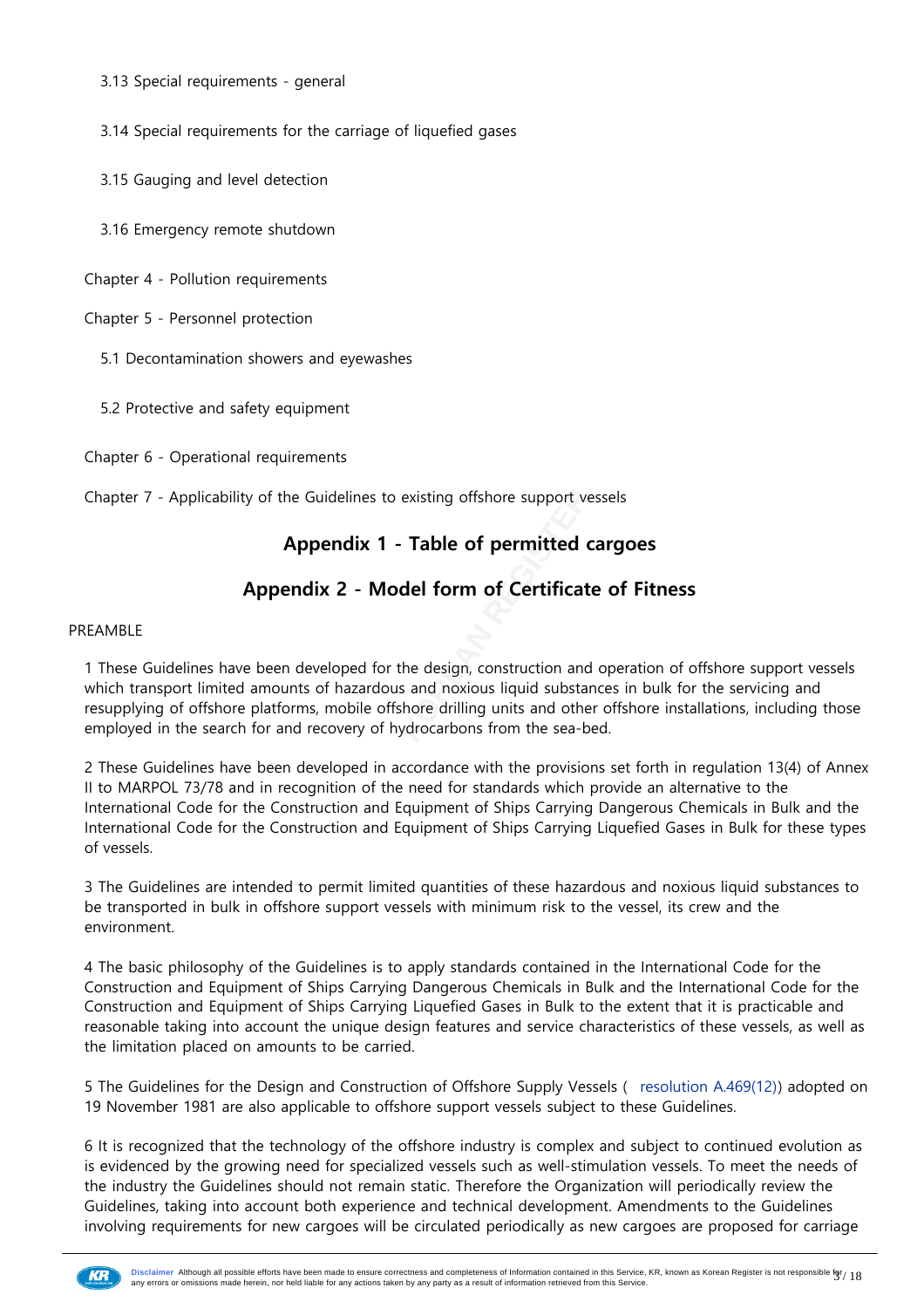and the requirements are developed.

#### CHAPTER 1 - GENERAL

#### 1.1 Application

1.1.1 The Guidelines apply to offshore support vessels, regardless of size or voyage, that, while not constructed or adapted primarily to carry in bulk cargoes subject to these Guidelines, carry, in limited quantities, the substances identified in 1.2.2. The Guidelines apply when these cargoes are carried.

1.1.2 For an offshore support vessel the keel of which is laid or which is at a similar stage of construction on or after 19 April 1990, the requirements in chapters 1 to 6 apply in full. For an offshore support vessel the keel of which is laid or which is at a similar stage of construction prior to 4 April 1990, the Guidelines apply as indicated in chapter 7.

1.1.3 A vessel irrespective of the date of construction, which is converted for the carriage of bulk liquids subject to these Guidelines on or after the date specified in 1.1.2 should be treated as a vessel constructed on the date on which such conversion commences. An existing offshore support vessel which transports a cargo subject to these Guidelines and undergoes modification for the transport of additional cargoes falling under these Guidelines should not be considered as a vessel which has undergone a conversion.

1.1.4 For the purpose of these Guidelines, "limited quantities" means that the aggregate quantity of bulk liquids identified in 1.2.2 that is carried is any amount not exceeding a maximum which is the lesser of 800m<sup>3</sup> or a volume in cubic m equal to 40% of the vessel's deadweight calculated at a cargo density of 1.0. For ships referred to in 1.3.4.2, such as well-stimulation vessels, the Administration may permit carriage of more than the maximum amount specified above. limited quantities" means that<br>the my amount not exceeding a revessel's deadweight calculation<br>vessels, the Administration<br>ay permit carriage of more the<br>capability requirements of ch<br>rrier Code are complied with.<br>of bulk

1.1.5 For other ships, the Administration may permit carriage of more than the relevant maximum amount specified above, provided that the survival capability requirements of chapter 2 of the International Bulk Chemical Code or the International Gas Carrier Code are complied with.

1.1.6 The Guidelines apply only in the case of bulk carriage involving transfer of the cargo to or from its containment which forms part of the vessel or remains on board.

1.1.7 Carriage and handling of dangerous goods and marine pollutants in packaged form should be in accordance with the recommendations of the International Maritime Dangerous Goods Code.

1.1.8 These Guidelines apply in addition to the Guidelines for the Design and Construction of Offshore Supply Vessels ([resolution A.469\(12\)](http://103.12.248.9usercommontreeredirect.aspx?category_id=7065&node_type=normal&is_leaf=true&is_viewchild=true) ). Where the present Guidelines set forth alternative safety standards to those contained in [resolution A.469\(12\),](http://103.12.248.9usercommontreeredirect.aspx?category_id=7065&node_type=normal&is_leaf=true&is_viewchild=true) the standards in the present Guidelines should be followed.

#### 1.2 Scope

1.2.1 The provisions of the Guidelines have been developed so that limited quantities of cargoes regulated under these Guidelines may be carried in bulk with minimum risk to the offshore support vessel, its crew, and to the environment.

1.2.2 Products which may be carried subject to the Guidelines are:

.1 those hazardous and noxious liquids listed in appendix 1 and those other products which may be assigned to appendix 1 based on the following criteria:

.1.1 products which for safety reasons may be assigned for carriage on a type 3 ship as defined by the International Bulk Chemical Code and which are not required to meet the requirements for toxic products in section 15.12 of that Code,

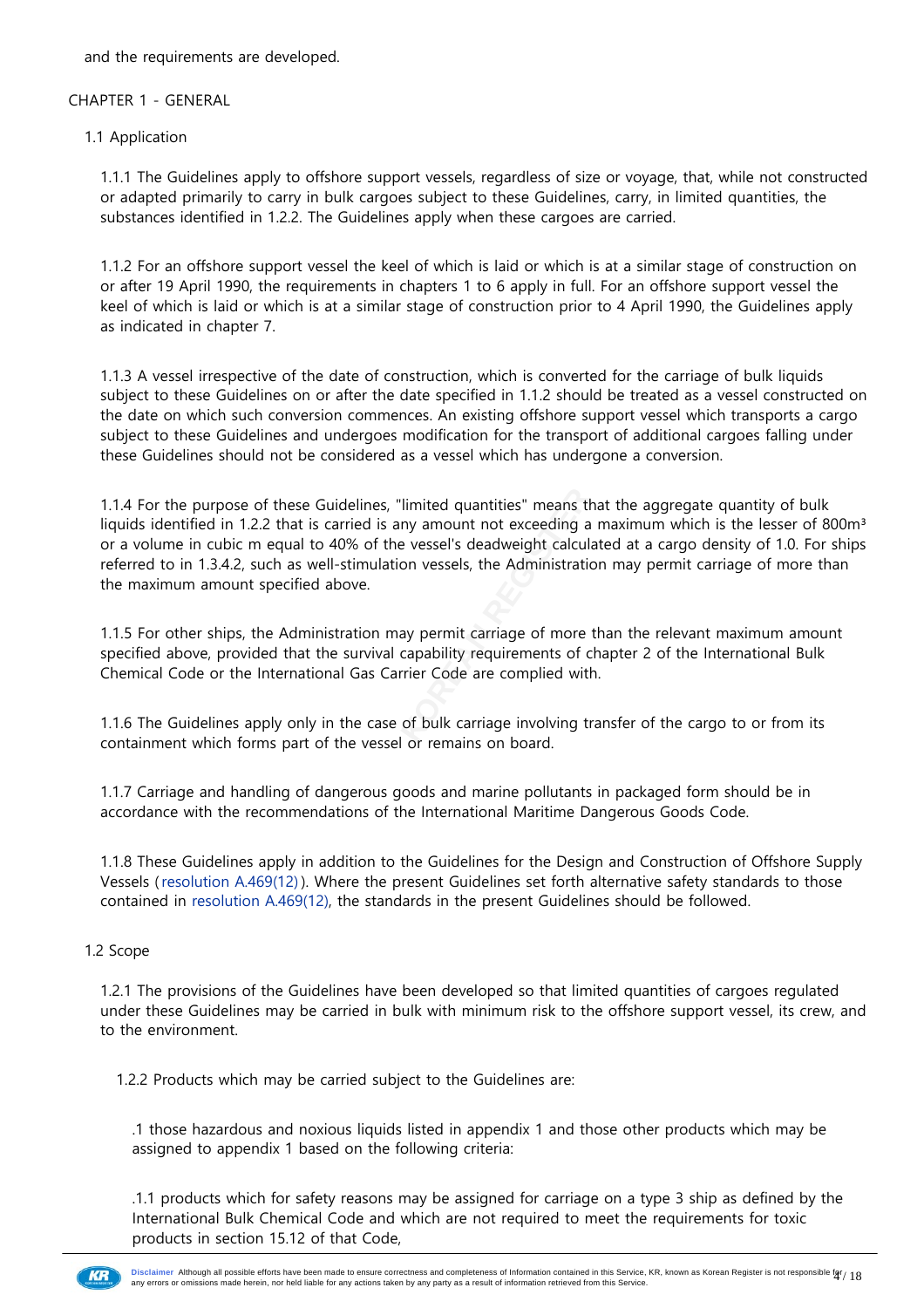.1.2 category A, B and C noxious liquid substances which would be permitted for carriage on a type 3 ship;

.2 flammable liquids.

1.2.3 Additives which are considered to fall outside the scope of products in 1.2.2 may be carried in limited amounts in accordance with requirements acceptable to the Administration. The aggregate amount of such additives which may be transported should not exceed 10% of the vessel's maximum authorized quantity of products subject to these Guidelines. An individual tank should contain not more than 10m<sup>3</sup> of these additives. The discharge of these additives into the sea from offshore support vessels is prohibited.

1.2.4 Carriage of products not listed in appendix 1 should be undertaken only in accordance with suitable preliminary carriage conditions prescribed by the Administration, having regard to the criteria for hazard evaluation of bulk chemicals as approved by the Organization and the limitation referred to in 1.2.2. The Organization should be notified of the preliminary evaluation and conditions so that the hazardous material may be considered for inclusion in appendix 1.

1.3 Definitions

Unless expressly provided otherwise, the definitions contained in chapters 1 and 4 of the International Bulk Chemical Code apply.

1.3.1 Cargo area is that part of the offshore support vessel where cargo and cargo vapours are likely to be present and includes cargo tanks, cargo pump-rooms, hold spaces in which independent tanks are located, cofferdams surrounding integral tanks and the following deck areas: itions contained in chapters<br>
Exemperations and there cargo<br>
the following deck areas:<br>
The following deck areas:<br>
The deck;<br>
the of independent tanks inst

.1 within 3 m of a cargo tank installed on deck;

.2 within 3 m of a cargo tank outlet in case of independent tanks installed below deck;

.3 within 3 m of a cargo tank outlet in case of integral tanks installed below deck and separated from the weather deck by a cofferdam;

.4 the deck area above an integral tank without an overlaying cofferdam plus the deck area extending transversely and longitudinally for a distance of 3 m beyond each side of the tank;

.5 within 3 m of any cargo liquid or vapour pipe, flange, cargo valve, gas or vapour outlet, or entrance or ventilation opening to a cargo pump-room.

1.3.2 Deadweight means the difference in metric tons between the displacement of an offshore support vessel in water of a density of 1.025 at the load waterline corresponding to the assigned summer freeboard and the lightweight of the ship.

1.3.3 Lightweight means the displacement of an offshore support vessel in metric tons without cargo, fuel, lubricating oil, ballast water, fresh water and feed water in tanks, consumable stores, and passengers and crew and their effects.

1.3.4 Offshore support vessels are:

.1 vessels which are primarily engaged in the transport of stores, materials and equipment to and from mobile offshore drilling units, fixed and floating platforms and other similar offshore installations; or

.2 vessels, including well-stimulation vessels, but excluding mobile offshore drilling units, derrick barges,

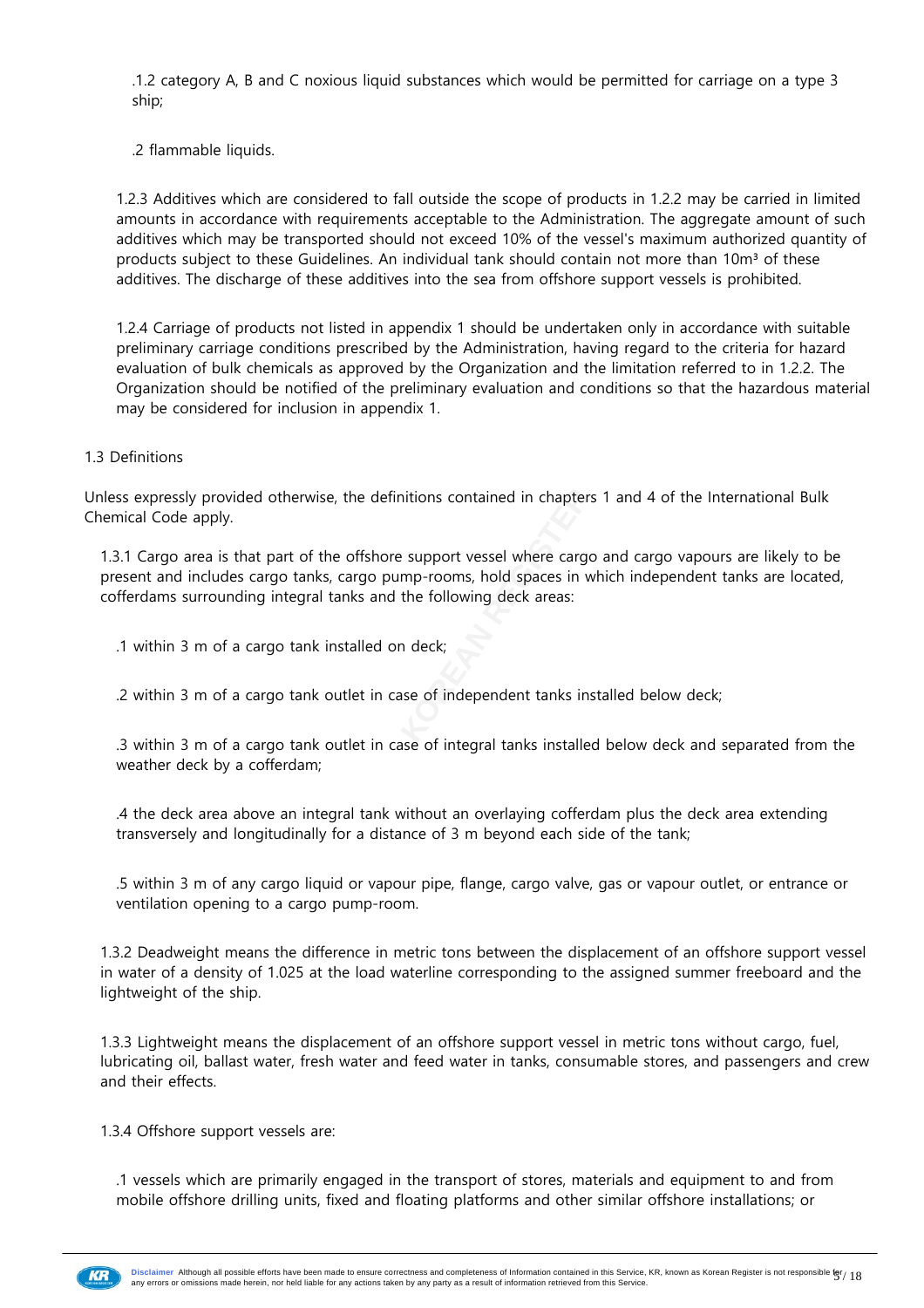.2 vessels, including well-stimulation vessels, but excluding mobile offshore drilling units, derrick barges, pipelaying barges and floating accommodation units, which are otherwise primarily engaged in supporting the work of offshore installations.

1.3.5 Hazardous substance is any substance either listed in chapter 17 of the International Bulk Chemical Code or having a hazard more severe than one of the minimum hazard criteria given in criteria for hazard evaluation of bulk chemicals as approved by the Organization.

1.3.6 Noxious liquid substance is any substance listed as a category A substance, a category B substance, a category C substance, a category D substance, and any substance provisionally listed in such categories.

1.3.7 Pollution hazard only substance means a substance having an entry only of "P" in column d in chapter 17 of the International Bulk Chemical Code.

1.3.8 Safety hazard substance means a substance having an entry of "S" or "S/P" in column d in chapter 17 of the International Bulk Chemical Code.

1.3.9 Flammable liquid is any liquid having a flashpoint not exceeding 60°C (closed cup test).

1.3.10 International Bulk Chemical Code means the International Code for the Construction and Equipment of Ships Carrying Dangerous Chemicals in Bulk (resolutions MSC.4(48) and [MEPC.19\(22\)\)](http://103.12.248.9usercommontreeredirect.aspx?category_id=43070&node_type=normal&is_leaf=true&is_viewchild=true).

1.3.11 International Gas Carrier Code means the International Code for the Construction and Equipment of Ships Carrying Liquefied Gases in Bulk (resolution MSC.5(48)). Framewood Code for the International Code for the International Code for the International Code for the International Code for the Preventencondented.<br>
Internation for the Preventence of the International Code for the Prev

1.3.12 MARPOL 73/78 means the International Convention for the Prevention of Pollution from Ships, 1973, as modified by the Protocol of 1978 relating thereto.

1.3.13 1974 SOLAS Convention, as amended, means the International Convention for the Safety of Life at Sea, 1974, as amended.

#### 1.4 Equivalents

1.4.1 When these Guidelines require that a particular fitting material, appliance, apparatus, item of equipment or type thereof should be fitted or carried in an offshore support vessel, or that any particular provision should be made, or any procedure or arrangement should be complied with, the Administration may allow any other fitting, material, appliance, apparatus, item of equipment or type thereof to be fitted or carried, or any other provision, procedure or arrangement to be made in that ship, if it is satisfied by trial thereof or otherwise that such fitting, material, appliance, apparatus, item of equipment or type thereof or that any particular provision, procedure or arrangement is at least as effective as that required by the Guidelines. However, the Administration may not allow operational methods or procedures to be made an alternative to a particular fitting, material, appliance, apparatus, item of equipment, or type thereof, which are prescribed by these Guidelines, unless such substitution is specifically allowed by these Guidelines.

1.4.2 When the Administration so allows any fitting, material, appliance, apparatus, item of equipment, or type thereof, or provision, procedure, or arrangement, or novel design or application to be substituted thereafter, it should communicate to the Organization the particulars thereof together with a report on the evidence submitted so that the Organization may circulate the same to other Contracting Governments to the 1974 SOLAS Convention, as amended, and Parties to MARPOL 73/78, for the information of their officers.

#### 1.5 Survey and certification

1.5.1 Following a satisfactory initial survey of an offshore support vessel, the Administration or its duly authorized organization should issue a certificate, the model form of which is set out in appendix 2, suitably

endorsed to certify compliance with the provisions of the Guidelines. The certificate should indicate the

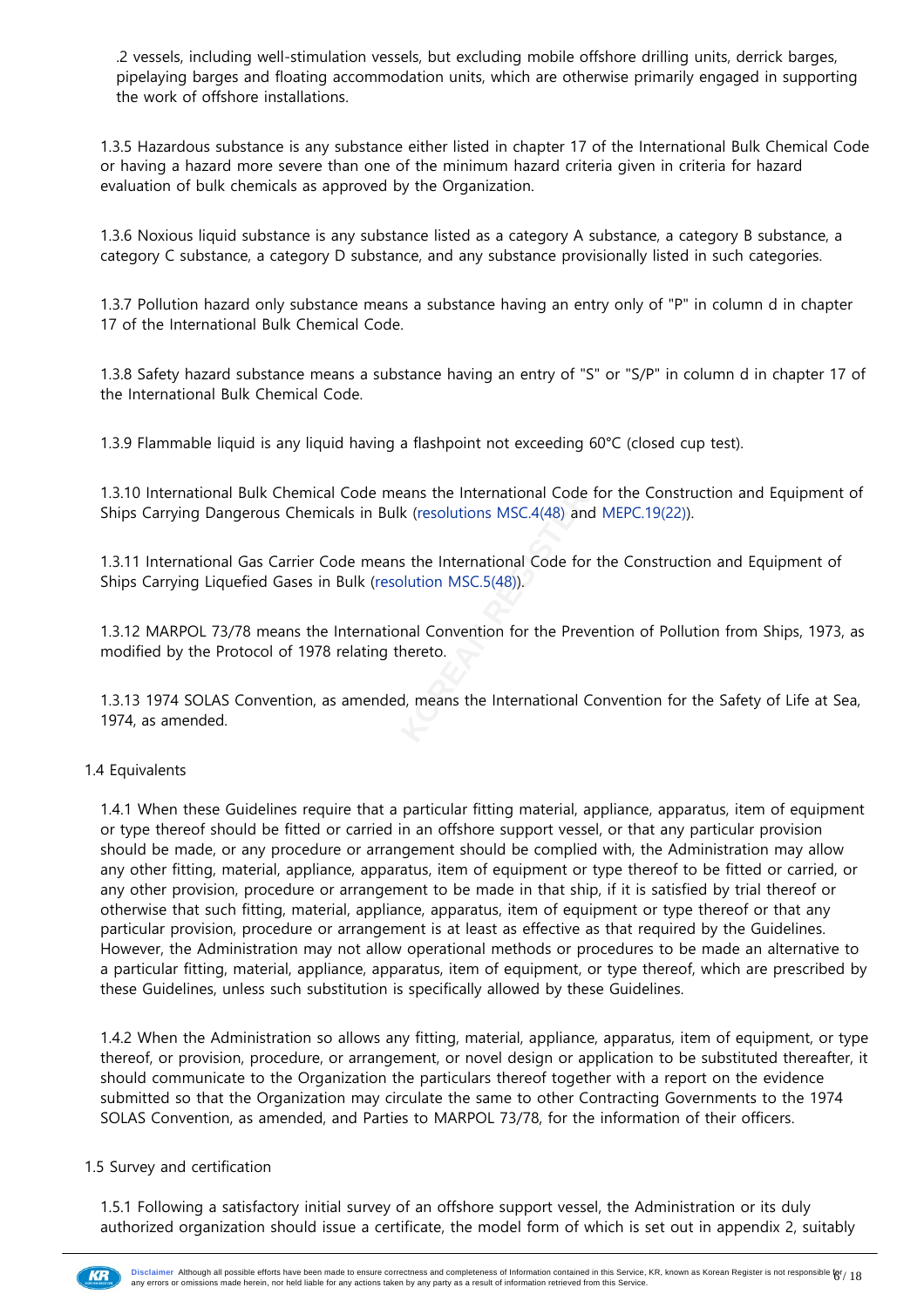endorsed to certify compliance with the provisions of the Guidelines. The certificate should indicate the cargoes regulated by these Guidelines that the vessel is permitted to carry with any relevant carriage conditions and should have a period of validity not to exceed five years.

1.5.2 The certificate issued under these Guidelines should have the same force and receive the same recognition as the certificate issued under regulation 11 of Annex II of MARPOL 73/78 and regulations VII/10 and VII/13 of the 1974 SOLAS Convention, as amended.

1.5.3 When the vessel is constructed to carry substances having only a marine pollution hazard, then the International Pollution Prevention Certificate for the Carriage of Noxious Liquid Substances in Bulk required under MARPOL 73/78, Annex II may be suitably endorsed and serve the purpose of 1.5.1.

1.5.4 The validities of the certificates referred to in 1.5.1 and 1.5.3 should be subject to the periodical, intermediate, annual, and additional surveys required by the International Bulk Chemical Code, the International Gas Carrier Code and MARPOL 73/78, AnnexII.

#### CHAPTER 2 - STABILITY AND CARGO TANK LOCATION

#### 2.1 Stability

2.1.1 Offshore support vessels built in accordance with these Guidelines should be designed to meet the requirements for intact stability and for subdivision and damage stability contained in the Guidelines for the Design and Construction of Offshore Supply Vessels (resolution A.469(12)).

2.1.2 Well-stimulation vessels which are permitted to carry more than the maximum amounts specified in 1.1.4 should be designed to meet the requirements for intact stability and for subdivision and damage stability contained in the Guidelines for the Design and Construction of Offshore Supply Vessels, but with the damage given in 3.2.1 of those Guidelines occurring anywhere in the ship's length at any transverse watertight bulkhead. reader with these Guidelines<br>
polivision and damage stability<br>
y Vessels (resolution A.469(12<br>
rmitted to carry more than the<br>
nts for intact stability and for<br>
and Construction of Offshore<br>
anywhere in the ship's lengt

#### 2.2 Cargo tank location

Cargo tanks containing products subject to the provisions of the Guidelines should be located at least 760 mm measured inboard from the side of the vessel perpendicular to the centreline at the level of the summer load waterline.

### CHAPTER 3 - SHIP DESIGN

#### 3.1 Cargo segregation

3.1.1 Tanks containing cargo or residues of cargo subject to the provisions of the Guidelines should be segregated from machinery spaces, propeller shaft tunnels, if fitted, dry cargo spaces, accommodation and service spaces and from drinking water and stores for human consumption, by means of a cofferdam, void space, cargo pump-room, empty tank, oil fuel tank, or other similar space. On-deck stowage of independent tanks or installing independent tanks in otherwise empty hold spaces should be considered as satisfying this requirement.

3.1.2 Cargoes which react in a hazardous manner with other cargoes or oil fuels should:

.1 be segregated from such other cargoes or oil fuels by means of a cofferdam, void space, cargo pumproom, pump-room, empty tank, or tank containing a mutually compatible cargo;

.2 have separate pumping and piping systems which should not pass through other cargo tanks containing such cargoes, unless encased in a tunnel; and

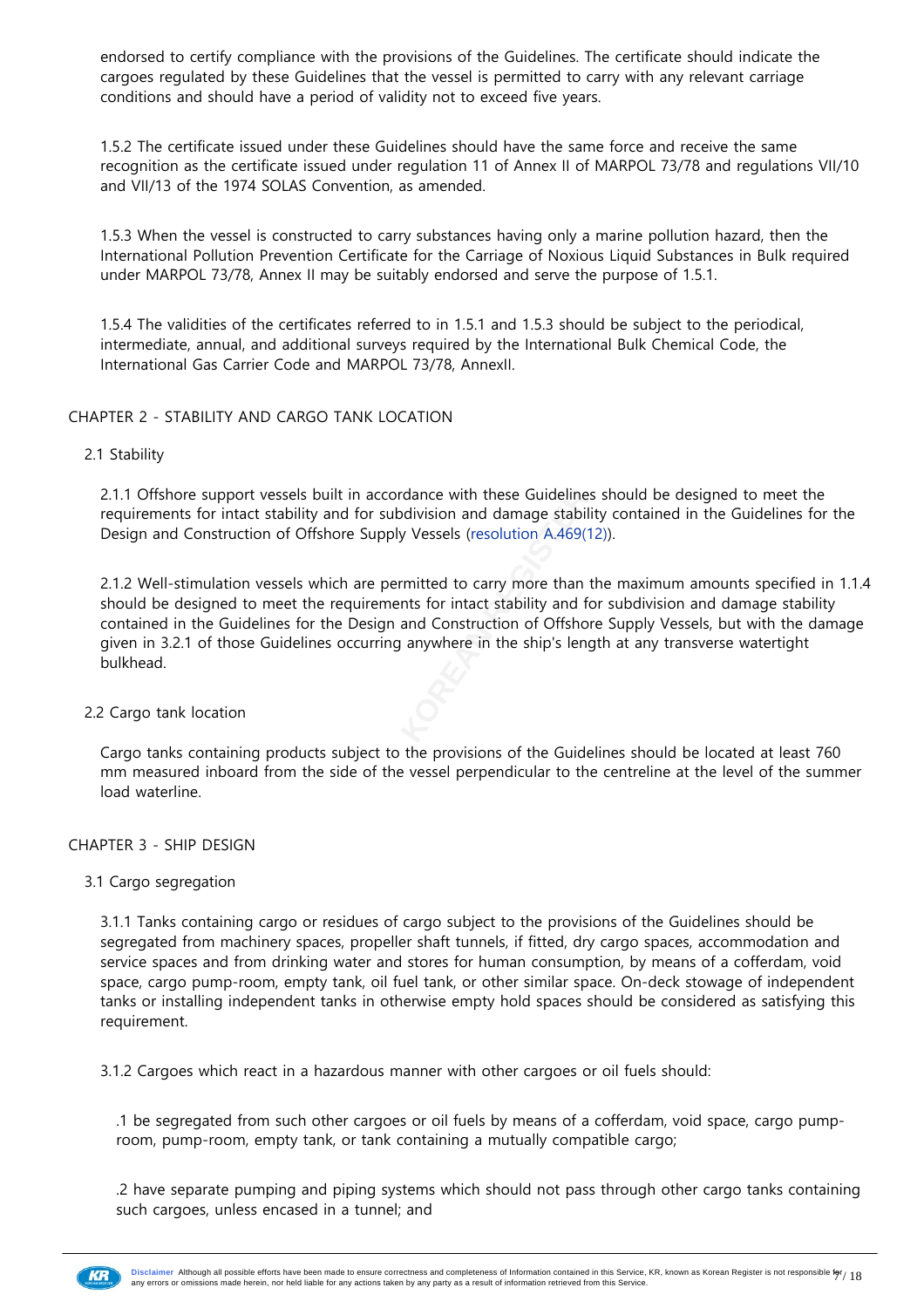.3 have separate tank venting systems.

3.1.3 Cargo piping should not pass through any accommodation, service or machinery space other than cargo pump-rooms or pump-rooms.

3.1.4 Pumps, ballast lines, vent lines and other similar equipment serving permanent ballast tanks should be independent of similar equipment serving cargo tanks.

3.1.5 Bilge pumping arrangements for cargo pump-rooms or for hold spaces in which independent cargo tanks are installed should be situated entirely within the cargo area.

Segregation requirements for integral tanks

3.1.6 Where not bounded by bottom shell plating, fuel oil tanks, a cargo pump-room or a pump-room, the cargo tanks should be surrounded by cofferdams. Tanks for other purposes (except fresh water and lubricating oils) may be accepted as cofferdams for these tanks.

3.1.7 For access to all spaces, the minimum spacing between cargo tank boundaries and adjacent ship's structures should be 600 mm.

3.1.8 Cargo tanks may extend to the deck plating, provided dry cargo is not handled in that area. Where dry cargo is handled on the deck area above a cargo tank, the cargo tank may not extend to the deck plating unless a continuous, permanent deck sheathing of wood or other suitable material of appropriate thickness and construction is fitted to the satisfaction of the Administration. blating, provided dry cargo is<br>cargo tank, the cargo tank r<br>hing of wood or other suitabland<br>of the Administration.<br>and the Administration.<br>and the carried in either t<br>having a flashpoint exceeding<br>s referred to in 3.1.1 a

3.1.9 Cargoes subject to the Guidelines should not be carried in either the fore or aft peak tanks.

3.1.10 For pollution hazard only substances having a flashpoint exceeding 60°C (closed cup test) the Administration may waive the arrangements referred to in 3.1.1 and 3.1.3 provided that the segregation requirements for accommodation spaces, drinking water and stores for human consumption are observed. Additionally, 3.1.6 and 3.1.7 need not be applied.

3.2 Accommodation, service and machinery spaces and control stations

3.2.1 Accommodation or service spaces, or control stations should not be located within the cargo area.

3.2.2 Unless they are spaced at least 7 m away from the cargo area containing flammable products, entrances, air inlets and openings to accommodation, service and machinery spaces and control stations should not face the cargo area. Doors to spaces not having access to accommodation, service and machinery spaces and control stations, such as cargo control stations and store-rooms, may be permitted by the Administration within the 7 m zone specified above, provided the boundaries of the spaces are insulated to A-60 standard. When arranged within the 7 m zone specified above, windows and sidescuttles facing the cargo area should be of a fixed type. Such sidescuttles in the first tier on the main deck should be fitted with inside covers of steel or equivalent material.

3.2.3 In order to guard against the danger of hazardous vapours, due consideration should be given to the location of air intakes and openings into accommodation, service and machinery spaces and control stations in relation to cargo piping and cargo vent systems.

3.2.4 For pollution hazard only substances having a flashpoint exceeding 60°C, the arrangements referred to in 3.2.1 to 3.2.3 may be waived.

3.3 Access to spaces in the cargo area

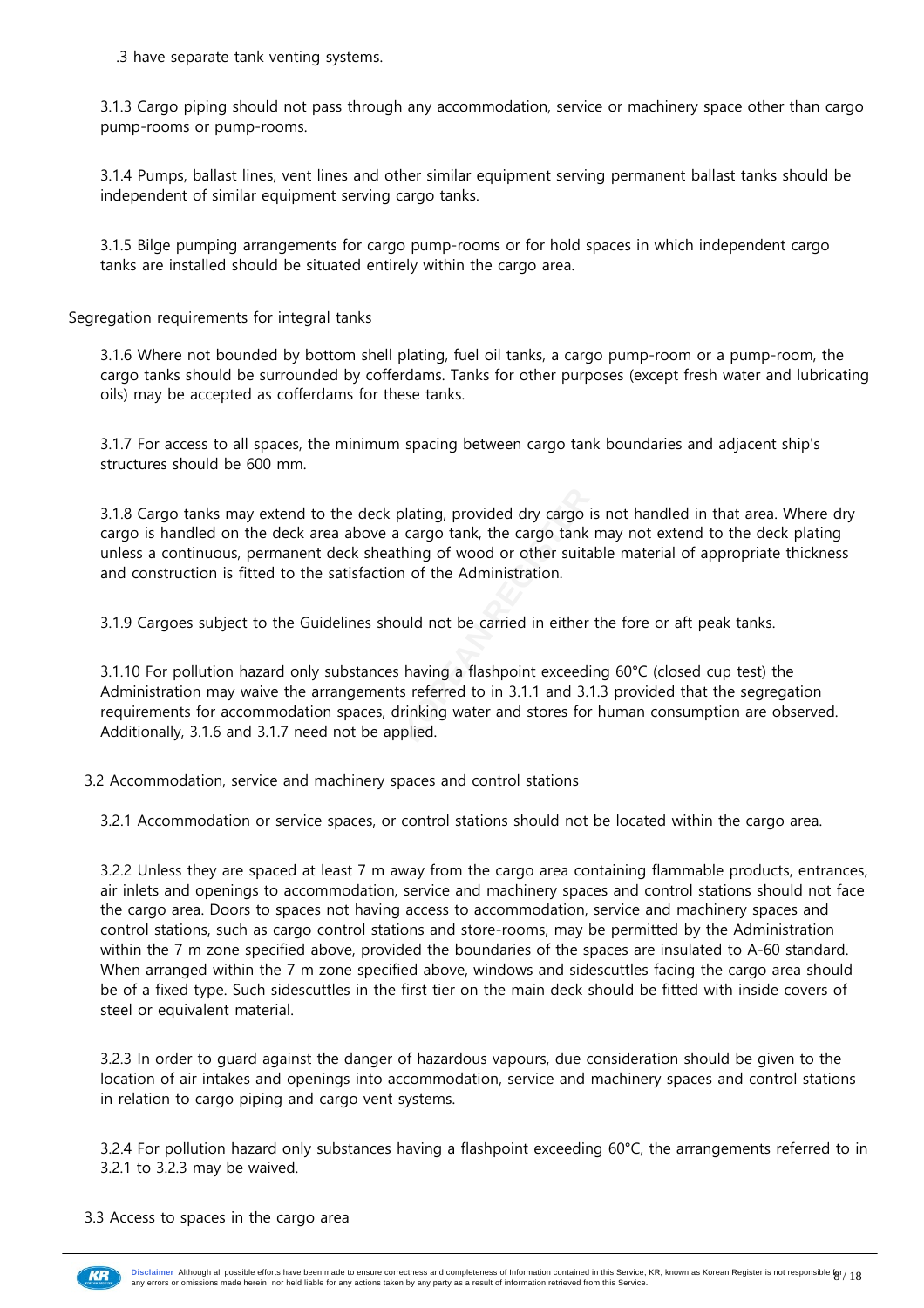Access to spaces within the cargo area should meet the requirements of 3.4 of the International Bulk Chemical Code.

3.4 Cargo tank construction

3.4.1 Cargo tanks should be at least of the type required for the cargo by the International Bulk Chemical Code or the International Gas Carrier Code, as applicable.

3.4.2 Portable tanks meeting the requirements of section 13 of the General Introduction to the International Maritime Dangerous Goods Code for the cargo concerned or other portable tanks specifically approved by the Administration may be used, provided that they are properly located and secured to the vessel.

3.4.3 Except for the tank connections to cargo pump-rooms, all tank openings and connections to the tank should terminate above the weather deck and should be located in the tops of the tanks. Where cofferdams are provided over integral tanks, small trunks may be used to penetrate the cofferdam.

3.4.4 The greater of the following design pressures (gauge) should be used for determining scantlings of independent pressure tanks:

.1 0.7 bar;

.2 the vapour pressure of the cargo at 45°C;

.3 the vapour pressure of the cargo at 15°C above the temperature at which it is normally carried; or

.4 the pressure which occurs in the tank during the loading or unloading.

The design of the tanks should comply with standards acceptable to the Administration taking into account the carriage temperature and relative density of cargo. Due consideration should also be given to dynamic forces and any vacuum pressure to which the tanks may be subjected. <sup>®</sup>C;<br>
<sup>S</sup>°C above the temperature at<br>
during the loading or unload<br>
the standards acceptable to the<br>
ty of cargo. Due consideratic<br>
the tanks may be subjected.

3.4.5 Integral and independent gravity tanks should be constructed and tested according to standards of the Administration taking into account the carriage temperature and relative density of cargo.

3.4.6 For pollution hazard only substances having a flashpoint exceeding  $60^{\circ}$ C, the requirements of 3.4.3 need not be applied.

3.5 Materials of construction

Materials of construction for tanks, piping, fittings and pumps should be in accordance with chapter 6 of the International Bulk Chemical Code, or chapter 6 of the International Gas Carrier Code, as applicable.

3.6 Cargo tank vent systems

3.6.1 Independent pressure tanks should be fitted with pressure relief devices that are so designed as to direct the discharge away from personnel and that have a set pressure and capacity which is in accordance with standards acceptable to the Administration taking into account the design pressure referred to in 3.4.4.

3.6.2 Cargo tank vent systems of integral or independent gravity tanks should meet the requirements of the International Bulk Chemical Code, except that the height specified in 8.2.2 of the Code may be reduced to 2 m.

3.6.3 The location of cargo tank vent outlets for independent pressure tanks and for cargo tanks used to carry pollution hazard only substances with a flashpoint exceeding 60 degrees C (closed cup test) should be to the

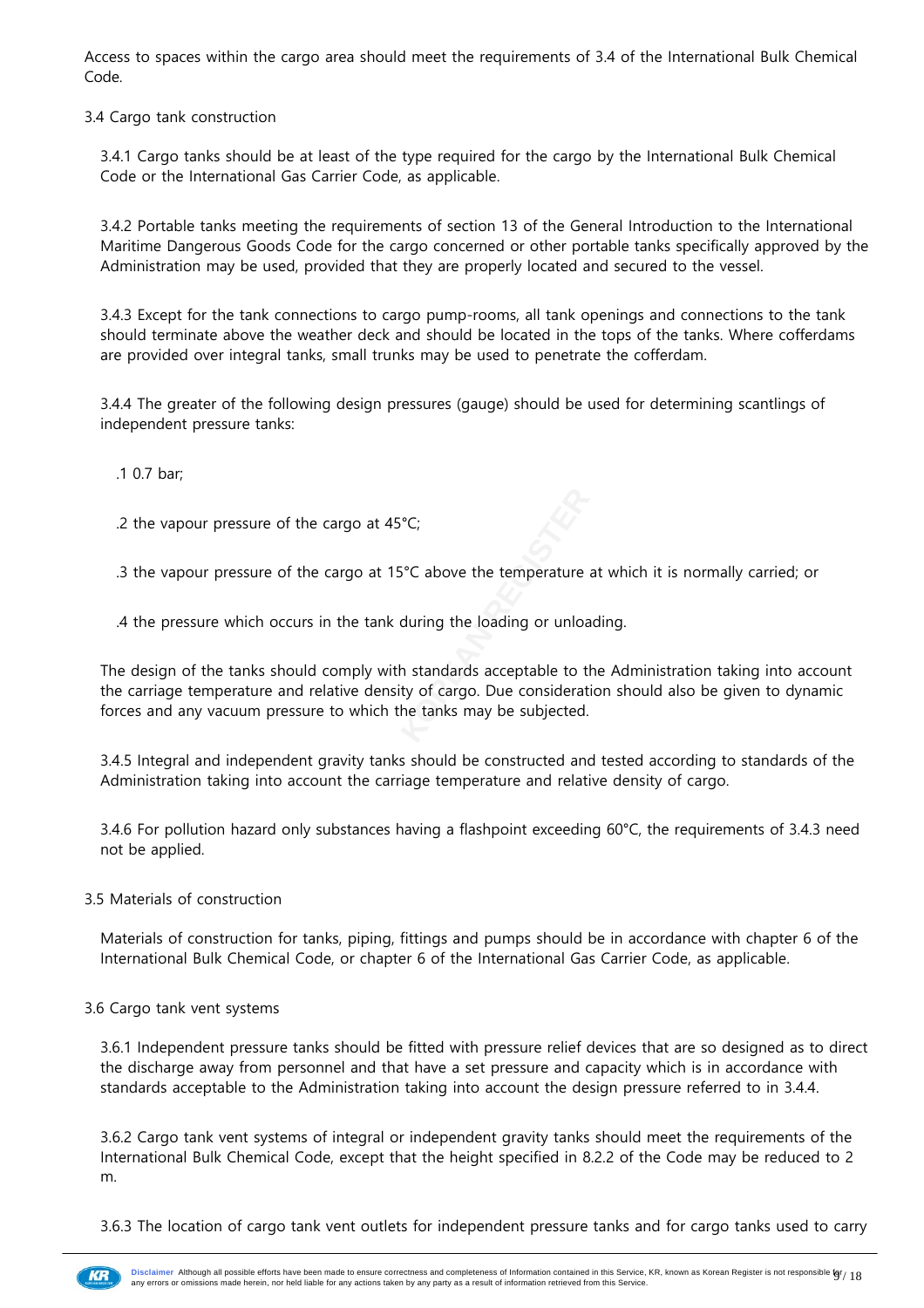pollution hazard only substances with a flashpoint exceeding 60 degrees C (closed cup test) should be to the satisfaction of the Administration.

3.6.4 Cargo tank vent systems of portable tanks allowed under 3.4.2 should be to the satisfaction of the Administration, taking into account the requirements of 3.6.

#### 3.7 Cargo transfer

3.7.1 The cargo transfer system should comply with the requirements of chapter 5 of the International Bulk Chemical Code or chapter 5 of the International Gas Carrier Code when considered applicable and practical by the Administration, taking into account existing industry standards and practices.

3.7.2 The remote shutdown devices for all cargo pumps and similar equipment, required by 5.6.1.3 of the International Bulk Chemical Code, should be capable of being activated from a dedicated cargo control location which is manned at the time of cargo transfer and from at least one other location outside the cargo area and at a safe distance from it.

### 3.8 Electrical installations

Electrical installations should meet the requirements of chapter 10 of the International Bulk Chemical Code.

### 3.9 Fire-fighting requirements

3.9.1 For the carriage of flammable liquids identified in appendix 1, the requirements for tankers in chapter II-2 of the 1974 SOLAS Convention, as amended, should apply to vessels covered by the Guidelines, irrespective of tonnage, including vessels of less than 500 tons gross tonnage, except that: Example identified in appendix 1, the<br> **KOREAN REGISTER**<br> **KOREAN REGISTER**<br> **KOREAN REGISTER**<br> **KOREAN REGISTER**<br> **KOREAN REGISTER**<br> **KOREAN REGISTER**<br> **KOREAN REGISTER**<br> **COREAN REGISTER**<br> **COREAN REGISTER**<br> **COREAN REGI** 

.1 regulations 60, 61, 62 and 63 should not be applied;

.2 regulation 56.1 (i.e., positioning of machinery spaces aft of cargo tanks, slop tanks, cargo pump-rooms and cofferdams), regulation 56.2 (i.e, the requirements for location of the main cargo control station), regulations 56.4 and 56.8 need not be applied. Additionally, regulation 56.7 need not be applied provided that the exterior boundaries of superstructures and deckhouses enclosing accommodation and including any overhanging decks which support such accommodation are spaced at least 7 m away from the cargo area. The insulation of such boundaries should however be to the satisfaction of the Administration;

.3 with regard to regulation 57.1, the Administration may permit use of a method other than IC as defined in regulation 42.5.1 where considered appropriate;

.4 the requirements of regulation 44 may be applied in lieu of those in regulation 58, where considered appropriate by the Administration;

.5 the provisions of regulation 59 need be applied only where considered appropriate by the Administration, taking into account the requirement in 3.6.2 of the Guidelines that cargo tank vent systems should meet the relevant requirements of the International Bulk Chemical Code;

.6 regulation 4, as applicable to cargo ships, and regulation 7 should apply as they would apply to tankers of 2,000 tons gross tonnage and over;

.7 the provisions of 3.9.2.3 should be applied in lieu of regulation 61; and

.8 the provisions of 3.9.2.5 should be applied in lieu of regulation 63.



3.9.2 The following provisions also apply for the carriage of flammable liquids identified in appendix 1: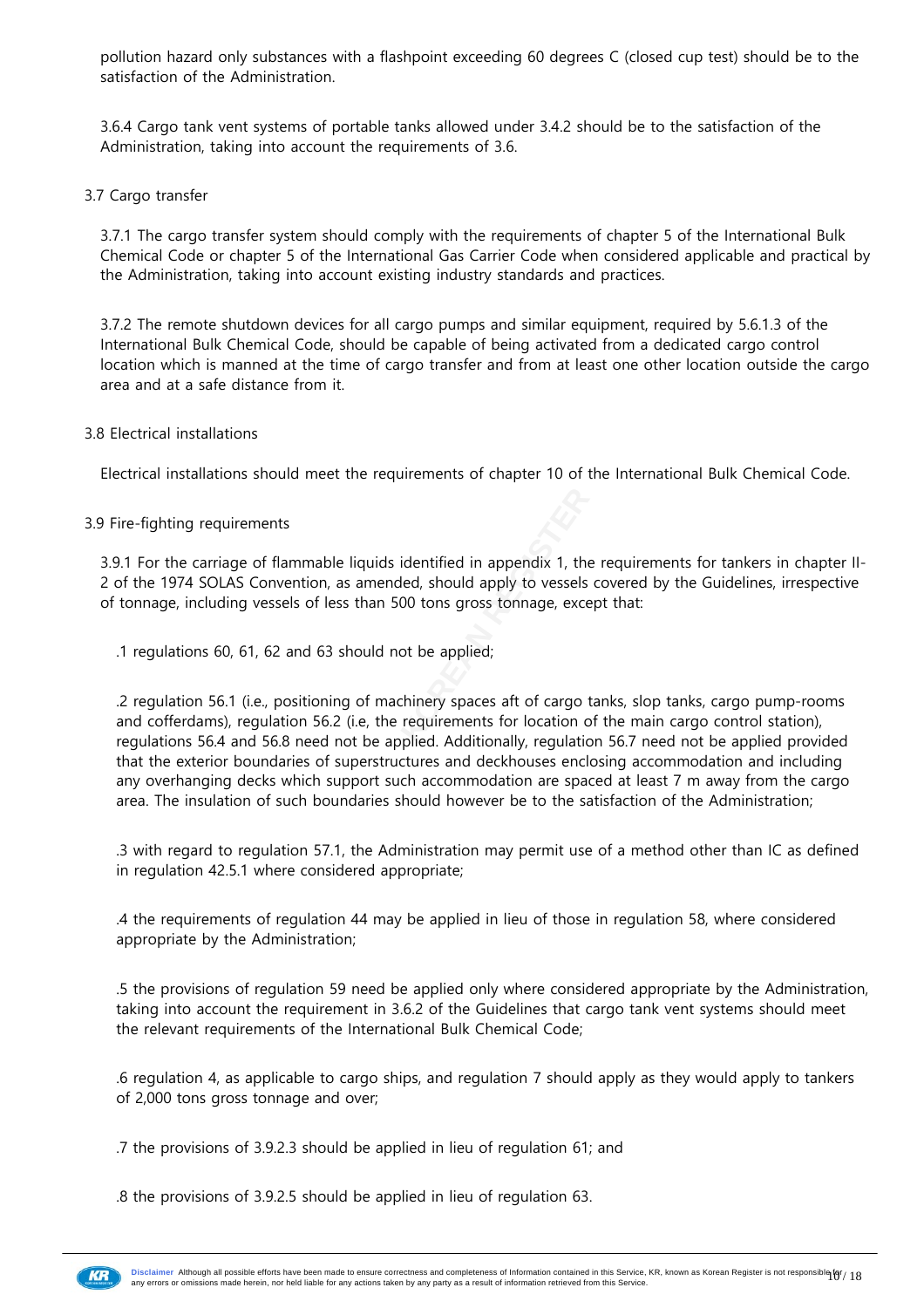3.9.2 The following provisions also apply for the carriage of flammable liquids identified in appendix 1:

.1 During cargo transfer, water pressure should be maintained on the fire main system.

.2 Fire hoses, fitted with approved dual-purpose nozzles (i.e. spray/jet type with a shutoff), should be attached to each fire hydrant in the vicinity of the flammable liquid to be carried.

.3 Either a fixed deck foam system or a fixed fire-extinguishing system of the dry chemical type complying with the following should be provided:

.3.1 the system should be located to protect the deck within the cargo area;

.3.2 the system should be capable of covering the deck within the cargo area without being moved;

.3.3 when a fixed deck foam system is provided, it should comply with the requirements of 11.3.3 to 11.3.12 of the International Bulk Chemical Code. Only foam suitable for the products carried should be used.

.3.4 Administrations may approve a fixed fire-extinguishing system provided that:

.3.4.1 on a deck area of 45m² or less, there are two or more dry chemical extinguishers whose total capacity is not less than 135 kg; Example of the changes single system provides there are two or more dry changes of the system of the system of the system of the system of the system of the system of the system of the system of the system of the system of

.3.4.2 on a deck area of more than  $45m^2$ , there are three or more dry chemical extinguishers whose total capacity of extinguishing agent is not less than:

 $C = 3$  A kg

where A is the deck area (in square m);

.3.4.3 the minimum rate of supply of the extinguishing agent is not less than 3 kg/min per square metre.

.4 An alternative to the systems required in 3.9.2.3 above may be approved in accordance with the procedures contained in regulation II-2/22 of the 1974 SOLAS Convention, as amended.

.5 The cargo pump-room where flammable liquids are handled should be provided with a fixed fireextinguishing system in accordance with 11.2 of the International Bulk Chemical Code.

3.9.3 For vessels which carry only liquids identified as non-flammable in appendix 1, the fire-fighting requirements should be to the satisfaction of the Administration.

#### 3.10 Acid spill protection

3.10.1 Floors or decks under acid storage tanks and pumps and piping for acid should have a lining or coating of corrosion-resistant material extending up to a minimum height of 500 mm on the bounding bulkheads or coamings. Hatches or other openings in such floors or decks should be raised to a minimum height of 500 mm; however, where the Administration determines that this height is not practicable a lesser height may be required.

3.10.2 Flanges or other detachable pipe connections should be covered by spray shields.

3.10.3 Portable shield covers for connecting the flanges of the loading manifold should be provided. Drip trays

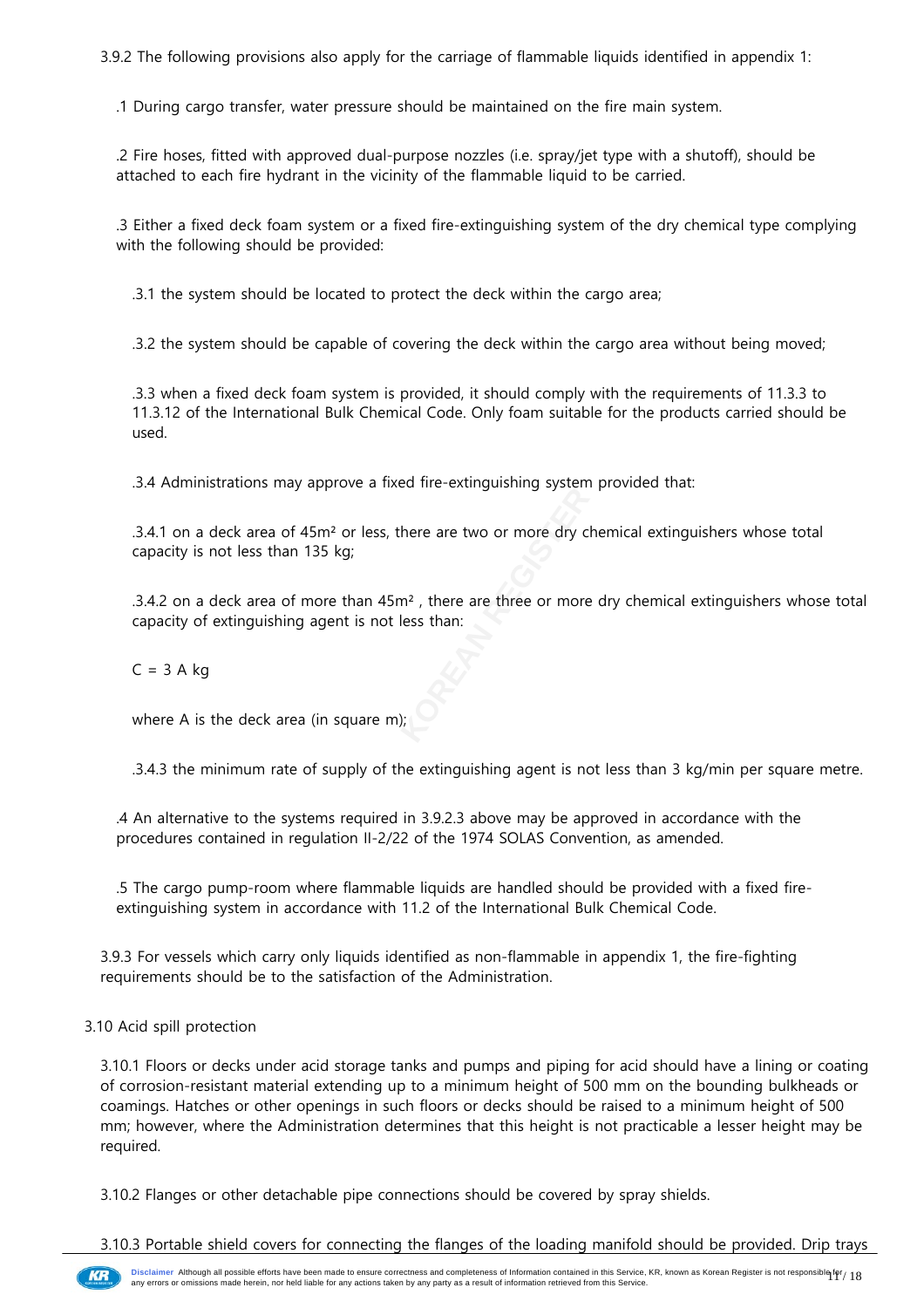of corrosion-resistant material should be provided under loading manifolds for acids.

3.10.4 Spaces for acid storage tanks and acid pumping and piping should be provided with drainage arrangements of corrosion-resistant materials.

3.10.5 Deck spills should be kept away from accommodation and service areas by means of a permanent coaming of suitable height and extension.

3.11 Ventilation of spaces in the cargo area

The requirements of chapter 12 of the International Bulk Chemical Code apply. The Administration may, however, grant relaxations concerning the distances required in 12.1.5 of the Code.

#### 3.12 Vapour detection

3.12.1 Vapour detection for the cargoes carried should be provided in accordance with the requirements contained in the International Bulk Chemical Code.

3.12.2 Enclosed and semi-enclosed spaces containing installations for acid should be fitted with fixed vapour detection and alarm systems which provide visual and audible indication. The vapour detection systems should be capable of detecting hydrogen except that, in the case where only hydrochloric acid is carried, a hydrogen chloride vapour detection system should be provided. Islam and didnive indication<br>
and, in the case where only hy<br>
Provided.<br>
<br> **Containery the and the conduct of the conduct of the conduct of the conduct**<br> **KORER REGISTER**<br> **CORER SECUTE:** 

3.12.3 At least two portable instruments for detecting flammable vapour concentrations should be provided when cargoes subject to these Guidelines with a flashpoint not exceeding 60°C (closed cup test) are carried.

3.12.4 At least two portable instruments suitable for measuring the concentration of oxygen in atmospheric air should be provided.

#### 3.13 Special requirements - General

The special requirements for the cargo as referred to in chapter 17 of the International Bulk Chemical Code or chapter 19 of the International Gas Carrier Code are applicable; however, the requirement in 15.19.6 of the International Bulk Chemical Code for a visual and audible high-level alarm may be waived by the Administration taking into account the cargo carriage arrangements and cargo loading procedures.

3.14 Special requirements for the carriage of liquefied gases

3.14.1 Each enclosed space used for handling or storage of a liquefied gas should be fitted with a sensor continuously monitoring the oxygen content of the space and an alarm indicating low oxygen concentration. For semi-enclosed spaces portable equipment may also be acceptable.

3.14.2 Drip trays resistant to cryogenic temperatures should be provided at manifolds transferring liquefied gases or at other flanged connections in the liquefied gas system.

3.14.3 For the carriage of liquid nitrogen the requirements of 17.19 of the International Gas Carrier Code should apply.

3.14.4 The construction of cargo tanks and cargo piping systems for liquefied nitrogen and liquid carbon dioxide should be to the satisfaction of the Administration.

3.14.5 Emergency shutoff valves should be provided in liquid outlet lines from each liquefied gas tank. The controls for the emergency shutoff valves should meet the requirements given in 3.7.2 for remote shutdown devices.

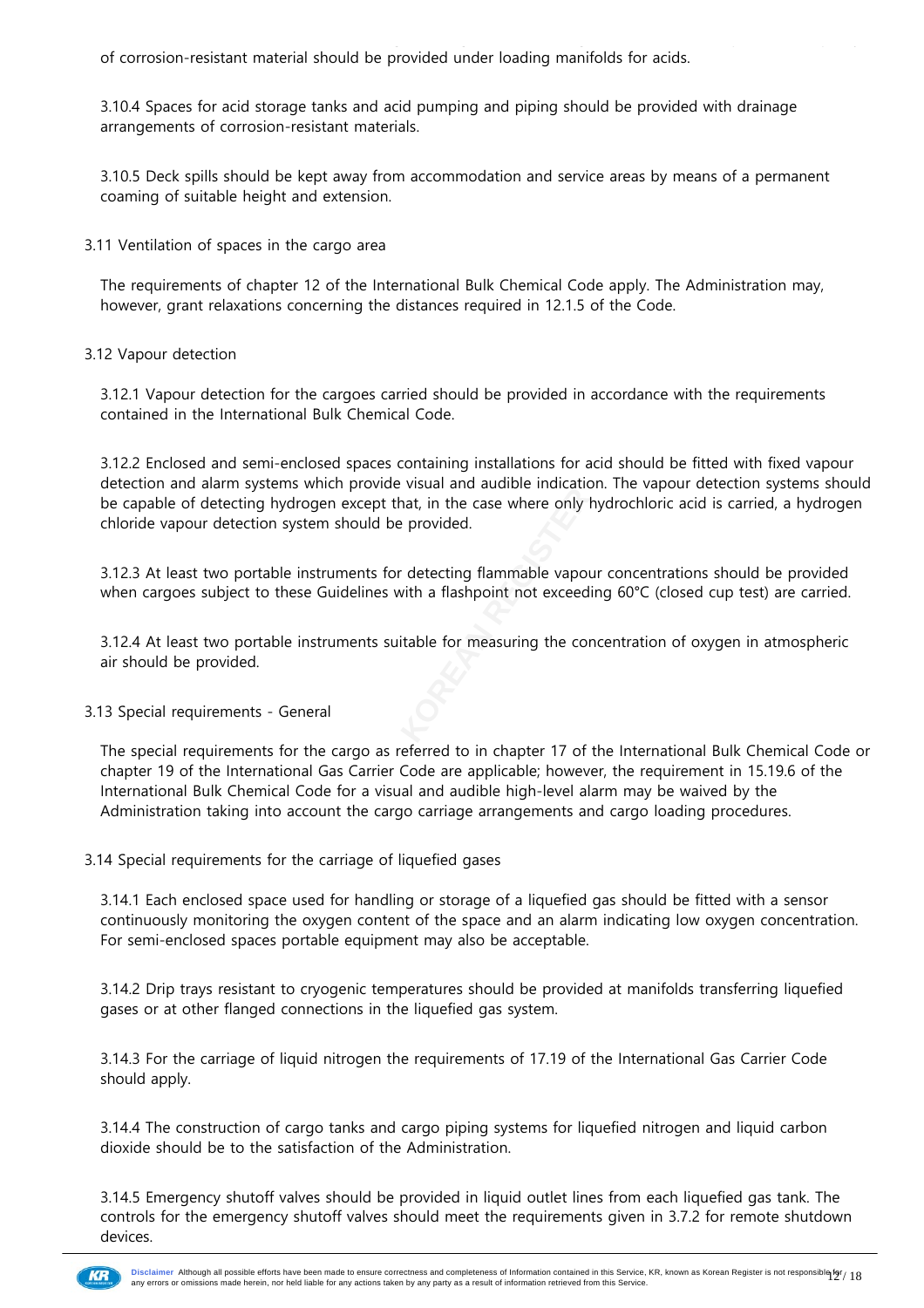### 3.15 Gauging and level detection

Each cargo tank should have a level gauging system acceptable to the Administration. As a minimum the system should meet relevant requirements of the International Bulk Chemical Code and the International Gas Carrier Code. The systems for process tanks on board well-stimulation vessels should be to the satisfaction of the Administration.

### 3.16 Emergency remote shutdown

In the case of transfer operations involving pressures in excess of 50 bar gauge, arrangements for emergency depressurizing and disconnection of the transfer hose should be provided. The controls for activating emergency depressurization and disconnection of the transfer hose should meet the requirements given in 3.7.2 for remote shutdown devices.

### CHAPTER 4 - POLLUTION REQUIREMENTS

4.1 Each ship certified to carry a noxious liquid substance should be provided with a Cargo Record Book and a Procedures and Arrangements Manual developed for the ship in accordance with the provisions of the Standards for Procedures and Arrangements for the Discharge of Noxious Liquid Substances ( [resolution MEPC.18\(22\)\)](http://103.12.248.9usercommontreeredirect.aspx?category_id=7394&node_type=normal&is_leaf=true&is_viewchild=true) and approved by the Administration.

4.2 Discharge into the sea of category A, B, and C noxious liquid substances or ballast water, tank washings, or other residues or mixtures containing such substances, is prohibited. Any discharges of residues and mixtures containing noxious liquid substances should be to reception facilities in port. As a consequence of this prohibition, the Administration may waive the requirements for efficient stripping and underwater discharge arrangements in MARPOL 73/78, Annex II. nd C noxious liquid substance<br>bstances, is prohibited. Any cover to reception facilities in portion facilities in portion of the requirements for efficient st<br>washings, other mixtures or b<br>rovided that the discharge is<br>Ann

4.3 Residues of category D substances, tank washings, other mixtures or ballast water containing such substances may be discharged into the sea provided that the discharge is in accordance with the relevant conditions as required under MARPOL 73/78, Annex II.

4.4 In the case of cargoes regulated by MARPOL 73/78, Annex I, the requirements of that Annex should apply as appropriate.

### CHAPTER 5 - PERSONNEL PROTECTION

5.1 Decontamination showers and eyewashes Except in the case of pollution hazard only substances, a suitably marked decontamination shower and eyewash should be available on deck in a convenient location. The shower and eyewash should be operable in all ambient conditions.

5.2 Protective and safety equipment Protective and safety equipment should be kept on board in suitable locations as required by chapter 14 of the International Bulk Chemical Code or the International Gas Carrier Code for products to be carried.

#### CHAPTER 6 - OPERATIONAL REQUIREMENTS

6.1 Deck cargo and products covered by these Guidelines should not be loaded or unloaded simultaneously.

6.2 Only personnel engaged in the transfer of cargo covered by those Guidelines should be permitted to be in the cargo area and the adjacent open main deck during loading or unloading operations.

#### CHAPTER 7 - APPLICABILITY OF THE GUIDELINES TO EXISTING OFFSHORE SUPPORT VESSELS

The provisions of the Guidelines should apply to offshore support vessels the keels of which are laid or which are at a similar stage of construction before the date specified in 1.1.2 as follows.

7.1 The provisions of chapter 1 of these Guidelines should apply except that, with reference to 1.1.4:

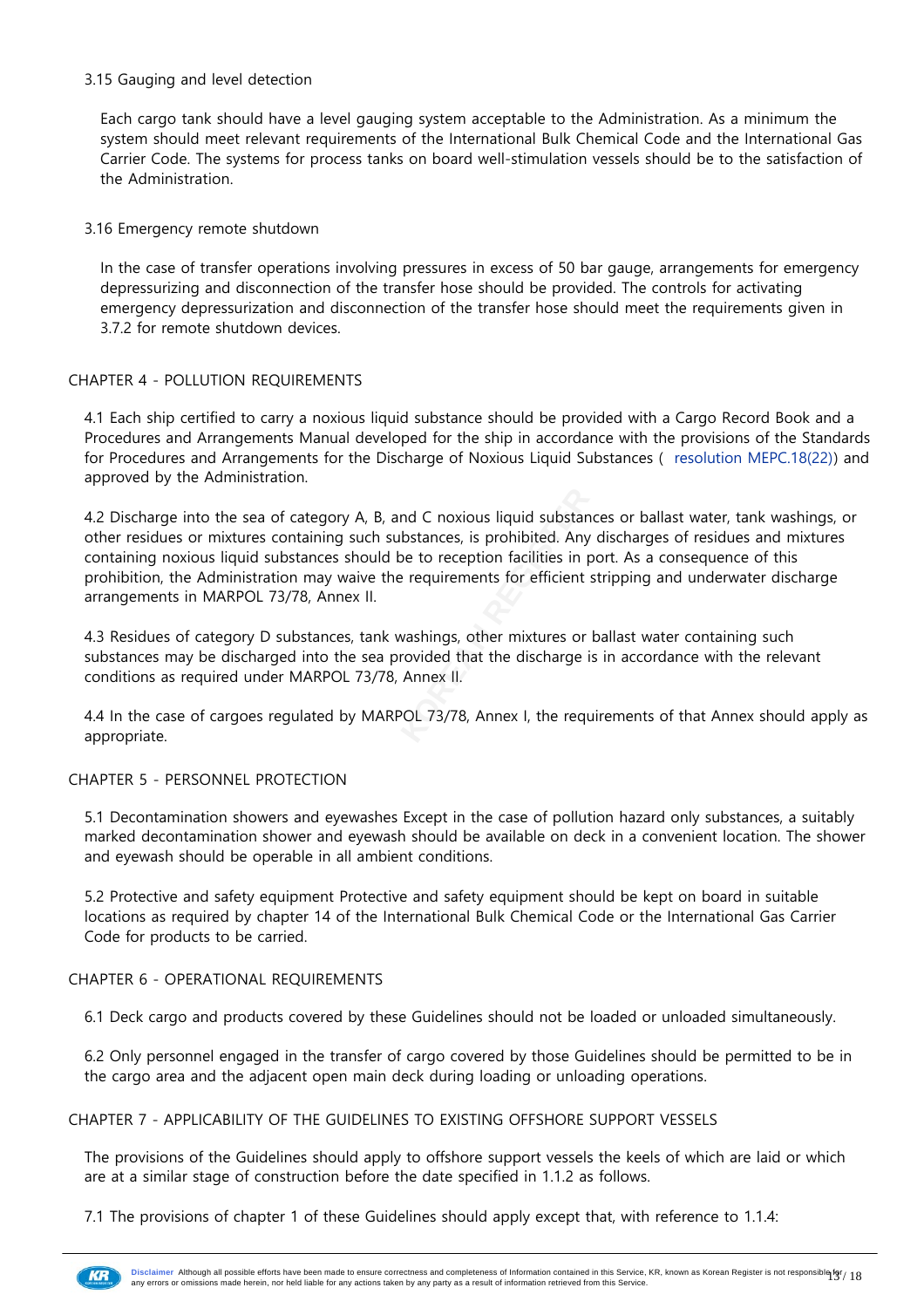.1 larger quantities of bulk liquids may be permitted by the Administration on an individual vessel basis;

.2 the survival capability requirements of chapter 2 of the International Bulk Chemical Code and the International Gas Carrier Code need not be applied to vessels referred to in 1.3.4.2.

7.2 The provisions of chapters 2 and 3 of the Guidelines should be applied where deemed reasonable and practicable by the Administration taking full account of the present arrangements and equipment of the vessel. Recognizing that existing vessels may not meet many of the requirements of these chapters, relaxations may be granted.

7.3 The provisions of chapters 4 to 6 of the Guidelines should be applied.

## **APPENDIX 1**

### **TABLE OF PERMITTED CARGOES**

|                                                                                  | Annex II,<br>MARPOL 73/78<br>pollution<br>category | Flammability |
|----------------------------------------------------------------------------------|----------------------------------------------------|--------------|
| Acetic acid (aqueous solution)                                                   | C(D)                                               | Yes          |
| Formic acid (aqueous solution)                                                   | D                                                  | Yes          |
| Hydrochloric acid                                                                | D                                                  | No           |
| Hydrochloric-hydrofluoric mixtures<br>containing 3% or less hydrofluoric<br>acid | D                                                  | No           |
| Sulphuric acid                                                                   | С                                                  | No           |
| Toluene                                                                          | С                                                  | Yes          |
| Xylene                                                                           | С                                                  | Yes          |
| Zinc bromide brine                                                               | (A)                                                | No           |
| Lquid carbon dioxide                                                             | N/A                                                | No           |
| Liquid nitrogen                                                                  | N/A                                                | No           |

### **APPENDIX 2**

## **Model form of Certificate of Fitness CERTIFICATE OF FITNESS**

**(Official seal)**

### **Issued under the provisions of the**

## **GUIDELINES FOR THE TRANSPORT AND HANDLING OF LIMITED AMOUNTS OF HAZARDOUS AND NOXIOUS LIQUID SUBSTANCES IN BULK ON OFFSHORE SUPPORT VESSELS (resolution A.673(16))**

under the authority of the Government of

.................................................................................................................................................

by.................................................................................................................................................

(full official designation of country)

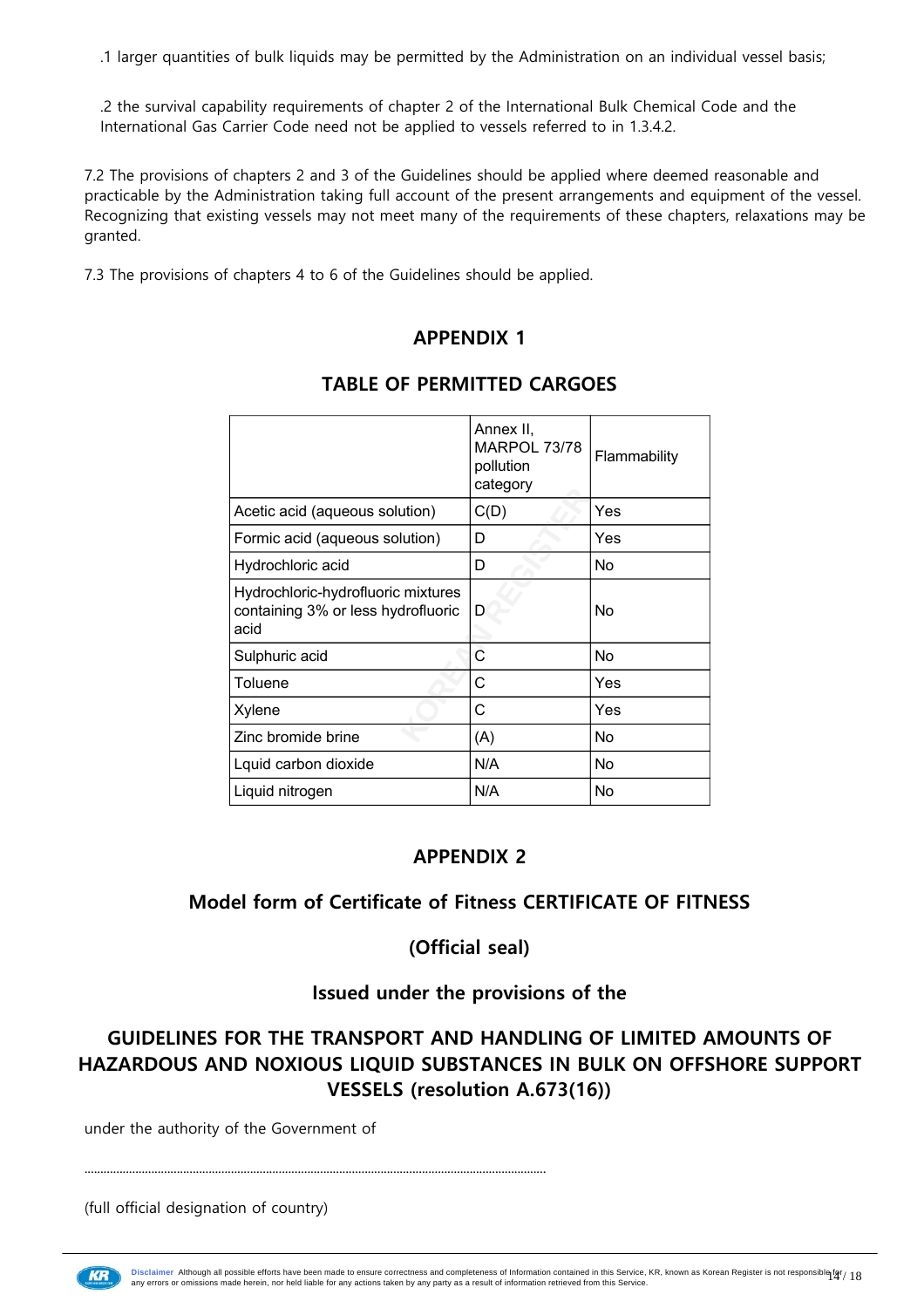by.................................................................................................................................................

(full official designation of the competent person or organization recognized by the Administration)

| Name of<br>vessel | <b>Distinctive</b><br>number or<br>letters | Port of<br>registry | Gross<br>tonnage | Deadweight |
|-------------------|--------------------------------------------|---------------------|------------------|------------|
|                   |                                            |                     |                  |            |

Date on which keel was laid or on which the vessel was at a similar stage of construction or (in the case of a converted vessel) date on which conversion for the carriage of bulk liquids subject to these Guidelines was commenced:

The vessel also complies fully with the following amendments to the Guidelines:

.............................................................................................................................

...........................................................................................................................................

The vessel is exempted from compliance with the following provisions of the Guidelines:

The Certificate should be drawn up in the official language of the issuing country. If the language used is neither English nor French, the text should include a translation into one of these language. the following provisions of the following provisions of the summann controller a translation into one of the summan controller a translation into one of the provisions controller and equipment of the v

### THIS IS TO CERTIFY:

1 .1 That the vessel has been surveyed in accordance with the provisions of 1.5 of the Guidelines;

.2 that the survey showed that the construction and equipment of the vessel

\*.2.1 complied with the relevant provisions of the Guidelines applicable to "new" vessels

\*.2.2 complied with the provisions of the Guidelines in respect of "existing" vessels;

\* Delete as appropriate.

2 That the vessel has been provided with a manual in accordance with the standards for procedures and arrangements as called for by regulations 5, 5A and 8 of Annex II of MARPOL 73/78, and that the arrangements and equipment of the vessel prescribed in the manual are in all respects satisfactory and comply with the applicable requirements of the said Standards;

3 That the vessel is suitable for the carriage in bulk of the following products, provided that all relevant operational provisions of the Guidelines are observed:

| $P_{\text{roducts}}^{1,2}$ | Conditions of carriage(tank<br>numbers, etc) |
|----------------------------|----------------------------------------------|
|                            |                                              |
|                            |                                              |
|                            |                                              |
|                            |                                              |
|                            |                                              |

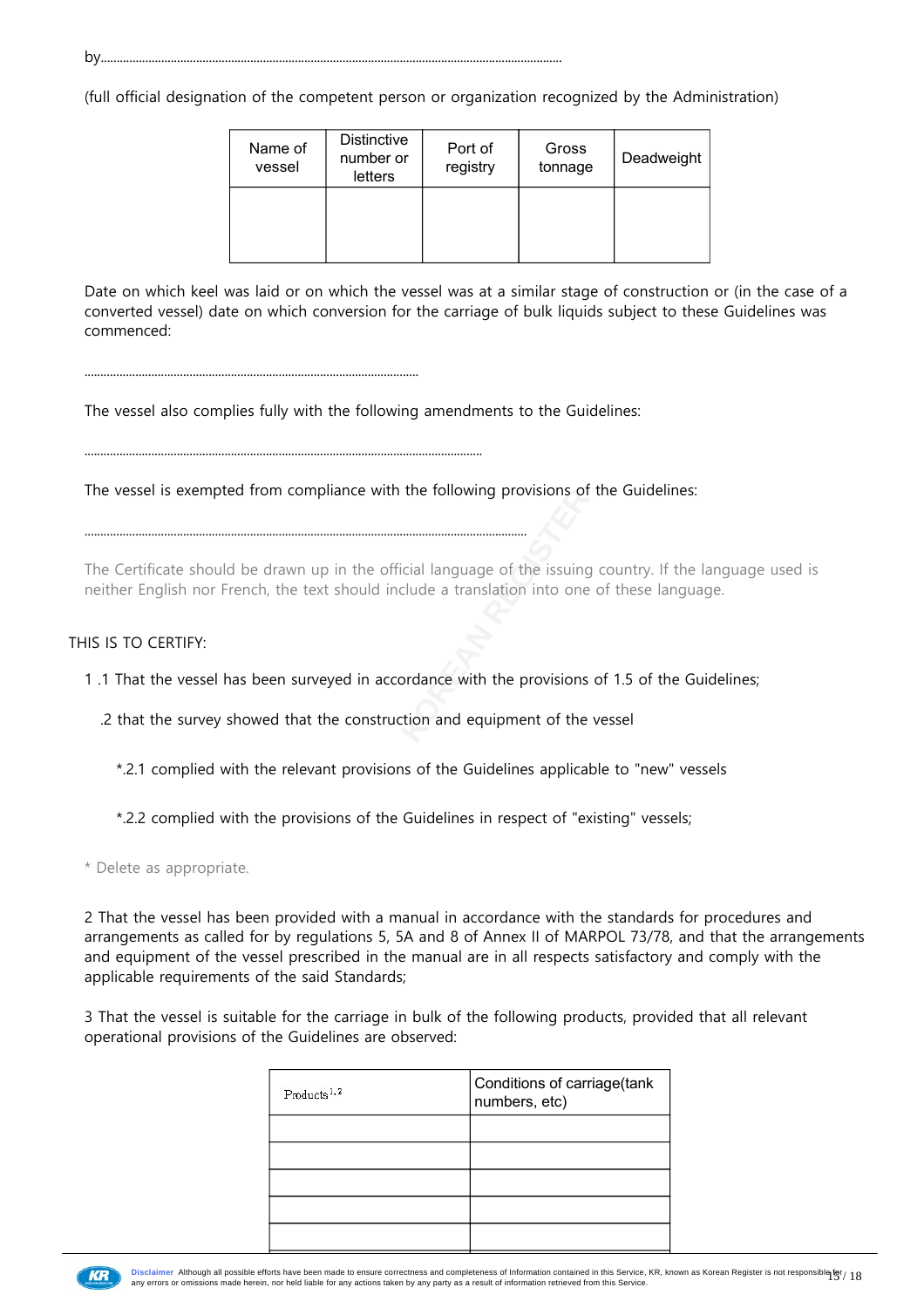| * Continued on attachment 1, additional signed and dated<br>sheets. Tank numbers referred to in this list are identified<br>on attachment 2, signed and dated tank plan. |  |
|--------------------------------------------------------------------------------------------------------------------------------------------------------------------------|--|

4 That, in accordance with \*1.4 of the Guidelines and \*2.8.2 of the IBC Code, the provisions of the Guidelines and the Code are modified in respect of the vessel in the following manner:

...............................................................................................................................................................

\* Delete as appropriate.

5 That the vessel must be loaded:

\*.1 in accordance with the loading conditions provided in the approved loading manual, stamped and dated .................... and signed by a responsible officer of the Administration, or of an organization recognized by the Administration;

\*.2 in accordance with the loading limitations appended to this Certificate.

\* Delete as appropriate.

Where it is required to load the vessel other than in accordance with the above instructions, then the necessary calculations to justify the proposed loading conditions should be communicated to the certifying Administration who may authorize in writing the adoption of the proposed loading condition.\*\* In appended to this Certifica<br>
than in accordance with the a<br>
inditions should be commun<br>
if the proposed loading condicate, this text may be appenent

\*\* Instead of being incorporated in the Certificate, this text may be appended to the Certificate if duly signed and stamped.

This certificate is valid until ..............................................................................................................

subject to surveys in accordance with 1.5 of the Guidelines.

Issued at .................................................................... ..................................19......

(Place of issue of Certificate)

The undersigned declares that he is duly authorized by the said Government to issue this Certificate.

......................................................................

#### (signature of official issuing the Certificate and/or seal of issuing authority)

Notes on completion of Certificate:

1 Products: products listed in appendix 1 to the Guidelines or which have been evaluated by the Administration in accordance with 1.2.4 of the Guidelines should be listed. In respect of the latter "new" products, any special requirements provisionally prescribed should be noted.

2 Products: The list of products the vessel is suitable to carry should include the noxious liquid substances of category D which are not covered by the Guidelines and should be identified as "IBC Code chapter 18 category  $D$ ".

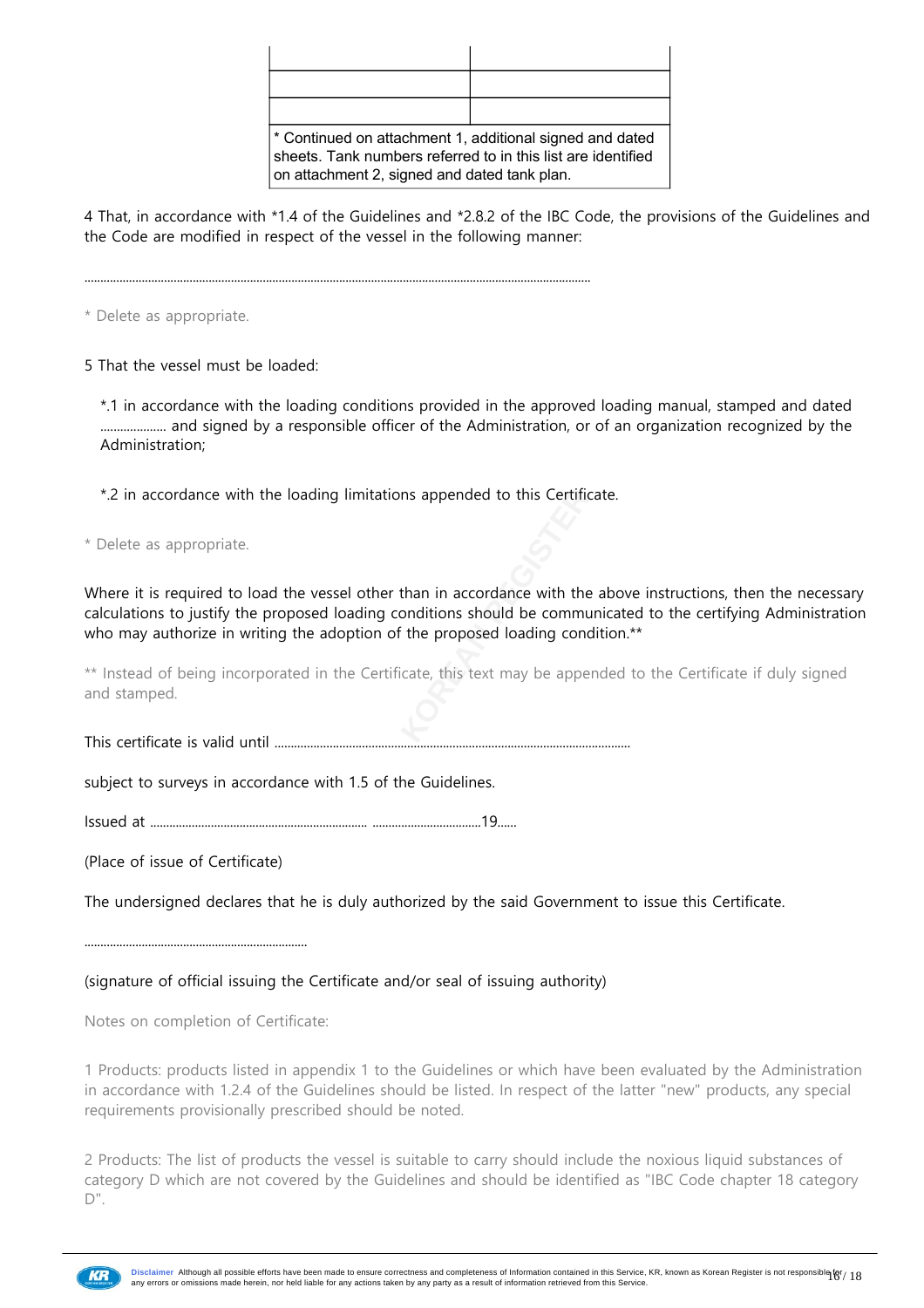## **ENDORSEMENT FOR ANNUAL AND INTERMEDIATE SURVEYS**

| THIS IS TO CERTIFY that at a survey required by 1.5 of the Guidelines for the Transport and Handling of Limited<br>Amounts of Hazardous and Noxious Liquid Substances in Bulk in Offshore Support Vessels, the vessel was found<br>to comply with the relevant provisions of the Guidelines. |
|----------------------------------------------------------------------------------------------------------------------------------------------------------------------------------------------------------------------------------------------------------------------------------------------|
|                                                                                                                                                                                                                                                                                              |
| (signature of duly authorized official)                                                                                                                                                                                                                                                      |
|                                                                                                                                                                                                                                                                                              |
|                                                                                                                                                                                                                                                                                              |
| (seal or stamp of the Authority, as appropriate)                                                                                                                                                                                                                                             |
|                                                                                                                                                                                                                                                                                              |
| (signature of duly authorized official)                                                                                                                                                                                                                                                      |
|                                                                                                                                                                                                                                                                                              |
|                                                                                                                                                                                                                                                                                              |
| * Delete as appropriate.                                                                                                                                                                                                                                                                     |
| (seal or stamp of the Authority, as appropriate)                                                                                                                                                                                                                                             |
|                                                                                                                                                                                                                                                                                              |
| (signature of duly authorized official)                                                                                                                                                                                                                                                      |
|                                                                                                                                                                                                                                                                                              |
|                                                                                                                                                                                                                                                                                              |
| (seal or stamp of the Authority, as appropriate)                                                                                                                                                                                                                                             |
| * Delete as appropriate.                                                                                                                                                                                                                                                                     |
|                                                                                                                                                                                                                                                                                              |
| (signature of duly authorized official)                                                                                                                                                                                                                                                      |
|                                                                                                                                                                                                                                                                                              |
|                                                                                                                                                                                                                                                                                              |
| (seal or stamp of the Authority, as appropriate)                                                                                                                                                                                                                                             |
| ATTACHMENT 1 TO THE CERTIFICATE OF FITNESS                                                                                                                                                                                                                                                   |
| Continued list of products to those specified in section 3, and their conditions of carriage.                                                                                                                                                                                                |

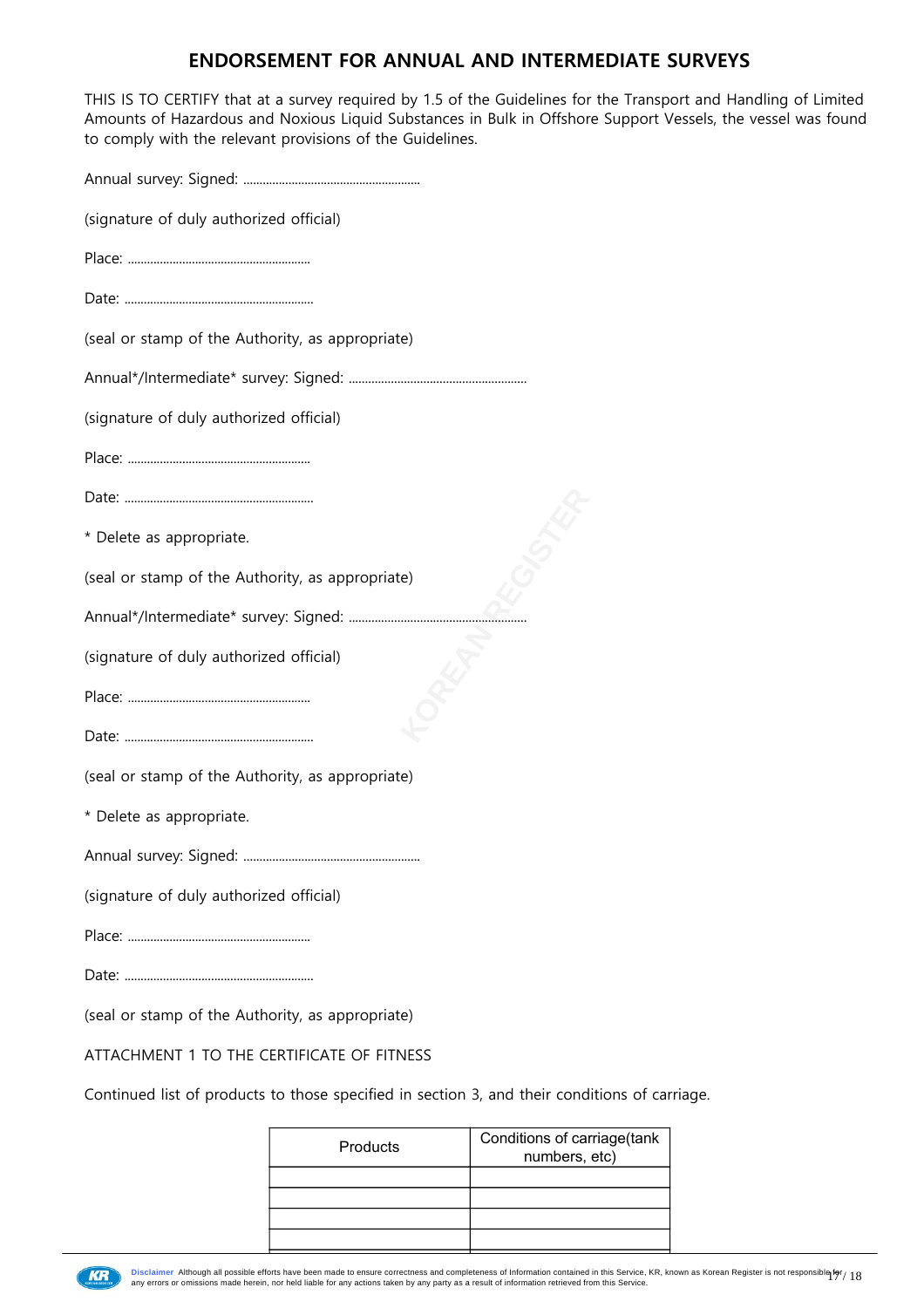**\_\_\_\_\_\_\_\_\_**

Date ......................................... ................................................

(as for Certificate) (signature of official issuing the Certificate and/or seal of issuing authority

### ATTACHMENT 2 TO THE CERTIFICATE OF FITNESS

TANK PLAN (specimen)

Name of vessel: ....................................................................................................................................

Distinctive number or letters: ...............................................................................................................



Date .........................................

(as for Certificate) ................................................

(signature of official issuing the Certificate and/or seal of issuing authority

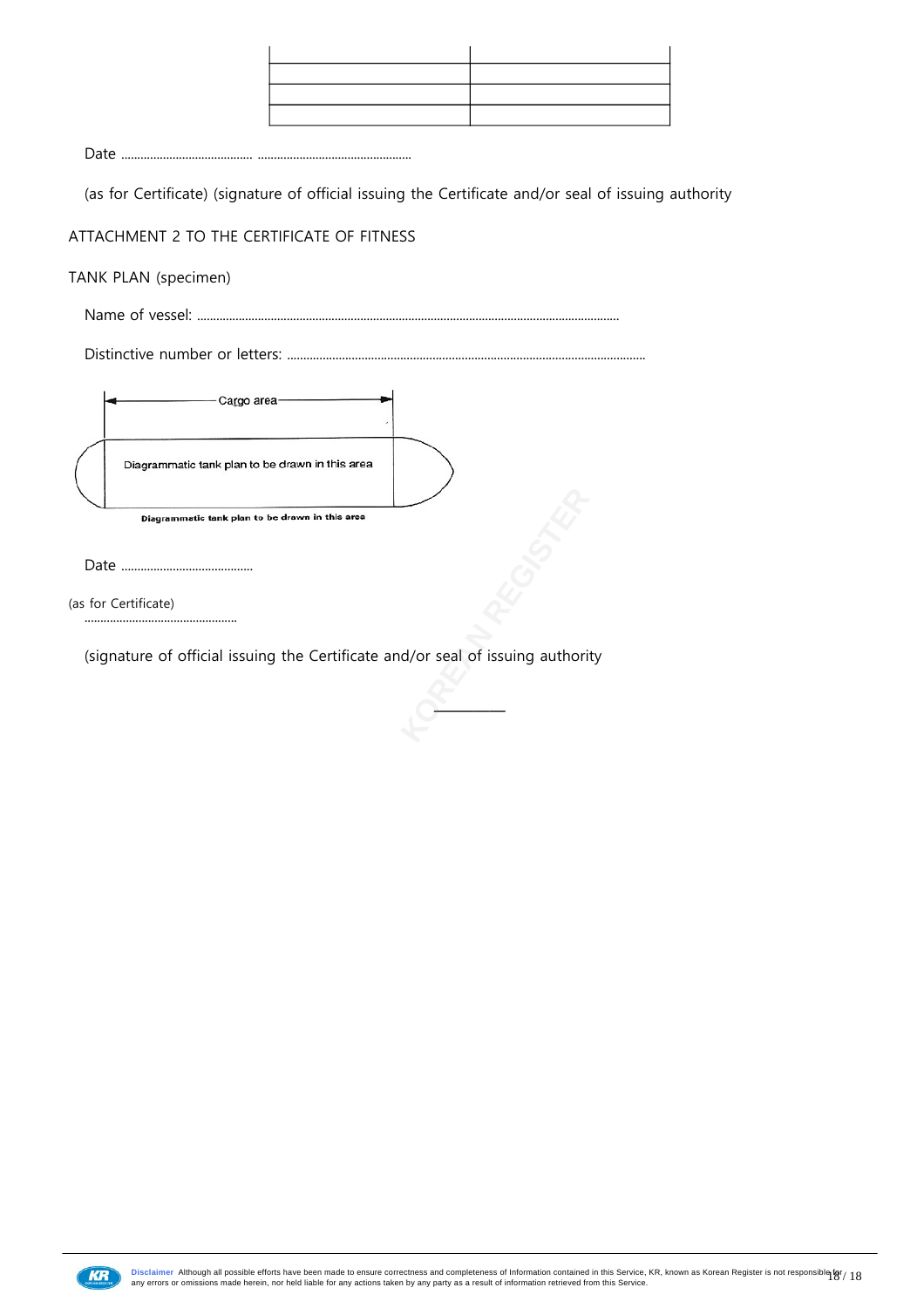# **RESOLUTION MSC.236(82)**

# **(adopted on 1 December 2006)**

## **ADOPTION OF AMENDMENTS TO THE GUIDELINES FOR THE TRANSPORT AND HANDLING OF LIMITED AMOUNTS OF HAZARDOUS AND NOXIOUS LIQUID SUBSTANCES IN BULK ON OFFSHORE SUPPORT VESSELS**

THE MARITIME SAFETY COMMITTEE,

RECALLING Article 28(b) of the Convention on the International Maritime Organization concerning the functions of the Committee,

RECALLING ALSO [resolution A.673\(16\)](http://103.12.248.9usercommontreeredirect.aspx?category_id=7191&node_type=normal&is_leaf=true&is_viewchild=true) by which the Assembly adopted the Guidelines for the transport and handling of limited amounts of hazardous and noxious liquid substances in bulk on offshore support vessels (LHNS Guidelines),

NOTING that the Assembly, by the aforementioned resolution, authorized the Maritime Safety Committee and the Marine Environment Protection Committee to amend the Guidelines as may be necessary,

NOTING ALSO that the Maritime Safety Committee, at its eighty-second session, adopted the Guidelines for the design and construction of offshore supply vessels, 2006 (OSV Guidelines),

NOTING FURTHER that the LHNS Guidelines were referred to in and applied in addition to the OSV Guidelines, stipulating that, where the Guidelines set forth alternative safety standards to those contained in the OSV Guidelines, the provisions of the LHNS Guidelines should be followed, mend the Guidelines as may<br>
ttee, at its eighty-second sess<br>
ttee, at its eighty-second sess<br>
tels, 2006 (OSV Guidelines),<br>
re referred to in and applied<br>
alternative safety standards to<br>
should be followed,<br>
es up to date

BEING DESIROUS of keeping the LHNS Guidelines up to date,

[NOTING that the Marine Environment Protection Committee, at its fifty-fifth session, adopted by resolution](http://103.12.248.9usercommontreeredirect.aspx?category_id=39065&node_type=normal&is_leaf=true&is_viewchild=true) MEPC.158(55) relevant amendments to the LHNS Guidelines,

CONSIDERING that it is highly desirable for the provisions of the LHNS Guidelines to remain identical when adopted by the Maritime Safety Committee and the Marine Environment Protection Committee,

HAVING CONSIDERED, at its eighty-second session, the amendments to the LHNS Guidelines proposed by the Sub-Committee on Stability and Load Lines and on Fishing Vessels Safety, at its forty-eighth session, which were contributed by the Sub-Committees on Bulk Liquids and Gases and on Dangerous Goods, Solid Cargoes and Containers,

1. ADOPTS the amendments to the Guidelines for the transport and handling of limited amounts of hazardous and noxious liquid substances in bulk on offshore support vessels ( [resolution A.673\(16\)](http://103.12.248.9usercommontreeredirect.aspx?category_id=7191&node_type=normal&is_leaf=true&is_viewchild=true)), the text of which is set out in the Annex to the present resolution;

2. INVITES Governments to take appropriate steps to give effect to the annexed amendments to the LHNS Guidelines.

## **ANNEX**

## **AMENDMENTS TO THE GUIDELINES FOR THE TRANSPORT AND HANDLING OF LIMITED AMOUNTS OF HAZARDOUS AND NOXIOUS LIQUID SUBSTANCES IN BULK ON OFFSHORE SUPPORT VESSELS ([RESOLUTION A.673\(16\)](http://103.12.248.9usercommontreeredirect.aspx?category_id=7191&node_type=normal&is_leaf=true&is_viewchild=true) )**

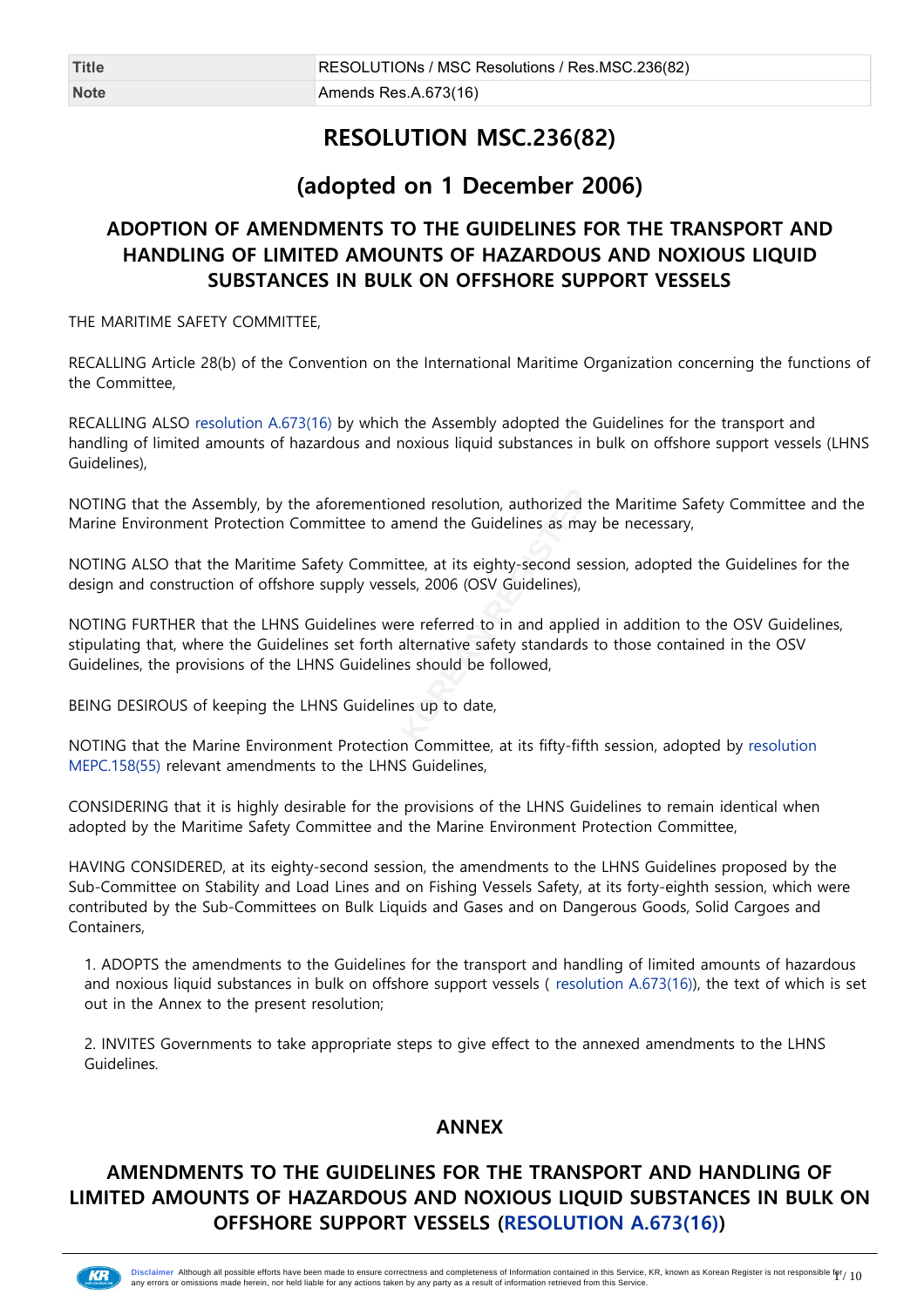### **PREAMBLE**

1 In paragraph 2, the words "regulation 13(4) of Annex II" are replaced by the words "regulation 11(2) of Annex II".

2 In paragraph 5, the year "2006" is inserted after "Guidelines for the Design and Construction of Offshore Supply Vessels" and the words "([resolution A.469\(12\)](http://103.12.248.9usercommontreeredirect.aspx?category_id=7065&node_type=normal&is_leaf=true&is_viewchild=true))" are replaced by ["resolution MSC.235\(82\)"](http://103.12.248.9usercommontreeredirect.aspx?category_id=39223&node_type=normal&is_leaf=true&is_viewchild=true).

### **CHAPTER 1 - GENERAL**

1.1 Application

3 Paragraph 1.1.7 is deleted.

4 The following new paragraph 1.1.7 is inserted:

"1.1.7 For provisions regulating the transport of dangerous goods and marine pollutants in packaged form, including transport of dangerous goods in portable tanks, refer to the International Maritime Dangerous Goods (IMDG) Code."

5 In paragraph 1.1.8, the reference to "( [resolution A.469\(12\)\)](http://103.12.248.9usercommontreeredirect.aspx?category_id=7065&node_type=normal&is_leaf=true&is_viewchild=true)" is deleted in the first sentence and the words "to those contained in [resolution A.469\(12\)](http://103.12.248.9usercommontreeredirect.aspx?category_id=7065&node_type=normal&is_leaf=true&is_viewchild=true)" are deleted in the second sentence.

1.2 Scope

6 In paragraph 1.2.2.1.2, the words "category A, B and C" are deleted.

1.3 Definitions

7 Paragraph 1.3.6 is deleted.

8 Paragraphs 1.3.7, 1.3.8 and 1.3.9 are renumbered as paragraphs 1.3.6, 1.3.7 and 1.3.8, respectively. leleted in the second sentend<br>A, B and C" are deleted.<br>ered as paragraphs 1.3.6, 1.3.<br><sup>bh</sup> 1.3.9 and the words ", as a

9 Paragraph 1.3.10 is renumbered as paragraph 1.3.9 and the words ", as amended" are added after ["MEPC.19\(22\)"](http://103.12.248.9usercommontreeredirect.aspx?category_id=43070&node_type=normal&is_leaf=true&is_viewchild=true).

10 Paragraph 1.3.11 is renumbered as paragraph 1.3.10 and the words ", as amended" are added after ["MSC.5\(48\)](http://103.12.248.9usercommontreeredirect.aspx?category_id=43080&node_type=normal&is_leaf=true&is_viewchild=true)".

11 Paragraphs 1.3.12 and 1.3.13 are deleted.

1.5 Survey and certification

12 In paragraph 1.5.1, the following new sentence is added after the existing first sentence:

"If the language used is not English, French or Spanish, the text should include the translation into one of these languages."

13 In paragraph 1.5.2, the words "regulation 11 of Annex II" are replaced by the words "regulations 7 and 9 of Annex II".

## **CHAPTER 2 - STABILITY AND CARGO TANK LOCATION**

14 In paragraph 2.1.1, the year "2006" is inserted after the words"Guidelines for the design and construction of offshore supply vessels" and the words "([resolution A.469\(12\)](http://103.12.248.9usercommontreeredirect.aspx?category_id=7065&node_type=normal&is_leaf=true&is_viewchild=true))" are replaced by ["resolution MSC.235\(82\)"](http://103.12.248.9usercommontreeredirect.aspx?category_id=39223&node_type=normal&is_leaf=true&is_viewchild=true).

### **CHAPTER 3 - SHIP DESIGN**

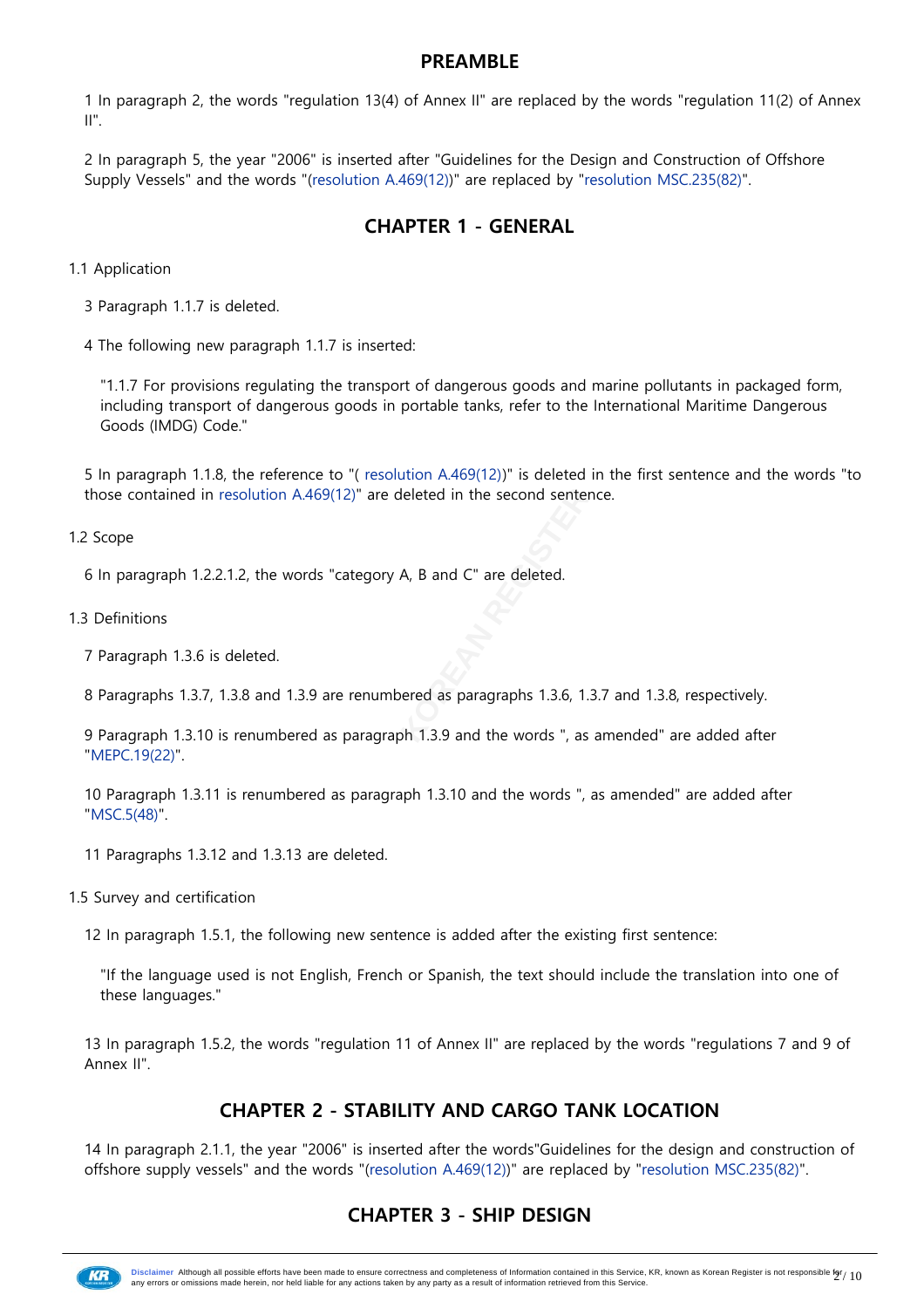#### 3.4 Cargo tank construction

15 Paragraph 3.4.2 is deleted.

16 The following new paragraph 3.4.2 is inserted:

"3.4.2 Instead of the use of permanently attached deck-tanks, portable tanks meeting the requirements of the International Maritime Dangerous Goods (IMDG) Code or other portable tanks specifically approved by the Administration may be used for cargoes indicated in paragraph 1.2.2, provided that the tanks are properly located and secured to the vessel."

17 In paragraph 3.4.4.1, the reference to "0.7 bar" is replaced by the reference to "0.07 MPa".

3.6 Cargo tank vent systems

18 In paragraph 3.6.2, the reference to "8.2.2" is replaced by the reference to "8.3.4".

3.9 Fire-fighting requirements

19 In paragraph 3.9.1.1, the references to "60, 61, 62 and 63" are replaced by the references to "4.5.5, 10.8 and 10.9".

20 In paragraph 3.9.1.2, the references to "56.1, 56.2, 56.4, 56.8 and 56.7" are replaced by the references to "4.5.1.1, 4.5.1.2, 4.5.1.4, 4.5.2.1 to 4.5.2.3 and 9.2.4.2.5", respectively and the word "metres" is replaced by the symbol "m". 1, 56.2, 56.4, 56.8 and 56.7" a<br>2.4.2.5", respectively and the<br>" is replaced by the reference<br>1.1.1".<br>is replaced by the reference<br>" is replaced by the word "reg<br>4.5.6 to 4.5.8".

21 In paragraph 3.9.1.3, the reference to "57.1" is replaced by the reference to "9.2.4.1" and the reference to "42.5.1" is replaced by the reference to "9.2.3.1.1.1".

22 In paragraph 3.9.1.4, the reference to "44" is replaced by the reference to "9.2.3" and the reference to "58" is replaced by the reference to "9.2.4.2".

23 In paragraph 3.9.1.5, the word "regulation" is replaced by the word "regulations" and the reference to "59" is replaced by the reference to "4.5.3, 4.5.4 and 4.5.6 to 4.5.8".

24 The existing text of paragraph 3.9.1.6 is replaced by the following:

"regulations 10.2, 10.4 and 10.5, except regulation 10.5.6, should apply as they would apply to tankers of 2,000 gross tonnage and over;".

25 In paragraph 3.9.1.7, the reference to "61" is replaced by the reference to "10.8".

26 In paragraph 3.9.1.8, the reference to "63" is replaced by the reference to "10.9".

27 In paragraph 3.9.2.3, the words "should be provided" are deleted.

28 In paragraph 3.9.2.3.4.3, the words "per square metre" are deleted.

29 The existing text of paragraph 3.9.2.4 is replaced by the following:

"An alternative to the systems required in 3.9.2.3 above may be approved in accordance with the procedures contained in SOLAS regulation II-2/17."

3.16 Emergency remote shutdown

30 In paragraph 3.16, the reference to "50 bar gauge" is replaced by the reference to "5 MPa".

### **CHAPTER 4 - POLLUTION REQUIREMENTS**

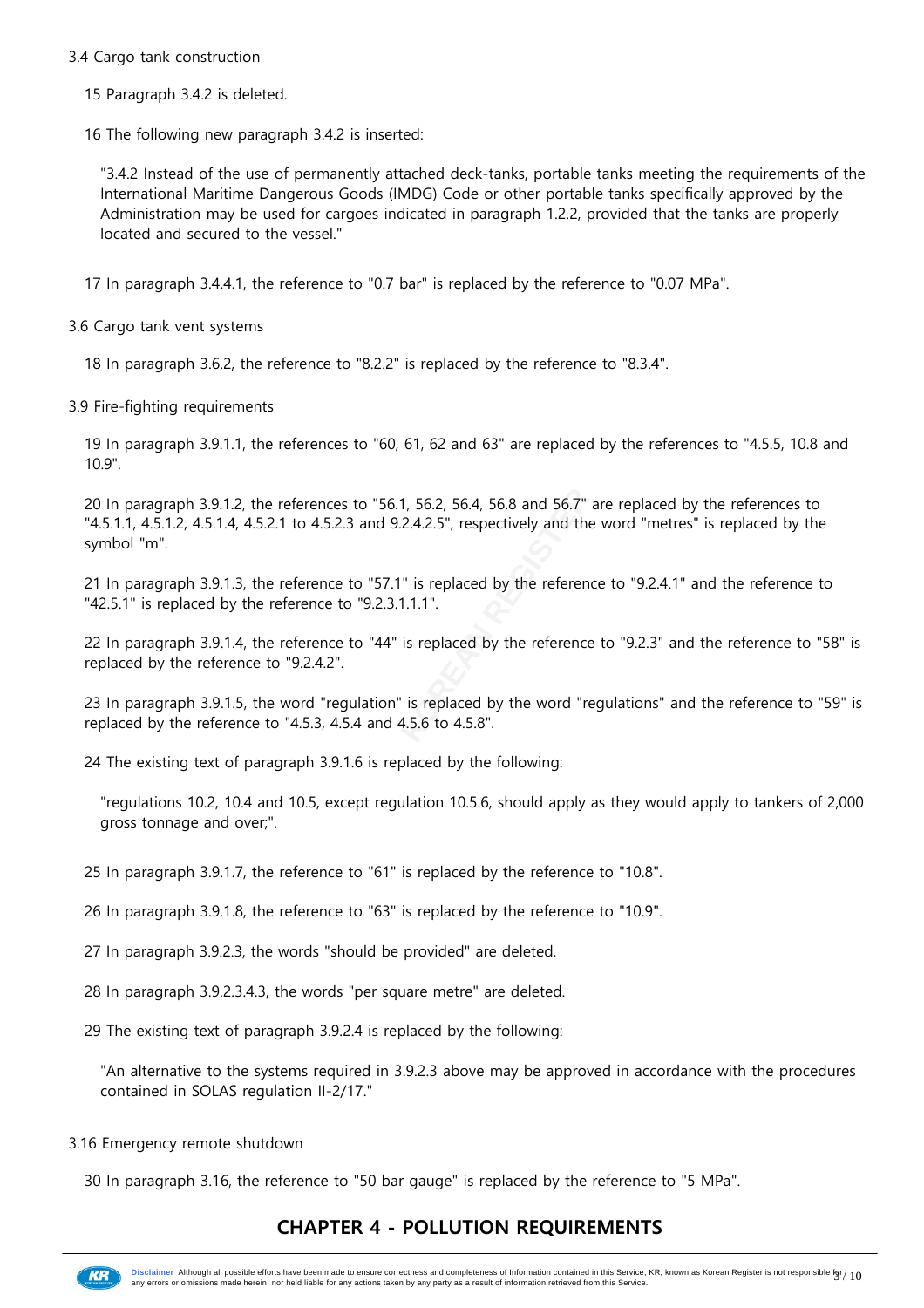31 The existing text of paragraph 4.1 is replaced by the following:

"4.1 Each ship certified to carry noxious liquid substances should be provided with a Cargo Record Book, a Procedure and Arrangements Manual and a Shipboard Marine Emergency Plan developed for the ship in accordance with Annex II to MARPOL 73/78 and approved by the Administration."

32 The existing text of paragraph 4.2 is replaced by the following:

"4.2 Discharge into the sea of residues of noxious liquid substances permitted for the carriage in Ship Type 3, or products listed in appendix 1 or ballast water, tank washings, or other residues or mixtures containing such substances, is prohibited. Any discharges of residues and mixtures containing noxious liquid substances should be to reception facilities in port. As a consequence of this prohibition, the Administration may waive the requirements for efficient stripping and underwater discharge arrangements in MARPOL 73/78, Annex II."

- 33 Paragraph 4.3 is deleted and paragraph 4.4 is renumbered as paragraph 4.3.
- 34 The existing text of appendix 1 is replaced by the following:

## **APPENDIX 1**

## **TABLE OF PERMITTED PRODUCTS**

|                                                                                     | Flammability |
|-------------------------------------------------------------------------------------|--------------|
| Oil-based mud containing mixtures of products listed in chapters 17 and 18 of the   |              |
| IBC Code and the MEPC.2/Circular and permitted to be carried under paragraph 1.2    | No           |
| of these Guidelines                                                                 |              |
| Water-based mud containing mixtures of products listed in chapters 17 and 18 of the |              |
| IBC Code and the MEPC.2/Circular and permitted to be carried under paragraph 1.2    | No           |
| of these Guidelines                                                                 |              |
| Drilling Brines, including:                                                         | No           |
| Sodium Chloride Solution                                                            | No           |
| Calcium Bromide Solution                                                            | No           |
| Calcium Chloride Solution                                                           | No           |
| Calcium nitrate/Magnesium nitrate/Potassium chloride solution                       | No           |
| Calcium Nitrate Solution (50% or less)                                              | No           |
| Drilling brines (containing zinc salts)                                             | No           |
| Potassium Formate Solution                                                          | No           |
| Potassium Chloride Solution                                                         | No           |
| Ethyl Alcohol                                                                       | Yes          |
| Ethylene Glycol                                                                     | No           |
| Ethylene Glycol monoalkyl ether                                                     | Yes          |
| Methyl Alcohol                                                                      | Yes          |
| Acetic acid                                                                         | Yes          |
| Formic acid                                                                         | Yes          |
| Hydrochloric Acid                                                                   | No           |
| Hydrochloric-hydrofluoric mixtures containing 3% or less Hydrofluoric acid          | No           |
| Sodium Silicate Solution                                                            | No           |
| Sulphuric Acid                                                                      | No           |
| Triethylene Glycol                                                                  | Yes          |
| Toluene                                                                             | Yes          |
| Xylene                                                                              | Yes          |
| Liquid carbon dioxide                                                               | No           |
| Liquid nitrogen                                                                     | No           |
| Noxious liquid, NF, (7) n.o.s. (trade name , contains ) ST3, Cat. Y                 | No           |
| Noxious liquid, F, (8) n.o.s. (trade name , contains ) ST3, Cat. Y                  | Yes          |
| Noxious liquid, NF, (9) n.o.s. (trade name , contains ) ST3, Cat. Z                 | No           |
| Noxious liquid, F, (10) n.o.s. (trade name , contains ) ST3, Cat. Z                 | Yes          |

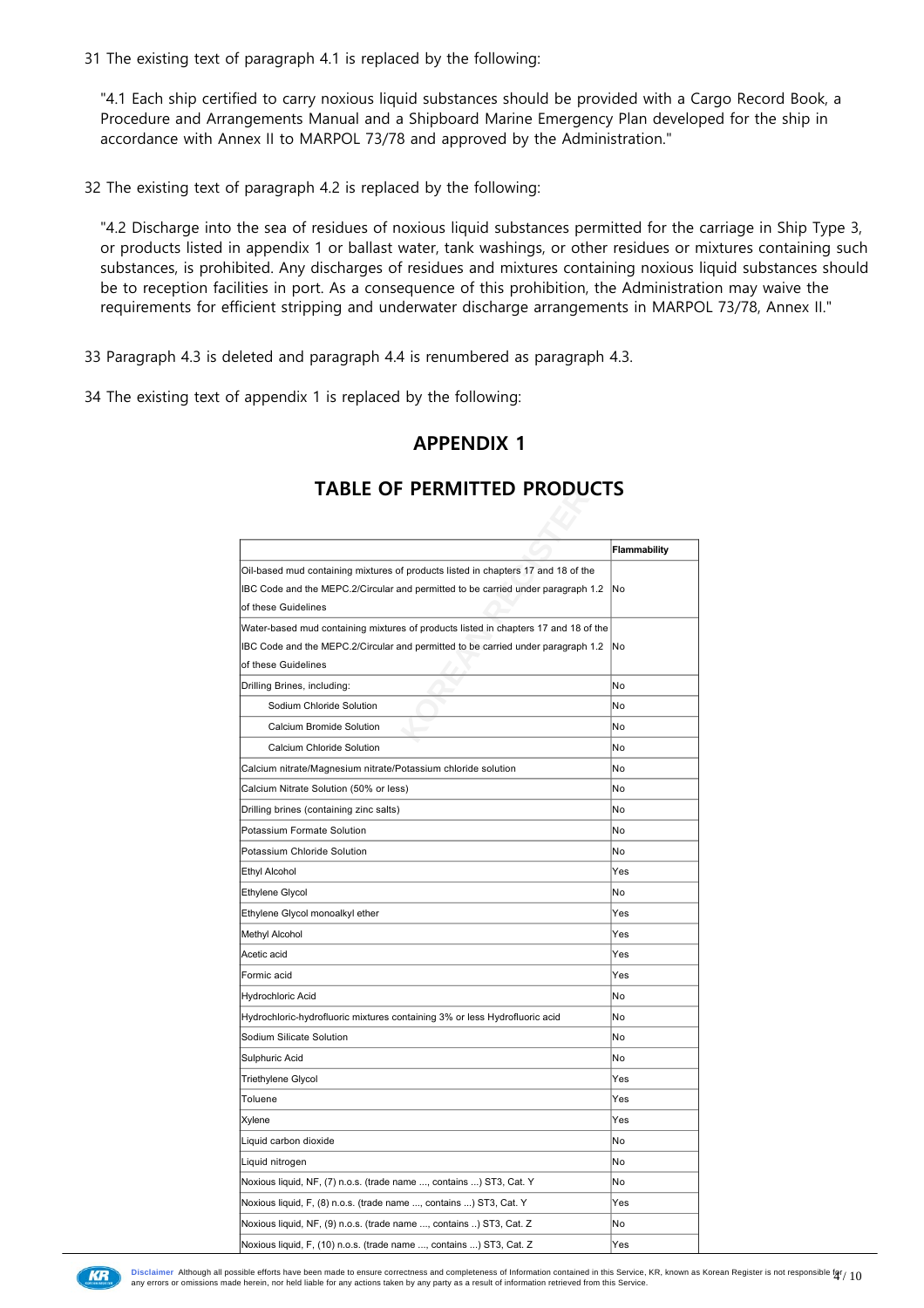| Noxious liquid, (11) n.o.s. (trade name , contains ) Cat. Z      | lNo |
|------------------------------------------------------------------|-----|
| Non-noxious liquid, (12) n.o.s. (trade name , contains ) Cat. OS | lNo |

## **APPENDIX 2**

## **MODEL FORM OF CERTIFICATE OF FITNESS**

35 The existing text of appendix 2 is replaced by the following:

### **"CERTIFICATE OF FITNESS**

## **(Official seal)**

### **Issued under the provisions of the**

## **GUIDELINES FOR THE TRANSPORT AND HANDLING OF LIMITED AMOUNTS OF HAZARDOUS AND NOXIOUS LIQUID SUBSTANCES IN BULK ON OFFSHORE SUPPORT VESSELS**

### **([resolution A.673\(16\),](http://103.12.248.9usercommontreeredirect.aspx?category_id=7191&node_type=normal&is_leaf=true&is_viewchild=true) as amended by [resolutions MSC.236\(82\)](http://103.12.248.9usercommontreeredirect.aspx?category_id=39224&node_type=normal&is_leaf=true&is_viewchild=true) and [MEPC.158\(55\)](http://103.12.248.9usercommontreeredirect.aspx?category_id=39065&node_type=normal&is_leaf=true&is_viewchild=true) )**

under the authority of the Government of ........... (full official designation of country) **KOREAN REGISTER SIDE OF STARK AND SET AND REFERENCE AND REFERENCE AND REPORT AND REPORT AND REFERENCE AND REFERENCE AND REFERENCE AND REFERENCE AND REFERENCE AND REFERENCE AND REFERENCE AND REFERENCE AND REFERENCE AND REF** 

by .................... (full official designation of the competent person or organization recognized by the Administration)

Particulars of ship\*1

\*1 Alternatively, the particulars of the ship may be placed horizontally in boxes.

Name of ship ............................................................................................................

Distinctive number or letters ............................................................................................................

IMO Number\*2 ............................................................................................................

[\\*2 In accordance with the IMO ship identification number scheme, adopted by the Organization by resolution](http://103.12.248.9usercommontreeredirect.aspx?category_id=7144&node_type=normal&is_leaf=true&is_viewchild=true) A.600(15) .

Port of registry ............................................................................................................

Gross tonnage ............................................................................................................

Date on which keel was laid or on

which the vessel was at a similar

stage of construction or (in the case of a converted vessel) date

on which conversion for the carriage

of bulk liquids subject to these

Guidelines was commenced: .............................................................................................................

The ship also complies fully with the following amendments to the Guidelines:

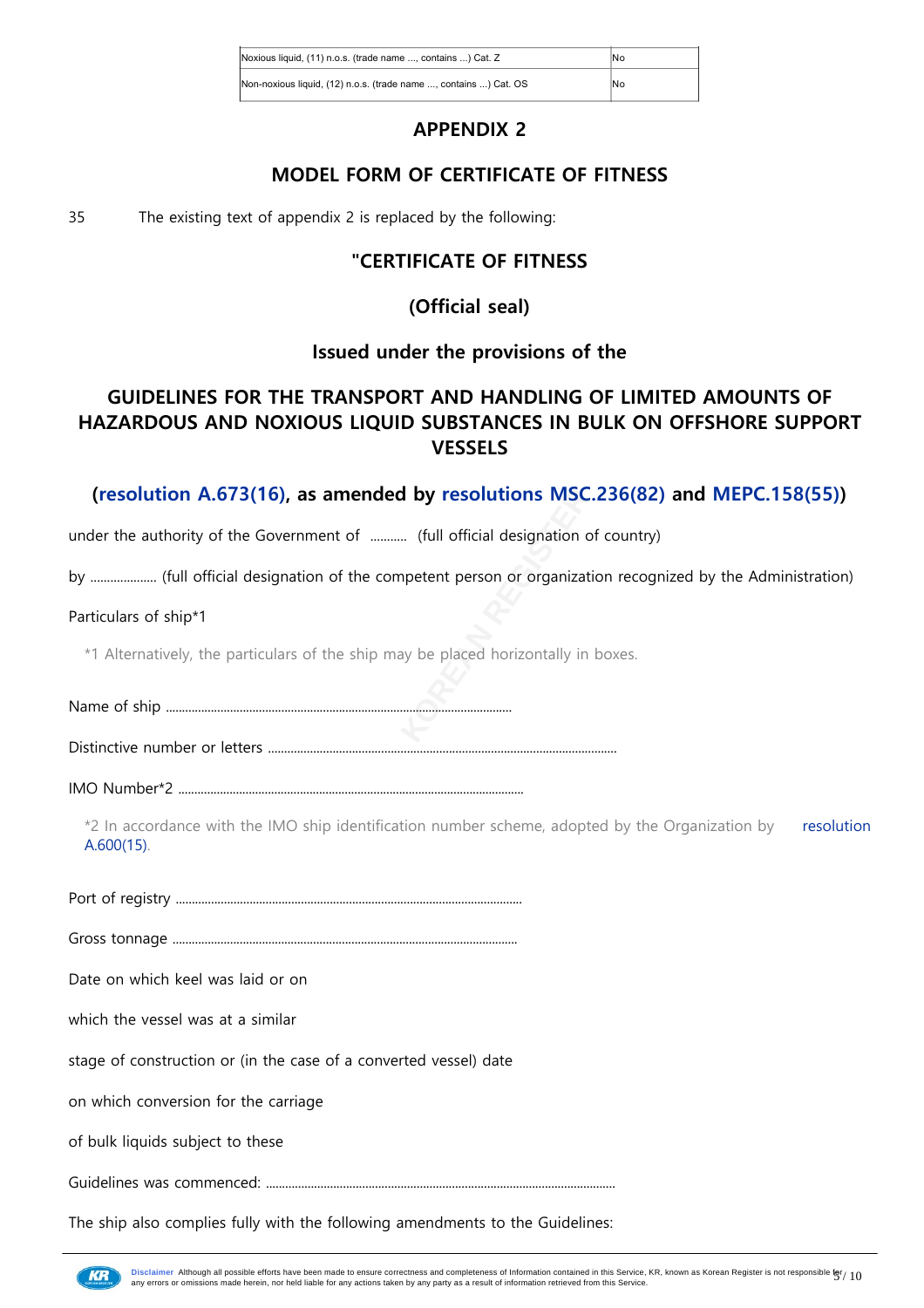The ship is exempted from compliance with the following provisions of the Guidelines:

...........................................................................................................................................................

...........................................................................................................................................................

...........................................................................................................................................................

THIS IS TO CERTIFY:

- 1 That the ship has been surveyed in accordance with the provisions of 1.5 of the Guidelines.
- 2 That the survey showed that the construction and equipment of the ship:
	- .1 complied with the relevant provisions of the Guidelines applicable to "new" ships\*3;
	- .2 complied with the provisions of the Guidelines in respect of "existing" ships\*3.

\*3 Delete as appropriate.

3 That the ship has been provided with a Manual in accordance with Appendix 4 of Annex II of MARPOL 73/78 as called for by regulation 14 of Annex II and that the arrangements and equipment of the vessel prescribed in the manual are in all respects satisfactory. **Kantager Standard Standard Standard Standard Standard Standard Standard Standard Standard Standard Standard Standard Standard Standard Standard Standard Standard Standard Standard Standard Standard Standard Standard Stand** 

4 That the ship complies with the requirements of the Guidelines and Annex II to MARPOL 73/78 for carriage in bulk of the following products provided that all relevant operational provisions of the Guidelines and Annex II are observed:

| Products<br>(refer to Notes<br>$1, 2$ on<br>completion of<br>Certificate)                                                    | Conditions of<br>carriage<br>(tank numbers,<br>$etc.$ ) | <b>Pollution Category</b> |
|------------------------------------------------------------------------------------------------------------------------------|---------------------------------------------------------|---------------------------|
|                                                                                                                              |                                                         |                           |
| Continued on attachment 1, additional signed and dated<br>sheets*3.                                                          |                                                         |                           |
| *3 Delete as appropriate.                                                                                                    |                                                         |                           |
| Tank numbers referred to in this list are identified on<br>attachment 2, showing a signed and dated simplified<br>tank plan. |                                                         |                           |

5 That, in accordance with 1.4\*3 of the Guidelines and 2.8.2\*3 of the IBC Code, the provisions of the Guidelines and the Code are modified in respect of the vessel in the following manner:

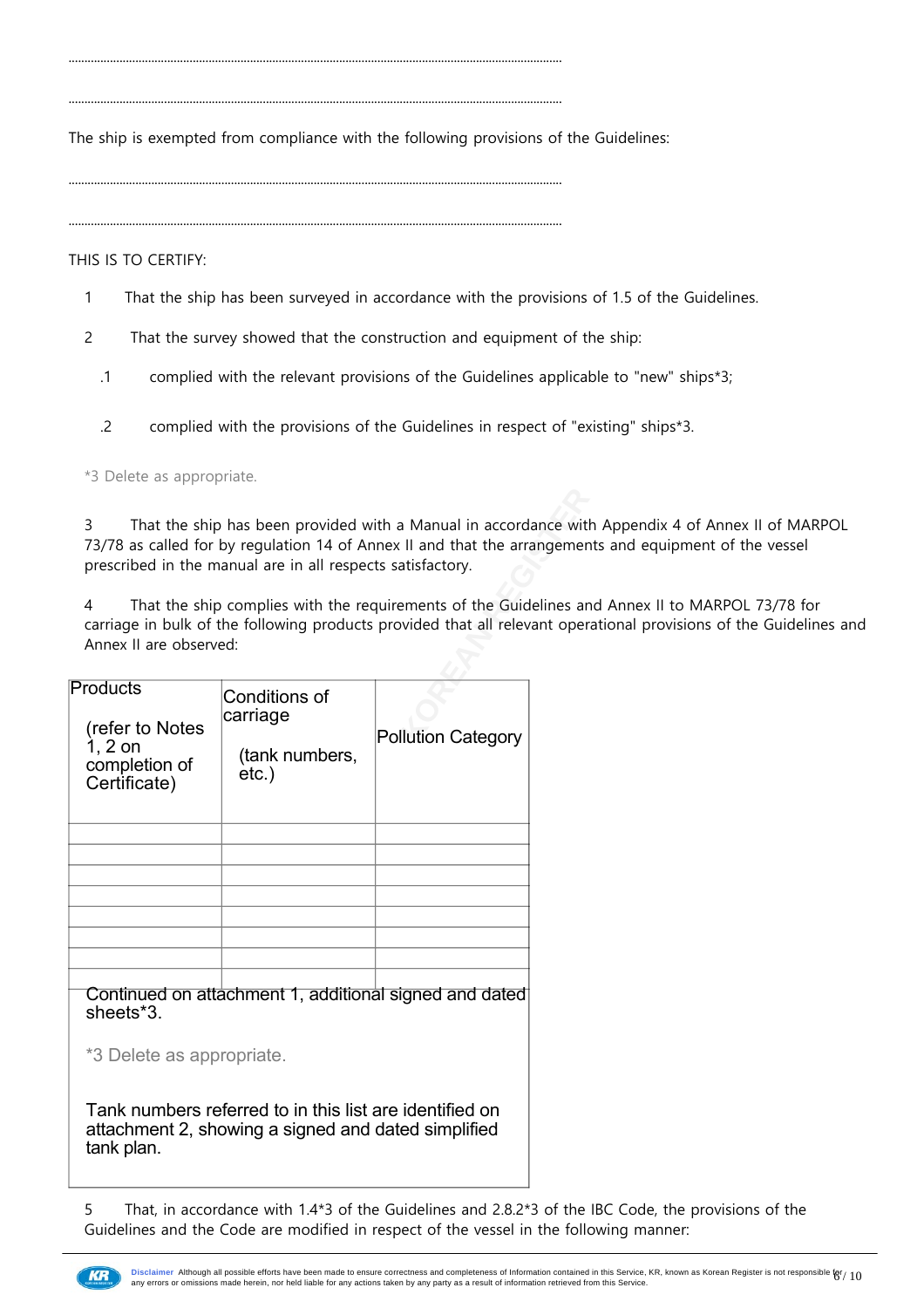\*3 Delete as appropriate.

6 That the ship must be loaded:

.1 in accordance with the loading conditions provided in the approved loading manual, stamped and dated ..... and signed by a responsible officer of the Administration, or of an organization recognized by the Administration\*3;

.2 in accordance with the loading limitations appended to this Certificate\*3.

...............................................................................................................................................

\*3 Delete as appropriate.

Where it is required to load the ship other than in accordance with the above instructions, then the necessary calculations to justify the proposed loading conditions should be communicated to the certifying Administration who may authorize in writing the adoption of the proposed loading condition\*4

\*4 Instead of being incorporated in the Certificate, this text may be appended to the Certificate if duly signed and stamped.

This Certificate is valid until: ......................................................................... \*5 (dd/mm/yyyy)

\*5 Insert the day of expiry, as specified by the Administration, which should not exceed 5 years from the date of initial survey or the periodical survey. **KOREAN REGISTER**

subject to surveys in accordance with 1.5 of the Guidelines.

Completion date of the survey on which this certificate is based: ........................ (dd/mm/yyyy)

Issued at .............................. (Place of issue of Certificate)

............. (Date of issue) ............... (Signature of authorized official issuing the certificate)

(Seal or stamp of the authority, as appropriate)

Notes on completion of Certificate:

1 Products: products listed in appendix 1 to the Guidelines or which have been evaluated by the Administration in accordance with 1.2.4 of the Guidelines should be listed. In respect of the latter "new" products, any special requirements provisionally prescribed should be noted.

2 Products: the list of products the vessel is suitable to carry should include the Noxious Liquid Substances of category Z which are not covered by the Guidelines and should be identified as "IBC Code chapter 18 category Z".

### **ENDORSEMENT FOR ANNUAL AND INTERMEDIATE SURVEYS**

THIS IS TO CERTIFY that at a survey required by 1.5.2 of the Code the ship was found to comply with the relevant provisions of the Guidelines.

Annual survey: example and the Signed:........... (Signature of duly authorized official)

Place: ........................

Date:..........................(dd/mm/yyyy)



Disclaimer Although all possible efforts have been made to ensure correctness and completeness of Information contained in this Service, KR, known as Korean Register is not responsible for / 10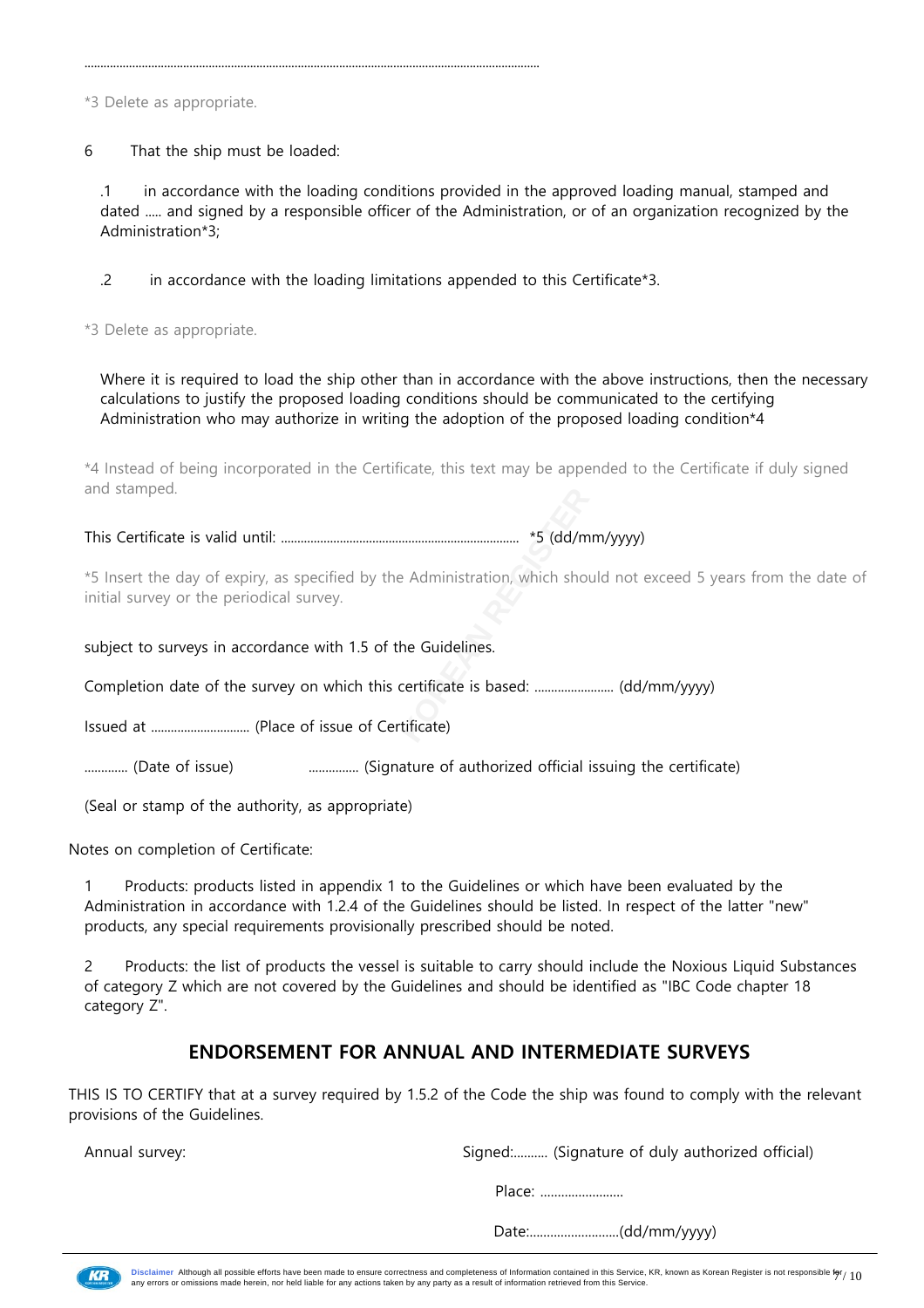| (Seal or stamp of the Authority, as appropriate)                                                                                                                                               |                                                                                              |  |
|------------------------------------------------------------------------------------------------------------------------------------------------------------------------------------------------|----------------------------------------------------------------------------------------------|--|
| Annual/Intermediate*3 survey:                                                                                                                                                                  | Signed:(Signature of duly authorized official)                                               |  |
| *3 Delete as appropriate.                                                                                                                                                                      |                                                                                              |  |
|                                                                                                                                                                                                | Place:                                                                                       |  |
|                                                                                                                                                                                                |                                                                                              |  |
| (Seal or stamp of the Authority, as appropriate)                                                                                                                                               |                                                                                              |  |
| Annual/Intermediate*3 survey:                                                                                                                                                                  | Signed: (Signature of duly authorized official)                                              |  |
| *3 Delete as appropriate.                                                                                                                                                                      |                                                                                              |  |
|                                                                                                                                                                                                | Place:                                                                                       |  |
|                                                                                                                                                                                                |                                                                                              |  |
| (Seal or stamp of the Authority, as appropriate)                                                                                                                                               |                                                                                              |  |
| Annual survey:                                                                                                                                                                                 | Signed: (Signature of duly authorized official)                                              |  |
|                                                                                                                                                                                                | Place:                                                                                       |  |
|                                                                                                                                                                                                |                                                                                              |  |
| (Seal or stamp of the Authority, as appropriate)                                                                                                                                               |                                                                                              |  |
| ANNUAL/INTERMEDIATE SURVEY IN ACCORDANCE WITH PARAGRAPH 1.5.6.8.                                                                                                                               |                                                                                              |  |
| THIS IS TO CERTIFY that, at an annual/intermediate*3 survey in accordance with paragraph 1.5.8.6.3 of the Code,<br>the ship was found to comply with the relevant provisions of the Guidelines |                                                                                              |  |
| *3 Delete as appropriate.                                                                                                                                                                      |                                                                                              |  |
| official)                                                                                                                                                                                      | Signed:  (Signature of duly authorized                                                       |  |
|                                                                                                                                                                                                | Place:                                                                                       |  |
|                                                                                                                                                                                                |                                                                                              |  |
| (Seal or stamp of the Authority, as appropriate)                                                                                                                                               |                                                                                              |  |
| <b>APPLIES</b>                                                                                                                                                                                 | ENDORSEMENT TO EXTEND THE CERTIFICATE IF VALID FOR LESS THAN 5 YEARS WHERE PARAGRAPH 1.5.6.3 |  |
| The ship complies with the relevant provisions of the Guidelines, and this Certificate shall, in accordance with<br>paragraph 1.5.6.3 of the Code, be accepted as valid until:  (dd/mm/yyyy)   |                                                                                              |  |
| official)                                                                                                                                                                                      | Signed:  (Signature of duly authorized                                                       |  |
|                                                                                                                                                                                                | Place:                                                                                       |  |
|                                                                                                                                                                                                |                                                                                              |  |

Disclaimer Although all possible efforts have been made to ensure correctness and completeness of Information contained in this Service, KR, known as Korean Register is not responsible for / 10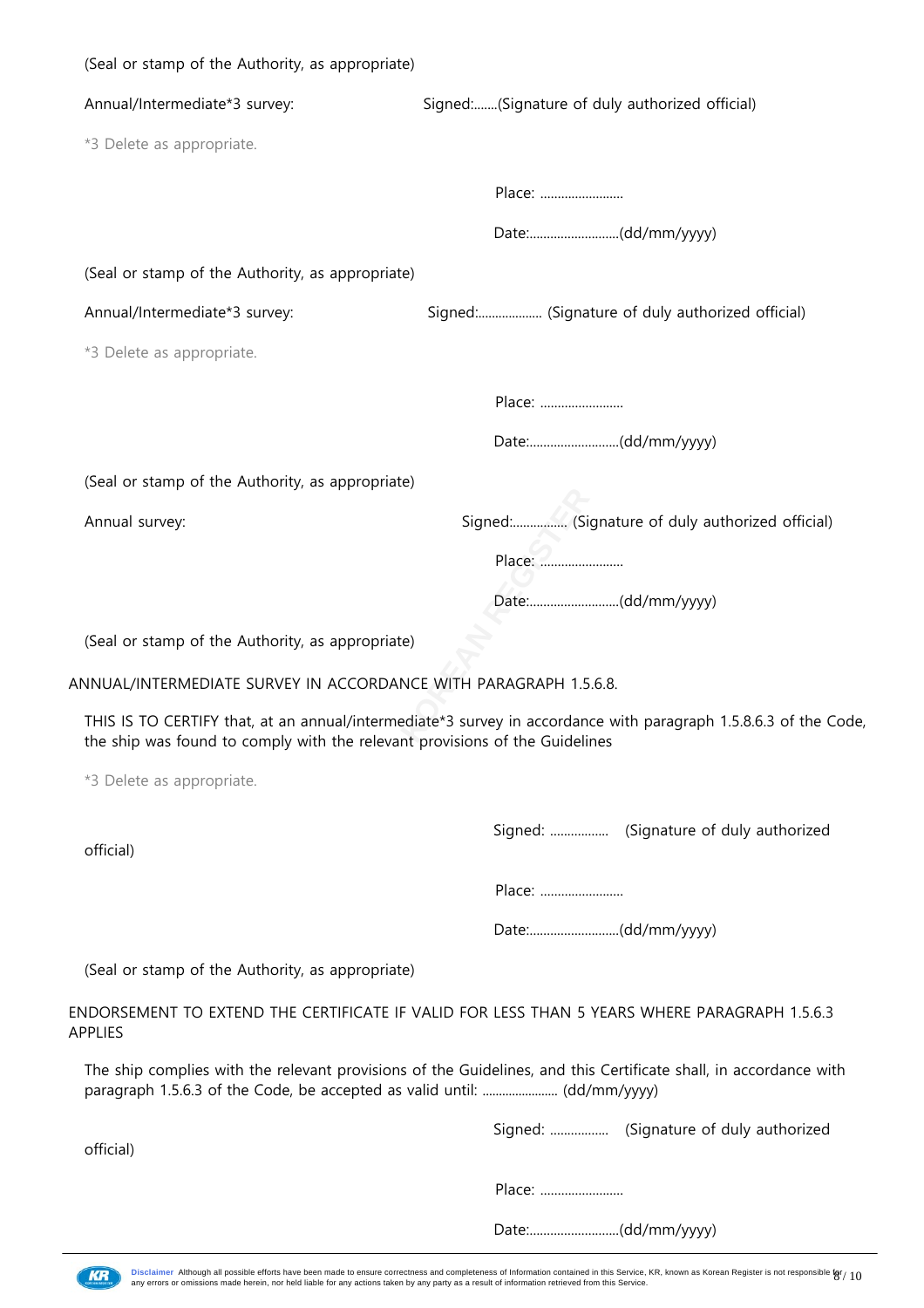## **ENDORSEMENT WHERE THE RENEWAL SURVEY HAS BEEN COMPLETED AND PARAGRAPH 1.5.6.4 APPLIES**

The ship complies with the relevant provisions of the Guidelines, and this Certificate shall, in accordance with paragraph 1.5.6.4 of the Code, be accepted as valid until: ................... (dd/mm/yyyy)

Annual survey: Signed:..........(Signature of duly authorized official)

Place: ........................

Date:..........................(dd/mm/yyyy)

(Seal or stamp of the Authority, as appropriate)

## **ENDORSEMENT TO EXTEND THE VALIDITY OF THE CERTIFICATE UNTIL REACHING THE PORT OF SURVEY OR FOR A PERIOD OF GRACE WHERE PARAGRAPH 1.5.6.5 OR 1.5.66 APPLIES**

This Certificate shall, in accordance with paragraph 1.5.6.5/1.5.6.6\*3 of the Code, be accepted as valid unti.................................. **KOREAN REGISTER**

\*3 Delete as appropriate.

Signed:....... (Signature of duly authorized official)

Place: ...........................

Date:..........................(dd/mm/yyyy)

(Seal or stamp of the Authority, as appropriate)

### **ENDORSEMENT FOR ADVANCEMENT OF ANNIVERSARY DATE WHERE PARAGRAPH 1.5.6.8 APPLIES**

In accordance with paragraph 1.5.6.8 of the Code, the new anniversary date is ....................

Signed:...............(Signature of duly authorized official)

Place: ........................

Date:..........................(dd/mm/yyyy)

(Seal or stamp of the Authority, as appropriate)

## **ATTACHMENT 1 TO THE CERTIFICATE OF FITNESS**

Continued list of products to those specified in section 3, and their conditions of carriage.

| Products (refer to<br>Notes 1, 2 on<br>completion of<br>Certificate) | Conditions of<br>carriage(tank<br>numbers, etc.) | PollutionCategory |
|----------------------------------------------------------------------|--------------------------------------------------|-------------------|
|                                                                      |                                                  |                   |
|                                                                      |                                                  |                   |
|                                                                      |                                                  |                   |



Disclaimer Although all possible efforts have been made to ensure correctness and completeness of Information contained in this Service, KR, known as Korean Register is not responsible for /  $10$ <br>any errors or omissions ma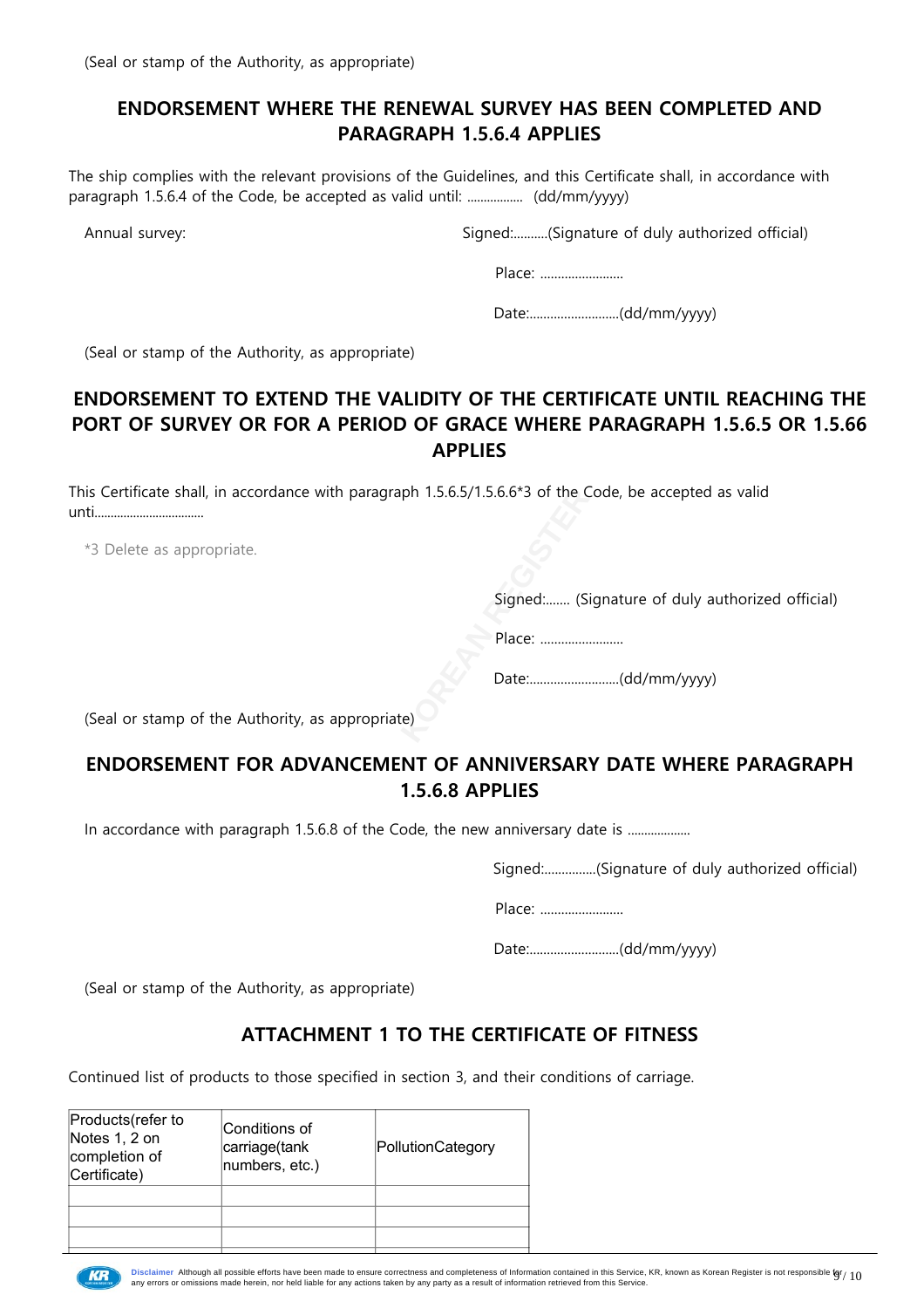Date ...... (dd/mm/yyyy)(as for certificate) ........ (Signature of official issuing the Certificate and/or seal of issuing authority)

## **ATTACHMENT 2 TO THE CERTIFICATE OF FITNESS**



# **TANK PLAN (specimen)**

Date ........(dd/mm/yyyy) (as for certificate) ...............................(Signature of official issuing the Certificate and/or seal of issuing authority)"

**\*\*\***

**\_\_\_\_\_\_\_\_\_\_**

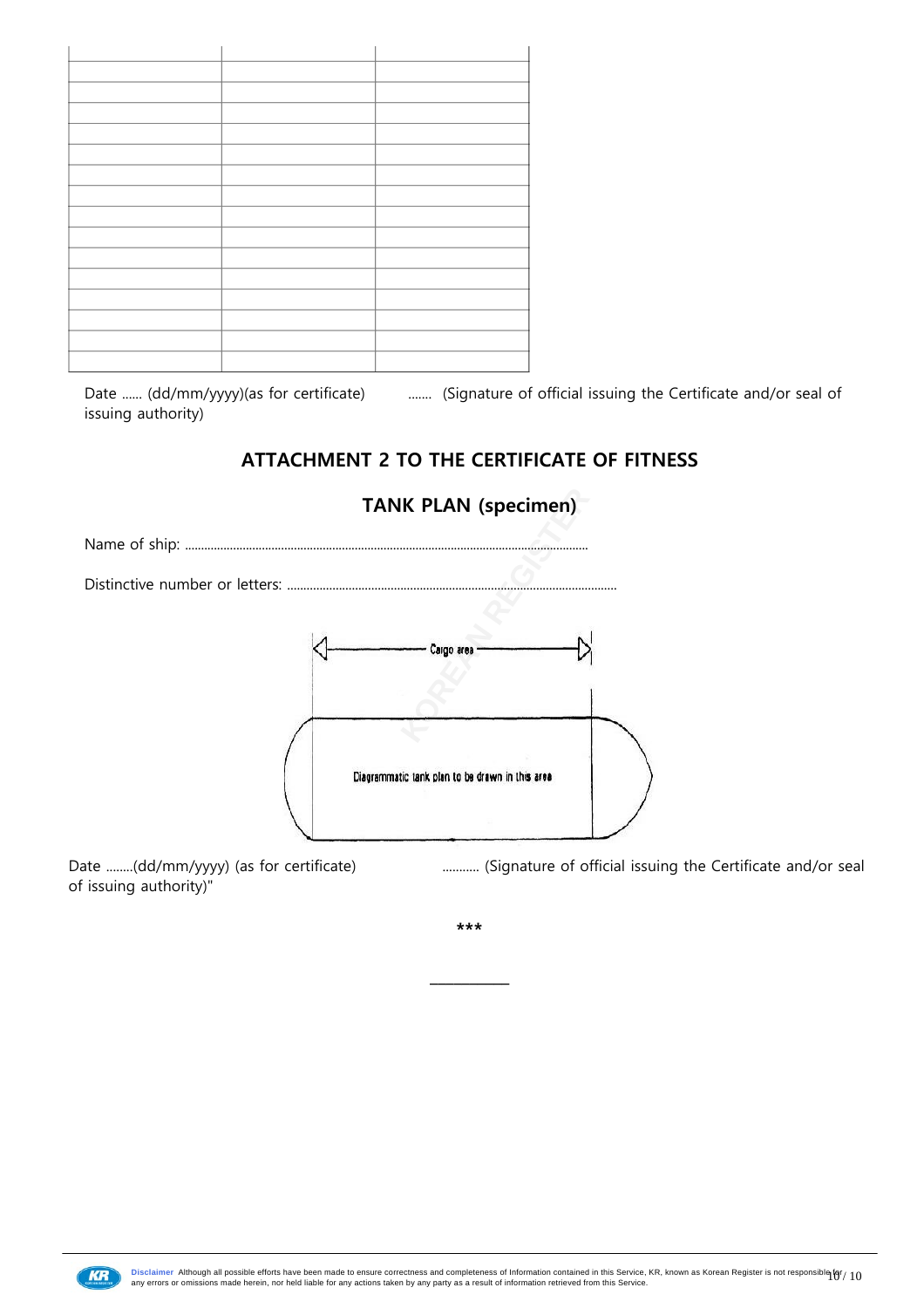## **RESOLUTION MEPC.318(74) (adopted on 17 May 2019)**

## **AMENDMENTS TO THE INTERNATIONAL CODE FOR THE CONSTRUCTION AND EQUIPMENT OF SHIPS CARRYING DANGEROUS CHEMICALS IN BULK (IBC CODE)**

### **(Amendments to Chapters 1, 15, 16, 17, 18, 19 and 21)**

THE MARINE ENVIRONMENT PROTECTION COMMITTEE,

RECALLING Article 38(a) of the Convention on the International Maritime Organization concerning the functions of the Marine Environment Protection Committee conferred upon it by international conventions for the prevention and control of marine pollution from ships,

RECALLING ALSO [resolution MEPC.19\(22\)](http://krcon.krs.co.kr/functions/treeview/usercommontreeredirect.aspx?category_id=43070&node_type=normal&is_leaf=true&is_viewchild=true) by which it adopted the International Code for the Construction and Equipment of Ships Carrying Dangerous Chemicals in Bulk ("the IBC Code"), and [resolution MEPC.16\(22\)](http://krcon.krs.co.kr/functions/treeview/usercommontreeredirect.aspx?category_id=43073&node_type=normal&is_leaf=true&is_viewchild=true) by which the IBC Code has become mandatory under Annex II of the International Convention for the Prevention of Pollution from Ships, 1973, as modified by the Protocol of 1978 relating thereto (MARPOL),

RECALLING FURTHER article 16 of MARPOL and regulation 1.4 of MARPOL Annex II concerning the procedure for amending the IBC Code,

HAVING CONSIDERED, at its seventy-fourth session, proposed amendments to the IBC Code, which were circulated in accordance with article 16(2)(a) of MARPOL,

1 ADOPTS, in accordance with article 16(2)(d) of MARPOL, amendments to the IBC Code, the text of which is set out in the annex to the present resolution;

2 DETERMINES, in accordance with article 16(2)(f)(iii) of MARPOL, that the amendments to the IBC Code shall be deemed to have been accepted on 1 July 2020 unless, prior to that date, not less than one third of the Parties or Parties, the combined merchant fleets of which constitute not less than 50% of the gross tonnage of the world's merchant fleet, have communicated to the Organization their objection to the amendments; 19.11. NG FURTHER article 16 of MARPOL and regulation 1.4 of MARPOL A<br>
Migrary the IBC Code,<br>
ING CONSIDERED, at its seventy-fourth session, proposed amendments<br>
cordance with article 16(2)(a) of MARPOL, amendments to the<br>

3 INVITES the Parties to note that, in accordance with article 16(2)(g)(ii) of MARPOL, the amendments to the IBC Code shall enter into force on 1 January 2021 upon their acceptance in accordance with paragraph 2 above;

4 REQUESTS the Secretary-General, for the purposes of article 16(2)(e) of MARPOL, to transmit certified copies of the present resolution and the text of the amendments to the IBC Code contained in the annex, to all Parties to MARPOL;

5 REQUESTS ALSO the Secretary-General to transmit copies of the present resolution and its annex to the Members of the Organization which are not Parties to MARPOL.

### **ANNEX**

## **AMENDMENTS TO THE INTERNATIONAL CODE FOR THE CONSTRUCTION AND EQUIPMENT OF SHIPS CARRYING DANGEROUS CHEMICALS IN BULK (IBC CODE)**

#### **Chapter 1**

**General**

1 The existing section 1.3 is replaced by the following:

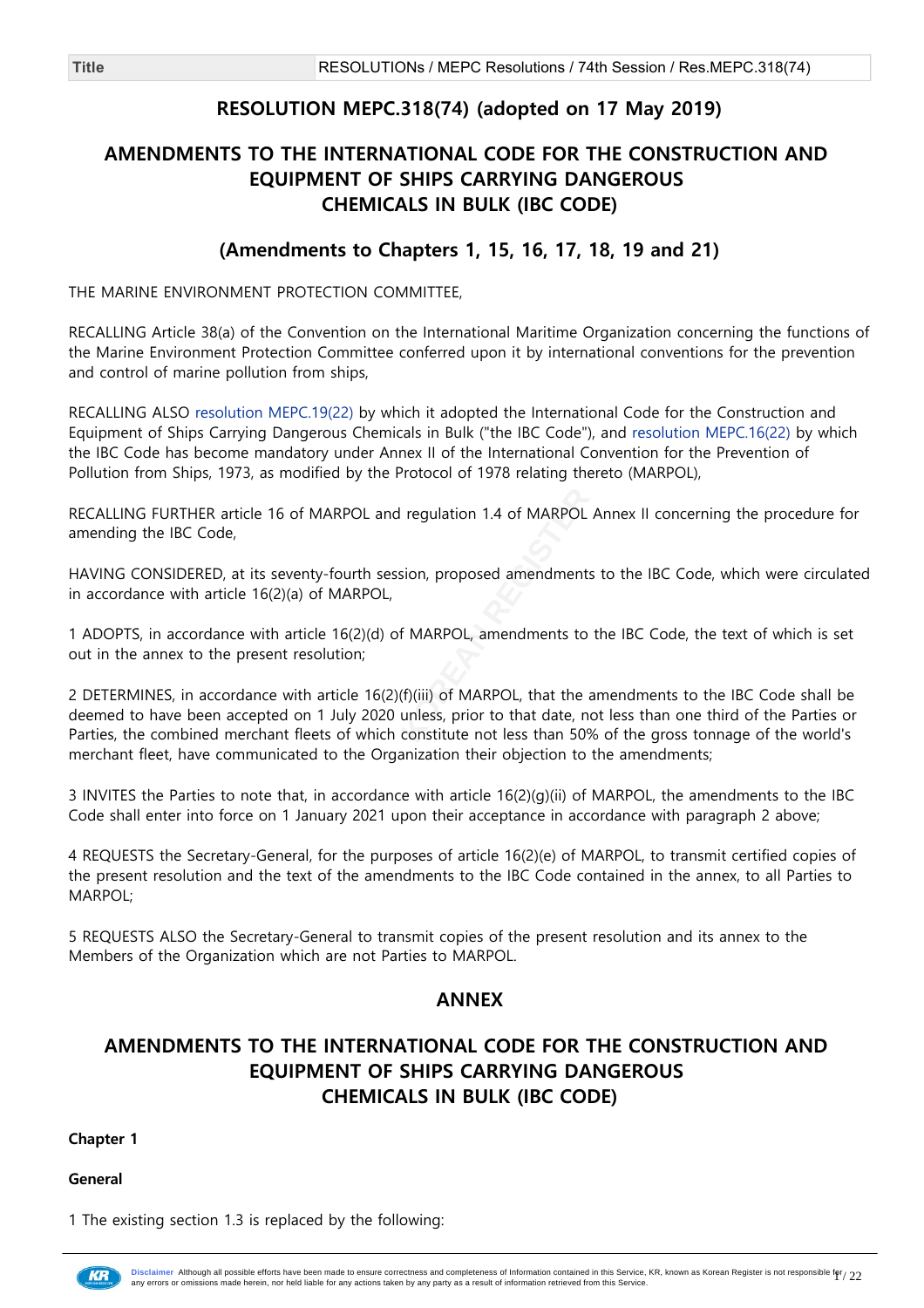### "1.3 Definitions

The following definitions apply unless expressly provided otherwise. (Additional definitions are given in individual chapters).

1.3.1 Accommodation spaces are those spaces used for public spaces, corridors, lavatories, cabins, offices, hospitals, cinemas, games and hobbies rooms, barber shops, pantries containing no cooking appliances and similar spaces. Public spaces are those portions of the accommodation spaces which are used for halls, dining rooms, lounges and similar permanently enclosed spaces.

1.3.2 Administration means the Government of the State whose flag the ship is entitled to fly. For Administration (Port) see Port Administration .

1.3.3 Anniversary date means the day and the month of each year which will correspond to the date of expiry of the International Certificate of Fitness for the Carriage of Dangerous Chemicals in Bulk.

1.3.4 Boiling point is the temperature at which a product exhibits a vapour pressure equal to the atmospheric pressure.

1.3.5 Breadth (B) means the maximum breadth of the ship, measured amidships to the moulded line of the frame in a ship with a metal shell and to the outer surface of the hull in a ship with a shell of any other material. The breadth (B) shall be measured in metres.

1.3.6 Cargo area is that part of the ship that contains cargo tanks, slop tanks, cargo pump-rooms including pump-rooms, cofferdams, ballast or void spaces adjacent to cargo tanks or slop tanks and also deck areas throughout the entire length and breadth of the part of the ship over the above-mentioned spaces. Where independent tanks are installed in hold spaces, cofferdams, ballast or void spaces at the after end of the aftermost hold space or at the forward end of the forward-most hold space are excluded from the cargo area. Frame in a ship with a metal shell and to the outer surface of the hull in<br>
1.3.6 Cargo area is that part of the ship that contains cargo tanks, slop<br>
1.3.6 Cargo area is that part of the ship bat contains cargo tanks, slo

1.3.7 Cargo pump-room is a space containing pumps and their accessories for the handling of the products covered by the Code.

1.3.8 Cargo service spaces are spaces within the cargo area used for workshops, lockers and storerooms of more than 2 m<sup>2</sup>in area, used for cargo-handling equipment.

1.3.9 Cargo tank is the envelope designed to contain the cargo.

1.3.10 Chemical tanker is a cargo ship constructed or adapted and used for the carriage in bulk of any liquid product listed in chapter 17.

1.3.11 Cofferdam is the isolating space between two adjacent steel bulkheads or decks. This space may be a void space or a ballast space.

1.3.12 Control stations are those spaces in which ship's radio or main navigating equipment or the emergency source of power is located or where the fire-recording or fire-control equipment is centralized. This does not include special fire-control equipment which can be most practically located in the cargo area.

1.3.13 Dangerous chemicals means any liquid chemicals designated as presenting a safety hazard, based on the safety criteria for assigning products to chapter 17.

1.3.14 Density is the ratio of the mass to the volume of a product, expressed in terms of kilograms per cubic metre. This applies to liquids, gases and vapours.

1.3.15 Explosive/flammability limits/range are the conditions defining the state of fuel–oxidant mixture at

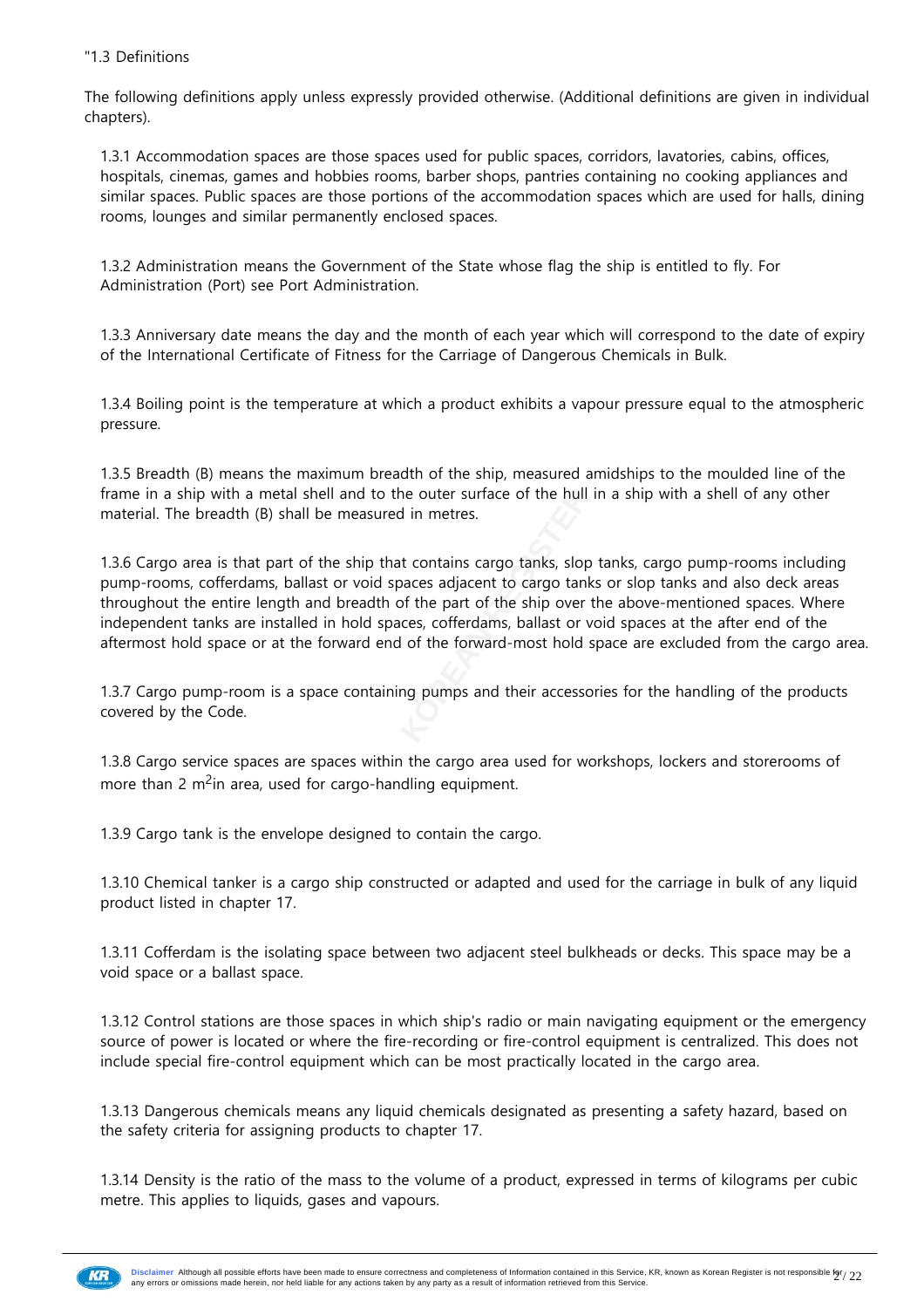1.3.15 Explosive/flammability limits/range are the conditions defining the state of fuel–oxidant mixture at which application of an adequately strong external ignition source is only just capable of producing flammability in a given test apparatus.

1.3.16 Flashpoint is the temperature in degrees Celsius at which a product will give off enough flammable vapour to be ignited. Values given in the Code are those for a "closed-cup test" determined by an approved flashpoint apparatus.

1.3.17 Gas-freeing means the process where a portable or fixed ventilation system is used to introduce fresh air into a tank in order to reduce the concentration of hazardous gases or vapours to a level safe for tank entry.

1.3.18 Hold space is the space enclosed by the ship's structure in which an independent cargo tank is situated.

1.3.19 Independent means that a piping or venting system, for example, is in no way connected to another system and that there are no provisions available for the potential connection to other systems.

1.3.20 Length (L) means 96% of the total length on a waterline at 85% of the least moulded depth measured from the top of the keel, or the length from the foreside of the stem to the axis of the rudder stock on that waterline, if that be greater. In ships designed with a rake of keel, the waterline on which this length is measured shall be parallel to the designed waterline. The length (L) shall be measured in metres.

1.3.21 Machinery spaces of category A are those spaces and trunks to such spaces which contain:

.1 internal-combustion machinery used for main propulsion; or

.2 internal-combustion machinery used for purposes other than main propulsion where such machinery has in the aggregate a total power output of not less than 375 kW; or

.3 any oil-fired boiler or oil fuel unit or any oil-fired equipment other than boilers, such as inert gas generators, incinerators, etc.

1.3.22 Machinery spaces are all machinery spaces of category A and all other spaces containing propelling machinery, boilers, oil fuel units, steam and internal-combustion engines, generators and major electrical machinery, oil filling station, refrigerating, stabilizing, ventilation and air-conditioning machinery, and similar spaces, and trunks to such spaces. Internal only the parallel to the designed waterline. The length (L) shale measured shall be parallel to the designed waterline. The length (L) shale measured shall be parallel to the designed waterline. The length (L) sha

1.3.23 MARPOL means the International Convention for the Prevention of Pollution from Ships, 1973, as modified by the Protocol of 1978 relating thereto and by the Protocol of 1997, as amended.

1.3.24 Noxious Liquid Substance means any substance indicated in the Pollution Category column of chapters 17 or 18 of the International Bulk Chemical Code, or the current [MEPC.2/Circular](http://103.12.248.9usercommontreeredirect.aspx?category_id=48786&node_type=normal&is_leaf=false&is_viewchild=false) or provisionally assessed under the provisions of regulation 6.3 of MARPOL Annex II as falling into categories X, Y or Z.

1.3.25 Oil fuel unit is the equipment used for the preparation of oil fuel for delivery to an oil-fired boiler, or equipment used for the preparation for delivery of heated oil to an internal-combustion engine, and includes any oil pressure pumps, filters and heaters dealing with oil at a gauge pressure of more than 0.18 MPa.

1.3.26 Organization is the International Maritime Organization (IMO).

1.3.27 Permeability of a space means the ratio of the volume within that space which is assumed to be occupied by water to the total volume of that space.

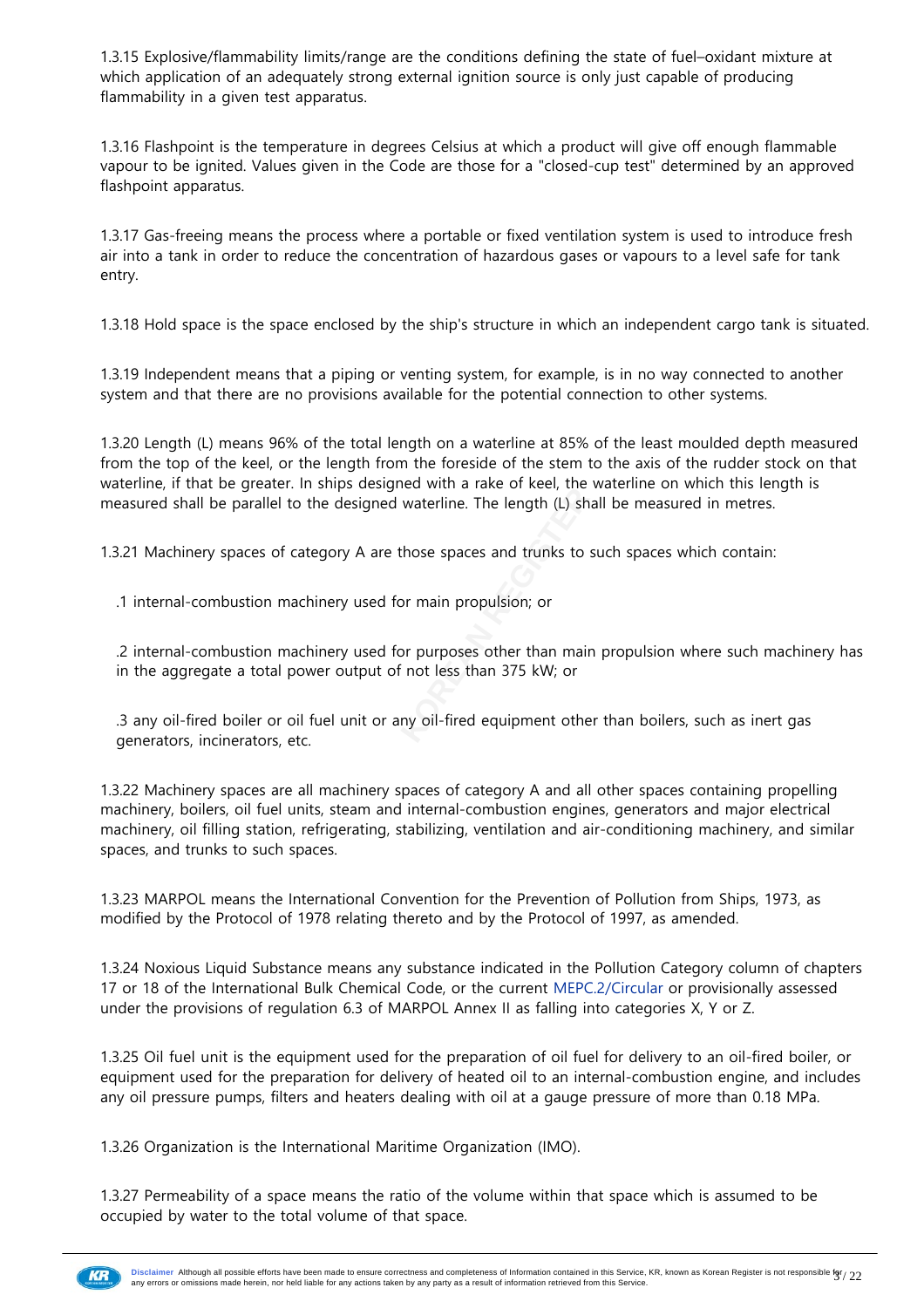1.3.28 Port Administration means the appropriate authority of the country in the port of which the ship is loading or unloading.

1.3.29 Products is the collective term used to cover both Noxious Liquid Substances and Dangerous Chemicals.

1.3.30 Pump-room is a space, located in the cargo area, containing pumps and their accessories for the handling of ballast and oil fuel.

1.3.31 Purging means the introduction of inert gas into a tank which is already in an inert condition with the object of further reducing the oxygen content; and/or reducing the existing hydrocarbon or other flammable vapours content to a level below which combustion cannot be supported if air is subsequently introduced into the tank.

1.3.32 Recognized organization is an organization authorized by an Administration in accordance with MARPOL Annex II regulation 8.2.2 and SOLAS regulation XI-1/1.

1.3.33 Recognized standards are applicable international or national standards acceptable to the Administration or standards laid down and maintained by an organization which complies with the standards adopted by the Organization and which is recognized by the Administration.

1.3.34 Reference temperature is the temperature at which the vapour pressure of the cargo corresponds to the set pressure of the pressure-relief valve.

1.3.35 Separate means that a cargo piping system or cargo vent system, for example, is not connected to another cargo piping or cargo vent system.

1.3.36 Service spaces are those spaces used for galleys, pantries containing cooking appliances, lockers, mail and specie rooms, storerooms, workshops other than those forming part of the machinery spaces and similar spaces and trunks to such spaces. 1.3.34 Reference temperature is the temperature at which the vapour pr<br>the set pressure of the pressure-relief valve.<br>
1.3.35 Separate means that a cargo piping system or cargo vent system,<br>
1.3.36 Service spaces are those

1.3.37 SOLAS means the International Convention for the Safety of Life at Sea, 1974, as amended.

1.3.38 Vapour pressure is the equilibrium pressure of the saturated vapour above a liquid expressed in Pascals (Pa) at a specified temperature.

1.3.39 Void space is an enclosed space in the cargo area external to a cargo tank, other than a hold space, ballast space, oil fuel tank, cargo pump-room, pump-room, or any space in normal use by personnel."

2 Paragraph 1.5.1.2 is replaced by the following:

"1.5.1.2 The recognized organization referred to in 1.3.32 shall comply with the provisions of SOLAS and MARPOL and with Parts 1 and 2 of the Code for Recognized Organizations (RO Code), as adopted by resolutions [MSC.349\(92\)](http://krcon.krs.co.kr/functions/treeview/usercommontreeredirect.aspx?category_id=58617&node_type=normal&is_leaf=true&is_viewchild=true) and [MEPC.237\(65\)](http://krcon.krs.co.kr/functions/treeview/usercommontreeredirect.aspx?category_id=58399&node_type=normal&is_leaf=true&is_viewchild=true) , as may be amended."

### **Chapter 15**

#### **Special requirements**

3 In paragraph 15.8.25.1, the reference to paragraph "1.3.18" in the second set of brackets is replaced by "1.3.19".

4 Section 15.15 is replaced by the following:

"15.15 Hydrogen sulphide (H 2S) detection equipment for bulk liquids

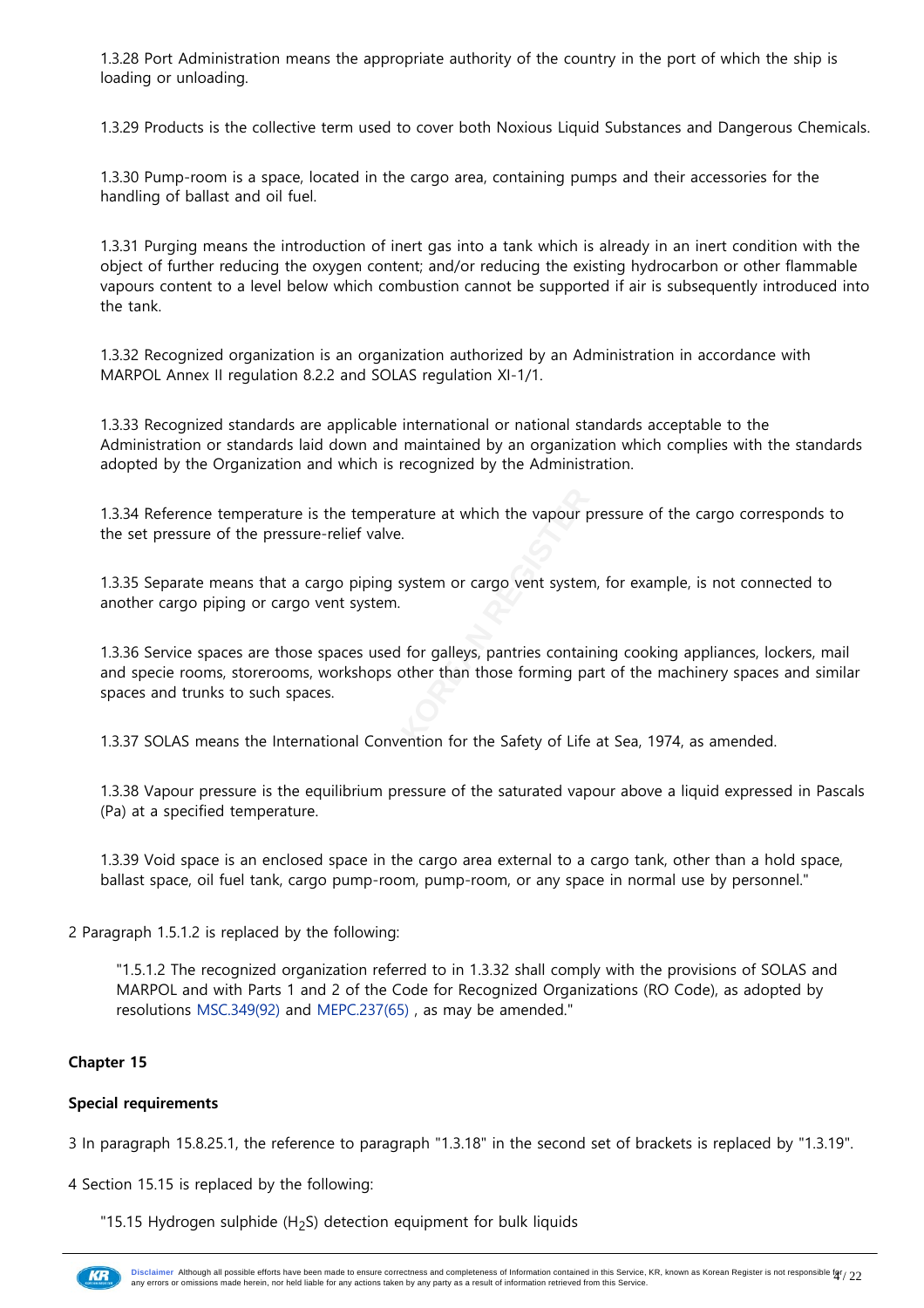Hydrogen sulphide (H 2S) detection equipment shall be provided on board ships carrying bulk liquids prone to H 2S formation. It should be noted that scavengers and biocides, when used, may not be 100% effective in controlling the formation of H2S. Toxic vapour detection instruments complying with the requirement in 13.2.1 of the Code for testing for H2S may be used to satisfy this requirement."

## **Chapter 16**

### **Operational requirements**

5 Paragraph 16.2.7 is replaced by the following:

"16.2.7 Where column o in the table of chapter 17 refers to this paragraph, the cargo is subject to the prewash requirements in regulation 13.7.1.4 of Annex II of MARPOL."

6 The complete text of chapters 17, 18 and 19 is replaced by the following:

### **"Chapter 17**

### **Summary of minimum requirements**

17.1 Mixtures of noxious liquid substances presenting pollution hazards only, and which are assessed or provisionally assessed under regulation 6.3 of MARPOL Annex II, may be carried under the requirements of the Code applicable to the appropriate position of the entry in this chapter for Noxious Liquid Substances, not otherwise specified (n.o.s.).

### 17.2 EXPLANATORY NOTES

|              | rwise specified (n.o.s.).<br>EXPLANATORY NOTES<br>Product name<br>(column a)<br>UN Number<br>(column b)<br>Pollution<br>Category<br>(column c)<br>Hazards<br>(column d)<br>Ship Type<br>(column e) | Mixtures of noxious liquid substances presenting pollution hazards only, and which are asses<br>isionally assessed under regulation 6.3 of MARPOL Annex II, may be carried under the requir<br>applicable to the appropriate position of the entry in this chapter for Noxious Liquid Subst<br>The product name shall be used in the shipping document for any cargo<br>offered for bulk shipments. Any additional name may be included in<br>brackets after the product name. In some cases, the product names are not<br>identical with the names given in previous issues of the Code.<br>Deleted<br>The letter X, Y, Z means the Pollution Category assigned to each product<br>under MARPOL Annex II.<br>"S" means that the product is included in the Code because of its safety hazards; "P" means that the product is included in the Code because of its pollution hazards; and "S/P" means that the product is included in the Cod<br>1: Ship Type 1<br>(2.1.2.1)<br>2: Ship Type 2<br>(2.1.2.2) |
|--------------|----------------------------------------------------------------------------------------------------------------------------------------------------------------------------------------------------|------------------------------------------------------------------------------------------------------------------------------------------------------------------------------------------------------------------------------------------------------------------------------------------------------------------------------------------------------------------------------------------------------------------------------------------------------------------------------------------------------------------------------------------------------------------------------------------------------------------------------------------------------------------------------------------------------------------------------------------------------------------------------------------------------------------------------------------------------------------------------------------------------------------------------------------------------------------------------------------------------------|
| $\mathbf{B}$ | Tank type<br>(column f)<br>Tank vents<br>(column g)<br>Tank<br>environmental<br>control                                                                                                            | 3: Ship Type 3<br>(2.1.2.3)<br>1: independent tank<br>(4.1.1)<br>2: integral tank<br>(4.1.2)<br>G: gravity tank (4.1.3)<br>P:<br>pressure tank<br>(4.1.4)<br>Cont.: controlled<br>venting<br>Open: open venting<br>Inert: inerting (9.1.2.1)<br>Pad: liquid or gas padding (9.1.2.2)<br>drying (9.1.2.3)<br>Dry:<br>Vent: natural or forced ventilation (9.1.2.4)<br>Disclaimer Although all possible efforts have been made to ensure correctness and completeness of Information contained in this Service, KR, known as Korean Re<br>any errors or omissions made herein, nor held liable for any actions taken by any party as a result of information retrieved from this Service.                                                                                                                                                                                                                                                                                                                    |
|              |                                                                                                                                                                                                    |                                                                                                                                                                                                                                                                                                                                                                                                                                                                                                                                                                                                                                                                                                                                                                                                                                                                                                                                                                                                            |
|              |                                                                                                                                                                                                    |                                                                                                                                                                                                                                                                                                                                                                                                                                                                                                                                                                                                                                                                                                                                                                                                                                                                                                                                                                                                            |
|              |                                                                                                                                                                                                    |                                                                                                                                                                                                                                                                                                                                                                                                                                                                                                                                                                                                                                                                                                                                                                                                                                                                                                                                                                                                            |
|              |                                                                                                                                                                                                    |                                                                                                                                                                                                                                                                                                                                                                                                                                                                                                                                                                                                                                                                                                                                                                                                                                                                                                                                                                                                            |
|              |                                                                                                                                                                                                    |                                                                                                                                                                                                                                                                                                                                                                                                                                                                                                                                                                                                                                                                                                                                                                                                                                                                                                                                                                                                            |
|              |                                                                                                                                                                                                    |                                                                                                                                                                                                                                                                                                                                                                                                                                                                                                                                                                                                                                                                                                                                                                                                                                                                                                                                                                                                            |
|              |                                                                                                                                                                                                    |                                                                                                                                                                                                                                                                                                                                                                                                                                                                                                                                                                                                                                                                                                                                                                                                                                                                                                                                                                                                            |
|              |                                                                                                                                                                                                    |                                                                                                                                                                                                                                                                                                                                                                                                                                                                                                                                                                                                                                                                                                                                                                                                                                                                                                                                                                                                            |
|              |                                                                                                                                                                                                    |                                                                                                                                                                                                                                                                                                                                                                                                                                                                                                                                                                                                                                                                                                                                                                                                                                                                                                                                                                                                            |
|              |                                                                                                                                                                                                    |                                                                                                                                                                                                                                                                                                                                                                                                                                                                                                                                                                                                                                                                                                                                                                                                                                                                                                                                                                                                            |
|              |                                                                                                                                                                                                    |                                                                                                                                                                                                                                                                                                                                                                                                                                                                                                                                                                                                                                                                                                                                                                                                                                                                                                                                                                                                            |
|              |                                                                                                                                                                                                    |                                                                                                                                                                                                                                                                                                                                                                                                                                                                                                                                                                                                                                                                                                                                                                                                                                                                                                                                                                                                            |
|              |                                                                                                                                                                                                    |                                                                                                                                                                                                                                                                                                                                                                                                                                                                                                                                                                                                                                                                                                                                                                                                                                                                                                                                                                                                            |
|              |                                                                                                                                                                                                    |                                                                                                                                                                                                                                                                                                                                                                                                                                                                                                                                                                                                                                                                                                                                                                                                                                                                                                                                                                                                            |
|              |                                                                                                                                                                                                    |                                                                                                                                                                                                                                                                                                                                                                                                                                                                                                                                                                                                                                                                                                                                                                                                                                                                                                                                                                                                            |
|              |                                                                                                                                                                                                    |                                                                                                                                                                                                                                                                                                                                                                                                                                                                                                                                                                                                                                                                                                                                                                                                                                                                                                                                                                                                            |
|              |                                                                                                                                                                                                    |                                                                                                                                                                                                                                                                                                                                                                                                                                                                                                                                                                                                                                                                                                                                                                                                                                                                                                                                                                                                            |
|              |                                                                                                                                                                                                    |                                                                                                                                                                                                                                                                                                                                                                                                                                                                                                                                                                                                                                                                                                                                                                                                                                                                                                                                                                                                            |
|              |                                                                                                                                                                                                    |                                                                                                                                                                                                                                                                                                                                                                                                                                                                                                                                                                                                                                                                                                                                                                                                                                                                                                                                                                                                            |
|              |                                                                                                                                                                                                    |                                                                                                                                                                                                                                                                                                                                                                                                                                                                                                                                                                                                                                                                                                                                                                                                                                                                                                                                                                                                            |
|              |                                                                                                                                                                                                    |                                                                                                                                                                                                                                                                                                                                                                                                                                                                                                                                                                                                                                                                                                                                                                                                                                                                                                                                                                                                            |
|              |                                                                                                                                                                                                    |                                                                                                                                                                                                                                                                                                                                                                                                                                                                                                                                                                                                                                                                                                                                                                                                                                                                                                                                                                                                            |
|              |                                                                                                                                                                                                    |                                                                                                                                                                                                                                                                                                                                                                                                                                                                                                                                                                                                                                                                                                                                                                                                                                                                                                                                                                                                            |
|              |                                                                                                                                                                                                    |                                                                                                                                                                                                                                                                                                                                                                                                                                                                                                                                                                                                                                                                                                                                                                                                                                                                                                                                                                                                            |
|              |                                                                                                                                                                                                    |                                                                                                                                                                                                                                                                                                                                                                                                                                                                                                                                                                                                                                                                                                                                                                                                                                                                                                                                                                                                            |
|              |                                                                                                                                                                                                    |                                                                                                                                                                                                                                                                                                                                                                                                                                                                                                                                                                                                                                                                                                                                                                                                                                                                                                                                                                                                            |
|              |                                                                                                                                                                                                    |                                                                                                                                                                                                                                                                                                                                                                                                                                                                                                                                                                                                                                                                                                                                                                                                                                                                                                                                                                                                            |
|              |                                                                                                                                                                                                    |                                                                                                                                                                                                                                                                                                                                                                                                                                                                                                                                                                                                                                                                                                                                                                                                                                                                                                                                                                                                            |
|              |                                                                                                                                                                                                    |                                                                                                                                                                                                                                                                                                                                                                                                                                                                                                                                                                                                                                                                                                                                                                                                                                                                                                                                                                                                            |
|              |                                                                                                                                                                                                    |                                                                                                                                                                                                                                                                                                                                                                                                                                                                                                                                                                                                                                                                                                                                                                                                                                                                                                                                                                                                            |
|              |                                                                                                                                                                                                    |                                                                                                                                                                                                                                                                                                                                                                                                                                                                                                                                                                                                                                                                                                                                                                                                                                                                                                                                                                                                            |
|              |                                                                                                                                                                                                    |                                                                                                                                                                                                                                                                                                                                                                                                                                                                                                                                                                                                                                                                                                                                                                                                                                                                                                                                                                                                            |
|              |                                                                                                                                                                                                    |                                                                                                                                                                                                                                                                                                                                                                                                                                                                                                                                                                                                                                                                                                                                                                                                                                                                                                                                                                                                            |
|              |                                                                                                                                                                                                    |                                                                                                                                                                                                                                                                                                                                                                                                                                                                                                                                                                                                                                                                                                                                                                                                                                                                                                                                                                                                            |
|              |                                                                                                                                                                                                    |                                                                                                                                                                                                                                                                                                                                                                                                                                                                                                                                                                                                                                                                                                                                                                                                                                                                                                                                                                                                            |
|              |                                                                                                                                                                                                    |                                                                                                                                                                                                                                                                                                                                                                                                                                                                                                                                                                                                                                                                                                                                                                                                                                                                                                                                                                                                            |
|              |                                                                                                                                                                                                    |                                                                                                                                                                                                                                                                                                                                                                                                                                                                                                                                                                                                                                                                                                                                                                                                                                                                                                                                                                                                            |
|              |                                                                                                                                                                                                    |                                                                                                                                                                                                                                                                                                                                                                                                                                                                                                                                                                                                                                                                                                                                                                                                                                                                                                                                                                                                            |
|              |                                                                                                                                                                                                    |                                                                                                                                                                                                                                                                                                                                                                                                                                                                                                                                                                                                                                                                                                                                                                                                                                                                                                                                                                                                            |
|              |                                                                                                                                                                                                    |                                                                                                                                                                                                                                                                                                                                                                                                                                                                                                                                                                                                                                                                                                                                                                                                                                                                                                                                                                                                            |

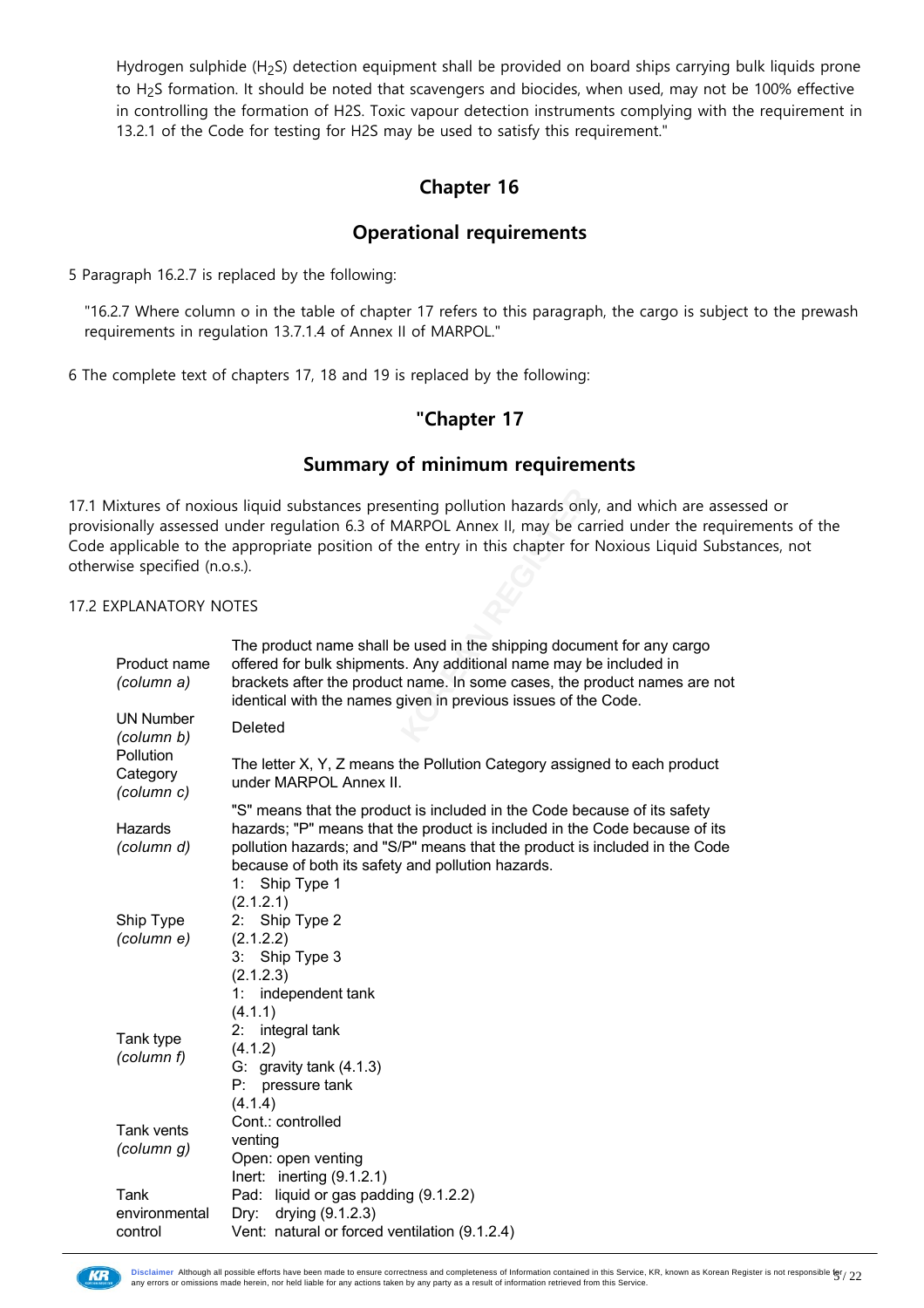| (column h)<br>Electrical<br>equipment<br>(column i)<br>Gauging<br>(column j)<br>(column k)<br>Fire protection<br>(column I)<br>Materials of<br>construction<br>(column m)<br>Emergency<br>equipment<br>(column n)<br>Specific and<br>operational | No:<br>no special requirements under this Code<br>(inerting may be required under SOLAS)<br>T1 to T6<br>Temperature classes<br>- indicates no requirements<br>(i')<br>blank no information<br>IIA, IIB or IIC:<br>Apparatus group (i") - indicates no requirements<br>blank no information<br>Yes: flashpoint exceeding 60°C (10.1.6)<br>No: flashpoint not exceeding 60°C (10.1.6)<br>Flash point (i"')<br>NF: non-flammable product (10.1.6)<br>O: open gauging (13.1.1.1)<br>R: restricted gauging (13.1.1.2)<br>C: closed gauging (13.1.1.3)<br>Vapour detection $\overline{F}$ : flammable vapours<br>(column $k$ ) T: toxic vapours<br>No: indicates no special requirements under this Code<br>A: alcohol-resistant foam or multi-purpose foam<br>B: regular foam; encompasses all foams that are not of an alcohol-resistant type,<br>including fluoro-<br>protein and aqueous-film-forming foam (AFFF)<br>C: water-spray<br>D: dry chemical<br>No: no special requirements under this Code<br>Deleted<br>Yes: see 14.3.1<br>No: no special requirements under this Code<br>When specific reference is made to chapters 15 and/or 16, these |
|--------------------------------------------------------------------------------------------------------------------------------------------------------------------------------------------------------------------------------------------------|-----------------------------------------------------------------------------------------------------------------------------------------------------------------------------------------------------------------------------------------------------------------------------------------------------------------------------------------------------------------------------------------------------------------------------------------------------------------------------------------------------------------------------------------------------------------------------------------------------------------------------------------------------------------------------------------------------------------------------------------------------------------------------------------------------------------------------------------------------------------------------------------------------------------------------------------------------------------------------------------------------------------------------------------------------------------------------------------------------------------------------------------------------|
| requirements<br>(column o)<br>zardous gas generation.<br>°C.                                                                                                                                                                                     | requirements shall be additional to the requirements in any other column.<br>Click here to see Chapter 17 in PDF format<br>notes to products in chapter 17<br>e entries in chapter 17 contain footnotes, as either letters or symbols in parentheses following the<br>broduct, in column a of the tables. These provide additional information about the carriage requir<br>product. The definitions of these footnotes are included below.<br>f the product to be carried contains flammable solvents such that the flashpoint does not exceed<br>ecial electrical systems and a flammable-vapour detector shall be provided.<br>Although water is suitable for extinguishing open-air fires involving chemicals to which this footno<br>ater shall not be allowed to contaminate closed tanks containing these chemicals because of the i<br>Phosphorus, yellow or white, is carried above its autoignition temperature and therefore flashpoin<br>propriate. Electrical equipment requirements may be similar to those for substances with a flashp                                                                                              |
| Applies to n-decyl alcohol only.<br>oduct.<br>R                                                                                                                                                                                                  | Requirements are based on those isomers having a flashpoint of 60°C or less; some isomers have<br>eater than 60°C and therefore the requirements based on flammability would not apply to such is<br>Dry chemical shall not be used as fire-extinguishing media.<br>Confined spaces shall be tested for both formic acid vapours and carbon monoxide gas, a decomp<br>Disclaimer Although all possible efforts have been made to ensure correctness and completeness of Information contained in this Service, KR, known as Korean Register is no                                                                                                                                                                                                                                                                                                                                                                                                                                                                                                                                                                                                   |
|                                                                                                                                                                                                                                                  |                                                                                                                                                                                                                                                                                                                                                                                                                                                                                                                                                                                                                                                                                                                                                                                                                                                                                                                                                                                                                                                                                                                                                     |
|                                                                                                                                                                                                                                                  |                                                                                                                                                                                                                                                                                                                                                                                                                                                                                                                                                                                                                                                                                                                                                                                                                                                                                                                                                                                                                                                                                                                                                     |
|                                                                                                                                                                                                                                                  |                                                                                                                                                                                                                                                                                                                                                                                                                                                                                                                                                                                                                                                                                                                                                                                                                                                                                                                                                                                                                                                                                                                                                     |
|                                                                                                                                                                                                                                                  |                                                                                                                                                                                                                                                                                                                                                                                                                                                                                                                                                                                                                                                                                                                                                                                                                                                                                                                                                                                                                                                                                                                                                     |
|                                                                                                                                                                                                                                                  |                                                                                                                                                                                                                                                                                                                                                                                                                                                                                                                                                                                                                                                                                                                                                                                                                                                                                                                                                                                                                                                                                                                                                     |
|                                                                                                                                                                                                                                                  |                                                                                                                                                                                                                                                                                                                                                                                                                                                                                                                                                                                                                                                                                                                                                                                                                                                                                                                                                                                                                                                                                                                                                     |
|                                                                                                                                                                                                                                                  |                                                                                                                                                                                                                                                                                                                                                                                                                                                                                                                                                                                                                                                                                                                                                                                                                                                                                                                                                                                                                                                                                                                                                     |
|                                                                                                                                                                                                                                                  |                                                                                                                                                                                                                                                                                                                                                                                                                                                                                                                                                                                                                                                                                                                                                                                                                                                                                                                                                                                                                                                                                                                                                     |
|                                                                                                                                                                                                                                                  |                                                                                                                                                                                                                                                                                                                                                                                                                                                                                                                                                                                                                                                                                                                                                                                                                                                                                                                                                                                                                                                                                                                                                     |
|                                                                                                                                                                                                                                                  |                                                                                                                                                                                                                                                                                                                                                                                                                                                                                                                                                                                                                                                                                                                                                                                                                                                                                                                                                                                                                                                                                                                                                     |
|                                                                                                                                                                                                                                                  |                                                                                                                                                                                                                                                                                                                                                                                                                                                                                                                                                                                                                                                                                                                                                                                                                                                                                                                                                                                                                                                                                                                                                     |
|                                                                                                                                                                                                                                                  |                                                                                                                                                                                                                                                                                                                                                                                                                                                                                                                                                                                                                                                                                                                                                                                                                                                                                                                                                                                                                                                                                                                                                     |
|                                                                                                                                                                                                                                                  |                                                                                                                                                                                                                                                                                                                                                                                                                                                                                                                                                                                                                                                                                                                                                                                                                                                                                                                                                                                                                                                                                                                                                     |
|                                                                                                                                                                                                                                                  |                                                                                                                                                                                                                                                                                                                                                                                                                                                                                                                                                                                                                                                                                                                                                                                                                                                                                                                                                                                                                                                                                                                                                     |
|                                                                                                                                                                                                                                                  |                                                                                                                                                                                                                                                                                                                                                                                                                                                                                                                                                                                                                                                                                                                                                                                                                                                                                                                                                                                                                                                                                                                                                     |
|                                                                                                                                                                                                                                                  |                                                                                                                                                                                                                                                                                                                                                                                                                                                                                                                                                                                                                                                                                                                                                                                                                                                                                                                                                                                                                                                                                                                                                     |
|                                                                                                                                                                                                                                                  |                                                                                                                                                                                                                                                                                                                                                                                                                                                                                                                                                                                                                                                                                                                                                                                                                                                                                                                                                                                                                                                                                                                                                     |
|                                                                                                                                                                                                                                                  |                                                                                                                                                                                                                                                                                                                                                                                                                                                                                                                                                                                                                                                                                                                                                                                                                                                                                                                                                                                                                                                                                                                                                     |
|                                                                                                                                                                                                                                                  |                                                                                                                                                                                                                                                                                                                                                                                                                                                                                                                                                                                                                                                                                                                                                                                                                                                                                                                                                                                                                                                                                                                                                     |
|                                                                                                                                                                                                                                                  |                                                                                                                                                                                                                                                                                                                                                                                                                                                                                                                                                                                                                                                                                                                                                                                                                                                                                                                                                                                                                                                                                                                                                     |
|                                                                                                                                                                                                                                                  |                                                                                                                                                                                                                                                                                                                                                                                                                                                                                                                                                                                                                                                                                                                                                                                                                                                                                                                                                                                                                                                                                                                                                     |
|                                                                                                                                                                                                                                                  |                                                                                                                                                                                                                                                                                                                                                                                                                                                                                                                                                                                                                                                                                                                                                                                                                                                                                                                                                                                                                                                                                                                                                     |
|                                                                                                                                                                                                                                                  |                                                                                                                                                                                                                                                                                                                                                                                                                                                                                                                                                                                                                                                                                                                                                                                                                                                                                                                                                                                                                                                                                                                                                     |
|                                                                                                                                                                                                                                                  |                                                                                                                                                                                                                                                                                                                                                                                                                                                                                                                                                                                                                                                                                                                                                                                                                                                                                                                                                                                                                                                                                                                                                     |
|                                                                                                                                                                                                                                                  |                                                                                                                                                                                                                                                                                                                                                                                                                                                                                                                                                                                                                                                                                                                                                                                                                                                                                                                                                                                                                                                                                                                                                     |
|                                                                                                                                                                                                                                                  |                                                                                                                                                                                                                                                                                                                                                                                                                                                                                                                                                                                                                                                                                                                                                                                                                                                                                                                                                                                                                                                                                                                                                     |
|                                                                                                                                                                                                                                                  |                                                                                                                                                                                                                                                                                                                                                                                                                                                                                                                                                                                                                                                                                                                                                                                                                                                                                                                                                                                                                                                                                                                                                     |
|                                                                                                                                                                                                                                                  |                                                                                                                                                                                                                                                                                                                                                                                                                                                                                                                                                                                                                                                                                                                                                                                                                                                                                                                                                                                                                                                                                                                                                     |
|                                                                                                                                                                                                                                                  |                                                                                                                                                                                                                                                                                                                                                                                                                                                                                                                                                                                                                                                                                                                                                                                                                                                                                                                                                                                                                                                                                                                                                     |
|                                                                                                                                                                                                                                                  |                                                                                                                                                                                                                                                                                                                                                                                                                                                                                                                                                                                                                                                                                                                                                                                                                                                                                                                                                                                                                                                                                                                                                     |
|                                                                                                                                                                                                                                                  |                                                                                                                                                                                                                                                                                                                                                                                                                                                                                                                                                                                                                                                                                                                                                                                                                                                                                                                                                                                                                                                                                                                                                     |
|                                                                                                                                                                                                                                                  |                                                                                                                                                                                                                                                                                                                                                                                                                                                                                                                                                                                                                                                                                                                                                                                                                                                                                                                                                                                                                                                                                                                                                     |
|                                                                                                                                                                                                                                                  |                                                                                                                                                                                                                                                                                                                                                                                                                                                                                                                                                                                                                                                                                                                                                                                                                                                                                                                                                                                                                                                                                                                                                     |
|                                                                                                                                                                                                                                                  |                                                                                                                                                                                                                                                                                                                                                                                                                                                                                                                                                                                                                                                                                                                                                                                                                                                                                                                                                                                                                                                                                                                                                     |
|                                                                                                                                                                                                                                                  |                                                                                                                                                                                                                                                                                                                                                                                                                                                                                                                                                                                                                                                                                                                                                                                                                                                                                                                                                                                                                                                                                                                                                     |
|                                                                                                                                                                                                                                                  |                                                                                                                                                                                                                                                                                                                                                                                                                                                                                                                                                                                                                                                                                                                                                                                                                                                                                                                                                                                                                                                                                                                                                     |
|                                                                                                                                                                                                                                                  |                                                                                                                                                                                                                                                                                                                                                                                                                                                                                                                                                                                                                                                                                                                                                                                                                                                                                                                                                                                                                                                                                                                                                     |
|                                                                                                                                                                                                                                                  |                                                                                                                                                                                                                                                                                                                                                                                                                                                                                                                                                                                                                                                                                                                                                                                                                                                                                                                                                                                                                                                                                                                                                     |
|                                                                                                                                                                                                                                                  |                                                                                                                                                                                                                                                                                                                                                                                                                                                                                                                                                                                                                                                                                                                                                                                                                                                                                                                                                                                                                                                                                                                                                     |
|                                                                                                                                                                                                                                                  |                                                                                                                                                                                                                                                                                                                                                                                                                                                                                                                                                                                                                                                                                                                                                                                                                                                                                                                                                                                                                                                                                                                                                     |
|                                                                                                                                                                                                                                                  |                                                                                                                                                                                                                                                                                                                                                                                                                                                                                                                                                                                                                                                                                                                                                                                                                                                                                                                                                                                                                                                                                                                                                     |
|                                                                                                                                                                                                                                                  |                                                                                                                                                                                                                                                                                                                                                                                                                                                                                                                                                                                                                                                                                                                                                                                                                                                                                                                                                                                                                                                                                                                                                     |
|                                                                                                                                                                                                                                                  |                                                                                                                                                                                                                                                                                                                                                                                                                                                                                                                                                                                                                                                                                                                                                                                                                                                                                                                                                                                                                                                                                                                                                     |
|                                                                                                                                                                                                                                                  |                                                                                                                                                                                                                                                                                                                                                                                                                                                                                                                                                                                                                                                                                                                                                                                                                                                                                                                                                                                                                                                                                                                                                     |

### **KR**: [Click here to see Chapter 17 in PDF format](http://103.12.248.9/files/treeeditor/e.r.me.074.318/en/link1.pdf)

#### **Footnotes to products in chapter 17**

Some entries in chapter 17 contain footnotes, as either letters or symbols in parentheses following the name of the product, in column a of the tables. These provide additional information about the carriage requirements for the product. The definitions of these footnotes are included below.

a If the product to be carried contains flammable solvents such that the flashpoint does not exceed 60°C, then special electrical systems and a flammable-vapour detector shall be provided.

b Although water is suitable for extinguishing open-air fires involving chemicals to which this footnote applies, water shall not be allowed to contaminate closed tanks containing these chemicals because of the risk of hazardous gas generation.

c Phosphorus, yellow or white, is carried above its autoignition temperature and therefore flashpoint is not appropriate. Electrical equipment requirements may be similar to those for substances with a flashpoint above 60°C.

d Requirements are based on those isomers having a flashpoint of 60°C or less; some isomers have a flashpoint greater than 60°C and therefore the requirements based on flammability would not apply to such isomers.

e Applies to n-decyl alcohol only.

g Confined spaces shall be tested for both formic acid vapours and carbon monoxide gas, a decomposition product.

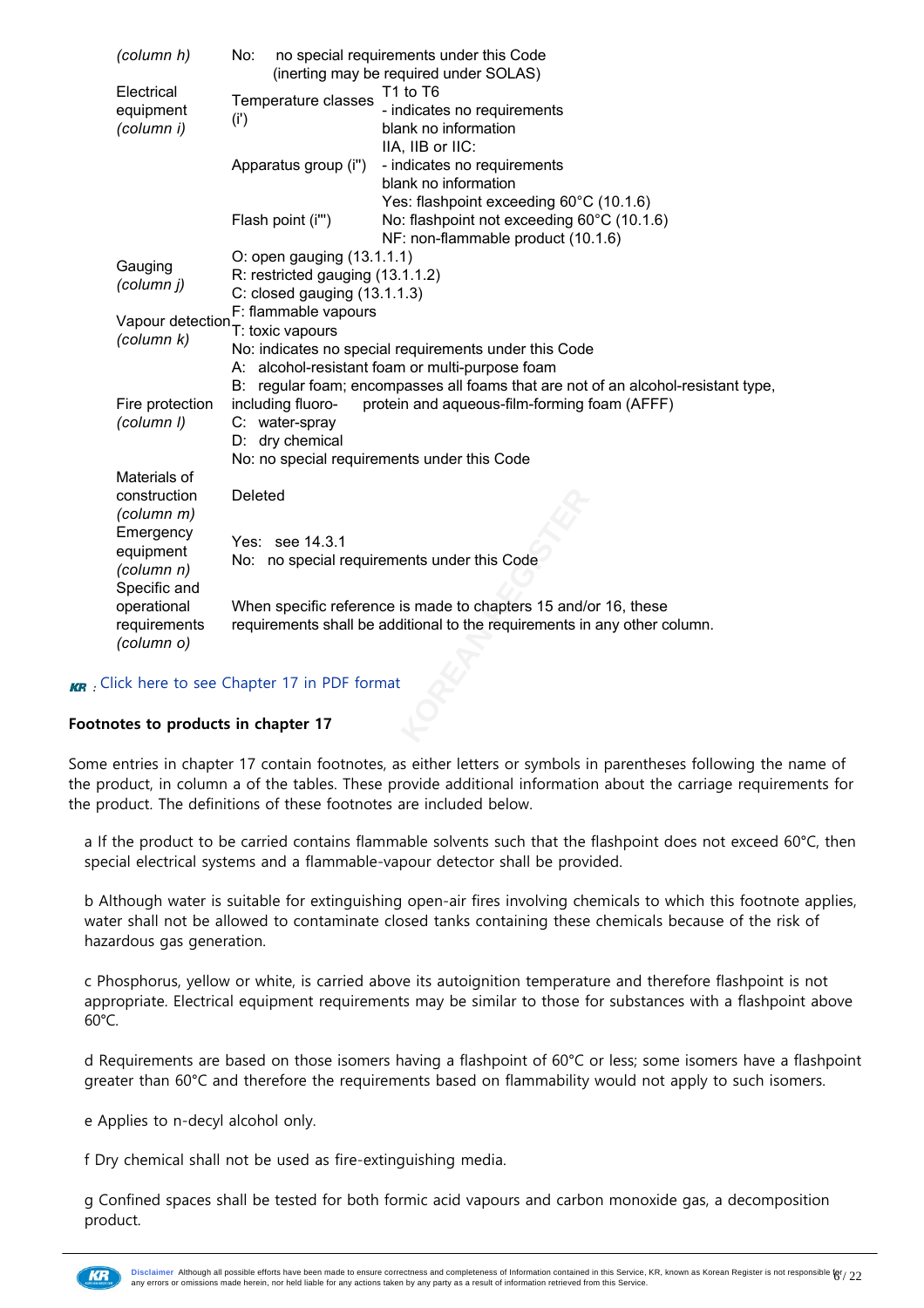h Applies to p-xylene only.

i For mixtures containing no other components with safety hazards and where the pollution category is Y or less.

j Only certain alcohol-resistant foams are effective.

k Requirements for Ship Type identified in column e might be subject to regulation 4.1.3 of Annex II of MARPOL.

I Applicable when the melting point is equal to or greater than ODC.

m From vegetable oils, animal fats and fish oils specified in the IBC Code.

n Confirmation that the product is composed of Triglycerides, C16-C18 and C18 unsaturated shall be required in order for the entry to be used. Otherwise, the more generic entry "Used cooking oil (m)" must be used.

o Indicates that the entries are to be used solely for backloading of contaminated bulk liquids from offshore installations used in the search and exploitation of seabed mineral resources.

\* Indicates that with reference to chapter 21 of the IBC Code (paragraph 21.1.3), deviations from the normal assignment criteria used for some carriage requirements have been implemented.

# **Chapter 18**

# **List of products to which the Code does not apply**

18.1 The following are products which have been reviewed for their safety and pollution hazards and determined not to present hazards to such an extent as to warrant application of the Code.

18.2 Although the products listed in this chapter fall outside the scope of the Code, the attention of Administrations is drawn to the fact that some safety precautions may be needed for their safe transportation. Accordingly, Administrations shall prescribe appropriate safety requirements.

18.3 Some liquid substances are identified as falling into Pollution Category Z and, therefore, subject to certain requirements of MARPOL Annex II.

18.4 Liquid mixtures which are assessed or provisionally assessed under regulation 6.3 of MARPOL Annex II as falling into Pollution Category Z or OS, and which do not present safety hazards, may be carried under the appropriate entry in this chapter for "Noxious or Non-Noxious Liquid Substances, not otherwise specified (n.o.s.)".

EXPLANATORY NOTES

**KR** 

| irements of MARPOL Annex II.             |                                                                  | <b>Chapter 18</b><br>List of products to which the Code does not apply<br>The following are products which have been reviewed for their safety and pollution hazard<br>to present hazards to such an extent as to warrant application of the Code.<br>Although the products listed in this chapter fall outside the scope of the Code, the attenti<br>inistrations is drawn to the fact that some safety precautions may be needed for their safe<br>rdingly, Administrations shall prescribe appropriate safety requirements.<br>Some liquid substances are identified as falling into Pollution Category Z and, therefore, su<br>Liquid mixtures which are assessed or provisionally assessed under regulation 6.3 of MARP<br>g into Pollution Category Z or OS, and which do not present safety hazards, may be carrie<br>opriate entry in this chapter for "Noxious or Non-Noxious Liquid Substances, not otherwise |
|------------------------------------------|------------------------------------------------------------------|-------------------------------------------------------------------------------------------------------------------------------------------------------------------------------------------------------------------------------------------------------------------------------------------------------------------------------------------------------------------------------------------------------------------------------------------------------------------------------------------------------------------------------------------------------------------------------------------------------------------------------------------------------------------------------------------------------------------------------------------------------------------------------------------------------------------------------------------------------------------------------------------------------------------------|
| ANATORY NOTES<br>$\overline{\mathbf{B}}$ | Product name<br><b>Pollution Category</b><br><b>Product Name</b> | The product name shall be used in the shipping<br>document for<br>any cargo offered for bulk shipments. Any additional<br>name may<br>be included in brackets after the product name. In<br>some cases,<br>the product names are not identical with the names<br>given in<br>previous issues of the Code.<br>The letter Z means the Pollution Category assigned to<br>each<br>product under Annex II of MARPOL. OS means the<br>product was<br>evaluated and found to fall outside Categories X, Y, or<br>Z.<br><b>Pollution Category</b><br>Disclaimer Although all possible efforts have been made to ensure correctness and completeness of Information contained in this Service, KR, known as Korean<br>any errors or omissions made herein, nor held liable for any actions taken by any party as a result of information retrieved from this Service.                                                            |
|                                          |                                                                  |                                                                                                                                                                                                                                                                                                                                                                                                                                                                                                                                                                                                                                                                                                                                                                                                                                                                                                                         |
|                                          |                                                                  |                                                                                                                                                                                                                                                                                                                                                                                                                                                                                                                                                                                                                                                                                                                                                                                                                                                                                                                         |
|                                          |                                                                  |                                                                                                                                                                                                                                                                                                                                                                                                                                                                                                                                                                                                                                                                                                                                                                                                                                                                                                                         |
|                                          |                                                                  |                                                                                                                                                                                                                                                                                                                                                                                                                                                                                                                                                                                                                                                                                                                                                                                                                                                                                                                         |
|                                          |                                                                  |                                                                                                                                                                                                                                                                                                                                                                                                                                                                                                                                                                                                                                                                                                                                                                                                                                                                                                                         |
|                                          |                                                                  |                                                                                                                                                                                                                                                                                                                                                                                                                                                                                                                                                                                                                                                                                                                                                                                                                                                                                                                         |
|                                          |                                                                  |                                                                                                                                                                                                                                                                                                                                                                                                                                                                                                                                                                                                                                                                                                                                                                                                                                                                                                                         |
|                                          |                                                                  |                                                                                                                                                                                                                                                                                                                                                                                                                                                                                                                                                                                                                                                                                                                                                                                                                                                                                                                         |
|                                          |                                                                  |                                                                                                                                                                                                                                                                                                                                                                                                                                                                                                                                                                                                                                                                                                                                                                                                                                                                                                                         |
|                                          |                                                                  |                                                                                                                                                                                                                                                                                                                                                                                                                                                                                                                                                                                                                                                                                                                                                                                                                                                                                                                         |
|                                          |                                                                  |                                                                                                                                                                                                                                                                                                                                                                                                                                                                                                                                                                                                                                                                                                                                                                                                                                                                                                                         |
|                                          |                                                                  |                                                                                                                                                                                                                                                                                                                                                                                                                                                                                                                                                                                                                                                                                                                                                                                                                                                                                                                         |
|                                          |                                                                  |                                                                                                                                                                                                                                                                                                                                                                                                                                                                                                                                                                                                                                                                                                                                                                                                                                                                                                                         |
|                                          |                                                                  |                                                                                                                                                                                                                                                                                                                                                                                                                                                                                                                                                                                                                                                                                                                                                                                                                                                                                                                         |
|                                          |                                                                  |                                                                                                                                                                                                                                                                                                                                                                                                                                                                                                                                                                                                                                                                                                                                                                                                                                                                                                                         |
|                                          |                                                                  |                                                                                                                                                                                                                                                                                                                                                                                                                                                                                                                                                                                                                                                                                                                                                                                                                                                                                                                         |
|                                          |                                                                  |                                                                                                                                                                                                                                                                                                                                                                                                                                                                                                                                                                                                                                                                                                                                                                                                                                                                                                                         |
|                                          |                                                                  |                                                                                                                                                                                                                                                                                                                                                                                                                                                                                                                                                                                                                                                                                                                                                                                                                                                                                                                         |
|                                          |                                                                  |                                                                                                                                                                                                                                                                                                                                                                                                                                                                                                                                                                                                                                                                                                                                                                                                                                                                                                                         |
|                                          |                                                                  |                                                                                                                                                                                                                                                                                                                                                                                                                                                                                                                                                                                                                                                                                                                                                                                                                                                                                                                         |
|                                          |                                                                  |                                                                                                                                                                                                                                                                                                                                                                                                                                                                                                                                                                                                                                                                                                                                                                                                                                                                                                                         |
|                                          |                                                                  |                                                                                                                                                                                                                                                                                                                                                                                                                                                                                                                                                                                                                                                                                                                                                                                                                                                                                                                         |
|                                          |                                                                  |                                                                                                                                                                                                                                                                                                                                                                                                                                                                                                                                                                                                                                                                                                                                                                                                                                                                                                                         |
|                                          |                                                                  |                                                                                                                                                                                                                                                                                                                                                                                                                                                                                                                                                                                                                                                                                                                                                                                                                                                                                                                         |
|                                          |                                                                  |                                                                                                                                                                                                                                                                                                                                                                                                                                                                                                                                                                                                                                                                                                                                                                                                                                                                                                                         |
|                                          |                                                                  |                                                                                                                                                                                                                                                                                                                                                                                                                                                                                                                                                                                                                                                                                                                                                                                                                                                                                                                         |
|                                          |                                                                  |                                                                                                                                                                                                                                                                                                                                                                                                                                                                                                                                                                                                                                                                                                                                                                                                                                                                                                                         |
|                                          |                                                                  |                                                                                                                                                                                                                                                                                                                                                                                                                                                                                                                                                                                                                                                                                                                                                                                                                                                                                                                         |
|                                          |                                                                  |                                                                                                                                                                                                                                                                                                                                                                                                                                                                                                                                                                                                                                                                                                                                                                                                                                                                                                                         |
|                                          |                                                                  |                                                                                                                                                                                                                                                                                                                                                                                                                                                                                                                                                                                                                                                                                                                                                                                                                                                                                                                         |
|                                          |                                                                  |                                                                                                                                                                                                                                                                                                                                                                                                                                                                                                                                                                                                                                                                                                                                                                                                                                                                                                                         |
|                                          |                                                                  |                                                                                                                                                                                                                                                                                                                                                                                                                                                                                                                                                                                                                                                                                                                                                                                                                                                                                                                         |
|                                          |                                                                  |                                                                                                                                                                                                                                                                                                                                                                                                                                                                                                                                                                                                                                                                                                                                                                                                                                                                                                                         |
|                                          |                                                                  |                                                                                                                                                                                                                                                                                                                                                                                                                                                                                                                                                                                                                                                                                                                                                                                                                                                                                                                         |
|                                          |                                                                  |                                                                                                                                                                                                                                                                                                                                                                                                                                                                                                                                                                                                                                                                                                                                                                                                                                                                                                                         |
|                                          |                                                                  |                                                                                                                                                                                                                                                                                                                                                                                                                                                                                                                                                                                                                                                                                                                                                                                                                                                                                                                         |
|                                          |                                                                  |                                                                                                                                                                                                                                                                                                                                                                                                                                                                                                                                                                                                                                                                                                                                                                                                                                                                                                                         |
|                                          |                                                                  |                                                                                                                                                                                                                                                                                                                                                                                                                                                                                                                                                                                                                                                                                                                                                                                                                                                                                                                         |
|                                          |                                                                  |                                                                                                                                                                                                                                                                                                                                                                                                                                                                                                                                                                                                                                                                                                                                                                                                                                                                                                                         |
|                                          |                                                                  |                                                                                                                                                                                                                                                                                                                                                                                                                                                                                                                                                                                                                                                                                                                                                                                                                                                                                                                         |
|                                          |                                                                  |                                                                                                                                                                                                                                                                                                                                                                                                                                                                                                                                                                                                                                                                                                                                                                                                                                                                                                                         |

## **Product Name Pollution Category**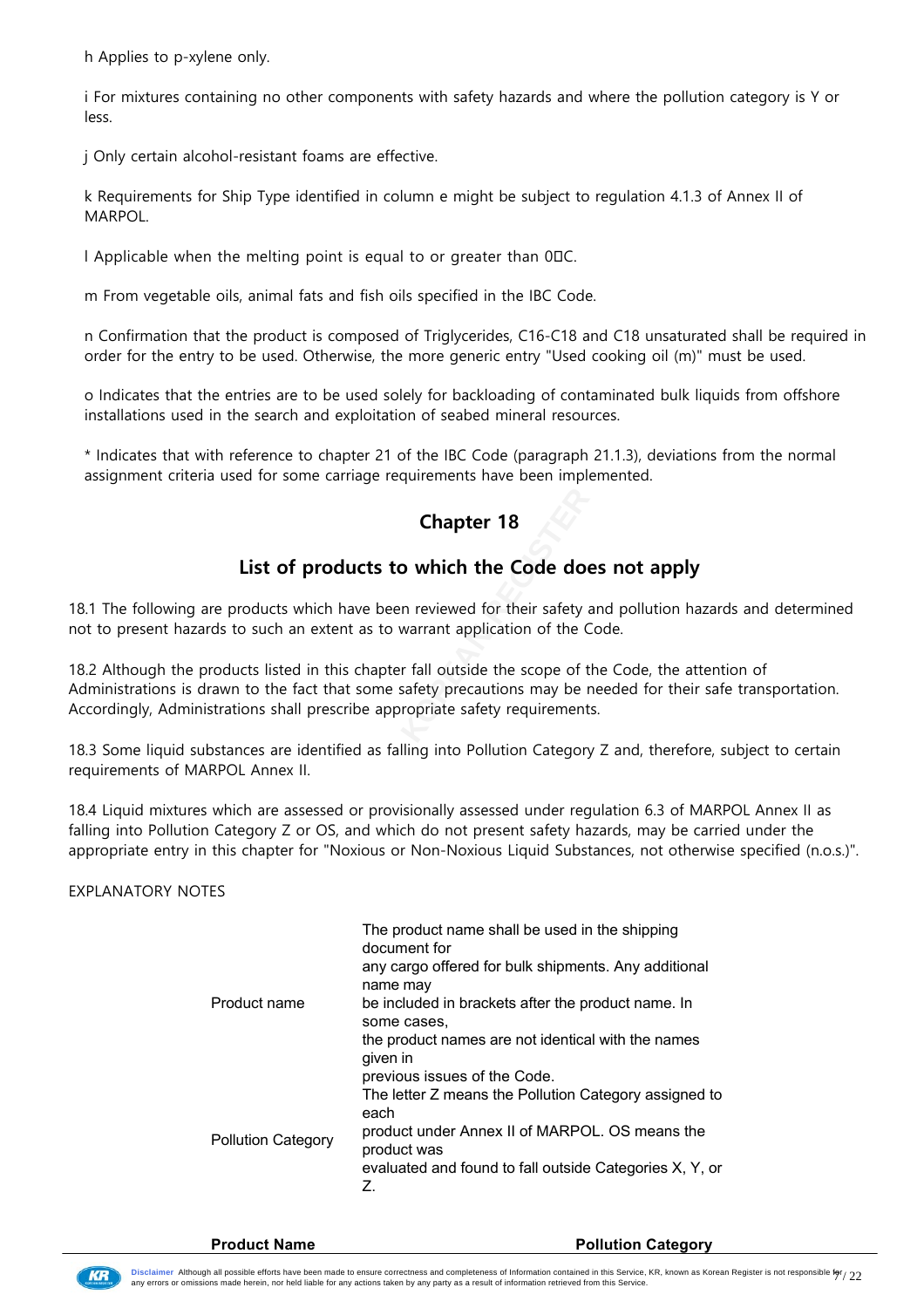|                    | Acetone<br>Alcoholic beverages, n.o.s.<br>Apple juice<br>n-Butyl alcohol<br>sec-Butyl alcohol<br>Calcium carbonate slurry<br>Clay slurry<br>Coal slurry<br>Ethyl alcohol<br>Glucose solution<br>Glycerol ethoxylated<br>Hydrogenated starch hydrolysate<br>Isopropyl alcohol<br>Kaolin slurry<br>Lecithin                                                                                                      |                                                                                                                                                                                                                                                                                                                                                                                                                                                                                                                                                                                                                                                                                           | $\frac{z}{z}$<br>OS<br>$\frac{z}{z}$<br><b>OS</b><br><b>OS</b><br>$\mathsf{OS}$<br>Z<br><b>OS</b><br>$\mathsf{OS}$<br>$\mathsf{OS}$<br>Z<br>$\mathsf{OS}$<br>$\mathsf{OS}$ |
|--------------------|----------------------------------------------------------------------------------------------------------------------------------------------------------------------------------------------------------------------------------------------------------------------------------------------------------------------------------------------------------------------------------------------------------------|-------------------------------------------------------------------------------------------------------------------------------------------------------------------------------------------------------------------------------------------------------------------------------------------------------------------------------------------------------------------------------------------------------------------------------------------------------------------------------------------------------------------------------------------------------------------------------------------------------------------------------------------------------------------------------------------|----------------------------------------------------------------------------------------------------------------------------------------------------------------------------|
|                    | Maltitol solution<br>Microsilica slurry<br>Molasses<br>Cat. Z<br>Non noxious liquid, (12) n.o.s. (trade name ,<br>contains ) Cat. OS<br>Orange juice (concentrated)<br>Orange juice (not concentrated)<br>Potassium chloride solution (less than 26%)<br>Propylene glycol<br>Sodium acetate solutions<br>Sodium bicarbonate solution (less than 10%)<br>Sorbitol solution<br>Sulphonated polyacrylate solution | Noxious liquid, (11) n.o.s. (trade name , contains )                                                                                                                                                                                                                                                                                                                                                                                                                                                                                                                                                                                                                                      | $\mathsf{OS}$<br>OS<br>OS<br>Z<br><b>OS</b><br><b>OS</b><br>OS<br>$\mathsf{OS}$<br>$\mathsf{OS}$<br>Z<br><b>OS</b><br>$\mathsf{OS}$<br>Z<br>$\mathsf Z$                    |
| e third column.    | Triethylene glycol<br>Vegetable protein solution (hydrolysed)<br>Water                                                                                                                                                                                                                                                                                                                                         | Tetraethyl silicate monomer/oligomer (20% in ethanol)<br><b>Chapter 19</b><br><b>Index of Products Carried in Bulk</b><br>The first column of the Index of Products Carried in Bulk (hereafter referred to as<br>alled Index Name. Where the Index Name is in capitals and in bold, the Index Nar<br>uct Name in either chapter 17 or chapter 18. The second column listing the releva<br>efore empty. Where the Index Name is non-bold lower case it reflects a synonym f<br>ther chapter 17 or chapter 18 is given in the second column. The relevant chapter                                                                                                                           | OS<br>OS<br><b>OS</b>                                                                                                                                                      |
|                    | ove UN number references in order to avoid any confusion.<br>ono Di Tri Tetra Penta Iso Bis Neo Ortho Cyclo                                                                                                                                                                                                                                                                                                    | Following a review of chapter 19, a column listing UN numbers which was previou<br>bved from the Index. Since UN numbers are only available for a limited number of<br>nsistencies between some of the names used in chapter 19 and those linked to UN<br>The Index has been developed for information purposes only. None of the Index N<br>r case in the first column shall be used as the Product Name on the shipping doc<br>Prefixes forming an integral part of the name are shown in ordinary (roman) type<br>etermining the alphabetical order of entries. These include such prefixes as:<br>Prefixes that are disregarded for purposes of alphabetical order are the following: |                                                                                                                                                                            |
| n-<br>$\mathbf{R}$ | (normal-)                                                                                                                                                                                                                                                                                                                                                                                                      | Disclaimer Although all possible efforts have been made to ensure correctness and completeness of Information contained in this Service, KR, kr<br>any errors or omissions made herein, nor held liable for any actions taken by                                                                                                                                                                                                                                                                                                                                                                                                                                                          |                                                                                                                                                                            |
|                    |                                                                                                                                                                                                                                                                                                                                                                                                                |                                                                                                                                                                                                                                                                                                                                                                                                                                                                                                                                                                                                                                                                                           |                                                                                                                                                                            |
|                    |                                                                                                                                                                                                                                                                                                                                                                                                                |                                                                                                                                                                                                                                                                                                                                                                                                                                                                                                                                                                                                                                                                                           |                                                                                                                                                                            |
|                    |                                                                                                                                                                                                                                                                                                                                                                                                                |                                                                                                                                                                                                                                                                                                                                                                                                                                                                                                                                                                                                                                                                                           |                                                                                                                                                                            |
|                    |                                                                                                                                                                                                                                                                                                                                                                                                                |                                                                                                                                                                                                                                                                                                                                                                                                                                                                                                                                                                                                                                                                                           |                                                                                                                                                                            |
|                    |                                                                                                                                                                                                                                                                                                                                                                                                                |                                                                                                                                                                                                                                                                                                                                                                                                                                                                                                                                                                                                                                                                                           |                                                                                                                                                                            |
|                    |                                                                                                                                                                                                                                                                                                                                                                                                                |                                                                                                                                                                                                                                                                                                                                                                                                                                                                                                                                                                                                                                                                                           |                                                                                                                                                                            |
|                    |                                                                                                                                                                                                                                                                                                                                                                                                                |                                                                                                                                                                                                                                                                                                                                                                                                                                                                                                                                                                                                                                                                                           |                                                                                                                                                                            |
|                    |                                                                                                                                                                                                                                                                                                                                                                                                                |                                                                                                                                                                                                                                                                                                                                                                                                                                                                                                                                                                                                                                                                                           |                                                                                                                                                                            |
|                    |                                                                                                                                                                                                                                                                                                                                                                                                                |                                                                                                                                                                                                                                                                                                                                                                                                                                                                                                                                                                                                                                                                                           |                                                                                                                                                                            |
|                    |                                                                                                                                                                                                                                                                                                                                                                                                                |                                                                                                                                                                                                                                                                                                                                                                                                                                                                                                                                                                                                                                                                                           |                                                                                                                                                                            |
|                    |                                                                                                                                                                                                                                                                                                                                                                                                                |                                                                                                                                                                                                                                                                                                                                                                                                                                                                                                                                                                                                                                                                                           |                                                                                                                                                                            |
|                    |                                                                                                                                                                                                                                                                                                                                                                                                                |                                                                                                                                                                                                                                                                                                                                                                                                                                                                                                                                                                                                                                                                                           |                                                                                                                                                                            |
|                    |                                                                                                                                                                                                                                                                                                                                                                                                                |                                                                                                                                                                                                                                                                                                                                                                                                                                                                                                                                                                                                                                                                                           |                                                                                                                                                                            |
|                    |                                                                                                                                                                                                                                                                                                                                                                                                                |                                                                                                                                                                                                                                                                                                                                                                                                                                                                                                                                                                                                                                                                                           |                                                                                                                                                                            |
|                    |                                                                                                                                                                                                                                                                                                                                                                                                                |                                                                                                                                                                                                                                                                                                                                                                                                                                                                                                                                                                                                                                                                                           |                                                                                                                                                                            |
|                    |                                                                                                                                                                                                                                                                                                                                                                                                                |                                                                                                                                                                                                                                                                                                                                                                                                                                                                                                                                                                                                                                                                                           |                                                                                                                                                                            |
|                    |                                                                                                                                                                                                                                                                                                                                                                                                                |                                                                                                                                                                                                                                                                                                                                                                                                                                                                                                                                                                                                                                                                                           |                                                                                                                                                                            |
|                    |                                                                                                                                                                                                                                                                                                                                                                                                                |                                                                                                                                                                                                                                                                                                                                                                                                                                                                                                                                                                                                                                                                                           |                                                                                                                                                                            |
|                    |                                                                                                                                                                                                                                                                                                                                                                                                                |                                                                                                                                                                                                                                                                                                                                                                                                                                                                                                                                                                                                                                                                                           |                                                                                                                                                                            |
|                    |                                                                                                                                                                                                                                                                                                                                                                                                                |                                                                                                                                                                                                                                                                                                                                                                                                                                                                                                                                                                                                                                                                                           |                                                                                                                                                                            |
|                    |                                                                                                                                                                                                                                                                                                                                                                                                                |                                                                                                                                                                                                                                                                                                                                                                                                                                                                                                                                                                                                                                                                                           |                                                                                                                                                                            |
|                    |                                                                                                                                                                                                                                                                                                                                                                                                                |                                                                                                                                                                                                                                                                                                                                                                                                                                                                                                                                                                                                                                                                                           |                                                                                                                                                                            |
|                    |                                                                                                                                                                                                                                                                                                                                                                                                                |                                                                                                                                                                                                                                                                                                                                                                                                                                                                                                                                                                                                                                                                                           |                                                                                                                                                                            |
|                    |                                                                                                                                                                                                                                                                                                                                                                                                                |                                                                                                                                                                                                                                                                                                                                                                                                                                                                                                                                                                                                                                                                                           |                                                                                                                                                                            |
|                    |                                                                                                                                                                                                                                                                                                                                                                                                                |                                                                                                                                                                                                                                                                                                                                                                                                                                                                                                                                                                                                                                                                                           |                                                                                                                                                                            |
|                    |                                                                                                                                                                                                                                                                                                                                                                                                                |                                                                                                                                                                                                                                                                                                                                                                                                                                                                                                                                                                                                                                                                                           |                                                                                                                                                                            |
|                    |                                                                                                                                                                                                                                                                                                                                                                                                                |                                                                                                                                                                                                                                                                                                                                                                                                                                                                                                                                                                                                                                                                                           |                                                                                                                                                                            |
|                    |                                                                                                                                                                                                                                                                                                                                                                                                                |                                                                                                                                                                                                                                                                                                                                                                                                                                                                                                                                                                                                                                                                                           |                                                                                                                                                                            |
|                    |                                                                                                                                                                                                                                                                                                                                                                                                                |                                                                                                                                                                                                                                                                                                                                                                                                                                                                                                                                                                                                                                                                                           |                                                                                                                                                                            |
|                    |                                                                                                                                                                                                                                                                                                                                                                                                                |                                                                                                                                                                                                                                                                                                                                                                                                                                                                                                                                                                                                                                                                                           |                                                                                                                                                                            |
|                    |                                                                                                                                                                                                                                                                                                                                                                                                                |                                                                                                                                                                                                                                                                                                                                                                                                                                                                                                                                                                                                                                                                                           |                                                                                                                                                                            |
|                    |                                                                                                                                                                                                                                                                                                                                                                                                                |                                                                                                                                                                                                                                                                                                                                                                                                                                                                                                                                                                                                                                                                                           |                                                                                                                                                                            |
|                    |                                                                                                                                                                                                                                                                                                                                                                                                                |                                                                                                                                                                                                                                                                                                                                                                                                                                                                                                                                                                                                                                                                                           |                                                                                                                                                                            |
|                    |                                                                                                                                                                                                                                                                                                                                                                                                                |                                                                                                                                                                                                                                                                                                                                                                                                                                                                                                                                                                                                                                                                                           |                                                                                                                                                                            |
|                    |                                                                                                                                                                                                                                                                                                                                                                                                                |                                                                                                                                                                                                                                                                                                                                                                                                                                                                                                                                                                                                                                                                                           |                                                                                                                                                                            |
|                    |                                                                                                                                                                                                                                                                                                                                                                                                                |                                                                                                                                                                                                                                                                                                                                                                                                                                                                                                                                                                                                                                                                                           |                                                                                                                                                                            |
|                    |                                                                                                                                                                                                                                                                                                                                                                                                                |                                                                                                                                                                                                                                                                                                                                                                                                                                                                                                                                                                                                                                                                                           |                                                                                                                                                                            |
|                    |                                                                                                                                                                                                                                                                                                                                                                                                                |                                                                                                                                                                                                                                                                                                                                                                                                                                                                                                                                                                                                                                                                                           |                                                                                                                                                                            |
|                    |                                                                                                                                                                                                                                                                                                                                                                                                                |                                                                                                                                                                                                                                                                                                                                                                                                                                                                                                                                                                                                                                                                                           |                                                                                                                                                                            |
|                    |                                                                                                                                                                                                                                                                                                                                                                                                                |                                                                                                                                                                                                                                                                                                                                                                                                                                                                                                                                                                                                                                                                                           |                                                                                                                                                                            |
|                    |                                                                                                                                                                                                                                                                                                                                                                                                                |                                                                                                                                                                                                                                                                                                                                                                                                                                                                                                                                                                                                                                                                                           |                                                                                                                                                                            |
|                    |                                                                                                                                                                                                                                                                                                                                                                                                                |                                                                                                                                                                                                                                                                                                                                                                                                                                                                                                                                                                                                                                                                                           |                                                                                                                                                                            |
|                    |                                                                                                                                                                                                                                                                                                                                                                                                                |                                                                                                                                                                                                                                                                                                                                                                                                                                                                                                                                                                                                                                                                                           |                                                                                                                                                                            |
|                    |                                                                                                                                                                                                                                                                                                                                                                                                                |                                                                                                                                                                                                                                                                                                                                                                                                                                                                                                                                                                                                                                                                                           |                                                                                                                                                                            |
|                    |                                                                                                                                                                                                                                                                                                                                                                                                                |                                                                                                                                                                                                                                                                                                                                                                                                                                                                                                                                                                                                                                                                                           |                                                                                                                                                                            |
|                    |                                                                                                                                                                                                                                                                                                                                                                                                                |                                                                                                                                                                                                                                                                                                                                                                                                                                                                                                                                                                                                                                                                                           |                                                                                                                                                                            |
|                    |                                                                                                                                                                                                                                                                                                                                                                                                                |                                                                                                                                                                                                                                                                                                                                                                                                                                                                                                                                                                                                                                                                                           |                                                                                                                                                                            |
|                    |                                                                                                                                                                                                                                                                                                                                                                                                                |                                                                                                                                                                                                                                                                                                                                                                                                                                                                                                                                                                                                                                                                                           |                                                                                                                                                                            |
|                    |                                                                                                                                                                                                                                                                                                                                                                                                                |                                                                                                                                                                                                                                                                                                                                                                                                                                                                                                                                                                                                                                                                                           |                                                                                                                                                                            |
|                    |                                                                                                                                                                                                                                                                                                                                                                                                                |                                                                                                                                                                                                                                                                                                                                                                                                                                                                                                                                                                                                                                                                                           |                                                                                                                                                                            |
|                    |                                                                                                                                                                                                                                                                                                                                                                                                                |                                                                                                                                                                                                                                                                                                                                                                                                                                                                                                                                                                                                                                                                                           |                                                                                                                                                                            |
|                    |                                                                                                                                                                                                                                                                                                                                                                                                                |                                                                                                                                                                                                                                                                                                                                                                                                                                                                                                                                                                                                                                                                                           |                                                                                                                                                                            |
|                    |                                                                                                                                                                                                                                                                                                                                                                                                                |                                                                                                                                                                                                                                                                                                                                                                                                                                                                                                                                                                                                                                                                                           |                                                                                                                                                                            |
|                    |                                                                                                                                                                                                                                                                                                                                                                                                                |                                                                                                                                                                                                                                                                                                                                                                                                                                                                                                                                                                                                                                                                                           |                                                                                                                                                                            |
|                    |                                                                                                                                                                                                                                                                                                                                                                                                                |                                                                                                                                                                                                                                                                                                                                                                                                                                                                                                                                                                                                                                                                                           |                                                                                                                                                                            |

# **Chapter 19**

# **Index of Products Carried in Bulk**

19.1 The first column of the Index of Products Carried in Bulk (hereafter referred to as "the Index") provides the so-called Index Name. Where the Index Name is in capitals and in bold, the Index Name is identical to the Product Name in either chapter 17 or chapter 18. The second column listing the relevant Product Name is therefore empty. Where the Index Name is non-bold lower case it reflects a synonym for which the Product Name in either chapter 17 or chapter 18 is given in the second column. The relevant chapter of the IBC Code is reflected in the third column.

19.2 Following a review of chapter 19, a column listing UN numbers which was previously included had been removed from the Index. Since UN numbers are only available for a limited number of Index Names and there are inconsistencies between some of the names used in chapter 19 and those linked to UN numbers, it was decided to remove UN number references in order to avoid any confusion.

19.3 The Index has been developed for information purposes only. None of the Index Names indicated in non-bold lower case in the first column shall be used as the Product Name on the shipping document.

19.4 Prefixes forming an integral part of the name are shown in ordinary (roman) type and are taken into account in determining the alphabetical order of entries. These include such prefixes as:

Mono Di Tri Tetra Penta Iso Bis Neo Ortho Cyclo

19.5 Prefixes that are disregarded for purposes of alphabetical order are the following:

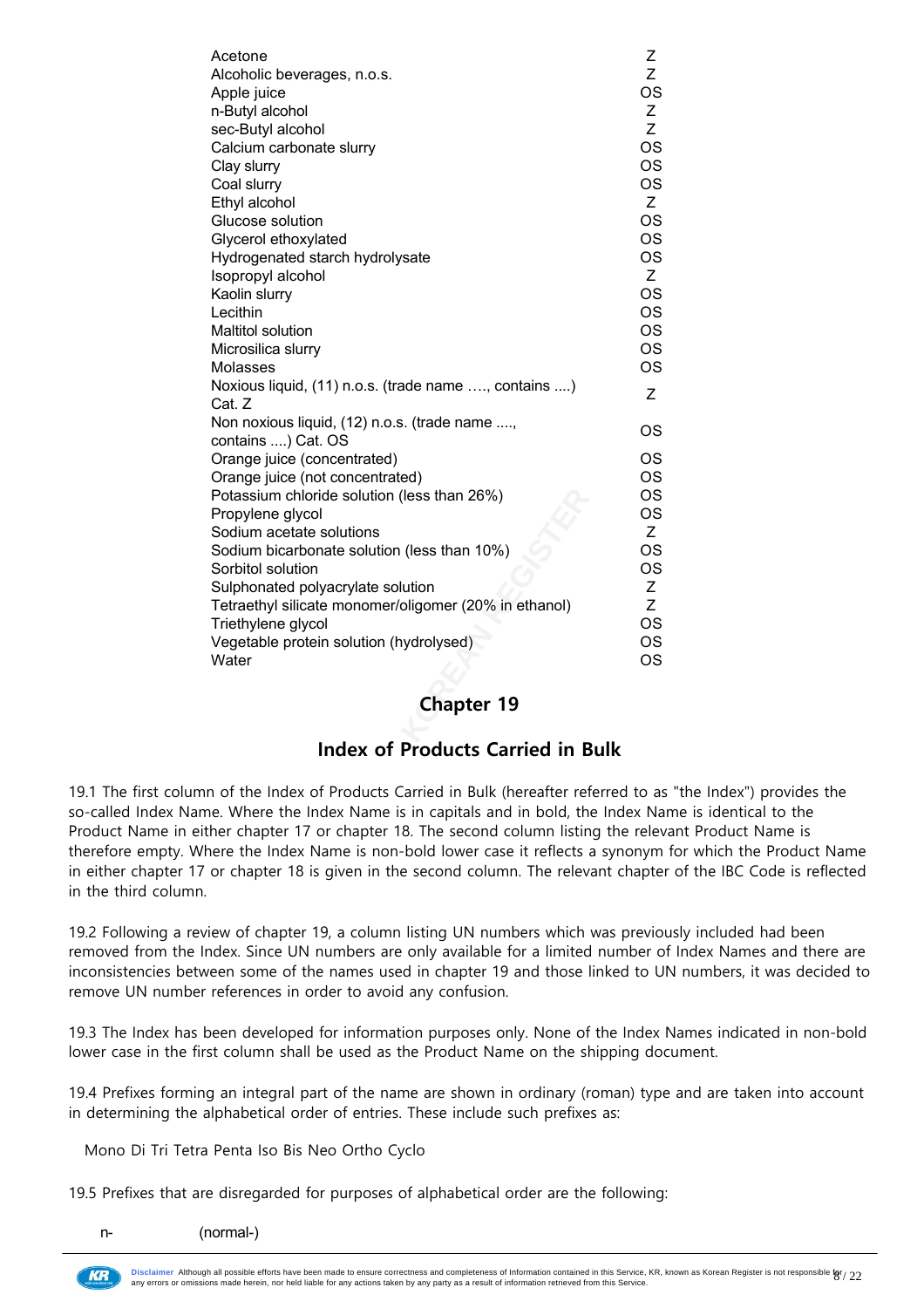| sec-     | (secondary-)    |
|----------|-----------------|
| tert-    | (tertiary-)     |
| о-       | (ortho-)        |
| m-       | (meta-)         |
| p-       | (para-)         |
| N-       |                 |
| О-       |                 |
| S-       |                 |
| sym-     | (symmetrical)   |
| uns-     | (unsymmetrical) |
| dl-      |                 |
| D-       |                 |
| L-       |                 |
| cis-     |                 |
| trans-   |                 |
| (E)-     |                 |
| $(Z)$ -  |                 |
| alpha-   | (α-)            |
| beta-    | $(\beta-)$      |
| gamma-   | (Y-)            |
| epsilon- | (-ع)            |
| omega-   | (ω-)            |

19.6 The Index utilizes a note after the Index Name for some entries (shown as (a) or (b)) which indicates that the following qualifications apply:

(a) this Index Name represents a subset of the corresponding Product Name.

(b) The Product Name corresponding to this Index Name contains a carbon chain length qualification. Since the Index Name should always represent a subset or be an exact synonym of the corresponding Product Name, the carbon chain length characteristics should be checked for any product identified by this Index Name.

**KR** : [Click here to see Chapter 19 in PDF format](http://103.12.248.9/files/treeeditor/e.r.me.074.318/en/link2.pdf)

7 The complete text of chapter 21 is replaced by the following:

# **"Chapter 21**

## **Criteria for assigning carriage requirements for products subject to the IBC Code**

### **21.1 Introduction**

21.1.1 The following criteria are used for the determination of pollution classification and assignment of appropriate carriage requirements for bulk liquid cargoes being assessed for entry into the IBC Code or lists 1, 3 or 4 of the MEPC.2/Circular.

21.1.2 In developing such criteria, every effort has been made to follow the criteria and cut-off points developed under the Globally Harmonized System (GHS).

21.1.3 Although the criteria are intended to be closely defined in order to establish a uniform approach, it must be emphasized that where human experience or other factors indicate the need for alternative arrangements, these shall always be taken into account. Where deviations from the criteria have been recognized, they shall be properly recorded with justifications. wing qualifications apply:<br>
this Index Name corresponding to this Index Name contains a carbota Name<br>
The Product Name corresponding to this Index Name contains a carbota only<br>
or the Name should always represent a subset

### **21.2 Contents**

21.2.1 This chapter contains the following:

criteria to make them subject to make them subject to chapter 17 of them subject to chapter 17 of the IBC Code<br>IBC Code; IBC Code; IBC Code; IBC Code; IBC Code; IBC Code; IBC Code; IBC Code; IBC Code; IBC Code; IBC Code;

- .1 minimum safety and pollution criteria for products subject to chapter 17 of the IBC Code;
- .2 criteria used to assign the minimum carriage requirements for products that meet the safety or pollution

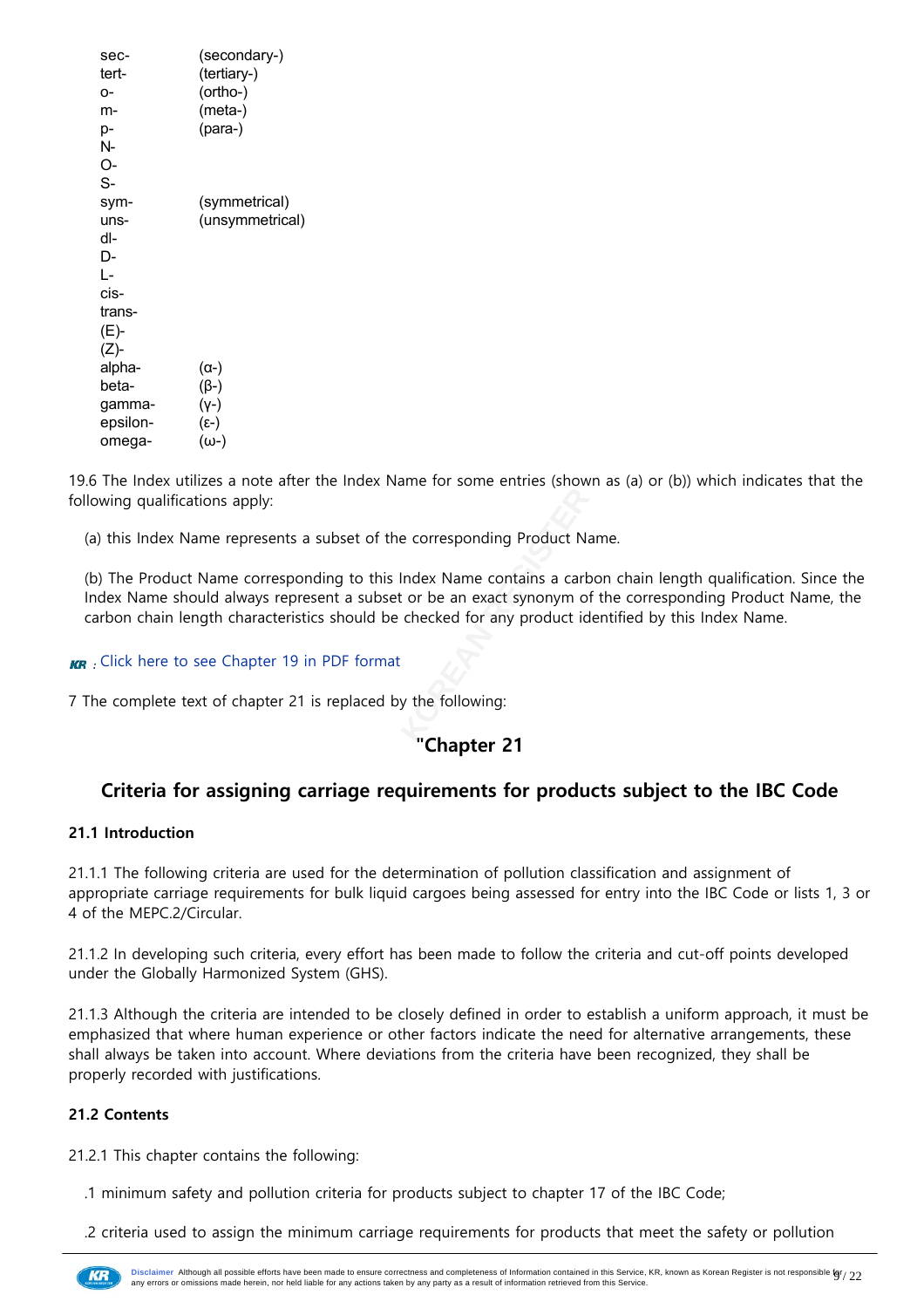criteria to make them subject to chapter 17 of the IBC Code;

.3 criteria used for determining special requirements in chapter 15 of the IBC Code to be included in column o of chapter 17 of the IBC Code;

.4 criteria used for determining special requirements in chapter 16 of the IBC Code to be included in column o of chapter 17 of the IBC Code;

.5 definitions of properties used within this chapter;

.6 information on the use of the GESAMP Hazard Ratings; and .7 information on the application of the SVC/LC<sub>50</sub> ratio method.

21.2.2 The information included in parentheses following the classification criteria throughout this chapter refers to the GESAMP Hazard Profile ratings set out in appendix I of MARPOL Annex II under the "Abbreviated legend to the revised GESAMP Hazard Evaluation procedure". The full listing of GESAMP Hazard Profile ratings for evaluated substances are published annually in the GESAMP Composite List as a PPR Circular. It should be noted that ratings in parentheses (based on estimation methods applied by GESAMP) are considered as equivalent to ratings without parentheses for the purpose of assigning carriage requirements.

## **21.3 Minimum safety and pollution criteria for products subject to chapter 17 of the IBC Code**

21.3.1 Products are deemed to be hazardous and subject to chapter 17 of the IBC Code if they meet one or more of the following criteria: 1 Products are deemed to be hazardous and subject to chapter 17 of the following criteria:<br>
inhalation LC<sub>50</sub>/ATE ≤ 20 mg/L/4h (see paragraph 21.7.1.3) (C3 = 1, 2, 3<br>
dermal LD<sub>50</sub>/ATE ≤ 2000 mg/kg (see paragraph 21.7.1.2)

.1 inhalation LC<sub>50</sub>/ATE ≤ 20 mg/L/4h (see paragraph 21.7.1.3) (C3 = 1, 2, 3 or 4);

.2 dermal LD<sub>50</sub>/ATE ≤ 2000 mg/kg (see paragraph 21.7.1.2) (C2 = 1, 2, 3, or 4);

.3 oral LD<sub>50</sub>/ATE ≤ 2000 mg/kg (see paragraph 21.7.1.1) (C1 = 1, 2, 3, or 4);

.4 toxic to mammals by prolonged exposure (see paragraph 21.7.2) ( $D3 = C$ , M, R, N, T, or I);

.5 cause skin sensitization (see paragraph 21.7.3) (D3 = Ss);

.6 cause respiratory sensitization (see paragraph 21.7.4) ( $D3 = Sr$ );

.7 corrosive to skin (see paragraph 21.7.5) ( $D1 = 3$ , 3A, 3B, or 3C);

.8 with a Water Reactive Index (WRI) of  $\geq 1$  (see paragraph 21.7.6);

.9 require inertion, inhibition, stabilization, temperature control or tank environmental control in order to prevent a hazardous reaction (see definitions in paragraph 21.7.10);

.10 flashpoint < 23°C; and have an explosive/flammability range (expressed as a percentage by volume in air) of ≥ 20%;

.11 auto-ignition temperature of ≤ 200°C; and

.12 classified as pollution category X or Y or meeting the criteria for rules 11 to 13 in table 2 in paragraph 21.4.5.2.

## **21.4 Criteria used to assign the minimum carriage requirements for products that meet the minimum safety or pollution criteria to make them subject to chapter 17 of the IBC Code**

## **21.4.1 Column a – Product name**

21.4.1.1 A standardized chemical name, preferably assigned on the basis of the Chemical Abstracts Service (CAS) or the International Union of Pure and Applied Chemistry (IUPAC) system, shall be used as far as possible. However,

where this is unnecessarily complex, then a technically complex, then a technically control unambiguous alternative name may be used.

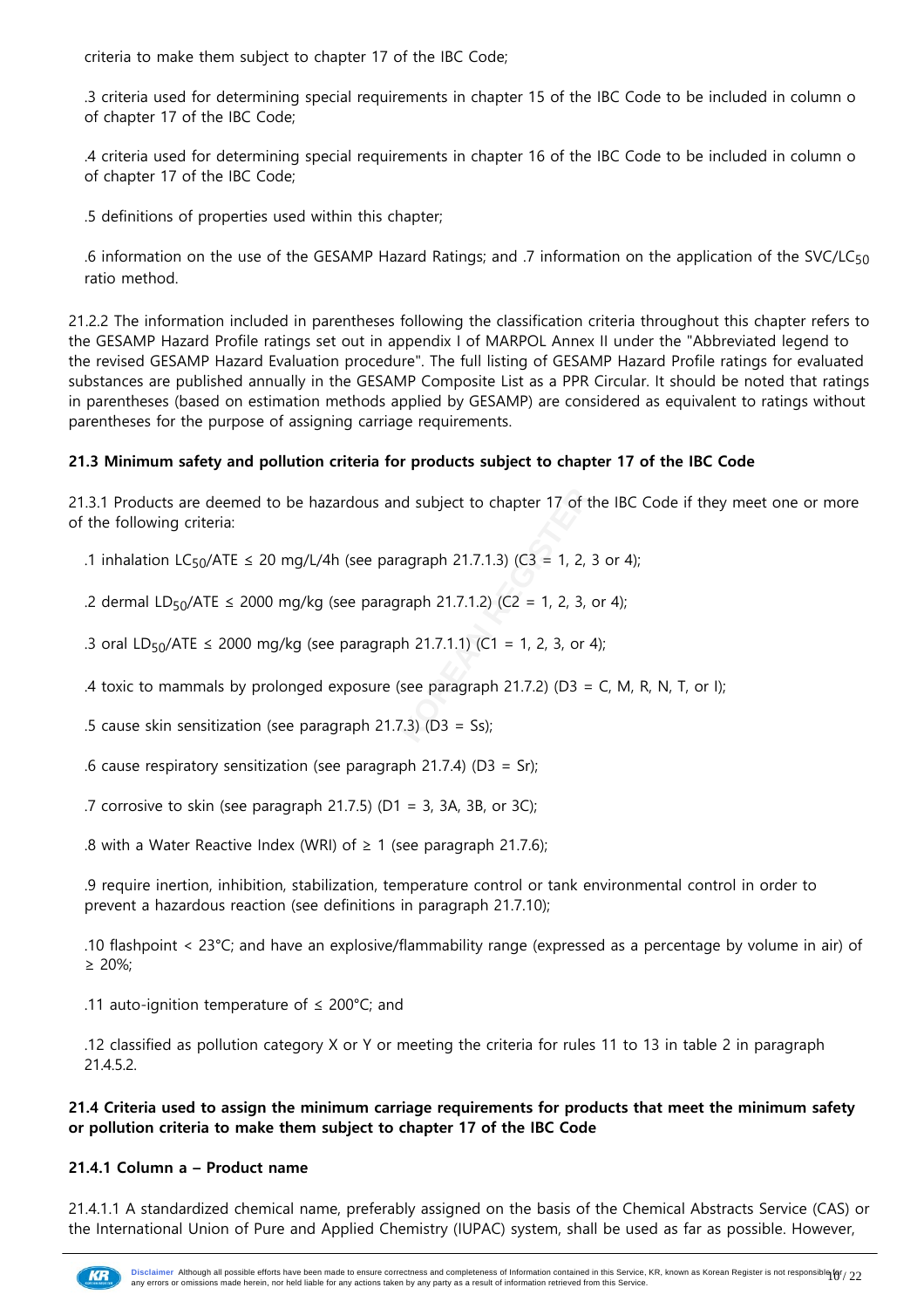where this is unnecessarily complex, then a technically correct and unambiguous alternative name may be used.

## **21.4.2 Column b – Deleted**

## **21.4.3 Column c – Pollution category**

21.4.3.1 Column c identifies the pollution category assigned to each product in accordance with MARPOL Annex II, based on table 1 below (see MARPOL Annex II, appendix I).

|                      | Rule<br>$\overline{1}$                                                                                                                                          | <b>A1</b><br>Bio-<br>$ {\sf accumulation} $ degradation                                                                                                                                                    | A2<br>Bio-                                                     | <b>B1</b><br><b>Acute</b><br>toxicity<br>$\geq 5$ | <b>B2</b><br>Chronic<br>toxicity                                                                                                                                                                                            | D <sub>3</sub><br>Long-term<br>health<br>effects | E2<br><b>Effects on</b><br>marine<br>wildlife<br>and on<br>benthic<br>habitats                                                                                                                                                                                                                                                   | Cat                               |
|----------------------|-----------------------------------------------------------------------------------------------------------------------------------------------------------------|------------------------------------------------------------------------------------------------------------------------------------------------------------------------------------------------------------|----------------------------------------------------------------|---------------------------------------------------|-----------------------------------------------------------------------------------------------------------------------------------------------------------------------------------------------------------------------------|--------------------------------------------------|----------------------------------------------------------------------------------------------------------------------------------------------------------------------------------------------------------------------------------------------------------------------------------------------------------------------------------|-----------------------------------|
|                      | $\overline{2}$<br>$\overline{3}$<br>$\overline{\mathbf{4}}$<br>$\overline{5}$<br>$6\overline{6}$<br>$\overline{7}$<br>$\overline{\mathbf{8}}$<br>$\overline{9}$ | $\geq 4$<br>$\geq 4$<br>$\geq 4$                                                                                                                                                                           | $\overline{\text{NR}}$<br>${\sf NR}$<br>$\overline{\text{NR}}$ | $\overline{4}$<br>$\overline{4}$<br>$\frac{4}{3}$ | Not 0<br>$\geq 1$                                                                                                                                                                                                           | CMRTNI <sup>1</sup>                              |                                                                                                                                                                                                                                                                                                                                  | $\pmb{\mathsf{X}}$<br>$\mathsf Y$ |
|                      | $10\,$<br>11<br>12<br>$13$                                                                                                                                      |                                                                                                                                                                                                            | other columns of the GESAMP Hazard Profile                     |                                                   | Any product not meeting the criteria of rules 1 to 11 and 13<br>All products identified as: $\leq$ 2 in column A1; R in column A2; blank in<br>column D3; not Fp, F or S (if not organic) in column E2; and 0 (zero) in all | $CMRTNI$ <sup>1</sup>                            | Fp, F or S<br>If not<br>Inorganic                                                                                                                                                                                                                                                                                                | $\mathbf{z}$<br>OS                |
|                      |                                                                                                                                                                 | 4 Column d - Hazards                                                                                                                                                                                       |                                                                |                                                   | pplies if the D3 rating contains any of these letters or any combination thereof.                                                                                                                                           |                                                  | 4.1 An "S" is assigned to column d if any of the safety criteria described in paragraphs 21.3.1.1 to 21.3.1.                                                                                                                                                                                                                     |                                   |
|                      |                                                                                                                                                                 | ales 1 to 14 in the table 2.<br>.5 Column e – Ship Type                                                                                                                                                    |                                                                |                                                   | 2. An explanation of the details in the columns is provided in appendix I of MARPOL Annex II.                                                                                                                               |                                                  | 4.2 A "P" is assigned to column d if the product meets the criteria for assigning Ship Type 1 to 3 as defi<br>5.1 Assignment of Ship Types is carried out from both a pollution and safety perspective. The basic crite<br>ning Ship Types from a pollution perspective is carried out based on the GESAMP Hazard Profile, showr |                                   |
|                      | ip Type 1:                                                                                                                                                      | 5.2 The following criteria are used to assign the Ship Type:<br>Dermal LD50/ATE $\leq$ <sub>50</sub> mg/kg (C2 = 4); and/or<br>$WRI = 3$ ; and/or<br>Auto-ignition temperature $\leq 65^{\circ}$ C; and/or |                                                                |                                                   | Inhalation LC <sub>50</sub> /ATE $\leq$ 0.5 mg/L/4h (C3 = 4) and SVC/LC <sub>50</sub> $\geq$ 20; and/or                                                                                                                     |                                                  |                                                                                                                                                                                                                                                                                                                                  |                                   |
| $\overrightarrow{R}$ |                                                                                                                                                                 |                                                                                                                                                                                                            |                                                                |                                                   | any errors or omissions made herein, nor held liable for any actions taken by any party as a result of information retrieved from this Service.                                                                             |                                                  | Disclaimer Although all possible efforts have been made to ensure correctness and completeness of Information contained in this Service, KR, known as Korean Register is not responsib                                                                                                                                           |                                   |
|                      |                                                                                                                                                                 |                                                                                                                                                                                                            |                                                                |                                                   |                                                                                                                                                                                                                             |                                                  |                                                                                                                                                                                                                                                                                                                                  |                                   |
|                      |                                                                                                                                                                 |                                                                                                                                                                                                            |                                                                |                                                   |                                                                                                                                                                                                                             |                                                  |                                                                                                                                                                                                                                                                                                                                  |                                   |
|                      |                                                                                                                                                                 |                                                                                                                                                                                                            |                                                                |                                                   |                                                                                                                                                                                                                             |                                                  |                                                                                                                                                                                                                                                                                                                                  |                                   |
|                      |                                                                                                                                                                 |                                                                                                                                                                                                            |                                                                |                                                   |                                                                                                                                                                                                                             |                                                  |                                                                                                                                                                                                                                                                                                                                  |                                   |
|                      |                                                                                                                                                                 |                                                                                                                                                                                                            |                                                                |                                                   |                                                                                                                                                                                                                             |                                                  |                                                                                                                                                                                                                                                                                                                                  |                                   |
|                      |                                                                                                                                                                 |                                                                                                                                                                                                            |                                                                |                                                   |                                                                                                                                                                                                                             |                                                  |                                                                                                                                                                                                                                                                                                                                  |                                   |
|                      |                                                                                                                                                                 |                                                                                                                                                                                                            |                                                                |                                                   |                                                                                                                                                                                                                             |                                                  |                                                                                                                                                                                                                                                                                                                                  |                                   |
|                      |                                                                                                                                                                 |                                                                                                                                                                                                            |                                                                |                                                   |                                                                                                                                                                                                                             |                                                  |                                                                                                                                                                                                                                                                                                                                  |                                   |
|                      |                                                                                                                                                                 |                                                                                                                                                                                                            |                                                                |                                                   |                                                                                                                                                                                                                             |                                                  |                                                                                                                                                                                                                                                                                                                                  |                                   |
|                      |                                                                                                                                                                 |                                                                                                                                                                                                            |                                                                |                                                   |                                                                                                                                                                                                                             |                                                  |                                                                                                                                                                                                                                                                                                                                  |                                   |
|                      |                                                                                                                                                                 |                                                                                                                                                                                                            |                                                                |                                                   |                                                                                                                                                                                                                             |                                                  |                                                                                                                                                                                                                                                                                                                                  |                                   |
|                      |                                                                                                                                                                 |                                                                                                                                                                                                            |                                                                |                                                   |                                                                                                                                                                                                                             |                                                  |                                                                                                                                                                                                                                                                                                                                  |                                   |
|                      |                                                                                                                                                                 |                                                                                                                                                                                                            |                                                                |                                                   |                                                                                                                                                                                                                             |                                                  |                                                                                                                                                                                                                                                                                                                                  |                                   |
|                      |                                                                                                                                                                 |                                                                                                                                                                                                            |                                                                |                                                   |                                                                                                                                                                                                                             |                                                  |                                                                                                                                                                                                                                                                                                                                  |                                   |
|                      |                                                                                                                                                                 |                                                                                                                                                                                                            |                                                                |                                                   |                                                                                                                                                                                                                             |                                                  |                                                                                                                                                                                                                                                                                                                                  |                                   |
|                      |                                                                                                                                                                 |                                                                                                                                                                                                            |                                                                |                                                   |                                                                                                                                                                                                                             |                                                  |                                                                                                                                                                                                                                                                                                                                  |                                   |
|                      |                                                                                                                                                                 |                                                                                                                                                                                                            |                                                                |                                                   |                                                                                                                                                                                                                             |                                                  |                                                                                                                                                                                                                                                                                                                                  |                                   |
|                      |                                                                                                                                                                 |                                                                                                                                                                                                            |                                                                |                                                   |                                                                                                                                                                                                                             |                                                  |                                                                                                                                                                                                                                                                                                                                  |                                   |
|                      |                                                                                                                                                                 |                                                                                                                                                                                                            |                                                                |                                                   |                                                                                                                                                                                                                             |                                                  |                                                                                                                                                                                                                                                                                                                                  |                                   |
|                      |                                                                                                                                                                 |                                                                                                                                                                                                            |                                                                |                                                   |                                                                                                                                                                                                                             |                                                  |                                                                                                                                                                                                                                                                                                                                  |                                   |
|                      |                                                                                                                                                                 |                                                                                                                                                                                                            |                                                                |                                                   |                                                                                                                                                                                                                             |                                                  |                                                                                                                                                                                                                                                                                                                                  |                                   |
|                      |                                                                                                                                                                 |                                                                                                                                                                                                            |                                                                |                                                   |                                                                                                                                                                                                                             |                                                  |                                                                                                                                                                                                                                                                                                                                  |                                   |
|                      |                                                                                                                                                                 |                                                                                                                                                                                                            |                                                                |                                                   |                                                                                                                                                                                                                             |                                                  |                                                                                                                                                                                                                                                                                                                                  |                                   |
|                      |                                                                                                                                                                 |                                                                                                                                                                                                            |                                                                |                                                   |                                                                                                                                                                                                                             |                                                  |                                                                                                                                                                                                                                                                                                                                  |                                   |
|                      |                                                                                                                                                                 |                                                                                                                                                                                                            |                                                                |                                                   |                                                                                                                                                                                                                             |                                                  |                                                                                                                                                                                                                                                                                                                                  |                                   |
|                      |                                                                                                                                                                 |                                                                                                                                                                                                            |                                                                |                                                   |                                                                                                                                                                                                                             |                                                  |                                                                                                                                                                                                                                                                                                                                  |                                   |
|                      |                                                                                                                                                                 |                                                                                                                                                                                                            |                                                                |                                                   |                                                                                                                                                                                                                             |                                                  |                                                                                                                                                                                                                                                                                                                                  |                                   |
|                      |                                                                                                                                                                 |                                                                                                                                                                                                            |                                                                |                                                   |                                                                                                                                                                                                                             |                                                  |                                                                                                                                                                                                                                                                                                                                  |                                   |
|                      |                                                                                                                                                                 |                                                                                                                                                                                                            |                                                                |                                                   |                                                                                                                                                                                                                             |                                                  |                                                                                                                                                                                                                                                                                                                                  |                                   |
|                      |                                                                                                                                                                 |                                                                                                                                                                                                            |                                                                |                                                   |                                                                                                                                                                                                                             |                                                  |                                                                                                                                                                                                                                                                                                                                  |                                   |
|                      |                                                                                                                                                                 |                                                                                                                                                                                                            |                                                                |                                                   |                                                                                                                                                                                                                             |                                                  |                                                                                                                                                                                                                                                                                                                                  |                                   |
|                      |                                                                                                                                                                 |                                                                                                                                                                                                            |                                                                |                                                   |                                                                                                                                                                                                                             |                                                  |                                                                                                                                                                                                                                                                                                                                  |                                   |
|                      |                                                                                                                                                                 |                                                                                                                                                                                                            |                                                                |                                                   |                                                                                                                                                                                                                             |                                                  |                                                                                                                                                                                                                                                                                                                                  |                                   |
|                      |                                                                                                                                                                 |                                                                                                                                                                                                            |                                                                |                                                   |                                                                                                                                                                                                                             |                                                  |                                                                                                                                                                                                                                                                                                                                  |                                   |
|                      |                                                                                                                                                                 |                                                                                                                                                                                                            |                                                                |                                                   |                                                                                                                                                                                                                             |                                                  |                                                                                                                                                                                                                                                                                                                                  |                                   |
|                      |                                                                                                                                                                 |                                                                                                                                                                                                            |                                                                |                                                   |                                                                                                                                                                                                                             |                                                  |                                                                                                                                                                                                                                                                                                                                  |                                   |
|                      |                                                                                                                                                                 |                                                                                                                                                                                                            |                                                                |                                                   |                                                                                                                                                                                                                             |                                                  |                                                                                                                                                                                                                                                                                                                                  |                                   |
|                      |                                                                                                                                                                 |                                                                                                                                                                                                            |                                                                |                                                   |                                                                                                                                                                                                                             |                                                  |                                                                                                                                                                                                                                                                                                                                  |                                   |
|                      |                                                                                                                                                                 |                                                                                                                                                                                                            |                                                                |                                                   |                                                                                                                                                                                                                             |                                                  |                                                                                                                                                                                                                                                                                                                                  |                                   |
|                      |                                                                                                                                                                 |                                                                                                                                                                                                            |                                                                |                                                   |                                                                                                                                                                                                                             |                                                  |                                                                                                                                                                                                                                                                                                                                  |                                   |
|                      |                                                                                                                                                                 |                                                                                                                                                                                                            |                                                                |                                                   |                                                                                                                                                                                                                             |                                                  |                                                                                                                                                                                                                                                                                                                                  |                                   |
|                      |                                                                                                                                                                 |                                                                                                                                                                                                            |                                                                |                                                   |                                                                                                                                                                                                                             |                                                  |                                                                                                                                                                                                                                                                                                                                  |                                   |
|                      |                                                                                                                                                                 |                                                                                                                                                                                                            |                                                                |                                                   |                                                                                                                                                                                                                             |                                                  |                                                                                                                                                                                                                                                                                                                                  |                                   |
|                      |                                                                                                                                                                 |                                                                                                                                                                                                            |                                                                |                                                   |                                                                                                                                                                                                                             |                                                  |                                                                                                                                                                                                                                                                                                                                  |                                   |
|                      |                                                                                                                                                                 |                                                                                                                                                                                                            |                                                                |                                                   |                                                                                                                                                                                                                             |                                                  |                                                                                                                                                                                                                                                                                                                                  |                                   |
|                      |                                                                                                                                                                 |                                                                                                                                                                                                            |                                                                |                                                   |                                                                                                                                                                                                                             |                                                  |                                                                                                                                                                                                                                                                                                                                  |                                   |
|                      |                                                                                                                                                                 |                                                                                                                                                                                                            |                                                                |                                                   |                                                                                                                                                                                                                             |                                                  |                                                                                                                                                                                                                                                                                                                                  |                                   |
|                      |                                                                                                                                                                 |                                                                                                                                                                                                            |                                                                |                                                   |                                                                                                                                                                                                                             |                                                  |                                                                                                                                                                                                                                                                                                                                  |                                   |
|                      |                                                                                                                                                                 |                                                                                                                                                                                                            |                                                                |                                                   |                                                                                                                                                                                                                             |                                                  |                                                                                                                                                                                                                                                                                                                                  |                                   |
|                      |                                                                                                                                                                 |                                                                                                                                                                                                            |                                                                |                                                   |                                                                                                                                                                                                                             |                                                  |                                                                                                                                                                                                                                                                                                                                  |                                   |
|                      |                                                                                                                                                                 |                                                                                                                                                                                                            |                                                                |                                                   |                                                                                                                                                                                                                             |                                                  |                                                                                                                                                                                                                                                                                                                                  |                                   |
|                      |                                                                                                                                                                 |                                                                                                                                                                                                            |                                                                |                                                   |                                                                                                                                                                                                                             |                                                  |                                                                                                                                                                                                                                                                                                                                  |                                   |
|                      |                                                                                                                                                                 |                                                                                                                                                                                                            |                                                                |                                                   |                                                                                                                                                                                                                             |                                                  |                                                                                                                                                                                                                                                                                                                                  |                                   |
|                      |                                                                                                                                                                 |                                                                                                                                                                                                            |                                                                |                                                   |                                                                                                                                                                                                                             |                                                  |                                                                                                                                                                                                                                                                                                                                  |                                   |
|                      |                                                                                                                                                                 |                                                                                                                                                                                                            |                                                                |                                                   |                                                                                                                                                                                                                             |                                                  |                                                                                                                                                                                                                                                                                                                                  |                                   |
|                      |                                                                                                                                                                 |                                                                                                                                                                                                            |                                                                |                                                   |                                                                                                                                                                                                                             |                                                  |                                                                                                                                                                                                                                                                                                                                  |                                   |
|                      |                                                                                                                                                                 |                                                                                                                                                                                                            |                                                                |                                                   |                                                                                                                                                                                                                             |                                                  |                                                                                                                                                                                                                                                                                                                                  |                                   |
|                      |                                                                                                                                                                 |                                                                                                                                                                                                            |                                                                |                                                   |                                                                                                                                                                                                                             |                                                  |                                                                                                                                                                                                                                                                                                                                  |                                   |
|                      |                                                                                                                                                                 |                                                                                                                                                                                                            |                                                                |                                                   |                                                                                                                                                                                                                             |                                                  |                                                                                                                                                                                                                                                                                                                                  |                                   |
|                      |                                                                                                                                                                 |                                                                                                                                                                                                            |                                                                |                                                   |                                                                                                                                                                                                                             |                                                  |                                                                                                                                                                                                                                                                                                                                  |                                   |
|                      |                                                                                                                                                                 |                                                                                                                                                                                                            |                                                                |                                                   |                                                                                                                                                                                                                             |                                                  |                                                                                                                                                                                                                                                                                                                                  |                                   |
|                      |                                                                                                                                                                 |                                                                                                                                                                                                            |                                                                |                                                   |                                                                                                                                                                                                                             |                                                  |                                                                                                                                                                                                                                                                                                                                  |                                   |
|                      |                                                                                                                                                                 |                                                                                                                                                                                                            |                                                                |                                                   |                                                                                                                                                                                                                             |                                                  |                                                                                                                                                                                                                                                                                                                                  |                                   |
|                      |                                                                                                                                                                 |                                                                                                                                                                                                            |                                                                |                                                   |                                                                                                                                                                                                                             |                                                  |                                                                                                                                                                                                                                                                                                                                  |                                   |
|                      |                                                                                                                                                                 |                                                                                                                                                                                                            |                                                                |                                                   |                                                                                                                                                                                                                             |                                                  |                                                                                                                                                                                                                                                                                                                                  |                                   |
|                      |                                                                                                                                                                 |                                                                                                                                                                                                            |                                                                |                                                   |                                                                                                                                                                                                                             |                                                  |                                                                                                                                                                                                                                                                                                                                  |                                   |
|                      |                                                                                                                                                                 |                                                                                                                                                                                                            |                                                                |                                                   |                                                                                                                                                                                                                             |                                                  |                                                                                                                                                                                                                                                                                                                                  |                                   |
|                      |                                                                                                                                                                 |                                                                                                                                                                                                            |                                                                |                                                   |                                                                                                                                                                                                                             |                                                  |                                                                                                                                                                                                                                                                                                                                  |                                   |
|                      |                                                                                                                                                                 |                                                                                                                                                                                                            |                                                                |                                                   |                                                                                                                                                                                                                             |                                                  |                                                                                                                                                                                                                                                                                                                                  |                                   |
|                      |                                                                                                                                                                 |                                                                                                                                                                                                            |                                                                |                                                   |                                                                                                                                                                                                                             |                                                  |                                                                                                                                                                                                                                                                                                                                  |                                   |
|                      |                                                                                                                                                                 |                                                                                                                                                                                                            |                                                                |                                                   |                                                                                                                                                                                                                             |                                                  |                                                                                                                                                                                                                                                                                                                                  |                                   |

**Table 1 – Guidelines for the categorization of Noxious Liquid Substances**

## **21.4.4 Column d – Hazards**

21.4.4.1 An "S" is assigned to column d if any of the safety criteria described in paragraphs 21.3.1.1 to 21.3.1.11 are met.

21.4.4.2 A "P" is assigned to column d if the product meets the criteria for assigning Ship Type 1 to 3 as defined by rules 1 to 14 in the table 2.

## **21.4.5 Column e – Ship Type**

21.4.5.1 Assignment of Ship Types is carried out from both a pollution and safety perspective. The basic criteria for assigning Ship Types from a pollution perspective is carried out based on the GESAMP Hazard Profile, shown in table 2. An explanation of the details in the columns is provided in appendix I of MARPOL Annex II.

21.4.5.2 The following criteria are used to assign the Ship Type:

Ship Type 1:

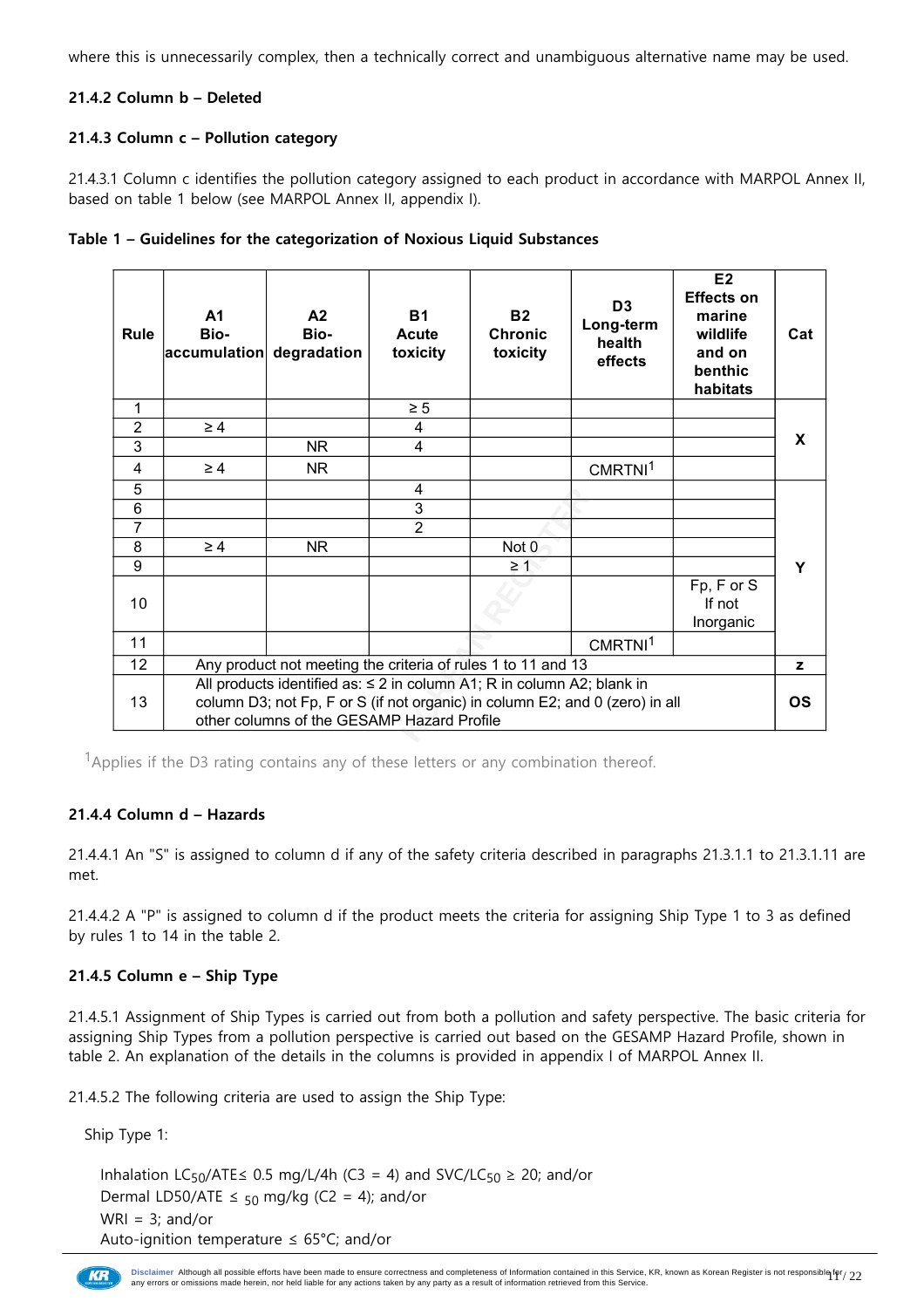Explosive range  $\geq 50\%$  v/v in air and the flashpoint < 23°C; and/or Rules 1 or 2 of the table 2 shown in 21.4.5.2 (below).

Ship Type 2:

Inhalation LC<sub>50</sub>/ATE  $\leq$  0.5 mg/L/4h (C3 = 4) and SVC/LC<sub>50</sub>  $\lt$  20; or Inhalation LC<sub>50</sub>/ATE > 0.5 mg/L/4h –  $\leq$  2mg/L/4h (C3 = 3) and SVC/LC<sub>50</sub>  $\geq$  2 (see note); and/or Dermal LD<sub>50</sub>/ATE > 50 mg/kg –  $\leq$  200 mg/kg (C2 = 3); and/or WRI =  $2$ ; and/or Auto-ignition temperature ≤ 200°C; and/or Explosive range  $\geq 40\%$  v/v in air and the flashpoint < 23°C; and/or Any product meeting the criteria of rules 3 to 10 in table 2.

Note: Products with a density >1025 kg/m<sup>3</sup> (sinkers) or a water solubility of >50% (dissolvers) that are assigned to Ship Type 2 based on the inhalation toxicity criteria, may be re-assigned to Ship Type 3.

Ship Type 3:

Any of the minimum safety or pollution criteria for bulk liquid cargoes subject to chapter 17 of the IBC Code not meeting the requirements for Ship Types 1 or 2 and not meeting rule 15 of table 2 shown in 21.4.5.2 (below).

| (below).                                                                                     | Rule<br>$\mathbf{1}$<br>$\overline{\mathbf{2}}$<br>$\mathbf{3}$<br>$\overline{\mathbf{4}}$<br>$\overline{\mathbf{5}}$                                | A1<br>$\geq 4$<br>$\geq 4$<br>$\geq 4$                                                                                           | A2<br>${\sf NR}$<br>${\sf NR}$ | B1<br>$\geq 5$<br>$\overline{4}$<br>$\overline{\mathbf{4}}$<br>$\overline{3}$                                                               | B2<br>╲  | e 2 – Assignment of Ship Types based on the GESAMP Hazard Profile<br>D <sub>3</sub><br>CMRTNI <sup>2</sup><br>CMRTNI <sup>2</sup>                                                                                                                                                                                                                                                                                                                                                           | E2                                           | <b>Ship Type</b><br>$\mathbf 1$               |
|----------------------------------------------------------------------------------------------|------------------------------------------------------------------------------------------------------------------------------------------------------|----------------------------------------------------------------------------------------------------------------------------------|--------------------------------|---------------------------------------------------------------------------------------------------------------------------------------------|----------|---------------------------------------------------------------------------------------------------------------------------------------------------------------------------------------------------------------------------------------------------------------------------------------------------------------------------------------------------------------------------------------------------------------------------------------------------------------------------------------------|----------------------------------------------|-----------------------------------------------|
|                                                                                              | $6\overline{6}$<br>$\overline{7}$<br>$\overline{\mathbf{8}}$<br>$\pmb{9}$<br>10<br>$\overline{11}$<br>$\overline{12}$<br>$\overline{13}$<br>14<br>15 | $\geq 4$                                                                                                                         | $\overline{\text{NR}}$<br>NR   | $\overline{3}$<br>$\geq$ 2<br>$\geq 1$<br>All other category Y Substances<br>All other category Z Substances<br>All "Other Substances" (OS) | $\geq 1$ | CMRTNI <sup>2</sup>                                                                                                                                                                                                                                                                                                                                                                                                                                                                         | Fp<br>$\mathsf F$<br>$\overline{\mathsf{S}}$ | $\overline{\mathbf{2}}$<br>$\mathbf{3}$<br>NA |
| 6 Column f - Tank type<br>6.1 The tank type is assigned according to the following criteria: |                                                                                                                                                      | Dermal LD <sub>50</sub> /ATE $\leq$ 50 mg/kg (C2 = 4); and/or;<br>WRI=3; and/or<br>Auto-ignition temperature $\leq$ 65°C; and/or |                                |                                                                                                                                             |          | pplies if the D3 rating contains any of these letters or any combination thereof.<br>nk type 1G: Inhalation LC <sub>50</sub> /ATE $\leq$ 0.5 mg/L/4h (C3 = 4) and SVC/LC <sub>50</sub> $\geq$ 1000; and/or                                                                                                                                                                                                                                                                                  |                                              |                                               |
| lphur, hydrochloric acid)<br>$\overrightarrow{R}$                                            |                                                                                                                                                      |                                                                                                                                  |                                |                                                                                                                                             |          | Explosive range $\geq 40\%$ v/v in air and the flashpoint < 23°C.<br>Based on expert judgement, tank type 1G may be required for specific products<br>nk type 2G: Any of the minimum safety or pollution criteria for bulk liquid cargoes subject to or<br>Disclaimer Although all possible efforts have been made to ensure correctness and completeness of Information contained in this Service, KR, known as Korean Registe<br>any errors or omissions made herein, nor held liable for |                                              |                                               |
|                                                                                              |                                                                                                                                                      |                                                                                                                                  |                                |                                                                                                                                             |          |                                                                                                                                                                                                                                                                                                                                                                                                                                                                                             |                                              |                                               |
|                                                                                              |                                                                                                                                                      |                                                                                                                                  |                                |                                                                                                                                             |          |                                                                                                                                                                                                                                                                                                                                                                                                                                                                                             |                                              |                                               |
|                                                                                              |                                                                                                                                                      |                                                                                                                                  |                                |                                                                                                                                             |          |                                                                                                                                                                                                                                                                                                                                                                                                                                                                                             |                                              |                                               |
|                                                                                              |                                                                                                                                                      |                                                                                                                                  |                                |                                                                                                                                             |          |                                                                                                                                                                                                                                                                                                                                                                                                                                                                                             |                                              |                                               |
|                                                                                              |                                                                                                                                                      |                                                                                                                                  |                                |                                                                                                                                             |          |                                                                                                                                                                                                                                                                                                                                                                                                                                                                                             |                                              |                                               |
|                                                                                              |                                                                                                                                                      |                                                                                                                                  |                                |                                                                                                                                             |          |                                                                                                                                                                                                                                                                                                                                                                                                                                                                                             |                                              |                                               |
|                                                                                              |                                                                                                                                                      |                                                                                                                                  |                                |                                                                                                                                             |          |                                                                                                                                                                                                                                                                                                                                                                                                                                                                                             |                                              |                                               |
|                                                                                              |                                                                                                                                                      |                                                                                                                                  |                                |                                                                                                                                             |          |                                                                                                                                                                                                                                                                                                                                                                                                                                                                                             |                                              |                                               |
|                                                                                              |                                                                                                                                                      |                                                                                                                                  |                                |                                                                                                                                             |          |                                                                                                                                                                                                                                                                                                                                                                                                                                                                                             |                                              |                                               |
|                                                                                              |                                                                                                                                                      |                                                                                                                                  |                                |                                                                                                                                             |          |                                                                                                                                                                                                                                                                                                                                                                                                                                                                                             |                                              |                                               |
|                                                                                              |                                                                                                                                                      |                                                                                                                                  |                                |                                                                                                                                             |          |                                                                                                                                                                                                                                                                                                                                                                                                                                                                                             |                                              |                                               |
|                                                                                              |                                                                                                                                                      |                                                                                                                                  |                                |                                                                                                                                             |          |                                                                                                                                                                                                                                                                                                                                                                                                                                                                                             |                                              |                                               |
|                                                                                              |                                                                                                                                                      |                                                                                                                                  |                                |                                                                                                                                             |          |                                                                                                                                                                                                                                                                                                                                                                                                                                                                                             |                                              |                                               |
|                                                                                              |                                                                                                                                                      |                                                                                                                                  |                                |                                                                                                                                             |          |                                                                                                                                                                                                                                                                                                                                                                                                                                                                                             |                                              |                                               |
|                                                                                              |                                                                                                                                                      |                                                                                                                                  |                                |                                                                                                                                             |          |                                                                                                                                                                                                                                                                                                                                                                                                                                                                                             |                                              |                                               |
|                                                                                              |                                                                                                                                                      |                                                                                                                                  |                                |                                                                                                                                             |          |                                                                                                                                                                                                                                                                                                                                                                                                                                                                                             |                                              |                                               |
|                                                                                              |                                                                                                                                                      |                                                                                                                                  |                                |                                                                                                                                             |          |                                                                                                                                                                                                                                                                                                                                                                                                                                                                                             |                                              |                                               |
|                                                                                              |                                                                                                                                                      |                                                                                                                                  |                                |                                                                                                                                             |          |                                                                                                                                                                                                                                                                                                                                                                                                                                                                                             |                                              |                                               |
|                                                                                              |                                                                                                                                                      |                                                                                                                                  |                                |                                                                                                                                             |          |                                                                                                                                                                                                                                                                                                                                                                                                                                                                                             |                                              |                                               |
|                                                                                              |                                                                                                                                                      |                                                                                                                                  |                                |                                                                                                                                             |          |                                                                                                                                                                                                                                                                                                                                                                                                                                                                                             |                                              |                                               |
|                                                                                              |                                                                                                                                                      |                                                                                                                                  |                                |                                                                                                                                             |          |                                                                                                                                                                                                                                                                                                                                                                                                                                                                                             |                                              |                                               |
|                                                                                              |                                                                                                                                                      |                                                                                                                                  |                                |                                                                                                                                             |          |                                                                                                                                                                                                                                                                                                                                                                                                                                                                                             |                                              |                                               |
|                                                                                              |                                                                                                                                                      |                                                                                                                                  |                                |                                                                                                                                             |          |                                                                                                                                                                                                                                                                                                                                                                                                                                                                                             |                                              |                                               |
|                                                                                              |                                                                                                                                                      |                                                                                                                                  |                                |                                                                                                                                             |          |                                                                                                                                                                                                                                                                                                                                                                                                                                                                                             |                                              |                                               |
|                                                                                              |                                                                                                                                                      |                                                                                                                                  |                                |                                                                                                                                             |          |                                                                                                                                                                                                                                                                                                                                                                                                                                                                                             |                                              |                                               |
|                                                                                              |                                                                                                                                                      |                                                                                                                                  |                                |                                                                                                                                             |          |                                                                                                                                                                                                                                                                                                                                                                                                                                                                                             |                                              |                                               |
|                                                                                              |                                                                                                                                                      |                                                                                                                                  |                                |                                                                                                                                             |          |                                                                                                                                                                                                                                                                                                                                                                                                                                                                                             |                                              |                                               |
|                                                                                              |                                                                                                                                                      |                                                                                                                                  |                                |                                                                                                                                             |          |                                                                                                                                                                                                                                                                                                                                                                                                                                                                                             |                                              |                                               |
|                                                                                              |                                                                                                                                                      |                                                                                                                                  |                                |                                                                                                                                             |          |                                                                                                                                                                                                                                                                                                                                                                                                                                                                                             |                                              |                                               |
|                                                                                              |                                                                                                                                                      |                                                                                                                                  |                                |                                                                                                                                             |          |                                                                                                                                                                                                                                                                                                                                                                                                                                                                                             |                                              |                                               |
|                                                                                              |                                                                                                                                                      |                                                                                                                                  |                                |                                                                                                                                             |          |                                                                                                                                                                                                                                                                                                                                                                                                                                                                                             |                                              |                                               |
|                                                                                              |                                                                                                                                                      |                                                                                                                                  |                                |                                                                                                                                             |          |                                                                                                                                                                                                                                                                                                                                                                                                                                                                                             |                                              |                                               |
|                                                                                              |                                                                                                                                                      |                                                                                                                                  |                                |                                                                                                                                             |          |                                                                                                                                                                                                                                                                                                                                                                                                                                                                                             |                                              |                                               |
|                                                                                              |                                                                                                                                                      |                                                                                                                                  |                                |                                                                                                                                             |          |                                                                                                                                                                                                                                                                                                                                                                                                                                                                                             |                                              |                                               |
|                                                                                              |                                                                                                                                                      |                                                                                                                                  |                                |                                                                                                                                             |          |                                                                                                                                                                                                                                                                                                                                                                                                                                                                                             |                                              |                                               |
|                                                                                              |                                                                                                                                                      |                                                                                                                                  |                                |                                                                                                                                             |          |                                                                                                                                                                                                                                                                                                                                                                                                                                                                                             |                                              |                                               |
|                                                                                              |                                                                                                                                                      |                                                                                                                                  |                                |                                                                                                                                             |          |                                                                                                                                                                                                                                                                                                                                                                                                                                                                                             |                                              |                                               |
|                                                                                              |                                                                                                                                                      |                                                                                                                                  |                                |                                                                                                                                             |          |                                                                                                                                                                                                                                                                                                                                                                                                                                                                                             |                                              |                                               |
|                                                                                              |                                                                                                                                                      |                                                                                                                                  |                                |                                                                                                                                             |          |                                                                                                                                                                                                                                                                                                                                                                                                                                                                                             |                                              |                                               |
|                                                                                              |                                                                                                                                                      |                                                                                                                                  |                                |                                                                                                                                             |          |                                                                                                                                                                                                                                                                                                                                                                                                                                                                                             |                                              |                                               |
|                                                                                              |                                                                                                                                                      |                                                                                                                                  |                                |                                                                                                                                             |          |                                                                                                                                                                                                                                                                                                                                                                                                                                                                                             |                                              |                                               |
|                                                                                              |                                                                                                                                                      |                                                                                                                                  |                                |                                                                                                                                             |          |                                                                                                                                                                                                                                                                                                                                                                                                                                                                                             |                                              |                                               |
|                                                                                              |                                                                                                                                                      |                                                                                                                                  |                                |                                                                                                                                             |          |                                                                                                                                                                                                                                                                                                                                                                                                                                                                                             |                                              |                                               |
|                                                                                              |                                                                                                                                                      |                                                                                                                                  |                                |                                                                                                                                             |          |                                                                                                                                                                                                                                                                                                                                                                                                                                                                                             |                                              |                                               |
|                                                                                              |                                                                                                                                                      |                                                                                                                                  |                                |                                                                                                                                             |          |                                                                                                                                                                                                                                                                                                                                                                                                                                                                                             |                                              |                                               |
|                                                                                              |                                                                                                                                                      |                                                                                                                                  |                                |                                                                                                                                             |          |                                                                                                                                                                                                                                                                                                                                                                                                                                                                                             |                                              |                                               |
|                                                                                              |                                                                                                                                                      |                                                                                                                                  |                                |                                                                                                                                             |          |                                                                                                                                                                                                                                                                                                                                                                                                                                                                                             |                                              |                                               |
|                                                                                              |                                                                                                                                                      |                                                                                                                                  |                                |                                                                                                                                             |          |                                                                                                                                                                                                                                                                                                                                                                                                                                                                                             |                                              |                                               |
|                                                                                              |                                                                                                                                                      |                                                                                                                                  |                                |                                                                                                                                             |          |                                                                                                                                                                                                                                                                                                                                                                                                                                                                                             |                                              |                                               |
|                                                                                              |                                                                                                                                                      |                                                                                                                                  |                                |                                                                                                                                             |          |                                                                                                                                                                                                                                                                                                                                                                                                                                                                                             |                                              |                                               |
|                                                                                              |                                                                                                                                                      |                                                                                                                                  |                                |                                                                                                                                             |          |                                                                                                                                                                                                                                                                                                                                                                                                                                                                                             |                                              |                                               |

**Table 2 – Assignment of Ship Types based on the GESAMP Hazard Profile**

## **21.4.6 Column f – Tank type**

21.4.6.1 The tank type is assigned according to the following criteria:

Tank type 1G: Inhalation LC<sub>50</sub>/ATE ≤ 0.5 mg/L/4h (C3 = 4) and SVC/LC<sub>50</sub> ≥ 1000; and/or Dermal LD<sub>50</sub>/ATE  $\leq$  50 mg/kg (C2 = 4); and/or; WRI=3; and/or Auto-ignition temperature ≤ 65°C; and/or Explosive range  $\geq 40\%$  v/v in air and the flashpoint < 23°C. Based on expert judgement, tank type 1G may be required for specific products (e.g. for molten

sulphur, hydrochloric acid)

Tank type 2G: Any of the minimum safety or pollution criteria for bulk liquid cargoes subject to chapter 17 or

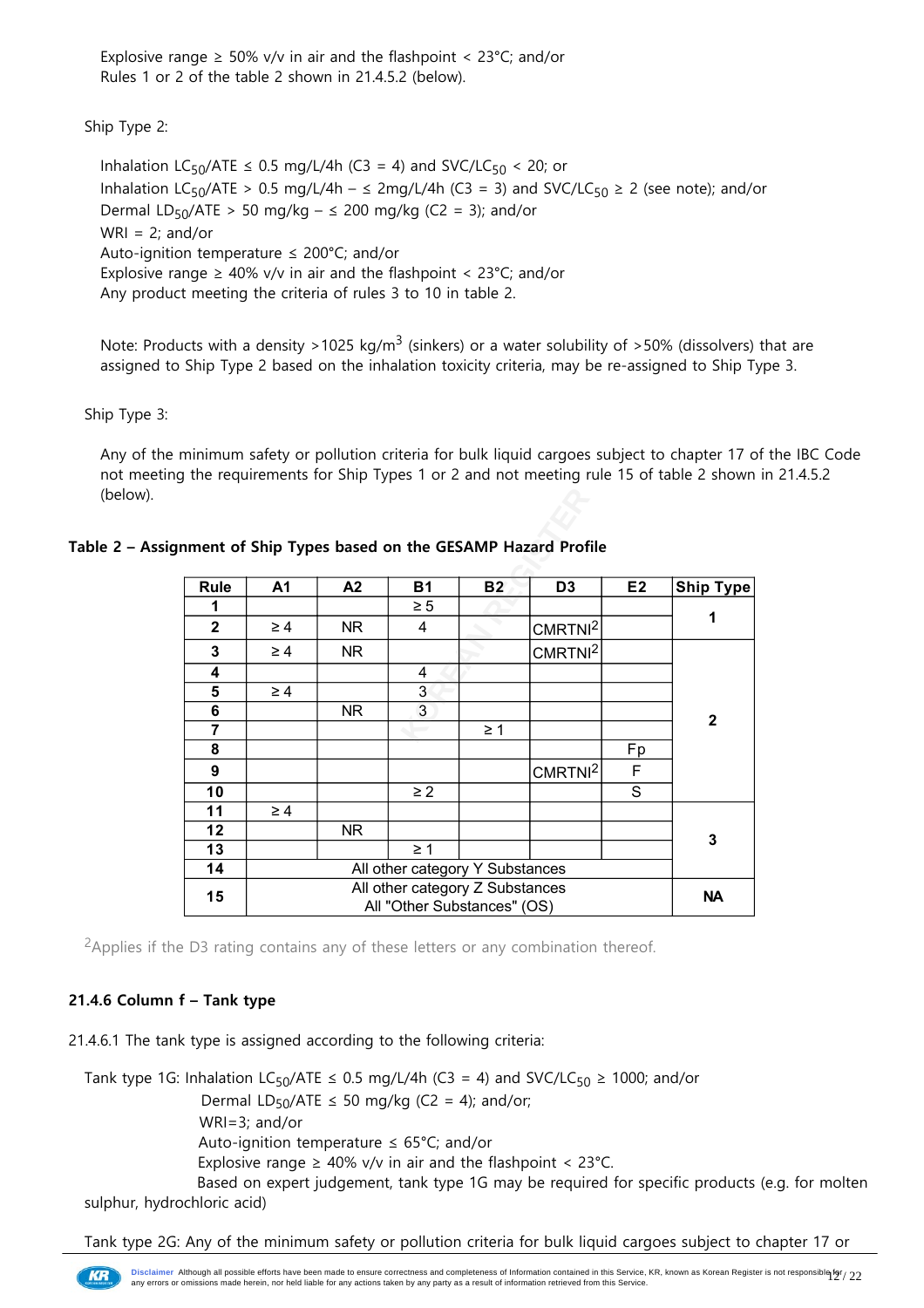the IBC Code not meeting the requirements for tank type 1G.

## **21.4.7 Column g – Tank vents**

21.4.7.1 The tank venting arrangements are assigned according to the following criteria:

Controlled: Inhalation LC<sub>50</sub>/ATE  $\leq$  10 mg/L/4h (C3 = 2, 3 or 4), unless in accordance with 21.7.12; and/or Toxic to mammals by prolonged exposure ( $D3 = C$ , M, R, T, N, or I); and/or Respiratory sensitizer (D3 = Sr, see also paragraph 21.7.4); and/or Special carriage control needed; and/or Flashpoint  $\leq 60^{\circ}$ C; and Corrosive to skin ( $\leq 4$ h exposure). (D1 = 3A, 3B, or 3C).

Open: Any of the minimum safety or pollution criteria for bulk liquid cargoes subject to chapter 17 or the IBC Code not meeting the requirements for controlled tank vents.

## **21.4.8 Column h – Tank environmental control**

21.4.8.1 The tank environmental control conditions are assigned according to the following criteria:

Inert: Auto-ignition temperature ≤ 200°C; and/or

Reacts with air to cause a hazard; and/or

Explosive range  $\geq 40\%$  and the flashpoint < 23°C.

Dry:WRI > 1

No:Where the above criteria do not apply (inerting requirements may be required under SOLAS).

### **21.4.9 Column i – Electrical equipment**

21.4.9.1 If the flashpoint of the product is ≤ 60°C or the product is heated to within 15°C of its flashpoint then the electrical equipment required are assigned according to the following criteria, otherwise "–" is assigned in column i' and i":

### **.1 Column i' – Temperature class:**

### **.2 Column i'' – Apparatus group:**

| ry:WRI > 1<br>ad:Only applies to specific products identified on a case by case basis.<br>ent:Only applies to specific products identified on a case by case basis.<br>o:Where the above criteria do not apply (inerting requirements may be r<br>.9 Column i - Electrical equipment<br>.9.1 If the flashpoint of the product is $\leq 60^{\circ}$ C or the product is heated to<br>trical equipment required are assigned according to the following criteri<br>d i":<br>Column i' - Temperature class:<br>T1 Auto-ignition temperature $\geq 450^{\circ}$ C<br>T2 Auto-ignition temperature $\geq 300^{\circ}$ C but < 450°C<br>T3 Auto-ignition temperature $\geq 200^{\circ}$ C but < 300°C<br>T4 Auto-ignition temperature ≥ 135°C but < 200°C<br>T5 Auto-ignition temperature ≥ 100°C but < 135°C<br>T6 Auto-ignition temperature $\geq 85^{\circ}$ C but < 100°C<br>Column i" - Apparatus group:<br>MESG at 20oC<br>MIC ratio<br>Apparatus group<br>product/methane<br>(mm)<br><b>IIA</b><br>> 0.90<br>> 0.80 |  |
|----------------------------------------------------------------------------------------------------------------------------------------------------------------------------------------------------------------------------------------------------------------------------------------------------------------------------------------------------------------------------------------------------------------------------------------------------------------------------------------------------------------------------------------------------------------------------------------------------------------------------------------------------------------------------------------------------------------------------------------------------------------------------------------------------------------------------------------------------------------------------------------------------------------------------------------------------------------------------------------------------------------------|--|
| $\overline{IIB}$<br>$> 0.50$ to $\leq 0.90$<br>$> 0.45$ to $\leq 0.80$<br>$\overline{\mathsf{IIC}}$<br>$\leq 0.50$<br>$\leq 0.45$<br>.1 The tests shall be carried out in accordance with the procedures de<br>79-3.<br>.2 For gases and vapours it is sufficient to make only one determinati<br>Experimental Safe Gap (MESG) or the Minimum Igniting Current (MIC<br>for Group IIA: the MESG $> 0.90$ mm or the MIC ratio $> 0.80$<br>for Group IIB: the MESG is $> 0.50$ mm and $\leq 0.90$ mm; or                                                                                                                                                                                                                                                                                                                                                                                                                                                                                                                |  |
| Disclaimer Although all possible efforts have been made to ensure correctness and completeness of Information contained in<br>$\boldsymbol{R}$<br>any errors or omissions made herein, nor held liable for any actions taken by any party as a result of information retrieved from                                                                                                                                                                                                                                                                                                                                                                                                                                                                                                                                                                                                                                                                                                                                  |  |
|                                                                                                                                                                                                                                                                                                                                                                                                                                                                                                                                                                                                                                                                                                                                                                                                                                                                                                                                                                                                                      |  |
|                                                                                                                                                                                                                                                                                                                                                                                                                                                                                                                                                                                                                                                                                                                                                                                                                                                                                                                                                                                                                      |  |
|                                                                                                                                                                                                                                                                                                                                                                                                                                                                                                                                                                                                                                                                                                                                                                                                                                                                                                                                                                                                                      |  |
|                                                                                                                                                                                                                                                                                                                                                                                                                                                                                                                                                                                                                                                                                                                                                                                                                                                                                                                                                                                                                      |  |
|                                                                                                                                                                                                                                                                                                                                                                                                                                                                                                                                                                                                                                                                                                                                                                                                                                                                                                                                                                                                                      |  |
|                                                                                                                                                                                                                                                                                                                                                                                                                                                                                                                                                                                                                                                                                                                                                                                                                                                                                                                                                                                                                      |  |
|                                                                                                                                                                                                                                                                                                                                                                                                                                                                                                                                                                                                                                                                                                                                                                                                                                                                                                                                                                                                                      |  |
|                                                                                                                                                                                                                                                                                                                                                                                                                                                                                                                                                                                                                                                                                                                                                                                                                                                                                                                                                                                                                      |  |
|                                                                                                                                                                                                                                                                                                                                                                                                                                                                                                                                                                                                                                                                                                                                                                                                                                                                                                                                                                                                                      |  |
|                                                                                                                                                                                                                                                                                                                                                                                                                                                                                                                                                                                                                                                                                                                                                                                                                                                                                                                                                                                                                      |  |
|                                                                                                                                                                                                                                                                                                                                                                                                                                                                                                                                                                                                                                                                                                                                                                                                                                                                                                                                                                                                                      |  |
|                                                                                                                                                                                                                                                                                                                                                                                                                                                                                                                                                                                                                                                                                                                                                                                                                                                                                                                                                                                                                      |  |
|                                                                                                                                                                                                                                                                                                                                                                                                                                                                                                                                                                                                                                                                                                                                                                                                                                                                                                                                                                                                                      |  |
|                                                                                                                                                                                                                                                                                                                                                                                                                                                                                                                                                                                                                                                                                                                                                                                                                                                                                                                                                                                                                      |  |
|                                                                                                                                                                                                                                                                                                                                                                                                                                                                                                                                                                                                                                                                                                                                                                                                                                                                                                                                                                                                                      |  |
|                                                                                                                                                                                                                                                                                                                                                                                                                                                                                                                                                                                                                                                                                                                                                                                                                                                                                                                                                                                                                      |  |
|                                                                                                                                                                                                                                                                                                                                                                                                                                                                                                                                                                                                                                                                                                                                                                                                                                                                                                                                                                                                                      |  |
|                                                                                                                                                                                                                                                                                                                                                                                                                                                                                                                                                                                                                                                                                                                                                                                                                                                                                                                                                                                                                      |  |
|                                                                                                                                                                                                                                                                                                                                                                                                                                                                                                                                                                                                                                                                                                                                                                                                                                                                                                                                                                                                                      |  |
|                                                                                                                                                                                                                                                                                                                                                                                                                                                                                                                                                                                                                                                                                                                                                                                                                                                                                                                                                                                                                      |  |
|                                                                                                                                                                                                                                                                                                                                                                                                                                                                                                                                                                                                                                                                                                                                                                                                                                                                                                                                                                                                                      |  |
|                                                                                                                                                                                                                                                                                                                                                                                                                                                                                                                                                                                                                                                                                                                                                                                                                                                                                                                                                                                                                      |  |
|                                                                                                                                                                                                                                                                                                                                                                                                                                                                                                                                                                                                                                                                                                                                                                                                                                                                                                                                                                                                                      |  |
|                                                                                                                                                                                                                                                                                                                                                                                                                                                                                                                                                                                                                                                                                                                                                                                                                                                                                                                                                                                                                      |  |
|                                                                                                                                                                                                                                                                                                                                                                                                                                                                                                                                                                                                                                                                                                                                                                                                                                                                                                                                                                                                                      |  |
|                                                                                                                                                                                                                                                                                                                                                                                                                                                                                                                                                                                                                                                                                                                                                                                                                                                                                                                                                                                                                      |  |
|                                                                                                                                                                                                                                                                                                                                                                                                                                                                                                                                                                                                                                                                                                                                                                                                                                                                                                                                                                                                                      |  |
|                                                                                                                                                                                                                                                                                                                                                                                                                                                                                                                                                                                                                                                                                                                                                                                                                                                                                                                                                                                                                      |  |
|                                                                                                                                                                                                                                                                                                                                                                                                                                                                                                                                                                                                                                                                                                                                                                                                                                                                                                                                                                                                                      |  |
|                                                                                                                                                                                                                                                                                                                                                                                                                                                                                                                                                                                                                                                                                                                                                                                                                                                                                                                                                                                                                      |  |
|                                                                                                                                                                                                                                                                                                                                                                                                                                                                                                                                                                                                                                                                                                                                                                                                                                                                                                                                                                                                                      |  |
|                                                                                                                                                                                                                                                                                                                                                                                                                                                                                                                                                                                                                                                                                                                                                                                                                                                                                                                                                                                                                      |  |
|                                                                                                                                                                                                                                                                                                                                                                                                                                                                                                                                                                                                                                                                                                                                                                                                                                                                                                                                                                                                                      |  |
|                                                                                                                                                                                                                                                                                                                                                                                                                                                                                                                                                                                                                                                                                                                                                                                                                                                                                                                                                                                                                      |  |
|                                                                                                                                                                                                                                                                                                                                                                                                                                                                                                                                                                                                                                                                                                                                                                                                                                                                                                                                                                                                                      |  |
|                                                                                                                                                                                                                                                                                                                                                                                                                                                                                                                                                                                                                                                                                                                                                                                                                                                                                                                                                                                                                      |  |

.1 The tests shall be carried out in accordance with the procedures described in IEC 60079-1-1:2002 and IEC 79-3.

.2 For gases and vapours it is sufficient to make only one determination of either the Maximum Experimental Safe Gap (MESG) or the Minimum Igniting Current (MIC) provided that:

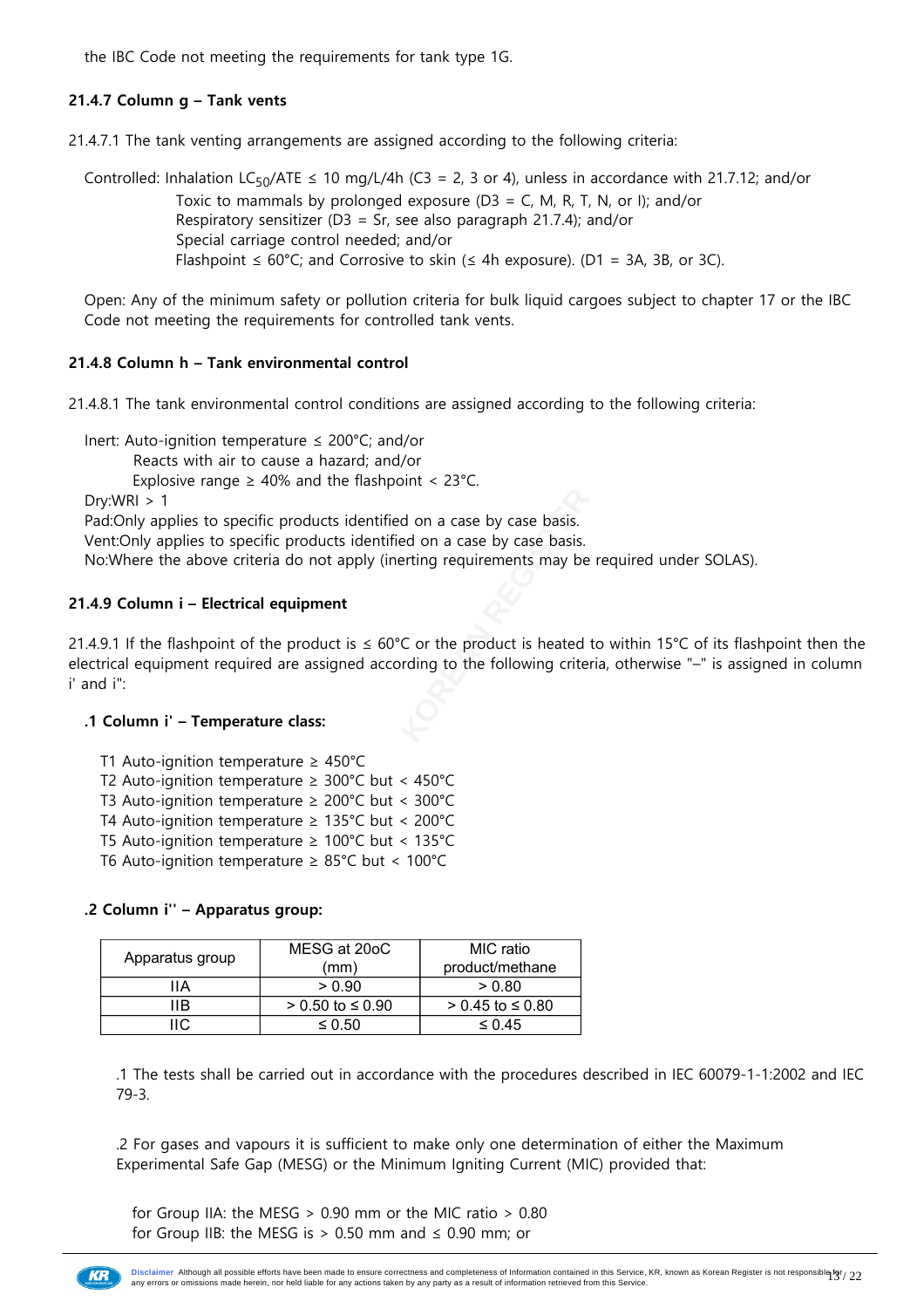the MIC ratio is  $> 0.50$  and  $\leq 0.80$ 

for Group IIC: the MESG is  $\leq$  0.50 mm or the MIC ratio is  $\leq$  0.45

.3 It is necessary to determine both the MESG and the MIC ratio when:

.1 The MIC ratio determination only has been made, and the ratio is between 0.80 and 0.90, when an MESG determination will be required;

.2 The MIC ratio determination only has been made, and the ratio is between 0.45 and 0.50, when an MESG determination will be required; or

.3 The MESG only has been found, and is between 0.50 mm and 0.55 mm, when an MIC ratio determination will be required.

## **.3 Column i"' Flashpoint:**

| $>60^{\circ}$ C | Yes |
|-----------------|-----|
| ≤ 60°C          | Nο  |
| Non-flammable   | NF  |

## **21.4.10 Column j – Gauging**

21.4.10.1 The gauging equipment is assigned according to the following criteria:

Closed: Inhalation LC<sub>50</sub>/ATE  $\leq$  2 mg/L/4h (C3 = 3 or 4), unless in accordance with 21.7.12; and/or Dermal LD<sub>50</sub>/ATE  $\leq$  1000 mg/kg (C2 = 2, 3 or 4); and/or Toxic to mammals by prolonged exposure ( $D3 = C$ , M, R, T, N, or I); and/or Respiratory sensitizer ( $D3 = Sr$ , see also paragraph 21.7.4); and/or Severely corrosive to skin ( $\leq$  3 min exposure) (D1= 3C). 10. Column j – Gauging<br>
10.1 The gauging equipment is assigned according to the following crite<br>
10.1 The gauging equipment is assigned according to the following crite<br>
10.1 The same integral and the same only (C2 = 2, 3

Restricted: Inhalation LC<sub>50</sub>/ATE > 2 - ≤10 mg/L/4h (C3 = 2), unless in accordance with 21.7.12; and/or Special carriage control indicates inerting required; and/or Highly corrosive to skin (> 3 min -  $\leq 1$ h exposure) (D1 = 3B); and/or Flashpoint ≤ 60°C.

Open: Any of the minimum safety or pollution criteria for bulk liquid cargoes subject to chapter 17 or the IBC Code not meeting the requirements for closed or restricted gauging.

## **21.4.11 Column k – Vapour detection**

21.4.11.1 The vapour detection equipment is assigned according to the following criteria:

Toxic (T): Inhalation LC<sub>50</sub>/ATE  $\leq$  10 mg/L/4h (C3 = 2, 3, or 4), unless in accordance with 21.7.12, and/or Respiratory sensitizer ( $D3 = Sr$ , see also paragraph 21.7.4); and/or Toxic to mammals by prolonged exposure ( $D3 = C$ , M, R, T, N, or I)

Flammable (F): Flashpoint ≤ 60°C

No (No): Where the above criteria do not apply

## **21.4.12 Column l – Fire protection equipment**

21.4.12.1 The appropriate fire-fighting media are defined as being appropriate according to the following criteria related to the properties of the product:

> Solubility > 10% (> 100000 mg/L) A Alcohol-resistant foam



Disclaimer Although all possible efforts have been made to ensure correctness and completeness of Information contained in this Service, KR, known as Korean Register is not responsible far / 22<br>any errors or omissions made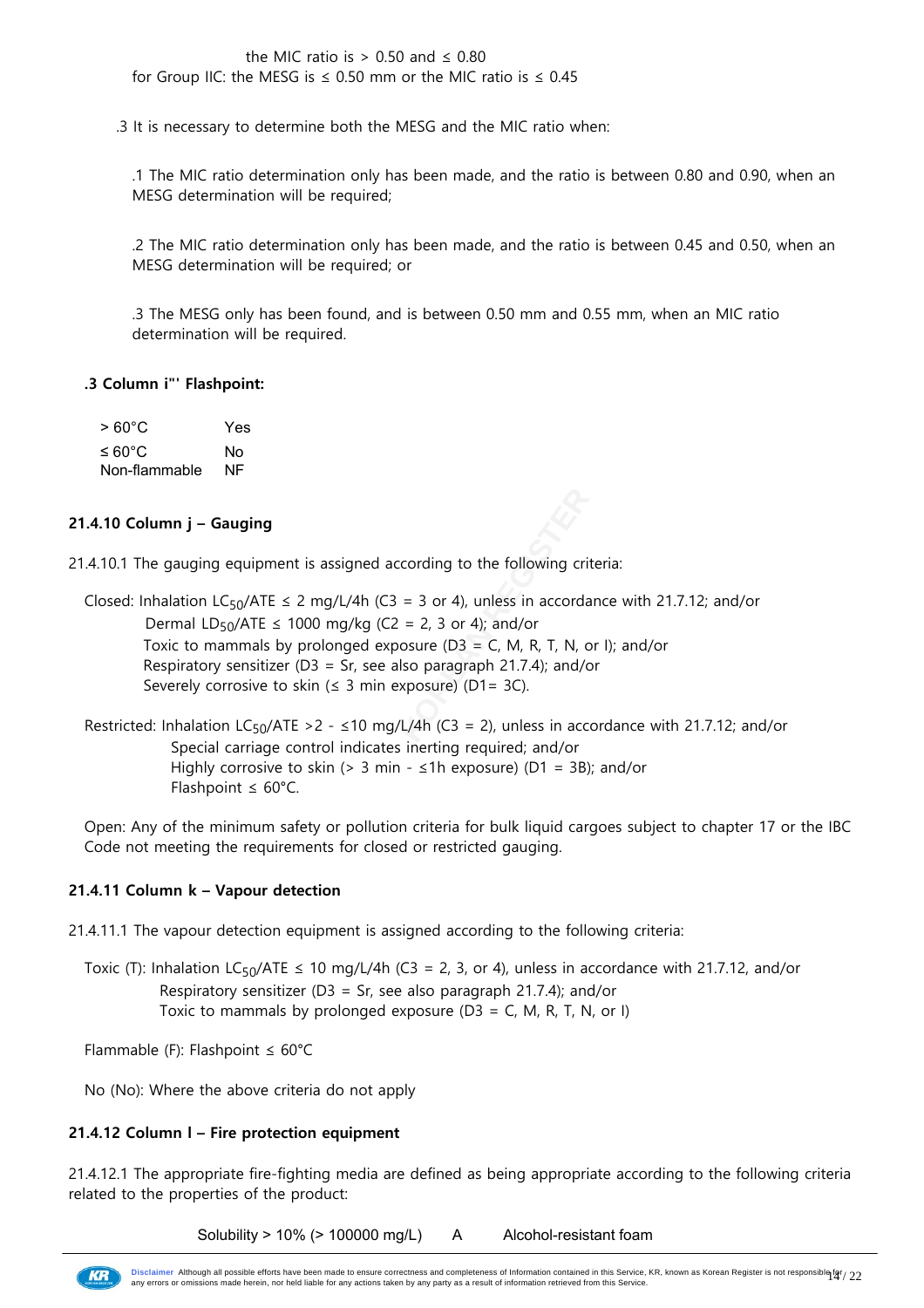| Solubility $\leq 10\%$ ( $\leq 100000$ mg/L) | A<br>в    | Alcohol-resistant foam; and/or<br>Regular foam                            |
|----------------------------------------------|-----------|---------------------------------------------------------------------------|
|                                              |           | Water spray (generally used as a                                          |
| $WRI = 0$                                    | C         | coolant and can be used with A<br>and/or B providing that the WRI = $0$ ) |
| WRI ≥1                                       | D         | Dry chemical                                                              |
|                                              |           | No requirements under this Code.                                          |
|                                              | <b>No</b> | This applies where a product as                                           |
|                                              |           | identified as NF in column i"' (see                                       |
|                                              |           | paragraph 21.4.9.1.3).                                                    |

**Note**: all appropriate media shall be listed.

### **21.4.13 Column m – Deleted**

### **21.4.14 Column n – Emergency equipment**

21.4.14.1 The requirement to have personnel emergency equipment on board is identified by "Yes" in column n according to the following criteria:

Inhalation LC<sub>50</sub>/ATE  $\leq$  2 mg/L/4h (C3 = 3 or 4); unless in accordance with 21.7.12 and/or Respiratory sensitizer ( $D3 = Sr$ , see also paragraph 21.7.4); and/or Severely corrosive to skin ( $\leq$  3 min exposure) (D1 = 3C); and/or  $WRI = 2$ 

No: indicates that the above criteria do not apply.

### **21.5 Column o – Criteria for special requirements in chapter 15**

21.5.1 The assignment of special requirements in column o shall normally follow clear criteria based on the data supplied in the reporting form. Where it is considered appropriate to deviate from such criteria, this shall be clearly documented in such a way that it can easily be retrieved on demand.

21.5.2 The criteria for making reference to the special requirements identified in chapters 15 and 16 are defined below with comments where relevant.

### **21.5.3 Paragraphs 15.2 to 15.10 and 15.20**

21.5.3.1 Paragraphs 15.2 to 15.10 and 15.20 identify specific products by name with special carriage requirements that cannot be easily accommodated in any other way.

## **21.5.4 Paragraph 15.11 – Acids**

21.5.4.1 Paragraph 15.11 applies to all acids unless they:

.1 are organic acids – when only paragraphs 15.11.2 to 15.11.4 and paragraphs 15.11.6 to 15.11.8 apply; or

.2 do not evolve hydrogen – when paragraph 15.11.5 need not apply.

## **21.5.5 Paragraph 15.12 – Toxic products**

21.5.5.1 All of paragraph 15.12 is added to column o according to the following criteria:

Inhalation LC<sub>50</sub>/ATE  $\leq$  2 mg/L/4h (C3 = 3 or 4), unless in accordance with 21.7.12; and/or the product is a respiratory sensitizer ( $D3 = Sr$ , see also paragraph 21.7.4); and/or the product is toxic to mammals by prolonged exposure ( $D3 = C$ , M, R, T, N, or I). 15.19.6 is not required based on the inhalation hazard only, if: **KOREAN REGISTER**

21.5.5.2 Paragraphs 15.12.3 and 15.12.4 are added to column o according to the following criterion:

Inhalation LC<sub>50</sub>/ATE > 2 -  $\leq$  10 mg/L/4h (C3 = 2), unless in accordance with 21.7.12.

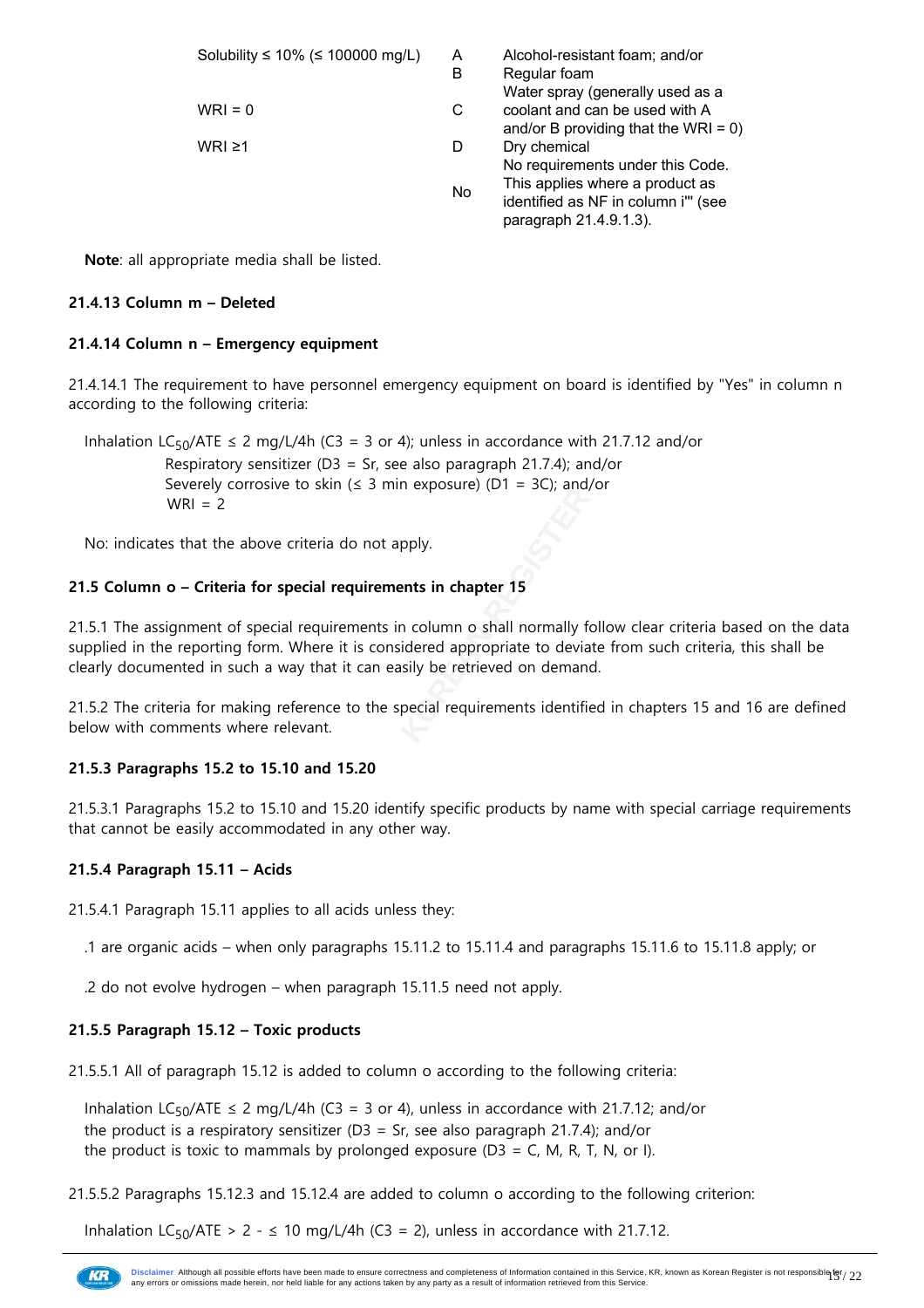21.5.5.3 Paragraph 15.12.3.2 is added to column o according to the following criteria:

Dermal LD<sub>50</sub>/ATE ≤ 1000 mg/kg (C2 = 2, 3, or 4); and/or Oral LD<sub>50</sub>/ATE ≤ 300 mg/kg (C1 = 2, 3, or 4).

### **21.5.6 Paragraph 15.13 – Cargoes protected by additives**

21.5.6.1 The requirement to assign paragraph 15.13 to column o is based on the information related to the product's tendency to polymerize, decompose, oxidize or undergo other chemical changes which may cause a hazard under normal carriage conditions, but which would be prevented by the addition of appropriate additives.

### **21.5.7 Paragraph 15.14 – Cargoes with a vapour pressure greater than atmospheric at 37.8°C**

21.5.7.1 The requirement to assign paragraph 15.14 to column o is based on the following criterion:

Boiling point ≤ 37.8°C

### **21.5.8 Paragraph 15.16 – Cargo contamination**

21.5.8.1 Paragraph 15.16.1 is deleted.

21.5.8.2 Paragraph 15.16.2 is added to column o according to the following criterion:

WRI>1

### **21.5.9 Paragraph 15.17 – Increased ventilation requirements**

21.5.9.1 Paragraph 15.17 shall be added to column o according to the following criteria:

Inhalation LC<sub>50</sub>/ATE > 0.5 -  $\leq$  2 mg/L/4h (C3 = 3), unless in accordance with 21.7.12; and/or Respiratory sensitizer ( $D3 = Sr$ , see also paragraph 21.7.4); and/or Toxic to mammals by prolonged exposure ( $D3 = C$ , M, R, T, N, or I); and/or Highly to severely corrosive to skin ( $\leq$  1h exposure time) (D1 = 3B or 3C).

## **21.5.10 Paragraph 15.18 – Special cargo pump-room requirements**

21.5.10.1 Paragraph 15.18 shall be added to column o according to the following criterion: Inhalation LC<sub>50</sub>/ATE  $\leq$ 0.5 mg/L/4h (C3 = 4), unless in accordance with  $21.7.12$ 

## **21.5.11 Paragraph 15.19 – Overflow control**

21.5.11.1 Paragraph 15.19 shall be added to column o according to the following criteria:

Inhalation LC<sub>50</sub>/ATE  $\leq$  2 mg/L/4h (C3 = 3 or 4), unless in accordance with 21.7.12; and/or Dermal LD<sub>50</sub>/ATE ≤ 1000 mg/kg (C2 = 2, 3, or 4); and/or Oral LD<sub>50</sub>/ATE ≤ 300 mg/kg (C1 = 2, 3, or 4); and/or Respiratory sensitizer ( $D3 = Sr$ , see also paragraph 21.7.4); and/or Severely corrosive to skin ( $\leq$  3 min exposure) (D1 = 3C); and/or Auto-ignition temperature ≤ 200oC; and/or Explosive range  $\geq 40\%$  v/v in air and flashpoint < 23°C; and/or Classified as Ship Type 1 on pollution grounds. 8.2 Paragraph 15.16.2 is added to column o according to the following c<br>
RI>1<br>
9 **Paragraph 15.17** – **Increased ventilation requirements**<br>
9.1 Paragraph 15.17 shall be added to column o according to the follow<br>
halation LC

21.5.11.2 Only paragraph 15.19.6 shall apply if the product has any of the following properties:

Inhalation LC<sub>50</sub>/ATE > 2 mg/L/4h - ≤10 mg/L/4h (C3 = 2), unless in accordance with 21.7.12; and/or Dermal LD<sub>50</sub>/ATE > 1000 mg/kg -  $\leq$  2000 mg/kg (C2 = 1); and/or Oral LD<sub>50</sub>/ATE > 300 mg/kg - ≤ 2000 mg/kg (C1 = 1); and/or Skin sensitizer (D3='Ss'); and/or

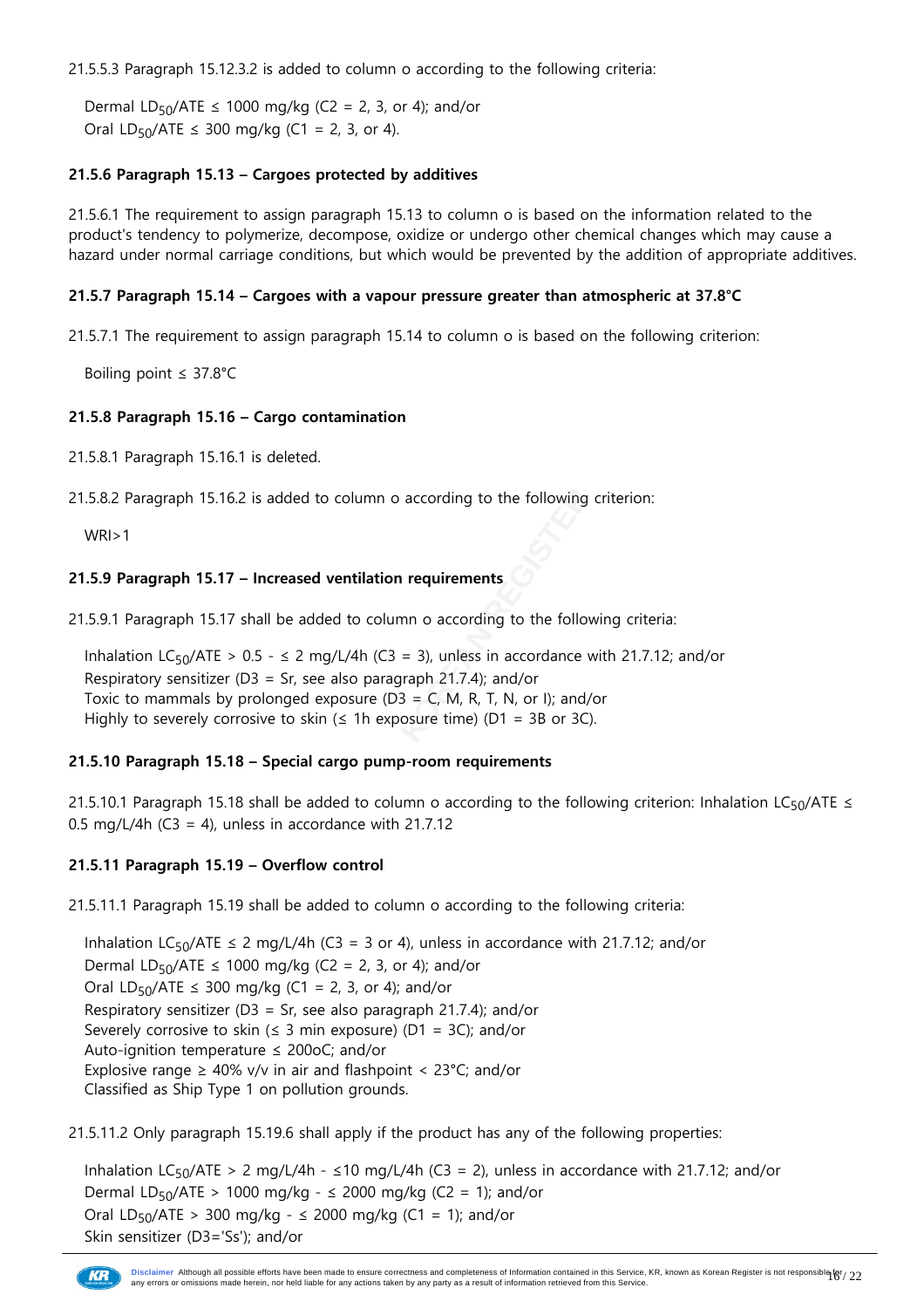Highly corrosive to skin (> 3 min -  $\leq$  1h exposure) (D1 = 3B); and/or Flashpoint ≤ 60°C; and/or Classified as Ship Type 2 on pollution grounds; and/or Pollution category X or Y.

### **21.5.12 Paragraph 15.21 – Temperature sensors**

21.5.12.1 Paragraph 15.21 is added to column o according to the heat sensitivity of the product. This requirement is related to pumps in cargo pump-rooms only.

### **21.6 Column o – Criteria for special requirements in chapter 16**

### **21.6.1 Paragraphs 16.1 to 16.2.5 and 16.3 to 16.5**

21.6.1.1 These apply to all cargoes and so are not referenced specifically in column o .

### **21.6.2 Paragraph 16.2.6**

21.6.2.1 Paragraph 16.2.6 is added to column o for products, which meet the following criteria: Pollution Category X or Y and viscosity ≥ 50 mPa $\square$ s at 20°C.

### **21.6.3 Paragraph 16.2.9**

21.6.3.1 Paragraph 16.2.9 is added to column o for products, which meet the following criterion: Melting point ≥ 0°C.

### **21.6.4 Paragraph 16.6 – Cargo not to be exposed to excessive heat**

21.6.4.1 Paragraphs 16.6.2 to 16.6.4 are added to column o for products, which are identified as requiring temperature control during carriage.

### **21.6.5 Paragraph 16.2.7 – Persistent floaters**

Paragraph 16.2.7 is added to column o for products which meet the following criteria: Pollution Category Y that are persistent floaters (E2 = Fp) with a viscosity greater than or equal to 50 mPa Os at 20°C and/or with a melting point greater than or equal to 0ºC.

### **21.7 Definitions**

### **21.7.1 Acute mammalian toxicity**

LC<sub>50</sub> is the concentration in air, LD<sub>50</sub> is the amount (dose) of test substance, which causes mortality to 50% of a test species. ATE refers to a dose (concentration) range or extrapolated dose (concentration) leading to lethal effects in mammals, equivalent to an LC<sub>50</sub>or LD<sub>50</sub>.

### 21.7.1.1 Acutely toxic if swallowed

|                                                       | 3.1 Paragraph 16.2.9 is added to column o for products, which meet the following criterion:                                                                                                                                                                                 |                                                                 |                                                                               |  |
|-------------------------------------------------------|-----------------------------------------------------------------------------------------------------------------------------------------------------------------------------------------------------------------------------------------------------------------------------|-----------------------------------------------------------------|-------------------------------------------------------------------------------|--|
|                                                       | 4 Paragraph 16.6 - Cargo not to be exposed to excessive heat<br>4.1 Paragraphs 16.6.2 to 16.6.4 are added to column o for products, which are identified as i<br>berature control during carriage.                                                                          |                                                                 |                                                                               |  |
|                                                       | 5 Paragraph 16.2.7 - Persistent floaters<br>graph 16.2.7 is added to column o for products which meet the following criteria: Pollution                                                                                                                                     |                                                                 |                                                                               |  |
| t greater than or equal to 0°C.<br><b>Definitions</b> | bersistent floaters (E2 = Fp) with a viscosity greater than or equal to 50 mPa <mark>Ds at 20°C ar</mark>                                                                                                                                                                   |                                                                 |                                                                               |  |
| 1 Acute mammalian toxicity                            |                                                                                                                                                                                                                                                                             |                                                                 |                                                                               |  |
|                                                       | is the concentration in air, $LD_{50}$ is the amount (dose) of test substance, which causes morta<br>species. ATE refers to a dose (concentration) range or extrapolated dose (concentration) lea<br>ts in mammals, equivalent to an LC <sub>50</sub> or LD <sub>50</sub> . |                                                                 |                                                                               |  |
| 1.1 Acutely toxic if swallowed                        | Oral toxicity (LD50/ATE)<br><b>Hazard Level</b>                                                                                                                                                                                                                             | mg/kg                                                           | <b>GESAMP Hazard Profile Rating</b><br>C <sub>1</sub>                         |  |
|                                                       | High<br>Moderately High<br>Moderate<br>Slight                                                                                                                                                                                                                               | $\leq 5$<br>$> 5 - 50$<br>$> 50 - 5300$<br>$>300$ - $\leq 2000$ | $\overline{\mathbf{4}}$<br>$\overline{3}$<br>$\overline{2}$<br>$\overline{1}$ |  |
|                                                       | Negligible<br>1.2 Acutely toxic in contact with skin                                                                                                                                                                                                                        | > 2000                                                          | $\pmb{0}$                                                                     |  |
| B                                                     | <b>Dermal toxicity (LD50/ATE)</b><br><b>Hazard Level</b><br>Disclaimer Although all possible efforts have been made to ensure correctness and completeness of Information contained in this Service, KR, known as Korean F                                                  | mg/kg                                                           | <b>GESAMP Hazard Profile Rating</b><br>C <sub>2</sub>                         |  |
|                                                       | any errors or omissions made herein, nor held liable for any actions taken by any party as a result of information retrieved from this Service.                                                                                                                             |                                                                 |                                                                               |  |
|                                                       |                                                                                                                                                                                                                                                                             |                                                                 |                                                                               |  |
|                                                       |                                                                                                                                                                                                                                                                             |                                                                 |                                                                               |  |
|                                                       |                                                                                                                                                                                                                                                                             |                                                                 |                                                                               |  |
|                                                       |                                                                                                                                                                                                                                                                             |                                                                 |                                                                               |  |
|                                                       |                                                                                                                                                                                                                                                                             |                                                                 |                                                                               |  |
|                                                       |                                                                                                                                                                                                                                                                             |                                                                 |                                                                               |  |
|                                                       |                                                                                                                                                                                                                                                                             |                                                                 |                                                                               |  |
|                                                       |                                                                                                                                                                                                                                                                             |                                                                 |                                                                               |  |
|                                                       |                                                                                                                                                                                                                                                                             |                                                                 |                                                                               |  |
|                                                       |                                                                                                                                                                                                                                                                             |                                                                 |                                                                               |  |
|                                                       |                                                                                                                                                                                                                                                                             |                                                                 |                                                                               |  |
|                                                       |                                                                                                                                                                                                                                                                             |                                                                 |                                                                               |  |
|                                                       |                                                                                                                                                                                                                                                                             |                                                                 |                                                                               |  |
|                                                       |                                                                                                                                                                                                                                                                             |                                                                 |                                                                               |  |
|                                                       |                                                                                                                                                                                                                                                                             |                                                                 |                                                                               |  |
|                                                       |                                                                                                                                                                                                                                                                             |                                                                 |                                                                               |  |
|                                                       |                                                                                                                                                                                                                                                                             |                                                                 |                                                                               |  |
|                                                       |                                                                                                                                                                                                                                                                             |                                                                 |                                                                               |  |
|                                                       |                                                                                                                                                                                                                                                                             |                                                                 |                                                                               |  |
|                                                       |                                                                                                                                                                                                                                                                             |                                                                 |                                                                               |  |
|                                                       |                                                                                                                                                                                                                                                                             |                                                                 |                                                                               |  |
|                                                       |                                                                                                                                                                                                                                                                             |                                                                 |                                                                               |  |
|                                                       |                                                                                                                                                                                                                                                                             |                                                                 |                                                                               |  |
|                                                       |                                                                                                                                                                                                                                                                             |                                                                 |                                                                               |  |
|                                                       |                                                                                                                                                                                                                                                                             |                                                                 |                                                                               |  |
|                                                       |                                                                                                                                                                                                                                                                             |                                                                 |                                                                               |  |
|                                                       |                                                                                                                                                                                                                                                                             |                                                                 |                                                                               |  |
|                                                       |                                                                                                                                                                                                                                                                             |                                                                 |                                                                               |  |
|                                                       |                                                                                                                                                                                                                                                                             |                                                                 |                                                                               |  |
|                                                       |                                                                                                                                                                                                                                                                             |                                                                 |                                                                               |  |
|                                                       |                                                                                                                                                                                                                                                                             |                                                                 |                                                                               |  |
|                                                       |                                                                                                                                                                                                                                                                             |                                                                 |                                                                               |  |
|                                                       |                                                                                                                                                                                                                                                                             |                                                                 |                                                                               |  |
|                                                       |                                                                                                                                                                                                                                                                             |                                                                 |                                                                               |  |
|                                                       |                                                                                                                                                                                                                                                                             |                                                                 |                                                                               |  |
|                                                       |                                                                                                                                                                                                                                                                             |                                                                 |                                                                               |  |
|                                                       |                                                                                                                                                                                                                                                                             |                                                                 |                                                                               |  |
|                                                       |                                                                                                                                                                                                                                                                             |                                                                 |                                                                               |  |
|                                                       |                                                                                                                                                                                                                                                                             |                                                                 |                                                                               |  |
|                                                       |                                                                                                                                                                                                                                                                             |                                                                 |                                                                               |  |
|                                                       |                                                                                                                                                                                                                                                                             |                                                                 |                                                                               |  |
|                                                       |                                                                                                                                                                                                                                                                             |                                                                 |                                                                               |  |
|                                                       |                                                                                                                                                                                                                                                                             |                                                                 |                                                                               |  |
|                                                       |                                                                                                                                                                                                                                                                             |                                                                 |                                                                               |  |
|                                                       |                                                                                                                                                                                                                                                                             |                                                                 |                                                                               |  |
|                                                       |                                                                                                                                                                                                                                                                             |                                                                 |                                                                               |  |
|                                                       |                                                                                                                                                                                                                                                                             |                                                                 |                                                                               |  |
|                                                       |                                                                                                                                                                                                                                                                             |                                                                 |                                                                               |  |
|                                                       |                                                                                                                                                                                                                                                                             |                                                                 |                                                                               |  |
|                                                       |                                                                                                                                                                                                                                                                             |                                                                 |                                                                               |  |
|                                                       |                                                                                                                                                                                                                                                                             |                                                                 |                                                                               |  |
|                                                       |                                                                                                                                                                                                                                                                             |                                                                 |                                                                               |  |
|                                                       |                                                                                                                                                                                                                                                                             |                                                                 |                                                                               |  |
|                                                       |                                                                                                                                                                                                                                                                             |                                                                 |                                                                               |  |
|                                                       |                                                                                                                                                                                                                                                                             |                                                                 |                                                                               |  |
|                                                       |                                                                                                                                                                                                                                                                             |                                                                 |                                                                               |  |
|                                                       |                                                                                                                                                                                                                                                                             |                                                                 |                                                                               |  |
|                                                       |                                                                                                                                                                                                                                                                             |                                                                 |                                                                               |  |
|                                                       |                                                                                                                                                                                                                                                                             |                                                                 |                                                                               |  |
|                                                       |                                                                                                                                                                                                                                                                             |                                                                 |                                                                               |  |
|                                                       |                                                                                                                                                                                                                                                                             |                                                                 |                                                                               |  |
|                                                       |                                                                                                                                                                                                                                                                             |                                                                 |                                                                               |  |
|                                                       |                                                                                                                                                                                                                                                                             |                                                                 |                                                                               |  |
|                                                       |                                                                                                                                                                                                                                                                             |                                                                 |                                                                               |  |
|                                                       |                                                                                                                                                                                                                                                                             |                                                                 |                                                                               |  |
|                                                       |                                                                                                                                                                                                                                                                             |                                                                 |                                                                               |  |
|                                                       |                                                                                                                                                                                                                                                                             |                                                                 |                                                                               |  |
|                                                       |                                                                                                                                                                                                                                                                             |                                                                 |                                                                               |  |

### 21.7.1.2 Acutely toxic in contact with skin

| <b>Dermal toxicity (LD50/ATE)</b> |  | <b>GESAMP Hazard Profile Rating</b> |
|-----------------------------------|--|-------------------------------------|
| <b>Hazard Level</b><br>mg/kg      |  | C2                                  |
|                                   |  |                                     |

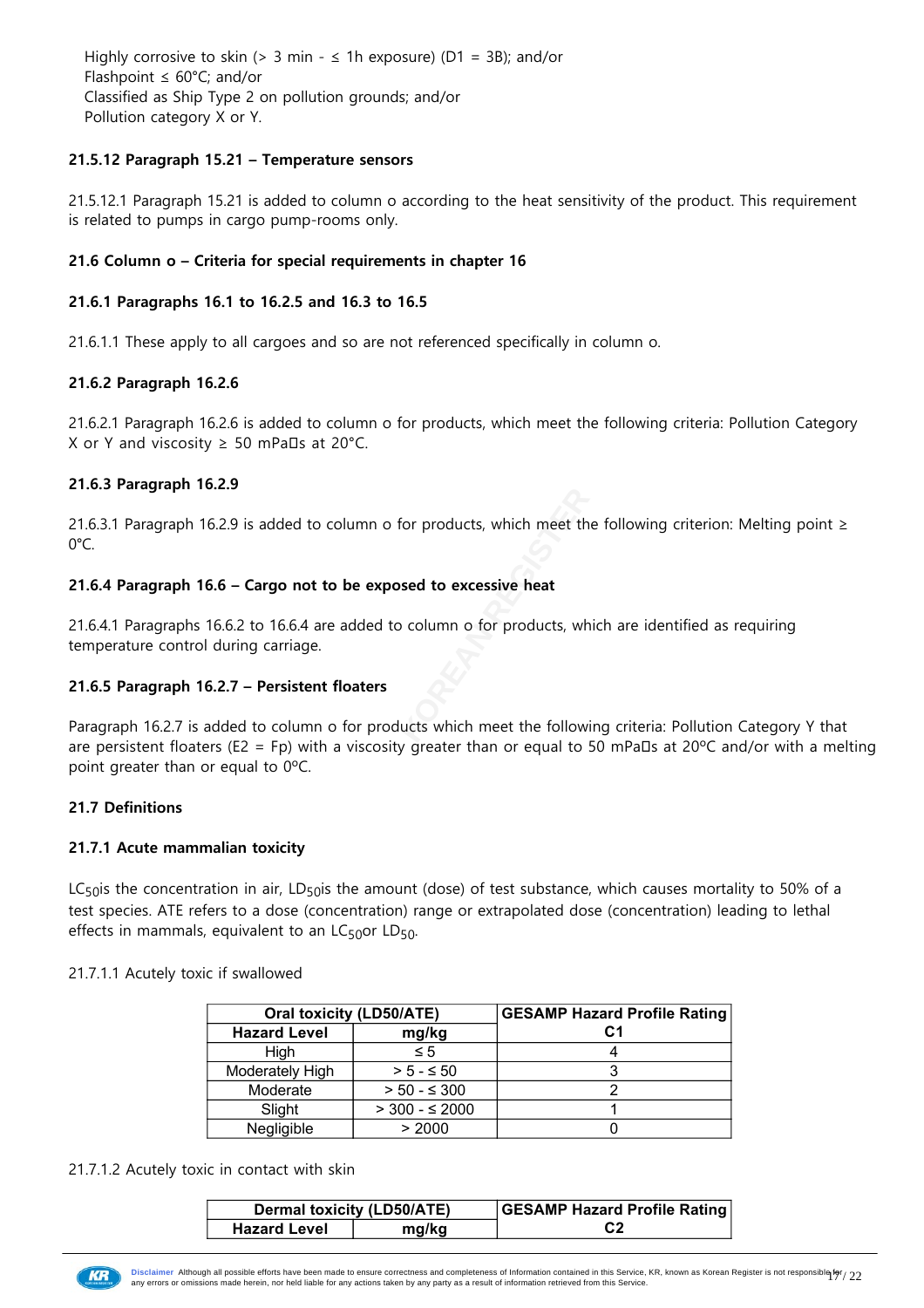| Hiah            | $\leq 50$        |  |
|-----------------|------------------|--|
| Moderately High | $> 50 - 5200$    |  |
| Moderate        | $> 200 - 51000$  |  |
| Slight          | $> 1000 - 52000$ |  |
| Negligible      | > 2000           |  |

### 21.7.1.3 Acutely toxic by inhalation

All inhalation toxicity data are assumed to be for vapours and not mists or sprays, unless otherwise indicated.

| <b>Inhalation toxicity (LC50/ATE)</b> |               | <b>GESAMP Hazard Profile Rating</b> |
|---------------------------------------|---------------|-------------------------------------|
| <b>Hazard Level</b>                   | mg/L/4h       |                                     |
| High                                  | $\leq 0.5$    |                                     |
| Moderately High                       | $> 0.5 - 5.2$ |                                     |
| Moderate                              | $> 2 - 510$   |                                     |
| Slight                                | $> 10 - 520$  |                                     |
| Negligible                            | > 20          |                                     |

### **21.7.2 Toxic to mammals by prolonged exposure**

21.7.2.1 A product is classified as toxic to mammals by prolonged exposure if it meets any of the following criteria: it is known to be, or suspected of being carcinogenic, mutagenic, reprotoxic, neurotoxic, immunotoxic or exposure below the lethal dose is known to cause Specific Target Organ Toxicity.

21.7.2.2 Such effects may be identified from the GESAMP Hazard Profile of the product (D3 = C, M, R, T, N, or I) or other recognized sources of such information.

### **21.7.3 Skin sensitization**

21.7.3.1 A product is classified as a skin sensitizer :

.1 if there is evidence in humans that the substance can induce sensitization by skin contact in a substantial number of persons; or

21.7.3.2 Such effects are identified in the GESAMP Hazard Profile for the product ( $D3 = Ss$ ).

## **21.7.4 Respiratory sensitization**

21.7.4.1 A product is classified as a respiratory sensitizer

:.1 if there is evidence in humans that the substance can induce specific respiratory hypersensitivity; and/or

.3 where the product does not have a GESAMP Hazard Profile and is identified as a skin sensitizer and there is no evidence to show that it is not a respiratory sensitizer.

21.7.4.2 Such effects are identified in the GESAMP Hazard Profile for the product (D3 = Sr) or other recognized sources of such information, if no profile exists.

## **21.7.5 Corrosive to skin 3**

| 3 Skin sensitization             | w the lethal dose is known to cause Specific Target Organ Toxicity.<br>r recognized sources of such information.                                                       |                                  | 2.2 Such effects may be identified from the GESAMP Hazard Profile of the product (D3 :                                                                                                                     |
|----------------------------------|------------------------------------------------------------------------------------------------------------------------------------------------------------------------|----------------------------------|------------------------------------------------------------------------------------------------------------------------------------------------------------------------------------------------------------|
| mber of persons; or              | 3.1 A product is classified as a skin sensitizer:                                                                                                                      |                                  | if there is evidence in humans that the substance can induce sensitization by skin conta                                                                                                                   |
|                                  | where there are positive results from an appropriate test.                                                                                                             |                                  | 3.2 Such effects are identified in the GESAMP Hazard Profile for the product ( $D3 = Ss$ ).                                                                                                                |
| 4 Respiratory sensitization      | 4.1 A product is classified as a respiratory sensitizer:                                                                                                               |                                  |                                                                                                                                                                                                            |
|                                  | where there are positive results from an appropriate test; and/or                                                                                                      |                                  | if there is evidence in humans that the substance can induce specific respiratory hypers                                                                                                                   |
|                                  | evidence to show that it is not a respiratory sensitizer.                                                                                                              |                                  | where the product does not have a GESAMP Hazard Profile and is identified as a skin s<br>4.2 Such effects are identified in the GESAMP Hazard Profile for the product (D3 = Sr) of                         |
| 5 Corrosive to skin <sup>3</sup> | ces of such information, if no profile exists.                                                                                                                         |                                  |                                                                                                                                                                                                            |
|                                  | roducts that are corrosive to skin are also deemed to be corrosive by inhalation.<br>┍                                                                                 | <b>Exposure time to</b><br>cause | <b>GESAMP</b>                                                                                                                                                                                              |
| B                                | <b>Hazard Level</b><br>any errors or omissions made herein, nor held liable for any actions taken by any party as a result of information retrieved from this Service. | full thickness<br>necrosis       | <b>Hazard Profile Rating</b><br>D <sub>1</sub><br>Disclaimer Although all possible efforts have been made to ensure correctness and completeness of Information contained in this Service, KR, known as Ko |
|                                  |                                                                                                                                                                        |                                  |                                                                                                                                                                                                            |
|                                  |                                                                                                                                                                        |                                  |                                                                                                                                                                                                            |
|                                  |                                                                                                                                                                        |                                  |                                                                                                                                                                                                            |
|                                  |                                                                                                                                                                        |                                  |                                                                                                                                                                                                            |
|                                  |                                                                                                                                                                        |                                  |                                                                                                                                                                                                            |
|                                  |                                                                                                                                                                        |                                  |                                                                                                                                                                                                            |
|                                  |                                                                                                                                                                        |                                  |                                                                                                                                                                                                            |
|                                  |                                                                                                                                                                        |                                  |                                                                                                                                                                                                            |
|                                  |                                                                                                                                                                        |                                  |                                                                                                                                                                                                            |
|                                  |                                                                                                                                                                        |                                  |                                                                                                                                                                                                            |
|                                  |                                                                                                                                                                        |                                  |                                                                                                                                                                                                            |
|                                  |                                                                                                                                                                        |                                  |                                                                                                                                                                                                            |
|                                  |                                                                                                                                                                        |                                  |                                                                                                                                                                                                            |
|                                  |                                                                                                                                                                        |                                  |                                                                                                                                                                                                            |
|                                  |                                                                                                                                                                        |                                  |                                                                                                                                                                                                            |
|                                  |                                                                                                                                                                        |                                  |                                                                                                                                                                                                            |
|                                  |                                                                                                                                                                        |                                  |                                                                                                                                                                                                            |
|                                  |                                                                                                                                                                        |                                  |                                                                                                                                                                                                            |
|                                  |                                                                                                                                                                        |                                  |                                                                                                                                                                                                            |
|                                  |                                                                                                                                                                        |                                  |                                                                                                                                                                                                            |
|                                  |                                                                                                                                                                        |                                  |                                                                                                                                                                                                            |
|                                  |                                                                                                                                                                        |                                  |                                                                                                                                                                                                            |
|                                  |                                                                                                                                                                        |                                  |                                                                                                                                                                                                            |
|                                  |                                                                                                                                                                        |                                  |                                                                                                                                                                                                            |
|                                  |                                                                                                                                                                        |                                  |                                                                                                                                                                                                            |
|                                  |                                                                                                                                                                        |                                  |                                                                                                                                                                                                            |
|                                  |                                                                                                                                                                        |                                  |                                                                                                                                                                                                            |
|                                  |                                                                                                                                                                        |                                  |                                                                                                                                                                                                            |
|                                  |                                                                                                                                                                        |                                  |                                                                                                                                                                                                            |
|                                  |                                                                                                                                                                        |                                  |                                                                                                                                                                                                            |
|                                  |                                                                                                                                                                        |                                  |                                                                                                                                                                                                            |
|                                  |                                                                                                                                                                        |                                  |                                                                                                                                                                                                            |
|                                  |                                                                                                                                                                        |                                  |                                                                                                                                                                                                            |
|                                  |                                                                                                                                                                        |                                  |                                                                                                                                                                                                            |
|                                  |                                                                                                                                                                        |                                  |                                                                                                                                                                                                            |
|                                  |                                                                                                                                                                        |                                  |                                                                                                                                                                                                            |
|                                  |                                                                                                                                                                        |                                  |                                                                                                                                                                                                            |
|                                  |                                                                                                                                                                        |                                  |                                                                                                                                                                                                            |
|                                  |                                                                                                                                                                        |                                  |                                                                                                                                                                                                            |
|                                  |                                                                                                                                                                        |                                  |                                                                                                                                                                                                            |
|                                  |                                                                                                                                                                        |                                  |                                                                                                                                                                                                            |
|                                  |                                                                                                                                                                        |                                  |                                                                                                                                                                                                            |
|                                  |                                                                                                                                                                        |                                  |                                                                                                                                                                                                            |
|                                  |                                                                                                                                                                        |                                  |                                                                                                                                                                                                            |
|                                  |                                                                                                                                                                        |                                  |                                                                                                                                                                                                            |
|                                  |                                                                                                                                                                        |                                  |                                                                                                                                                                                                            |
|                                  |                                                                                                                                                                        |                                  |                                                                                                                                                                                                            |
|                                  |                                                                                                                                                                        |                                  |                                                                                                                                                                                                            |
|                                  |                                                                                                                                                                        |                                  |                                                                                                                                                                                                            |
|                                  |                                                                                                                                                                        |                                  |                                                                                                                                                                                                            |
|                                  |                                                                                                                                                                        |                                  |                                                                                                                                                                                                            |
|                                  |                                                                                                                                                                        |                                  |                                                                                                                                                                                                            |
|                                  |                                                                                                                                                                        |                                  |                                                                                                                                                                                                            |

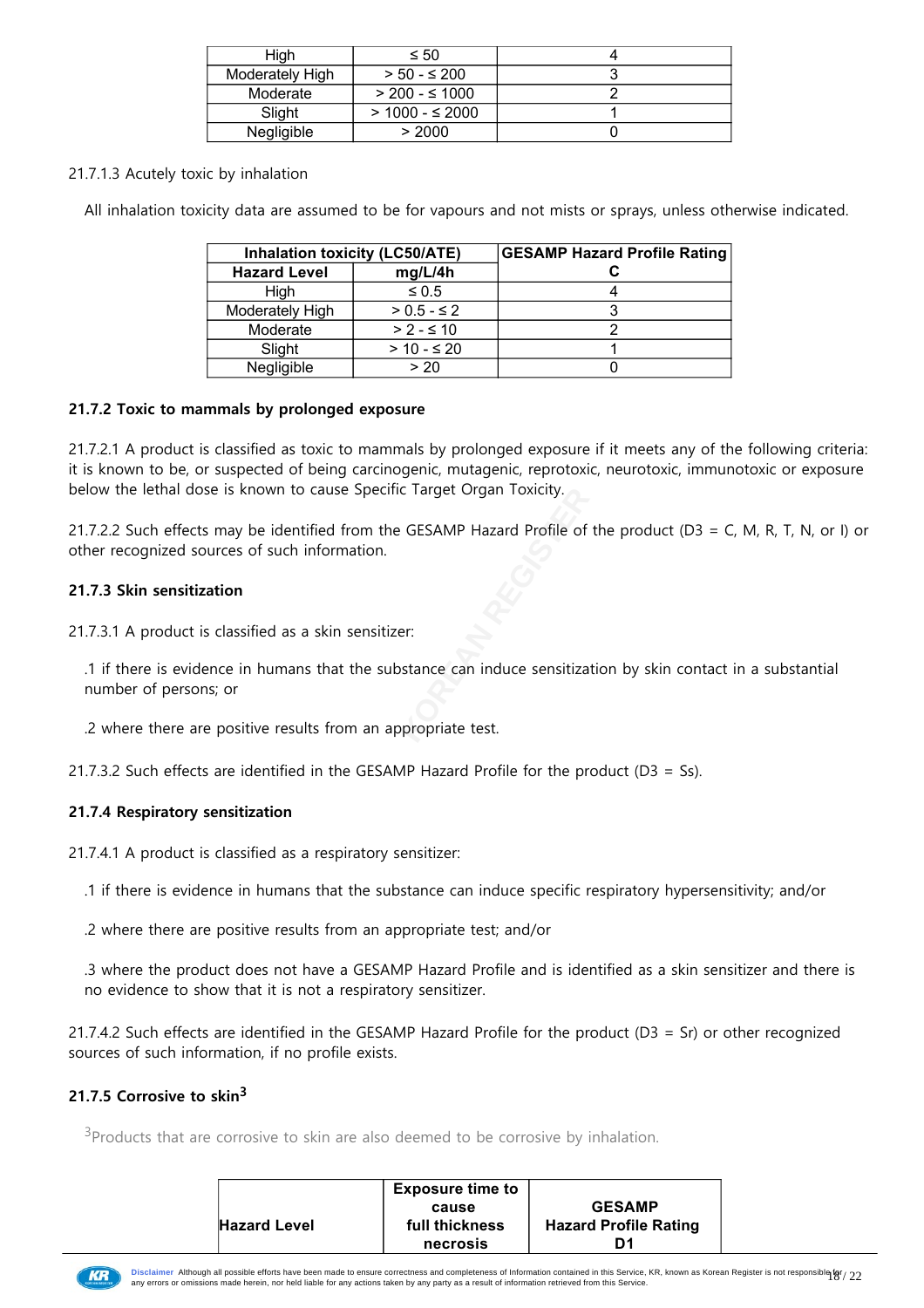|                                 | of skin               |    |
|---------------------------------|-----------------------|----|
| Severely corrosive to<br>skin   | $\leq$ 3 min          | 3C |
| Highly corrosive to skin        | $>$ 3 min - $\leq$ 1h | 3B |
| Moderately corrosive to<br>skin | > 1h - ≤ 4h           | 3A |

**Note**: A rating of 3 or (3) in the D1 column of the GESAMP Hazard Profile without any additional letter notation (A, B or C), means that the severity of corrosivity has not been established. For such cases, a rating of 3 or (3) is understood to be equivalent to a rating of 3B for the purpose of assigning carriage requirements.

### **21.7.6 Water reactive substances**

21.7.6.1 These are classified as follows:

|                                                       | <b>Water Reactive</b><br>Index (WRI) | <b>Definition</b>                                                                                                                                                                                                                                                                                                                                                                                        |
|-------------------------------------------------------|--------------------------------------|----------------------------------------------------------------------------------------------------------------------------------------------------------------------------------------------------------------------------------------------------------------------------------------------------------------------------------------------------------------------------------------------------------|
|                                                       | $\mathsf 3$                          | Any chemical which is extremely reactive with water and<br>produces large quantities of flammable, toxic or<br>corrosive gas<br>or aerosol                                                                                                                                                                                                                                                               |
|                                                       | $\sqrt{2}$                           | Any chemical which, in contact with water, may produce<br>toxic, flammable or corrosive gas or aerosol<br>Any chemical which, in contact with water, may generate                                                                                                                                                                                                                                        |
|                                                       | $\mathbf 1$                          | heat<br>or produce a non-toxic, non-flammable or non-corrosive<br>gas<br>Any chemical which, in contact with water, would not                                                                                                                                                                                                                                                                            |
|                                                       | 0                                    | undergo<br>a reaction to justify a value of 1, 2 or 3                                                                                                                                                                                                                                                                                                                                                    |
| 7 Air reactive substances                             |                                      | 7.1 Air reactive substances are products that react with air to cause a potentially hazardo<br>ation of peroxides that may cause an explosive reaction.                                                                                                                                                                                                                                                  |
| 8 Electrical apparatus - Temperature class            |                                      | or products which either have a flashpoint of $\leq 60^{\circ}$ C or are heated to within 15°C of their                                                                                                                                                                                                                                                                                                  |
|                                                       |                                      | 8.1 The temperature class is defined by the International Electrotechnical Commission (IEC<br>he highest temperature attained under practical conditions of operation within the rating                                                                                                                                                                                                                  |
| plosive atmosphere may involve a risk."               |                                      | nd recognized overloads, if any, associated therewith) by any part of any surface, the expo<br>8.2 The temperature class of the electrical apparatus is assigned by selecting the Maximui                                                                                                                                                                                                                |
| .9 Electrical apparatus – Apparatus group             |                                      | perature which is closest to, but less than, the product's auto-ignition temperature (see 21                                                                                                                                                                                                                                                                                                             |
| or products with a flashpoint of $\leq 60^{\circ}$ C) |                                      | 9.1 This refers to intrinsically safe and associated electrical apparatus for explosive gas atr                                                                                                                                                                                                                                                                                                          |
| divide into the following groups:                     |                                      | oup I: for mines susceptible to firedamp (not used by IMO); and<br>oup II: for applications in other industries - further subdivided according to its Maximum                                                                                                                                                                                                                                            |
| B                                                     |                                      | ip (MESG) and/or the Minimum Igniting Current (MIC) of the gas/vapour into groups IIA,<br>Disclaimer Although all possible efforts have been made to ensure correctness and completeness of Information contained in this Service, KR, known as Korea<br>any errors or omissions made herein, nor held liable for any actions taken by any party as a result of information retrieved from this Service. |
|                                                       |                                      |                                                                                                                                                                                                                                                                                                                                                                                                          |
|                                                       |                                      |                                                                                                                                                                                                                                                                                                                                                                                                          |
|                                                       |                                      |                                                                                                                                                                                                                                                                                                                                                                                                          |
|                                                       |                                      |                                                                                                                                                                                                                                                                                                                                                                                                          |
|                                                       |                                      |                                                                                                                                                                                                                                                                                                                                                                                                          |
|                                                       |                                      |                                                                                                                                                                                                                                                                                                                                                                                                          |
|                                                       |                                      |                                                                                                                                                                                                                                                                                                                                                                                                          |
|                                                       |                                      |                                                                                                                                                                                                                                                                                                                                                                                                          |
|                                                       |                                      |                                                                                                                                                                                                                                                                                                                                                                                                          |
|                                                       |                                      |                                                                                                                                                                                                                                                                                                                                                                                                          |
|                                                       |                                      |                                                                                                                                                                                                                                                                                                                                                                                                          |
|                                                       |                                      |                                                                                                                                                                                                                                                                                                                                                                                                          |
|                                                       |                                      |                                                                                                                                                                                                                                                                                                                                                                                                          |
|                                                       |                                      |                                                                                                                                                                                                                                                                                                                                                                                                          |
|                                                       |                                      |                                                                                                                                                                                                                                                                                                                                                                                                          |
|                                                       |                                      |                                                                                                                                                                                                                                                                                                                                                                                                          |
|                                                       |                                      |                                                                                                                                                                                                                                                                                                                                                                                                          |
|                                                       |                                      |                                                                                                                                                                                                                                                                                                                                                                                                          |
|                                                       |                                      |                                                                                                                                                                                                                                                                                                                                                                                                          |
|                                                       |                                      |                                                                                                                                                                                                                                                                                                                                                                                                          |
|                                                       |                                      |                                                                                                                                                                                                                                                                                                                                                                                                          |
|                                                       |                                      |                                                                                                                                                                                                                                                                                                                                                                                                          |
|                                                       |                                      |                                                                                                                                                                                                                                                                                                                                                                                                          |
|                                                       |                                      |                                                                                                                                                                                                                                                                                                                                                                                                          |
|                                                       |                                      |                                                                                                                                                                                                                                                                                                                                                                                                          |
|                                                       |                                      |                                                                                                                                                                                                                                                                                                                                                                                                          |
|                                                       |                                      |                                                                                                                                                                                                                                                                                                                                                                                                          |
|                                                       |                                      |                                                                                                                                                                                                                                                                                                                                                                                                          |
|                                                       |                                      |                                                                                                                                                                                                                                                                                                                                                                                                          |
|                                                       |                                      |                                                                                                                                                                                                                                                                                                                                                                                                          |
|                                                       |                                      |                                                                                                                                                                                                                                                                                                                                                                                                          |
|                                                       |                                      |                                                                                                                                                                                                                                                                                                                                                                                                          |
|                                                       |                                      |                                                                                                                                                                                                                                                                                                                                                                                                          |
|                                                       |                                      |                                                                                                                                                                                                                                                                                                                                                                                                          |
|                                                       |                                      |                                                                                                                                                                                                                                                                                                                                                                                                          |
|                                                       |                                      |                                                                                                                                                                                                                                                                                                                                                                                                          |
|                                                       |                                      |                                                                                                                                                                                                                                                                                                                                                                                                          |
|                                                       |                                      |                                                                                                                                                                                                                                                                                                                                                                                                          |
|                                                       |                                      |                                                                                                                                                                                                                                                                                                                                                                                                          |
|                                                       |                                      |                                                                                                                                                                                                                                                                                                                                                                                                          |
|                                                       |                                      |                                                                                                                                                                                                                                                                                                                                                                                                          |
|                                                       |                                      |                                                                                                                                                                                                                                                                                                                                                                                                          |
|                                                       |                                      |                                                                                                                                                                                                                                                                                                                                                                                                          |

### **21.7.7 Air reactive substances**

21.7.7.1 Air reactive substances are products that react with air to cause a potentially hazardous situation, e.g. the formation of peroxides that may cause an explosive reaction.

## **21.7.8 Electrical apparatus – Temperature class**

(for products which either have a flashpoint of ≤ 60ºC or are heated to within 15°C of their flashpoint)

21.7.8.1 The temperature class is defined by the International Electrotechnical Commission (IEC) as:

"The highest temperature attained under practical conditions of operation within the rating of the apparatus (and recognized overloads, if any, associated therewith) by any part of any surface, the exposure of which to an explosive atmosphere may involve a risk."

21.7.8.2 The temperature class of the electrical apparatus is assigned by selecting the Maximum Surface Temperature which is closest to, but less than, the product's auto-ignition temperature (see 21.4.9.1.1).

## **21.7.9 Electrical apparatus – Apparatus group**

(for products with a flashpoint of  $\leq 60^{\circ}$ C)

21.7.9.1 This refers to intrinsically safe and associated electrical apparatus for explosive gas atmospheres which the IEC divide into the following groups:

Group II: for applications in other industries – further subdivided according to its Maximum Experimental Safe Gap (MESG) and/or the Minimum Igniting Current (MIC) of the gas/vapour into groups IIA, IIB and IIC.

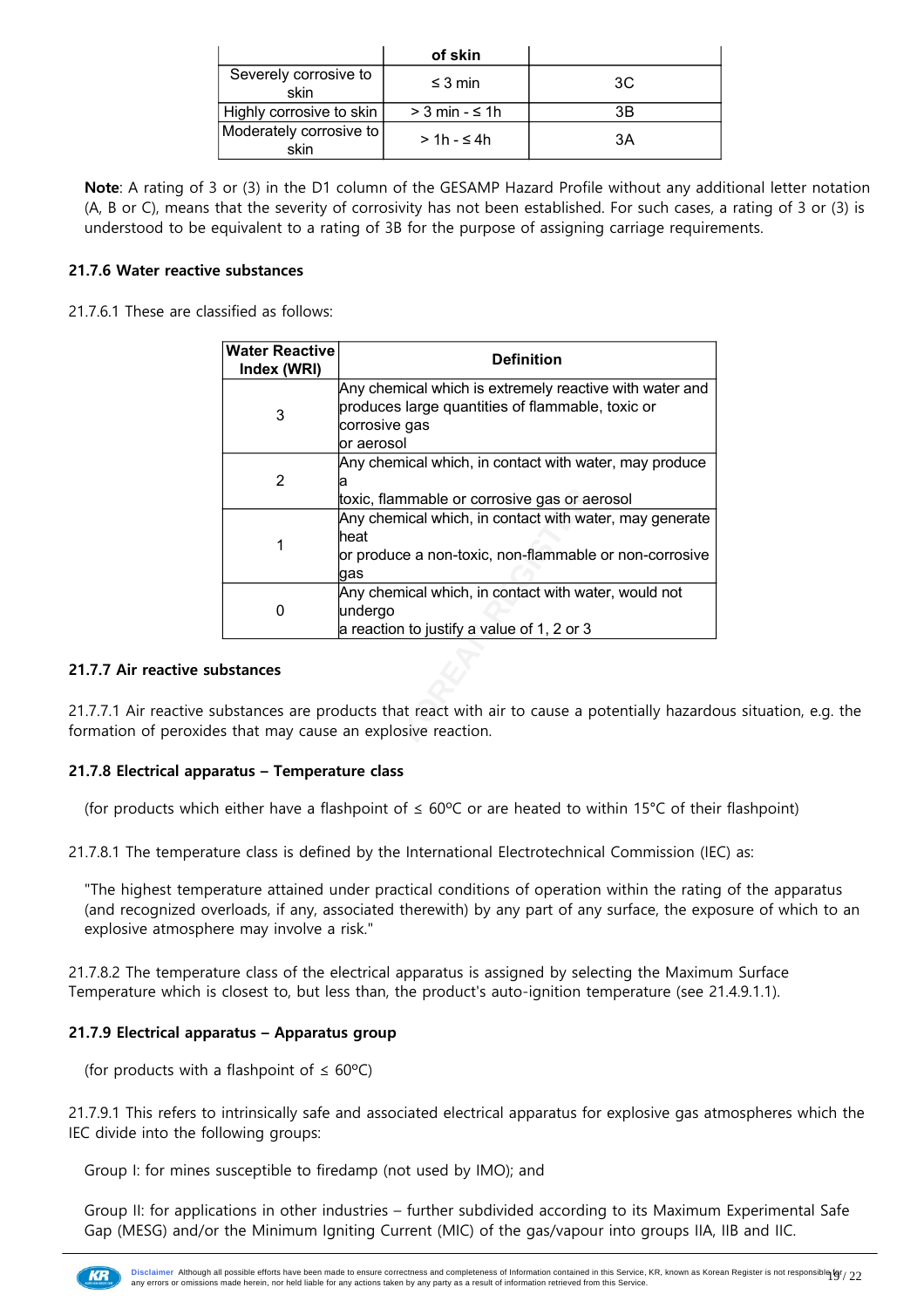21.7.9.2 This property cannot be determined from other data associated with the product; it has to be either measured or assigned by assimilation with related products in a homologous series.

### **21.7.10 Special carriage control conditions**

21.7.10.1 Special carriage control conditions refer to specific measures that need to be taken in order to prevent a hazardous reaction. They include:

.1 Inhibition: the addition of a compound (usually organic) that retards or stops an undesired chemical reaction such as corrosion, oxidation or polymerization;

.2 Stabilization: the addition of a substance (stabilizer) that tends to keep a compound, mixture or solution from changing its form or chemical nature. Such stabilizers may retard a reaction rate, preserve a chemical equilibrium, act as antioxidants, keep pigments and other components in emulsion form or prevent the particles in colloidal suspension from precipitating;

.3 Inertion: the addition of a gas (usually nitrogen) in the ullage space of a tank that prevents the formation of a flammable cargo/air mixture;

.4 Temperature control: the maintenance of a specific temperature range for the cargo in order to prevent a hazardous reaction or to keep the viscosity low enough to allow the product to be pumped; and

.5 Padding and venting: only applies to specific products identified on a case by case basis.

### **21.7.11 Flammable cargoes**

21.7.11.1 A cargo is defined as flammable according to the following criteria:

|                               |                                                                            | Padding and venting: only applies to specific products identified on a case by case ba                                                                                                                                                                                                                |
|-------------------------------|----------------------------------------------------------------------------|-------------------------------------------------------------------------------------------------------------------------------------------------------------------------------------------------------------------------------------------------------------------------------------------------------|
| 11 Flammable cargoes          |                                                                            |                                                                                                                                                                                                                                                                                                       |
|                               | 11.1 A cargo is defined as flammable according to the following criteria:  |                                                                                                                                                                                                                                                                                                       |
|                               | <b>IBC Code descriptor</b>                                                 | <b>Flashpoint (degrees</b><br>Centigrade)                                                                                                                                                                                                                                                             |
|                               | Highly flammable<br>Flammable                                              | < 23<br>≤ 60 but ≥ 23                                                                                                                                                                                                                                                                                 |
| components are non-flammable. |                                                                            | 11.2 It should be noted that flashpoints of mixtures and aqueous solutions need to b                                                                                                                                                                                                                  |
| r SOLAS regulations.          |                                                                            | 11.3 It should be noted that the carriage of bulk liquid cargoes that have a flashpoint                                                                                                                                                                                                               |
|                               | 12 Application of the SVC/LC50 ratio method                                |                                                                                                                                                                                                                                                                                                       |
| entration (SVC).              |                                                                            | 12.1 If the vapour pressure and the molecular weight of a substance are known, an e<br>ur concentration in a closed compartment (e.g. a tank) can be calculated. This is calle                                                                                                                        |
|                               |                                                                            | 12.2 The hazard quotient SVC/LC <sub>50</sub> <sup>4</sup> is a substance specific value for the velocity of a<br>rdous concentration when emerging from a liquid source (e.g. leak, spillage or tank v<br>in the assignment of specific carriage requirements related to inhalation toxicity.        |
|                               |                                                                            | TE values can be considered as equivalent to $LC_{50}$ values. See paragraph 21.7.1.                                                                                                                                                                                                                  |
|                               | of water may be used in the calculation of the SVC/LC <sub>50</sub> ratio. | 12.3 If a solid substance is transported in an aqueous solution, the vapour pressure <sup>5</sup> o                                                                                                                                                                                                   |
|                               | this data is not available, an estimate may be used.                       |                                                                                                                                                                                                                                                                                                       |
| R                             |                                                                            | Disclaimer Although all possible efforts have been made to ensure correctness and completeness of Information contained in this Service, KR, known<br>any errors or omissions made herein, nor held liable for any actions taken by any party as a result of information retrieved from this Service. |
|                               |                                                                            |                                                                                                                                                                                                                                                                                                       |
|                               |                                                                            |                                                                                                                                                                                                                                                                                                       |
|                               |                                                                            |                                                                                                                                                                                                                                                                                                       |
|                               |                                                                            |                                                                                                                                                                                                                                                                                                       |
|                               |                                                                            |                                                                                                                                                                                                                                                                                                       |
|                               |                                                                            |                                                                                                                                                                                                                                                                                                       |
|                               |                                                                            |                                                                                                                                                                                                                                                                                                       |
|                               |                                                                            |                                                                                                                                                                                                                                                                                                       |
|                               |                                                                            |                                                                                                                                                                                                                                                                                                       |
|                               |                                                                            |                                                                                                                                                                                                                                                                                                       |
|                               |                                                                            |                                                                                                                                                                                                                                                                                                       |
|                               |                                                                            |                                                                                                                                                                                                                                                                                                       |
|                               |                                                                            |                                                                                                                                                                                                                                                                                                       |
|                               |                                                                            |                                                                                                                                                                                                                                                                                                       |
|                               |                                                                            |                                                                                                                                                                                                                                                                                                       |
|                               |                                                                            |                                                                                                                                                                                                                                                                                                       |
|                               |                                                                            |                                                                                                                                                                                                                                                                                                       |
|                               |                                                                            |                                                                                                                                                                                                                                                                                                       |
|                               |                                                                            |                                                                                                                                                                                                                                                                                                       |
|                               |                                                                            |                                                                                                                                                                                                                                                                                                       |
|                               |                                                                            |                                                                                                                                                                                                                                                                                                       |
|                               |                                                                            |                                                                                                                                                                                                                                                                                                       |
|                               |                                                                            |                                                                                                                                                                                                                                                                                                       |
|                               |                                                                            |                                                                                                                                                                                                                                                                                                       |
|                               |                                                                            |                                                                                                                                                                                                                                                                                                       |
|                               |                                                                            |                                                                                                                                                                                                                                                                                                       |
|                               |                                                                            |                                                                                                                                                                                                                                                                                                       |
|                               |                                                                            |                                                                                                                                                                                                                                                                                                       |
|                               |                                                                            |                                                                                                                                                                                                                                                                                                       |
|                               |                                                                            |                                                                                                                                                                                                                                                                                                       |
|                               |                                                                            |                                                                                                                                                                                                                                                                                                       |
|                               |                                                                            |                                                                                                                                                                                                                                                                                                       |
|                               |                                                                            |                                                                                                                                                                                                                                                                                                       |
|                               |                                                                            |                                                                                                                                                                                                                                                                                                       |
|                               |                                                                            |                                                                                                                                                                                                                                                                                                       |
|                               |                                                                            |                                                                                                                                                                                                                                                                                                       |
|                               |                                                                            |                                                                                                                                                                                                                                                                                                       |
|                               |                                                                            |                                                                                                                                                                                                                                                                                                       |
|                               |                                                                            |                                                                                                                                                                                                                                                                                                       |
|                               |                                                                            |                                                                                                                                                                                                                                                                                                       |
|                               |                                                                            |                                                                                                                                                                                                                                                                                                       |
|                               |                                                                            |                                                                                                                                                                                                                                                                                                       |
|                               |                                                                            |                                                                                                                                                                                                                                                                                                       |
|                               |                                                                            |                                                                                                                                                                                                                                                                                                       |
|                               |                                                                            |                                                                                                                                                                                                                                                                                                       |
|                               |                                                                            |                                                                                                                                                                                                                                                                                                       |
|                               |                                                                            |                                                                                                                                                                                                                                                                                                       |

21.7.11.2 It should be noted that flashpoints of mixtures and aqueous solutions need to be measured unless all of the components are non-flammable.

21.7.11.3 It should be noted that the carriage of bulk liquid cargoes that have a flashpoint of ≤ 60°C are subject to other SOLAS regulations.

21.7.12 Application of the SVC/LC50 ratio method

21.7.12.1 If the vapour pressure and the molecular weight of a substance are known, an estimate of the maximum vapour concentration in a closed compartment (e.g. a tank) can be calculated. This is called the Saturated Vapour Concentration (SVC).

21.7.12.2 The hazard quotient SVC/LC<sub>50</sub>  $^4$  is a substance specific value for the velocity of a vapour for achieving a hazardous concentration when emerging from a liquid source (e.g. leak, spillage or tank ventilation), and can be used in the assignment of specific carriage requirements related to inhalation toxicity.

21.7.12.3 If a solid substance is transported in an aqueous solution, the vapour pressure<sup>5</sup> of this solid rather than that of water may be used in the calculation of the SVC/LC $_{50}$ ratio.

<sup>5</sup>If this data is not available, an estimate may be used.

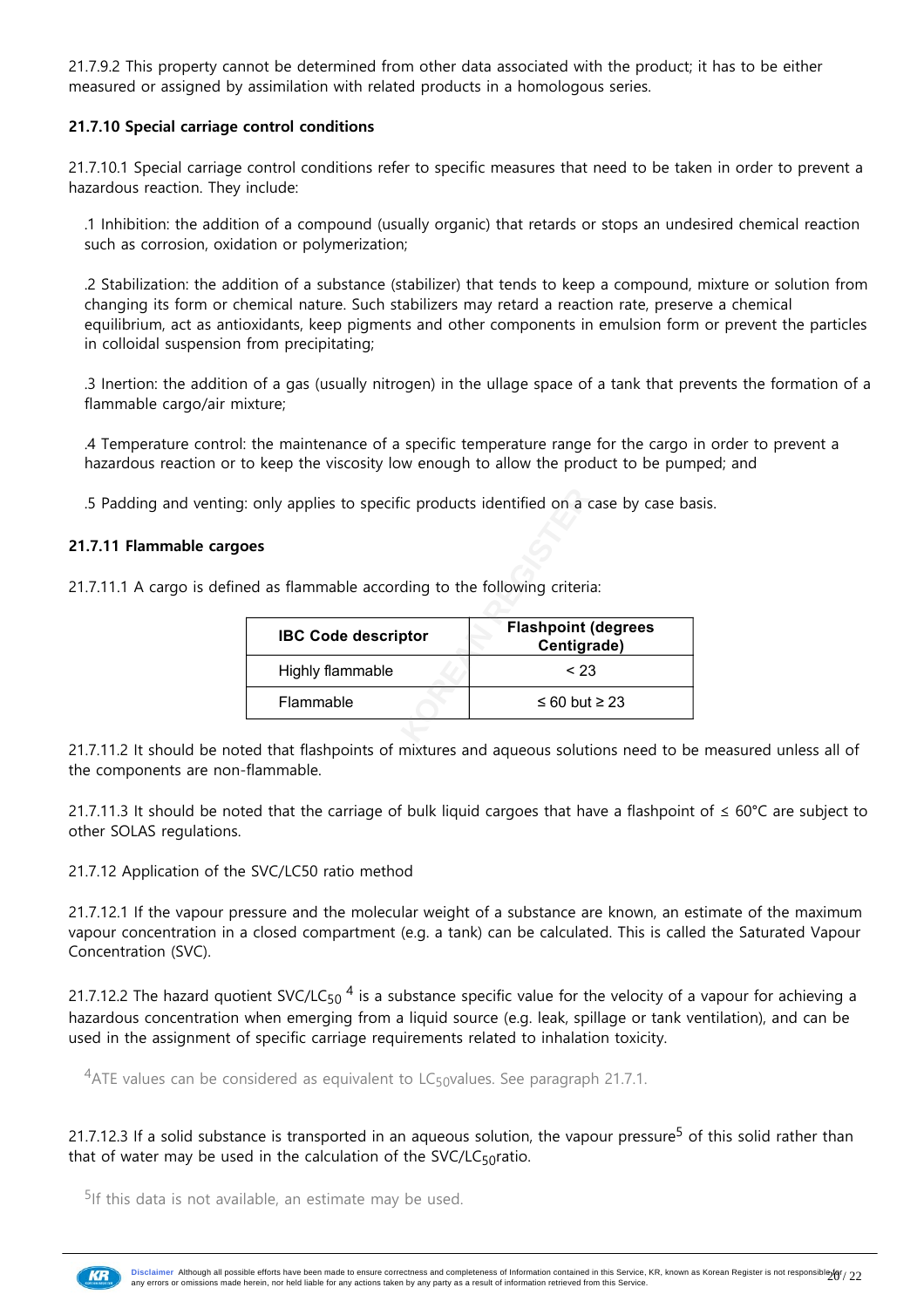## **21.7.12.4 Application of the SVC/LC50ratio for assigning Ship Type and Tank type**

21.7.12.4.1 For the assignment of Ship Type and tank type, as set out in paragraph 21.4.5 and 21.4.6, the application of the SVC/LC<sub>50</sub>ratio method is optional. Should this method be used, the vapour pressure at 20°C shall be used when calculating the SVC/LC $_{50}$  ratio.

21.7.12.4.2 The SVC mg/L of a substance should be calculated as follows:

$$
SVC(mg / L) = \left(\frac{Vapour pressure @ 20^{\circ} C (Pa)}{101300 (Pa)} \times 10^{\circ}\right) \times \frac{M_{w} \left(\frac{g}{mol}\right)}{24(L/mol) \times 1000}
$$

where MW is the molecular weight of the substance.

21.7.12.4.3 The SVC/LC $_{50}$  ratio should be calculated as follows:

$$
SVC/LC_{50} = \frac{SVC \left(mg/L\right)}{LC_{50}mg/L/4h}
$$

## **21.7.12.5 Application of the SVC/LC50 ratio for assigning carriage requirements**

21.7.12.5.1 For the carriage requirements listed in 21.7.12.5.5, the application of the SVC/LC<sub>50</sub> ratio method is optional. If the SVC/LC $_{50}$  ratio method is used in the assignment of these carriage requirements, the vapour pressure at 40 $\degree$ C shall be used when calculating the SVC/LC<sub>50</sub> ratio. If the carriage temperature is higher than 40°C, then the SVC/LC $_{50}$  ratio should be calculated at that temperature. 11.19. The carrier and the the carry and is not required based on the inhalation  $L_5L_5$ . The spin calculation different listed in 21.7.125.5, the application<br>turnal. If the SVC/LC<sub>50</sub> ratio enterd is used in the assignm

21.7.12.5.2 The SVC (mg/l) of a substance should be calculated as follows:

$$
SVC(mg/L) = \left(\frac{Vapour pressure@40^{\circ} C(Pa)}{101300(Pa)} \times 10^{\circ}\right) \times \frac{M_{w}\left(\frac{S}{N_{mol}}\right)}{26\left(L/mol\right)x\,1000}
$$

where MW is the molecular weight of the substance.

21.7.12.5.3 The SVC/LC50 ratio should be calculated as follows:

$$
SVC/LC_{50} = \frac{SVC(mg/L)}{LC_{50}mg/L/4h}
$$

21.7.12.5.4 The SVC (mg/L) formula described in 21.7.12.5.2 is standardized for calculations at 40°C. When using the vapour pressure at higher temperatures in the calculations, the formula must be amended accordingly.

21.7.12.5.5 For the following carriage requirements, the SVC/LC<sub>50</sub> ratio method, calculated at 40°C or higher, may be used as an alternative to the acute inhalation toxicity criteria given in paragraphs 21.4 and 21.5:

## **.1 Column g – Tank vents**

Assignment of controlled venting is not required based on the inhalation hazard only, if:

Inhalation LC<sub>50</sub>/ATE ≤ 10 mg/L/4h (C3 = 2, 3, or 4) and SVC/LC<sub>50</sub> < 0.2

## **.2 Column j – Gauging Closed gauging is not required based on the inhalation hazard only, if:**

Inhalation LC<sub>50</sub>/ATE  $\leq$  2 mg/L/4h (C3 = 3 or 4) and SVC/LC<sub>50</sub> < 0.2 but restricted gauging is required.

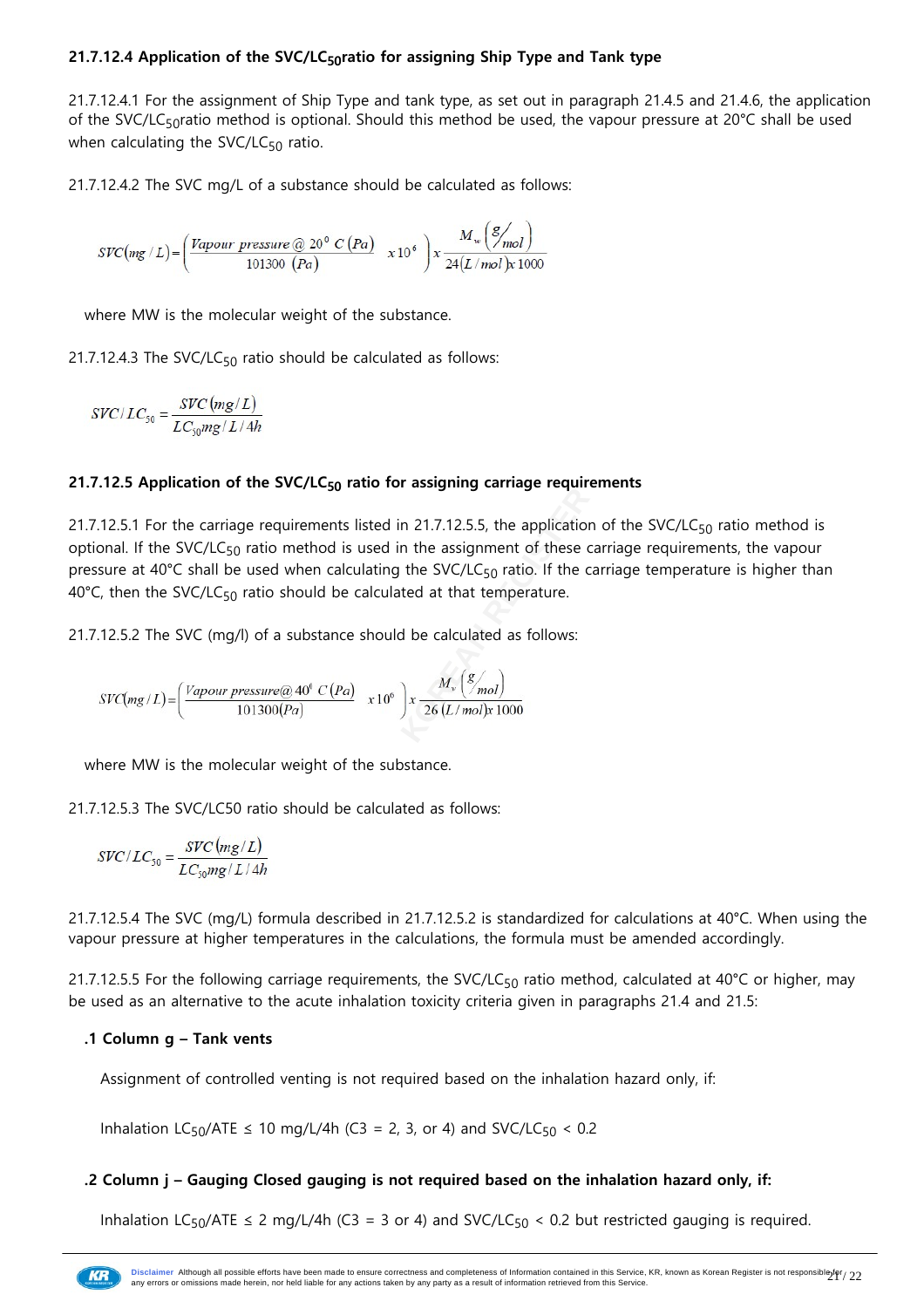Restricted gauging is not required based on the inhalation hazard only, if: Inhalation LC<sub>50</sub>/ATE > 2 -  $\leq$  10 mg/L/4h (C3 = 2) and SVC/LC<sub>50</sub> < 0.2

#### **.3 Column k – Vapour detection**

Assignment of toxic vapour detection is not required based on the inhalation hazard only, if:

Inhalation LC<sub>50</sub>/ATE ≤ 10 mg/L/4h (C3 = 2, 3, or 4) and SVC/LC<sub>50</sub> < 0.2

#### **.4 Column n – Emergency Equipment**

Inhalation LC<sub>50</sub>/ATE  $\leq$  2 mg/L/4h (C3 = 3 or 4) and SVC/LC<sub>50</sub> < 0.2

#### **.5 Column o – Special requirements in chapter 15**

15.12.1 and 15.12.2 are not required based on the inhalation hazard only, if:

Inhalation LC<sub>50</sub>/ATE  $\leq$  2 mg/L/4h (C3 = 3 or 4) and SVC/LC<sub>50</sub> < 0.2

15.12.3 and 15.12.4 are not required based on the inhalation hazard only, if: on the inhalation hazard only<br>  $B = 2$ ) and SVC/LC<sub>50</sub> < 0.2<br>
on hazard only, if:<br>
b) and SVC/LC<sub>50</sub> < 0.2<br>
on hazard only if:

Inhalation LC<sub>50</sub>/ATE > 2 - ≤ 10 mg/L/4h (C3 = 2) and SVC/LC<sub>50</sub> < 0.2

15.17 is not required based on the inhalation hazard only, if:

Inhalation LC<sub>50</sub>/ATE  $\leq$  0.5 mg/L/4h (C3 = 4) and SVC/LC<sub>50</sub> < 0.2

15.18 is not required based on the inhalation hazard only if:

Inhalation LC<sub>50</sub>/ATE  $\leq$  0.5 mg/L/4h (C3 = 4) and SVC/LC<sub>50</sub> < 0.2

15.19 is not required based on the inhalation hazard only, if:

Inhalation LC<sub>50</sub>/ATE  $\leq$  2 mg/L/4h (C3 = 3 or 4) and SVC/LC<sub>50</sub>  $\lt$  0.2, but 15.19.6 applies

15.19.6 is not required based on the inhalation hazard only, if:

Inhalation LC<sub>50</sub>/ATE > 2 -  $\leq$  10 mg/L/4h (C3 = 2) and SVC/LC<sub>50</sub> < 0.2"

**\*\*\***

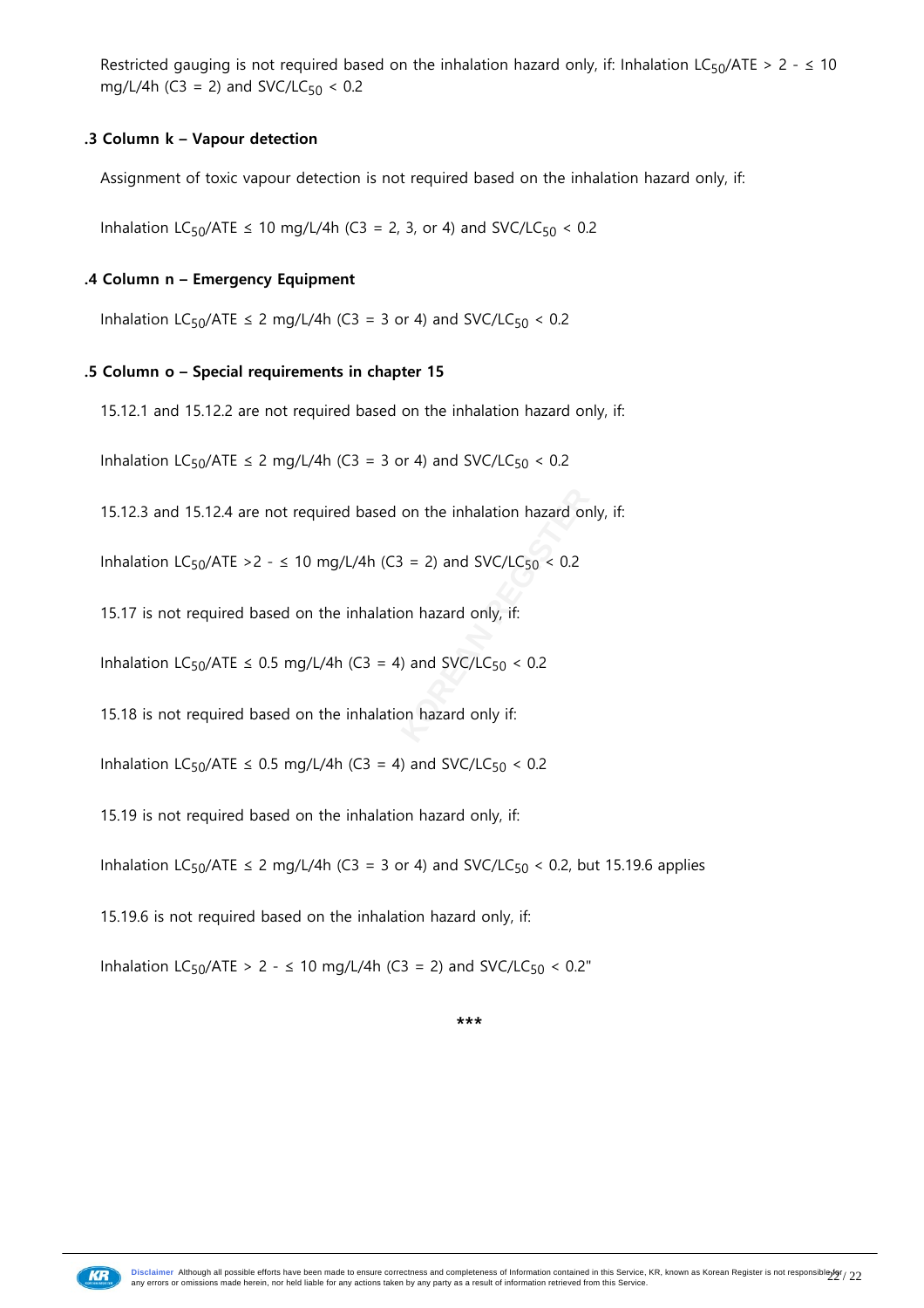# **RESOLUTION MSC.460(101) (adopted on 14 June 2019)**

# **AMENDMENTS TO THE INTERNATIONAL CODE FOR THE CONSTRUCTION AND EQUIPMENT OF SHIPS CARRYING DANGEROUS CHEMICALS IN BULK (IBC CODE)**

THE MARITIME SAFETY COMMITTEE,

RECALLING Article 28(b) of the Convention on the International Maritime Organization concerning the functions of the Committee,

RECALLING ALSO [resolution MSC.4\(48\),](http://103.12.248.9usercommontreeredirect.aspx?category_id=43067&node_type=normal&is_leaf=true&is_viewchild=true) by which it adopted the International Code for the Construction and Equipment of Ships Carrying Dangerous Chemicals in Bulk ("the IBC Code"), which has become mandatory under chapter VII of the International Convention for the Safety of Life at Sea (SOLAS), 1974 ("the Convention"),

RECALLING FURTHER article VIII(b) and regulation VII/8.1 of the Convention concerning the procedure for amending the IBC Code,

HAVING CONSIDERED, at its 101st session, amendments to the IBC Code proposed and circulated in accordance with article VIII(b)(i) of the Convention,

1 ADOPTS, in accordance with article VIII(b)(iv) of the Convention, amendments to the IBC Code, the text of which is set out in the annex to the present resolution;

2 DETERMINES, in accordance with article VIII(b)(vi)(2)(bb) of the Convention, that the amendments shall be deemed to have been accepted on 1 July 2020 unless, prior to that date, more than one third of the Contracting Governments to the Convention or Contracting Governments, the combined merchant fleets of which constitute not less than 50% of the gross tonnage of the world's merchant fleet, have notified their objections to the amendments; mandments to the IBC Code pro<br>of the Convention, amendme<br>i;<br>)(vi)(2)(bb) of the Convention<br>unless, prior to that date, mc<br>Governments, the combined<br>world's merchant fleet, have r

3 INVITES Contracting Governments to note that, in accordance with article VIII(b)(vii)(2) of the Convention, the amendments shall enter into force on 1 January 2021 upon their acceptance in accordance with paragraph 2 above;

4 REQUESTS the Secretary-General, in conformity with article VIII(b)(v) of the Convention, to transmit certified copies of the present resolution and the text of the amendments contained in the annex to all Contracting Governments to the Convention;

5 REQUESTS ALSO the Secretary-General to transmit copies of this resolution and its annex to Members of the Organization which are not Contracting Governments to the Convention.

## **ANNEX**

# **AMENDMENTS TO THE INTERNATIONAL CODE FOR THE CONSTRUCTION AND EQUIPMENT OF SHIPS CARRYING DANGEROUS CHEMICALS IN BULK (IBC CODE)**

### **Chapter 1**

### **General**

1 The existing section 1.3 is replaced by the following:

"1.3 Definitions

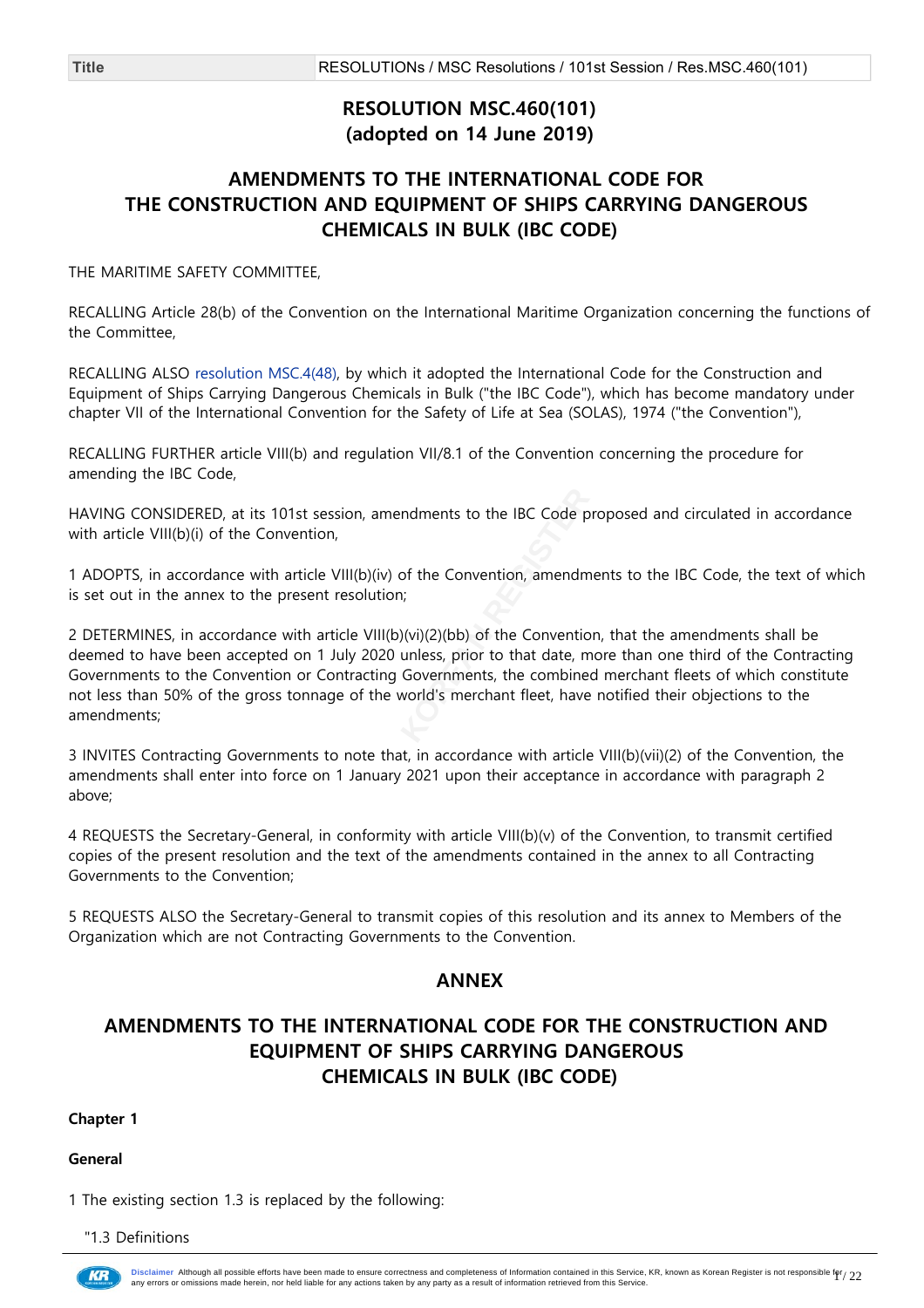The following definitions apply unless expressly provided otherwise. (Additional definitions are given in individual chapters).

1.3.1 Accommodation spaces are those spaces used for public spaces, corridors, lavatories, cabins, offices, hospitals, cinemas, games and hobbies rooms, barber shops, pantries containing no cooking appliances and similar spaces. Public spaces are those portions of the accommodation spaces which are used for halls, dining rooms, lounges and similar permanently enclosed spaces.

1.3.2 Administration means the Government of the State whose flag the ship is entitled to fly. For Administration (Port) see Port Administration .

1.3.3 Anniversary date means the day and the month of each year which will correspond to the date of expiry of the International Certificate of Fitness for the Carriage of Dangerous Chemicals in Bulk.

1.3.4 Boiling point is the temperature at which a product exhibits a vapour pressure equal to the atmospheric pressure.

1.3.5 Breadth (B) means the maximum breadth of the ship, measured amidships to the moulded line of the frame in a ship with a metal shell and to the outer surface of the hull in a ship with a shell of any other material. The breadth (B) shall be measured in metres.

1.3.6 Cargo area is that part of the ship that contains cargo tanks, slop tanks, cargo pump-rooms including pump-rooms, cofferdams, ballast or void spaces adjacent to cargo tanks or slop tanks and also deck areas throughout the entire length and breadth of the part of the ship over the above-mentioned spaces. Where independent tanks are installed in hold spaces, cofferdams, ballast or void spaces at the after end of the aftermost hold space or at the forward end of the forward-most hold space are excluded from the cargo area. In metres.<br>
It contains cargo tanks, slop t<br>
baces adjacent to cargo tanks<br>
of the part of the ship over th<br>
Legisland over the forward-most hold sp<br>
Ing pumps and their accessor<br>
In the cargo area used for wor

1.3.7 Cargo pump-room is a space containing pumps and their accessories for the handling of the products covered by the Code.

1.3.8 Cargo service spaces are spaces within the cargo area used for workshops, lockers and storerooms of more than 2 m<sup>2</sup> in area, used for cargo-handling equipment.

1.3.9 Cargo tank is the envelope designed to contain the cargo.

1.3.10 Chemical tanker is a cargo ship constructed or adapted and used for the carriage in bulk of any liquid product listed in chapter 17.

1.3.11 Cofferdam is the isolating space between two adjacent steel bulkheads or decks. This space may be a void space or a ballast space.

1.3.12 Control stations are those spaces in which ship's radio or main navigating equipment or the emergency source of power is located or where the fire-recording or fire-control equipment is centralized. This does not include special fire-control equipment which can be most practically located in the cargo area.

1.3.13 Dangerous chemicals means any liquid chemicals designated as presenting a safety hazard, based on the safety criteria for assigning products to chapter 17.

1.3.14 Density is the ratio of the mass to the volume of a product, expressed in terms of kilograms per cubic metre. This applies to liquids, gases and vapours.

1.3.15 Explosive/flammability limits/range are the conditions defining the state of fuel–oxidant mixture at which application of an adequately strong external ignition source is only just capable of producing

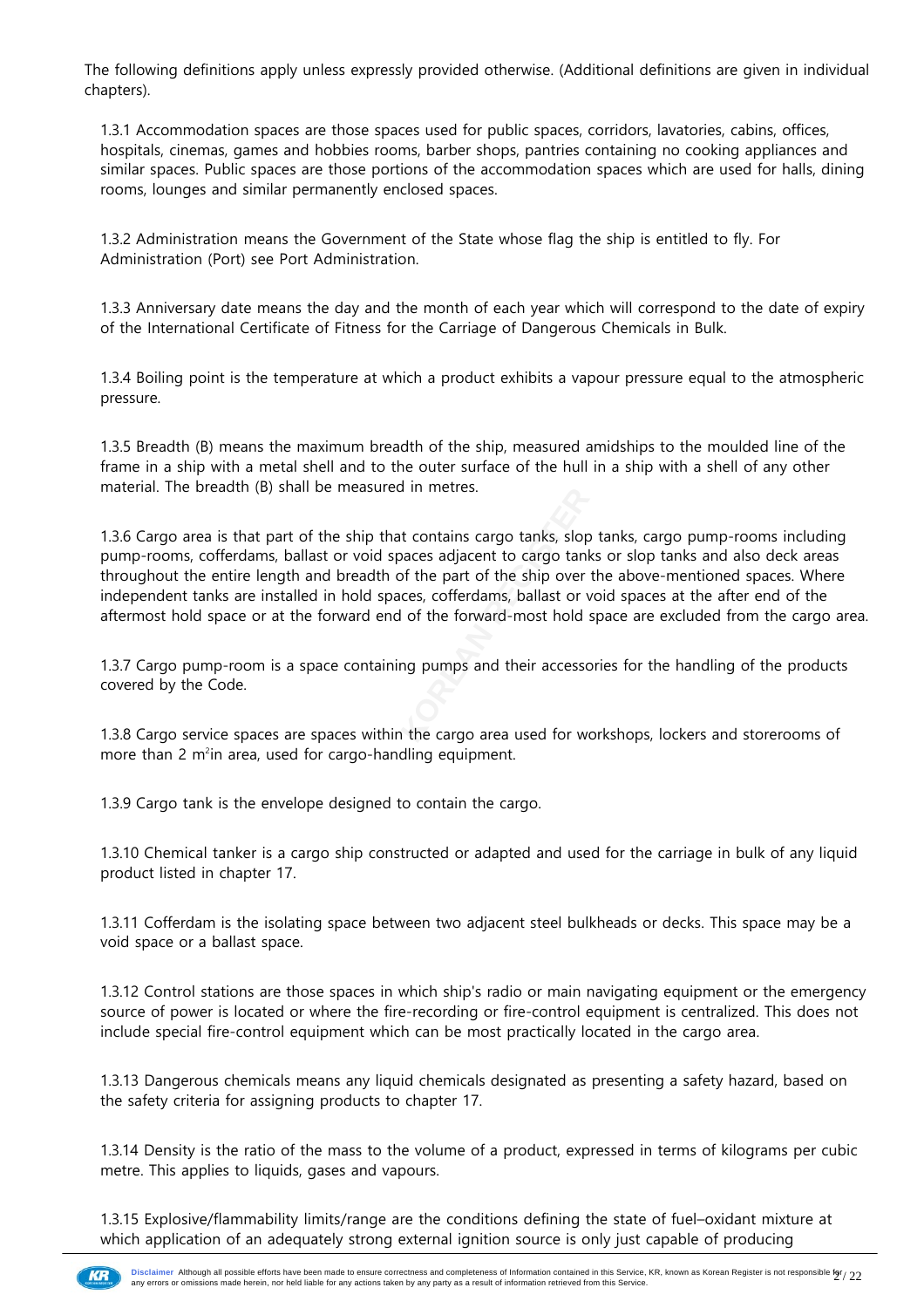flammability in a given test apparatus.

1.3.16 Flashpoint is the temperature in degrees Celsius at which a product will give off enough flammable vapour to be ignited. Values given in the Code are those for a "closed-cup test" determined by an approved flashpoint apparatus.

1.3.17 Gas-freeing means the process where a portable or fixed ventilation system is used to introduce fresh air into a tank in order to reduce the concentration of hazardous gases or vapours to a level safe for tank entry.

1.3.18 Hold space is the space enclosed by the ship's structure in which an independent cargo tank is situated.

1.3.19 Independent means that a piping or venting system, for example, is in no way connected to another system and that there are no provisions available for the potential connection to other systems.

1.3.20 Length (L) means 96% of the total length on a waterline at 85% of the least moulded depth measured from the top of the keel, or the length from the foreside of the stem to the axis of the rudder stock on that waterline, if that be greater. In ships designed with a rake of keel, the waterline on which this length is measured shall be parallel to the designed waterline. The length (L) shall be measured in metres.

1.3.21 Machinery spaces of category A are those spaces and trunks to such spaces which contain:

.1 internal-combustion machinery used for main propulsion; or

.2 internal-combustion machinery used for purposes other than main propulsion where such machinery has in the aggregate a total power output of not less than 375 kW; or those spaces and trunks to sum<br>or main propulsion; or<br>or purposes other than main<br>int less than 375 kW; or<br>ny oil-fired equipment other

.3 any oil-fired boiler or oil fuel unit or any oil-fired equipment other than boilers, such as inert gas generators, incinerators, etc.

1.3.22 Machinery spaces are all machinery spaces of category A and all other spaces containing propelling machinery, boilers, oil fuel units, steam and internal-combustion engines, generators and major electrical machinery, oil filling station, refrigerating, stabilizing, ventilation and air-conditioning machinery, and similar spaces, and trunks to such spaces.

1.3.23 MARPOL means the International Convention for the Prevention of Pollution from Ships, 1973, as modified by the Protocol of 1978 relating thereto and by the Protocol of 1997, as amended.

1.3.24 Noxious Liquid Substance means any substance indicated in the Pollution Category column of chapters 17 or 18 of the International Bulk Chemical Code, or the current [MEPC.2/Circular](http://krcon.krs.co.kr/functions/treeview/usercommontreeredirect.aspx?category_id=48786&node_type=normal&is_leaf=false&is_viewchild=false) or provisionally assessed under the provisions of regulation 6.3 of MARPOL Annex II as falling into categories X, Y or Z.

1.3.25 Oil fuel unit is the equipment used for the preparation of oil fuel for delivery to an oil-fired boiler, or equipment used for the preparation for delivery of heated oil to an internal-combustion engine, and includes any oil pressure pumps, filters and heaters dealing with oil at a gauge pressure of more than 0.18 MPa.

1.3.26 Organization is the International Maritime Organization (IMO).

1.3.27 Permeability of a space means the ratio of the volume within that space which is assumed to be occupied by water to the total volume of that space.

1.3.28 Port Administration means the appropriate authority of the country in the port of which the ship is



loading or unloading.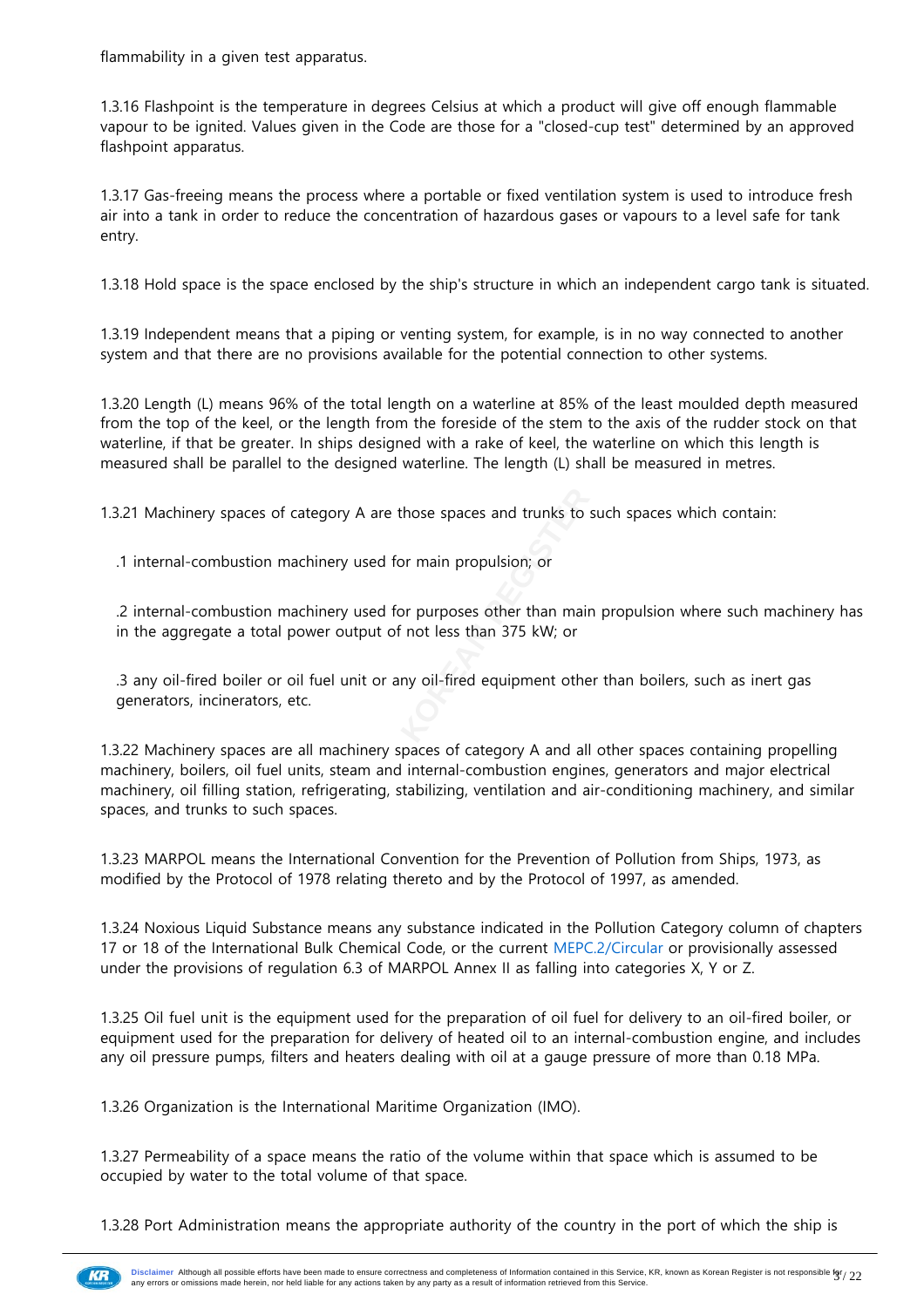1.3.29 Products is the collective term used to cover both Noxious Liquid Substances and Dangerous Chemicals.

1.3.30 Pump-room is a space, located in the cargo area, containing pumps and their accessories for the handling of ballast and oil fuel.

1.3.31 Purging means the introduction of inert gas into a tank which is already in an inert condition with the object of further reducing the oxygen content; and/or reducing the existing hydrocarbon or other flammable vapours content to a level below which combustion cannot be supported if air is subsequently introduced into the tank.

1.3.32 Recognized organization is an organization authorized by an Administration in accordance with MARPOL Annex II regulation 8.2.2 and SOLAS regulation XI-1/1.

1.3.33 Recognized standards are applicable international or national standards acceptable to the Administration or standards laid down and maintained by an organization which complies with the standards adopted by the Organization and which is recognized by the Administration.

1.3.34 Reference temperature is the temperature at which the vapour pressure of the cargo corresponds to the set pressure of the pressure-relief valve.

1.3.35 Separate means that a cargo piping system or cargo vent system, for example, is not connected to another cargo piping or cargo vent system.

1.3.36 Service spaces are those spaces used for galleys, pantries containing cooking appliances, lockers, mail and specie rooms, storerooms, workshops other than those forming part of the machinery spaces and similar spaces and trunks to such spaces. ature at which the vapour pr<br>Korean or cargo vent system,<br>For galleys, pantries containing<br>other than those forming par<br>ention for the Safety of Life a

1.3.37 SOLAS means the International Convention for the Safety of Life at Sea, 1974, as amended.

1.3.38 Vapour pressure is the equilibrium pressure of the saturated vapour above a liquid expressed in Pascals (Pa) at a specified temperature.

1.3.39 Void space is an enclosed space in the cargo area external to a cargo tank, other than a hold space, ballast space, oil fuel tank, cargo pump-room, pump-room, or any space in normal use by personnel."

2 Paragraph 1.5.1.2 is replaced by the following:

"1.5.1.2 The recognized organization referred to in 1.3.32 shall comply with the provisions of SOLAS and MARPOL and with Parts 1 and 2 of the Code for Recognized Organizations (RO Code), as adopted by resolutions [MSC.349\(92\)](http://krcon.krs.co.kr/functions/treeview/usercommontreeredirect.aspx?category_id=58617&node_type=normal&is_leaf=true&is_viewchild=true) and [MEPC.237\(65\)](http://krcon.krs.co.kr/functions/treeview/usercommontreeredirect.aspx?category_id=58399&node_type=normal&is_leaf=true&is_viewchild=true) , as may be amended."

## **Chapter 15**

### **Special requirements**

3 In paragraph 15.8.25.1, the reference to paragraph "1.3.18" in the second set of brackets is replaced by "1.3.19".

4 Section 15.15 is replaced by the following:

Hydrogen sulphide (H

"15.15 Hydrogen sulphide (H<sub>2</sub>S) detection equipment for bulk liquids



 $\overline{\mathcal{L}}$  shall be provided on board shall be provided on board ships carrying bulk liquids provided on board ships carrying bulk liquids provided on board ships carrying bulk liquids provided on board  $\overline{\mathcal{L}}$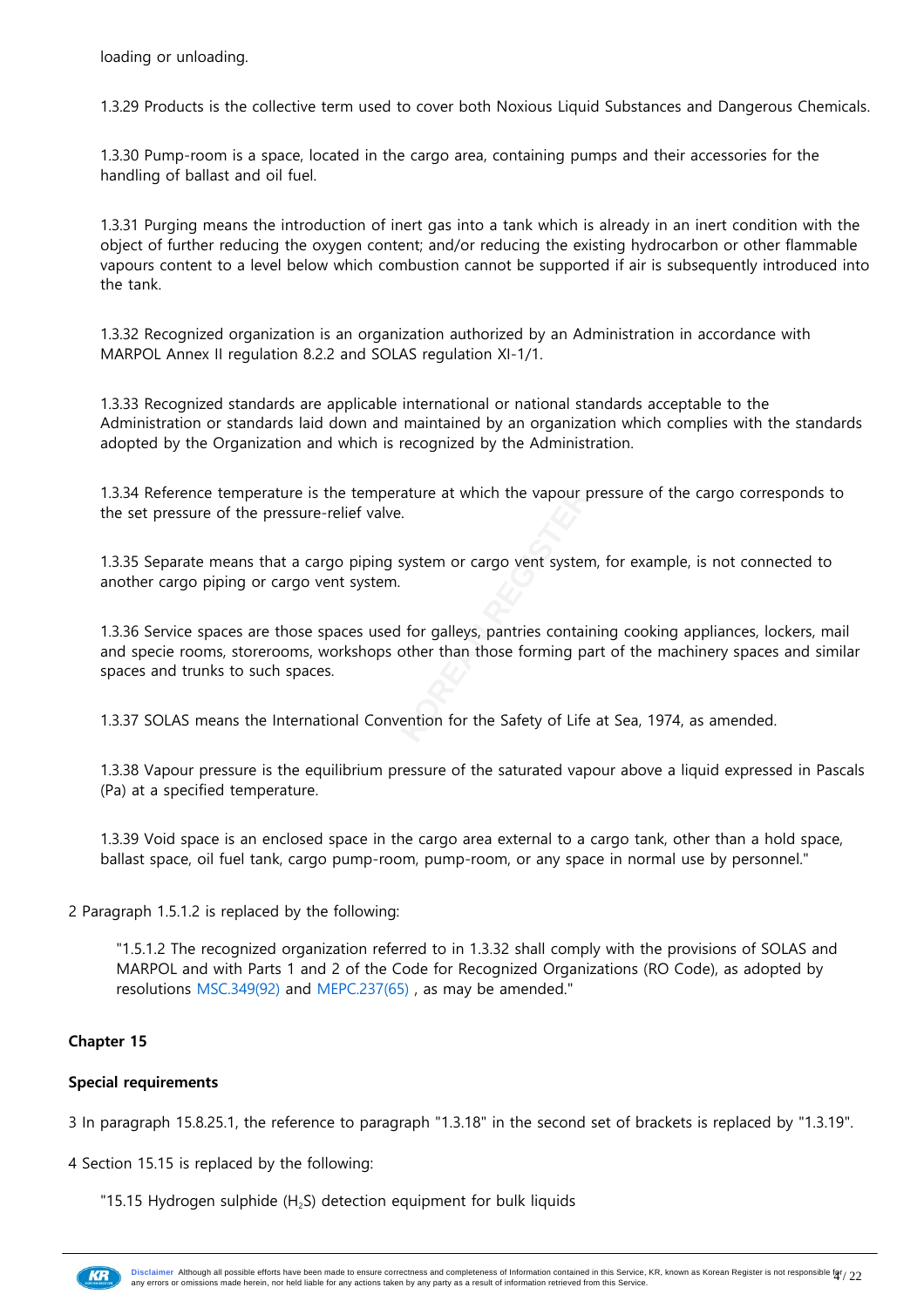Hydrogen sulphide (H <sup>2</sup>S) detection equipment shall be provided on board ships carrying bulk liquids prone to H <sup>2</sup>S formation. It should be noted that scavengers and biocides, when used, may not be 100% effective in controlling the formation of H2S. Toxic vapour detection instruments complying with the requirement in 13.2.1 of the Code for testing for H2S may be used to satisfy this requirement."

# **Chapter 16**

## **Operational requirements**

5 Paragraph 16.2.7 is replaced by the following:

"16.2.7 Where column o in the table of chapter 17 refers to this paragraph, the cargo is subject to the prewash requirements in regulation 13.7.1.4 of Annex II of MARPOL."

6 The complete text of chapters 17, 18 and 19 is replaced by the following:

# **"Chapter 17**

# **Summary of minimum requirements**

17.1 Mixtures of noxious liquid substances presenting pollution hazards only, and which are assessed or provisionally assessed under regulation 6.3 of MARPOL Annex II, may be carried under the requirements of the Code applicable to the appropriate position of the entry in this chapter for Noxious Liquid Substances, not otherwise specified (n.o.s.).

### 17.2 EXPLANATORY NOTES

| ise specified (n.o.s.).                | lixtures of noxious liquid substances presenting pollution hazards only, and which are asses<br>onally assessed under regulation 6.3 of MARPOL Annex II, may be carried under the requir<br>applicable to the appropriate position of the entry in this chapter for Noxious Liquid Substa                       |
|----------------------------------------|-----------------------------------------------------------------------------------------------------------------------------------------------------------------------------------------------------------------------------------------------------------------------------------------------------------------|
| <b>KPLANATORY NOTES</b>                |                                                                                                                                                                                                                                                                                                                 |
| Product name<br>(column a)             | The product name shall be used in the shipping document for any cargo<br>offered for bulk shipments. Any additional name may be included in<br>brackets after the product name. In some cases, the product names are not<br>identical with the names given in previous issues of the Code.                      |
| UN Number<br>(column b)                | Deleted                                                                                                                                                                                                                                                                                                         |
| Pollution<br>Category<br>(column c)    | The letter X, Y, Z means the Pollution Category assigned to each product<br>under MARPOL Annex II.                                                                                                                                                                                                              |
| Hazards<br>(column d)                  | "S" means that the product is included in the Code because of its safety<br>hazards; "P" means that the product is included in the Code because of its<br>pollution hazards; and "S/P" means that the product is included in the Code<br>because of both its safety and pollution hazards.<br>1:<br>Ship Type 1 |
| Ship Type<br>(column e)                | (2.1.2.1)<br>2:<br>Ship Type 2<br>(2.1.2.2)<br>Ship Type 3<br>3:<br>(2.1.2.3)                                                                                                                                                                                                                                   |
| Tank type<br>(column f)                | independent tank<br>1:<br>(4.1.1)<br>integral tank<br>2:<br>(4.1.2)<br>G: gravity tank $(4.1.3)$<br>P:<br>pressure tank                                                                                                                                                                                         |
| Tank vents<br>(column g)               | (4.1.4)<br>Cont.: controlled<br>venting<br>Open: open venting<br>Inert: inerting $(9.1.2.1)$                                                                                                                                                                                                                    |
| Tank                                   | Pad: liquid or gas padding (9.1.2.2)                                                                                                                                                                                                                                                                            |
| environmental<br>control<br>(column h) | drying (9.1.2.3)<br>Dry:<br>Vent: natural or forced ventilation (9.1.2.4)<br>No:<br>no special requirements under this Code                                                                                                                                                                                     |

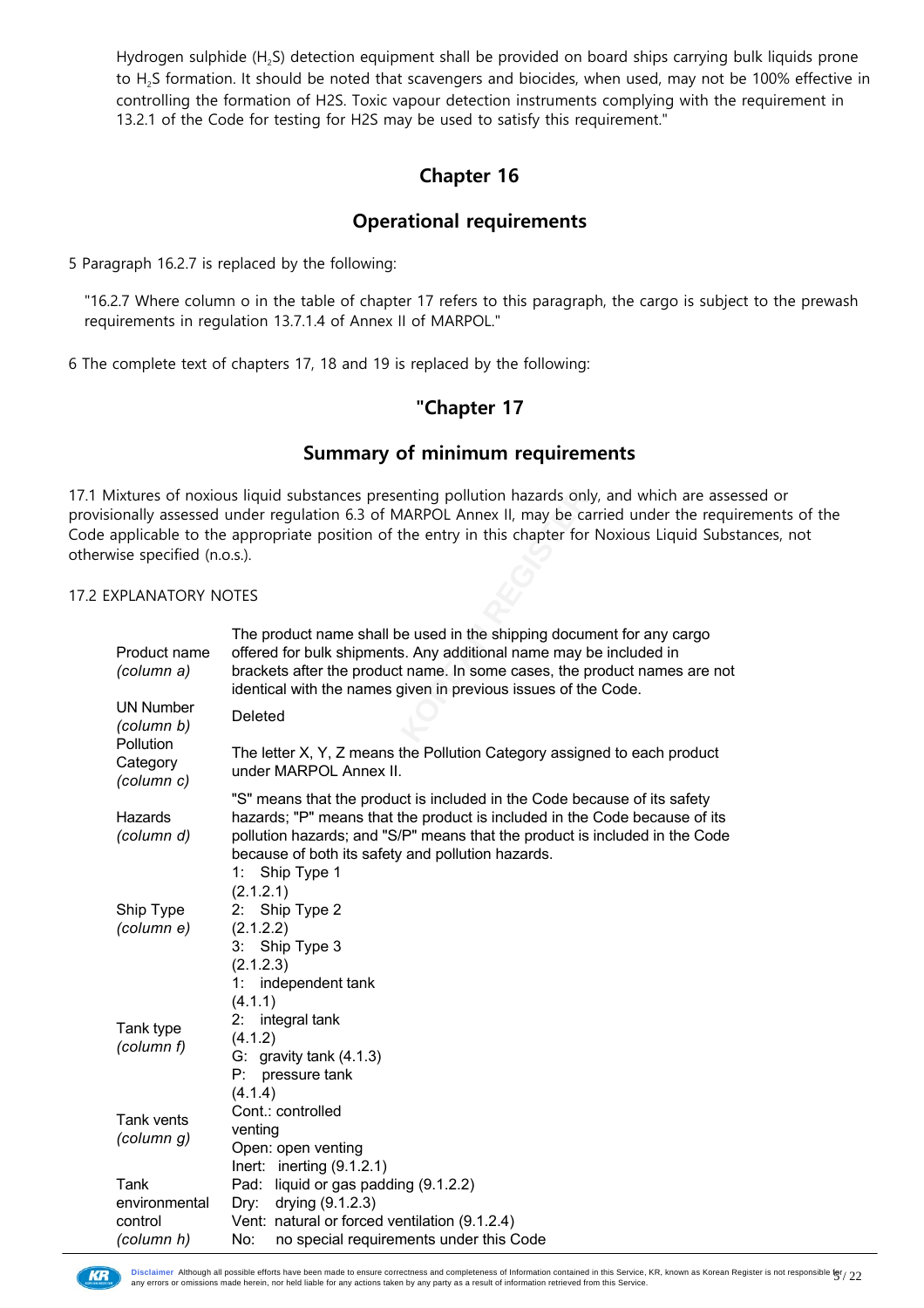|                                |                                           | (inerting may be required under SOLAS)                                         |
|--------------------------------|-------------------------------------------|--------------------------------------------------------------------------------|
| Electrical                     | Temperature classes                       | T1 to T6                                                                       |
| equipment                      |                                           | - indicates no requirements                                                    |
| (column i)                     | (i')                                      | blank no information                                                           |
|                                |                                           | IIA, IIB or IIC:                                                               |
|                                | Apparatus group (i")                      | - indicates no requirements                                                    |
|                                |                                           | blank no information                                                           |
|                                |                                           | Yes: flashpoint exceeding 60°C (10.1.6)                                        |
|                                | Flash point (i"')                         | No: flashpoint not exceeding 60°C (10.1.6)                                     |
|                                |                                           | NF: non-flammable product (10.1.6)                                             |
|                                | O: open gauging (13.1.1.1)                |                                                                                |
| Gauging                        | R: restricted gauging (13.1.1.2)          |                                                                                |
| (column j)                     | C: closed gauging (13.1.1.3)              |                                                                                |
|                                | F: flammable vapours                      |                                                                                |
| Vapour detection               | T: toxic vapours                          |                                                                                |
| (column k)                     |                                           | No: indicates no special requirements under this Code                          |
|                                |                                           | A: alcohol-resistant foam or multi-purpose foam                                |
|                                | B:                                        | regular foam; encompasses all foams that are not of an alcohol-resistant type, |
| Fire protection                | including fluoro-                         | protein and aqueous-film-forming foam (AFFF)                                   |
| (column I)                     | C: water-spray                            |                                                                                |
|                                | D: dry chemical                           |                                                                                |
|                                |                                           | No: no special requirements under this Code                                    |
| Materials of                   |                                           |                                                                                |
| construction                   | Deleted                                   |                                                                                |
| (column m)                     |                                           |                                                                                |
| Emergency                      |                                           |                                                                                |
| equipment                      | Yes: see 14.3.1                           |                                                                                |
| (column n)                     |                                           | No: no special requirements under this Code                                    |
| Specific and                   |                                           |                                                                                |
| operational                    |                                           | When specific reference is made to chapters 15 and/or 16, these                |
| requirements                   |                                           | requirements shall be additional to the requirements in any other column.      |
| (column o)                     |                                           |                                                                                |
|                                |                                           |                                                                                |
|                                | lick here to see Chapter 17 in PDF format |                                                                                |
|                                |                                           |                                                                                |
|                                |                                           |                                                                                |
| otes to products in chapter 17 |                                           |                                                                                |
|                                |                                           |                                                                                |

### **KR** : [Click here to see Chapter 17 in PDF format](http://krcon.krs.co.kr/files/treeeditor/e.r.me.074.318/en/link1.pdf)

### **Footnotes to products in chapter 17**

Some entries in chapter 17 contain footnotes, as either letters or symbols in parentheses following the name of the product, in column a of the tables. These provide additional information about the carriage requirements for the product. The definitions of these footnotes are included below.

a If the product to be carried contains flammable solvents such that the flashpoint does not exceed 60°C, then special electrical systems and a flammable-vapour detector shall be provided.

b Although water is suitable for extinguishing open-air fires involving chemicals to which this footnote applies, water shall not be allowed to contaminate closed tanks containing these chemicals because of the risk of hazardous gas generation.

c Phosphorus, yellow or white, is carried above its autoignition temperature and therefore flashpoint is not appropriate. Electrical equipment requirements may be similar to those for substances with a flashpoint above 60°C.

d Requirements are based on those isomers having a flashpoint of 60°C or less; some isomers have a flashpoint greater than 60°C and therefore the requirements based on flammability would not apply to such isomers.

e Applies to n-decyl alcohol only.

f Dry chemical shall not be used as fire-extinguishing media.

g Confined spaces shall be tested for both formic acid vapours and carbon monoxide gas, a decomposition product.

h Applies to p-xylene only.

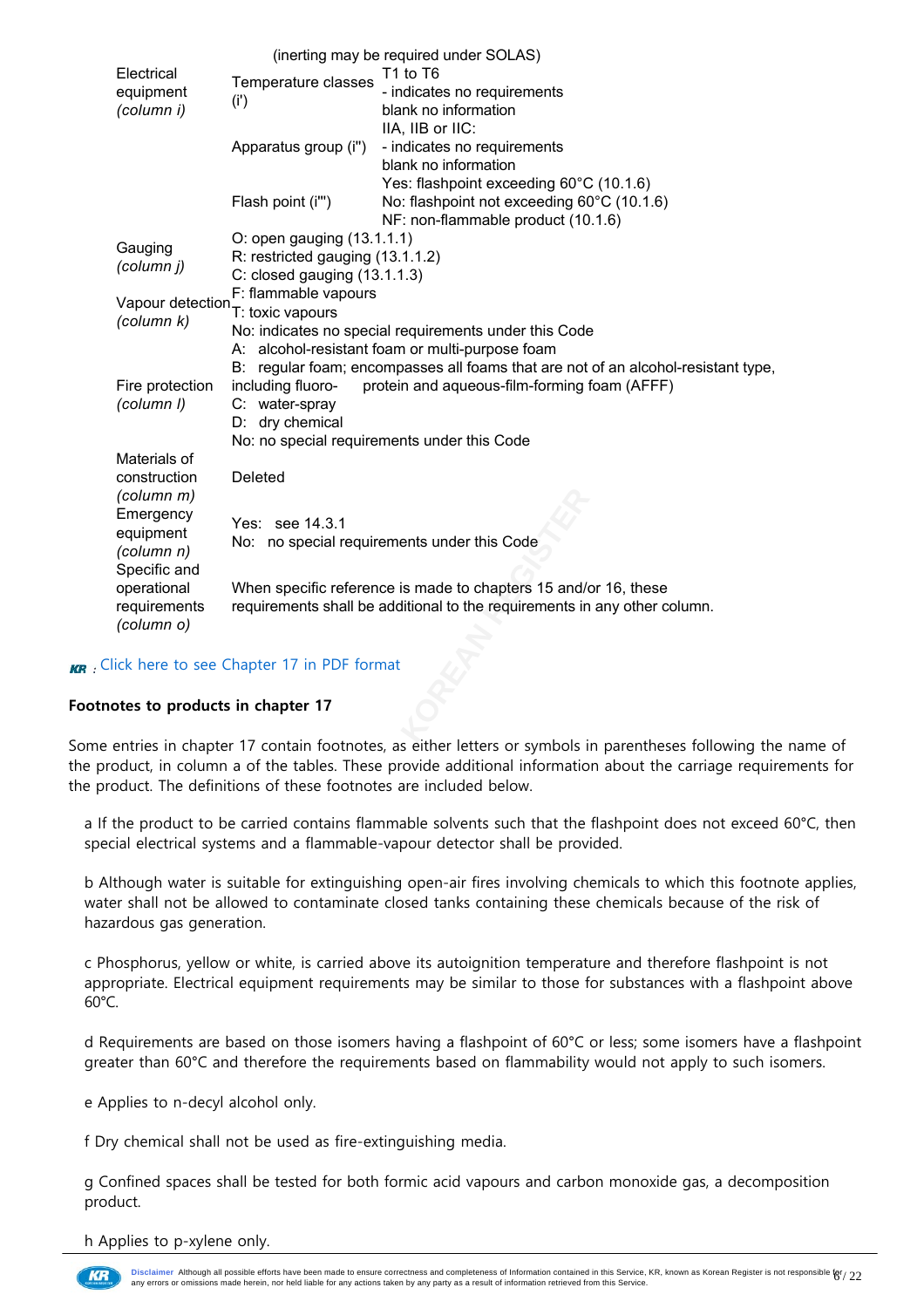i For mixtures containing no other components with safety hazards and where the pollution category is Y or less.

j Only certain alcohol-resistant foams are effective.

k Requirements for Ship Type identified in column e might be subject to regulation 4.1.3 of Annex II of MARPOL.

I Applicable when the melting point is equal to or greater than 0 DC.

m From vegetable oils, animal fats and fish oils specified in the IBC Code.

n Confirmation that the product is composed of Triglycerides, C16-C18 and C18 unsaturated shall be required in order for the entry to be used. Otherwise, the more generic entry "Used cooking oil (m)" must be used.

o Indicates that the entries are to be used solely for backloading of contaminated bulk liquids from offshore installations used in the search and exploitation of seabed mineral resources.

\* Indicates that with reference to chapter 21 of the IBC Code (paragraph 21.1.3), deviations from the normal assignment criteria used for some carriage requirements have been implemented.

## **Chapter 18**

## **List of products to which the Code does not apply**

18.1 The following are products which have been reviewed for their safety and pollution hazards and determined not to present hazards to such an extent as to warrant application of the Code.

18.2 Although the products listed in this chapter fall outside the scope of the Code, the attention of Administrations is drawn to the fact that some safety precautions may be needed for their safe transportation. Accordingly, Administrations shall prescribe appropriate safety requirements. **Chapter 18**<br> **Solution which the Code doe:**<br>
In reviewed for their safety are<br>
warrant application of the Cc<br>
In fall outside the scope of the<br>
safety precautions may be neer<br>
propriate safety requirements.<br>
Iling into Po

18.3 Some liquid substances are identified as falling into Pollution Category Z and, therefore, subject to certain requirements of MARPOL Annex II.

18.4 Liquid mixtures which are assessed or provisionally assessed under regulation 6.3 of MARPOL Annex II as falling into Pollution Category Z or OS, and which do not present safety hazards, may be carried under the appropriate entry in this chapter for "Noxious or Non-Noxious Liquid Substances, not otherwise specified (n.o.s.)".

EXPLANATORY NOTES

|                           | The product name shall be used in the shipping<br>document for<br>any cargo offered for bulk shipments. Any additional<br>name may |
|---------------------------|------------------------------------------------------------------------------------------------------------------------------------|
| Product name              | be included in brackets after the product name. In                                                                                 |
|                           | some cases.                                                                                                                        |
|                           | the product names are not identical with the names<br>given in                                                                     |
|                           | previous issues of the Code.                                                                                                       |
|                           | The letter Z means the Pollution Category assigned to<br>each                                                                      |
| <b>Pollution Category</b> | product under Annex II of MARPOL. OS means the<br>product was                                                                      |
|                           | evaluated and found to fall outside Categories X, Y, or<br>Ζ.                                                                      |
|                           |                                                                                                                                    |



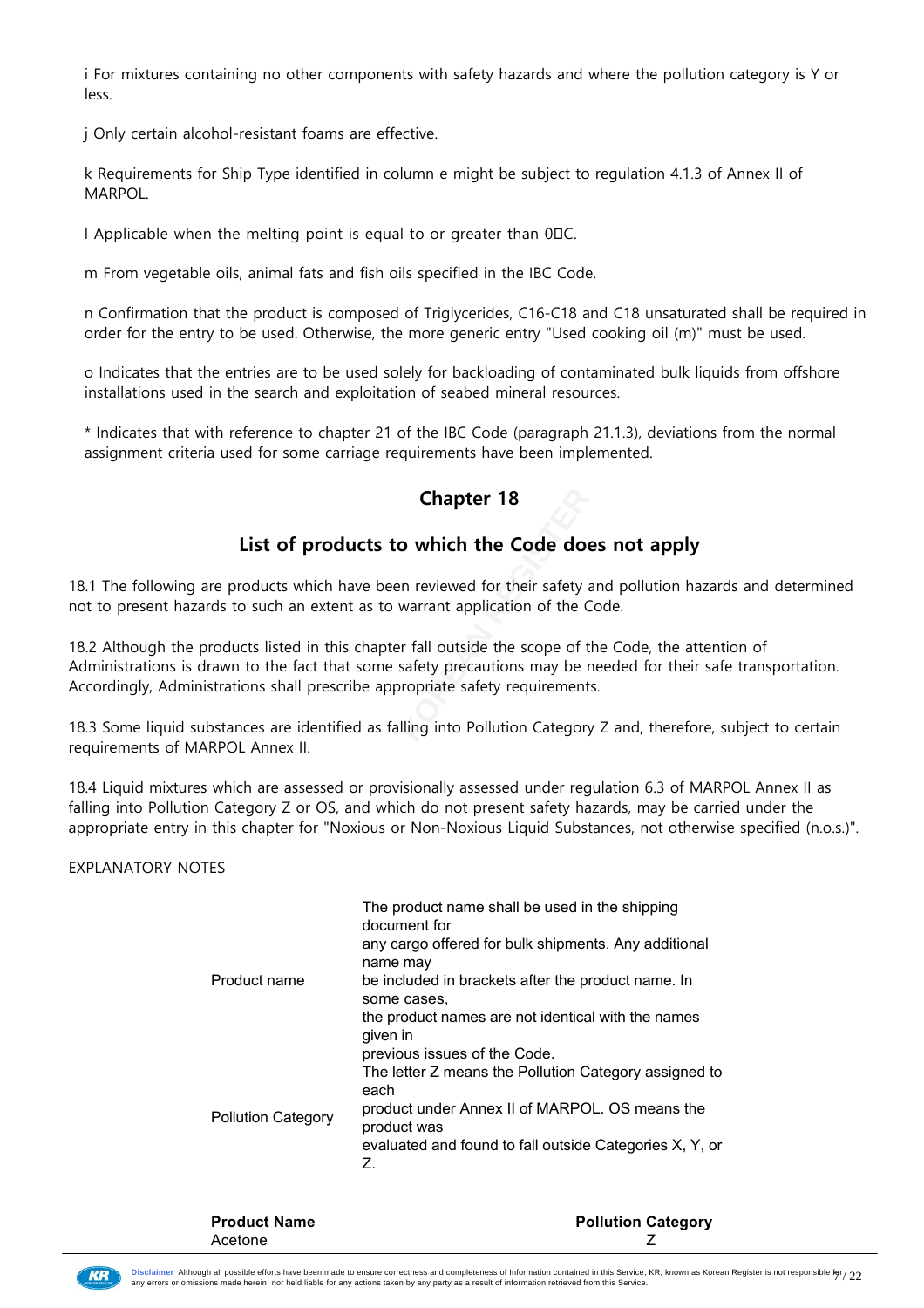| Alcoholic beverages, n.o.s.                           | Ζ                      |
|-------------------------------------------------------|------------------------|
| Apple juice                                           | <b>OS</b>              |
| n-Butyl alcohol                                       | Ζ                      |
| sec-Butyl alcohol                                     | Z                      |
| Calcium carbonate slurry                              | <b>OS</b>              |
| Clay slurry                                           | <b>OS</b>              |
| Coal slurry                                           | OS                     |
| Ethyl alcohol                                         | Z                      |
| Glucose solution                                      | <b>OS</b>              |
| Glycerol ethoxylated                                  | <b>OS</b>              |
| Hydrogenated starch hydrolysate                       | <b>OS</b>              |
| Isopropyl alcohol                                     | Z                      |
| Kaolin slurry                                         | <b>OS</b>              |
| Lecithin                                              | <b>OS</b>              |
| Maltitol solution                                     | <b>OS</b>              |
| Microsilica slurry                                    | <b>OS</b>              |
| Molasses                                              | <b>OS</b>              |
| Noxious liquid, (11) n.o.s. (trade name , contains )  | Z                      |
| Cat. Z                                                |                        |
| Non noxious liquid, (12) n.o.s. (trade name ,         | OS                     |
| contains ) Cat. OS                                    |                        |
| Orange juice (concentrated)                           | <b>OS</b>              |
| Orange juice (not concentrated)                       | <b>OS</b>              |
| Potassium chloride solution (less than 26%)           | <b>OS</b>              |
| Propylene glycol                                      | <b>OS</b>              |
| Sodium acetate solutions                              | Z                      |
| Sodium bicarbonate solution (less than 10%)           | <b>OS</b>              |
| Sorbitol solution                                     | <b>OS</b>              |
| Sulphonated polyacrylate solution                     | Ζ                      |
| Tetraethyl silicate monomer/oligomer (20% in ethanol) | Z                      |
| Triethylene glycol                                    | <b>OS</b><br><b>OS</b> |
| Vegetable protein solution (hydrolysed)<br>Water      | <b>OS</b>              |
|                                                       |                        |
| <b>Chapter 19</b>                                     |                        |
|                                                       |                        |
| <b>Index of Products Carried in Bulk</b>              |                        |

# **Chapter 19**

# **Index of Products Carried in Bulk**

19.1 The first column of the Index of Products Carried in Bulk (hereafter referred to as "the Index") provides the so-called Index Name. Where the Index Name is in capitals and in bold, the Index Name is identical to the Product Name in either chapter 17 or chapter 18. The second column listing the relevant Product Name is therefore empty. Where the Index Name is non-bold lower case it reflects a synonym for which the Product Name in either chapter 17 or chapter 18 is given in the second column. The relevant chapter of the IBC Code is reflected in the third column.

19.2 Following a review of chapter 19, a column listing UN numbers which was previously included had been removed from the Index. Since UN numbers are only available for a limited number of Index Names and there are inconsistencies between some of the names used in chapter 19 and those linked to UN numbers, it was decided to remove UN number references in order to avoid any confusion.

19.3 The Index has been developed for information purposes only. None of the Index Names indicated in non-bold lower case in the first column shall be used as the Product Name on the shipping document.

19.4 Prefixes forming an integral part of the name are shown in ordinary (roman) type and are taken into account in determining the alphabetical order of entries. These include such prefixes as:

Mono Di Tri Tetra Penta Iso Bis Neo Ortho Cyclo

19.5 Prefixes that are disregarded for purposes of alphabetical order are the following:

| n-   | (normal-)    |
|------|--------------|
| sec- | (secondary-) |

tertiary (the state of the state of the state of the state of the state of the state of the state of the state of the state of the state of the state of the state of the state of the state of the state of the state of the

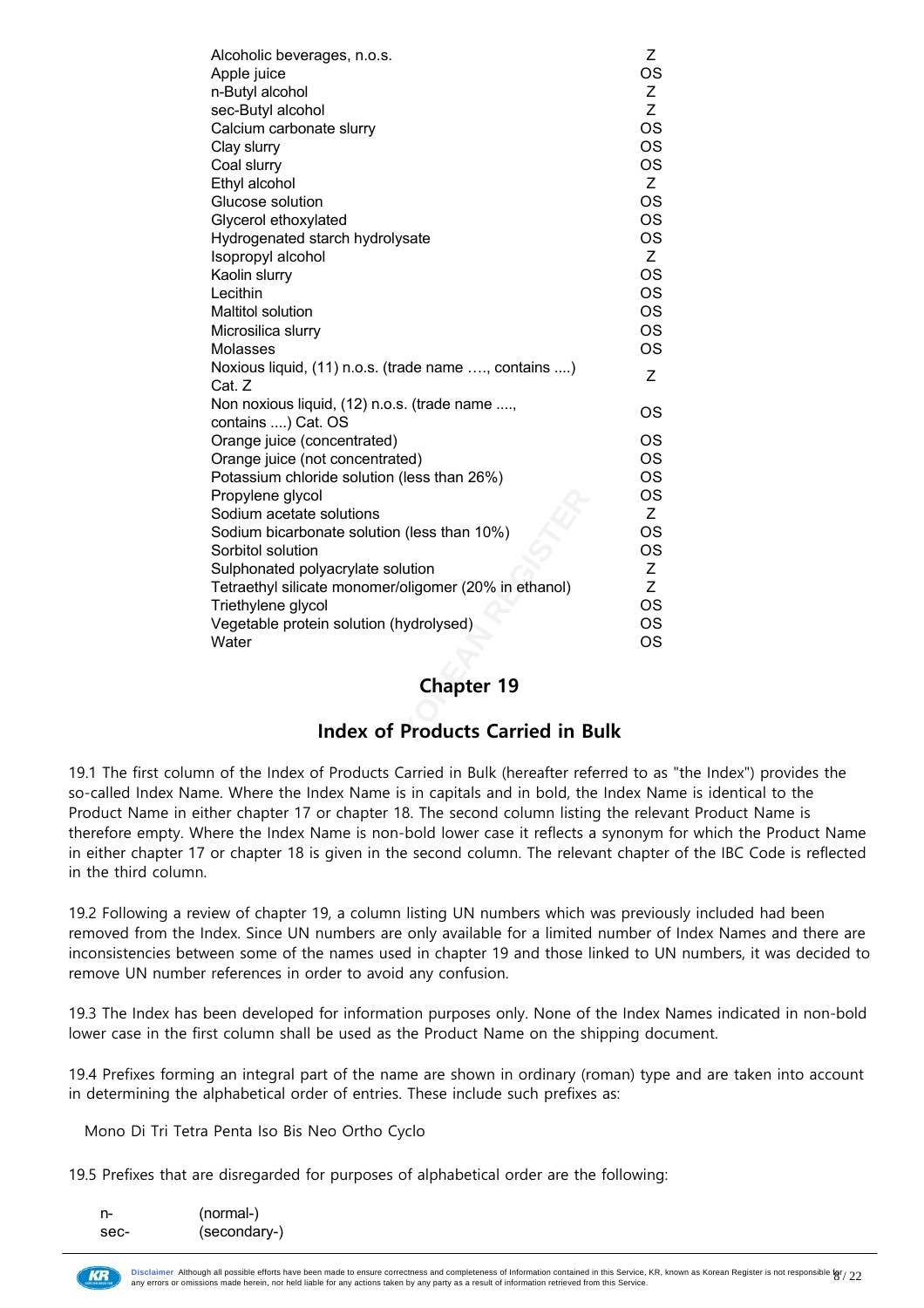| tert-    | (tertiary-)     |
|----------|-----------------|
| о-       | (ortho-)        |
| m-       | (meta-)         |
| p-       | (para-)         |
| N-       |                 |
| О-       |                 |
| S-       |                 |
| sym-     | (symmetrical)   |
| uns-     | (unsymmetrical) |
| dl-      |                 |
| D-       |                 |
| L-       |                 |
| cis-     |                 |
| trans-   |                 |
| (E)-     |                 |
| $(Z)$ -  |                 |
| alpha-   | (α-)            |
| beta-    | (β-)            |
| gamma-   | (Y-)            |
| epsilon- | (-ع)            |
| omega-   | (ω-)            |

19.6 The Index utilizes a note after the Index Name for some entries (shown as (a) or (b)) which indicates that the following qualifications apply:

(a) this Index Name represents a subset of the corresponding Product Name.

(b) The Product Name corresponding to this Index Name contains a carbon chain length qualification. Since the Index Name should always represent a subset or be an exact synonym of the corresponding Product Name, the carbon chain length characteristics should be checked for any product identified by this Index Name. Experiment or corresponding Product Namer<br>
Index Namer contains a carbor<br>
transferred for any product ide<br>
Second the following:<br> **KORER 21** 

**KR**: [Click here to see Chapter 19 in PDF format](http://krcon.krs.co.kr/files/treeeditor/e.r.me.074.318/en/link2.pdf)

7 The complete text of chapter 21 is replaced by the following:

# **"Chapter 21**

## **Criteria for assigning carriage requirements for products subject to the IBC Code**

### **21.1 Introduction**

21.1.1 The following criteria are used for the determination of pollution classification and assignment of appropriate carriage requirements for bulk liquid cargoes being assessed for entry into the IBC Code or lists 1, 3 or 4 of the MEPC.2/Circular.

21.1.2 In developing such criteria, every effort has been made to follow the criteria and cut-off points developed under the Globally Harmonized System (GHS).

21.1.3 Although the criteria are intended to be closely defined in order to establish a uniform approach, it must be emphasized that where human experience or other factors indicate the need for alternative arrangements, these shall always be taken into account. Where deviations from the criteria have been recognized, they shall be properly recorded with justifications.

### **21.2 Contents**

21.2.1 This chapter contains the following:

.1 minimum safety and pollution criteria for products subject to chapter 17 of the IBC Code;

.2 criteria used to assign the minimum carriage requirements for products that meet the safety or pollution criteria to make them subject to chapter 17 of the IBC Code;

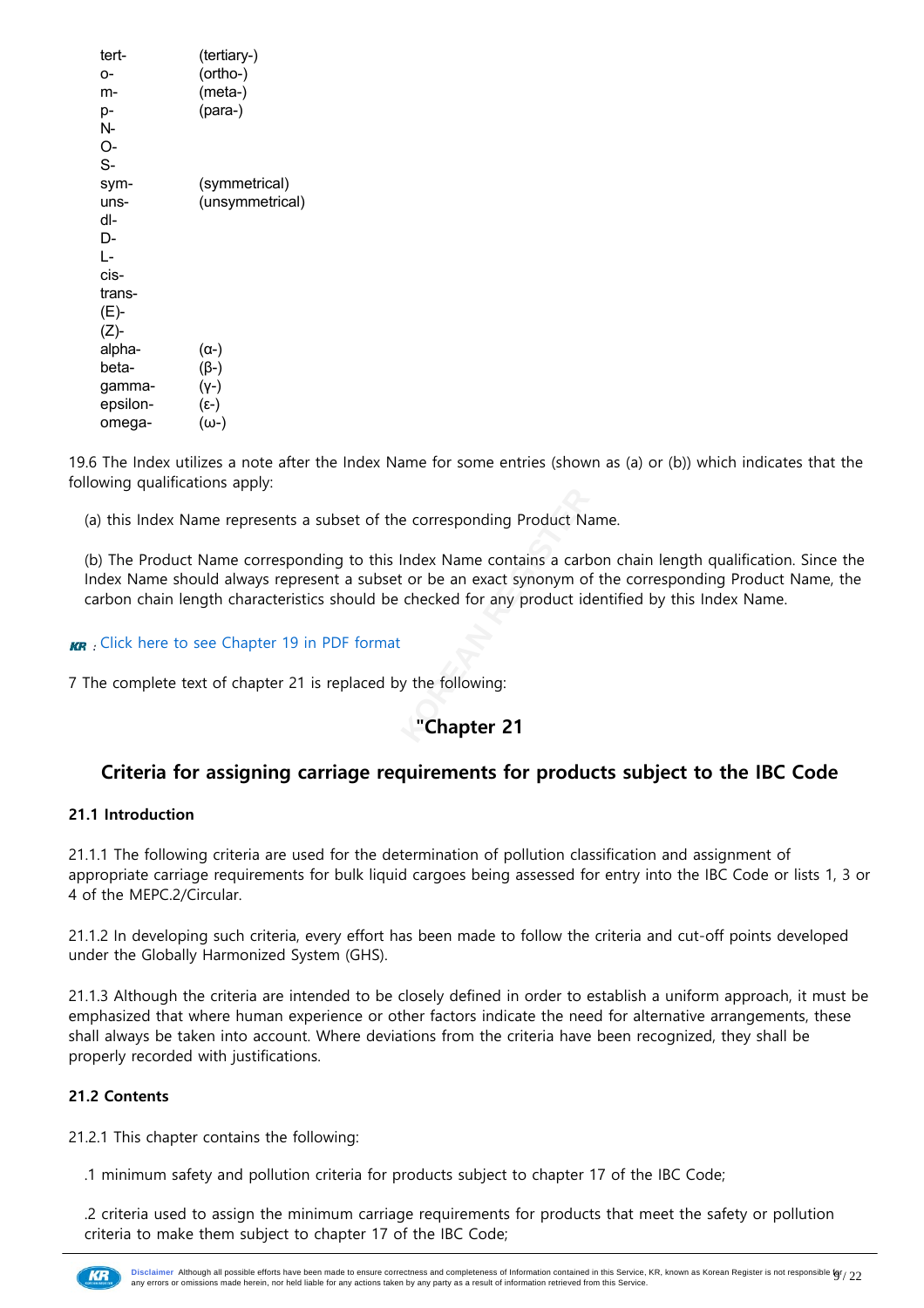.3 criteria used for determining special requirements in chapter 15 of the IBC Code to be included in column o of chapter 17 of the IBC Code;

.4 criteria used for determining special requirements in chapter 16 of the IBC Code to be included in column o of chapter 17 of the IBC Code;

.5 definitions of properties used within this chapter;

.6 information on the use of the GESAMP Hazard Ratings; and .7 information on the application of the SVC/LC<sub>50</sub> ratio method.

21.2.2 The information included in parentheses following the classification criteria throughout this chapter refers to the GESAMP Hazard Profile ratings set out in appendix I of MARPOL Annex II under the "Abbreviated legend to the revised GESAMP Hazard Evaluation procedure". The full listing of GESAMP Hazard Profile ratings for evaluated substances are published annually in the GESAMP Composite List as a PPR Circular. It should be noted that ratings in parentheses (based on estimation methods applied by GESAMP) are considered as equivalent to ratings without parentheses for the purpose of assigning carriage requirements.

## **21.3 Minimum safety and pollution criteria for products subject to chapter 17 of the IBC Code**

21.3.1 Products are deemed to be hazardous and subject to chapter 17 of the IBC Code if they meet one or more of the following criteria:

.1 inhalation LC<sub>50</sub>/ATE ≤ 20 mg/L/4h (see paragraph 21.7.1.3) (C3 = 1, 2, 3 or 4); According the 21.7.1.3) (C3 = 1, 2, 3<br> **According 21.7.1.2)** (C2 = 1, 2, 3, or<br>
According 21.7.1.1) (C1 = 1, 2, 3, or 4)<br>
See paragraph 21.7.2) (D3 = 1<br>
According 21.7.4) (D3 = Sr);

.2 dermal LD<sub>50</sub>/ATE ≤ 2000 mg/kg (see paragraph 21.7.1.2) (C2 = 1, 2, 3, or 4);

.3 oral LD<sub>50</sub>/ATE ≤ 2000 mg/kg (see paragraph 21.7.1.1) (C1 = 1, 2, 3, or 4);

.4 toxic to mammals by prolonged exposure (see paragraph 21.7.2) ( $D3 = C$ , M, R, N, T, or I);

.5 cause skin sensitization (see paragraph 21.7.3) (D3 = Ss);

.6 cause respiratory sensitization (see paragraph 21.7.4) ( $D3 = Sr$ );

.7 corrosive to skin (see paragraph 21.7.5) ( $D1 = 3$ , 3A, 3B, or 3C);

.8 with a Water Reactive Index (WRI) of  $\geq 1$  (see paragraph 21.7.6);

.9 require inertion, inhibition, stabilization, temperature control or tank environmental control in order to prevent a hazardous reaction (see definitions in paragraph 21.7.10);

.10 flashpoint < 23°C; and have an explosive/flammability range (expressed as a percentage by volume in air) of ≥ 20%;

.11 auto-ignition temperature of ≤ 200°C; and

.12 classified as pollution category X or Y or meeting the criteria for rules 11 to 13 in table 2 in paragraph 21452

## **21.4 Criteria used to assign the minimum carriage requirements for products that meet the minimum safety or pollution criteria to make them subject to chapter 17 of the IBC Code**

## **21.4.1 Column a – Product name**

21.4.1.1 A standardized chemical name, preferably assigned on the basis of the Chemical Abstracts Service (CAS) or the International Union of Pure and Applied Chemistry (IUPAC) system, shall be used as far as possible. However, where this is unnecessarily complex, then a technically correct and unambiguous alternative name may be used.

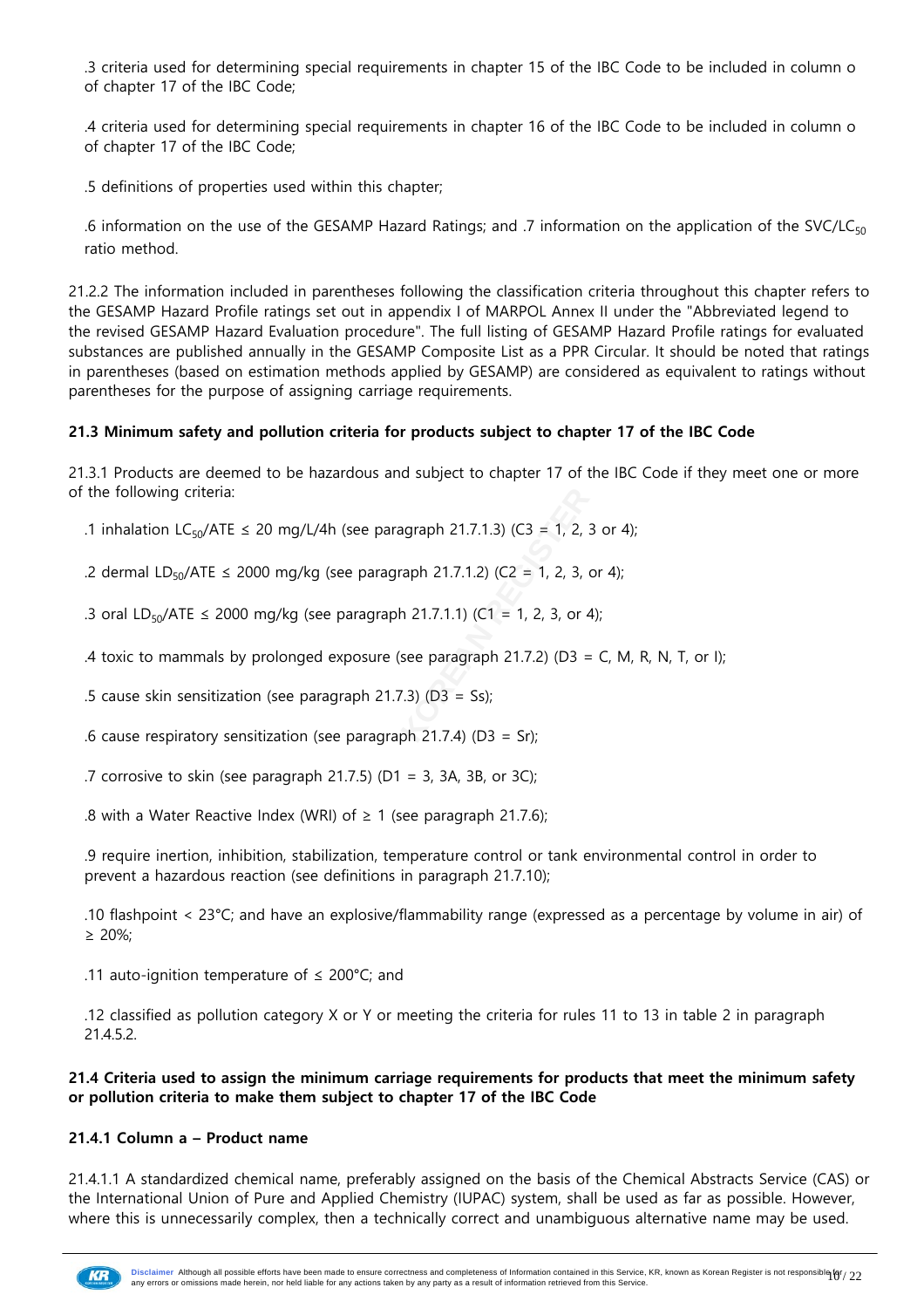## **21.4.2 Column b – Deleted**

### **21.4.3 Column c – Pollution category**

21.4.3.1 Column c identifies the pollution category assigned to each product in accordance

|  |  | Table 1 - Guidelines for the categorization of Noxious Liquid Substances |  |  |
|--|--|--------------------------------------------------------------------------|--|--|
|--|--|--------------------------------------------------------------------------|--|--|

| <b>Rule</b>                                                                      | A <sub>1</sub><br>Bio-<br>accumulation degradation                                                                         | A2<br>Bio- | <b>B1</b><br><b>Acute</b><br>toxicity | <b>B2</b><br><b>Chronic</b><br>toxicity | D <sub>3</sub><br>Long-term<br>health<br>effects | E <sub>2</sub><br><b>Effects on</b><br>marine<br>wildlife<br>and on<br>benthic<br>habitats | Cat |
|----------------------------------------------------------------------------------|----------------------------------------------------------------------------------------------------------------------------|------------|---------------------------------------|-----------------------------------------|--------------------------------------------------|--------------------------------------------------------------------------------------------|-----|
| 1                                                                                |                                                                                                                            |            | $\geq 5$                              |                                         |                                                  |                                                                                            |     |
| $\overline{2}$                                                                   | $\geq 4$                                                                                                                   |            | 4                                     |                                         |                                                  |                                                                                            | X   |
| 3                                                                                |                                                                                                                            | <b>NR</b>  | 4                                     |                                         |                                                  |                                                                                            |     |
| 4                                                                                | $\geq 4$                                                                                                                   | NR.        |                                       |                                         | CMRTNI <sup>1</sup>                              |                                                                                            |     |
| 5                                                                                |                                                                                                                            |            | 4                                     |                                         |                                                  |                                                                                            |     |
| 6                                                                                |                                                                                                                            |            | 3                                     |                                         |                                                  |                                                                                            |     |
| $\overline{7}$                                                                   |                                                                                                                            |            | $\overline{2}$                        |                                         |                                                  |                                                                                            |     |
| 8                                                                                | $\geq 4$                                                                                                                   | <b>NR</b>  |                                       | Not 0                                   |                                                  |                                                                                            |     |
| 9                                                                                |                                                                                                                            |            |                                       | $\geq 1$                                |                                                  |                                                                                            | Y   |
| 10                                                                               |                                                                                                                            |            |                                       |                                         |                                                  | $Fp, F$ or S<br>If not<br>Inorganic                                                        |     |
| 11                                                                               |                                                                                                                            |            |                                       |                                         | CMRTNI <sup>1</sup>                              |                                                                                            |     |
| 12                                                                               | Any product not meeting the criteria of rules 1 to 11 and 13                                                               |            |                                       |                                         |                                                  | z                                                                                          |     |
|                                                                                  | All products identified as: $\leq 2$ in column A1; R in column A2; blank in                                                |            |                                       |                                         |                                                  |                                                                                            |     |
| 13                                                                               | column D3; not Fp, F or S (if not organic) in column E2; and 0 (zero) in all<br>other columns of the GESAMP Hazard Profile |            |                                       |                                         |                                                  | <b>OS</b>                                                                                  |     |
|                                                                                  |                                                                                                                            |            |                                       |                                         |                                                  |                                                                                            |     |
| plies if the D3 rating contains any of these letters or any combination thereof. |                                                                                                                            |            |                                       |                                         |                                                  |                                                                                            |     |

### **21.4.4 Column d – Hazards**

21.4.4.1 An "S" is assigned to column d if any of the safety criteria described in paragraphs 21.3.1.1 to 21.3.1.11 are met.

21.4.4.2 A "P" is assigned to column d if the product meets the criteria for assigning Ship Type 1 to 3 as defined by rules 1 to 14 in the table 2.

### **21.4.5 Column e – Ship Type**

21.4.5.1 Assignment of Ship Types is carried out from both a pollution and safety perspective. The basic criteria for assigning Ship Types from a pollution perspective is carried out based on the GESAMP Hazard Profile, shown in table 2. An explanation of the details in the columns is provided in appendix I of MARPOL Annex II.

21.4.5.2 The following criteria are used to assign the Ship Type:

Ship Type 1:

Inhalation LC<sub>50</sub>/ATE≤ 0.5 mg/L/4h (C3 = 4) and SVC/LC<sub>50</sub> ≥ 20; and/or Dermal LD50/ATE  $\leq$  <sub>50</sub> mg/kg (C2 = 4); and/or  $WRI = 3$ ; and/or Auto-ignition temperature ≤ 65°C; and/or Explosive range  $\geq 50\%$  v/v in air and the flashpoint < 23°C; and/or Rules 1 or 2 of the table 2 shown in 21.4.5.2 (below).

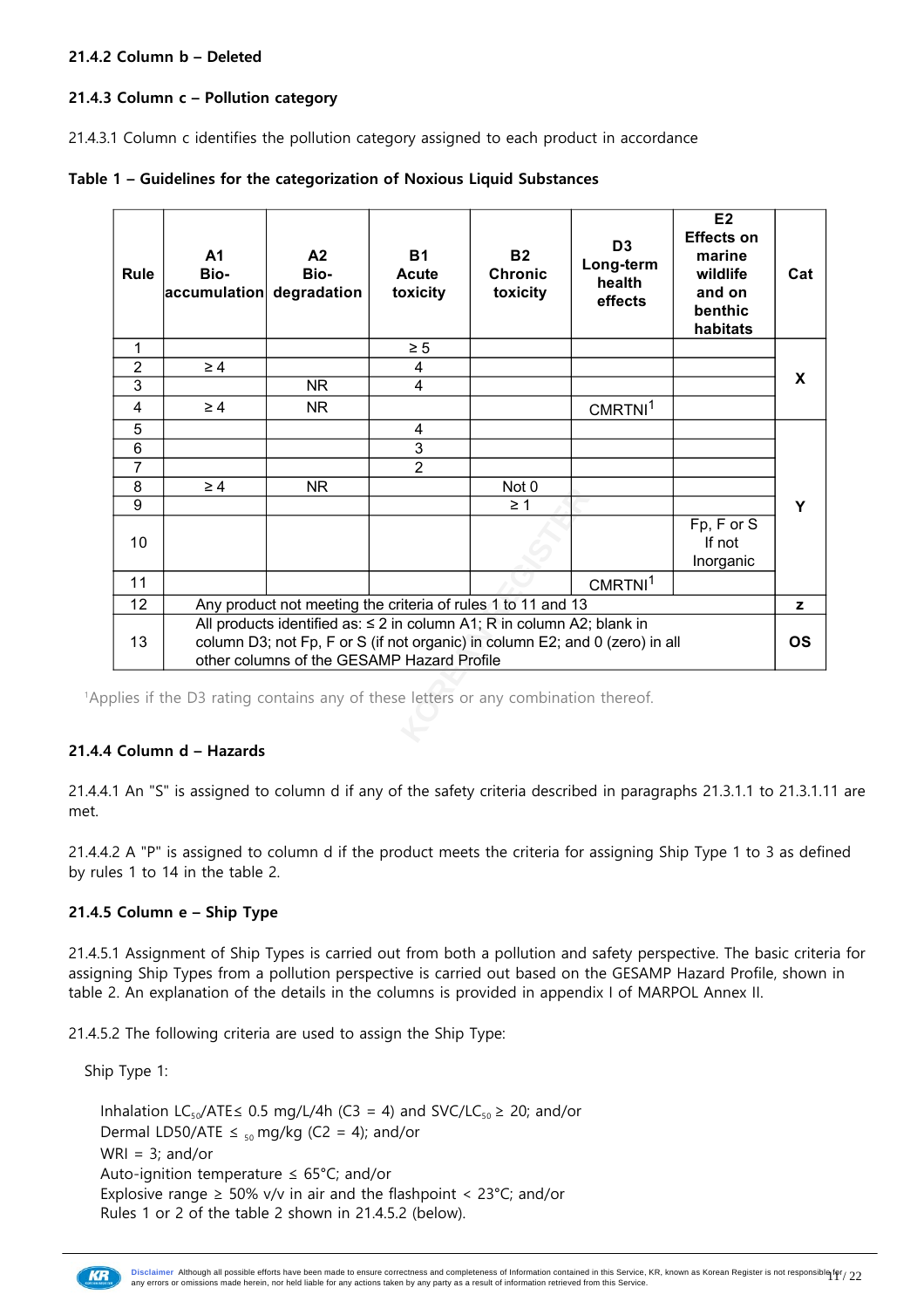Ship Type 2:

Inhalation LC<sub>50</sub>/ATE  $\leq$  0.5 mg/L/4h (C3 = 4) and SVC/LC<sub>50</sub> < 20; or Inhalation LC<sub>50</sub>/ATE > 0.5 mg/L/4h –  $\leq$  2mg/L/4h (C3 = 3) and SVC/LC<sub>50</sub>  $\geq$  2 (see note); and/or Dermal LD<sub>50</sub>/ATE > 50 mg/kg –  $\leq$  200 mg/kg (C2 = 3); and/or  $WRI = 2$ ; and/or Auto-ignition temperature ≤ 200°C; and/or Explosive range  $\geq 40\%$  v/v in air and the flashpoint < 23°C; and/or Any product meeting the criteria of rules 3 to 10 in table 2.

Note: Products with a density >1025 kg/m<sup>3</sup> (sinkers) or a water solubility of >50% (dissolvers) that are assigned to Ship Type 2 based on the inhalation toxicity criteria, may be re-assigned to Ship Type 3.

Ship Type 3:

Any of the minimum safety or pollution criteria for bulk liquid cargoes subject to chapter 17 of the IBC Code not meeting the requirements for Ship Types 1 or 2 and not meeting rule 15 of table 2 shown in 21.4.5.2 (below).

| <b>Rule</b>      | A1                                                             | A2  | <b>B1</b> | <b>B2</b> | D <sub>3</sub>      | E2 | Ship Type    |
|------------------|----------------------------------------------------------------|-----|-----------|-----------|---------------------|----|--------------|
| 1                |                                                                |     | $\geq 5$  |           |                     |    |              |
| $\overline{2}$   | $\geq 4$                                                       | NR. | 4         |           | CMRTNI <sup>2</sup> |    |              |
| 3                | $\geq 4$                                                       | NR  |           |           | CMRTNI <sup>2</sup> |    |              |
| 4                |                                                                |     | 4         |           |                     |    |              |
| 5                | $\geq 4$                                                       |     | 3         |           |                     |    |              |
| 6                |                                                                | NR  | 3         |           |                     |    | $\mathbf{2}$ |
| $\overline{7}$   |                                                                |     |           | $\geq 1$  |                     |    |              |
| 8                |                                                                |     |           |           |                     | Fp |              |
| $\boldsymbol{9}$ |                                                                |     |           |           | CMRTNI <sup>2</sup> | F  |              |
| 10               |                                                                |     | $\geq$ 2  |           |                     | S  |              |
| 11               | $\geq 4$                                                       |     |           |           |                     |    |              |
| 12               |                                                                | NR  |           |           |                     |    | 3            |
| 13               |                                                                |     | $\geq 1$  |           |                     |    |              |
| 14               | All other category Y Substances                                |     |           |           |                     |    |              |
| 15               | All other category Z Substances<br>All "Other Substances" (OS) |     |           | <b>NA</b> |                     |    |              |

## **Table 2 – Assignment of Ship Types based on the GESAMP Hazard Profile**

<sup>2</sup>Applies if the D3 rating contains any of these letters or any combination thereof.

## **21.4.6 Column f – Tank type**

21.4.6.1 The tank type is assigned according to the following criteria:

Tank type 1G: Inhalation LC<sub>50</sub>/ATE  $\leq$  0.5 mg/L/4h (C3 = 4) and SVC/LC<sub>50</sub>  $\geq$  1000; and/or Dermal LD<sub>50</sub>/ATE  $\leq$  50 mg/kg (C2 = 4); and/or; WRI=3; and/or Auto-ignition temperature  $\leq$  65°C; and/or Explosive range  $\geq 40\%$  v/v in air and the flashpoint < 23°C. Based on expert judgement, tank type 1G may be required for specific products (e.g. for molten

sulphur, hydrochloric acid)

Tank type 2G: Any of the minimum safety or pollution criteria for bulk liquid cargoes subject to chapter 17 or the IBC Code not meeting the requirements for tank type 1G.

## **21.4.7 Column g – Tank vents**

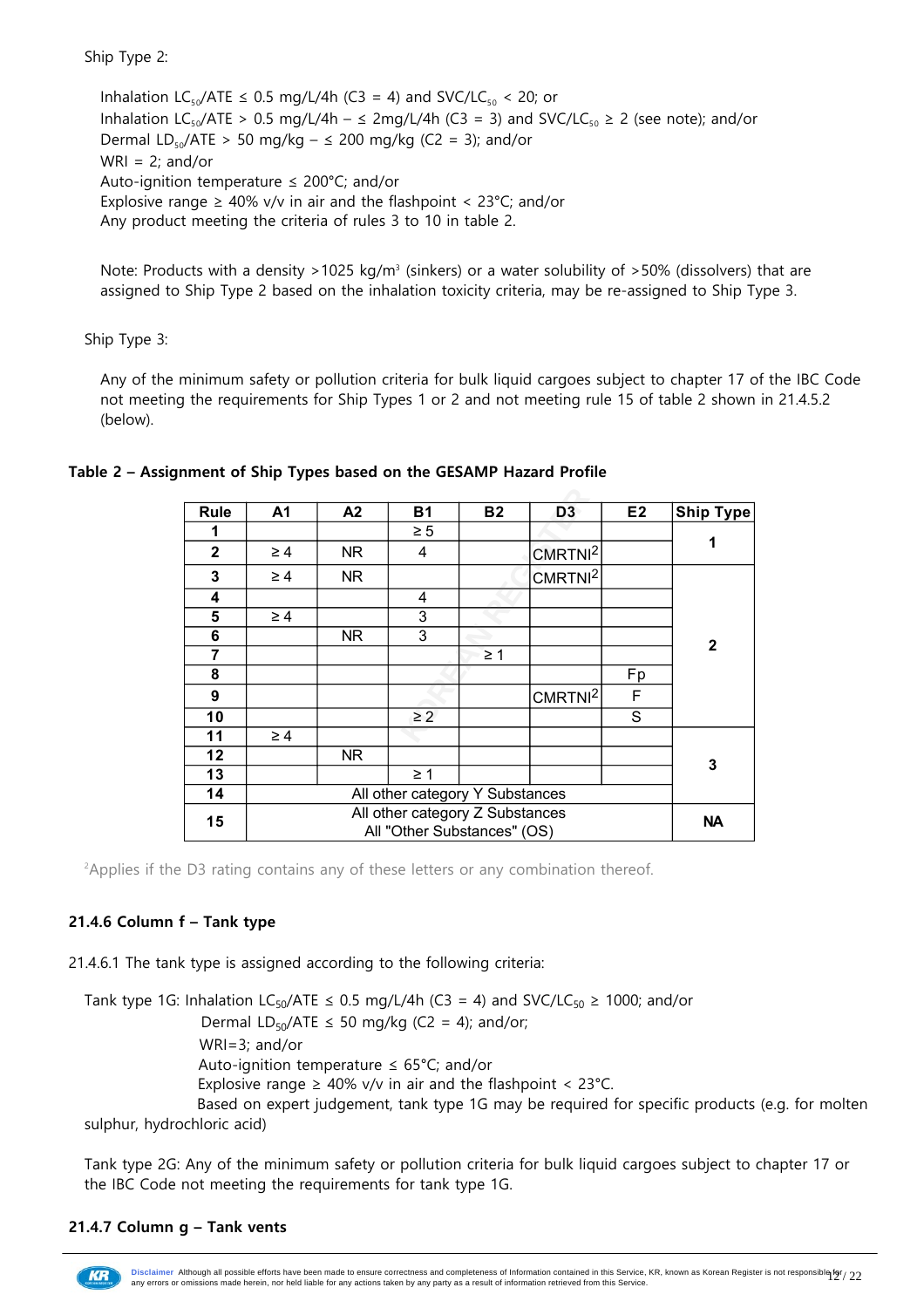21.4.7.1 The tank venting arrangements are assigned according to the following criteria:

Controlled: Inhalation LC<sub>50</sub>/ATE  $\leq$  10 mg/L/4h (C3 = 2, 3 or 4), unless in accordance with 21.7.12; and/or Toxic to mammals by prolonged exposure ( $D3 = C$ , M, R, T, N, or I); and/or Respiratory sensitizer ( $D3 = Sr$ , see also paragraph 21.7.4); and/or Special carriage control needed; and/or Flashpoint  $\leq 60^{\circ}$ C; and Corrosive to skin ( $\leq 4$ h exposure). (D1 = 3A, 3B, or 3C).

Open: Any of the minimum safety or pollution criteria for bulk liquid cargoes subject to chapter 17 or the IBC Code not meeting the requirements for controlled tank vents.

### **21.4.8 Column h – Tank environmental control**

21.4.8.1 The tank environmental control conditions are assigned according to the following criteria:

Inert: Auto-ignition temperature ≤ 200°C; and/or

Reacts with air to cause a hazard; and/or

Explosive range  $\geq 40\%$  and the flashpoint < 23°C.

Dry:WRI > 1

Pad:Only applies to specific products identified on a case by case basis.

Vent:Only applies to specific products identified on a case by case basis.

No:Where the above criteria do not apply (inerting requirements may be required under SOLAS).

## **21.4.9 Column i – Electrical equipment**

21.4.9.1 If the flashpoint of the product is ≤ 60°C or the product is heated to within 15°C of its flashpoint then the electrical equipment required are assigned according to the following criteria, otherwise "–" is assigned in column i' and i": C or the product is heated to<br>
rding to the following criteria<br>
stated to<br>
state of the state of the state of the state of the state of the state of the state of the state of the state of the state of the state of the stat

### **.1 Column i' – Temperature class:**

T1 Auto-ignition temperature ≥ 450°C T2 Auto-ignition temperature ≥ 300°C but < 450°C T3 Auto-ignition temperature ≥ 200°C but < 300°C T4 Auto-ignition temperature ≥ 135°C but < 200°C T5 Auto-ignition temperature ≥ 100°C but < 135°C

T6 Auto-ignition temperature ≥ 85°C but < 100°C

## **.2 Column i'' – Apparatus group:**

| Apparatus group | MESG at 20oC<br>(mm) | MIC ratio<br>product/methane |
|-----------------|----------------------|------------------------------|
| IΙA             | > 0.90               | > 0.80                       |
| IIB             | $> 0.50$ to ≤ 0.90   | $> 0.45$ to ≤ 0.80           |
| ТC              | $\leq 0.50$          | $\leq 0.45$                  |

.1 The tests shall be carried out in accordance with the procedures described in IEC 60079-1-1:2002 and IEC 79-3.

.2 For gases and vapours it is sufficient to make only one determination of either the Maximum Experimental Safe Gap (MESG) or the Minimum Igniting Current (MIC) provided that:

for Group IIA: the MESG  $> 0.90$  mm or the MIC ratio  $> 0.80$ for Group IIB: the MESG is  $> 0.50$  mm and  $\leq 0.90$  mm; or the MIC ratio is  $> 0.50$  and  $\leq 0.80$ for Group IIC: the MESG is  $\leq$  0.50 mm or the MIC ratio is  $\leq$  0.45

.3 It is necessary to determine both the MESG and the MIC ratio when:

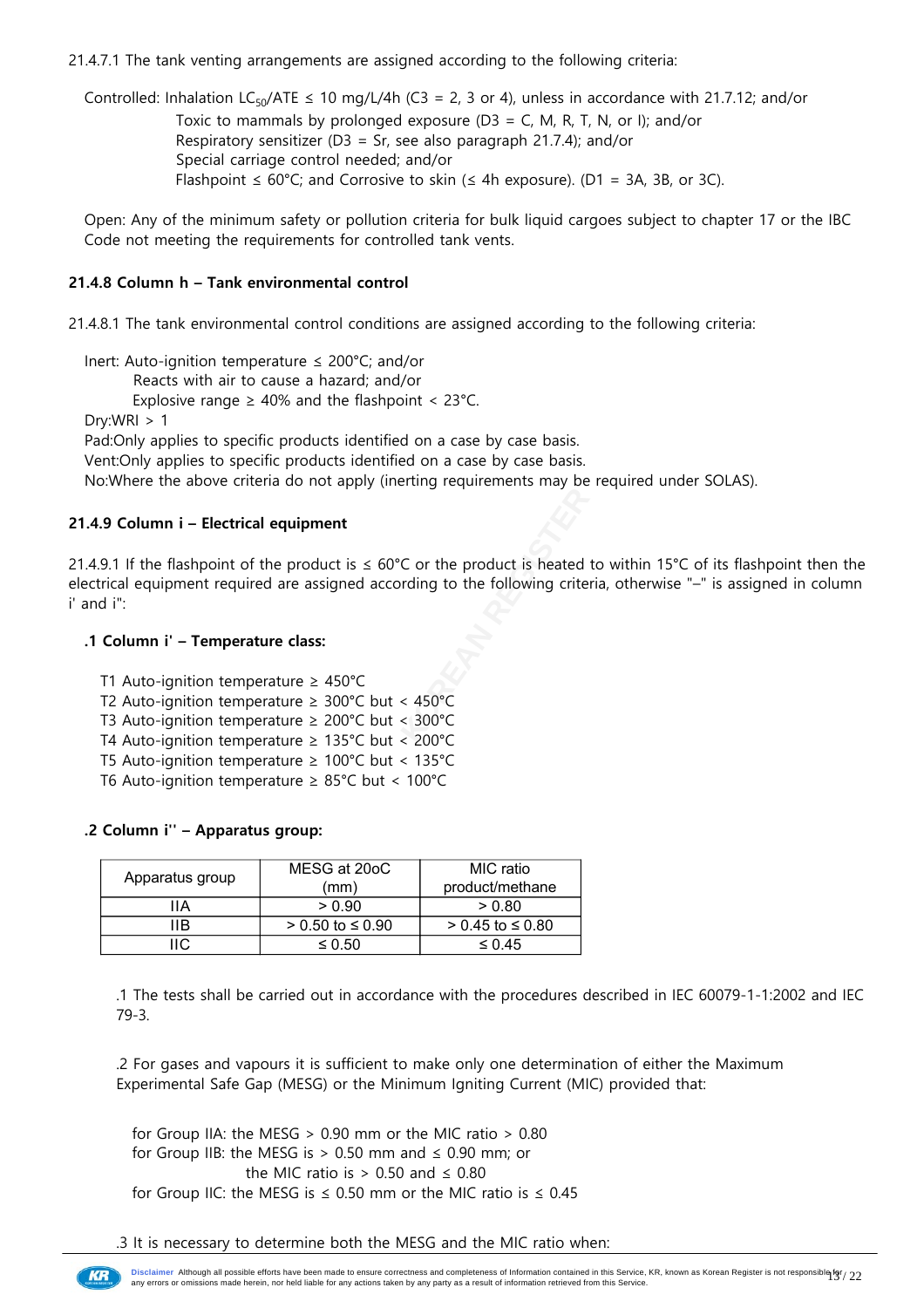.1 The MIC ratio determination only has been made, and the ratio is between 0.80 and 0.90, when an MESG determination will be required;

.2 The MIC ratio determination only has been made, and the ratio is between 0.45 and 0.50, when an MESG determination will be required; or

.3 The MESG only has been found, and is between 0.50 mm and 0.55 mm, when an MIC ratio determination will be required.

#### **.3 Column i"' Flashpoint:**

| $>60^{\circ}$ C | Yes |
|-----------------|-----|
| ≤ 60°C          | N٥  |
| Non-flammable   | NF  |

### **21.4.10 Column j – Gauging**

21.4.10.1 The gauging equipment is assigned according to the following criteria:

```
Closed: Inhalation LC<sub>50</sub>/ATE \leq 2 mg/L/4h (C3 = 3 or 4), unless in accordance with 21.7.12; and/or
              Dermal LD<sub>50</sub>/ATE ≤ 1000 mg/kg (C2 = 2, 3 or 4); and/or
             Toxic to mammals by prolonged exposure (D3 = C, M, R, T, N, or I); and/or
               Respiratory sensitizer (D3 = Sr, see also paragraph 21.7.4); and/or 
             Severely corrosive to skin (\leq 3 min exposure) (D1= 3C).
                                                                          = 3 or 4), unless in accordand<br>
= 2, 3 or 4); and/or<br>
osure (D3 = C, M, R, T, N, or<br>
Iso paragraph 21.7.4); and/or<br>
xposure) (D1 = 3C).<br>
L/4h (C3 = 2), unless in accor<br>
inerting required; and/or<br>
- \leq1h exposure) (D1 =
```

```
Restricted: Inhalation LC<sub>50</sub>/ATE > 2 - ≤10 mg/L/4h (C3 = 2), unless in accordance with 21.7.12; and/or
              Special carriage control indicates inerting required; and/or 
             Highly corrosive to skin (> 3 min - \leq 1h exposure) (D1 = 3B); and/or
              Flashpoint ≤ 60°C.
```
Open: Any of the minimum safety or pollution criteria for bulk liquid cargoes subject to chapter 17 or the IBC Code not meeting the requirements for closed or restricted gauging.

### **21.4.11 Column k – Vapour detection**

21.4.11.1 The vapour detection equipment is assigned according to the following criteria:

Toxic (T): Inhalation LC<sub>50</sub>/ATE  $\leq$  10 mg/L/4h (C3 = 2, 3, or 4), unless in accordance with 21.7.12, and/or Respiratory sensitizer ( $D3 = Sr$ , see also paragraph 21.7.4); and/or Toxic to mammals by prolonged exposure ( $D3 = C$ , M, R, T, N, or I)

Flammable (F): Flashpoint ≤ 60°C

No (No): Where the above criteria do not apply

### **21.4.12 Column l – Fire protection equipment**

21.4.12.1 The appropriate fire-fighting media are defined as being appropriate according to the following criteria related to the properties of the product:

| Solubility > 10% (> 100000 mg/L)             | A            | Alcohol-resistant foam                  |
|----------------------------------------------|--------------|-----------------------------------------|
| Solubility $\leq 10\%$ ( $\leq 100000$ mg/L) | $\mathsf{A}$ | Alcohol-resistant foam; and/or          |
|                                              | B            | Regular foam                            |
|                                              |              | Water spray (generally used as a        |
| $WRI = 0$                                    | C            | coolant and can be used with A          |
|                                              |              | and/or B providing that the WRI = $0$ ) |

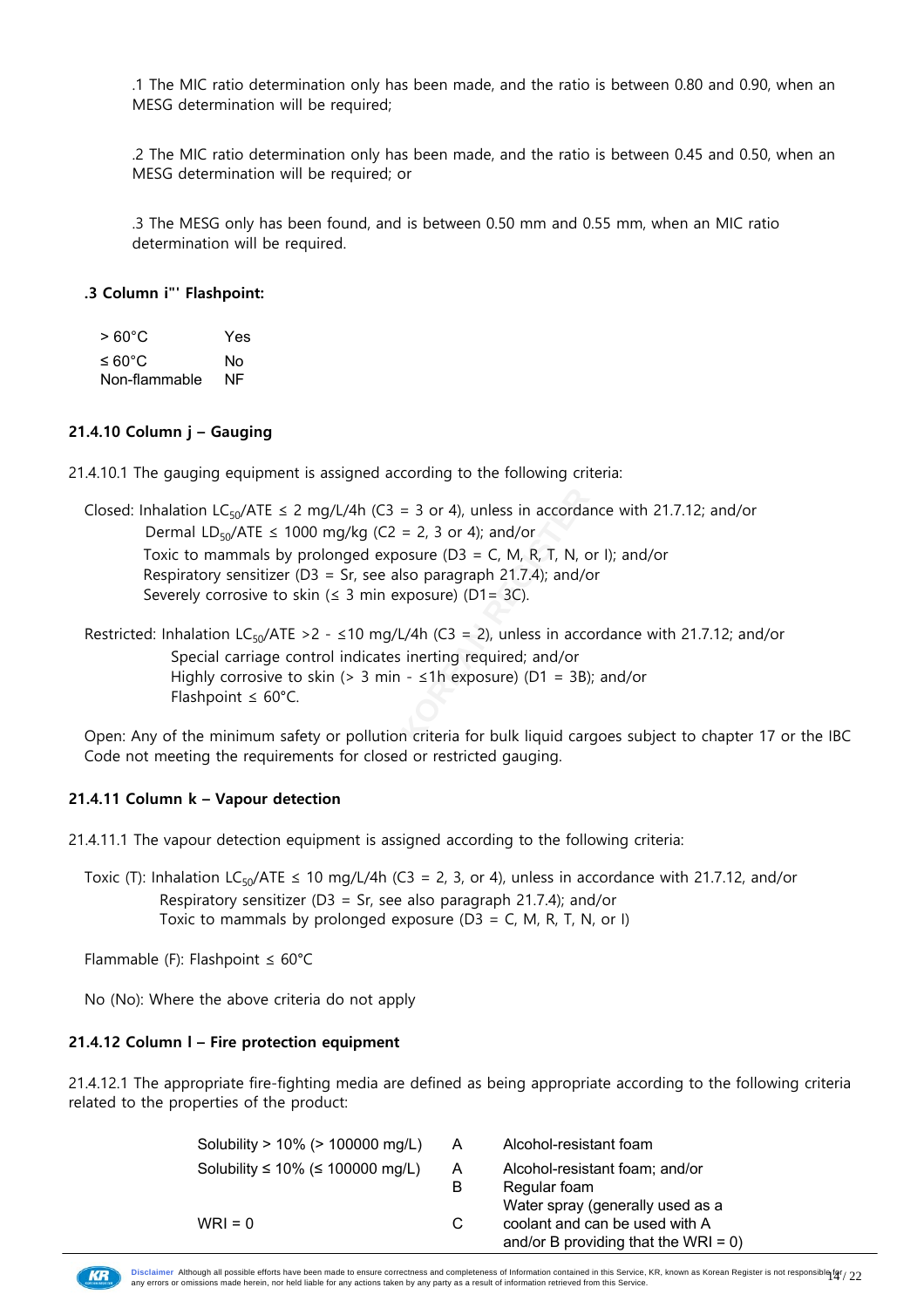| D  | Dry chemical<br>No requirements under this Code.                                                 |
|----|--------------------------------------------------------------------------------------------------|
| No | This applies where a product as<br>identified as NF in column i"' (see<br>paragraph 21.4.9.1.3). |

**Note**: all appropriate media shall be listed.

WRI ≥1

### **21.4.13 Column m – Deleted**

### **21.4.14 Column n – Emergency equipment**

21.4.14.1 The requirement to have personnel emergency equipment on board is identified by "Yes" in column n according to the following criteria:

Inhalation LC<sub>50</sub>/ATE  $\leq$  2 mg/L/4h (C3 = 3 or 4); unless in accordance with 21.7.12 and/or Respiratory sensitizer ( $D3 = Sr$ , see also paragraph 21.7.4); and/or Severely corrosive to skin ( $\leq$  3 min exposure) (D1 = 3C); and/or  $WRI = 2$ 

No: indicates that the above criteria do not apply.

### **21.5 Column o – Criteria for special requirements in chapter 15**

21.5.1 The assignment of special requirements in column o shall normally follow clear criteria based on the data supplied in the reporting form. Where it is considered appropriate to deviate from such criteria, this shall be clearly documented in such a way that it can easily be retrieved on demand. **Example 15**<br>
In column o shall normally fol<br>
idered appropriate to deviate<br>
sily be retrieved on demand.<br>
pecial requirements identified<br>
pecial requirements identified<br>
tify specific products by namer wav.

21.5.2 The criteria for making reference to the special requirements identified in chapters 15 and 16 are defined below with comments where relevant.

## **21.5.3 Paragraphs 15.2 to 15.10 and 15.20**

21.5.3.1 Paragraphs 15.2 to 15.10 and 15.20 identify specific products by name with special carriage requirements that cannot be easily accommodated in any other way.

## **21.5.4 Paragraph 15.11 – Acids**

- 21.5.4.1 Paragraph 15.11 applies to all acids unless they:
	- .1 are organic acids when only paragraphs 15.11.2 to 15.11.4 and paragraphs 15.11.6 to 15.11.8 apply; or

.2 do not evolve hydrogen – when paragraph 15.11.5 need not apply.

## **21.5.5 Paragraph 15.12 – Toxic products**

21.5.5.1 All of paragraph 15.12 is added to column o according to the following criteria:

Inhalation LC<sub>50</sub>/ATE  $\leq$  2 mg/L/4h (C3 = 3 or 4), unless in accordance with 21.7.12; and/or the product is a respiratory sensitizer ( $D3 = Sr$ , see also paragraph 21.7.4); and/or the product is toxic to mammals by prolonged exposure ( $D3 = C$ , M, R, T, N, or I).

21.5.5.2 Paragraphs 15.12.3 and 15.12.4 are added to column o according to the following criterion:

Inhalation LC<sub>50</sub>/ATE > 2 -  $\leq$  10 mg/L/4h (C3 = 2), unless in accordance with 21.7.12.

21.5.5.3 Paragraph 15.12.3.2 is added to column o according to the following criteria:

Dermal LD<sub>50</sub>/ATE  $\leq$  1000 mg/kg (C2 = 2, 3, or 4); and/or

Oral LD50/ATE ≤ 300 mg/kg (C1 = 2, 3, 3, 3, 3, or 4).

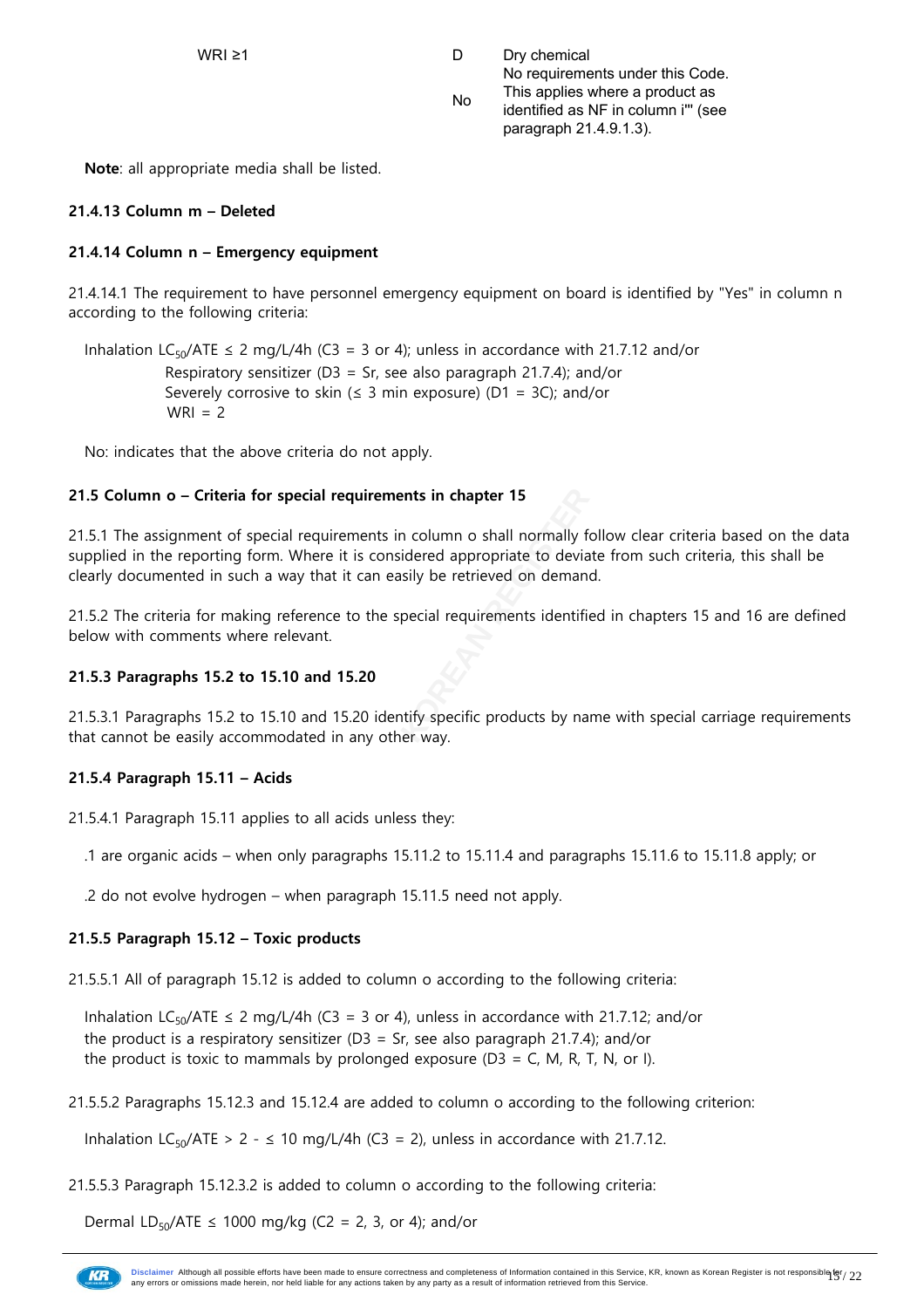Oral LD<sub>50</sub>/ATE ≤ 300 mg/kg (C1 = 2, 3, or 4).

## **21.5.6 Paragraph 15.13 – Cargoes protected by additives**

21.5.6.1 The requirement to assign paragraph 15.13 to column o is based on the information related to the product's tendency to polymerize, decompose, oxidize or undergo other chemical changes which may cause a hazard under normal carriage conditions, but which would be prevented by the addition of appropriate additives.

## **21.5.7 Paragraph 15.14 – Cargoes with a vapour pressure greater than atmospheric at 37.8°C**

21.5.7.1 The requirement to assign paragraph 15.14 to column o is based on the following criterion:

Boiling point ≤ 37.8°C

## **21.5.8 Paragraph 15.16 – Cargo contamination**

21.5.8.1 Paragraph 15.16.1 is deleted.

21.5.8.2 Paragraph 15.16.2 is added to column o according to the following criterion:

WRI>1

## **21.5.9 Paragraph 15.17 – Increased ventilation requirements**

21.5.9.1 Paragraph 15.17 shall be added to column o according to the following criteria:

Inhalation LC<sub>50</sub>/ATE > 0.5 -  $\leq$  2 mg/L/4h (C3 = 3), unless in accordance with 21.7.12; and/or Respiratory sensitizer ( $D3 = Sr$ , see also paragraph 21.7.4); and/or Toxic to mammals by prolonged exposure ( $D3 = C$ , M, R, T, N, or I); and/or Highly to severely corrosive to skin ( $\leq$  1h exposure time) (D1 = 3B or 3C). **KOMAGE EXECUTE:**<br> **KOREY REGISTED:**<br> **KOREGISTED:**<br> **KOREGISTED:**<br> **KOREGISTED:**<br> **KOREGISTED:**<br> **KOREGISTED:**<br> **KOREGISTED:**<br> **KOREGISTED:**<br> **KOREGISTED:**<br> **ROREGISTED:**<br> **ROREGISTED:**<br> **ROREGISTED:**<br> **ROREGISTED:**<br> **ROR** 

## **21.5.10 Paragraph 15.18 – Special cargo pump-room requirements**

21.5.10.1 Paragraph 15.18 shall be added to column o according to the following criterion: Inhalation LC<sub>50</sub>/ATE  $\leq$ 0.5 mg/L/4h (C3 = 4), unless in accordance with 21.7.12

## **21.5.11 Paragraph 15.19 – Overflow control**

21.5.11.1 Paragraph 15.19 shall be added to column o according to the following criteria:

Inhalation LC<sub>50</sub>/ATE  $\leq$  2 mg/L/4h (C3 = 3 or 4), unless in accordance with 21.7.12; and/or Dermal LD<sub>50</sub>/ATE  $\leq$  1000 mg/kg (C2 = 2, 3, or 4); and/or Oral LD<sub>50</sub>/ATE ≤ 300 mg/kg (C1 = 2, 3, or 4); and/or Respiratory sensitizer ( $D3 = Sr$ , see also paragraph 21.7.4); and/or Severely corrosive to skin ( $\leq$  3 min exposure) (D1 = 3C); and/or Auto-ignition temperature ≤ 200oC; and/or Explosive range  $\geq 40\%$  v/v in air and flashpoint < 23°C; and/or Classified as Ship Type 1 on pollution grounds.

21.5.11.2 Only paragraph 15.19.6 shall apply if the product has any of the following properties:

Inhalation LC<sub>50</sub>/ATE > 2 mg/L/4h - ≤10 mg/L/4h (C3 = 2), unless in accordance with 21.7.12; and/or Dermal LD<sub>50</sub>/ATE > 1000 mg/kg -  $\leq$  2000 mg/kg (C2 = 1); and/or Oral LD<sub>50</sub>/ATE > 300 mg/kg - ≤ 2000 mg/kg (C1 = 1); and/or Skin sensitizer (D3='Ss'); and/or Highly corrosive to skin (> 3 min -  $\leq$  1h exposure) (D1 = 3B); and/or Flashpoint ≤ 60°C; and/or Classified as Ship Type 2 on pollution grounds; and/or Pollution category X or Y.

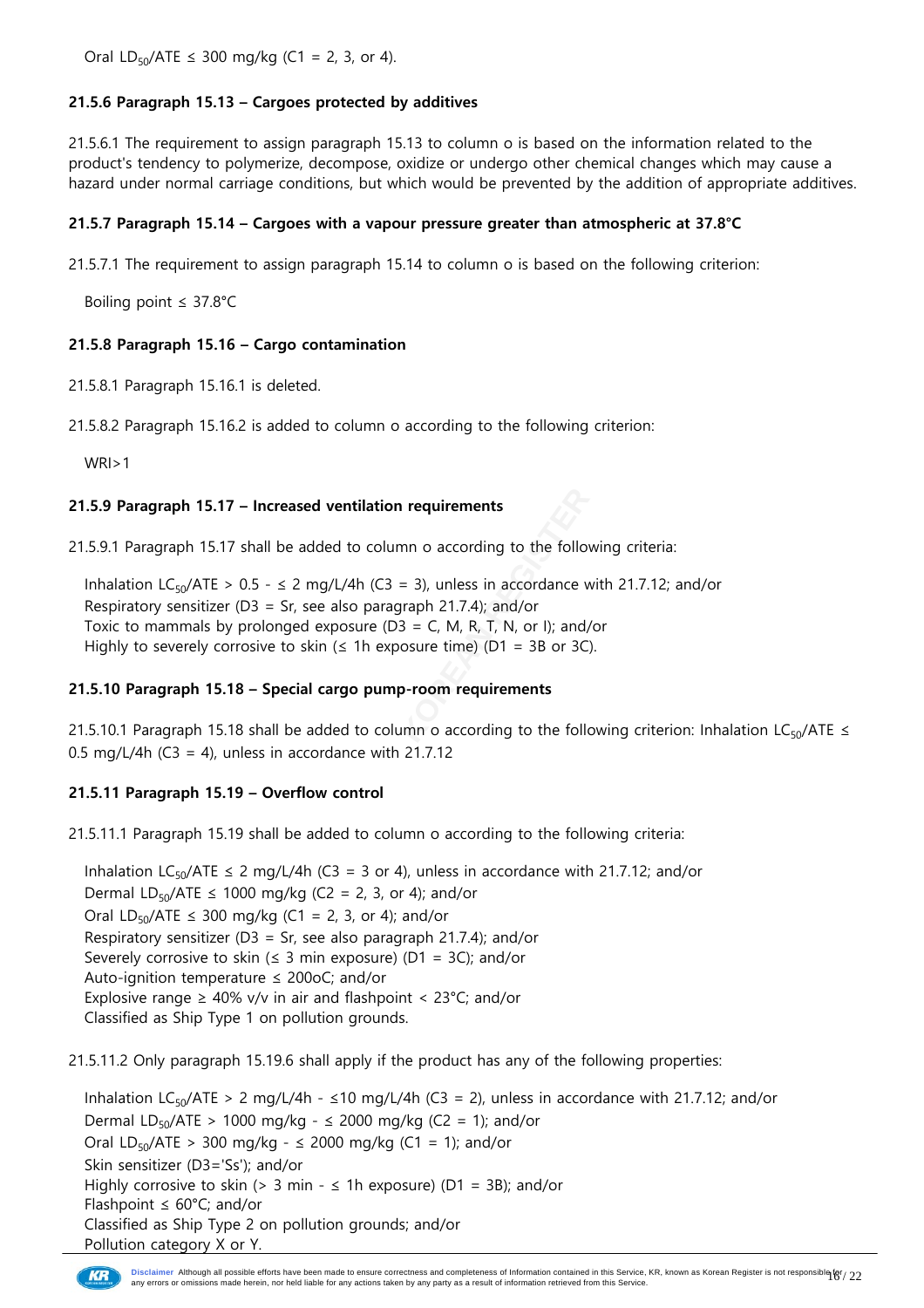### **21.5.12 Paragraph 15.21 – Temperature sensors**

21.5.12.1 Paragraph 15.21 is added to column o according to the heat sensitivity of the product. This requirement is related to pumps in cargo pump-rooms only.

## **21.6 Column o – Criteria for special requirements in chapter 16**

### **21.6.1 Paragraphs 16.1 to 16.2.5 and 16.3 to 16.5**

21.6.1.1 These apply to all cargoes and so are not referenced specifically in column o .

### **21.6.2 Paragraph 16.2.6**

21.6.2.1 Paragraph 16.2.6 is added to column o for products, which meet the following criteria: Pollution Category X or Y and viscosity ≥ 50 mPa $\square$ s at 20°C.

## **21.6.3 Paragraph 16.2.9**

21.6.3.1 Paragraph 16.2.9 is added to column o for products, which meet the following criterion: Melting point ≥  $0^{\circ}$ C.

### **21.6.4 Paragraph 16.6 – Cargo not to be exposed to excessive heat**

21.6.4.1 Paragraphs 16.6.2 to 16.6.4 are added to column o for products, which are identified as requiring temperature control during carriage.

### **21.6.5 Paragraph 16.2.7 – Persistent floaters**

Paragraph 16.2.7 is added to column o for products which meet the following criteria: Pollution Category Y that are persistent floaters (E2 = Fp) with a viscosity greater than or equal to 50 mPaDs at 20°C and/or with a melting point greater than or equal to 0ºC. **KOREAN REGISTER SEARCH COMMON OF STARK SEARCH SEARCH SEARCH SEARCH SEARCH SEARCH SEARCH SEARCH SEARCH SEARCH SEARCH SEARCH SEARCH SEARCH SEARCH SEARCH SEARCH SEARCH SEARCH SEARCH SEARCH SEARCH SEARCH SEARCH SEARCH SEARCH** 

## **21.7 Definitions**

### **21.7.1 Acute mammalian toxicity**

 $LC<sub>50</sub>$ is the concentration in air,  $LD<sub>50</sub>$ is the amount (dose) of test substance, which causes mortality to 50% of a test species. ATE refers to a dose (concentration) range or extrapolated dose (concentration) leading to lethal effects in mammals, equivalent to an  $LC_{50}$ or  $LD_{50}$ .

21.7.1.1 Acutely toxic if swallowed

| Oral toxicity (LD50/ATE) |                       | <b>GESAMP Hazard Profile Rating</b> |
|--------------------------|-----------------------|-------------------------------------|
| <b>Hazard Level</b>      | mg/kg                 | C 1                                 |
| Hiah                     | $\leq 5$              |                                     |
| Moderately High          | $> 5 - 5.50$          |                                     |
| Moderate                 | $> 50 - 5300$         |                                     |
| Slight                   | $>$ 300 - $\leq$ 2000 |                                     |
| Negligible               | > 2000                |                                     |

### 21.7.1.2 Acutely toxic in contact with skin

| <b>Dermal toxicity (LD50/ATE)</b> |                  | <b>GESAMP Hazard Profile Rating</b> |
|-----------------------------------|------------------|-------------------------------------|
| <b>Hazard Level</b>               | mg/kg            | C <sub>2</sub>                      |
| High                              | $\leq 50$        |                                     |
| Moderately High                   | $> 50 - 5200$    |                                     |
| Moderate                          | $> 200 - 51000$  |                                     |
| Slight                            | $> 1000 - 52000$ |                                     |
| Negligible                        | > 2000           |                                     |

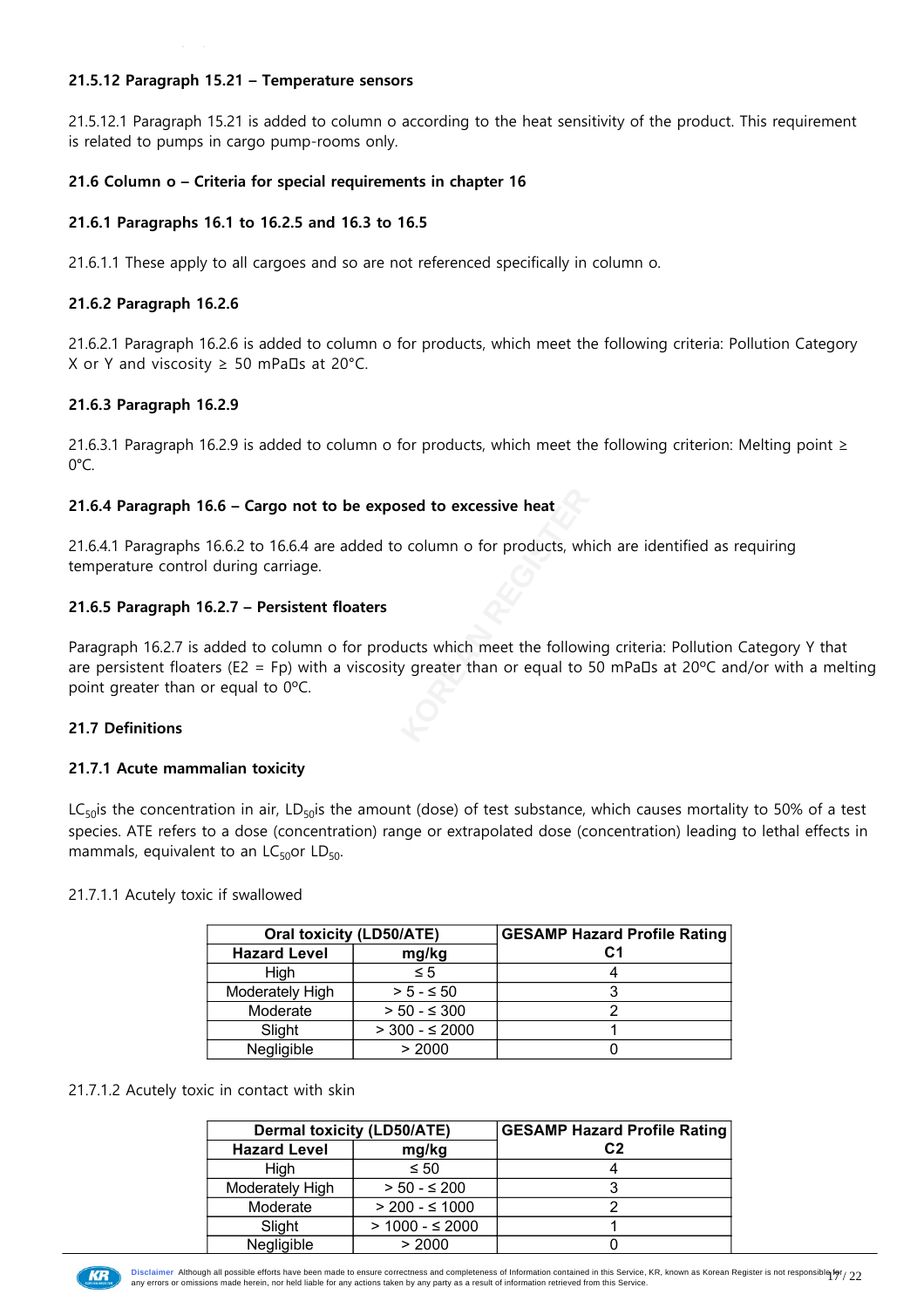### 21.7.1.3 Acutely toxic by inhalation

All inhalation toxicity data are assumed to be for vapours and not mists or sprays, unless otherwise indicated.

| <b>Inhalation toxicity (LC50/ATE)</b> |               | <b>GESAMP Hazard Profile Rating</b> |
|---------------------------------------|---------------|-------------------------------------|
| <b>Hazard Level</b>                   | mg/L/4h       |                                     |
| High                                  | $\leq 0.5$    |                                     |
| Moderately High                       | $> 0.5 - 5.2$ |                                     |
| Moderate                              | $> 2 - 510$   |                                     |
| Slight                                | $> 10 - 520$  |                                     |
| Negligible                            | > 20          |                                     |

#### **21.7.2 Toxic to mammals by prolonged exposure**

21.7.2.1 A product is classified as toxic to mammals by prolonged exposure if it meets any of the following criteria: it is known to be, or suspected of being carcinogenic, mutagenic, reprotoxic, neurotoxic, immunotoxic or exposure below the lethal dose is known to cause Specific Target Organ Toxicity.

21.7.2.2 Such effects may be identified from the GESAMP Hazard Profile of the product (D3 = C, M, R, T, N, or I) or other recognized sources of such information.

#### **21.7.3 Skin sensitization**

21.7.3.1 A product is classified as a skin sensitizer :

.1 if there is evidence in humans that the substance can induce sensitization by skin contact in a substantial number of persons; or Fr:<br>
Stance can induce sensitization<br>
propriate test.<br>
AP Hazard Profile for the proo

.2 where there are positive results from an appropriate test.

21.7.3.2 Such effects are identified in the GESAMP Hazard Profile for the product (D3 = Ss).

### **21.7.4 Respiratory sensitization**

21.7.4.1 A product is classified as a respiratory sensitizer

:.1 if there is evidence in humans that the substance can induce specific respiratory hypersensitivity; and/or

.2 where there are positive results from an appropriate test; and/or

.3 where the product does not have a GESAMP Hazard Profile and is identified as a skin sensitizer and there is no evidence to show that it is not a respiratory sensitizer.

21.7.4.2 Such effects are identified in the GESAMP Hazard Profile for the product (D3 = Sr) or other recognized sources of such information, if no profile exists.

### **21.7.5 Corrosive to skin 3**

<sup>3</sup>Products that are corrosive to skin are also deemed to be corrosive by inhalation.

| <b>Hazard Level</b>           | <b>Exposure time to</b><br>cause<br>full thickness<br>necrosis<br>of skin | <b>GESAMP</b><br><b>Hazard Profile Rating</b><br>D1 |  |
|-------------------------------|---------------------------------------------------------------------------|-----------------------------------------------------|--|
| Severely corrosive to<br>skin | $\leq$ 3 min                                                              | 3C                                                  |  |
| Highly corrosive to skin      | $> 3$ min - $\leq 1$ h                                                    | 3B                                                  |  |

skin og det starte og det starte og det starte og det starte og det starte og det starte og det starte og det

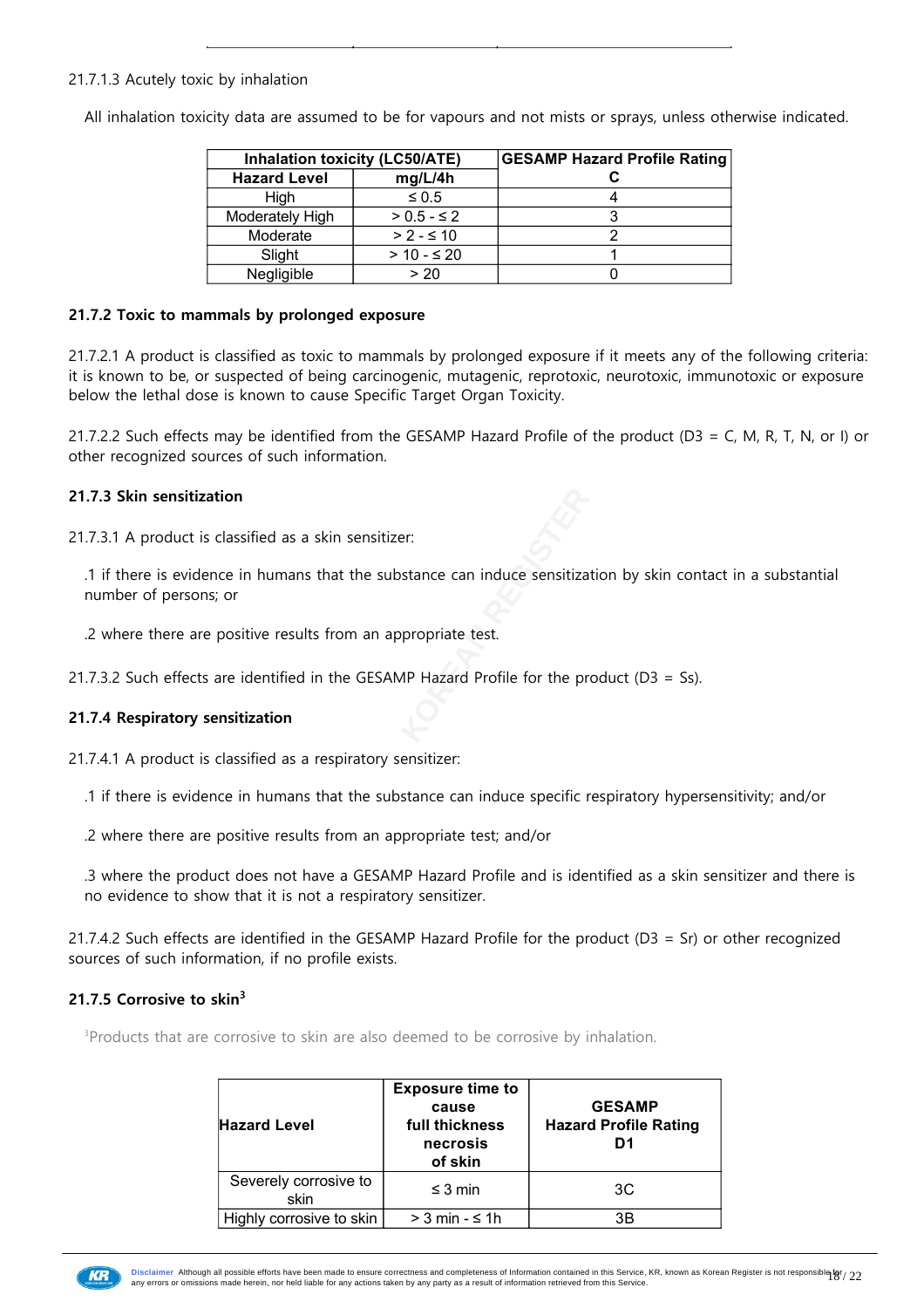| Moderately corrosive to<br>skin | $> 1h - 54h$ |  |
|---------------------------------|--------------|--|
|---------------------------------|--------------|--|

**Note**: A rating of 3 or (3) in the D1 column of the GESAMP Hazard Profile without any additional letter notation (A, B or C), means that the severity of corrosivity has not been established. For such cases, a rating of 3 or (3) is understood to be equivalent to a rating of 3B for the purpose of assigning carriage requirements.

### **21.7.6 Water reactive substances**

21.7.6.1 These are classified as follows:

| <b>Water Reactive</b><br>Index (WRI) | <b>Definition</b>                                                                                                                          |  |
|--------------------------------------|--------------------------------------------------------------------------------------------------------------------------------------------|--|
| 3                                    | Any chemical which is extremely reactive with water and<br>produces large quantities of flammable, toxic or<br>corrosive gas<br>or aerosol |  |
| 2                                    | Any chemical which, in contact with water, may produce<br>toxic, flammable or corrosive gas or aerosol                                     |  |
|                                      | Any chemical which, in contact with water, may generate<br>heat<br>or produce a non-toxic, non-flammable or non-corrosive<br>qas           |  |
| 0                                    | Any chemical which, in contact with water, would not<br>undergo<br>a reaction to justify a value of 1, 2 or 3                              |  |
| bstances                             |                                                                                                                                            |  |
|                                      | ubstances are products that react with air to cause a potentially hazardo<br>s that may cause an explosive reaction.                       |  |
| ratus - Temperature class            |                                                                                                                                            |  |
|                                      | either have a flashpoint of $\leq 60^{\circ}$ C or are heated to within 15°C of their                                                      |  |

### **21.7.7 Air reactive substances**

21.7.7.1 Air reactive substances are products that react with air to cause a potentially hazardous situation, e.g. the formation of peroxides that may cause an explosive reaction.

## **21.7.8 Electrical apparatus – Temperature class**

(for products which either have a flashpoint of ≤ 60ºC or are heated to within 15°C of their flashpoint)

21.7.8.1 The temperature class is defined by the International Electrotechnical Commission (IEC) as:

"The highest temperature attained under practical conditions of operation within the rating of the apparatus (and recognized overloads, if any, associated therewith) by any part of any surface, the exposure of which to an explosive atmosphere may involve a risk."

21.7.8.2 The temperature class of the electrical apparatus is assigned by selecting the Maximum Surface Temperature which is closest to, but less than, the product's auto-ignition temperature (see 21.4.9.1.1).

## **21.7.9 Electrical apparatus – Apparatus group**

(for products with a flashpoint of  $\leq 60^{\circ}$ C)

21.7.9.1 This refers to intrinsically safe and associated electrical apparatus for explosive gas atmospheres which the IEC divide into the following groups:

Group I: for mines susceptible to firedamp (not used by IMO); and

Group II: for applications in other industries – further subdivided according to its Maximum Experimental Safe Gap (MESG) and/or the Minimum Igniting Current (MIC) of the gas/vapour into groups IIA, IIB and IIC.

21.7.9.2 This property cannot be determined from other data associated with the product; it has to be either measured or assigned by assimilation with related products in a homologous series.

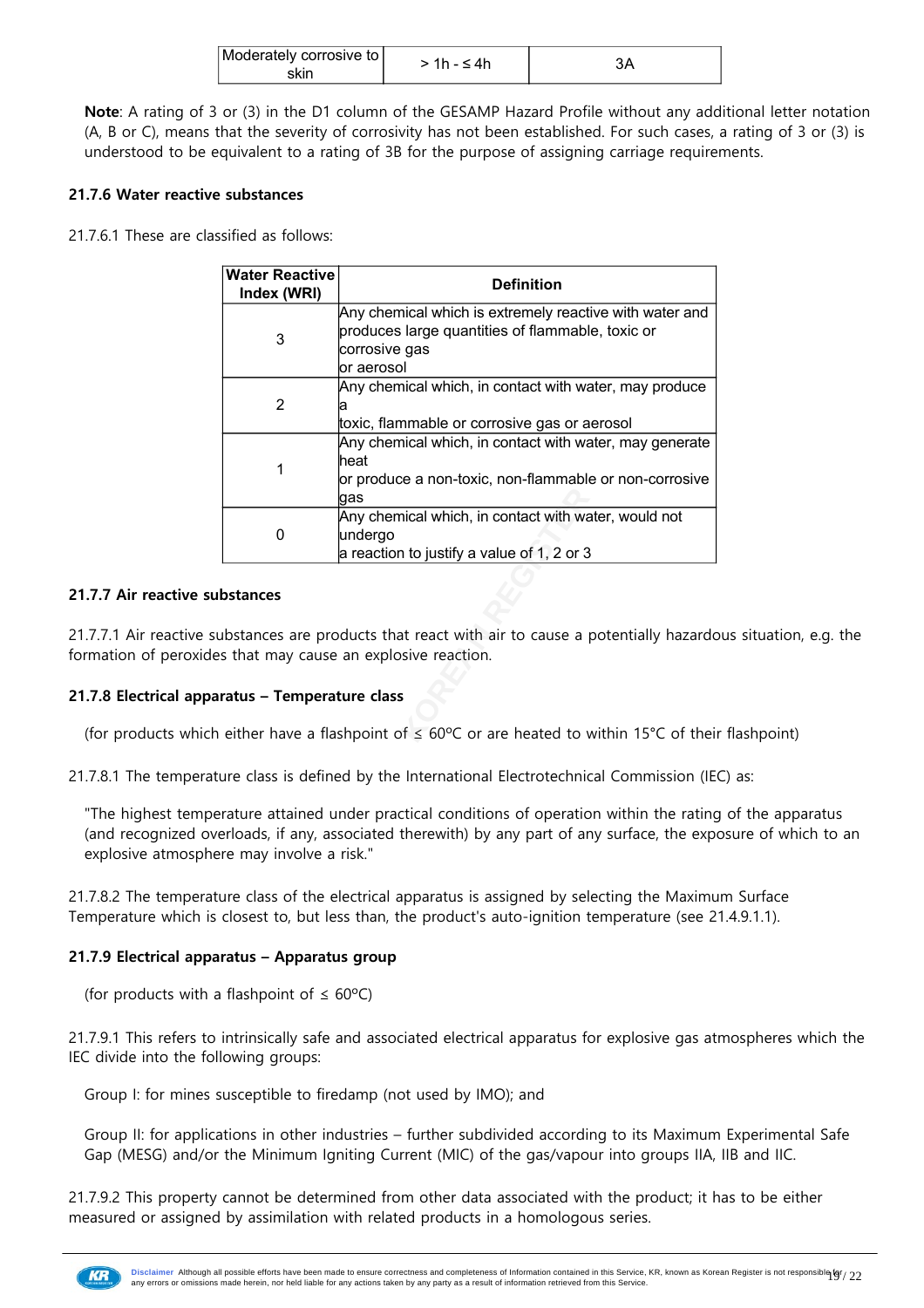## **21.7.10 Special carriage control conditions**

21.7.10.1 Special carriage control conditions refer to specific measures that need to be taken in order to prevent a hazardous reaction. They include:

.1 Inhibition: the addition of a compound (usually organic) that retards or stops an undesired chemical reaction such as corrosion, oxidation or polymerization;

.2 Stabilization: the addition of a substance (stabilizer) that tends to keep a compound, mixture or solution from changing its form or chemical nature. Such stabilizers may retard a reaction rate, preserve a chemical equilibrium, act as antioxidants, keep pigments and other components in emulsion form or prevent the particles in colloidal suspension from precipitating;

.3 Inertion: the addition of a gas (usually nitrogen) in the ullage space of a tank that prevents the formation of a flammable cargo/air mixture;

.4 Temperature control: the maintenance of a specific temperature range for the cargo in order to prevent a hazardous reaction or to keep the viscosity low enough to allow the product to be pumped; and

.5 Padding and venting: only applies to specific products identified on a case by case basis.

### **21.7.11 Flammable cargoes**

21.7.11.1 A cargo is defined as flammable according to the following criteria:

| ed as flammable according to the following criteria:               |                                                                  |  |  |
|--------------------------------------------------------------------|------------------------------------------------------------------|--|--|
| <b>IBC Code descriptor</b>                                         | <b>Flashpoint (degrees</b><br>Centigrade)                        |  |  |
| Highly flammable                                                   | < 23                                                             |  |  |
| Flammable                                                          | ≤ 60 but ≥ 23                                                    |  |  |
| flammable.                                                         | ed that flashpoints of mixtures and aqueous solutions need to be |  |  |
| ed that the carriage of bulk liquid cargoes that have a flashpoint |                                                                  |  |  |

21.7.11.2 It should be noted that flashpoints of mixtures and aqueous solutions need to be measured unless all of the components are non-flammable.

21.7.11.3 It should be noted that the carriage of bulk liquid cargoes that have a flashpoint of ≤ 60°C are subject to other SOLAS regulations.

21.7.12 Application of the SVC/LC50 ratio method

21.7.12.1 If the vapour pressure and the molecular weight of a substance are known, an estimate of the maximum vapour concentration in a closed compartment (e.g. a tank) can be calculated. This is called the Saturated Vapour Concentration (SVC).

21.7.12.2 The hazard quotient SVC/LC<sub>50</sub><sup>4</sup> is a substance specific value for the velocity of a vapour for achieving a hazardous concentration when emerging from a liquid source (e.g. leak, spillage or tank ventilation), and can be used in the assignment of specific carriage requirements related to inhalation toxicity.

 $4$ ATE values can be considered as equivalent to LC $_{50}$ values. See paragraph 21.7.1.

21.7.12.3 If a solid substance is transported in an aqueous solution, the vapour pressure<sup>5</sup> of this solid rather than that of water may be used in the calculation of the SVC/LC $_{50}$ ratio.

5 If this data is not available, an estimate may be used.

## **21.7.12.4 Application of the SVC/LC50ratio for assigning Ship Type and Tank type**

21.7.12.4.1 For the assignment of Ship Type and tank type, as set out in paragraph 21.4.5 and 21.4.6, the application of the SVC/LC<sub>50</sub>ratio method is optional. Should this method be used, the vapour pressure at 20 $\degree$ C shall be used

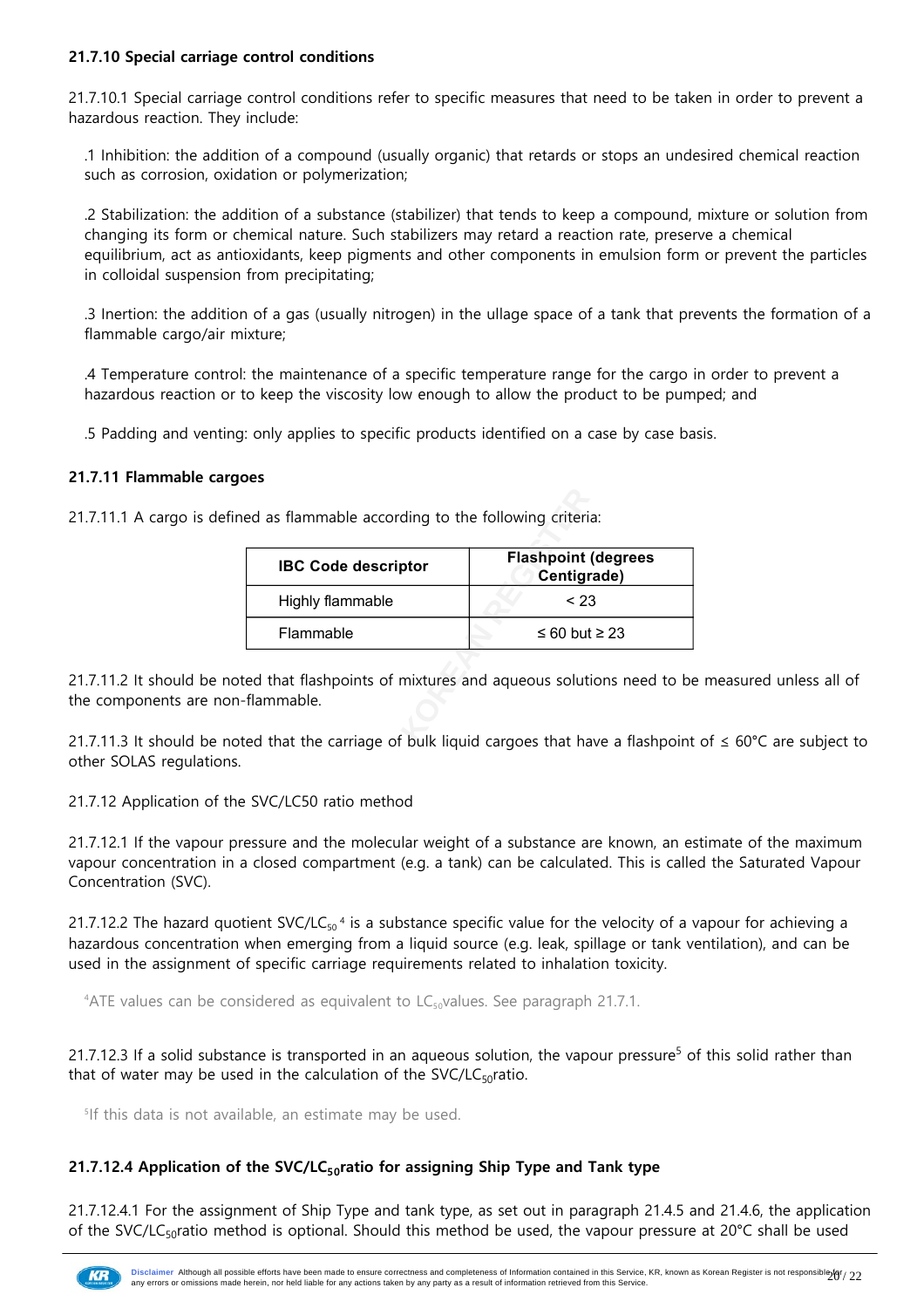when calculating the SVC/LC $_{50}$  ratio.

21.7.12.4.2 The SVC mg/L of a substance should be calculated as follows:

$$
SVC(mg / L) = \left(\frac{Vapour pressure @ 20^{\circ} C (Pa)}{101300 (Pa)} \times 10^{\circ}\right) \times \frac{M_{w} \left(\frac{g}{mol}\right)}{24(L/mol) \times 1000}
$$

where MW is the molecular weight of the substance.

21.7.12.4.3 The SVC/LC $_{50}$  ratio should be calculated as follows:

 $SVC/LC_{50} = \frac{SVC(mg/L)}{LC_{50}mg/L/4h}$ 

### **21.7.12.5 Application of the SVC/LC50 ratio for assigning carriage requirements**

21.7.12.5.1 For the carriage requirements listed in 21.7.12.5.5, the application of the SVC/LC<sub>50</sub> ratio method is optional. If the SVC/LC $_{50}$  ratio method is used in the assignment of these carriage requirements, the vapour pressure at 40°C shall be used when calculating the SVC/LC<sub>50</sub> ratio. If the carriage temperature is higher than 40°C, then the SVC/LC $_{50}$  ratio should be calculated at that temperature.

21.7.12.5.2 The SVC (mg/l) of a substance should be calculated as follows:

The SVC/LC<sub>50</sub> ratio should be calculated at that temperature.  
\n12.5.2 The SVC (mg/l) of a substance should be calculated as follows:  
\n
$$
SVC(mg/L) = \left(\frac{Vapour pressure@40^{\circ}C(Pa)}{101300(Pa)} \times 10^{\circ}\right) \times \frac{M_{w}\left(\frac{g}{mol}\right)}{26(L/mol) \times 1000}
$$
\nwhere MW is the molecular weight of the substance.  
\n12.5.3 The SVC/LC50 ratio should be calculated as follows:

where MW is the molecular weight of the substance.

21.7.12.5.3 The SVC/LC50 ratio should be calculated as follows:

$$
SVC/LC_{50} = \frac{SVC(mg/L)}{LC_{50}mg/L/4h}
$$

21.7.12.5.4 The SVC (mg/L) formula described in 21.7.12.5.2 is standardized for calculations at 40°C. When using the vapour pressure at higher temperatures in the calculations, the formula must be amended accordingly.

21.7.12.5.5 For the following carriage requirements, the SVC/LC<sub>50</sub> ratio method, calculated at 40°C or higher, may be used as an alternative to the acute inhalation toxicity criteria given in paragraphs 21.4 and 21.5:

#### **.1 Column g – Tank vents**

Assignment of controlled venting is not required based on the inhalation hazard only, if:

Inhalation  $LC_{50}/ATE \le 10$  mg/L/4h (C3 = 2, 3, or 4) and SVC/LC<sub>50</sub> < 0.2

#### **.2 Column j – Gauging Closed gauging is not required based on the inhalation hazard only, if:**

Inhalation LC<sub>50</sub>/ATE  $\leq$  2 mg/L/4h (C3 = 3 or 4) and SVC/LC<sub>50</sub> < 0.2 but restricted gauging is required.

Restricted gauging is not required based on the inhalation hazard only, if: Inhalation LC<sub>50</sub>/ATE > 2 -  $\leq$  10 mg/L/4h (C3 = 2) and SVC/LC<sub>50</sub> < 0.2

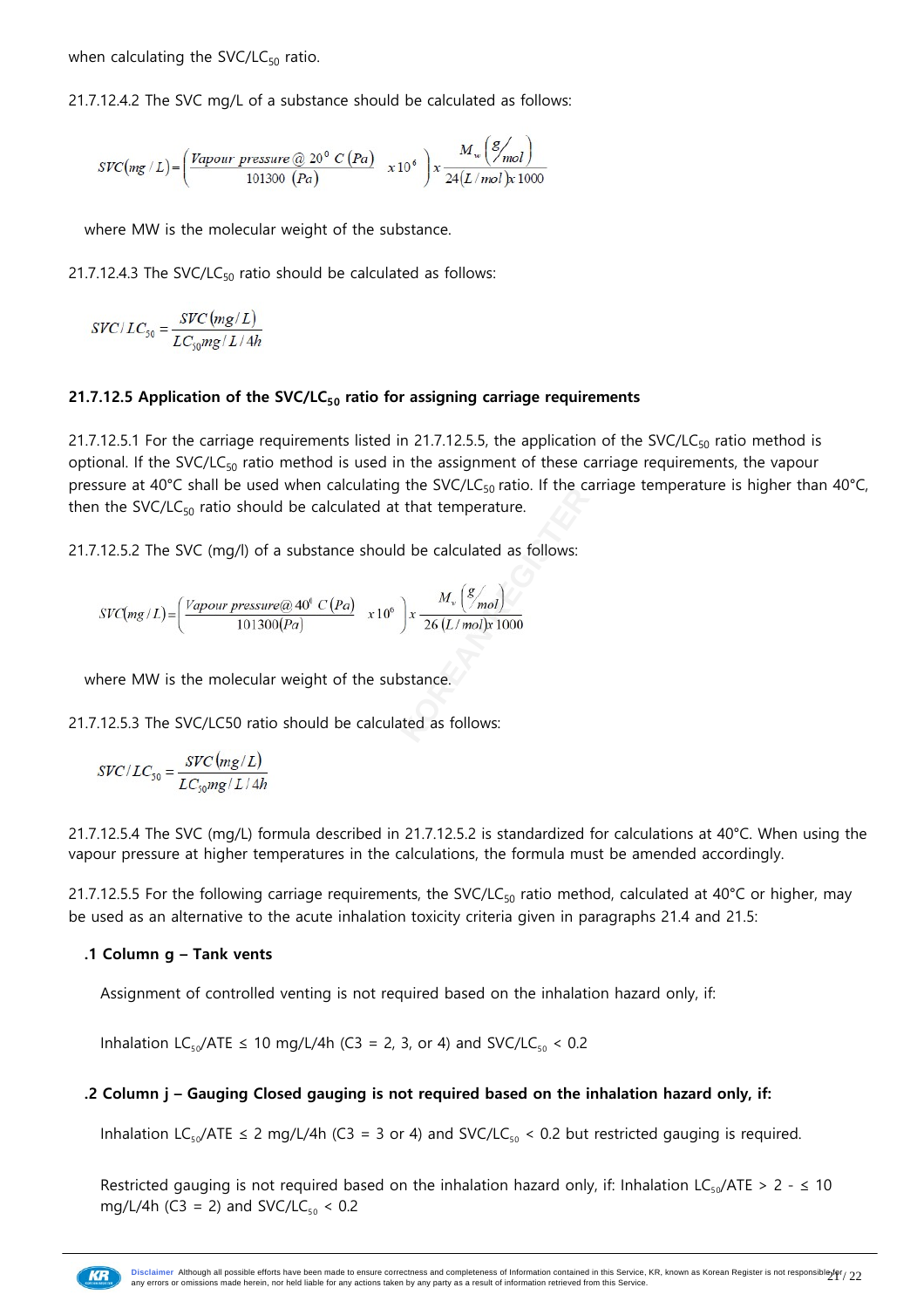#### **.3 Column k – Vapour detection**

Assignment of toxic vapour detection is not required based on the inhalation hazard only, if:

Inhalation LC<sub>50</sub>/ATE ≤ 10 mg/L/4h (C3 = 2, 3, or 4) and SVC/LC<sub>50</sub> < 0.2

#### **.4 Column n – Emergency Equipment**

Inhalation LC<sub>50</sub>/ATE  $\leq$  2 mg/L/4h (C3 = 3 or 4) and SVC/LC<sub>50</sub> < 0.2

#### **.5 Column o – Special requirements in chapter 15**

15.12.1 and 15.12.2 are not required based on the inhalation hazard only, if:

Inhalation LC<sub>50</sub>/ATE  $\leq$  2 mg/L/4h (C3 = 3 or 4) and SVC/LC<sub>50</sub> < 0.2

15.12.3 and 15.12.4 are not required based on the inhalation hazard only, if:

Inhalation  $LC_{50}/ATE > 2 - 510$  mg/L/4h (C3 = 2) and SVC/LC<sub>50</sub> < 0.2

15.17 is not required based on the inhalation hazard only, if:

Inhalation LC<sub>50</sub>/ATE  $\leq$  0.5 mg/L/4h (C3 = 4) and SVC/LC<sub>50</sub>  $<$  0.2 on hazard only, if:<br>
and SVC/LC<sub>50</sub> < 0.2<br>
on hazard only if:<br>
and SVC/LC<sub>50</sub> < 0.2<br>
on hazard only, if:

15.18 is not required based on the inhalation hazard only if:

Inhalation LC<sub>50</sub>/ATE  $\leq$  0.5 mg/L/4h (C3 = 4) and SVC/LC<sub>50</sub> < 0.2

15.19 is not required based on the inhalation hazard only, if:

Inhalation LC<sub>50</sub>/ATE  $\leq$  2 mg/L/4h (C3 = 3 or 4) and SVC/LC<sub>50</sub>  $\lt$  0.2, but 15.19.6 applies

15.19.6 is not required based on the inhalation hazard only, if:

Inhalation LC<sub>50</sub>/ATE > 2 -  $\leq$  10 mg/L/4h (C3 = 2) and SVC/LC<sub>50</sub> < 0.2"

**\*\*\***

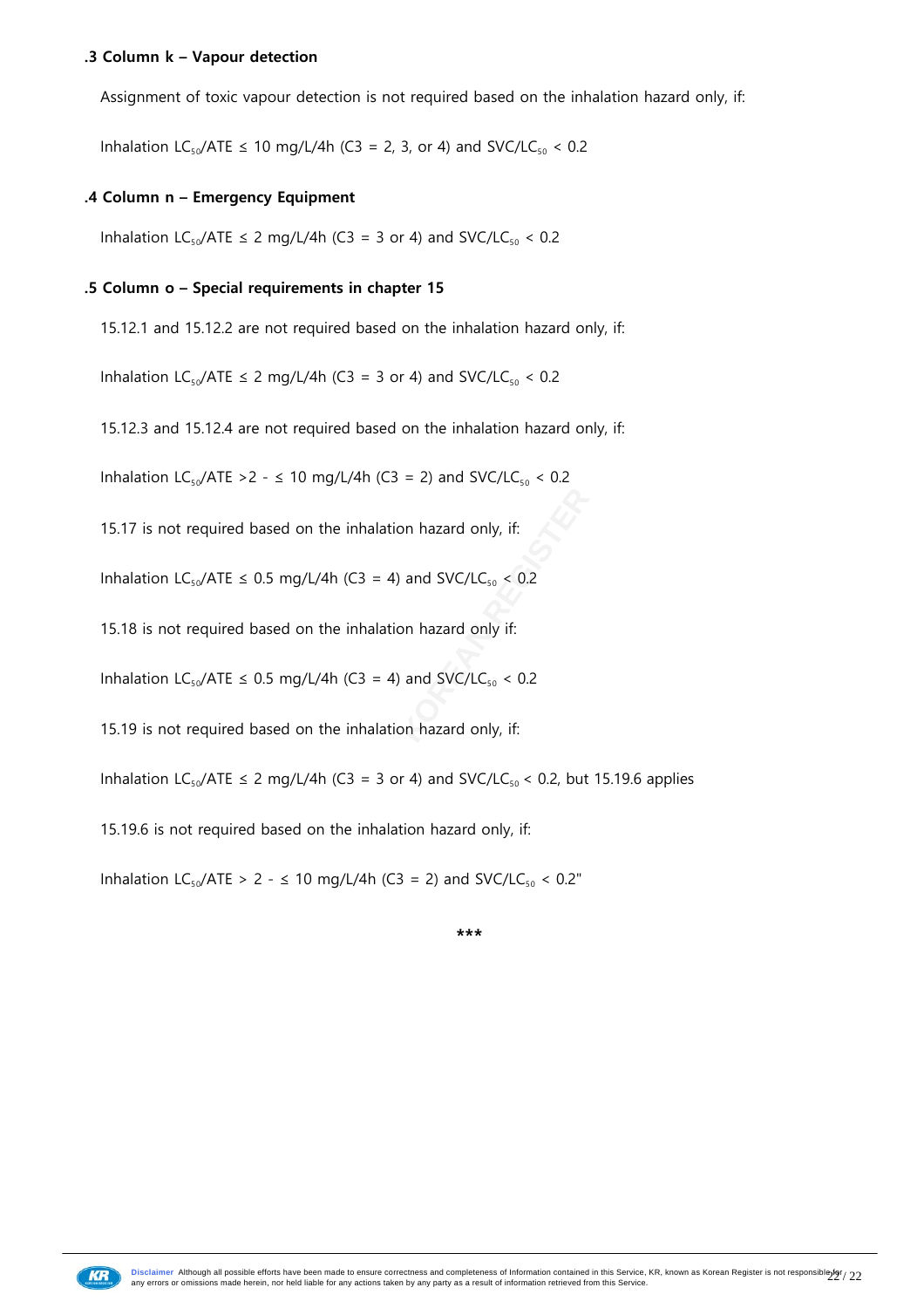# **Resolution A.1122(30)**

# **Adopted on 6 December 2017 (Agenda item 11)**

# **CODE FOR THE TRANSPORT AND HANDLING OF HAZARDOUS AND NOXIOUS LIQUID SUBSTANCES IN BULK ON OFFSHORE SUPPORT VESSELS (OSV CHEMICAL CODE)**

THE ASSEMBLY,

RECALLING Article 15(j) of the Convention on the International Maritime Organization concerning the functions of the Assembly in relation to regulations and guidelines regarding maritime safety and the prevention and control of marine pollution from ships,

RECALLING ALSO that regulation 11.2 of Annex II to the International Convention for the Prevention of Pollution from Ships, 1973, as modified by the Protocol of 1978 relating thereto, calls for guidelines to be developed by the Organization on the basis of which Administrations shall establish appropriate measures in respect of ships other than chemical tankers carrying noxious liquid substances in bulk identified in chapter 17 of the International Code for the Construction and Equipment of Ships Carrying Dangerous Chemicals in Bulk, in order to minimize the uncontrolled discharge into the sea of such substances, **Cryanizzation on the basis or when Aministrations shall establish appropriate**<br> **Channel and Equality and Equipment of Ships Carrying Device and Hamilton and Equipment of Ships Carrying Device<br>
International and Equipment** 

RECALLING FURTHER that it adopted, by [resolution A.673\(16\),](http://103.12.248.9usercommontreeredirect.aspx?category_id=7191&node_type=normal&is_leaf=true&is_viewchild=true) Guidelines for the transport and handling of limited amounts of hazardous and noxious liquid substances in bulk on offshore support vessels (LHNS Guidelines),

RECOGNIZING the need to improve the provisions of the LHNS Guidelines in light of the evolution of the offshore industry and experience gained from implementing those Guidelines,

HAVING CONSIDERED the recommendations of the Maritime Safety Committee, at its ninety-eighth session, and of the Marine Environment Protection Committee, at its seventy-first session,

1 ADOPTS the Code for the Transport and Handling of Hazardous and Noxious Liquid Substances in Bulk on Offshore Support Vessels (OSV Chemical Code), set out in the annex to the present resolution;

2 INVITES Governments to take action to implement the OSV Chemical Code from 1 July 2018;

3 AUTHORIZES the Maritime Safety Committee and the Marine Environment Protection Committee to keep the OSV Chemical Code under review and update it as may be necessary;

4 SUPERSEDES [resolution A.673\(16\)](http://103.12.248.9usercommontreeredirect.aspx?category_id=7191&node_type=normal&is_leaf=true&is_viewchild=true) .

**\*\*\***

# **Annex**

# **CODE FOR THE TRANSPORT AND HANDLING OF HAZARDOUS AND NOXIOUS LIQUID SUBSTANCES IN BULK ON OFFSHORE SUPPORT VESSELS (OSV CHEMICAL CODE)**

# **TABLE OF CONTENTS**

| <b>PREAMBLE</b>            |  |
|----------------------------|--|
| <b>CHAPTER 1 - GENERAL</b> |  |
|                            |  |

Disclaimer Although all possible efforts have been made to ensure correctness and completeness of Information contained in this Service, KR, known as Korean Register is not responsible for / 56 **EXECULTER** Disclaimer Although all possible efforts have been made to ensure correctness and completeness of Information contained in this Service,<br>any errors or omissions made herein, nor held liable for any actions take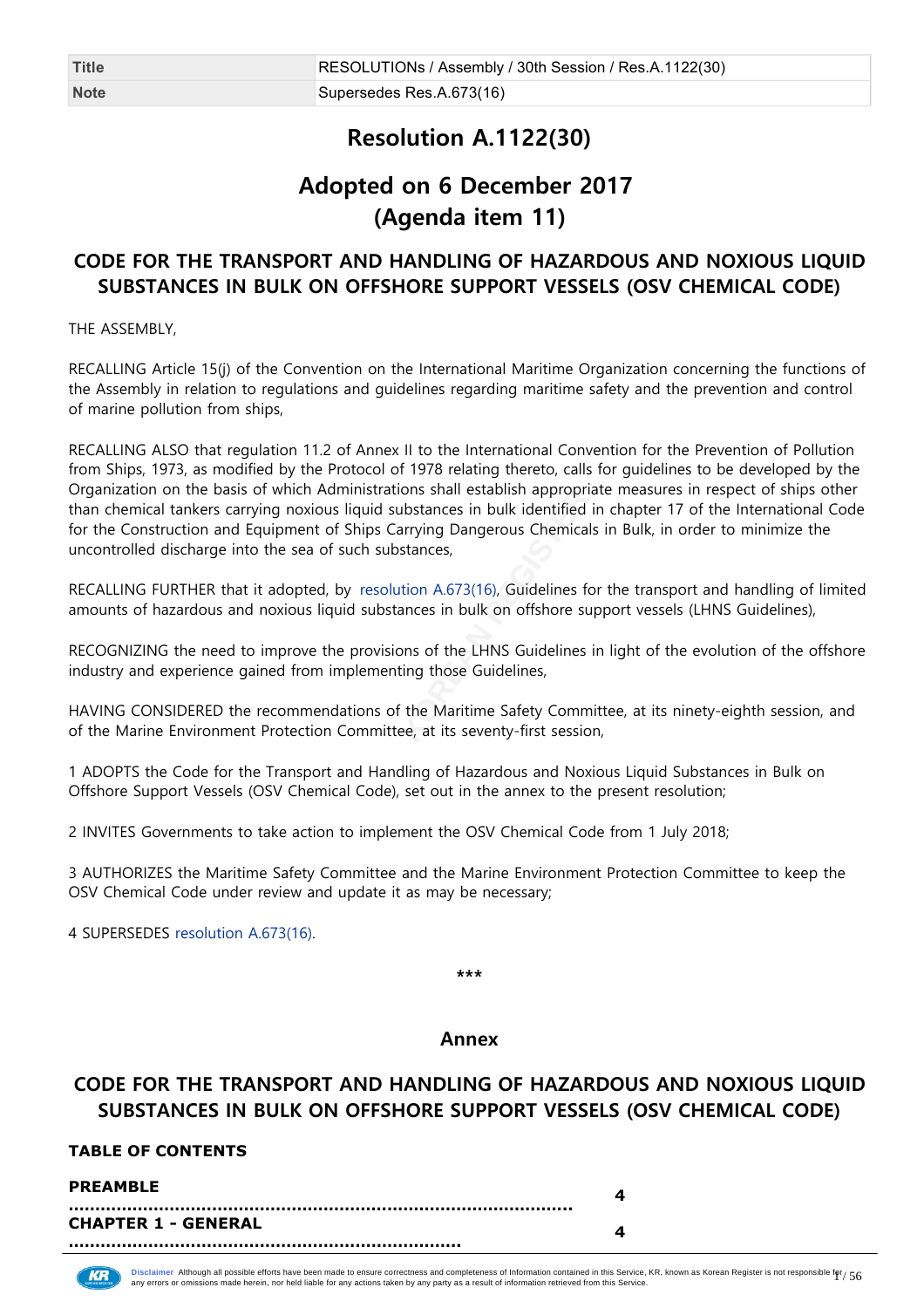| <b>OF</b> | 1.1 Application<br>1.2 Definitions<br>1.3 Equivalents<br><b>CHAPTER 2 - VESSEL SURVIVAL CAPABILITY AND LOCATION</b><br><b>CARGO TANKS</b><br>2.1 General<br>2.2 Freeboard and intact stability<br>2.3 Non-cargo discharges below the freeboard deck<br>2.4 Conditions of loading<br>$\begin{minipage}{0.9\linewidth} \begin{tabular}{l} \hline \textbf{0.01} & \textbf{0.01} & \textbf{0.01} & \textbf{0.01} & \textbf{0.01} & \textbf{0.01} & \textbf{0.01} & \textbf{0.01} & \textbf{0.01} & \textbf{0.01} & \textbf{0.01} & \textbf{0.01} & \textbf{0.01} & \textbf{0.01} & \textbf{0.01} & \textbf{0.01} & \textbf{0.01} & \textbf{0.01} & \textbf{0.01} & \textbf{0.$ | $\overline{4}$<br>6<br>$11\,$<br>$11\,$<br>12<br>12<br>12<br>13<br>13 |
|-----------|----------------------------------------------------------------------------------------------------------------------------------------------------------------------------------------------------------------------------------------------------------------------------------------------------------------------------------------------------------------------------------------------------------------------------------------------------------------------------------------------------------------------------------------------------------------------------------------------------------------------------------------------------------------------------|-----------------------------------------------------------------------|
|           | 2.5 Flooding assumptions<br>2.6 Damage assumptions<br>2.7 Standard of damage<br>2.8 Survival requirements<br>2.9 Location of cargo tanks<br><b>CHAPTER 3 - VESSEL DESIGN</b><br>3.1 Cargo segregation<br>numminimuminimuminimuminimuminimuminimuminimum<br>3.2 Accommodation, service and machinery spaces and control<br>stations<br>3.3 Access to spaces in the cargo area<br><b>CHAPTER 4 - SPECIAL REQUIREMENTS FOR PRODUCTS WITH A FLASHPOINT NOT EXCEEDING 60°C, TOXIC PRODUCTS AND</b><br><b>ACID </b>                                                                                                                                                              | 14<br>15<br>17<br>$17\,$<br>19<br>19<br>19<br>21<br>21<br>22          |
| 60℃,      | 4.1 General requirements for products with a flashpoint not exceeding<br>toxic products or acids<br>4.2 Products with a flashpoint not exceeding 60 $\degree$<br>4.3 Toxic products<br>4.4 Acids<br><b>CHAPTER 5 - CARGO CONTAINMENT</b><br>5.1 Definitions<br>5.2 Tank type requirements for individual products<br><b>CHAPTER 6 - CARGO TRANSFER</b><br>6.1 Piping scantlings<br>6.2 Piping fabrication and joining details                                                                                                                                                                                                                                              | 22<br>23<br>23<br>24<br>24<br>24<br>25<br>25                          |
|           | Disclaimer Although all possible efforts have been made to ensure correctness and completeness of Information contained in this Service, any errors or omissions made herein, nor held liable for any actions taken by any par<br>KR                                                                                                                                                                                                                                                                                                                                                                                                                                       |                                                                       |
|           |                                                                                                                                                                                                                                                                                                                                                                                                                                                                                                                                                                                                                                                                            |                                                                       |
|           |                                                                                                                                                                                                                                                                                                                                                                                                                                                                                                                                                                                                                                                                            |                                                                       |
|           |                                                                                                                                                                                                                                                                                                                                                                                                                                                                                                                                                                                                                                                                            |                                                                       |
|           |                                                                                                                                                                                                                                                                                                                                                                                                                                                                                                                                                                                                                                                                            |                                                                       |
|           |                                                                                                                                                                                                                                                                                                                                                                                                                                                                                                                                                                                                                                                                            |                                                                       |
|           |                                                                                                                                                                                                                                                                                                                                                                                                                                                                                                                                                                                                                                                                            |                                                                       |
|           |                                                                                                                                                                                                                                                                                                                                                                                                                                                                                                                                                                                                                                                                            |                                                                       |
|           |                                                                                                                                                                                                                                                                                                                                                                                                                                                                                                                                                                                                                                                                            |                                                                       |
|           |                                                                                                                                                                                                                                                                                                                                                                                                                                                                                                                                                                                                                                                                            |                                                                       |
|           |                                                                                                                                                                                                                                                                                                                                                                                                                                                                                                                                                                                                                                                                            |                                                                       |
|           |                                                                                                                                                                                                                                                                                                                                                                                                                                                                                                                                                                                                                                                                            |                                                                       |
|           |                                                                                                                                                                                                                                                                                                                                                                                                                                                                                                                                                                                                                                                                            |                                                                       |
|           |                                                                                                                                                                                                                                                                                                                                                                                                                                                                                                                                                                                                                                                                            |                                                                       |
|           |                                                                                                                                                                                                                                                                                                                                                                                                                                                                                                                                                                                                                                                                            |                                                                       |
|           |                                                                                                                                                                                                                                                                                                                                                                                                                                                                                                                                                                                                                                                                            |                                                                       |
|           |                                                                                                                                                                                                                                                                                                                                                                                                                                                                                                                                                                                                                                                                            |                                                                       |
|           |                                                                                                                                                                                                                                                                                                                                                                                                                                                                                                                                                                                                                                                                            |                                                                       |
|           |                                                                                                                                                                                                                                                                                                                                                                                                                                                                                                                                                                                                                                                                            |                                                                       |
|           |                                                                                                                                                                                                                                                                                                                                                                                                                                                                                                                                                                                                                                                                            |                                                                       |
|           |                                                                                                                                                                                                                                                                                                                                                                                                                                                                                                                                                                                                                                                                            |                                                                       |
|           |                                                                                                                                                                                                                                                                                                                                                                                                                                                                                                                                                                                                                                                                            |                                                                       |
|           |                                                                                                                                                                                                                                                                                                                                                                                                                                                                                                                                                                                                                                                                            |                                                                       |
|           |                                                                                                                                                                                                                                                                                                                                                                                                                                                                                                                                                                                                                                                                            |                                                                       |
|           |                                                                                                                                                                                                                                                                                                                                                                                                                                                                                                                                                                                                                                                                            |                                                                       |
|           |                                                                                                                                                                                                                                                                                                                                                                                                                                                                                                                                                                                                                                                                            |                                                                       |
|           |                                                                                                                                                                                                                                                                                                                                                                                                                                                                                                                                                                                                                                                                            |                                                                       |
|           |                                                                                                                                                                                                                                                                                                                                                                                                                                                                                                                                                                                                                                                                            |                                                                       |
|           |                                                                                                                                                                                                                                                                                                                                                                                                                                                                                                                                                                                                                                                                            |                                                                       |
|           |                                                                                                                                                                                                                                                                                                                                                                                                                                                                                                                                                                                                                                                                            |                                                                       |
|           |                                                                                                                                                                                                                                                                                                                                                                                                                                                                                                                                                                                                                                                                            |                                                                       |
|           |                                                                                                                                                                                                                                                                                                                                                                                                                                                                                                                                                                                                                                                                            |                                                                       |
|           |                                                                                                                                                                                                                                                                                                                                                                                                                                                                                                                                                                                                                                                                            |                                                                       |
|           |                                                                                                                                                                                                                                                                                                                                                                                                                                                                                                                                                                                                                                                                            |                                                                       |
|           |                                                                                                                                                                                                                                                                                                                                                                                                                                                                                                                                                                                                                                                                            |                                                                       |
|           |                                                                                                                                                                                                                                                                                                                                                                                                                                                                                                                                                                                                                                                                            |                                                                       |
|           |                                                                                                                                                                                                                                                                                                                                                                                                                                                                                                                                                                                                                                                                            |                                                                       |
|           |                                                                                                                                                                                                                                                                                                                                                                                                                                                                                                                                                                                                                                                                            |                                                                       |
|           |                                                                                                                                                                                                                                                                                                                                                                                                                                                                                                                                                                                                                                                                            |                                                                       |
|           |                                                                                                                                                                                                                                                                                                                                                                                                                                                                                                                                                                                                                                                                            |                                                                       |
|           |                                                                                                                                                                                                                                                                                                                                                                                                                                                                                                                                                                                                                                                                            |                                                                       |
|           |                                                                                                                                                                                                                                                                                                                                                                                                                                                                                                                                                                                                                                                                            |                                                                       |
|           |                                                                                                                                                                                                                                                                                                                                                                                                                                                                                                                                                                                                                                                                            |                                                                       |
|           |                                                                                                                                                                                                                                                                                                                                                                                                                                                                                                                                                                                                                                                                            |                                                                       |
|           |                                                                                                                                                                                                                                                                                                                                                                                                                                                                                                                                                                                                                                                                            |                                                                       |
|           |                                                                                                                                                                                                                                                                                                                                                                                                                                                                                                                                                                                                                                                                            |                                                                       |
|           |                                                                                                                                                                                                                                                                                                                                                                                                                                                                                                                                                                                                                                                                            |                                                                       |
|           |                                                                                                                                                                                                                                                                                                                                                                                                                                                                                                                                                                                                                                                                            |                                                                       |
|           |                                                                                                                                                                                                                                                                                                                                                                                                                                                                                                                                                                                                                                                                            |                                                                       |
|           |                                                                                                                                                                                                                                                                                                                                                                                                                                                                                                                                                                                                                                                                            |                                                                       |
|           |                                                                                                                                                                                                                                                                                                                                                                                                                                                                                                                                                                                                                                                                            |                                                                       |
|           |                                                                                                                                                                                                                                                                                                                                                                                                                                                                                                                                                                                                                                                                            |                                                                       |
|           |                                                                                                                                                                                                                                                                                                                                                                                                                                                                                                                                                                                                                                                                            |                                                                       |
|           |                                                                                                                                                                                                                                                                                                                                                                                                                                                                                                                                                                                                                                                                            |                                                                       |
|           |                                                                                                                                                                                                                                                                                                                                                                                                                                                                                                                                                                                                                                                                            |                                                                       |
|           |                                                                                                                                                                                                                                                                                                                                                                                                                                                                                                                                                                                                                                                                            |                                                                       |
|           |                                                                                                                                                                                                                                                                                                                                                                                                                                                                                                                                                                                                                                                                            |                                                                       |
|           |                                                                                                                                                                                                                                                                                                                                                                                                                                                                                                                                                                                                                                                                            |                                                                       |
|           |                                                                                                                                                                                                                                                                                                                                                                                                                                                                                                                                                                                                                                                                            |                                                                       |

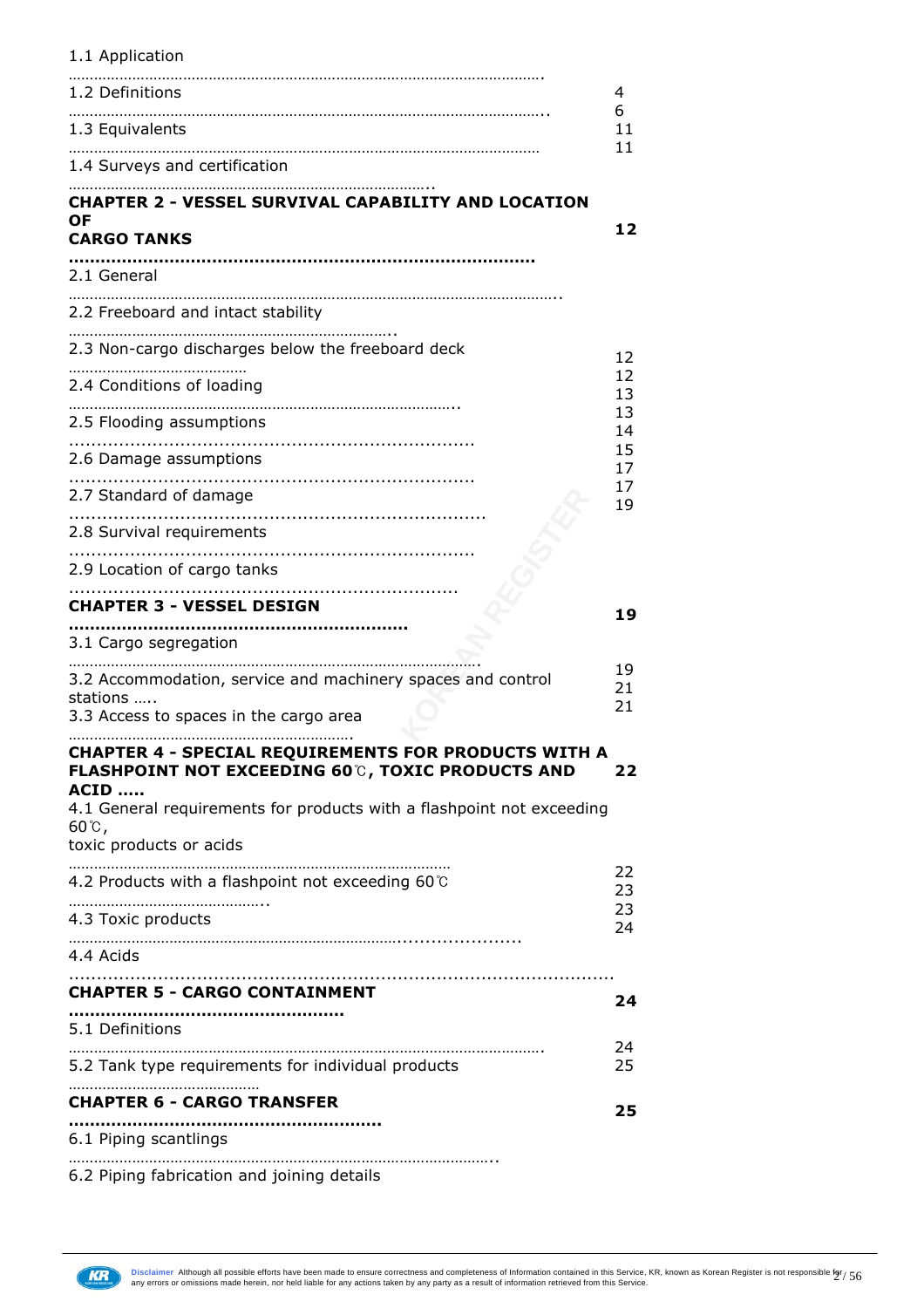| 6.3 Flange connections<br>6.4 Test requirements for piping<br>6.5 Piping arrangements<br>6.6 Cargo-transfer control systems<br>6.7 Vessels' cargo hoses<br><b>CHAPTER 7 - CARGO TANK VENTING</b><br>7.1 General<br>7.2 Types of tank venting systems<br>7.3 Venting requirements for individual products<br>7.4 Cargo tank gas freeing                                                                                                                                                                                                                                                                                   | 25<br>27<br>28<br>28<br>28<br>29<br>29<br>30<br>$30\,$<br>31<br>32<br>32 |
|--------------------------------------------------------------------------------------------------------------------------------------------------------------------------------------------------------------------------------------------------------------------------------------------------------------------------------------------------------------------------------------------------------------------------------------------------------------------------------------------------------------------------------------------------------------------------------------------------------------------------|--------------------------------------------------------------------------|
| <b>CHAPTER 8 - ELECTRICAL INSTALLATIONS</b><br>8.1 General requirements<br>8.2 Electrical requirements for individual products<br><b>CHAPTER 9 - FIRE-FIGHTING REQUIREMENTS</b><br><br>9.1 Application<br>9.2 Cargo pump-rooms<br>9.3 Protection of the cargo area<br>9.4 Special requirements<br><b>CHAPTER 10 - MECHANICAL VENTILATION IN THE CARGO AREA<sub>36</sub></b><br>$\begin{array}{ccc} \bullet & \bullet & \bullet & \bullet & \bullet \end{array}$<br>10.1 Application<br>numminimum minimum minimum minimum minimum minimum 10.2 Spaces normally entered during normal cargo handling<br>operations        | 33<br>33<br>34<br>34<br>34<br>35<br>35<br>$36\,$<br>36<br>36<br>38       |
| 10.3 Spaces not normally entered<br><b>CHAPTER 11 - INSTRUMENTATION AND AUTOMATION SYSTEMS</b> <sub>38</sub><br>$\cdots$<br>11.1 General<br>11.2 Level indicators for cargo tanks<br>11.3 Overflow control<br>11.4 Vapour detection<br><b>CHAPTER 12 - POLLUTION PREVENTION REQUIREMENTS</b><br>.<br><b>CHAPTER 13 - LIFE-SAVING APPLIANCES AND ARRANGEMENTS 40</b><br><br><b>CHAPTER 14 - PERSONNEL PROTECTION</b><br>14.1 Protective equipment<br>14.2 First aid equipment<br>Disclaimer Although all possible efforts have been made to ensure correctness and completeness of Information contained in this Service, | 38<br>38<br>39<br>39<br>39<br>40<br>40<br>40                             |
| any errors or omissions made herein, nor held liable for any actions taken by any party as a result of information retrieved from this Service.                                                                                                                                                                                                                                                                                                                                                                                                                                                                          |                                                                          |
|                                                                                                                                                                                                                                                                                                                                                                                                                                                                                                                                                                                                                          |                                                                          |
|                                                                                                                                                                                                                                                                                                                                                                                                                                                                                                                                                                                                                          |                                                                          |
|                                                                                                                                                                                                                                                                                                                                                                                                                                                                                                                                                                                                                          |                                                                          |
|                                                                                                                                                                                                                                                                                                                                                                                                                                                                                                                                                                                                                          |                                                                          |
|                                                                                                                                                                                                                                                                                                                                                                                                                                                                                                                                                                                                                          |                                                                          |
|                                                                                                                                                                                                                                                                                                                                                                                                                                                                                                                                                                                                                          |                                                                          |
|                                                                                                                                                                                                                                                                                                                                                                                                                                                                                                                                                                                                                          |                                                                          |
|                                                                                                                                                                                                                                                                                                                                                                                                                                                                                                                                                                                                                          |                                                                          |
|                                                                                                                                                                                                                                                                                                                                                                                                                                                                                                                                                                                                                          |                                                                          |
|                                                                                                                                                                                                                                                                                                                                                                                                                                                                                                                                                                                                                          |                                                                          |
|                                                                                                                                                                                                                                                                                                                                                                                                                                                                                                                                                                                                                          |                                                                          |
|                                                                                                                                                                                                                                                                                                                                                                                                                                                                                                                                                                                                                          |                                                                          |
|                                                                                                                                                                                                                                                                                                                                                                                                                                                                                                                                                                                                                          |                                                                          |
|                                                                                                                                                                                                                                                                                                                                                                                                                                                                                                                                                                                                                          |                                                                          |
|                                                                                                                                                                                                                                                                                                                                                                                                                                                                                                                                                                                                                          |                                                                          |
|                                                                                                                                                                                                                                                                                                                                                                                                                                                                                                                                                                                                                          |                                                                          |
|                                                                                                                                                                                                                                                                                                                                                                                                                                                                                                                                                                                                                          |                                                                          |
|                                                                                                                                                                                                                                                                                                                                                                                                                                                                                                                                                                                                                          |                                                                          |
|                                                                                                                                                                                                                                                                                                                                                                                                                                                                                                                                                                                                                          |                                                                          |
|                                                                                                                                                                                                                                                                                                                                                                                                                                                                                                                                                                                                                          |                                                                          |
|                                                                                                                                                                                                                                                                                                                                                                                                                                                                                                                                                                                                                          |                                                                          |
|                                                                                                                                                                                                                                                                                                                                                                                                                                                                                                                                                                                                                          |                                                                          |
|                                                                                                                                                                                                                                                                                                                                                                                                                                                                                                                                                                                                                          |                                                                          |
|                                                                                                                                                                                                                                                                                                                                                                                                                                                                                                                                                                                                                          |                                                                          |
|                                                                                                                                                                                                                                                                                                                                                                                                                                                                                                                                                                                                                          |                                                                          |
|                                                                                                                                                                                                                                                                                                                                                                                                                                                                                                                                                                                                                          |                                                                          |
|                                                                                                                                                                                                                                                                                                                                                                                                                                                                                                                                                                                                                          |                                                                          |
|                                                                                                                                                                                                                                                                                                                                                                                                                                                                                                                                                                                                                          |                                                                          |
|                                                                                                                                                                                                                                                                                                                                                                                                                                                                                                                                                                                                                          |                                                                          |
|                                                                                                                                                                                                                                                                                                                                                                                                                                                                                                                                                                                                                          |                                                                          |
|                                                                                                                                                                                                                                                                                                                                                                                                                                                                                                                                                                                                                          |                                                                          |
|                                                                                                                                                                                                                                                                                                                                                                                                                                                                                                                                                                                                                          |                                                                          |
|                                                                                                                                                                                                                                                                                                                                                                                                                                                                                                                                                                                                                          |                                                                          |
|                                                                                                                                                                                                                                                                                                                                                                                                                                                                                                                                                                                                                          |                                                                          |
|                                                                                                                                                                                                                                                                                                                                                                                                                                                                                                                                                                                                                          |                                                                          |
|                                                                                                                                                                                                                                                                                                                                                                                                                                                                                                                                                                                                                          |                                                                          |
|                                                                                                                                                                                                                                                                                                                                                                                                                                                                                                                                                                                                                          |                                                                          |
|                                                                                                                                                                                                                                                                                                                                                                                                                                                                                                                                                                                                                          |                                                                          |
|                                                                                                                                                                                                                                                                                                                                                                                                                                                                                                                                                                                                                          |                                                                          |
|                                                                                                                                                                                                                                                                                                                                                                                                                                                                                                                                                                                                                          |                                                                          |
|                                                                                                                                                                                                                                                                                                                                                                                                                                                                                                                                                                                                                          |                                                                          |
|                                                                                                                                                                                                                                                                                                                                                                                                                                                                                                                                                                                                                          |                                                                          |
|                                                                                                                                                                                                                                                                                                                                                                                                                                                                                                                                                                                                                          |                                                                          |
|                                                                                                                                                                                                                                                                                                                                                                                                                                                                                                                                                                                                                          |                                                                          |
|                                                                                                                                                                                                                                                                                                                                                                                                                                                                                                                                                                                                                          |                                                                          |
|                                                                                                                                                                                                                                                                                                                                                                                                                                                                                                                                                                                                                          |                                                                          |
|                                                                                                                                                                                                                                                                                                                                                                                                                                                                                                                                                                                                                          |                                                                          |
|                                                                                                                                                                                                                                                                                                                                                                                                                                                                                                                                                                                                                          |                                                                          |
|                                                                                                                                                                                                                                                                                                                                                                                                                                                                                                                                                                                                                          |                                                                          |
|                                                                                                                                                                                                                                                                                                                                                                                                                                                                                                                                                                                                                          |                                                                          |

Disclaimer, Although all possible efforts have been made to ensure correctness and complete any errors or omissions made herein, nor .<br>Disclaimer Although all possible efforts have been made to ensure correctness and completeness of Information contained in this Service, KR, known as Korean Register is not responsible for / 56<br>any errors or omissions m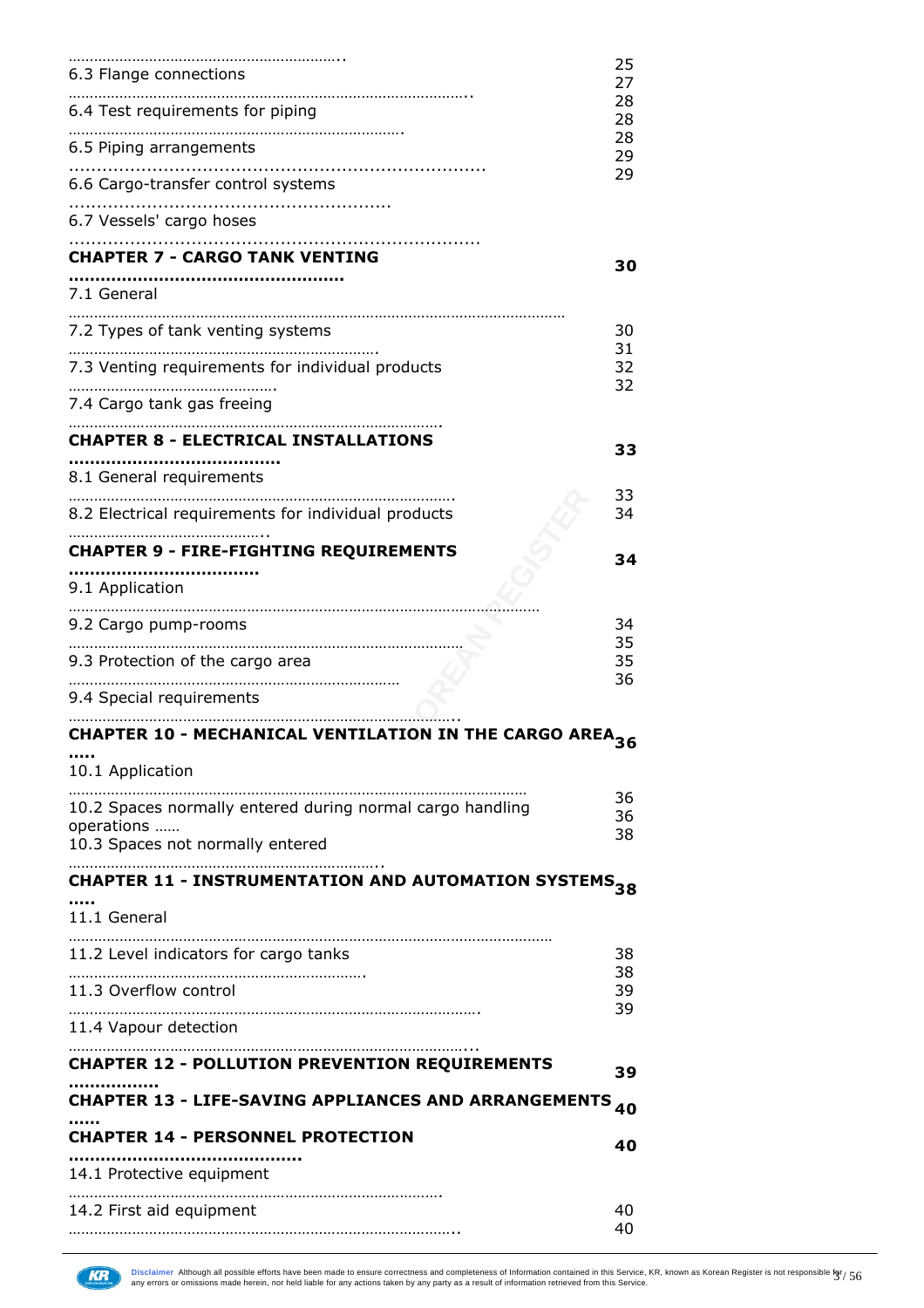| 14.3 Safety equipment<br>40<br>41<br><br>14.4 Emergency equipment<br>42<br><br>15.1 General<br>15.2 Cargo information<br>42<br>42<br>15.3 Personnel training<br>43<br>43<br>15.4 Opening of and entry into cargo tanks<br>43<br><b>CHAPTER 16 - BACKLOADING OF CONTAMINATED BULK</b><br>44<br>LIQUIDS<br>16.1 Preamble<br>16.2 General<br>44<br>45<br>16.3 Documentation<br>45<br>46<br>16.4 Operation                                                                                                                                                                          |                                                          |  |  |  |
|---------------------------------------------------------------------------------------------------------------------------------------------------------------------------------------------------------------------------------------------------------------------------------------------------------------------------------------------------------------------------------------------------------------------------------------------------------------------------------------------------------------------------------------------------------------------------------|----------------------------------------------------------|--|--|--|
| CHPATER 17 - DISCHARGING AND LOADING OF PORTABLE<br><b>TANKS</b><br><b>ON BOARD</b><br>17.1 Preamble<br>$\Omega$<br>17.2 General<br>17.3 Arrangement of deck spread<br><br><b>CHAPTER 18 - CARRIAGE OF LIQUEFIED GASES</b><br><br>18.1 General requirements<br>18.2 Accommodation, service and machinery spaces and control<br>stations<br>18.3 Cargo containment<br>18.4 Materials of construction                                                                                                                                                                             | 47<br>48<br>48<br>48<br>49<br>49<br>49<br>50             |  |  |  |
| 18.5 Vent system for cargo containment<br>18.6 Cargo transfer<br>18.7 Vapour detection<br>18.8 Gauging and level detection<br>18.10 Personnel Protection<br>18.11 Carriage on open deck<br>18.12 Carriage of other liquefied gases listed in chapter 19 of the IGC<br>Code<br>Disclaimer Although all possible efforts have been made to ensure correctness and completeness of Information contained in this Service,<br>KR<br>any errors or omissions made herein, nor held liable for any actions taken by any party as a result of information retrieved from this Service. | 50<br>50<br>50<br>50<br>51<br>51<br>51<br>51<br>51<br>51 |  |  |  |
|                                                                                                                                                                                                                                                                                                                                                                                                                                                                                                                                                                                 |                                                          |  |  |  |
|                                                                                                                                                                                                                                                                                                                                                                                                                                                                                                                                                                                 |                                                          |  |  |  |
|                                                                                                                                                                                                                                                                                                                                                                                                                                                                                                                                                                                 |                                                          |  |  |  |
|                                                                                                                                                                                                                                                                                                                                                                                                                                                                                                                                                                                 |                                                          |  |  |  |
|                                                                                                                                                                                                                                                                                                                                                                                                                                                                                                                                                                                 |                                                          |  |  |  |
|                                                                                                                                                                                                                                                                                                                                                                                                                                                                                                                                                                                 |                                                          |  |  |  |
|                                                                                                                                                                                                                                                                                                                                                                                                                                                                                                                                                                                 |                                                          |  |  |  |
|                                                                                                                                                                                                                                                                                                                                                                                                                                                                                                                                                                                 |                                                          |  |  |  |
|                                                                                                                                                                                                                                                                                                                                                                                                                                                                                                                                                                                 |                                                          |  |  |  |
|                                                                                                                                                                                                                                                                                                                                                                                                                                                                                                                                                                                 |                                                          |  |  |  |
|                                                                                                                                                                                                                                                                                                                                                                                                                                                                                                                                                                                 |                                                          |  |  |  |
|                                                                                                                                                                                                                                                                                                                                                                                                                                                                                                                                                                                 |                                                          |  |  |  |
|                                                                                                                                                                                                                                                                                                                                                                                                                                                                                                                                                                                 |                                                          |  |  |  |
|                                                                                                                                                                                                                                                                                                                                                                                                                                                                                                                                                                                 |                                                          |  |  |  |
|                                                                                                                                                                                                                                                                                                                                                                                                                                                                                                                                                                                 |                                                          |  |  |  |
|                                                                                                                                                                                                                                                                                                                                                                                                                                                                                                                                                                                 |                                                          |  |  |  |
|                                                                                                                                                                                                                                                                                                                                                                                                                                                                                                                                                                                 |                                                          |  |  |  |
|                                                                                                                                                                                                                                                                                                                                                                                                                                                                                                                                                                                 |                                                          |  |  |  |
|                                                                                                                                                                                                                                                                                                                                                                                                                                                                                                                                                                                 |                                                          |  |  |  |
|                                                                                                                                                                                                                                                                                                                                                                                                                                                                                                                                                                                 |                                                          |  |  |  |
|                                                                                                                                                                                                                                                                                                                                                                                                                                                                                                                                                                                 |                                                          |  |  |  |
|                                                                                                                                                                                                                                                                                                                                                                                                                                                                                                                                                                                 |                                                          |  |  |  |
|                                                                                                                                                                                                                                                                                                                                                                                                                                                                                                                                                                                 |                                                          |  |  |  |
|                                                                                                                                                                                                                                                                                                                                                                                                                                                                                                                                                                                 |                                                          |  |  |  |
|                                                                                                                                                                                                                                                                                                                                                                                                                                                                                                                                                                                 |                                                          |  |  |  |
|                                                                                                                                                                                                                                                                                                                                                                                                                                                                                                                                                                                 |                                                          |  |  |  |
|                                                                                                                                                                                                                                                                                                                                                                                                                                                                                                                                                                                 |                                                          |  |  |  |
|                                                                                                                                                                                                                                                                                                                                                                                                                                                                                                                                                                                 |                                                          |  |  |  |
|                                                                                                                                                                                                                                                                                                                                                                                                                                                                                                                                                                                 |                                                          |  |  |  |
|                                                                                                                                                                                                                                                                                                                                                                                                                                                                                                                                                                                 |                                                          |  |  |  |
|                                                                                                                                                                                                                                                                                                                                                                                                                                                                                                                                                                                 |                                                          |  |  |  |
|                                                                                                                                                                                                                                                                                                                                                                                                                                                                                                                                                                                 |                                                          |  |  |  |
|                                                                                                                                                                                                                                                                                                                                                                                                                                                                                                                                                                                 |                                                          |  |  |  |
|                                                                                                                                                                                                                                                                                                                                                                                                                                                                                                                                                                                 |                                                          |  |  |  |
|                                                                                                                                                                                                                                                                                                                                                                                                                                                                                                                                                                                 |                                                          |  |  |  |
|                                                                                                                                                                                                                                                                                                                                                                                                                                                                                                                                                                                 |                                                          |  |  |  |
|                                                                                                                                                                                                                                                                                                                                                                                                                                                                                                                                                                                 |                                                          |  |  |  |
|                                                                                                                                                                                                                                                                                                                                                                                                                                                                                                                                                                                 |                                                          |  |  |  |
|                                                                                                                                                                                                                                                                                                                                                                                                                                                                                                                                                                                 |                                                          |  |  |  |
|                                                                                                                                                                                                                                                                                                                                                                                                                                                                                                                                                                                 |                                                          |  |  |  |
|                                                                                                                                                                                                                                                                                                                                                                                                                                                                                                                                                                                 |                                                          |  |  |  |
|                                                                                                                                                                                                                                                                                                                                                                                                                                                                                                                                                                                 |                                                          |  |  |  |
|                                                                                                                                                                                                                                                                                                                                                                                                                                                                                                                                                                                 |                                                          |  |  |  |
|                                                                                                                                                                                                                                                                                                                                                                                                                                                                                                                                                                                 |                                                          |  |  |  |
|                                                                                                                                                                                                                                                                                                                                                                                                                                                                                                                                                                                 |                                                          |  |  |  |
|                                                                                                                                                                                                                                                                                                                                                                                                                                                                                                                                                                                 |                                                          |  |  |  |
|                                                                                                                                                                                                                                                                                                                                                                                                                                                                                                                                                                                 |                                                          |  |  |  |
|                                                                                                                                                                                                                                                                                                                                                                                                                                                                                                                                                                                 |                                                          |  |  |  |

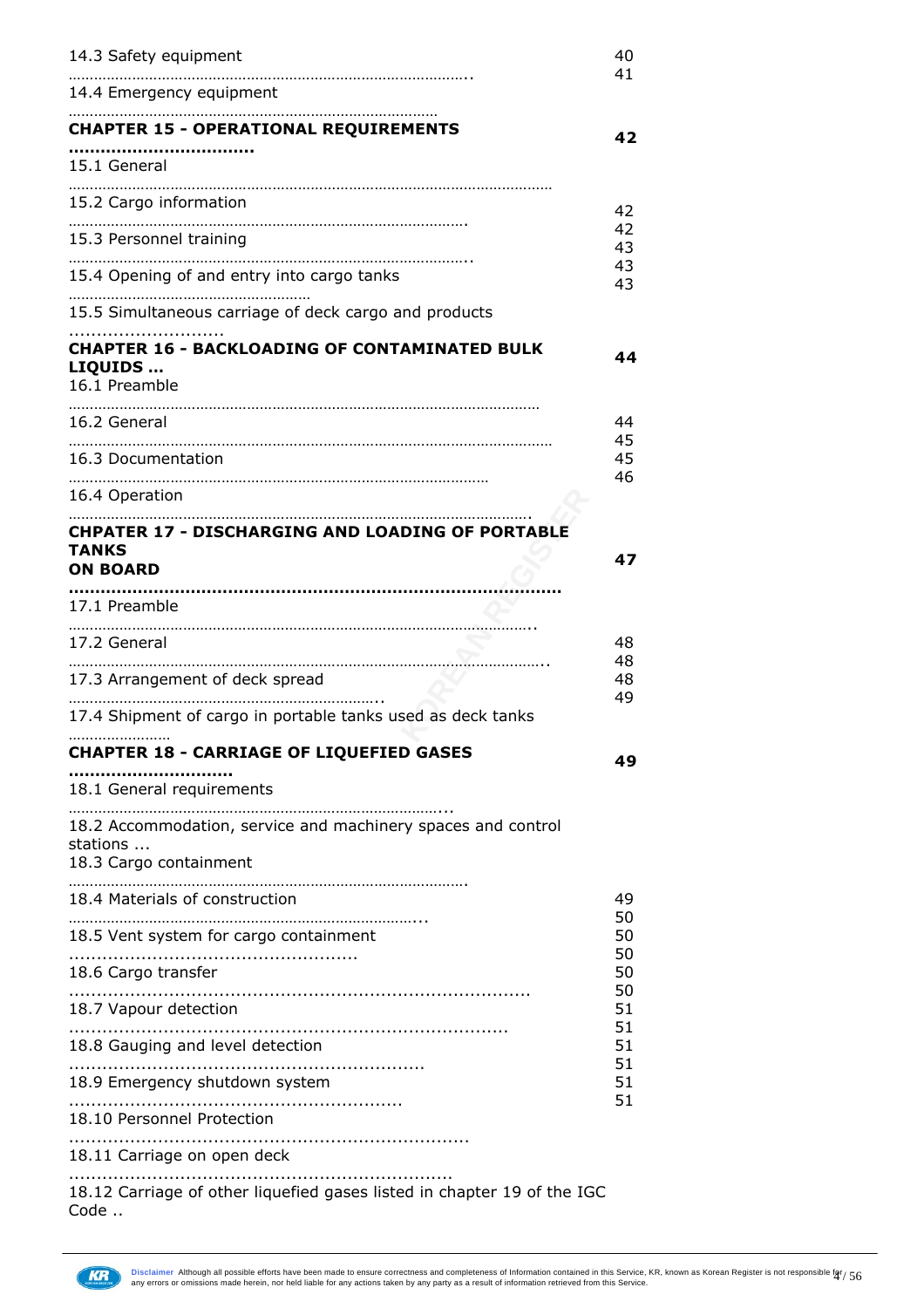| <b>APPENDIX 1 - MODEL FORM OF CERTIFICATE OF FITNESS</b> | 53 |
|----------------------------------------------------------|----|
|                                                          |    |
| <b>APPENDIX 2 - GUIDELINES FOR TESTING PRIOR TO</b>      | 61 |
| <b>BACKLOADING</b>                                       |    |
| APPENDIX 3 - MODEL FORMAT FOR THE PROCEDURE FOR THE      |    |
| <b>DISCHARGING AND LOADING OF PORTABLE TANKS</b>         |    |
| <b>CONTAINING</b>                                        |    |
| <b>DANGEROUS GOODS CARRIED AS DECK TANKS ON OFFSHORE</b> |    |
| <b>SUPPORT VESSELS</b>                                   | 66 |
|                                                          |    |

#### **PREAMBLE**

1 The present Code has been developed for the design, construction and operation of offshore support vessels (OSVs) which transport hazardous and noxious liquid substances in bulk for the servicing and resupplying of offshore platforms, mobile offshore drilling units and other offshore installations, including those employed in the search for and recovery of hydrocarbons from the seabed.

2 The present Code has been developed in accordance with the requirements set forth in regulation 11.2 of Annex II to the International Convention for the Prevention of Pollution from Ships, 1973, as modified by the Protocol of 1978 relating thereto (MARPOL) and in recognition of the need for standards which provide an alternative to the International Code for the Construction and Equipment of Ships Carrying Dangerous Chemicals in Bulk (IBC Code) and the International Code for the Construction and Equipment of Ships Carrying Liquefied Gases in Bulk (IGC Code) for OSVs.

3 The basic philosophy of the present Code is to apply standards contained in the IBC Code and the IGC Code to the extent that is practicable and reasonable taking into account the unique design features and service characteristics of OSVs.

4 The Guidelines for the design and construction of offshore supply vessels, 2006 ([resolution MSC.235\(82\)](http://103.12.248.9usercommontreeredirect.aspx?category_id=39223&node_type=normal&is_leaf=true&is_viewchild=true)), as amended, are also applicable to OSVs subject to the present Code.

5 It is recognized that the technology of the offshore industry is complex and continuously evolving, as shown by the growing need for specialized vessels such as well-stimulation vessels. To meet the needs of the industry, the present Code should not remain static. Therefore, the Organization will periodically review the Code, taking into account both experience and technical development. Amendments to the Code involving provisions for new cargoes will be circulated periodically as new cargoes are proposed for carriage and the provisions are developed. Code) for OSVs.<br> **6.2 Properties that is practicalable and reasonable laking into account the unique that that is practicalable and reasonable laking into account the unique of architect that is practicalable and reasonabl** 

#### **CHAPTER 1 – GENERAL**

To provide an international standard for the safe carriage, by sea in bulk, of chemicals by setting the design and construction standards of vessels involved in such carriage and the equipment, so as to minimize the risks to the vessel, its crew and the environment, having regard to the nature of the products, including flammability, toxicity, asphyxiation, corrosivity and reactivity.

#### **1.1 Application**

1.1.1 The present Code applies to OSVs engaged in the carriage of the products identified in 1.1.9, regardless of size or voyage.

1.1.2 The present Code should also apply when the cargoes indicated in 1.1.9 are part of a blending or production process of cargoes used in the search for and exploitation of seabed mineral resources on board vessels used to facilitate such operations.

1.1.3 Unless expressly provided otherwise, the present Code applies to OSVs the keels of which are laid or which, on or after 1 July 2018, are at the stage where:

.1 construction identifiable with the vessel begins; and

.2 assembly has commenced comprising at least 50 tonnes or 1% of the estimated mass of all structural material, whichever is less;

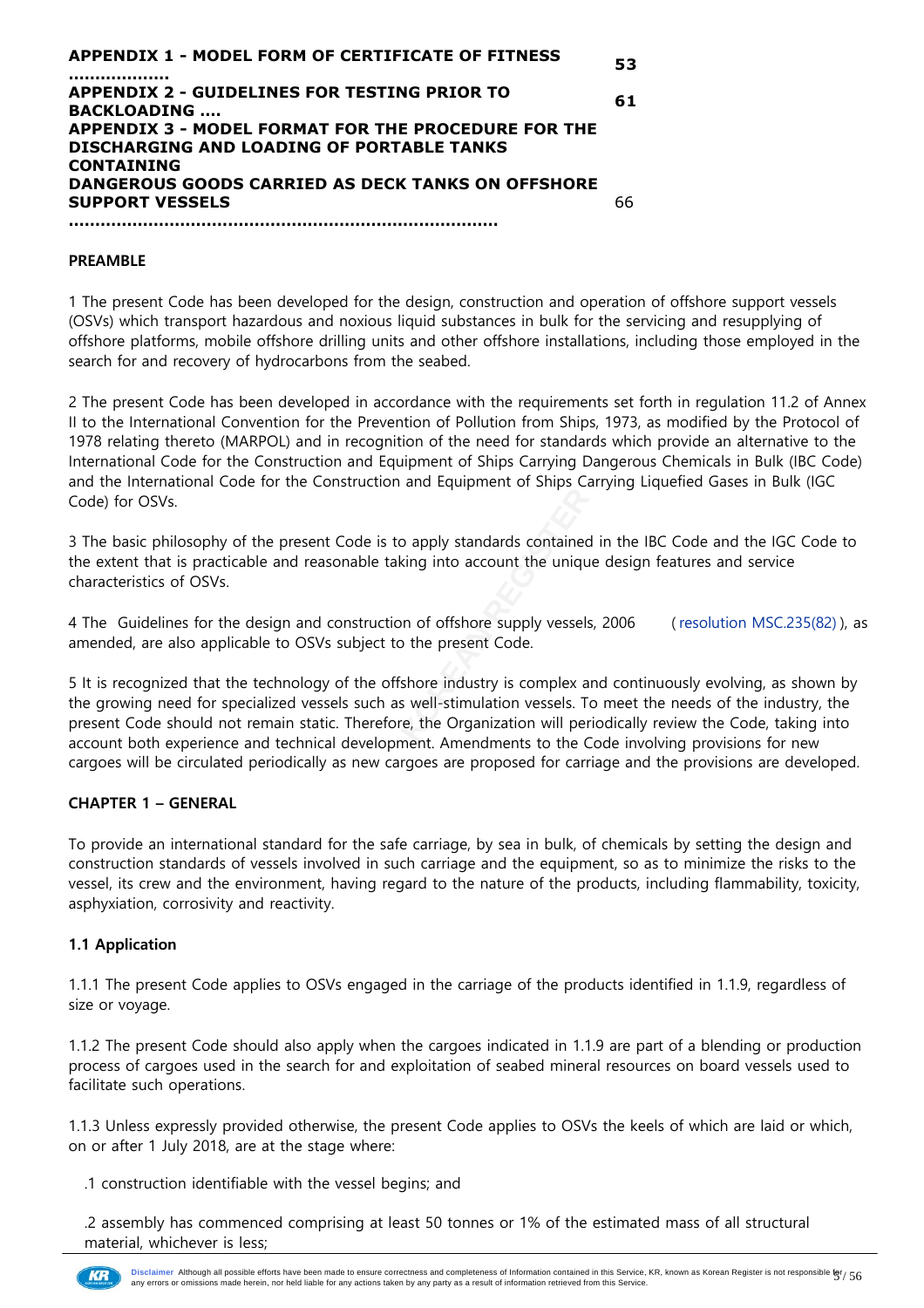1.1.4 Existing OSVs the keel of which were laid or which were at a similar stage of construction on or after 19 April 1990 and before the date specified in 1.1.3 may be permitted to carry products as assigned for carriage on a type 2 ship in the IBC Code, provided that those OSVs comply with the present Code, except for the stability provisions in chapter 2 of the present Code, and subject to the satisfaction of the Administration.

1.1.5 A vessel, irrespective of the date of construction, which is converted for the carriage of bulk liquids subject to the present Code on or after the date specified in 1.1.3 should be treated as a vessel constructed on the date on which such conversion commences. An OSV which transports a cargo subject to the present Code and undergoes modification for the transport of additional cargoes falling under the present Code should not be considered as a vessel which has undergone a conversion.

1.1.6 The present Code applies only in the case of bulk carriage involving transfer of the cargo to or from its containment which forms part of the vessel or remains on board.

1.1.7 For requirements regulating the transport of dangerous goods and marine pollutants in packaged form, including transport of dangerous goods in portable tanks, refer to the International Maritime Dangerous Goods Code (IMDG Code).

1.1.8 The present Code applies in addition to the Guidelines for the design and construction of offshore supply vessels ([resolution MSC.235\(82\)](http://103.12.248.9usercommontreeredirect.aspx?category_id=39223&node_type=normal&is_leaf=true&is_viewchild=true)), as amended. Where the present Code sets forth alternative safety standards, the standards in the present Code should be applied.

1.1.9 Products which may be carried subject to the present Code are:

.1 products which are listed in chapters 17 or 18 of the IBC Code and the latest edition of the MEPC.2/Circular (Provisional categorization of liquid substances in accordance with MARPOL Annex II and the IBC Code) and their related references to chapters 15 and 19; or

.2 oil-based/water-based mud containing mixtures of products listed in chapters 17 and 18 of the IBC Code and the MEPC.2 Circular; or

.3 liquid carbon dioxide (high purity and reclaimed quality) and liquid nitrogen; or

.4 contaminated backloads.

1.1.10 For a product proposed for carriage in bulk, but not listed in chapters 17 or 18 of the IBC Code, the Administration and port Administrations involved in such carriage should prescribe the suitable preliminary conditions for the carriage, having regard to the criteria for hazard evaluation of bulk chemicals. For the evaluation of the pollution hazard of such a product and assignment of its pollution category, the procedure specified in regulation 6.3 of MARPOL Annex II should be followed. IMO should be notified of the preliminary conditions for consideration for inclusion of the product in the IBC Code. **1.1.9 Products which may be carried subject to the present Code are:**<br> **6.1 products which are listed in chapters 17 or 18 of the IBC Code and the (Provisional categorization of liquid substances in accordance with MARPC<br>** 

# **1.2 Definitions**

The following definitions apply unless expressly provided otherwise (additional definitions are given in individual chapters).

1.2.1 Accommodation spaces are those spaces used for public spaces, corridors, lavatories, cabins, offices, hospitals, cinemas, games and hobbies rooms, barber shops, pantries containing no cooking appliances and similar spaces.

1.2.2 Administration means the Government of the State whose flag the vessel is entitled to fly.

1.2.3 Anniversary date means the day and the month of each year that will correspond to the date of expiry of the Certificate of Fitness.

1.2.4 Backload means contaminated bulk liquids, taken on board a vessel offshore, for transport either back to shore or to an alternate offshore site.

1.2.5 Blending additives means small amounts of liquid substances used during blending of products or production

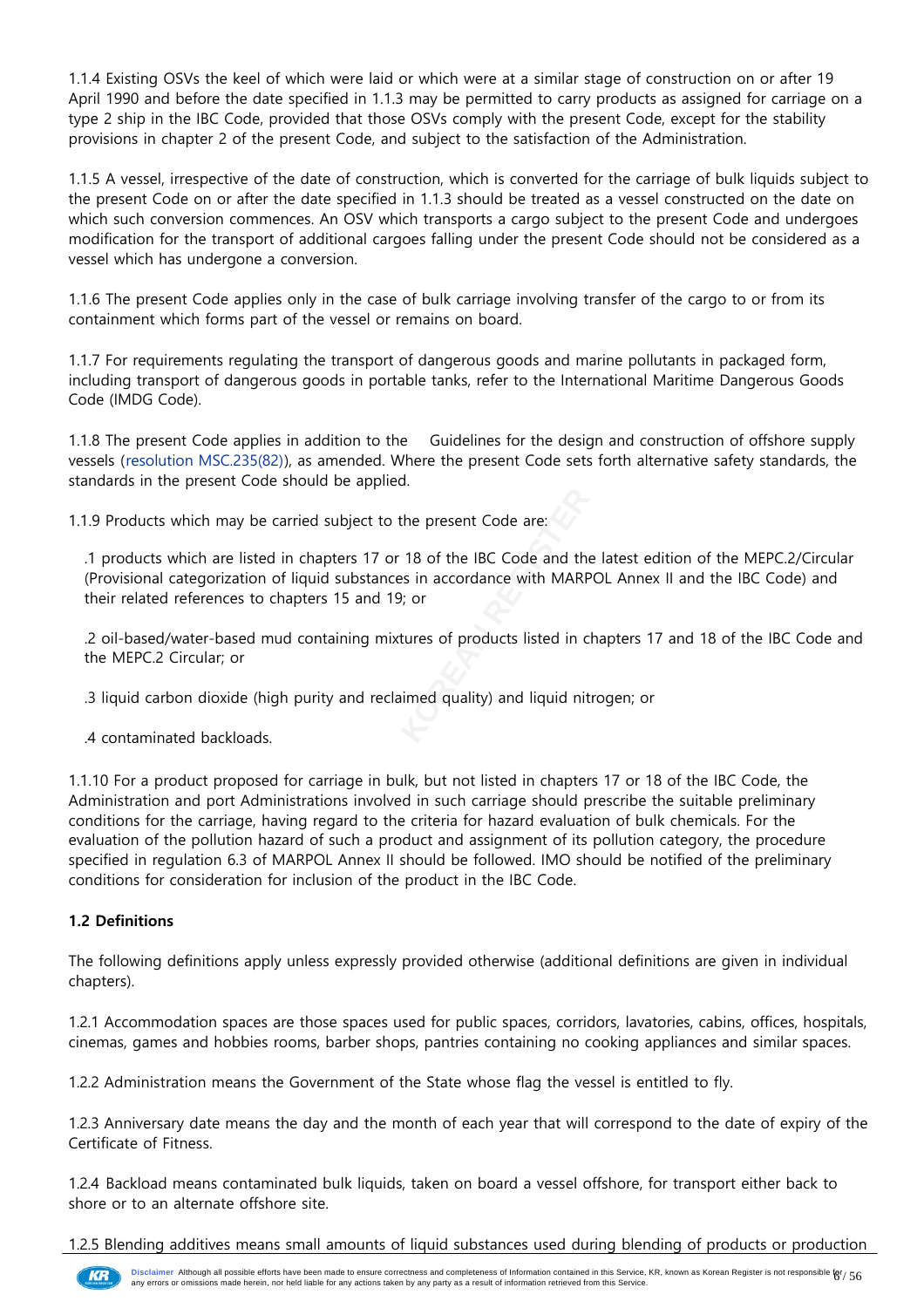processes of cargoes for use in the search for and exploitation of seabed mineral resources on board vessels used to facilitate such operations.

1.2.6 Breadth (B) means the maximum breadth of the vessel, measured amid vessels to the moulded line of the frame in a vessel with a metal shell and to the outer surface of the hull in a vessel with a shell of any other material. The breadth (B) should be measured in metres.

1.2.7 Cargo area is that part of the OSV where:

.1 a pollution hazard only substance having a flashpoint exceeding 60°C and not defined as toxic is likely to be present and includes cargo tanks, portable tanks used as deck cargo tanks, slop tanks, cargo pump-rooms, pump-rooms adjacent to cargo tanks and enclosed spaces in which pipes containing cargoes are located; areas on open deck are not considered part of the cargo area;

.2 a safety hazard substance having a flashpoint exceeding 60°C and not defined as a toxic is likely to be present and includes cargo tanks, portable tanks used as deck cargo tanks, slop tanks, cargo pump-rooms, pump-rooms adjacent to cargo tanks, hold spaces in which independent tanks are located, cofferdams surrounding integral tanks, enclosed spaces in which pipes containing cargoes are located and the following deck areas:

.1 within 3 m of cargo tank installed on deck or portable tanks used as deck cargo tanks;

.2 areas on open deck, or semi-enclosed spaces on deck, within 3 m of any cargo tank access outlet;

.3 areas on open deck over an integral tank without an overlaying cofferdam plus the open deck area extending transversely and longitudinally for a distance of 3 m beyond each side of the tank;

.4 areas on open deck, or semi-enclosed spaces on deck, within 3 m of cargo manifold valve, cargo valve, cargo pipe flange, except spaces within the 3 m zone that are separated by an enclosed bulkhead to the minimum height as given in 1.2.7.2.6;

.5 areas on open deck, or semi-enclosed spaces on open deck above and in the vicinity of any cargo tank vent outlet intended for the passage of large volumes of vapour mixture during cargo loading, within a vertical cylinder of unlimited height and 3 m radius centred upon the centre of the outlet, and within a hemisphere of 3 m radius below the outlet;

.6 areas on the open deck within spillage coamings surrounding cargo manifold valves and 3 m beyond these, up to a height of 2.4 m above the deck; and

.7 compartments for cargo hoses;

.3 a substance having a flashpoint not exceeding 60°C, or defined as toxic or vapours of such cargo, is likely to be present and includes cargo tanks, portable tanks used as deck cargo tanks, slop tanks, cargo pump-rooms, pump-rooms adjacent to cargo tanks, hold spaces in which independent tanks are located, cofferdams surrounding integral tanks, enclosed spaces in which pipes containing cargoes are located and the following deck areas: **Example 19.** The most of the person integral tank without an overlay and consider and properties and properties and properties and properties and properties and properties and properties and properties and properties and

.1 within 3 m of cargo tank installed on deck or portable tanks used as deck cargo tanks;

.2 areas on open deck, or semi-enclosed spaces on deck, within 4.5 m of gas or vapour outlet, cargo manifold valve, cargo valve, cargo pipe flange, cargo pump-room ventilation outlets and cargo tank openings for pressure release provided to permit the flow of small volumes of gas or vapour mixtures caused by thermal variation;

.3 areas on open deck, or semi-enclosed spaces on open deck above and in the vicinity of any cargo gas outlet intended for the passage of large volumes of gas or vapour mixture during cargo loading, within a vertical cylinder of unlimited height and 10 m radius centred upon the centre of the outlet, and within a

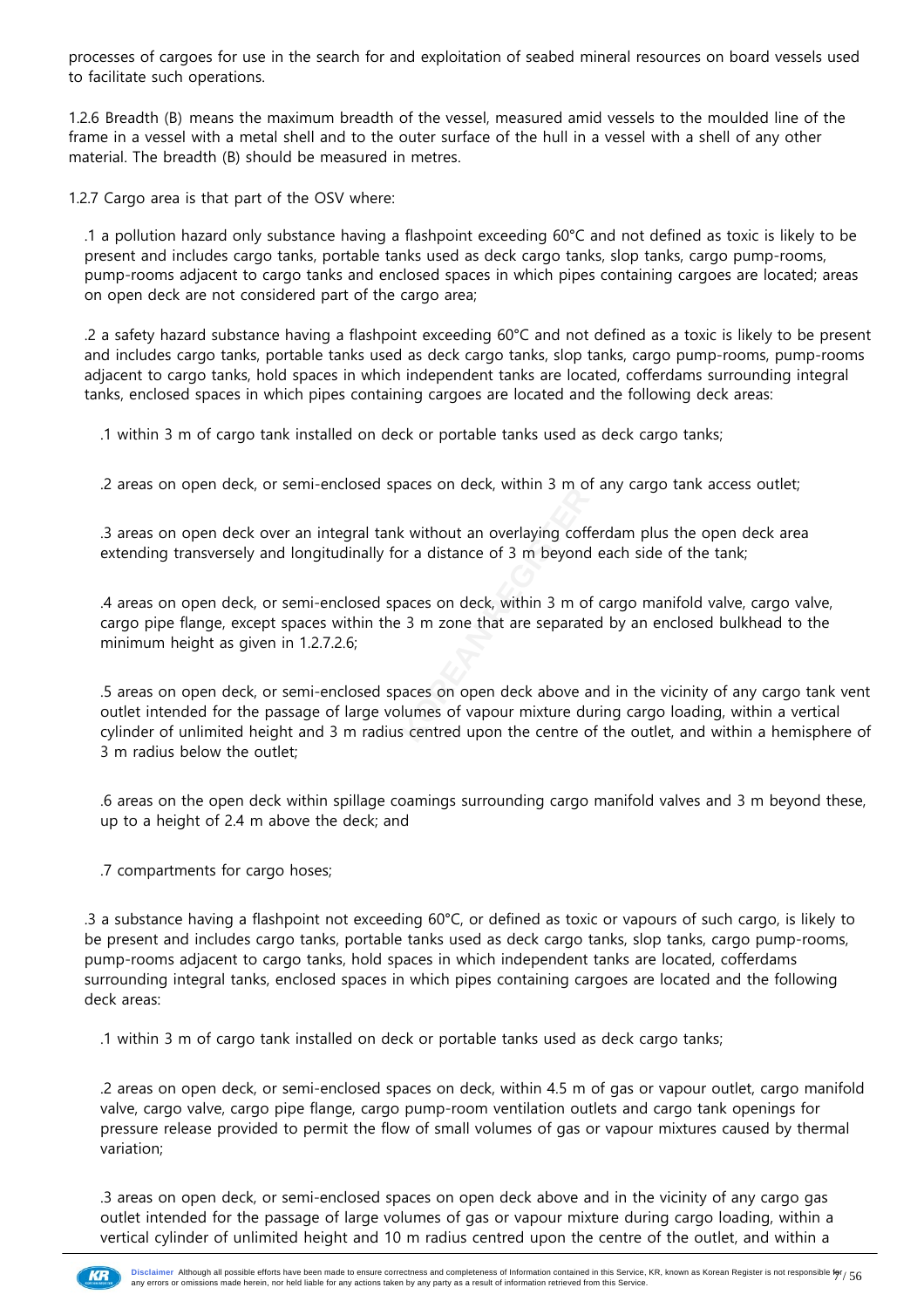hemisphere of 10 m radius below the outlet;

.4 areas on open deck, or semi-enclosed spaces on deck, within 3 m of cargo pump-room entrances, cargo pump-room ventilation inlet, openings into cofferdams;

.5 areas on the open deck within spillage coamings surrounding cargo manifold valves and 3 m beyond these, up to a height of 2.4 m above the deck;

.6 compartments for cargo hoses; and

.7 within the hose landing area.

1.2.8 Cargo control station means a location that is manned during cargo transfer operations for the purpose of directing or controlling the loading or unloading of cargo.

1.2.9 Cargo pump-room is a space containing pumps and their accessories for the handling of the products covered by the present Code.

1.2.10 Cofferdam is the isolating space between two adjacent steel bulkheads or decks. This space may be a void space or a ballast space.

1.2.11 Control stations are those spaces in which vessels' radio or main navigating equipment or the emergency source of power is located or where the fire-recording or fire-control equipment is centralized. This does not include special fire-control equipment which can be most practically located in the cargo area.

1.2.12 Conversion means a vessel in an unrelated service modified for use as an OSV. Special purpose ships (operated under the Code of Safety for Special Purpose Ships, 2008 (2008 SPS Code)) in support-related service configurations are not considered "in an unrelated service".

1.2.13 Dangerous chemicals means any liquid chemicals designated as presenting a safety hazard, based on the safety criteria for assigning products to chapter 17 of the IBC Code.

1.2.14 Dangerous goods mean the substances, materials and articles covered by the IMDG Code.

1.2.15 Deadweight means the difference in metric tons between the displacement of an OSV in water of a density of 1.025 at the load waterline corresponding to the assigned summer freeboard and the lightweight of the vessel.

1.2.16 Deck spread means portable tanks, piping, equipment, processing equipment and control stations secured to the vessel by permanent means and used in the operation of the vessel.

1.2.17 Density is the ratio of the mass to the volume of a product, expressed in terms of kilograms per cubic metre. This applies to liquids, gases and vapours.

1.2.18 Flashpoint is the temperature in degrees Celsius at which a product will give off enough flammable vapour to be ignited. Values given in the present Code are those for a "closed cup test" determined by an approved flashpoint apparatus.

1.2.19 Hazardous substance is any substance either listed in chapter 17 of the IBC Code or having a hazard more severe than one of the minimum hazard criteria given in criteria for hazard evaluation of bulk chemicals as approved by the Organization. **1.2.11 Control stations are those spaces in which vessels' radio or main navisource of power is located or where the fire-recording or fire-control equipment valuations are those spaces in which can be most practically lo** 

1.2.20 Hold space is the space enclosed by the vessel's structure in which an independent cargo tank is situated.

1.2.21 Hose landing area means an area on the main deck, except those in compartments for cargo hoses, where cargo hoses of substances having a flashpoint not exceeding 60°C and/or defined as toxic are located during cargo transfer.

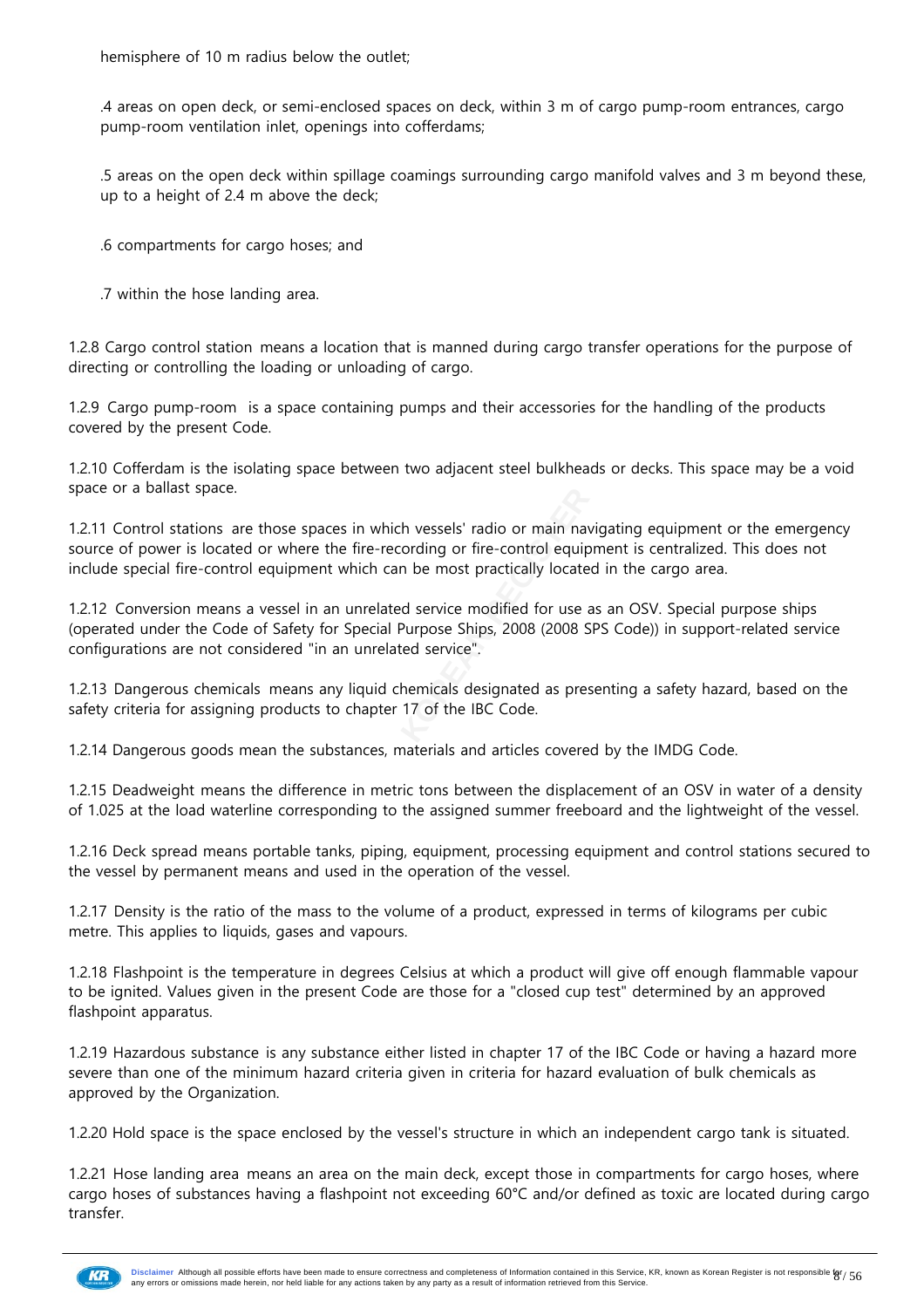1.2.22 Independent means that a piping or venting system, for example, is in no way connected to another system and that there are no provisions available for the potential connection to other systems.

1.2.23 IBC Code means the International Code for the Construction and Equipment of Ships Carrying Dangerous Chemicals in Bulk ([resolutions MSC.4\(48\)](http://103.12.248.9usercommontreeredirect.aspx?category_id=43067&node_type=normal&is_leaf=true&is_viewchild=true) and [MEPC.19\(22\)](http://103.12.248.9usercommontreeredirect.aspx?category_id=43070&node_type=normal&is_leaf=true&is_viewchild=true)), as amended.

1.2.24 IGC Code means the International Code for the Construction and Equipment of Ships Carrying Liquefied Gases in Bulk [\(resolution MSC.5\(48\)](http://103.12.248.9usercommontreeredirect.aspx?category_id=43080&node_type=normal&is_leaf=true&is_viewchild=true)), as amended.

1.2.25 IMDG Code means the International Maritime Dangerous Goods Code ([resolution MSC.406\(96\)](http://103.12.248.9usercommontreeredirect.aspx?category_id=66409&node_type=normal&is_leaf=true&is_viewchild=true)), as amended.

1.2.26 Length (L) means 96% of the total length on a waterline at 85% of the least moulded depth measured from the top of the keel, or the length from the foreside of the stem to the axis of the rudder stock on that waterline, if that is greater. In vessels designed with a rake of keel, the waterline on which this length is measured should be parallel to the designed waterline. The length (L) should be measured in metres.

1.2.27 Lightweight means the displacement of an OSV in metric tons without cargo, fuel, lubricating oil, ballast water, fresh water and feed water in tanks, consumable stores, and crew and their effects.

1.2.28 Machinery spaces of category A are those spaces and trunks to such spaces which either contain:

.1 internal combustion machinery used for main propulsion;

.2 internal combustion machinery used for purposes other than main propulsion where such machinery has in the aggregate a total power output of not less than 375 kW; or

.3 any oil-fired boiler or oil fuel unit or any oil-fired equipment other than boilers, such as inert gas generators, incinerators, etc.

1.2.29 Machinery spaces are machinery spaces of category A and other spaces containing propulsion machinery, boilers, oil fuel units, steam and internal combustion engines, generators and major electrical machinery, oil filling station, refrigerating, stabilizing, ventilation and air conditioning machinery, and similar spaces, and trunks to such spaces. 2. Internal combustion machinery used for purposes other than main prop<br>the aggregate a total power output of not less than 375 kW; or<br>3. any oil-fired boiler or oil fuel unit or any oil-fired equipment other than<br>inciner

1.2.30 MARPOL means the International Convention for the Prevention of Pollution from Ships, 1973, as modified by the Protocol of 1978 relating thereto, as amended.

1.2.31 Noxious liquid substance means any substance indicated in the Pollution Category column of chapter 17 or 18 of the IBC Code, or the current MEPC.2 Circular or provisionally assessed under the requirements of regulation 6.3 of MARPOL Annex II as falling into categories X, Y or Z.

1.2.32 Offshore portable tank means a portable tank specially designed for repeated use for transport of dangerous goods to, from and between offshore facilities. An offshore portable tank is designed and constructed in accordance with the Guidelines for the approval of offshore containers handled in open seas [\(MSC/Circ.860](http://103.12.248.9usercommontreeredirect.aspx?category_id=12739&node_type=normal&is_leaf=true&is_viewchild=true)).

1.2.33 Offshore support vessels (OSVs) are:

.1 multi-mission vessels which are primarily engaged in the transport of stores, materials and equipment to and from mobile offshore drilling units, fixed and floating platforms and other similar offshore installations; or

.2 multi-mission vessels, including well-stimulation vessels, but excluding mobile offshore drilling units, derrick barges, pipe-laying barges and floating accommodation units, which are otherwise primarily engaged in supporting the work of offshore installations.

1.2.34 Oil fuel unit is the equipment used for the preparation of oil fuel for delivery to an oil- fired boiler, or equipment used for the preparation for delivery of heated oil to an internal combustion engine, and includes any oil pressure pumps, filters and heaters dealing with oil at a gauge pressure of more than 0.18 MPa.

1.2.35 Open deck is defined as an open or semi-enclosed space on cargo deck or inside of the cargo rail. Semienclosed spaces are those spaces that either:

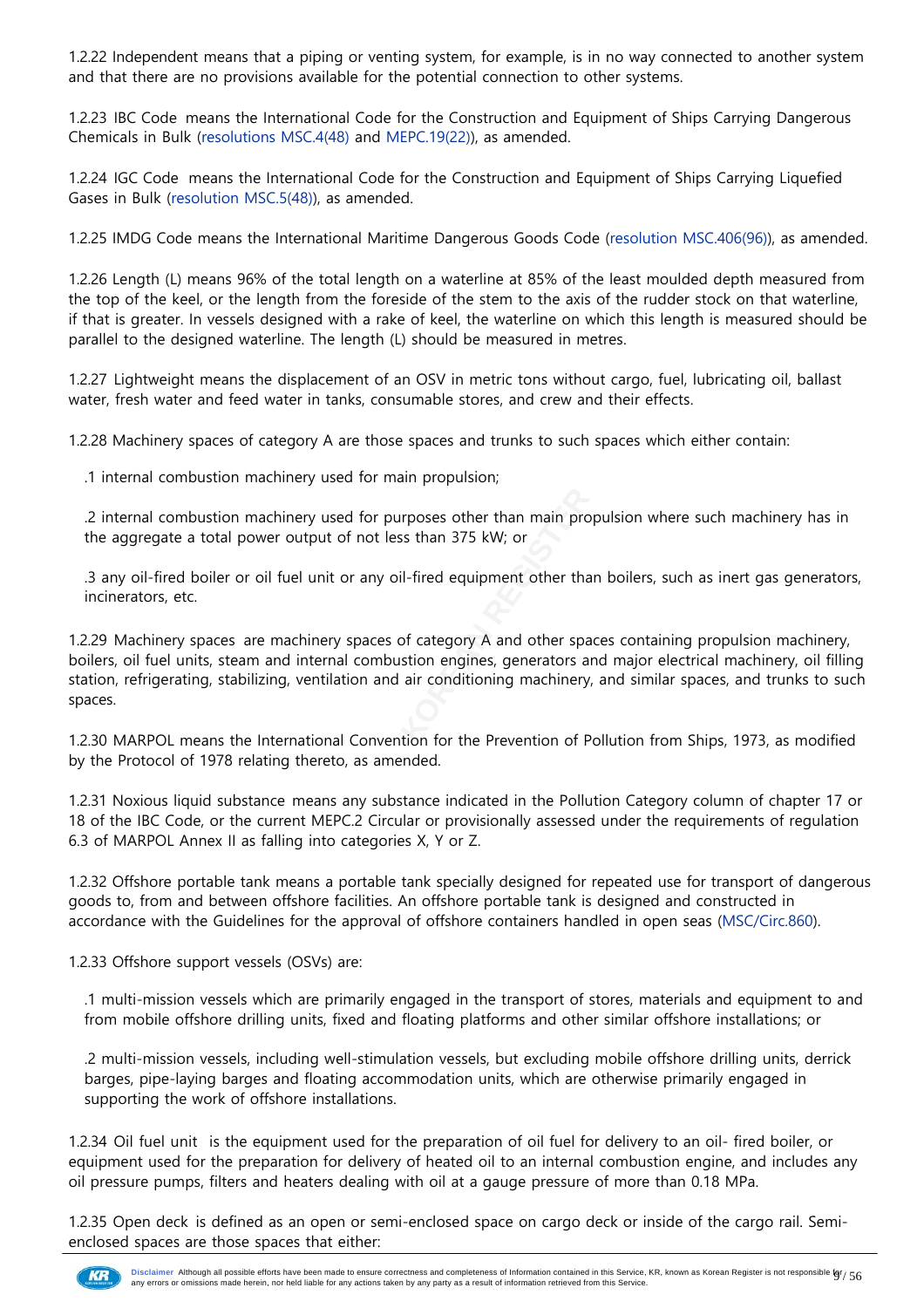.1 are open at two ends; or

.2 have an opening at one end and are provided with adequate natural ventilation effective over their entire length through permanent openings distributed in the side plating or deckhead or from above, the openings having a total area of at least 10% of the total area of the space sides.

1.2.36 Organization is the International Maritime Organization (IMO).

1.2.37 Permeability of a space means the ratio of the volume within that space which is assumed to be occupied by water to the total volume of that space.

1.2.38 Pollution hazard only substance means a substance having an entry only of "P" in column d in chapter 17 of the IBC Code.

1.2.39 Port Administration means the appropriate authority of the country for the port where the vessel is loading or unloading.

1.2.40 Portable tank means a multimodal tank used for the transport of dangerous goods.

1.2.41 Propulsion shaft tunnel is the tunnel or space in which the mechanical transfer of power to a propulsion unit is run.

1.2.42 Public spaces are those portions of the accommodation spaces which are used for halls, dining rooms, lounges and similar permanently enclosed spaces.

1.2.43 Pump-room is a space, located in the cargo area, containing pumps and their accessories for the handling of ballast and oil fuel.

1.2.44 Recognized standards are applicable international or national standards acceptable to the Administration or standards laid down and maintained by an organization which comply with the standards adopted by IMO and which are recognized by the Administration.

1.2.45 Safety hazard substance means a substance having an entry of "S" or "S/P" in column d in chapter 17 of the IBC Code.

1.2.46 Separate means that a cargo piping system or cargo vent system, for example, is not connected to another cargo piping or cargo vent system.

1.2.47 Service spaces are those spaces used for galleys, pantries containing cooking appliances, lockers, mail and specie rooms, storerooms, workshops other than those forming part of the machinery spaces and similar spaces and trunks to such spaces. **6.2.42 Public spaces are those portions of the accommodation spaces which**<br>clounges and similar permanently enclosed spaces.<br> **6.2.43 Pump-room is a space, located in the cargo area, containing pumps a<br>
6.1.2.44 Recognize** 

1.2.48 SOLAS means the International Convention for the Safety of Life at Sea, 1974, as amended.

1.2.49 Underdeck access way is a passage passing through the underdeck cargo area without being part of the cargo area providing access to essential areas for operation of the vessel, such as thruster room, propulsion room or steering gear room. The access way may be used to route non-cargo piping and cabling.

1.2.50 Vapour pressure is the equilibrium pressure of the saturated vapour above a liquid expressed in pascals (Pa) at a specified temperature.

1.2.51 Void space is an enclosed space in the cargo area external to a cargo tank, other than a hold space, ballast space, oil fuel tank, cargo pump-room, pump-room, or any space in normal use by personnel.

1.2.52 Well-stimulation vessel means an OSV with specialized equipment and industrial personnel that delivers products and services directly into a well-head.

#### **1.3 Equivalents**

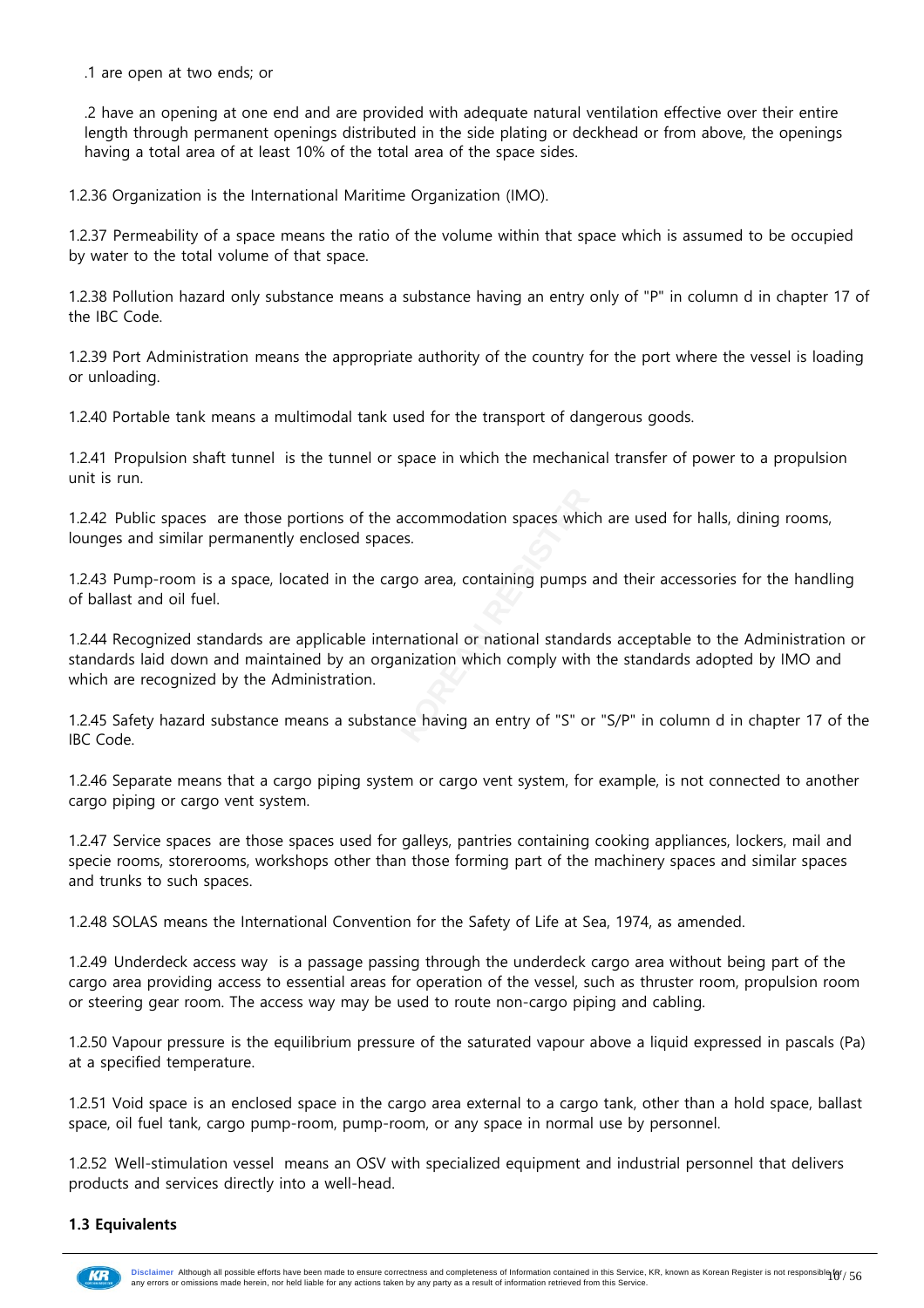1.3.1 Where the present Code requires that a particular fitting, material, appliance, apparatus, item of equipment or type thereof should be fitted or carried on an OSV, or that any particular provision should be made, or any procedure or arrangement should be complied with, the Administration may allow any other fitting, material, appliance, apparatus, item of equipment or type thereof to be fitted or carried, or any other provision, procedure or arrangement to be made in that vessel, if it is satisfied by trial thereof or otherwise that such fitting, material, appliance, apparatus, item of equipment or type thereof or that any particular provision, procedure or arrangement is at least as effective as that required by the Code. However, the Administration may not allow operational methods or procedures to be made an alternative to a particular fitting, material, appliance, apparatus, item of equipment, or type thereof, which are prescribed by the Code, unless such substitution is specifically allowed by the Code.

1.3.2 Where the Administration allows any fitting, material, appliance, apparatus, item of equipment, or type thereof, or provision, procedure, or arrangement, or novel design or application to be substituted, it should communicate to the Organization the particulars thereof together with a report on the evidence submitted so that the Organization may circulate the same to other Parties to SOLAS or MARPOL, for the information of their officers.

# **1.4 Surveys and certification**

1.4.1 Following a satisfactory initial survey of an OSV, the Administration or its duly authorized organization should issue a certificate, the model form of which is set out in appendix 1, suitably endorsed to certify compliance with the provisions of the present Code. If the language used is not English, French or Spanish, the text should include the translation into one of those languages. The certificate should indicate the cargoes regulated by the present Code that the vessel is permitted to carry with any relevant carriage conditions and should have a period of validity not exceeding five years.

1.4.2 The certificate issued under the present Code should have the same force and receive the same recognition as the certificate issued under regulation 7 of MARPOL Annex II and regulations VII/10 and VII/13 of SOLAS.

1.4.3 The validity of the certificate referred to in 1.4.1 should be subject to the renewal, intermediate, annual and additional surveys required by the IBC Code, the IGC Code and MARPOL Annex II.

# **CHAPTER 2 – VESSEL SURVIVAL CAPABILITY AND LOCATION OF CARGO TANKS**

To ensure that the cargo tanks are located in protected location(s) for the event of minor hull damage and that the vessel can survive the assumed flooding conditions.

#### **2.1 General**

2.1.1 OSVs subject to the present Code should survive the normal effects of flooding following assumed hull damage caused by some external force. In addition, to safeguard the vessel and the environment, the cargo tanks should be protected from penetration in the case of minor damage to the vessel resulting, for example, from contact with a jetty or an offshore installation, and given a measure of protection from damage in the case of collision or stranding, by locating them at specified minimum distances inboard from the vessel's shell plating. Both the assumed damage and the proximity of the cargo tanks to the vessel's shell should be dependent upon the degree of hazard presented by the products to be carried. the translation into one of those languages. The certificate should indicate the translation into one of those languages. The certificate issued under the present. Code should have the same for solidarly not exceeding five

2.1.2 The design standards of this chapter should be applied according to the ship type required for cargoes containing mixtures and individual products indicated in chapter 17 of the IBC Code and the latest edition of the MEPC.2 Circular.

2.1.3 OSVs subject to the present Code may be designed without cargo tank capacity limitation; however, the requirements of this chapter will be applied according to the ship type classified in the IBC Code and quantity of products carried on any single voyage.

2.1.4 If a vessel is intended to carry more than one product listed in chapter 17 of the IBC Code and the latest edition of the MEPC.2 Circular, the standard of damage should correspond to that product having the most stringent ship type provision. The provisions for the location of individual cargo tanks, however, need only be applied based upon the vessel types related to the respective products certified to be carried.

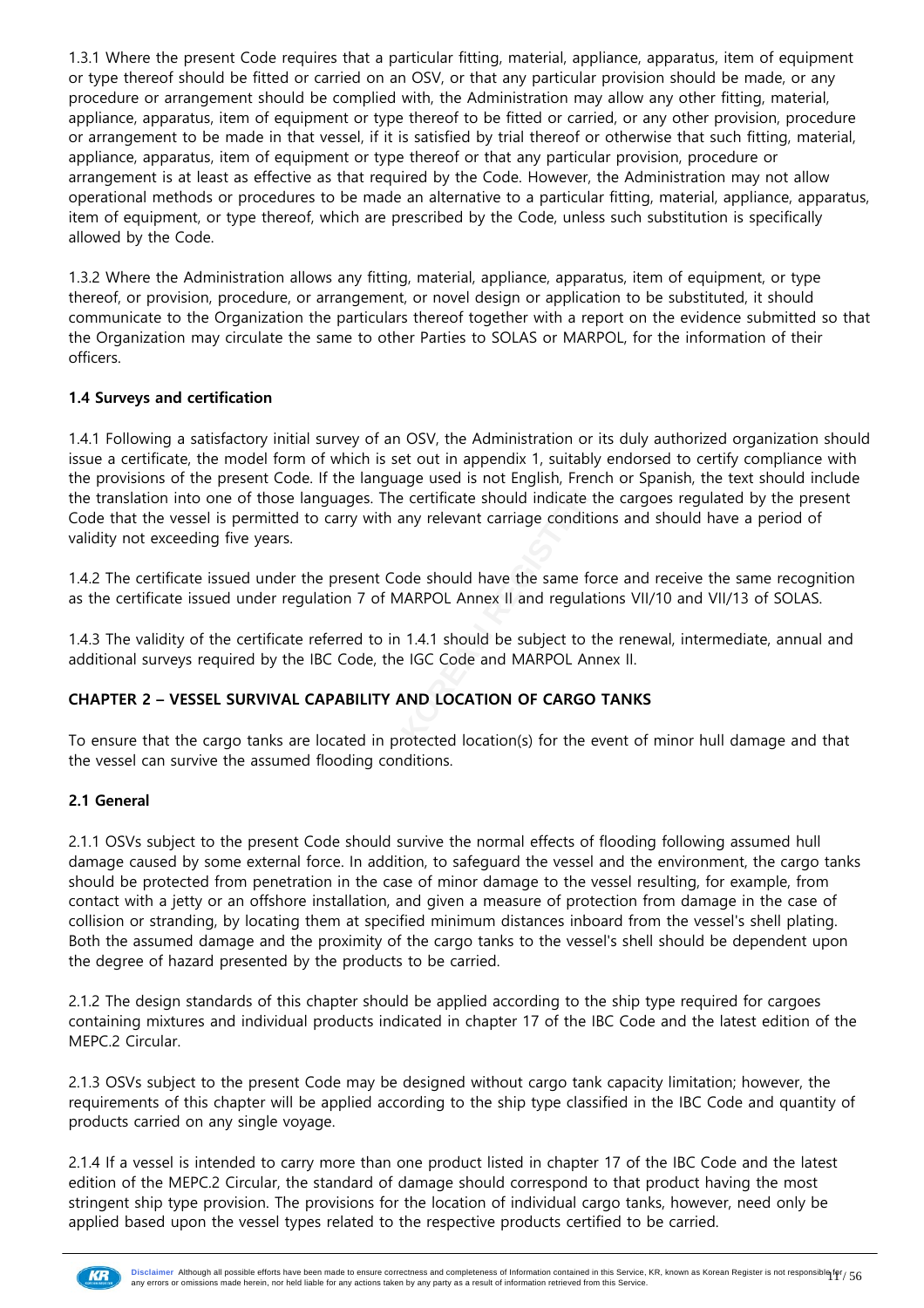2.1.5 The provisions for cargo ships in SOLAS chapter II-1, parts B, B-1, B-2 and B-4, should apply to vessels covered by the present Code, except that SOLAS regulations II-1/6 to II-1/7-3 need not apply, unless expressly provided otherwise.

# **2.2 Freeboard and intact stability**

2.2.1 OSVs subject to the present Code may be assigned the minimum freeboard permitted by the International Convention on Load Lines in force.

2.2.2 The intact stability of the vessel in all seagoing conditions should comply with the International Code on Intact Stability, 2008 (resolution MSC.267(85)), as amended.

2.2.3 Solid ballast should not normally be used in double-bottom spaces in the cargo area. Where, however, because of stability considerations, the fitting of solid ballast in such spaces becomes unavoidable, then its disposition should be governed by the need to ensure that the impact loads resulting from bottom damage are not directly transmitted to the cargo tank structure.

2.2.4 The master of the vessel should be supplied with a loading and stability information booklet. This booklet should contain details of typical service and ballast conditions, provisions for evaluating other conditions of loading and a summary of the vessel's survival capabilities. In addition, the booklet should contain sufficient information to enable the master to load and operate the vessel in a safe and seaworthy manner. All OSVs of 500 gross tonnage and above should comply with SOLAS regulation II-1/5-1.

2.2.5 OSVs subject to 2.6.1 and those vessels with a length of 80 m or more subject to 2.6.2 should be fitted with a stability instrument<sup>1</sup> capable of verifying compliance with intact and damage stability provisions, approved by the Administration, having regard to the performance standards recommended by the Organization.<sup>2</sup>

1 Refer to the IBC Code, paragraphs 2.2.6 and 2.2.7.

2 Refer to part B of chapter 4 of the International Code on Intact Stability, 2008 ( [resolution MSC.267\(85\)](http://103.12.248.9usercommontreeredirect.aspx?category_id=49219&node_type=normal&is_leaf=true&is_viewchild=true)), as amended; section 4 of the Guidelines for the approval of stability instruments ( [MSC.1/Circ.1229](http://103.12.248.9usercommontreeredirect.aspx?category_id=39230&node_type=normal&is_leaf=true&is_viewchild=true))), as amended; and the technical standards defined in part 1 of the Guidelines for verification of damage stability requirements for tankers [\(MSC.1/Circ.1461\)](http://103.12.248.9usercommontreeredirect.aspx?category_id=58460&node_type=normal&is_leaf=true&is_viewchild=true).

# **2.3 Non-cargo discharges below the freeboard deck**

2.3.1 The provision and control of valves fitted to non-cargo discharges led through the shell from spaces below the freeboard deck or from within superstructures and deckhouses on the freeboard deck fitted with weathertight doors should comply with the requirements of the relevant regulation of the International Convention on Load Lines in force, except that the choice of valves should be limited to: **6.2**<br> **EXECTS OSYs subject to 2.6.1 and those vessels with a length of 80 m or more trability instrument<sup>1</sup> capable of verifying compliance with intact and damaged<br>
<b>EXECTS OSYs subject to 2.6.1 and those verifying compli** 

.1 one automatic non-return valve with a positive means of closing from above the freeboard deck; or

.2 where the vertical distance from the summer load waterline to the inboard end of the discharge pipe exceeds 0.01L, two automatic non-return valves without positive means of closing, provided that the inboard valve is always accessible for examination under service conditions.

2.3.2 For the purpose of this chapter, "summer load line" and "freeboard deck" have the meanings as defined in the International Convention on Load Lines in force.

2.3.3 The automatic non-return valves referred to in 2.3.1.1 and 2.3.1.2 should be fully effective in preventing admission of water into the vessel, taking into account the sinkage, trim and heel in survival provisions in 2.8, and should comply with recognized standards.

# **2.4 Conditions of loading**

Damage survival capability should be investigated on the basis of loading information submitted to the Administration for all anticipated conditions of loading and variations in draught and trim for the conditions for

cargoes which the vessels is certified to carry. Conditions where the OSV is not carrying products covered by the

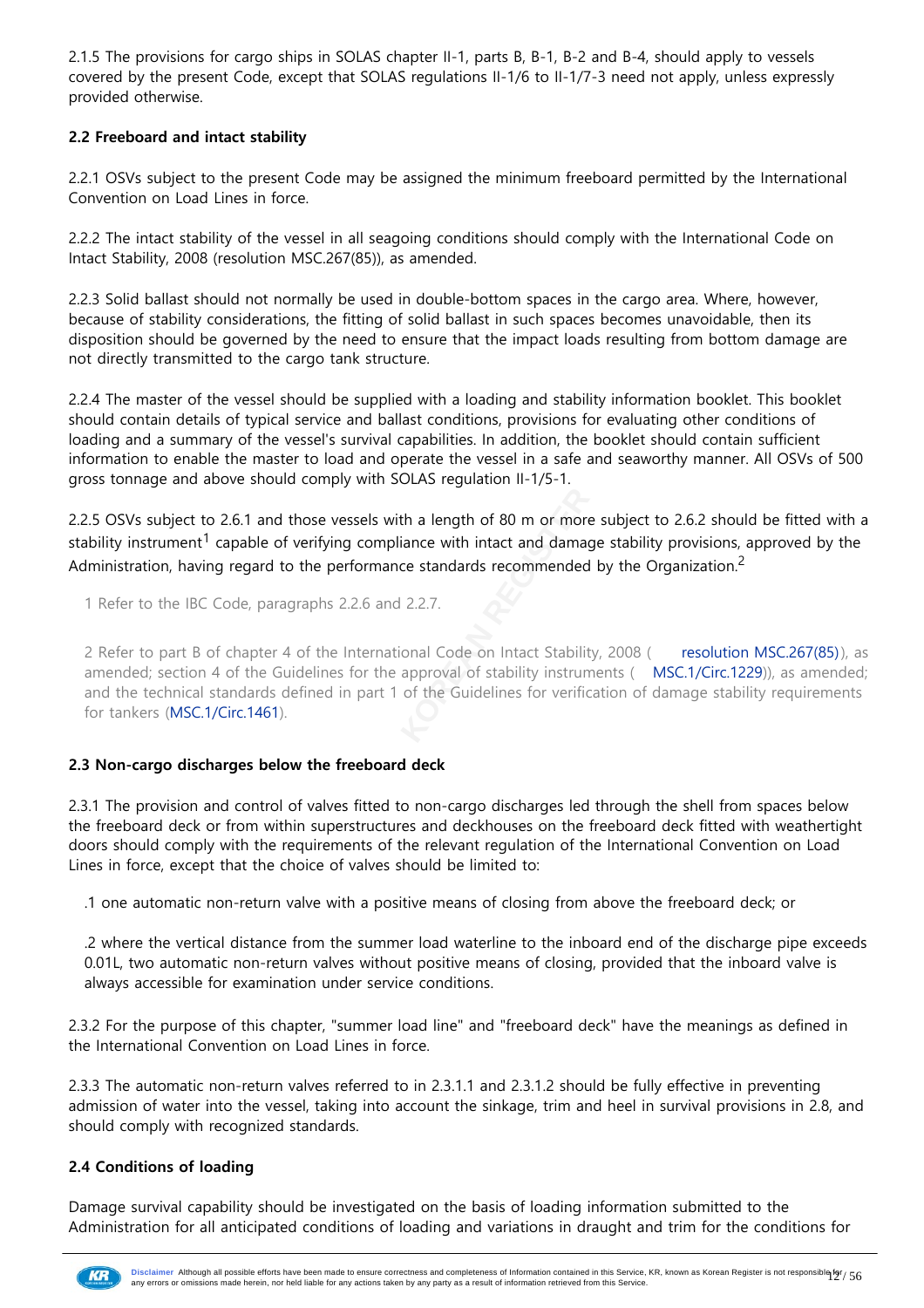cargoes which the vessels is certified to carry. Conditions where the OSV is not carrying products covered by the present Code, or is carrying only residues of such products, need not be considered for the purpose of the present Code.

# **2.5 Flooding assumptions**

2.5.1 The provisions of 2.8 should be confirmed by calculations which take into consideration the design characteristics of the vessel; the arrangements, configuration and contents of the damaged compartments; the distribution, relative densities and the free surface effects of liquids; and the draught and trim for all conditions of loading.

| <b>Spaces</b>                   | Permeability         |  |  |
|---------------------------------|----------------------|--|--|
| Appropriated to stores          | 0.6                  |  |  |
| Occupied by accommodation       | 0.95                 |  |  |
| Occupied by machinery           | 0.85                 |  |  |
| Voids                           | 0.95                 |  |  |
| Intended for consumable liquids | 0 to 0.95 $^{\star}$ |  |  |
| Intended for other liquids      | 0 to 0.95 $^{\star}$ |  |  |
| Intended for dry cargo          | 0.95                 |  |  |

\* The permeability of partially filled tanks should be consistent with the amount of liquid carried in the tank.

2.5.3 Wherever damage penetrates a tank containing liquids it should be assumed that the contents are completely lost from that compartment and replaced by salt water up to the level of the final plane of equilibrium.

2.5.4 Every watertight division within the maximum extent of damage defined in 2.6.1 and 2.6.2 and considered to have sustained damage in positions given in 2.7 should be assumed to be penetrated. Where damage less than the maximum is being considered in accordance with 2.6.3, only watertight divisions or combinations of watertight divisions within the envelope of such lesser damage should be assumed to be penetrated:

.1 where a transverse watertight bulkhead is located within the transverse extent of assumed damage and is stepped in way of a double bottom or side tank by more than 3.05 m, the double bottom or side tanks adjacent to the stepped portion of the transverse watertight bulkhead should be considered as flooded simultaneously; and

.2 if the distance between the transverse planes passing through the nearest stepped portions of the bulkheads is less than the longitudinal extent of damage given in 2.6.1 and 2.6.2, only one of these bulkheads should be regarded as effective.

2.5.5 The vessel should be so designed as to keep unsymmetrical flooding to the minimum consistent with efficient arrangements.

2.5.6 Equalization arrangements requiring mechanical aids such as valves or cross-levelling pipes, if fitted, should not be considered for the purpose of reducing an angle of heel or attaining the minimum range of residual stability to meet the provisions of 2.8 and sufficient residual stability should be maintained during all stages where equalization is used. Spaces which are linked by ducts of large cross-sectional area may be considered to be common. 2.5.3 Wherever damage penetrates a tank containing liquids it should be assembletely lost from that compartment and replaced by salt water up to the equilibrium.<br> **6.2 Case of the control in the maximum extent of damage ef** 

2.5.7 If pipes, ducts, trunks or tunnels are situated within the assumed extent of damage penetration, as defined in 2.6, arrangements should be such that progressive flooding cannot thereby extend to compartments other than those assumed to be flooded for each case of damage.

2.5.8 For vessels subject to 2.6.1 the buoyancy of any superstructure directly above the side damage should be disregarded. The unflooded parts of superstructures beyond the extent of damage, however, may be taken into consideration provided that:

.1 they are separated from the damaged space by watertight divisions and the provisions of 2.8.2.2 in respect of these intact spaces are complied with; and

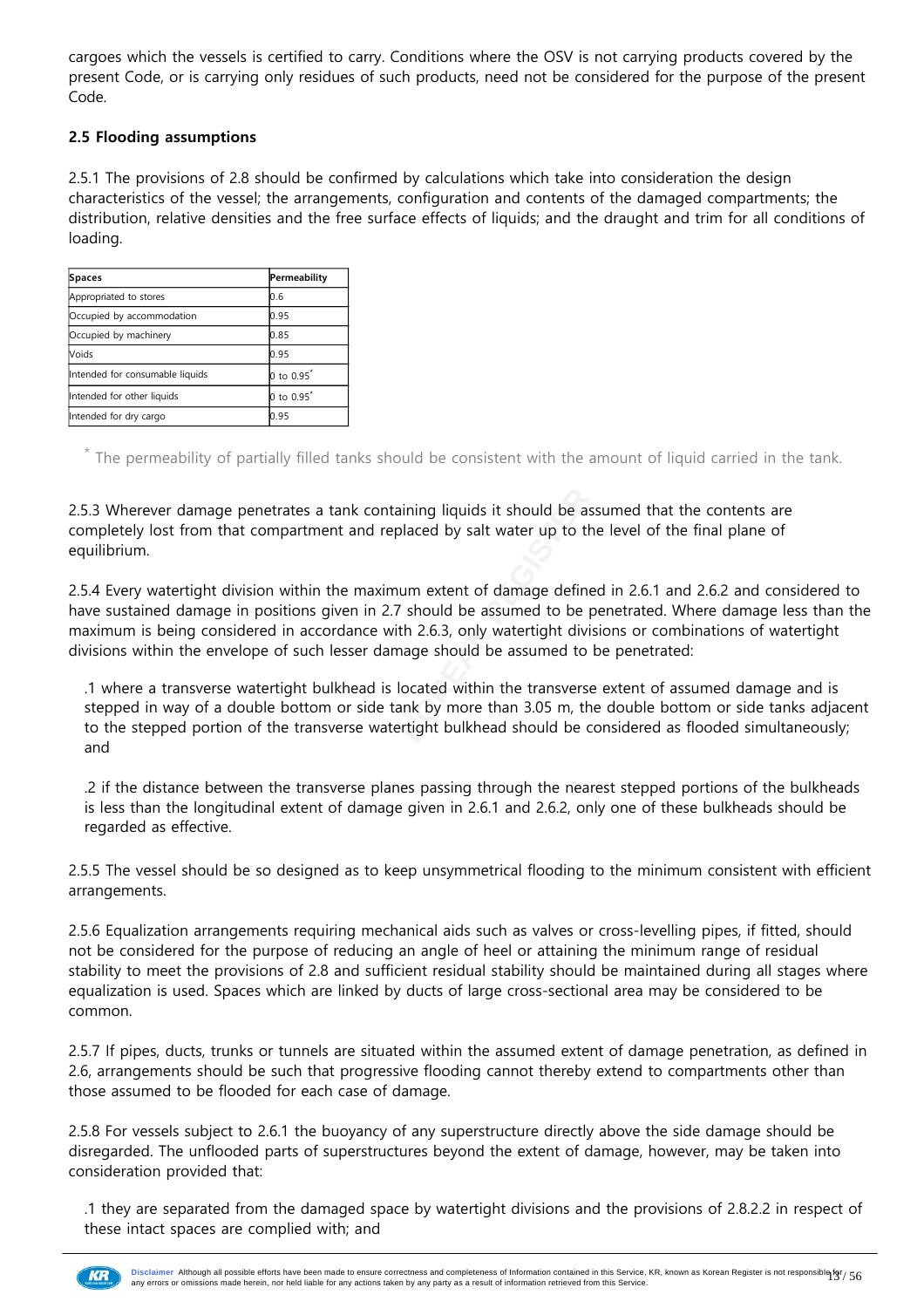.2 openings in such divisions are capable of being closed by remotely operated sliding watertight doors and unprotected openings are not immersed within the minimum range of residual stability required in 2.8; however, the immersion of any other openings capable of being closed weathertight may be permitted.

## **2.6 Damage assumptions**

2.6.1 For vessels carrying more than 1200 m<sup>3</sup> of products classified in the IBC Code as requiring type 3 ship or type 2 ship, or more than 150 m  $^{-3}$  of products classified in the IBC Code as requiring type 1 ship, the assumed maximum extent of damage should be:

## .1 Side damage

| Longitudinal extent | Transverse extent                                        | <b>Vertical extent</b>     |
|---------------------|----------------------------------------------------------|----------------------------|
|                     | B/5 (measured inboard from Upwards without limit         |                            |
| $1/3L^{2/3}$        | the vessel's side at right                               | (measured from the moulded |
|                     | angles to the centreline at the line of the bottom shell |                            |
|                     | level of the summer load line) plating at centreline)    |                            |

#### .2 Bottom damage

|                 | Location of damage                                          |                                                                                                                                                                                                                                   |                     | Longitudinal Transverse<br>extent                                                 | extent                                                               | Vertical<br>extent<br>$B/15$ or 6 m,<br>whichever is<br>less<br>(measured<br>from the |
|-----------------|-------------------------------------------------------------|-----------------------------------------------------------------------------------------------------------------------------------------------------------------------------------------------------------------------------------|---------------------|-----------------------------------------------------------------------------------|----------------------------------------------------------------------|---------------------------------------------------------------------------------------|
| $\mathbf{.1}$   | Within 0.3L (measured from the forward perpendicular)       |                                                                                                                                                                                                                                   |                     | $1/3L^{2/3}$                                                                      | B/6                                                                  | moulded line<br>of the<br>bottom shell<br>plating at<br>centreline<br>(see 2.9.2))    |
| $\overline{c}$  | Any other part of the vessel                                |                                                                                                                                                                                                                                   |                     | $1/3L^{2/3}$ or 5 $B/6$ or 5 m, from the<br>m, whicheverwhichever is moulded line |                                                                      | B/15 or 6 m,<br>whichever is<br>less<br>(measured                                     |
|                 |                                                             | 2.6.2 For vessels carrying not more than 1200 $m3$ of products classified in th                                                                                                                                                   |                     | is less                                                                           | less                                                                 | of the<br>bottom shell<br>plating at<br>centreline<br>(see 2.9.2)                     |
| Side damage     | maximum extent of damage should be:<br><b>Vessel length</b> | type 2 ship, and not more than 150 m <sup>3</sup> of products classified in the IBC Cod<br>Longitudinal extent                                                                                                                    |                     | Transverse extent                                                                 | <b>Vertical extent</b>                                               |                                                                                       |
| $\overline{.1}$ | 24 ≤ L ≤ 43 m                                               | 0.1L                                                                                                                                                                                                                              | inboard from the    | 760 mm (measured<br>vessel's side at right<br>angles to the centreline            | the cargo deck, or<br>continuation thereof,<br>downward for the full | From the underside of                                                                 |
| KR              |                                                             | Disclaimer Although all possible efforts have been made to ensure correctness and completeness of Information contained in<br>any errors or omissions made herein, nor held liable for any actions taken by any party as a result | at the level of the | summer load line)                                                                 | depth of the vessel                                                  |                                                                                       |
|                 |                                                             |                                                                                                                                                                                                                                   |                     |                                                                                   |                                                                      |                                                                                       |
|                 |                                                             |                                                                                                                                                                                                                                   |                     |                                                                                   |                                                                      |                                                                                       |
|                 |                                                             |                                                                                                                                                                                                                                   |                     |                                                                                   |                                                                      |                                                                                       |
|                 |                                                             |                                                                                                                                                                                                                                   |                     |                                                                                   |                                                                      |                                                                                       |
|                 |                                                             |                                                                                                                                                                                                                                   |                     |                                                                                   |                                                                      |                                                                                       |
|                 |                                                             |                                                                                                                                                                                                                                   |                     |                                                                                   |                                                                      |                                                                                       |
|                 |                                                             |                                                                                                                                                                                                                                   |                     |                                                                                   |                                                                      |                                                                                       |
|                 |                                                             |                                                                                                                                                                                                                                   |                     |                                                                                   |                                                                      |                                                                                       |
|                 |                                                             |                                                                                                                                                                                                                                   |                     |                                                                                   |                                                                      |                                                                                       |
|                 |                                                             |                                                                                                                                                                                                                                   |                     |                                                                                   |                                                                      |                                                                                       |
|                 |                                                             |                                                                                                                                                                                                                                   |                     |                                                                                   |                                                                      |                                                                                       |
|                 |                                                             |                                                                                                                                                                                                                                   |                     |                                                                                   |                                                                      |                                                                                       |
|                 |                                                             |                                                                                                                                                                                                                                   |                     |                                                                                   |                                                                      |                                                                                       |
|                 |                                                             |                                                                                                                                                                                                                                   |                     |                                                                                   |                                                                      |                                                                                       |
|                 |                                                             |                                                                                                                                                                                                                                   |                     |                                                                                   |                                                                      |                                                                                       |
|                 |                                                             |                                                                                                                                                                                                                                   |                     |                                                                                   |                                                                      |                                                                                       |
|                 |                                                             |                                                                                                                                                                                                                                   |                     |                                                                                   |                                                                      |                                                                                       |
|                 |                                                             |                                                                                                                                                                                                                                   |                     |                                                                                   |                                                                      |                                                                                       |
|                 |                                                             |                                                                                                                                                                                                                                   |                     |                                                                                   |                                                                      |                                                                                       |
|                 |                                                             |                                                                                                                                                                                                                                   |                     |                                                                                   |                                                                      |                                                                                       |
|                 |                                                             |                                                                                                                                                                                                                                   |                     |                                                                                   |                                                                      |                                                                                       |
|                 |                                                             |                                                                                                                                                                                                                                   |                     |                                                                                   |                                                                      |                                                                                       |
|                 |                                                             |                                                                                                                                                                                                                                   |                     |                                                                                   |                                                                      |                                                                                       |
|                 |                                                             |                                                                                                                                                                                                                                   |                     |                                                                                   |                                                                      |                                                                                       |
|                 |                                                             |                                                                                                                                                                                                                                   |                     |                                                                                   |                                                                      |                                                                                       |
|                 |                                                             |                                                                                                                                                                                                                                   |                     |                                                                                   |                                                                      |                                                                                       |
|                 |                                                             |                                                                                                                                                                                                                                   |                     |                                                                                   |                                                                      |                                                                                       |
|                 |                                                             |                                                                                                                                                                                                                                   |                     |                                                                                   |                                                                      |                                                                                       |
|                 |                                                             |                                                                                                                                                                                                                                   |                     |                                                                                   |                                                                      |                                                                                       |
|                 |                                                             |                                                                                                                                                                                                                                   |                     |                                                                                   |                                                                      |                                                                                       |
|                 |                                                             |                                                                                                                                                                                                                                   |                     |                                                                                   |                                                                      |                                                                                       |
|                 |                                                             |                                                                                                                                                                                                                                   |                     |                                                                                   |                                                                      |                                                                                       |
|                 |                                                             |                                                                                                                                                                                                                                   |                     |                                                                                   |                                                                      |                                                                                       |
|                 |                                                             |                                                                                                                                                                                                                                   |                     |                                                                                   |                                                                      |                                                                                       |
|                 |                                                             |                                                                                                                                                                                                                                   |                     |                                                                                   |                                                                      |                                                                                       |
|                 |                                                             |                                                                                                                                                                                                                                   |                     |                                                                                   |                                                                      |                                                                                       |
|                 |                                                             |                                                                                                                                                                                                                                   |                     |                                                                                   |                                                                      |                                                                                       |
|                 |                                                             |                                                                                                                                                                                                                                   |                     |                                                                                   |                                                                      |                                                                                       |
|                 |                                                             |                                                                                                                                                                                                                                   |                     |                                                                                   |                                                                      |                                                                                       |
|                 |                                                             |                                                                                                                                                                                                                                   |                     |                                                                                   |                                                                      |                                                                                       |
|                 |                                                             |                                                                                                                                                                                                                                   |                     |                                                                                   |                                                                      |                                                                                       |
|                 |                                                             |                                                                                                                                                                                                                                   |                     |                                                                                   |                                                                      |                                                                                       |
|                 |                                                             |                                                                                                                                                                                                                                   |                     |                                                                                   |                                                                      |                                                                                       |
|                 |                                                             |                                                                                                                                                                                                                                   |                     |                                                                                   |                                                                      |                                                                                       |
|                 |                                                             |                                                                                                                                                                                                                                   |                     |                                                                                   |                                                                      |                                                                                       |
|                 |                                                             |                                                                                                                                                                                                                                   |                     |                                                                                   |                                                                      |                                                                                       |
|                 |                                                             |                                                                                                                                                                                                                                   |                     |                                                                                   |                                                                      |                                                                                       |
|                 |                                                             |                                                                                                                                                                                                                                   |                     |                                                                                   |                                                                      |                                                                                       |
|                 |                                                             |                                                                                                                                                                                                                                   |                     |                                                                                   |                                                                      |                                                                                       |
|                 |                                                             |                                                                                                                                                                                                                                   |                     |                                                                                   |                                                                      |                                                                                       |
|                 |                                                             |                                                                                                                                                                                                                                   |                     |                                                                                   |                                                                      |                                                                                       |
|                 |                                                             |                                                                                                                                                                                                                                   |                     |                                                                                   |                                                                      |                                                                                       |
|                 |                                                             |                                                                                                                                                                                                                                   |                     |                                                                                   |                                                                      |                                                                                       |
|                 |                                                             |                                                                                                                                                                                                                                   |                     |                                                                                   |                                                                      |                                                                                       |
|                 |                                                             |                                                                                                                                                                                                                                   |                     |                                                                                   |                                                                      |                                                                                       |
|                 |                                                             |                                                                                                                                                                                                                                   |                     |                                                                                   |                                                                      |                                                                                       |
|                 |                                                             |                                                                                                                                                                                                                                   |                     |                                                                                   |                                                                      |                                                                                       |
|                 |                                                             |                                                                                                                                                                                                                                   |                     |                                                                                   |                                                                      |                                                                                       |
|                 |                                                             |                                                                                                                                                                                                                                   |                     |                                                                                   |                                                                      |                                                                                       |
|                 |                                                             |                                                                                                                                                                                                                                   |                     |                                                                                   |                                                                      |                                                                                       |
|                 |                                                             |                                                                                                                                                                                                                                   |                     |                                                                                   |                                                                      |                                                                                       |
|                 |                                                             |                                                                                                                                                                                                                                   |                     |                                                                                   |                                                                      |                                                                                       |
|                 |                                                             |                                                                                                                                                                                                                                   |                     |                                                                                   |                                                                      |                                                                                       |
|                 |                                                             |                                                                                                                                                                                                                                   |                     |                                                                                   |                                                                      |                                                                                       |
|                 |                                                             |                                                                                                                                                                                                                                   |                     |                                                                                   |                                                                      |                                                                                       |
|                 |                                                             |                                                                                                                                                                                                                                   |                     |                                                                                   |                                                                      |                                                                                       |
|                 |                                                             |                                                                                                                                                                                                                                   |                     |                                                                                   |                                                                      |                                                                                       |
|                 |                                                             |                                                                                                                                                                                                                                   |                     |                                                                                   |                                                                      |                                                                                       |
|                 |                                                             |                                                                                                                                                                                                                                   |                     |                                                                                   |                                                                      |                                                                                       |

2.6.2 For vessels carrying not more than 1200 m<sup>3</sup> of products classified in the IBC Code as requiring type 3 ship or type 2 ship, and not more than 150 m<sup>3</sup> of products classified in the IBC Code as requiring type 1 ship the assumed maximum extent of damage should be:

|           | Vessel length | Longitudinal extent | <b>Transverse extent</b>                                                                                                               | <b>Vertical extent</b>                                                                                               |
|-----------|---------------|---------------------|----------------------------------------------------------------------------------------------------------------------------------------|----------------------------------------------------------------------------------------------------------------------|
| $\cdot$ 1 | 24≤L≤43 m     | 0.1L                | 760 mm (measured<br>inboard from the<br>vessel's side at right<br>angles to the centreline<br>at the level of the<br>summer load line) | From the underside of<br>the cargo deck, or<br>continuation thereof,<br>downward for the full<br>depth of the vessel |



 $760$ Disclaimer Although all possible efforts have been made to ensure correctness and completeness of Information contained in this Service, KR, known as Korean Register is not responsible far / 56<br>any errors or omissions made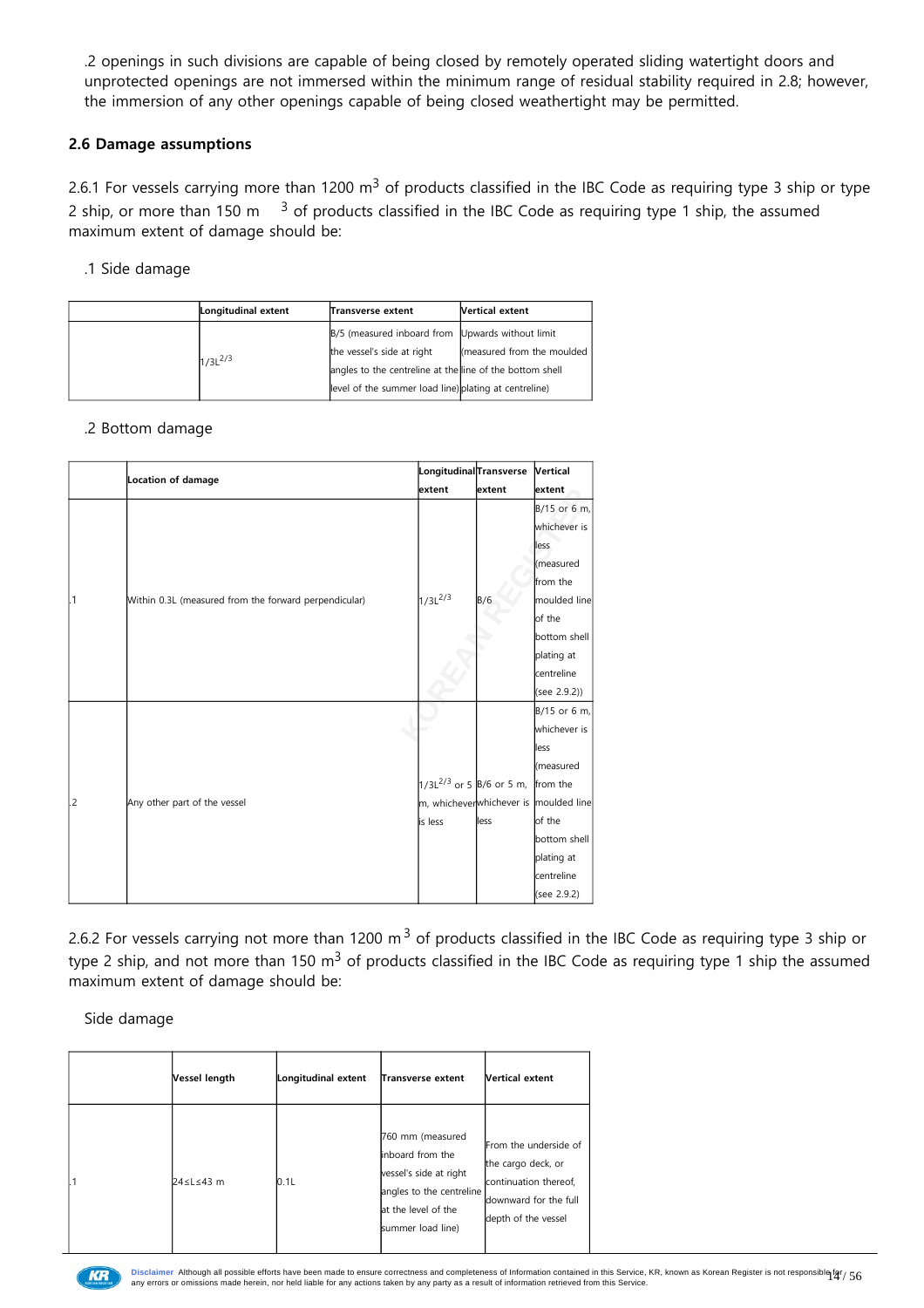| .2                                   | 43 <l<80 m<="" th=""><th><math>3 m + 0.03 L</math></th><th>760 mm (measured<br/>inboard from the<br/>vessel's side at right<br/>angles to the centreline<br/>at the level of the<br/>summer load line)</th><th>From the underside of<br/>the cargo deck, or<br/>continuation thereof,<br/>downward for the full<br/>depth of the vessel</th></l<80> | $3 m + 0.03 L$                                                       | 760 mm (measured<br>inboard from the<br>vessel's side at right<br>angles to the centreline<br>at the level of the<br>summer load line)                                                  | From the underside of<br>the cargo deck, or<br>continuation thereof,<br>downward for the full<br>depth of the vessel                                                                                                                                                                                                                                                                                 |
|--------------------------------------|-----------------------------------------------------------------------------------------------------------------------------------------------------------------------------------------------------------------------------------------------------------------------------------------------------------------------------------------------------|----------------------------------------------------------------------|-----------------------------------------------------------------------------------------------------------------------------------------------------------------------------------------|------------------------------------------------------------------------------------------------------------------------------------------------------------------------------------------------------------------------------------------------------------------------------------------------------------------------------------------------------------------------------------------------------|
| .3                                   | 80≤L≤100 m                                                                                                                                                                                                                                                                                                                                          | $1/3L^{2/3}$                                                         | B/20, but not less than<br>760 mm (measured<br>inboard from the<br>vessel's side at right<br>angles to the centreline downward for the full<br>at the level of the<br>summer load line) | From the underside of<br>the cargo deck, or<br>continuation thereof,<br>depth of the vessel                                                                                                                                                                                                                                                                                                          |
| $\overline{A}$                       | $L > 100$ m                                                                                                                                                                                                                                                                                                                                         | $1/3L^{2/3}$                                                         | B/15, but not less than<br>760 mm (measured<br>inboard from the<br>vessel's side at right<br>angles to the centreline downward for the full<br>at the level of the<br>summer load line) | From the underside of<br>the cargo deck, or<br>continuation thereof,<br>depth of the vessel                                                                                                                                                                                                                                                                                                          |
| calculations in 2.6.2.               |                                                                                                                                                                                                                                                                                                                                                     | severe condition, such damage should be considered.                  |                                                                                                                                                                                         | 2.6.3 If any damage of a lesser extent than the maximum damage specified i<br>2.6.4 A transverse watertight bulkhead extending from the vessel's side to a<br>transverse extent of damage indicated in 2.6.2 measured at the level of the :<br>watertight bulkheads may be considered as a transverse watertight bulkheac                                                                            |
| 2.7 Standard of damage<br>standards: |                                                                                                                                                                                                                                                                                                                                                     | described in 2.6.1 anywhere along the length;                        |                                                                                                                                                                                         | Vessels should be capable of surviving damage with the assumptions in 2.5 a<br>.1 a vessel that carries more than 150 m $3$ of ship type 1 products shou                                                                                                                                                                                                                                             |
|                                      |                                                                                                                                                                                                                                                                                                                                                     |                                                                      |                                                                                                                                                                                         | .2 a vessel with a length (L) greater than 150 m that carries more than 12<br>should be assumed to sustain damage described in 2.6.1 anywhere along t<br>.3 a vessel with a length (L) of 150 m or less that carries more than 1200<br>not more than 150 m $^{-3}$ of ship type 1 products should be assumed to su<br>anywhere along the length except involving bulkheads bounding a machir         |
|                                      |                                                                                                                                                                                                                                                                                                                                                     | II-1/7-3 (probabilistic damage stability standard for a cargo ship); |                                                                                                                                                                                         | .4 a vessel with a length (L) greater than 100 m that carries 800 $\text{m}^3$ or mo<br>types 2 and 3 products and not more than 150 m $3$ of ship type 1 prod<br>damage described in 2.6.2 anywhere along the length and should also cor<br>.5 a vessel with a length (L) of 100 m or less that carries 800 m $^3$ or mor<br>types 2 and 3 products and not more than 150 m $3$ of ship type 1 prod |
| <b>KR</b>                            |                                                                                                                                                                                                                                                                                                                                                     | damage described in 2.6.2 anywhere along the length;                 |                                                                                                                                                                                         | Disclaimer Although all possible efforts have been made to ensure correctness and completeness of Information contained in<br>any errors or omissions made herein, nor held liable for any actions taken by any party as a result of information retrieved from                                                                                                                                      |
|                                      |                                                                                                                                                                                                                                                                                                                                                     |                                                                      |                                                                                                                                                                                         |                                                                                                                                                                                                                                                                                                                                                                                                      |
|                                      |                                                                                                                                                                                                                                                                                                                                                     |                                                                      |                                                                                                                                                                                         |                                                                                                                                                                                                                                                                                                                                                                                                      |
|                                      |                                                                                                                                                                                                                                                                                                                                                     |                                                                      |                                                                                                                                                                                         |                                                                                                                                                                                                                                                                                                                                                                                                      |
|                                      |                                                                                                                                                                                                                                                                                                                                                     |                                                                      |                                                                                                                                                                                         |                                                                                                                                                                                                                                                                                                                                                                                                      |
|                                      |                                                                                                                                                                                                                                                                                                                                                     |                                                                      |                                                                                                                                                                                         |                                                                                                                                                                                                                                                                                                                                                                                                      |
|                                      |                                                                                                                                                                                                                                                                                                                                                     |                                                                      |                                                                                                                                                                                         |                                                                                                                                                                                                                                                                                                                                                                                                      |
|                                      |                                                                                                                                                                                                                                                                                                                                                     |                                                                      |                                                                                                                                                                                         |                                                                                                                                                                                                                                                                                                                                                                                                      |
|                                      |                                                                                                                                                                                                                                                                                                                                                     |                                                                      |                                                                                                                                                                                         |                                                                                                                                                                                                                                                                                                                                                                                                      |
|                                      |                                                                                                                                                                                                                                                                                                                                                     |                                                                      |                                                                                                                                                                                         |                                                                                                                                                                                                                                                                                                                                                                                                      |
|                                      |                                                                                                                                                                                                                                                                                                                                                     |                                                                      |                                                                                                                                                                                         |                                                                                                                                                                                                                                                                                                                                                                                                      |
|                                      |                                                                                                                                                                                                                                                                                                                                                     |                                                                      |                                                                                                                                                                                         |                                                                                                                                                                                                                                                                                                                                                                                                      |
|                                      |                                                                                                                                                                                                                                                                                                                                                     |                                                                      |                                                                                                                                                                                         |                                                                                                                                                                                                                                                                                                                                                                                                      |
|                                      |                                                                                                                                                                                                                                                                                                                                                     |                                                                      |                                                                                                                                                                                         |                                                                                                                                                                                                                                                                                                                                                                                                      |
|                                      |                                                                                                                                                                                                                                                                                                                                                     |                                                                      |                                                                                                                                                                                         |                                                                                                                                                                                                                                                                                                                                                                                                      |
|                                      |                                                                                                                                                                                                                                                                                                                                                     |                                                                      |                                                                                                                                                                                         |                                                                                                                                                                                                                                                                                                                                                                                                      |
|                                      |                                                                                                                                                                                                                                                                                                                                                     |                                                                      |                                                                                                                                                                                         |                                                                                                                                                                                                                                                                                                                                                                                                      |
|                                      |                                                                                                                                                                                                                                                                                                                                                     |                                                                      |                                                                                                                                                                                         |                                                                                                                                                                                                                                                                                                                                                                                                      |
|                                      |                                                                                                                                                                                                                                                                                                                                                     |                                                                      |                                                                                                                                                                                         |                                                                                                                                                                                                                                                                                                                                                                                                      |
|                                      |                                                                                                                                                                                                                                                                                                                                                     |                                                                      |                                                                                                                                                                                         |                                                                                                                                                                                                                                                                                                                                                                                                      |
|                                      |                                                                                                                                                                                                                                                                                                                                                     |                                                                      |                                                                                                                                                                                         |                                                                                                                                                                                                                                                                                                                                                                                                      |
|                                      |                                                                                                                                                                                                                                                                                                                                                     |                                                                      |                                                                                                                                                                                         |                                                                                                                                                                                                                                                                                                                                                                                                      |
|                                      |                                                                                                                                                                                                                                                                                                                                                     |                                                                      |                                                                                                                                                                                         |                                                                                                                                                                                                                                                                                                                                                                                                      |
|                                      |                                                                                                                                                                                                                                                                                                                                                     |                                                                      |                                                                                                                                                                                         |                                                                                                                                                                                                                                                                                                                                                                                                      |
|                                      |                                                                                                                                                                                                                                                                                                                                                     |                                                                      |                                                                                                                                                                                         |                                                                                                                                                                                                                                                                                                                                                                                                      |
|                                      |                                                                                                                                                                                                                                                                                                                                                     |                                                                      |                                                                                                                                                                                         |                                                                                                                                                                                                                                                                                                                                                                                                      |
|                                      |                                                                                                                                                                                                                                                                                                                                                     |                                                                      |                                                                                                                                                                                         |                                                                                                                                                                                                                                                                                                                                                                                                      |
|                                      |                                                                                                                                                                                                                                                                                                                                                     |                                                                      |                                                                                                                                                                                         |                                                                                                                                                                                                                                                                                                                                                                                                      |
|                                      |                                                                                                                                                                                                                                                                                                                                                     |                                                                      |                                                                                                                                                                                         |                                                                                                                                                                                                                                                                                                                                                                                                      |
|                                      |                                                                                                                                                                                                                                                                                                                                                     |                                                                      |                                                                                                                                                                                         |                                                                                                                                                                                                                                                                                                                                                                                                      |
|                                      |                                                                                                                                                                                                                                                                                                                                                     |                                                                      |                                                                                                                                                                                         |                                                                                                                                                                                                                                                                                                                                                                                                      |
|                                      |                                                                                                                                                                                                                                                                                                                                                     |                                                                      |                                                                                                                                                                                         |                                                                                                                                                                                                                                                                                                                                                                                                      |
|                                      |                                                                                                                                                                                                                                                                                                                                                     |                                                                      |                                                                                                                                                                                         |                                                                                                                                                                                                                                                                                                                                                                                                      |
|                                      |                                                                                                                                                                                                                                                                                                                                                     |                                                                      |                                                                                                                                                                                         |                                                                                                                                                                                                                                                                                                                                                                                                      |
|                                      |                                                                                                                                                                                                                                                                                                                                                     |                                                                      |                                                                                                                                                                                         |                                                                                                                                                                                                                                                                                                                                                                                                      |
|                                      |                                                                                                                                                                                                                                                                                                                                                     |                                                                      |                                                                                                                                                                                         |                                                                                                                                                                                                                                                                                                                                                                                                      |
|                                      |                                                                                                                                                                                                                                                                                                                                                     |                                                                      |                                                                                                                                                                                         |                                                                                                                                                                                                                                                                                                                                                                                                      |
|                                      |                                                                                                                                                                                                                                                                                                                                                     |                                                                      |                                                                                                                                                                                         |                                                                                                                                                                                                                                                                                                                                                                                                      |
|                                      |                                                                                                                                                                                                                                                                                                                                                     |                                                                      |                                                                                                                                                                                         |                                                                                                                                                                                                                                                                                                                                                                                                      |
|                                      |                                                                                                                                                                                                                                                                                                                                                     |                                                                      |                                                                                                                                                                                         |                                                                                                                                                                                                                                                                                                                                                                                                      |
|                                      |                                                                                                                                                                                                                                                                                                                                                     |                                                                      |                                                                                                                                                                                         |                                                                                                                                                                                                                                                                                                                                                                                                      |
|                                      |                                                                                                                                                                                                                                                                                                                                                     |                                                                      |                                                                                                                                                                                         |                                                                                                                                                                                                                                                                                                                                                                                                      |
|                                      |                                                                                                                                                                                                                                                                                                                                                     |                                                                      |                                                                                                                                                                                         |                                                                                                                                                                                                                                                                                                                                                                                                      |
|                                      |                                                                                                                                                                                                                                                                                                                                                     |                                                                      |                                                                                                                                                                                         |                                                                                                                                                                                                                                                                                                                                                                                                      |
|                                      |                                                                                                                                                                                                                                                                                                                                                     |                                                                      |                                                                                                                                                                                         |                                                                                                                                                                                                                                                                                                                                                                                                      |
|                                      |                                                                                                                                                                                                                                                                                                                                                     |                                                                      |                                                                                                                                                                                         |                                                                                                                                                                                                                                                                                                                                                                                                      |
|                                      |                                                                                                                                                                                                                                                                                                                                                     |                                                                      |                                                                                                                                                                                         |                                                                                                                                                                                                                                                                                                                                                                                                      |

2.6.3 If any damage of a lesser extent than the maximum damage specified in 2.6.1 or 2.6.2 would result in a more severe condition, such damage should be considered.

2.6.4 A transverse watertight bulkhead extending from the vessel's side to a distance inboard not less than the transverse extent of damage indicated in 2.6.2 measured at the level of the summer load line joining longitudinal watertight bulkheads may be considered as a transverse watertight bulkhead for the purpose of the damage calculations in 2.6.2.

# **2.7 Standard of damage**

Vessels should be capable of surviving damage with the assumptions in 2.5 and 2.6 determined by the following standards:

.1 a vessel that carries more than 150 m  $3$  of ship type 1 products should be assumed to sustain damage described in 2.6.1 anywhere along the length;

.2 a vessel with a length (L) greater than 150 m that carries more than 1200 m  $^3$  of ship types 2 and 3 products should be assumed to sustain damage described in 2.6.1 anywhere along the length;

.3 a vessel with a length (L) of 150 m or less that carries more than 1200 m<sup>3</sup> of ship types 2 and 3 products and not more than 150 m  $^{-3}$  of ship type 1 products should be assumed to sustain damage described in 2.6.1 anywhere along the length except involving bulkheads bounding a machinery space of category A;

.4 a vessel with a length (L) greater than 100 m that carries 800 m<sup>3</sup> or more but not more than 1200 m<sup>3</sup> of ship types 2 and 3 products and not more than 150 m  $3$  of ship type 1 products should be assumed to sustain damage described in 2.6.2 anywhere along the length and should also comply with SOLAS regulations II-1/6 to II-1/7-3 (probabilistic damage stability standard for a cargo ship);

.5 a vessel with a length (L) of 100 m or less that carries 800 m  $3$  or more but not more than 1200 m  $3$  of ship types 2 and 3 products and not more than 150 m  $3$  of ship type 1 products should be assumed to sustain damage described in 2.6.2 anywhere along the length;

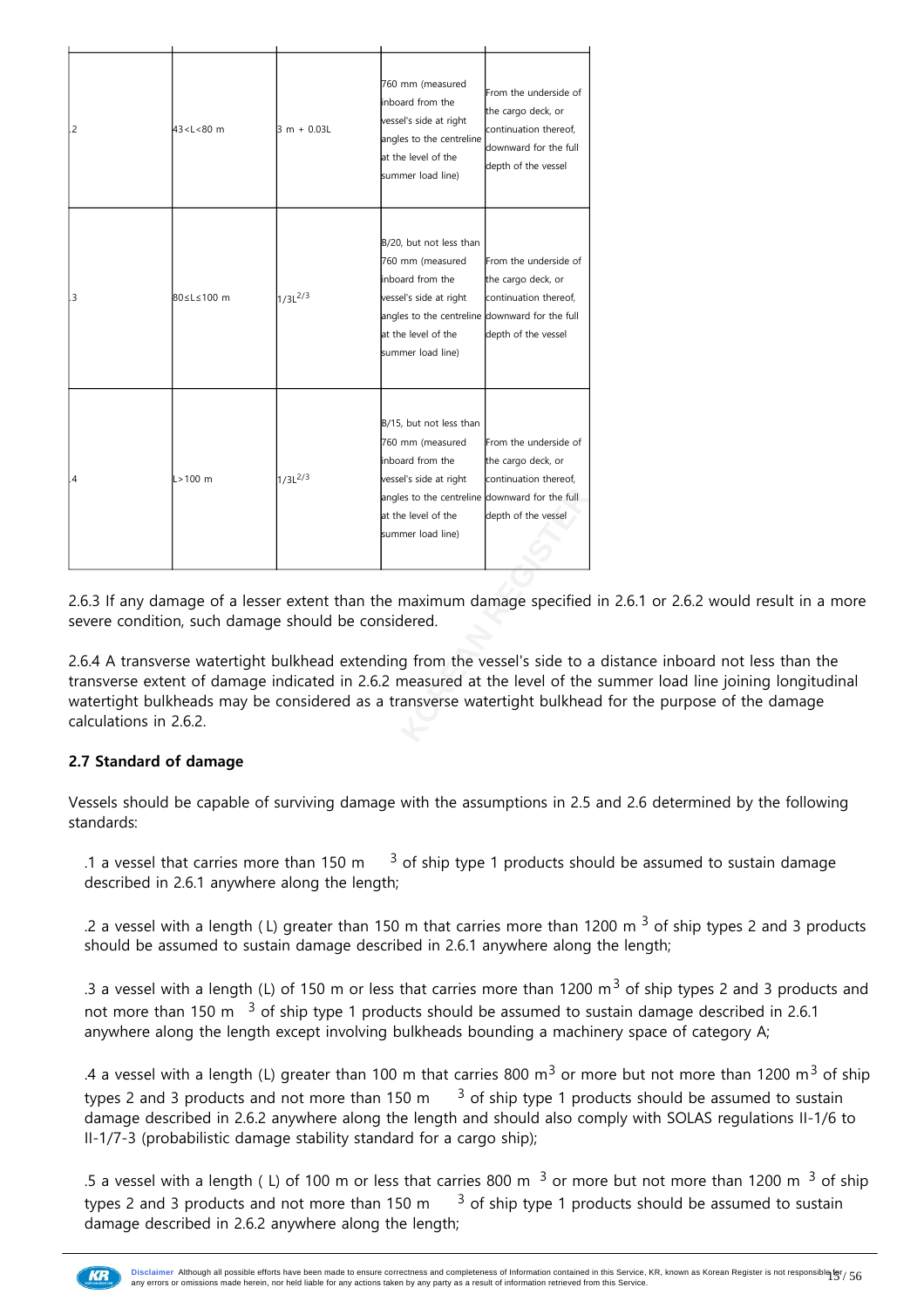.6 a vessel with a length (L) greater than 100 m that carries less than 800 m<sup>3</sup> of ship types 2 and 3 products and not more than 150 m  $^{-3}$  of ship type 1 products should be assumed to sustain damage described in 2.6.2 anywhere along the length between transverse watertight bulkheads and should also comply with SOLAS regulations II-1/6 to II-1/7-3 (probabilistic damage stability standard for a cargo ship); and

.7 a vessel with a length (L) of 100 m or less that carries less than 800 m  $3$  of ship types 2 and 3 products and not more than 150 m  $^{-3}$  of ship type 1 products should be assumed to sustain damage described in 2.6.2 anywhere along the length between transverse watertight bulkheads.

## **2.8 Survival requirements**

2.8.1 Vessels subject to the present Code should be capable of surviving the assumed damage specified in 2.6 to the standard provided in 2.7 in a condition of stable equilibrium and should satisfy the following criteria.

2.8.2 For vessels subject to 2.6.1:

.1 in any stage of flooding:

.1 the waterline, taking into account sinkage, heel and trim, should be below the lower edge of any opening through which progressive flooding or downflooding may take place; such openings should include air pipes and openings which are closed by means of weathertight doors or hatch covers and may exclude those openings closed by means of watertight manhole covers and watertight flush scuttles, small watertight cargo tank hatch covers which maintain the high integrity of the deck, remotely operated watertight sliding doors, and sidescuttles of the non-opening type;

.2 the maximum angle of heel due to unsymmetrical flooding should not exceed 25°, except that this angle may be increased to 30° if no deck immersion occurs; and

.3 the residual stability during intermediate stages of flooding should never be significantly less than that required by 2.8.2.2;

.2 at final equilibrium after flooding:

.1 the righting-lever curve should have a minimum range of 20° beyond the position of equilibrium in association with a maximum residual righting lever of at least 0.1 m within the 20° range; the area under the curve within this range should not be less than 0.0175 m radians. Unprotected openings should not be immersed within this range unless the space concerned is assumed to be flooded. Within this range, the immersion of any of the openings listed in 2.8.2.1 and other openings capable of being closed weathertight may be permitted; and

.2 the emergency source of power should be capable of operating.

2.8.3 For vessels subject to 2.6.2:

.1 the final waterline, taking into account sinkage, heel and trim, should be below the lower edge of any opening through which progressive flooding may take place. Such openings should include air pipes and those which are capable of being closed by means of weathertight doors or hatch covers and may exclude those openings closed by means of watertight manhole covers and flush scuttles, small watertight cargo tank hatch covers which maintain the high integrity of the deck, remotely operated watertight sliding doors and sidescuttles of the non-opening type; opening cosed by means of watertight manhole covers and watertight<br> **Example 2.2** the maximum angle of heel due to unsymmetrical flooding should not<br>
and sidescuttles of the non-opening type:<br>
2. Une maximum angle of heel

.2 in the final stage of flooding, the angle of heel due to unsymmetrical flooding should not exceed 15°. This angle may be increased up to 17° if no deck immersion occurs; and

.3 the stability in the final stage of flooding should be investigated and may be regarded as sufficient if the righting-lever curve has, at least, a range of 20° beyond the position of equilibrium in association with a maximum residual righting lever of at least 100 mm within this range. Unprotected openings should not become

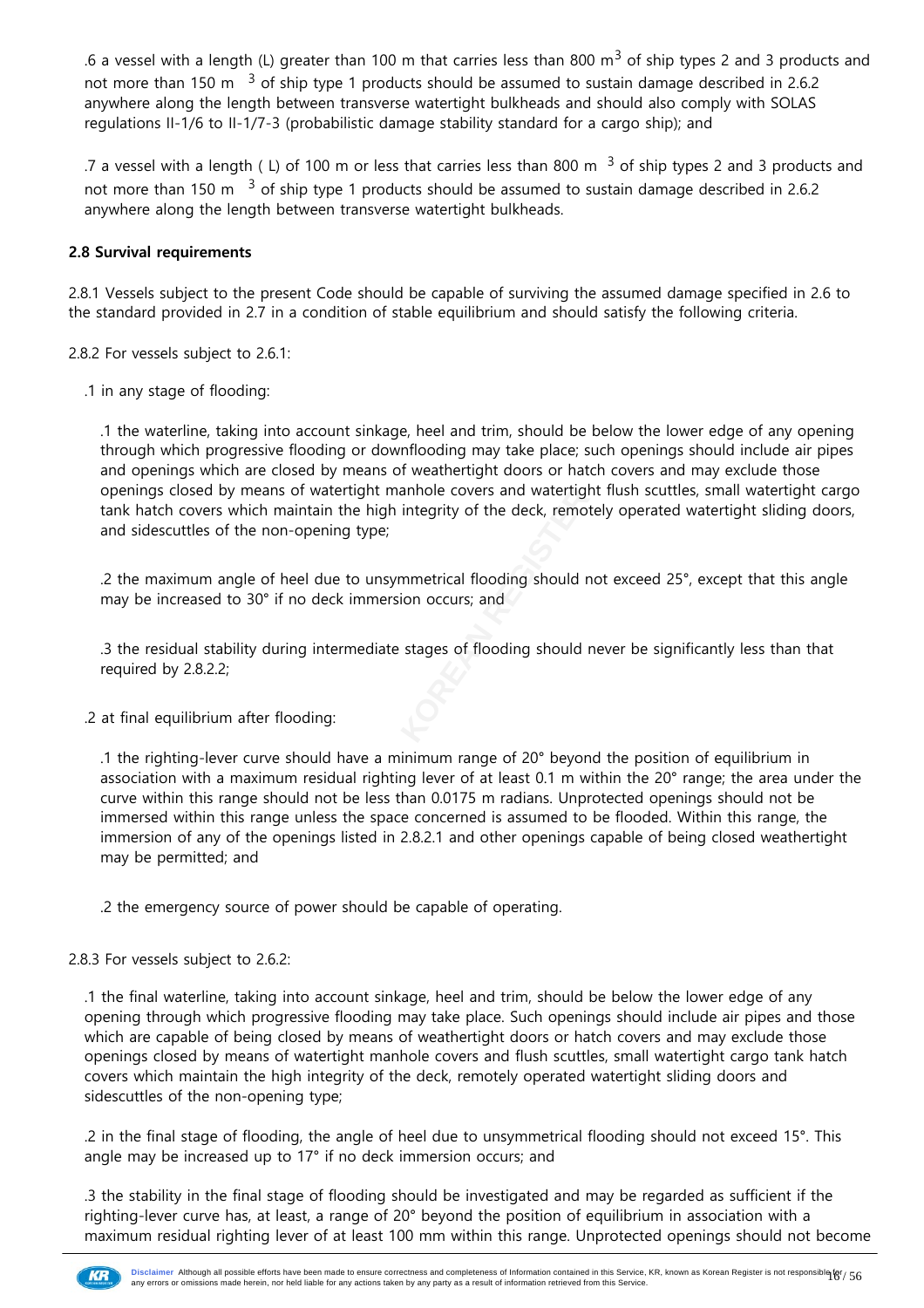immersed at an angle of heel within the prescribed minimum range of residual stability unless the space in question has been included as a floodable space in calculations for damage stability. Within this range, immersion of any openings referred to in 2.8.3.1 and any other openings capable of being closed weather tight may be authorized.

# **2.9 Location of cargo tanks**

2.9.1 Cargo tanks should be located at the following distances inboard:

.1 Cargo tanks for IBC Code ship type 1 products: from the side shell plating, not less than the transverse extent of damage specified in 2.6.1.1.1, and from the moulded line of the bottom shell plating at centreline, not less than the vertical extent of damage specified in 2.6.1.2.1, and nowhere less than 760 mm from the shell plating. This provision does not apply to tanks for diluted slops arising from tank washing.

.2 Cargo tanks for IBC Code ship type 2 products: from the moulded line of the bottom shell plating at centreline, not less than the vertical extent of damage specified in 2.6.1.2, and nowhere less than 760 mm from the shell plating. This provision does not apply to tanks for diluted slops arising from tank washing.

.3 Cargo tanks for IBC Code ship type 3 products: nowhere less than 760 mm from the shell plating. This provision does not apply to tanks for diluted slops arising from tank washing.

2.9.2 Suction wells installed in cargo tanks for IBC Code ship types 2 and 3 products may protrude below the inner bottom plating provided that such wells are as small as practicable and the protrusion below the inner bottom plating does not exceed 25% of the depth of the double bottom or 350 mm, whichever is less. Where there is no double bottom, the protrusion of the suction well of independent tanks below the upper limit of bottom damage should not exceed 350 mm. Suction wells installed in accordance with this paragraph may be ignored in determining the compartments affected by damage.

### **CHAPTER 3 – VESSEL DESIGN**

To ensure that the cargo containment and handling systems are located in such a way that the consequences of any release of cargo will be minimized, and to provide safe access for operation and inspection. This chapter describes the minimum containment and handling provisions for all liquid cargoes. Additional provisions for those products with higher levels of hazard are described in chapter 4.

# **3.1 Cargo segregation**

3.1.1 Tanks containing cargoes, residues of cargoes or mixtures containing cargoes subject to the present Code should be segregated from machinery spaces as defined in 1.2.28 and 1.2.29, accommodation and service spaces and from drinking water and stores for human consumption by means of a cofferdam, void space, cargo pumproom, pump-room, empty tank, oil fuel tank, or other similar space. <sup>3</sup> On-deck stowage of permanently attached deck tanks or installation of independent tanks in otherwise empty hold spaces should be considered as satisfying this provision. **Solution** plating provided that such wells are as small as practicable and the plating does not exceed 25% of the depth of the double bottom, the protusion of the suction well of independent tanks belowed to double bottom

<sup>3</sup> Refer to the interpretation of SOLAS regulation II-2/4.5.1 [\(MSC/Circ.1120\)](http://103.12.248.9usercommontreeredirect.aspx?category_id=33378&node_type=normal&is_leaf=true&is_viewchild=true).

# **3.2 Accommodation, service and machinery spaces and control stations**

3.2.1 Accommodation or service spaces or control stations should not be located within the cargo area.

3.2.2 For a vessel certified to carry safety hazard substances, entrances, air inlets and openings to accommodation, service and machinery spaces and control stations may be accepted in bulkheads facing the cargo deck area if they are located outside the deck area defined in 1.2.7.2.

3.2.3 Propulsion shafts may be routed through cargo pump-rooms.

# **3.3 Access to spaces in the cargo area**

3.3.1 Unless expressly provided otherwise in chapter 4, the following should apply:

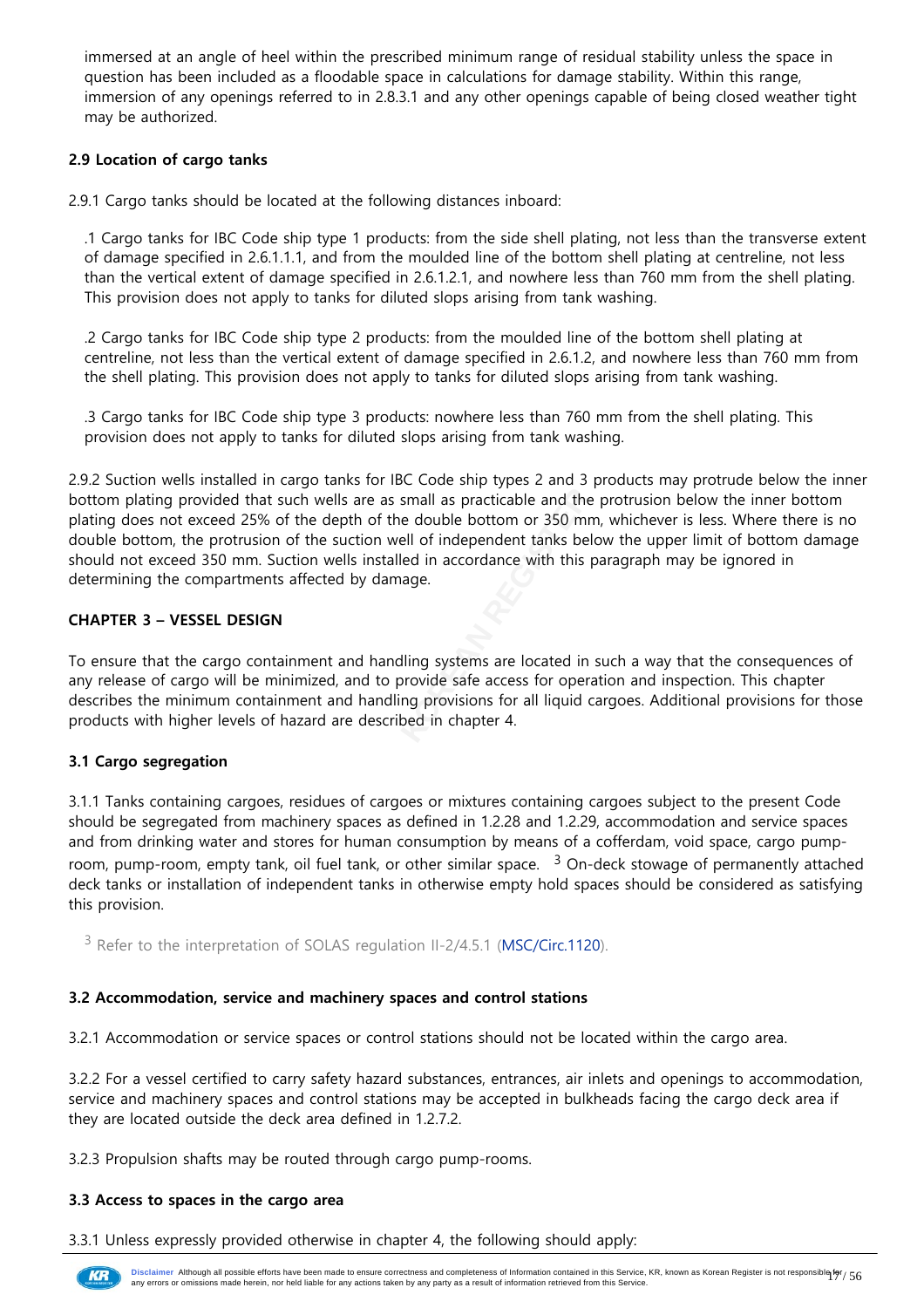.1 For pollution hazard only substances, at least one access to cargo tanks should be direct from the open deck and designed such as to ensure complete inspection of those substances.

.2 For safety hazard substances, at least one access to each cargo tank, cofferdams and other spaces in the cargo area should be direct from the open deck and designed such as to ensure complete inspection of those substances.

.3 Access to double bottom spaces within the cargo area may be through a cargo pump-room, pump-room, deep cofferdam, pipe tunnel or similar dry compartments with their own direct access from open deck, subject to consideration of ventilation aspects. Where cofferdams are provided over integral tanks, small trunks may be used to penetrate the cofferdam.

3.3.2 For accesses defined in 3.3.1 and 4.1.8 through horizontal openings, hatches or manholes, the dimensions should be sufficient to allow a person with a self-contained air-breathing apparatus and protective equipment to ascend or descend any ladder without obstruction and also to provide a clear opening to facilitate the hoisting of an injured person from the bottom of the space. The minimum clear opening should be not less than 600 mm by 600 mm.

3.3.3 For accesses defined in 3.3.1 and 4.1.8 through vertical openings, or manholes providing passage through the length and breadth of space, the minimum clear opening should be not less than 600 mm by 800 mm at a height of not more than 600 mm from the bottom shell or deck plating, unless gratings or other footholds are provided.

3.3.4 Smaller dimensions may be approved, if at least one main access defined in 3.3.1 and 4.1.8 has dimensions not less than those required in 3.3.2 and 3.3.3, respectively. The main access should be identified clearly in an access plan.

3.3.5 Cargo pump-rooms should be so arranged as to ensure unrestricted access to all valves necessary for cargo handling for a person wearing the required personal protective equipment.

# **CHAPTER 4 – SPECIAL REQUIREMENTS FOR PRODUCTS WITH A FLASHPOINT NOT EXCEEDING 60°C, TOXIC PRODUCTS AND ACIDS**

To ensure that the designs of the vessels are such that the consequences of any release of liquid cargo with severe safety hazards will be minimized, and to provide protection to the vessel and crew from fire, toxic vapour and corrosive substances. The provisions in this chapter are additional to the general provisions of chapter 3 of the present Code. **6.2 Smaller dimensions may be approved, if at least one main access defined**<br>throut less than those required in 3.3.2 and 3.3.3, respectively. The main access<br>cs plan.<br>**6.4.2 SGRIC main access** the sample and 3.3.3, respe

# **4.1 General requirements for products with a flashpoint not exceeding 60°C, toxic products and acids**

4.1.1 Unless expressly provided otherwise, the provisions of this section are applicable to products with a flashpoint not exceeding 60°C, toxic products and acids. These provisions are additional to the general provisions of the present Code.

4.1.2 Cargo tanks certified for products or residues of products subject to the provisions of this chapter should be segregated from machinery spaces, propulsion shaft tunnels, solid bulk cargo and underdeck access way if fitted, by means of a cofferdam,<sup>4</sup> void space, cargo pump-room, empty tank or other similar space.

<sup>4</sup> Refer to the interpretation of SOLAS regulation II-2/4.5.1 [\(MSC/Circ.1120\)](http://103.12.248.9usercommontreeredirect.aspx?category_id=33378&node_type=normal&is_leaf=true&is_viewchild=true).

4.1.3 Cargo tanks certified for products subject to the provisions of this chapter need to be separated from the deck plating by cofferdams.

4.1.4 Cargo piping should not pass through any underdeck access way or machinery spaces.

4.1.5 Discharge arrangements for ballast or fresh water sited immediately adjacent to cargo tanks certified for products or residues of products subject to the provisions of this chapter should be outside machinery spaces and accommodation spaces. Filling arrangements may be in the machinery spaces provided that such arrangements ensure filling from main deck level and non-return valves are fitted.

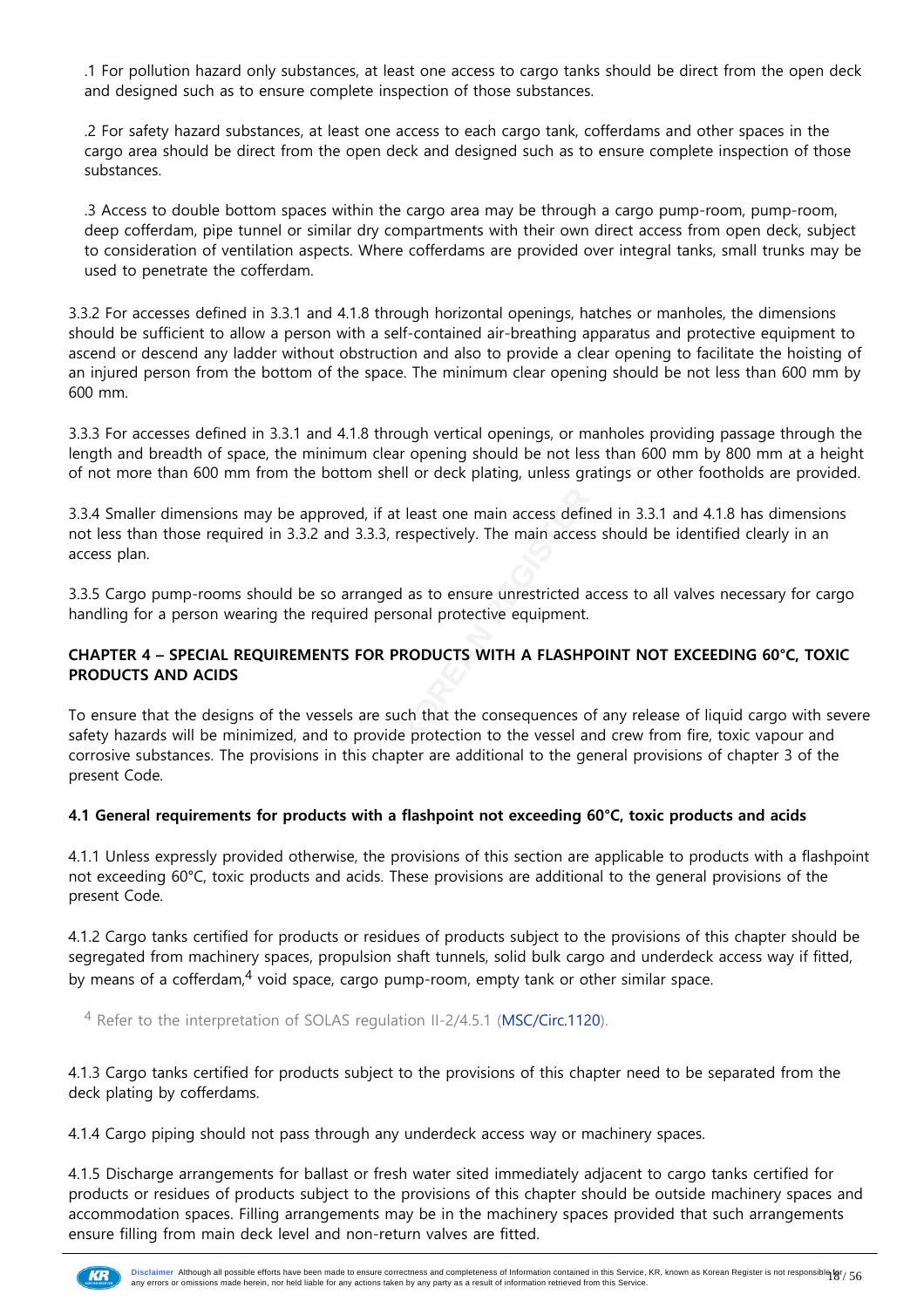4.1.6 Bilge pumping systems serving spaces where cargoes or residues of cargoes may occur are to be independent from systems serving spaces outside such areas and are to be entirely situated within the area related to cargos subject to this chapter. The bilge system serving these spaces should be operable from outside the cargo area.

4.1.7 In order to guard against the danger of hazardous vapours, due consideration should be given to the location of air intakes and openings into accommodation, passageways, service and machinery spaces and control stations in relation to cargo piping and cargo vent systems as defined in 1.2.7.

4.1.8 All access to cargo tanks, cofferdams, void spaces, cargo pump-room, pump-room, empty tank, or other spaces adjacent to cargo tanks certified for products subject to the provisions of this chapter, should be direct from the open deck and such as to ensure their complete inspection. The dimensions of the accesses should be in accordance with 3.3.2 to 3.3.4.

4.1.9 High walkways should not be located within the cargo area as defined in 1.2.7.3.3.

# **4.2 Products with a flashpoint not exceeding 60°C**

4.2.1 The provisions of this section are applicable to products with a flashpoint not exceeding 60°C. These provisions are in addition to the general provisions of chapter 3 of the present Code.

4.2.2 Unless they are located at least 7 m away from the deck area as defined in 1.2.7.3, entrances, air inlets and openings to accommodation, service and machinery spaces and control stations should not face the cargo deck area. Doors to spaces not having access to accommodation, service and machinery spaces and control stations, such as cargo control stations and storerooms, may be permitted within such deck area, provided the boundaries of the spaces are insulated to A-60 standard. When arranged within such deck area, windows and sidescuttles facing the deck area should be of a fixed (non-opening) type. Such sidescuttles in the first tier on the main deck should be fitted with inside covers of steel or equivalent material.

# **4.3 Toxic products**

4.3.1 The provisions of this section are applicable to toxic products. These provisions are additional to the general provisions of chapter 3 of the present Code and to the special requirements in section 15.12 of the IBC Code.

4.3.2 Unless they are located at least 15 m away from the deck area as defined in 1.2.7.3, entrances, air inlets and openings to accommodation, service and machinery spaces and control stations should not face the deck area. Doors to spaces not having access to accommodation, service and machinery spaces and control stations, such as cargo control stations and storerooms, may be permitted within such deck area, provided the boundaries of the spaces have equivalent gas tightening to A-60 standard. Wheelhouse doors and wheelhouse windows may be located within the limits specified above so long as they are designed in such a way that a rapid and efficient gasand vapour-tightening of the wheelhouse can be assured. Windows and sidescuttles facing the deck area and on the sides of the superstructures and deckhouses within the limits specified above should be of the fixed (nonopening) type. Such sidescuttles in the first tier on the main deck should be fitted with inside covers of steel or equivalent material. opening to accommodation, service and machinery spaces and control states and control states of the spaces are insulated to A-60 standard. When arranged within such of the spaces are insulated to A-60 standard. When arrang

4.3.3 For a vessel certified to carry toxic products only subject to the requirements of 15.12.3 and 15.12.4 of the IBC Code, entrances, air inlets and openings to accommodation, service and machinery spaces and control stations may be accepted in bulkheads facing the cargo deck area if they are located outside the deck area as defined in 1.2.7.3.

4.3.4 Cargo tanks certified to carry toxic products should be fitted with fixed tank washing arrangements. Other arrangements allowing cleaning of the tank(s) without the need for personnel to enter during the cleaning process may be fitted, if proper safety equipment is used.

4.3.5 The cargo deck area should be such as to promote natural ventilation and to prevent toxic gas from accumulating in closed or partly closed spaces on deck. A high closed cargo rail in the stern is prohibited. However, if proper natural ventilation can be documented, a higher aft bulwark/cargo rail may be accepted.

4.3.6 Means should be provided to minimize the range of a possible leak in the hose landing area on the main deck. An example of such means is transverse gutter bars on both sides of the hose landing area in way of the

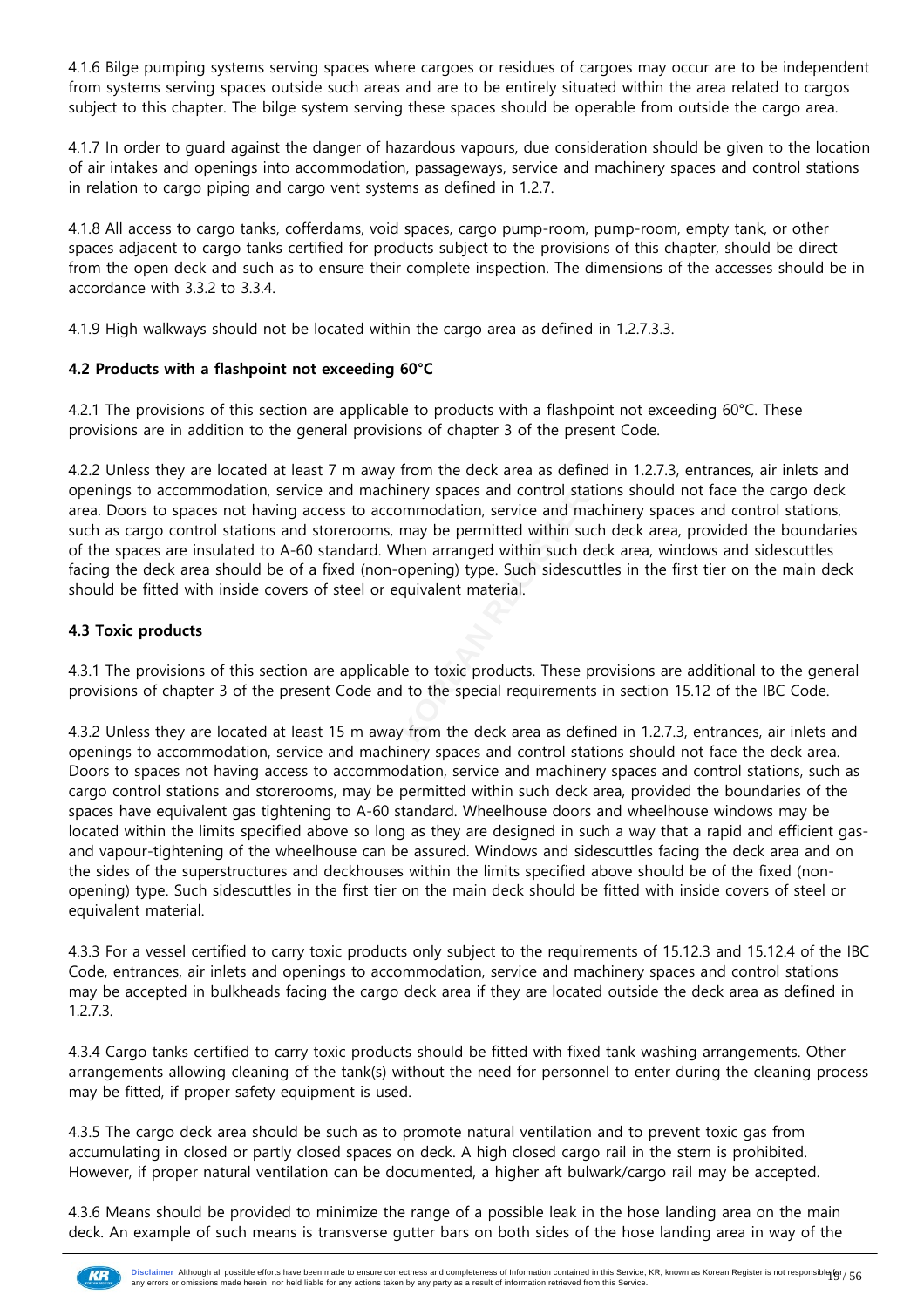loading stations.

4.3.7 The set point of the pressure side of the P/V valves should be set at a minimum 0.6 bar gauge.

# **4.4 Acids**

4.4.1 The provisions of this section are applicable to acids. These provisions are additional to the general provisions of the present Code and to the special requirements in section 15.11 of the IBC Code.

4.4.2 Floors or decks under acid storage tanks and pumps and piping for acid should have a lining or coating of corrosion-resistant material extending up to a minimum height of 500 mm on the bounding bulkheads or coamings. Hatches or other openings in such floors or decks should be raised to a minimum height of 500 mm; however, where the Administration determines that this height is not practicable, a lesser height may be accepted.

4.4.3 Flanges or other detachable pipe connections should be covered by spray shields.

4.4.4 Portable shield covers for connecting the flanges of the loading manifold should be provided. Drip trays of corrosion-resistant material should be provided under loading manifolds for acids.

4.4.5 Spaces for acid storage tanks and acid pumping and piping should be provided with drainage arrangements of corrosion-resistant materials.

4.4.6 Deck spills should be kept away from accommodation and service areas by means of a permanent coaming of suitable height and extension.

# **CHAPTER 5 – CARGO CONTAINMENT**

To ensure the safe containment of cargo under all design and operating conditions having regard to the nature of the cargo carried.

# **5.1 Definitions**

5.1.1 Independent tank means a cargo-containment envelope, which is not contiguous with, or part of, the hull structure. An independent tank is built and installed so as to eliminate whenever possible (or in any event to minimize) its stressing as a result of stressing or motion of the adjacent hull structure. An independent tank is not essential to the structural completeness of the vessel's hull.

5.1.2 Integral tank means a cargo-containment envelope which forms part of the vessel's hull and which may be stressed in the same manner and by the same loads which stress the contiguous hull structure and which is normally essential to the structural completeness of the vessel's hull.

5.1.3 Gravity tank means a tank having a design pressure not greater than 0.07 MPa gauge at the top of the tank. A gravity tank may be independent or integral. A gravity tank should be constructed and tested according to recognized standards, taking account of the temperature of carriage and relative density of the cargo.

5.1.4 Pressure tank means a tank having a design pressure greater than 0.07 MPa gauge. A pressure tank should be an independent tank and should be of a configuration permitting the application of pressure-vessel design criteria according to recognized standards.

# **5.2 Tank type requirements for individual products**

5.2.1 Requirements for both installation and design of tank types for individual products are shown in column f in the table in chapter 17 of the IBC Code.

5.2.2 Instead of the use of permanently attached cargo deck tanks complying with the requirements of the IBC Code, portable tanks meeting the construction requirements of the IMDG Code or other portable tanks specifically approved by the Administration may be used for cargoes indicated in 1.1.9, provided that the provisions of chapter 17 are complied with. The applicable tank instruction for the products listed as dangerous goods in the IMDG Code should apply. Products with pollution hazard only and a flashpoint above 60°C falling within the scope of the **4.4.6 Deck spills should be kept away from accommodation and service area** of suitable height and extension.<br> **CHAPTER 5 – CARGO CONTAINMENT**<br> **To ensure the safe containment of cargo under all design and operating correl** 

present Code, but for which the IMDG Code is not applicable, when carried in packaged form, should be shipped

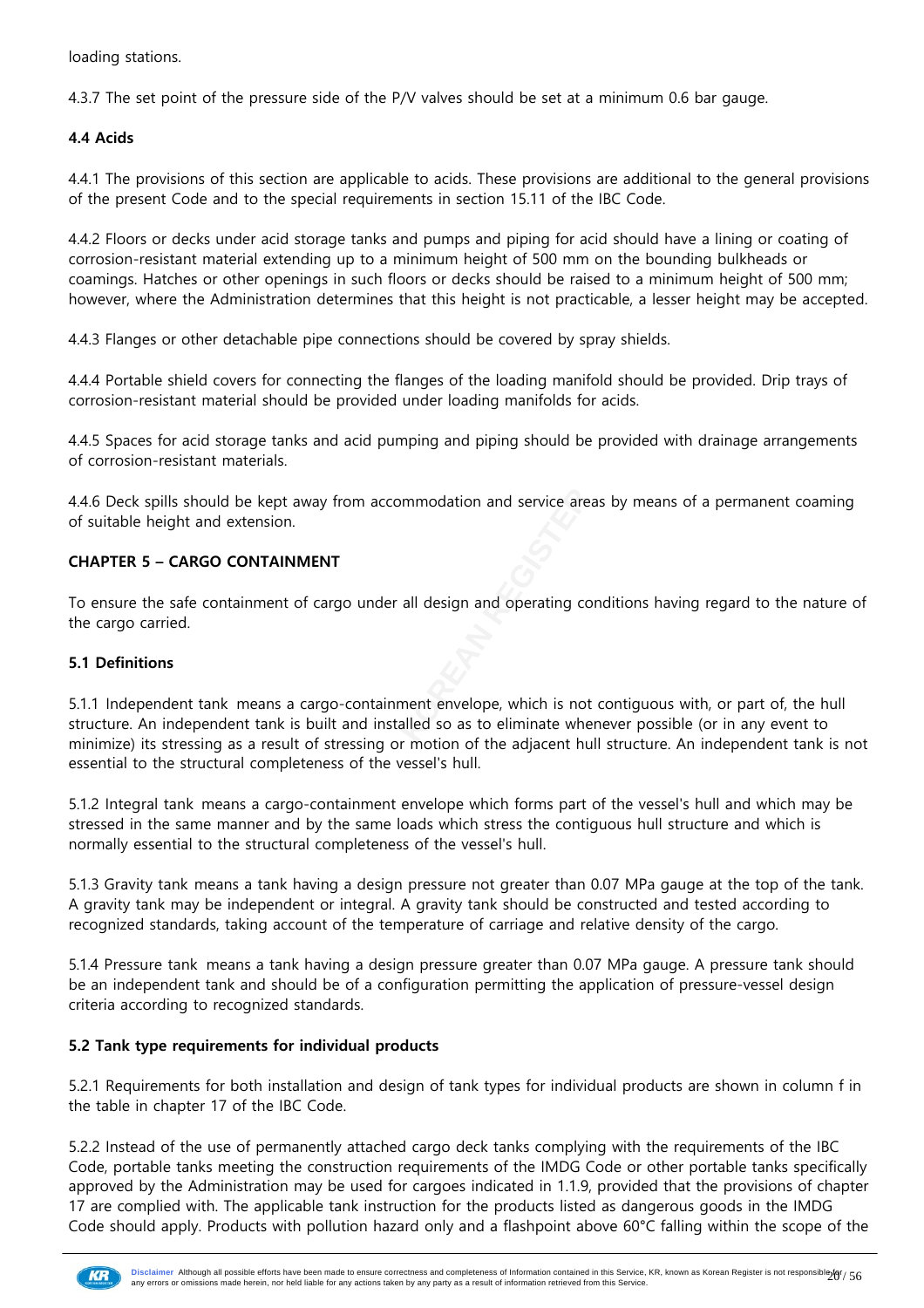present Code, but for which the IMDG Code is not applicable, when carried in packaged form, should be shipped under the tank instruction and special tank requirements as included in the IMDG Code for goods with UN number 3082.

# **CHAPTER 6 – CARGO TRANSFER**

To ensure the safe handling of all cargoes, under all normal operating conditions and foreseeable emergency conditions, to minimize the risk to the vessel, its crew and the environment, having regard to the nature of the products involved. This will:

- .2 prevent the uncontrolled transfer of cargo; and
- .3 ensure reliable means to fill and empty the cargo tank.

# **6.1 Piping scantlings**

6.1.1 Subject to the conditions stated in 6.1.4, the wall thickness (t) of pipes should not be less than:

$$
t = \frac{t_0 + b + c}{1 - \frac{a}{100}} \text{(mm)}
$$

where:

 $t_0$ = theoretical thickness

$$
t_0 = PD/(2Ke+P) \ (mm)
$$

with

P= design pressure (MPa) referred to in 6.1.2

$$
D = outside diameter (mm)
$$

K= allowable stress ( $N/mm^2$ ) referred to in 6.1.5

e= efficiency factor equal to 1.0 for seamless pipes and for longitudinally or spirally welded pipes, delivered by approved manufacturers of welded pipes, which are considered equivalent to seamless pipes when nondestructive testing on welds is carried out in accordance with recognized standards. In other cases, an efficiency factor of less than 1.0, in accordance with recognized standards, may be required depending on the manufacturing process. there:<br>
t<sub>0</sub> = Ptp/(2Ke+P) (mm)<br>
with<br>  $P =$  design pressure (MPa) referred to in 6.1.2<br>
D = outside diameter (mm)<br>  $K =$  allowable stress (N/mm<sup>2</sup>) referred to in 6.1.5<br>
experise proved manufacturers of welded pipes, which

b= allowance for bending (mm). The value of b should be chosen so that the calculated stress in the bend, due to internal pressure only, does not exceed the allowable stress. Where such justification is not given, b should be not less than:

$$
b = \frac{Dt_0}{2.5r} \, \text{(mm)}
$$

with

 $r=$  mean radius of the bend (mm)

c= corrosion allowance (mm). If corrosion or erosion is expected, the wall thickness of piping should be increased over that required by the other design provisions.

a= negative manufacturing tolerance for thickness (%).

6.1.2 The design pressure P in the formula in 6.1.1 is the maximum gauge pressure to which the system may be

subjected in service, taking into account the highest set pressure on the relief valve on the system.

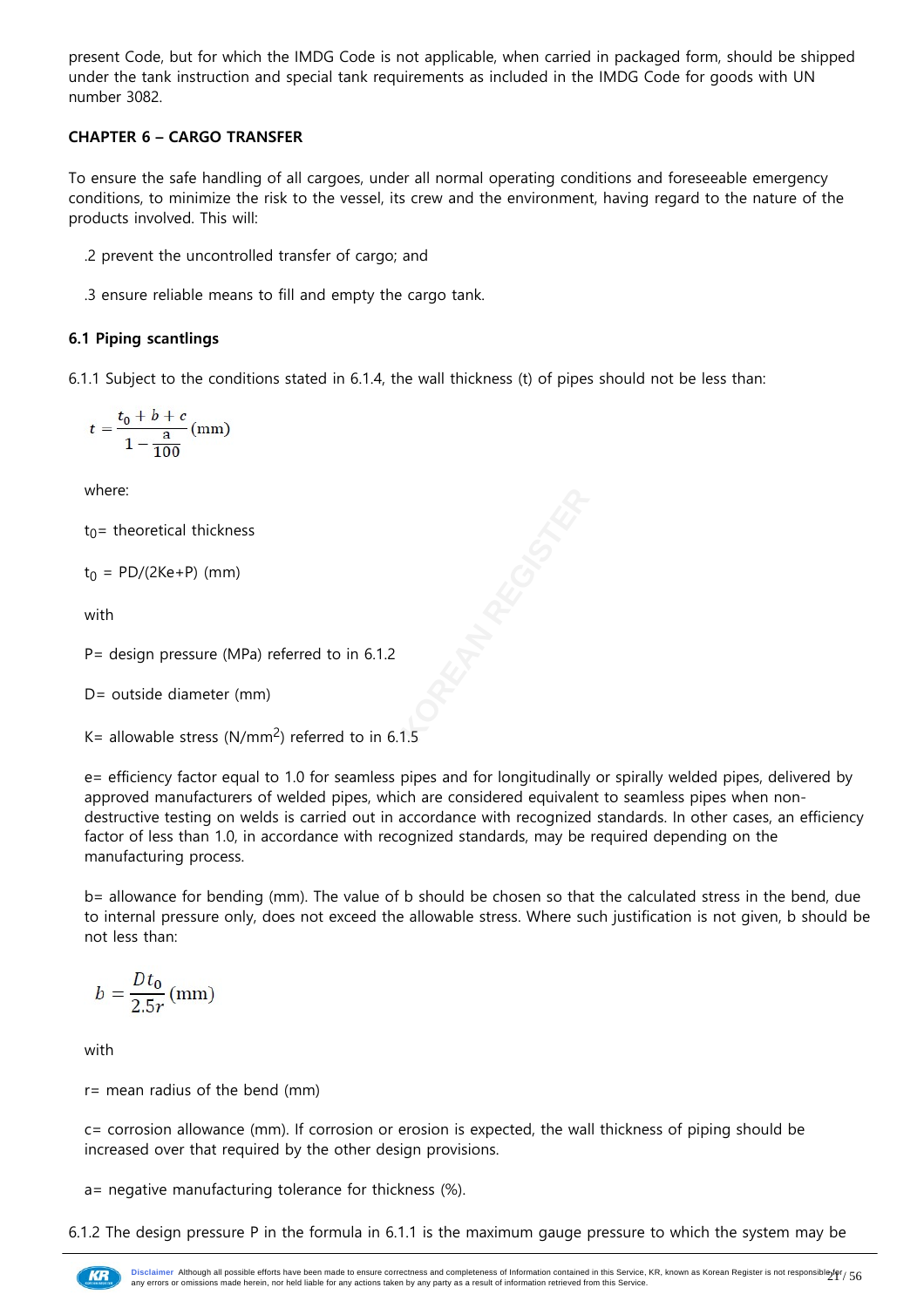subjected in service, taking into account the highest set pressure on the relief valve on the system.

6.1.3 Piping and piping-system components which are not protected by a relief valve, or which may be isolated from their relief valve, should be designed for at least the greatest of:

.1 for piping systems or components which may contain some liquid, the saturated vapour pressure at 45°C;

.2 the pressure setting of the associated pump discharge relief valve;

.3 the scantlings' maximum possible total pressure head at the outlet of the associated pumps when a pump discharge relief valve is not installed; and

.4 for systems or components which may be separated from their relief valves and which contain only vapour at all times, the superheated vapour pressure at 45°C, assuming an initial condition of saturated vapour in the system at the system operating pressure and temperature.

6.1.4 The design pressure should not be less than 1 MPa gauge except for open-ended lines, where it should be not less than 0.5 MPa gauge.

6.1.5 For pipes, the allowable stress K to be considered in the formula in 6.1.1 is the lower of the following values:

$$
\frac{R_{\rm m}}{A} \text{ or } \frac{R_{\rm e}}{B}
$$

where:

 $R_m$  = specified minimum tensile strength at ambient temperature (N/mm<sup>2</sup>).

 $R_e$  = specified minimum yield stress at ambient temperature (N/mm<sup>2</sup>). If the stress-strain curve does not show a defined yield stress, the 0.2% proof stress applies. Example in temperature (N/mm<sup>2</sup>). If the temperature (N/mm<sup>2</sup>). If the Millies.<br>T and B = 1.8.<br>accordance with recognized

A and B should have values of at least  $A = 2.7$  and  $B = 1.8$ .

6.1.5.1 The minimum wall thickness should be in accordance with recognized standards.

6.1.5.2 Where necessary for mechanical strength to prevent damage, collapse, excessive sag or buckling of pipes due to weight of pipes and content and to superimposed loads from supports, vessel deflection or other causes, the wall thickness should be increased over that required by 6.1.1 or, if this is impracticable or would cause excessive local stresses, these loads should be reduced, protected against or eliminated by other design methods.

6.1.5.3 Flanges, valves and other fittings should be in accordance with recognized standards, taking into account the design pressure defined under 6.1.2.

6.1.5.4 For flanges not complying with a standard, the dimensions for flanges and associated bolts should be to the satisfaction of the Administration.

# **6.2 Piping fabrication and joining details**

6.2.1 The provisions of this section apply to piping inside and outside the cargo tanks. However, relaxations from these provisions may be accepted in accordance with recognized standards for open-ended piping and for piping inside cargo tanks except for cargo piping serving other cargo tanks.

6.2.2 Cargo piping should be joined by welding except:

.1 for approved connections to shut-off valves and expansion joints; and

.2 for any practical vessel building and pipe corrosion protection limits taking into account the provisions stated in 6.2.5 and 6.3 in relation to any additional flanged connections, the use of flanged connections should be limited as far as possible.

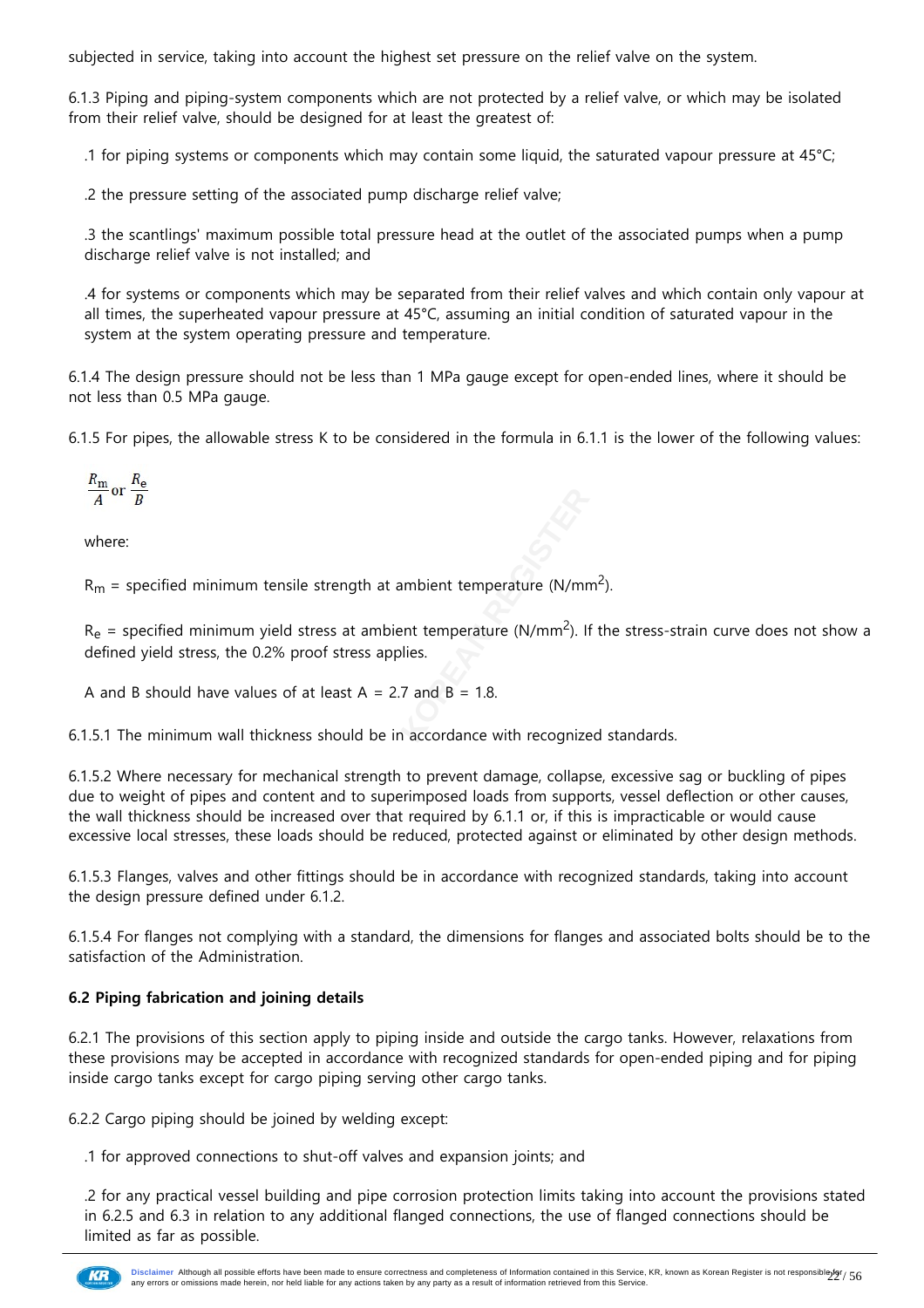6.2.3 Cargo piping for products or residues of products which are subject to the provisions of chapter 4 should be joined by welding.

6.2.4 The following direct connections of pipe lengths without flanges may be considered:

.1 Butt-welded joints with complete penetration at the root may be used in all applications.

.2 Slip-on welded joints with sleeves and related welding having dimensions in accordance with recognized standards should only be used for pipes with an external diameter of 50 mm or less. This type of joint should not be used when crevice corrosion is expected to occur.

.3 Screwed connections, in accordance with recognized standards, should only be used for accessory lines and instrumentation lines with external diameters of 25 mm or less.

6.2.5 Expansion of piping should normally be allowed for by the provision of expansion loops or bends in the piping system:

.1 bellows, in accordance with recognized standards and installed in an easily accessible location, may be specially considered; and

.2 slip joints should not be used.

6.2.6 Welding, post-weld heat treatment and non-destructive testing should be performed in accordance with recognized standards. n-destructive testing should<br>**KOREAN REGISTER**<br>From the SO mm.<br>Andards as to their type, mandards as to their type, mandards as to their type.

### **6.3 Flange connections**

6.3.1 Flanges should be of the welded-neck, slip-on or socket-welded type. However, socket-welded-type flanges should not be used with an external diameter above 50 mm.

6.3.2 Flanges should comply with recognized standards as to their type, manufacture and test.

#### **6.4 Test requirements for piping**

6.4.1 The test provisions of this section apply to piping inside and outside cargo tanks. However, relaxations from these provisions may be accepted in accordance with recognized standards for piping inside tanks and open-ended piping.

6.4.2 After assembly, each cargo piping system should be subject to a hydrostatic test to at least 1.5 times the design pressure. When piping systems or parts of systems are completely manufactured and equipped with all fittings, the hydrostatic test may be conducted prior to installation aboard the vessel. Joints welded on board should be hydrostatically tested to at least 1.5 times the design pressure.

6.4.3 After assembly on board, each cargo piping system should be tested for leaks to a pressure depending on the method applied.

#### **6.5 Piping arrangements**

6.5.1 Cargo piping should not be installed under deck between the outboard side of the cargo containment spaces and the skin of the vessel unless clearances required for damage protection (see 2.9) are maintained; but such distances may be reduced where damage to the pipe would not cause release of cargo provided that the clearance required for inspection purposes is maintained.

6.5.2 Cargo piping located below the main deck may run from the tank it serves and penetrate tank bulkheads or boundaries common to longitudinally or transversally adjacent cargo tanks, ballast tanks, empty tanks, pumprooms or cargo pump-rooms provided that inside the tank it serves it is fitted with a stop valve operable from the weather deck and provided cargo compatibility is assured in the event of piping failure. As an exception, where a cargo tank is adjacent to a cargo pump-room, the stop valve operable from the weather deck may be situated on the tank bulkhead on the cargo pump-room side, provided an additional valve is fitted between the bulkhead

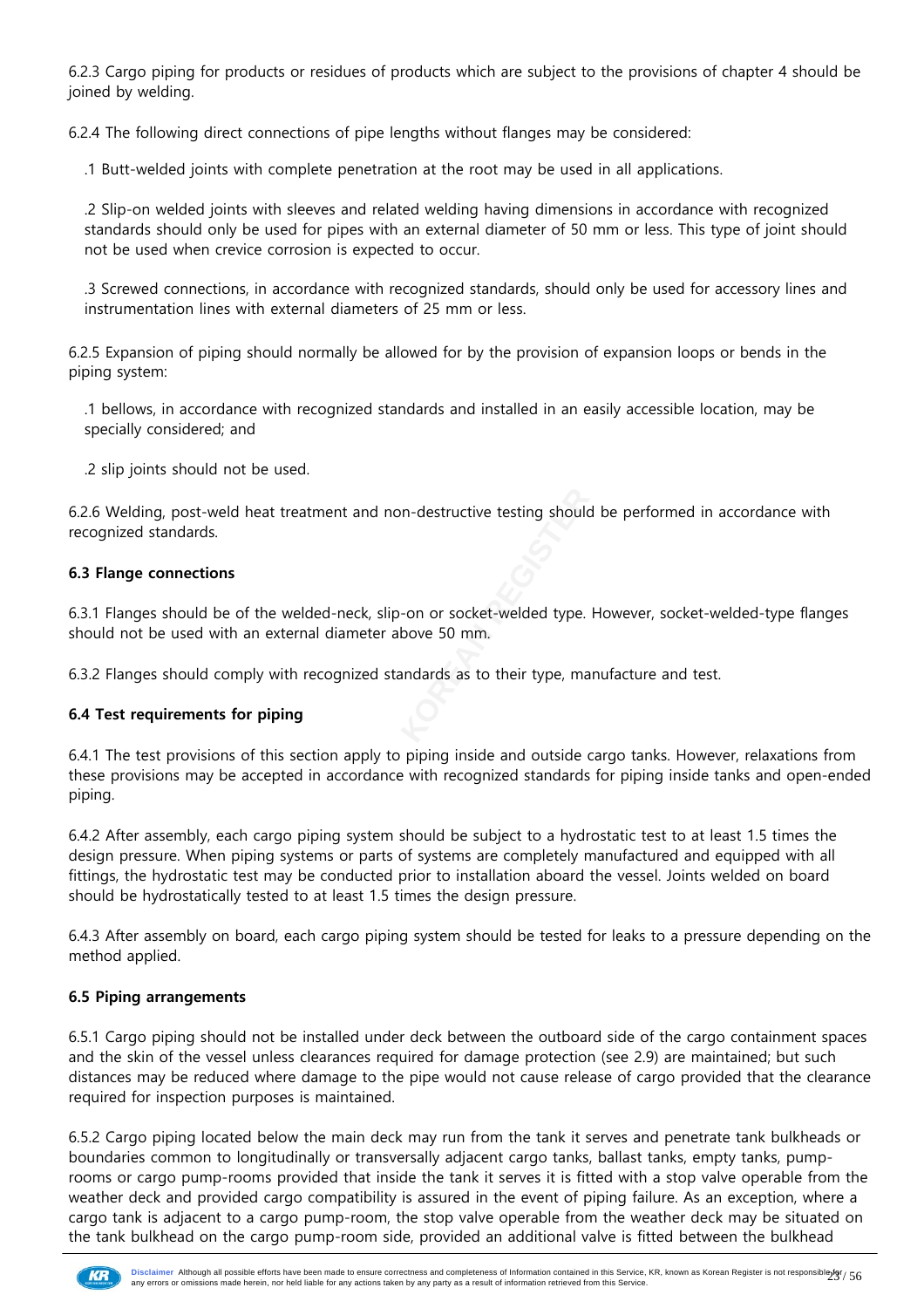valve and the cargo pump. A totally enclosed hydraulically operated valve located outside the cargo tank may, however, be accepted, provided that the valve is:

- .1 designed to preclude the risk of leakage;
- .2 fitted on the bulkhead of the cargo tank which it serves;
- .3 suitably protected against mechanical damage;
- .4 fitted at a distance from the shell as required for damage protection; and
- .5 operable from the weather deck.

6.5.3 If a cargo pump serves more than one tank, a stop valve should be fitted in the line to each tank.

6.5.4 Cargo piping installed in pipe tunnels should also comply with the provisions of 6.5.1 and 6.5.2. Pipe tunnels should satisfy all tank provisions for construction, location and ventilation and electrical hazard provisions. Cargo compatibility should be assured in the event of a piping failure. The tunnel should not have any other openings except to the weather deck and cargo pump-room or pump-room.

6.5.5 Cargo piping passing through bulkheads should be so arranged as to preclude excessive stresses at the bulkhead and should not utilize flanges bolted through the bulkhead.

6.5.6. In order to prevent any generation of static electricity, the outlets of filling lines should be led as low as possible in the tanks, except for vessels intended to carry pollution hazard only substances having a flashpoint exceeding 60°C or oil products having a flashpoint exceeding 60°C.

# **6.6 Cargo-transfer control systems**

6.6.1 For the purpose of adequately controlling the cargo, cargo-transfer systems should be provided with:

.1 one stop valve capable of being manually operated on each tank filling and discharge line, located near the tank penetration; if an individual deep well pump is used to discharge the contents of a cargo tank, a stop valve is not required on the discharge line of that tank; ic electricity, the outlets of filed to carry pollution hazard of<br>int exceeding 60°C.<br>the cargo, cargo-transfer syst<br>operated on each tank filling<br>ump is used to discharge the<br>tank;

.2 one stop valve and break-away fitting at each cargo-hose connection; and

.3 remote shutdown devices for all cargo pumps and similar equipment which should be capable of being activated from a dedicated cargo control location and which is manned at the time of cargo transfer and from at least one other location outside the cargo area and at a safe distance from it; cargo controls located in the vessel wheelhouse are acceptable as one of the cargo control locations.

6.6.2 For certain products, additional cargo-transfer control requirements are shown in column o in the table of chapter 17 of the IBC Code.

6.6.3 Pump discharge pressure gauges or readouts should be provided outside the cargo pump-room.

# **6.7 Vessels' cargo hoses**

6.7.1 Liquid and vapour hoses used for cargo transfer should be compatible with the cargo and suitable for the cargo temperature.

6.7.2 Hoses subject to tank pressure or the discharge pressure of pumps should be designed for a bursting pressure not less than 5 times the maximum pressure the hose will be subjected to during cargo transfer.

6.7.3 Drip trays for collecting cargo residues in cargo lines and hoses should be provided in the area of pipe and hose connections under the manifold area.

6.7.4 Each type of cargo hose, complete with end-fittings, should be prototype tested at a normal ambient temperature with 200 pressure cycles from zero to at least twice the specified maximum working pressure. After

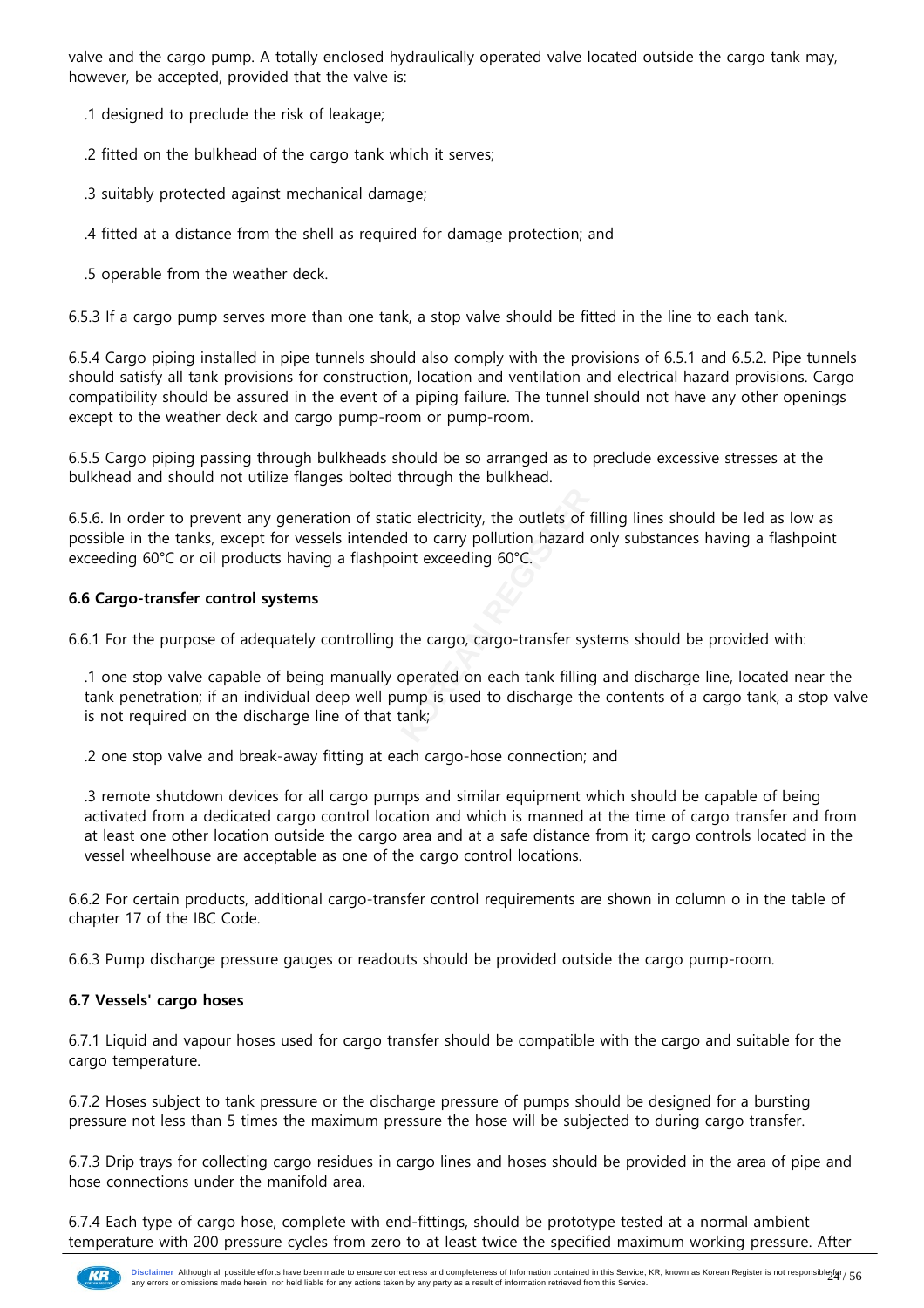this cycle pressure test has been carried out, the prototype test should demonstrate a bursting pressure of at least 5 times its specified maximum working pressure at the extreme service temperature. Hoses used for prototype testing should not be used for cargo service. Thereafter, before being placed in service, each new length of cargo hose produced should be hydrostatically tested at ambient temperature to a pressure not less than 1.5 times its specified maximum working pressure but not more than two-fifths of its bursting pressure. The hose should be stencilled or otherwise marked with the date of testing, its specified maximum working pressure and, if used in services other than the ambient temperature services, its maximum and minimum service temperature, as applicable. The specified maximum working pressure should not be less than 10 bar gauge.

# **CHAPTER 7 – CARGO TANK VENTING**

To protect cargo containment systems from harmful overpressure or underpressure at all times.

#### **7.1 General**

7.1.1 All cargo tanks should be provided with a venting system appropriate to the cargo being carried and these systems should be independent of the air pipes and venting systems of all other compartments of the vessel. Tank venting systems should be designed so as to minimize the possibility of cargo vapour accumulating about the decks, entering accommodation, service and machinery spaces and control stations and, in the case of flammable vapours, entering or collecting in spaces or areas containing sources of ignition. Tank venting systems should be arranged to prevent entrance of water into the cargo tanks.

7.1.2 The venting systems should be connected to the top of each cargo tank and, as far as practicable, the cargo vent lines should be self-draining back to the cargo tanks under all normal operational conditions of list and trim. Where it is necessary to drain venting systems above the level of any pressure/vacuum valve, capped or plugged drain cocks should be provided.

7.1.3 Provision should be made to ensure that the liquid head in any tank does not exceed the design head of the tank. Suitable high-level alarms, overflow control systems or spill valves, together with gauging and tank filling procedures, may be accepted for this purpose. Where the means of limiting cargo tank overpressure includes an automatic closing valve, the valve should comply with the appropriate requirements of 15.19 of the IBC Code. to the top of each cargo tan<br>argo tanks under all normal of<br>above the level of any pressure<br>the liquid head in any tank do<br>all systems or spill valves, togo<br>where the means of limiting<br>y with the appropriate requir<br>and ope

7.1.4 Tank venting systems should be designed and operated so as to ensure that neither pressure nor vacuum created in the cargo tanks during loading or unloading exceeds tank design parameters. The main factors to be considered in the sizing of a tank venting system are as follows:

.1 design loading and unloading rate;

.2 gas evolution during loading: this should be taken account of by multiplying the maximum loading rate by a factor of at least 1.25;

- .3 density of the cargo vapour mixture;
- .4 pressure loss in vent piping and across valves and fittings; and
- .5 pressure/vacuum settings of relief devices.

7.1.5 Tank vent piping connected to cargo tanks of corrosion-resistant material or to tanks which are lined or coated to handle special cargoes as required by chapter 15 of the IBC Code, should be similarly lined or coated or constructed of corrosion-resistant material.

7.1.6 The master should be provided with the maximum permissible loading and unloading rates for each tank or group of tanks consistent with the design of the venting systems.

# **7.2 Types of tank venting systems**

7.2.1 An open tank venting system is a system which offers no restriction except for friction losses to the free flow of cargo vapours to and from the cargo tanks during normal operations. An open venting system may consist of individual vents from each tank, or such individual vents may be combined into a common header or headers, with due regard to cargo segregation. In no case should shut-off valves or any other means of stoppage, including

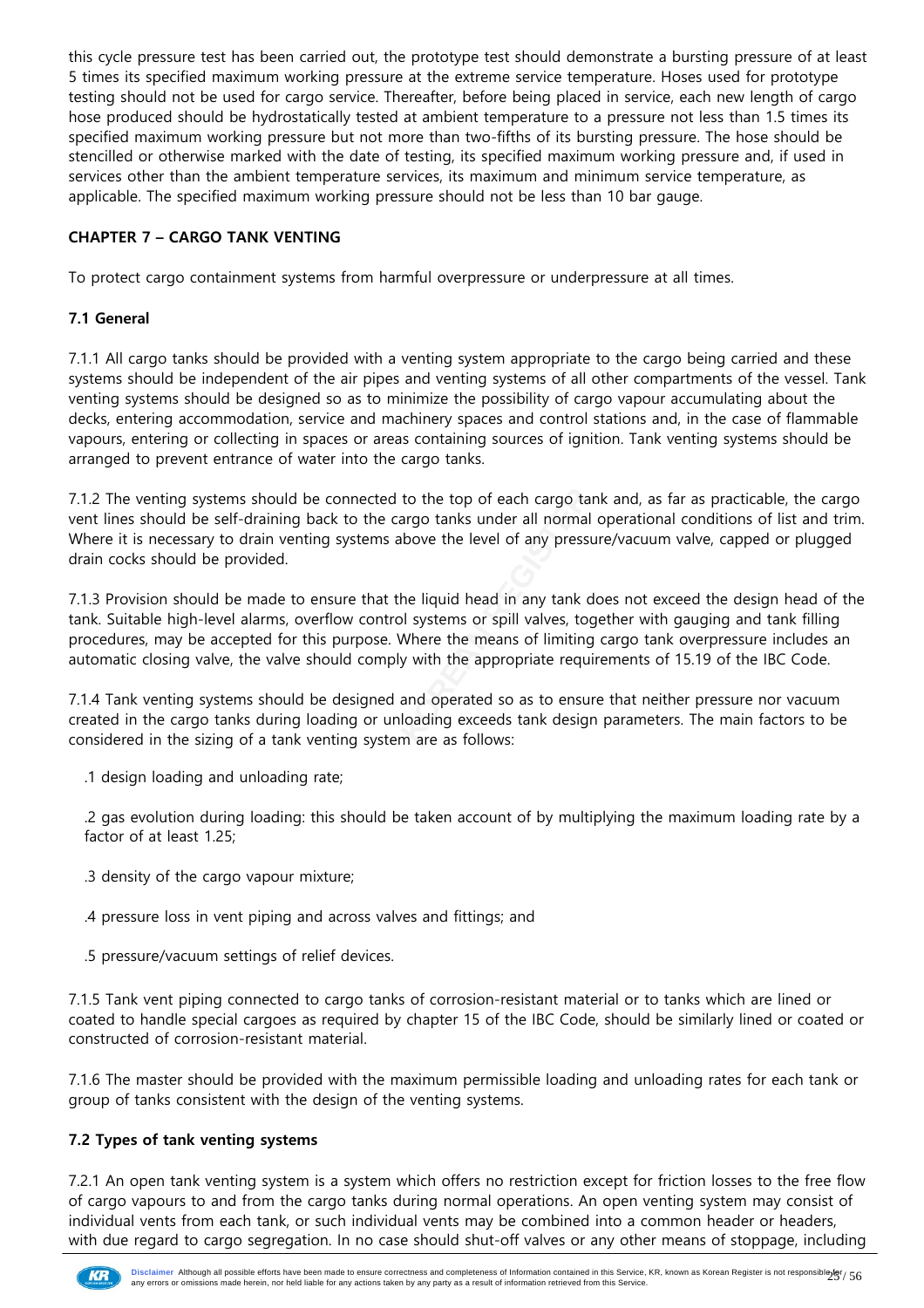spectacle blanks and blank flanges, be fitted either to the individual vents or to the header.

7.2.2 A controlled tank venting system is a system in which pressure- and vacuum-relief valves or pressure/vacuum valves are fitted to each tank to limit the pressure or vacuum in the tank. A controlled venting system may consist of individual vents from each tank or such individual vents on the pressure side only as may be combined into a common header or headers, with due regard to cargo segregation. In no case should shut-off valves or any other means of stoppage, including spectacle blanks and blank flanges, be fitted either above or below pressure- or vacuum-relief valves or pressure/vacuum valves. Provision may be made for bypassing a pressure- or vacuum-relief valve or pressure/vacuum valve under certain operating conditions provided that the requirement of 7.2.6 is maintained and that there is suitable indication to show whether or not the valve is bypassed.

7.2.3 Controlled tank venting systems should consist of a primary and a secondary means of allowing full flow relief of vapour to prevent overpressure or underpressure in the event of failure of one means. Alternatively, the secondary means may consist of pressure sensors fitted in each tank with a monitoring system in the vessel's cargo control room or position from which cargo operations are normally carried out. Such monitoring equipment should also provide an alarm facility which is activated by detection of overpressure or underpressure conditions within a tank.

7.2.4 The outlets of a controlled tank venting system should direct the vapour discharge upwards in the form of unimpeded jets and the position should be arranged at a height of not less than 6 m above the weather deck.

7.2.5 The outlet height referred to in 7.2.4 may be reduced to 3 m above the weather deck provided that highvelocity venting valves of an approved type with an exit velocity of at least 30 m/s are fitted.

7.2.6 Controlled tank venting systems fitted to tanks to be used for cargoes having a flashpoint not exceeding 60°C should be provided with devices to prevent the passage of flame into the cargo tanks. The design, testing and locating of the devices should comply with the provisions of the Administration, which should contain at least the standards adopted by the Organization.

7.2.7 In designing venting systems and in the selection of devices to prevent the passage of flame for incorporation into the tank venting system, due attention should be paid to the possibility of the blockage of these systems and fittings by, for example, the freezing of cargo vapour, polymer build-up, atmospheric dust or icing up in adverse weather conditions. In this context it should be noted that flame arresters and flame screens are more susceptible to blockage. Provisions should be made such that the system and fittings may be inspected, operationally checked, cleaned or renewed as applicable. I an exit velocity of at least 3<br>
anks to be used for cargoes |<br>
passage of flame into the ca<br>
provisions of the Administrat<br>
election of devices to prevent<br>
attention should be paid to<br>
ireezing of cargo vapour, poly<br>
con

7.2.8 Pressure tanks should be fitted with pressure relief devices that are so designed as to direct the discharge away from personnel and have a set pressure and capacity which is in accordance with standards acceptable to the Administration taking into account the design pressure referred to in 6.1.5.

# **7.3 Venting requirements for individual products**

Venting requirements for individual products are shown in column g and additional requirements in column o in the table of chapter 17 of the IBC Code.

# **7.4 Cargo tank gas freeing**

7.4.1 The arrangements for gas freeing cargo tanks used for cargoes other than those for which open venting is permitted should be such as to minimize the hazards due to the dispersal of flammable or toxic vapours in the atmosphere and to flammable or toxic vapour mixtures in a cargo tank. Accordingly, gas freeing operations should be carried out such that vapour is initially discharged:

.1 through the vent outlets specified in 7.2.4 and 7.2.5; or

.2 through outlets at least 2 m above the cargo tank deck level with a vertical exit velocity of at least 30 m/s maintained during the gas freeing operation; or

.3 through outlets at least 2 m above the cargo tank deck level with a vertical exit velocity of at least 20 m/s which are protected by suitable devices to prevent the passage of flame.

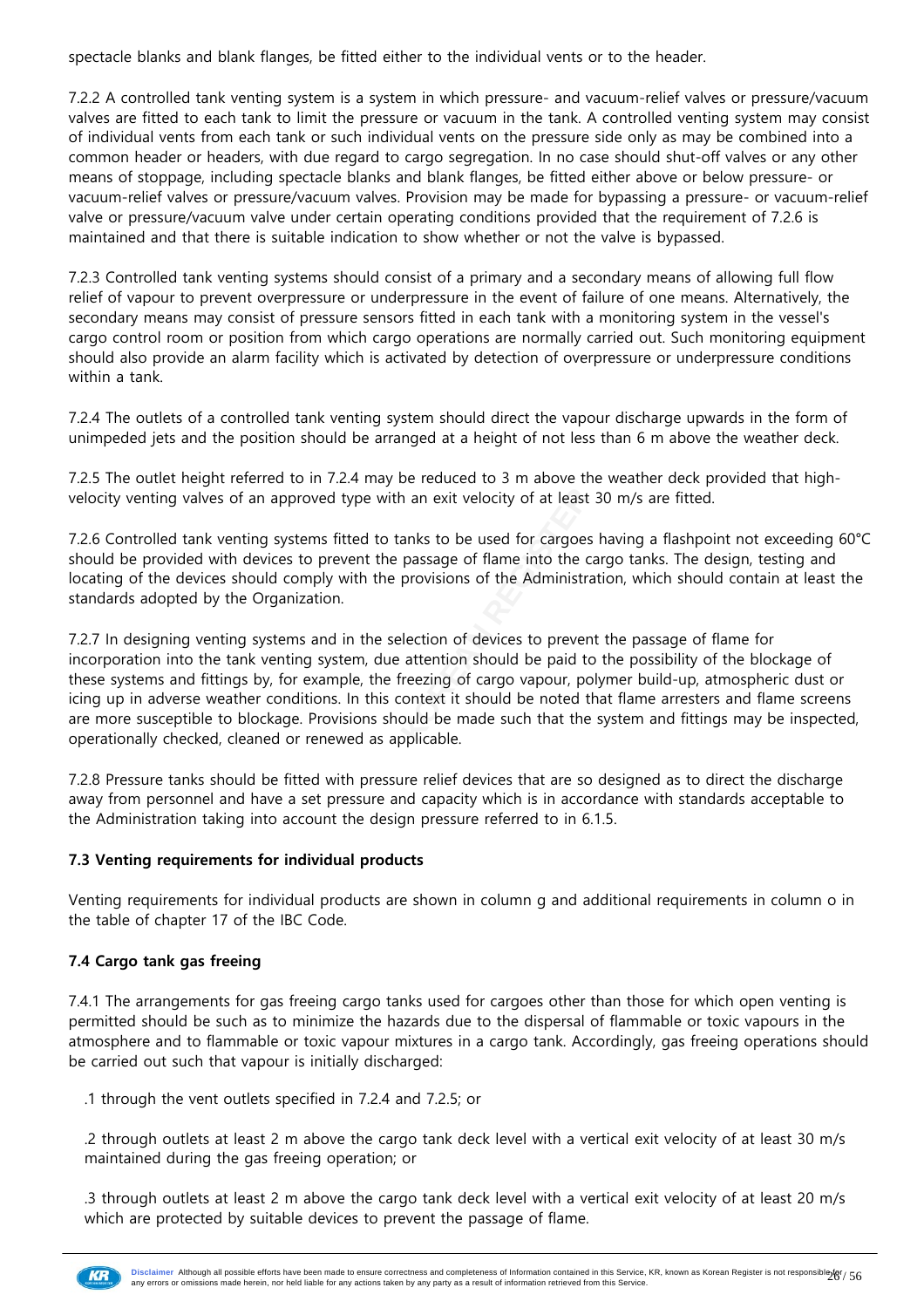When the flammable vapour concentration at the outlets has been reduced to 30% of the lower flammable limit and, in the case of a toxic product, the vapour concentration does not present a significant health hazard, gas freeing may thereafter be continued at cargo tank deck level.

7.4.2 The outlets referred to in 7.4.1.2 and 7.4.1.3 may be fixed or portable pipes.

7.4.3 In designing a gas freeing system in conformity with 7.4.1, particularly in order to achieve the required exit velocities of 7.4.1.2 and 7.4.1.3, due consideration should be given to the following:

.1 materials of construction of system;

.2 time to gas free;

.3 flow characteristics of fans to be used;

.4 the pressure losses created by ducting, piping, cargo tank inlets and outlets;

.5 the pressure achievable in the fan driving medium (e.g. water or compressed air); and

.6 the densities of the cargo vapour/air mixtures for the range of cargoes to be carried.

# **CHAPTER 8 – ELECTRICAL INSTALLATIONS**

To ensure electrical installations are designed so as to minimize the risk of fire and explosion from flammable products, and to ensure availability of electrical generation and distribution systems relating to the safe carriage, handling and conditioning of cargoes. **Solution** and distribution is<br> **KOREGISTERRY**<br> **KOREGISTERRY**<br> **KOREGISTERRY**<br> **KOREGISTERRY**<br> **KOREGISTERRY**<br> **KOREGISTERY**<br> **KOREGISTERY**<br> **KOREGISTERY**<br> **KOREGISTERY**<br> **KOREGISTERY**<br> **KOREGISTERY**<br> **KOREGISTERY**<br> **KORE** 

### **8.1 General requirements**

8.1.1 The provisions of this chapter are applicable to vessels carrying cargoes which are inherently, or due to their reaction with other substances, flammable or corrosive to the electrical equipment, and should be applied in conjunction with applicable electrical requirements of part D of chapter II-1 of SOLAS.

8.1.2 Electrical installations should be such as to minimize the risk of fire and explosion from flammable products. Appropriate precautions should be taken to recognize the risks that might be associated with deterioration of the electrical system and equipment on account of the environment created by the products.

8.1.3 Electrical installation should be in accordance with standards acceptable to the Organization.<sup>5</sup>

<sup>5</sup> Reference is made to the recommendations published by the International Electrotechnical Commission, in particular to the publication IEC 60092-502:1999.

8.1.4 Electrical equipment or wiring should not be installed in hazardous areas unless essential for operational purposes or safety enhancement.

8.1.5 Where electrical equipment is installed in hazardous areas as provided for in 8.1.4, it should be selected, installed and maintained in accordance with standards not inferior to those acceptable to the Organization. 5 Equipment for hazardous areas should be evaluated and certified or listed by an accredited testing authority or notified body recognized by the Administration. Automatic isolation of non-certified equipment on detection of a flammable gas should not be accepted as an alternative to the use of certified equipment.

<sup>5</sup> Reference is made to the recommendations published by the International Electrotechnical Commission, in particular to the publication IEC 60092-502:1999.

# 8.1.6 To facilitate the selection of appropriate electrical apparatus and the design of suitable electrical installations, hazardous areas are divided into zones in accordance with recognized standards.<sup>5</sup>

<sup>5</sup> Reference is made to the recommendations published by the International Electrotechnical Commission, in



particular to the publication IEC 60092-502:1999.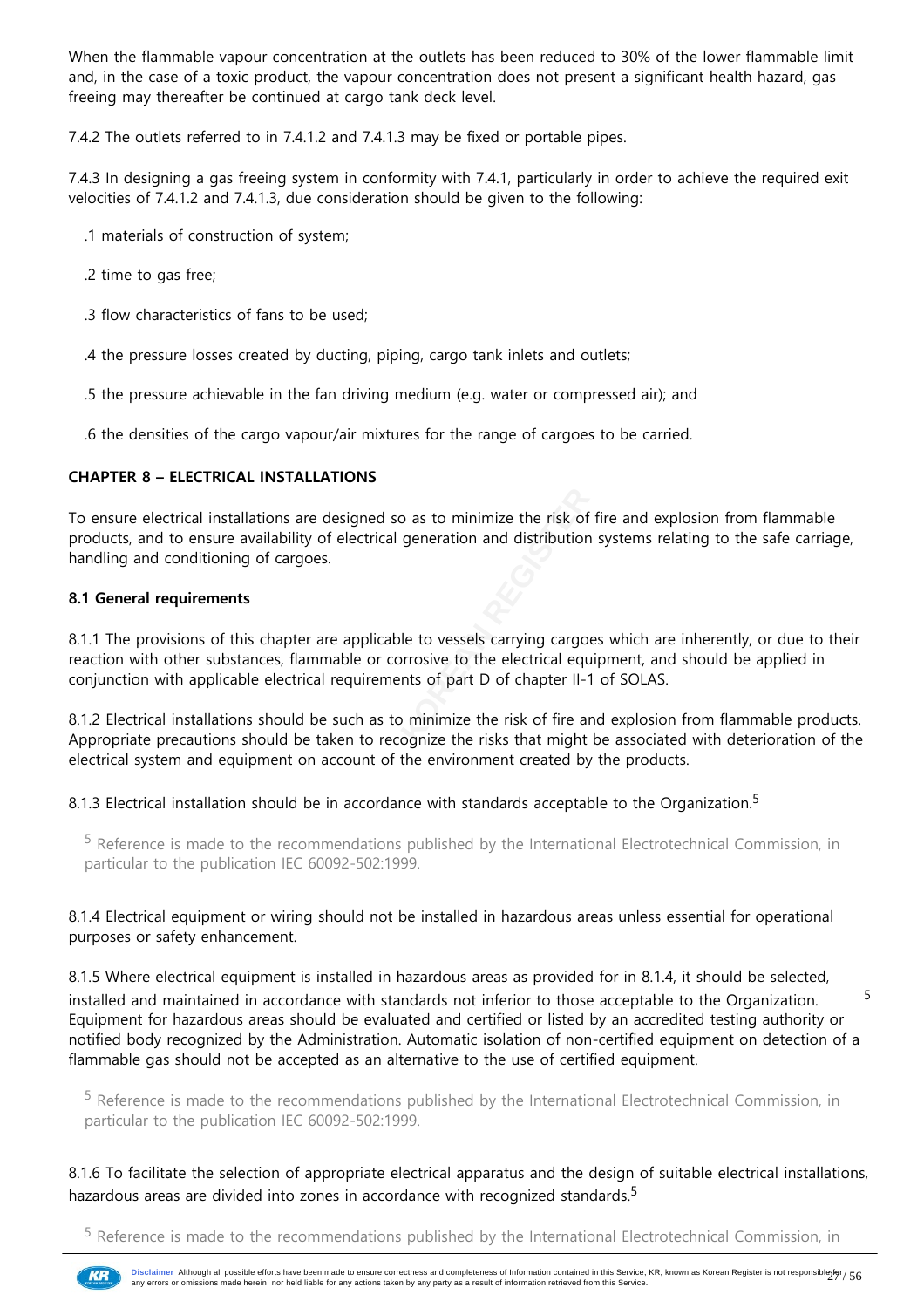8.1.7 The lighting system in hazardous areas should be divided between at least two branch circuits. All switches and protective devices should interrupt all poles or phases and should be located in a non-hazardous area.

# **8.2 Electrical requirements for individual products**

Electrical requirements for individual products are shown in column i in the table of chapter 17 of the IBC Code.

#### **CHAPTER 9 – FIRE-FIGHTING REQUIREMENTS**

To ensure that suitable systems are provided to protect the vessel and crew from fire in the cargo area.

#### **9.1 Application**

9.1.1 For the carriage of liquids covered by the present Code, the requirements for tankers in chapter II-2 of SOLAS should apply to vessels covered by the present Code, irrespective of tonnage, including vessels of less than 500 GT, except that:

.1 regulations 10.8 (cargo tank protection) and 10.9 (protection of cargo pump-rooms in tankers) should not be applied;

.2 the provisions of 9.3 of the present Code should be applied in lieu of regulation 10.8 (cargo tank protection);

.3 the provisions of 9.2 of the present Code should be applied in lieu of regulation 10.9 (protection of cargo pump-rooms in tankers);

.4 regulation 4.5.1.1 (positioning of machinery spaces aft of cargo tanks, slop tanks, cargo pump-rooms and cofferdams), regulation 4.5.1.2 (requirements for location of the main cargo control station), regulations 4.5.1.4 (combination carriers) and 4.5.2.1 (access to accommodations and boundary bulkheads) to 4.5.2.3 (windows facing cargo area) need not be applied; A hould be applied in lieu of re<br>
hould be applied in lieu of re<br> **K** spaces aft of cargo tanks, sk<br>
for location of the main carge<br>
ccommodations and boundar<br>
nistration may permit use of

.5 with regard to regulation 9.2.4.1, the Administration may permit use of a method other than IC as defined in regulation 9.2.3.1.1.1;

.6 for spaces other than cargo pump-room spaces, the requirements of regulation 9.2.3 (cargo vessels except tankers) may be applied in lieu of those in regulation 9.2.4.2; additionally, regulation 9.2.4.2.5 (A-60 standard) need not be applied provided that the exterior boundaries of superstructures and deckhouses enclosing accommodation and including any overhanging decks which support such accommodation are located outside the cargo deck area defined in 1.2.7.3;

.7 regulations 4.5.3 (cargo tank venting), 4.5.4 (ventilation), 4.5.7 (gas measurement) and 4.5.8 (air supply to double hull spaces and double bottom spaces) need not be applied where alternative arrangements are provided, having due regard to the provisions of the present Code;

.8 for vessels below 2,000 GT, regulations 10.2 (water supply systems), 10.4 (fixed fire-extinguishing systems) and 10.5 (fire-extinguishing arrangements in machinery spaces) should apply as they would apply to cargo vessels of 2,000 GT and over;

.9 regulation 4.5.10 should apply to vessels of 500 GT and over, replacing "hydrocarbon gases" by "flammable vapours" in the regulation; and

.10 regulations 13.3.4 (EEBDs) and 13.4.3 (EEBDs) should apply to vessels of 500 GT and over.

9.1.2 Notwithstanding the provisions of 9.1.1, vessels engaged solely in the carriage of products which are identified in chapter 17 of the IBC Code as non-flammable (entry "NF" in column i of the table of minimum requirements) need not comply with requirements for tankers specified in SOLAS chapter II-2, provided that they comply with the requirements for cargo vessels of that chapter, except that regulation 10.7 (fire-extinguishing arrangements in cargo spaces) need not apply to such vessels and 9.2 and 9.3 hereunder need not apply.

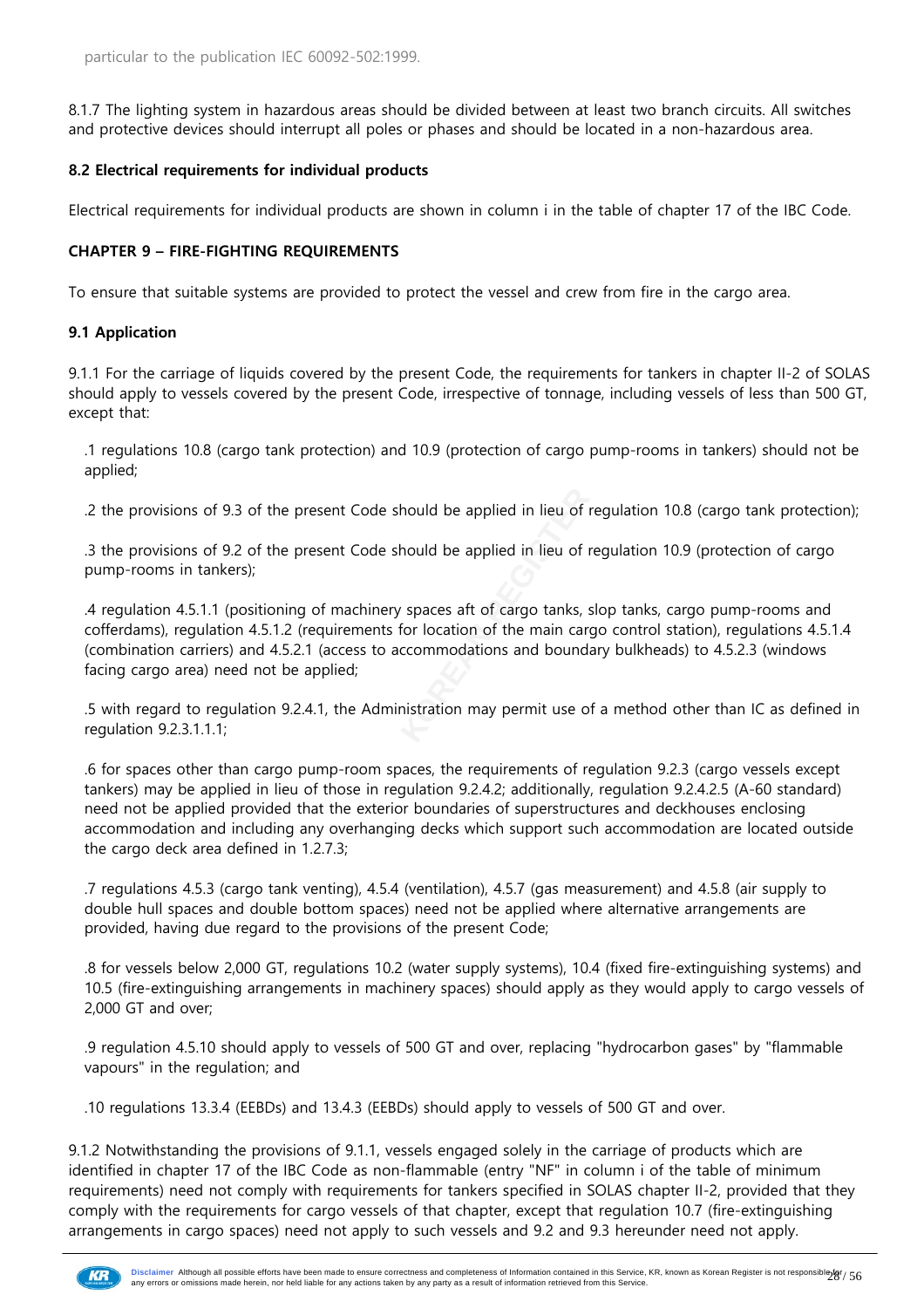9.1.3 For vessels engaged solely in the carriage of products with a flashpoint exceeding 60°C (entry "Yes" in column i of the table of minimum requirements), the requirements of SOLAS chapter II-2 may apply as specified in regulation II-2/1.6.4 (tankers carrying petroleum products with a flashpoint exceeding 60°C) in lieu of the provisions of this chapter.

9.1.4 For vessels engaged in both carriage of products with a flashpoint exceeding 60°C and products with a flashpoint not exceeding 60°C, the provisions of 9.2 and 9.3 are only applicable to the cargo areas and pumprooms in connection with the tanks for carriage of products with a flashpoint not exceeding 60°C. Further, the requirement for tankers in SOLAS chapter II-2, as referred to in 9.1.1 above, is only applicable to cargo areas, cargo space, cargo tanks, pump-rooms, control stations and other spaces in connection with the tanks for carriage of products with a flashpoint not exceeding 60°C.

# **9.2 Cargo pump-rooms**

9.2.1 The cargo pump-room of any vessel to which the provisions of 9.1.4 apply should be provided with a fixed carbon dioxide fire-extinguishing system as specified in SOLAS regulation II-2/10.9.1.1. A notice should be exhibited at the controls stating that the system is only to be used for fire-extinguishing and not for inerting purposes, due to the electrostatic ignition hazard. The alarms referred to in SOLAS regulation II-2/10.9.1.1.1 (safe alarms) should be safe for use in a flammable cargo vapour/air mixture. For the purpose of this requirement, an extinguishing system should be provided which would be suitable for machinery spaces. However, the amount of gas carried should be sufficient to provide a quantity of free gas equal to 45% of the gross volume of the cargo pump-room in all cases.

9.2.2 Cargo pump-rooms of vessels which are dedicated to the carriage of a restricted number of cargoes should be protected by an appropriate fire-extinguishing system approved by the Administration.

9.2.3 If cargoes are to be carried which are not suited to extinguishment by carbon dioxide or equivalent media, the cargo pump-room should be protected by a fire-extinguishing system consisting of either a fixed pressure water spray or high-expansion foam system. The International Certificate of Fitness should reflect this conditional requirement. **Example 18 A**<br>Angle system approved by the A<br>Suited to extinguishment by<br>A fire-extinguishing system conditional Certificate of l<br>A let a lot and the international Certificate of l<br>A let deck foam system in accord

# **9.3 Protection of the cargo area**

9.3.1 Every vessel should be provided with a fixed deck foam system in accordance with the provisions of 9.3.2 to 9.3.8.

9.3.2 The system should be located and sized to supply simultaneously foam to the deck area as defined in 1.2.7.3 to 1.2.7.5 and 1.2.7.7.

9.3.3 All parts of the areas are to be protected by either fixed foam monitor(s) or fixed nozzles or a combination of both.

9.3.4 In case of foam monitors, one monitor may be sufficient and the distance from the monitor to the farthest extremity of the protected area should not be more than 75% of the monitor throw in still air conditions. The monitor(s) should be in a location that is not above the cargo tanks and is readily accessible and operable in the event of fire in the areas protected.

9.3.5 The deck foam system should be capable of simple and rapid operation. The main control station for the system should be suitably located outside of the cargo area, adjacent to the accommodation spaces and readily accessible and operable in the event of fires in the areas protected.

9.3.6 Application rate should be 10 l/min/m  $^{-2}$  with sufficient supply for at least 30 min for tanks without an overlying cofferdam and 20 min for tanks with an overlying cofferdam. Water supply to the fixed foam fireextinguishing system should be in addition to the water supply required for the vessels fire main.

9.3.7 The foam concentrates should be compatible with the cargo carried.

9.3.8 In addition, the vessel should carry in a readily available position, at cargo deck level, two portable foam applicator units with at least four portable 20 l containers with foam concentrate, for use with water supplied by

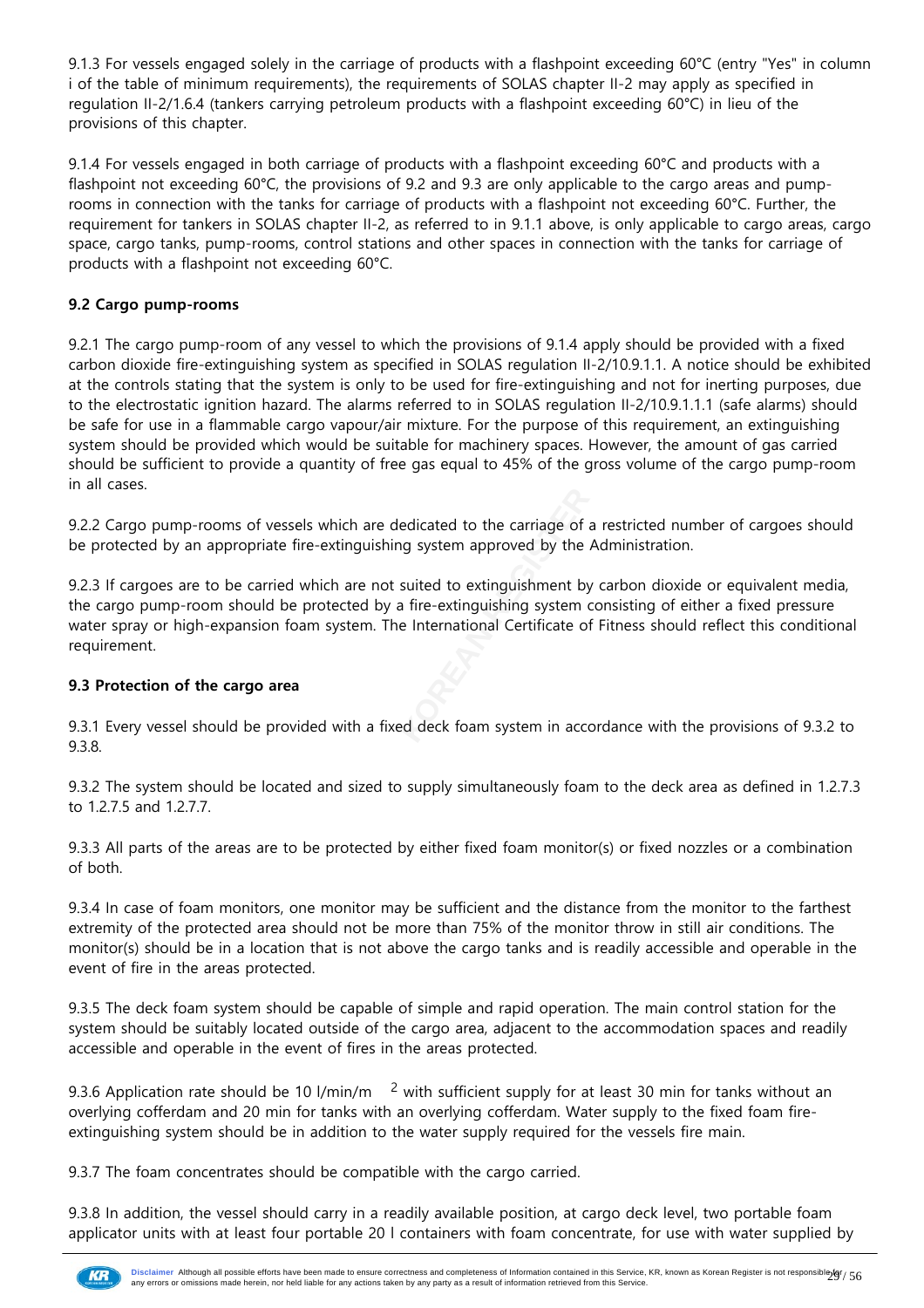the vessels fire main.

#### **9.4 Special requirements**

All fire-extinguishing media determined to be effective for each product are listed in column l in the table of chapter 17 in the IBC Code. Refer to the Material Safety Data Sheet (MSDS) for each product to be carried.

#### **CHAPTER 10 – MECHANICAL VENTILATION IN THE CARGO AREA**

To ensure that arrangements are provided for enclosed spaces in the cargo area to control the accumulation of flammable and/or toxic vapours.

### **10.1 Application**

10.1.1 For vessels to which the present Code applies, the provisions of this chapter replace the requirements of SOLAS regulations II-2/4.5.2.6 and 4.5.4.1.

10.1.2 However, for products addressed under 9.1.3, except acids and products for which 15.12 and/or 15.17 of the IBC Code applies, SOLAS regulations II-2/4.5.2.6 and 4.5.4.1 may apply in lieu of the provision of 10.2 of this chapter.

10.1.3 For non-flammable products addressed under 9.1.2, except acids and products for which 15.12 and/or 15.17 of the IBC Code applies, the provisions for permanent installations in 10.3 may apply for spaces required to be entered during normal cargo handling operations.

### **10.2 Spaces normally entered during normal cargo handling operations**

10.2.1 Cargo pump-rooms, spaces containing cargo handling equipment and other enclosed spaces where cargo vapours may accumulate should be fitted with fixed mechanical ventilation systems, capable of being controlled from outside such spaces. The ventilation should be run continuously to prevent the accumulation of toxic vapours. A warning notice requiring the use of such ventilation prior to entering should be placed outside the compartment. Finanent installations in 10.3 manual<br> **KOREAN REGISTER**<br> **KOREAN REGISTER**<br> **KOREAN REGISTERAN REGISTERR**<br> **KOREAN REGISTERAN REGISTER**<br> **KOREAN REGISTERAN REGISTER**<br> **COREAN REGISTER**<br> **COREAN REGISTER**<br> **COREAN REGISTER** 

10.2.2 Mechanical ventilation inlets and outlets should be arranged to ensure sufficient air movement through the space to avoid accumulation of toxic or asphyxiant vapours, and to ensure a safe working environment.

10.2.3 The ventilation system should have a capacity of not less than 30 changes of air per hour, based upon the total volume of the space.

10.2.4 Where a space has an opening into an adjacent more hazardous space or area, it should be maintained at an overpressure. It may be made into a less hazardous space or non-hazardous space by overpressure protection in accordance with standards acceptable to the Organization.6

10.2.5 Ventilation systems should be permanent and should normally be of extraction type. Extraction from above and below the floor plates should be possible.

10.2.6 Ventilation intakes should be so arranged as to minimize the possibility of recycling hazardous vapours from any ventilation discharge opening.

10.2.7 Ventilation ducts serving hazardous areas should not be led through accommodation, service or machinery spaces or control stations.

10.2.8 Electric motors driving fans should be placed outside the ventilation ducts that may contain flammable vapours. Ventilation fans should not produce a source of ignition in either the ventilated space or the ventilation system associated with the space. For hazardous areas, ventilation fans and ducts adjacent to the fans should be of non-sparking construction, as defined below:

.1 impellers or housing of non-metallic construction, with due regard being paid to the elimination of static electricity;

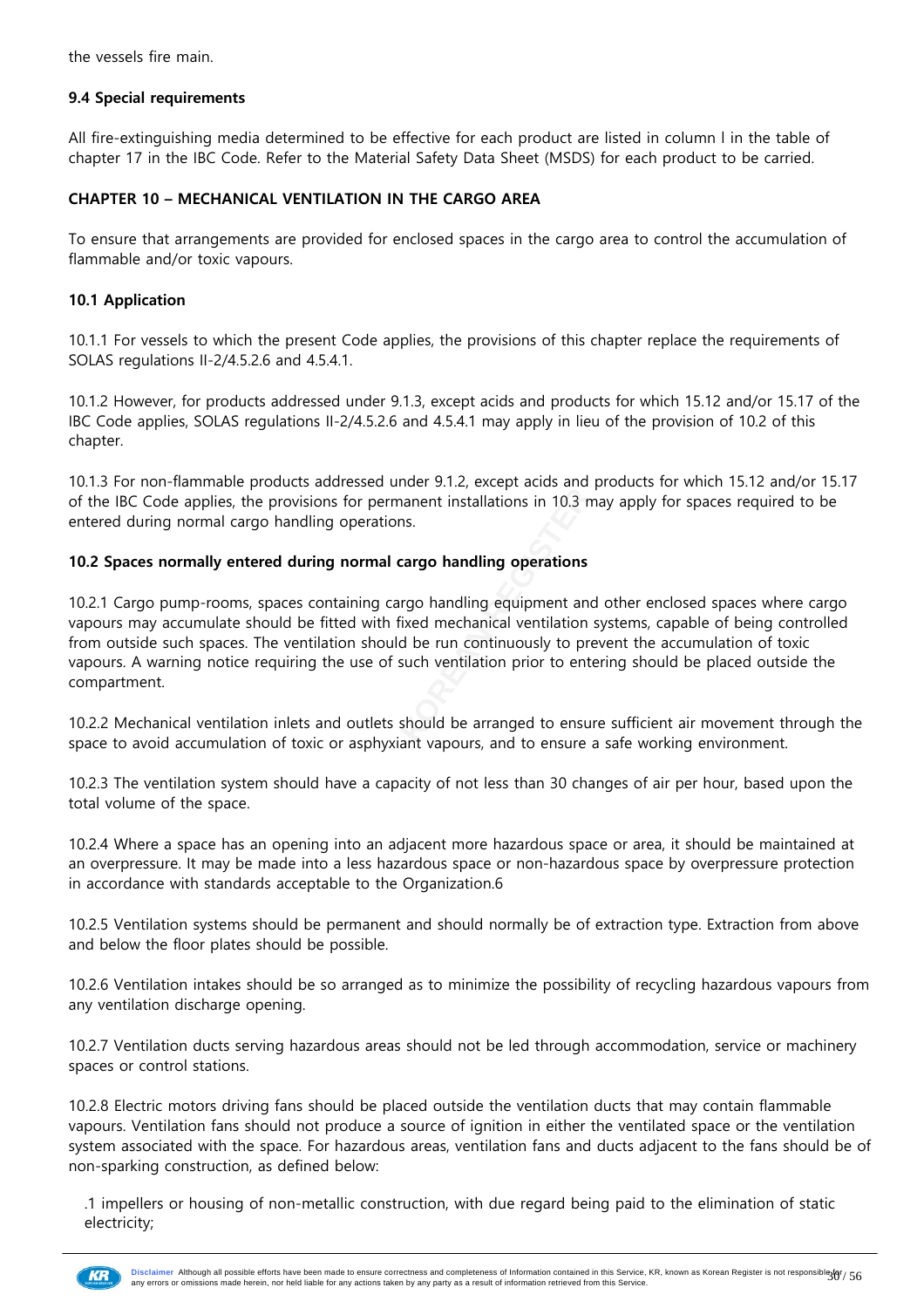- .2 impellers and housing of non-ferrous materials;
- .3 impellers and housing of austenitic stainless steel; and
- .4 ferrous impellers and housing with not less than 13 mm design tip clearance.

10.2.9 Any combination of an aluminium or magnesium alloy fixed or rotating component and a ferrous fixed or rotating component, regardless of tip clearance, is considered a sparking hazard and should not be used in these places.

10.2.10 Where fans are required by this chapter, full required ventilation capacity for each space should be available after failure of any single fan or spare parts should be provided comprising a motor, starter spares and complete rotating element, including bearings of each type.

10.2.11 Protection screens of not more than 13 mm square mesh should be fitted to outside openings of ventilation ducts.

10.2.12 Where spaces are protected by overpressure the ventilation should be designed and installed in accordance with standards acceptable to the Organization. $^6$ 

6 Refer to IEC 60092-502:1999.

# **10.3 Spaces not normally entered**

Enclosed spaces where cargo vapours may accumulate should be capable of being ventilated to ensure a safe environment when entry into them is necessary. This should be capable of being achieved without the need for prior entry. For permanent installations, the capacity of 8 air changes per hour should be provided and for portable systems, the capacity of 16 air changes per hour. Fans or blowers should be clear of personnel access openings, and should comply with 10.2.8. mulate should be capable of<br>This should be capable of b<br>acity of 8 air changes per house<br>per hour. Fans or blowers sk<br>**OMATION SYSTEMS**<br>systems provide for the safe

# **CHAPTER 11 – INSTRUMENTATION AND AUTOMATION SYSTEMS**

To ensure that the instrument and automation systems provide for the safe carriage and handling of cargoes.

# **11.1 General**

11.1.1 Each cargo tank should be provided with a means for indicating level.

11.1.2 If loading and unloading of the vessel is performed by means of remotely controlled valves and pumps, all controls and indicators associated with a given cargo tank should be concentrated in at least one cargo control station.

11.1.3 Instruments should be tested to ensure reliability under working conditions and recalibrated at regular intervals. Test procedures for instruments and the intervals between recalibration should be in accordance with manufacturers' recommendations.

# **11.2 Level indicators for cargo tanks**

11.2.1 Each cargo tank should be fitted with a liquid level gauging device or devices, arranged to ensure a level reading is always obtainable whenever the cargo tank is operational. The device(s) should be designed to operate throughout the design pressure range of the cargo tank and at temperatures within the cargo operating temperature range.

11.2.2 Where the installation of liquid level gauging devices are impractical due to the properties of the cargo, such as liquid muds, a visual means of indicating the cargo tank level should be provided for cargo loading operations, subject to approval by the Administration.

11.2.3 Where only one liquid level gauge is fitted, it should be arranged so that it can be maintained in an operational condition without the need to empty or gas free the tank.

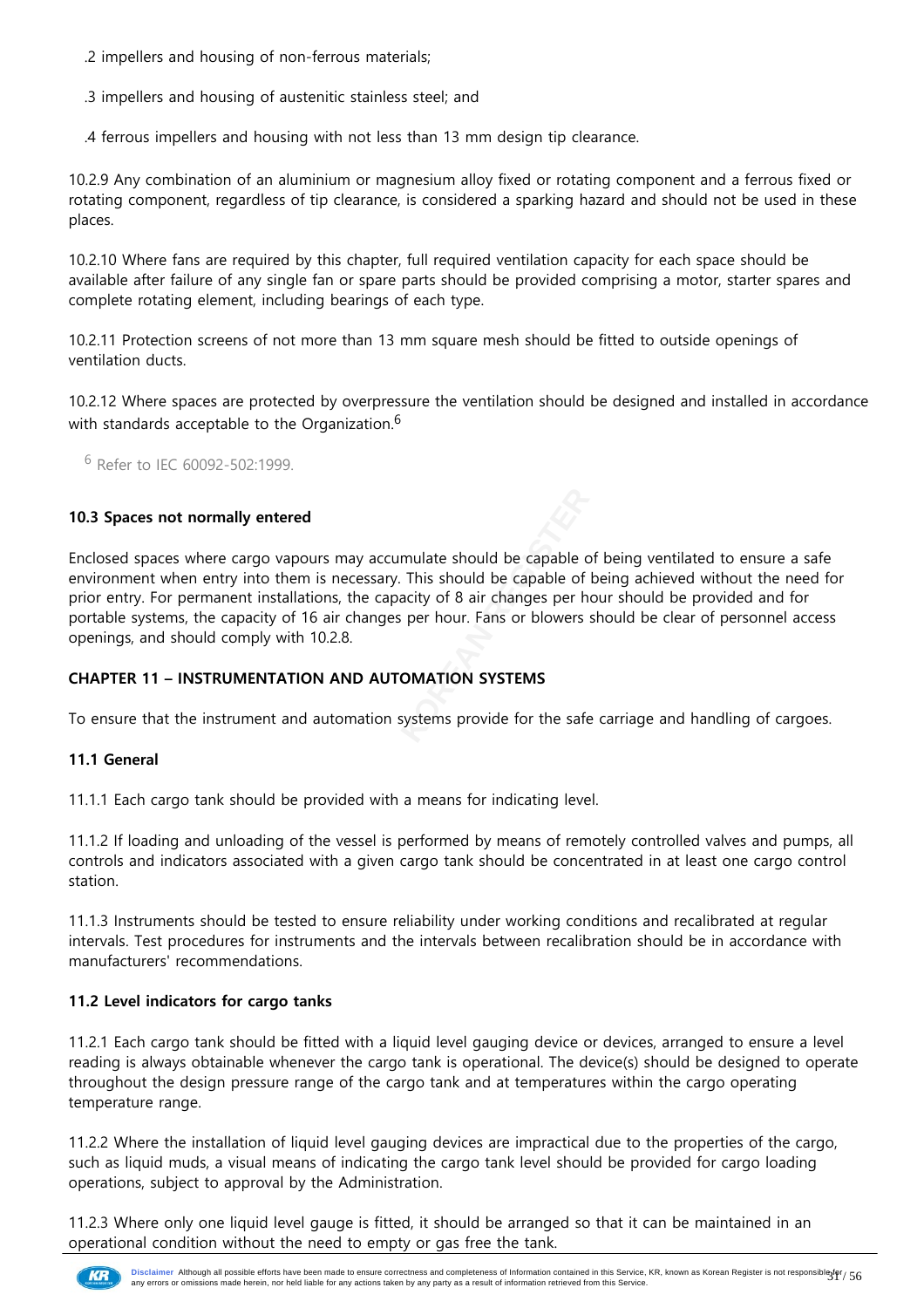11.2.4 Cargo tank liquid level gauges may be of the following types, subject to special requirements for particular cargoes shown in column j in the table of chapter 17 of the IBC Code:

.1 Open device, which makes use of an opening in the tanks and may expose the gauge to the cargo or its vapour. An example of this is the ullage opening.

.2 Restricted device, which penetrates the tank and which, when in use, permits a small quantity of cargo vapour or liquid to be exposed to the atmosphere. When not in use, the device is completely closed. The design should ensure that no dangerous escape of tank contents (liquid or spray) can take place in opening the device.

.3 Closed device, which penetrates the tank but which is part of a closed system and keeps tank contents from being released. Examples are the float-type systems, electronic probe, magnetic probe and protected sight-glass. Alternatively, an indirect device which does not penetrate the tank shell and which is independent of the tank may be used. Examples are weighing of cargo and pipe flowmeter.

### **11.3 Overflow control**

The requirements of 15.19 of the IBC Code are applicable where specific reference is made in column o in the table of chapter 17 thereof, and are in addition to the provisions for gauging devices as stated in 11.2.

### **11.4 Vapour detection**

11.4.1 Vessels carrying toxic or flammable products or both should be equipped with at least two instruments designed and calibrated for testing for the specific vapours in question. If such instruments are not capable of testing for both toxic concentrations and flammable concentrations, then two separate sets of instruments should be provided. The set of the should be equip<br>
Fic vapours in question. If sue<br>
should concentrations, then two<br>
should be or fixed. If a fixed system<br>
is not available for some pro<br>
The IBC Code, the Admin<br>
is made on the Certificate of

11.4.2 Vapour-detection instruments may be portable or fixed. If a fixed system is installed, at least one portable instrument should be provided.

11.4.3 When toxic-vapour-detection equipment is not available for some products which require such detection, as indicated in column k in the table of chapter 17 of the IBC Code, the Administration may exempt the vessel from the requirement, provided an appropriate entry is made on the Certificate of Fitness. When granting such an exemption, the Administration should recognize the necessity for additional breathing-air supply and an entry should be made on the Certificate of Fitness drawing attention to the requirements of 14.2.4 and 16.4.2.2 of the IBC Code.

11.4.4 Vapour-detection requirements for individual products are shown in column k in the table of chapter 17 of the IBC Code.

# **CHAPTER 12 – POLLUTION PREVENTION REQUIREMENTS**

To ensure control of pollution from noxious liquid substances from OSVs.

12.1 Each vessel certified to carry noxious liquid substances should be provided with a Cargo Record Book, a Procedure and Arrangements Manual and a Shipboard Marine Pollution Emergency Plan developed for the vessel in accordance with MARPOL Annex II and approved by the Administration.

12.2 Discharge into the sea of residues of noxious liquid substances permitted for carriage under the present Code, tank washings, or other residues or mixtures containing such substances, is prohibited. Any discharges of residues and mixtures containing noxious liquid substances should be to port reception facilities. As a consequence of this prohibition, there are no requirements for efficient stripping and underwater discharge arrangements in MARPOL Annex II.

# **CHAPTER 13 – LIFE-SAVING APPLIANCES AND ARRANGEMENTS**

To ensure that life-saving appliances and arrangements are provided in such a way to protect the life and safety of personnel on OSVs, having regard to the nature and volume of cargo carried.

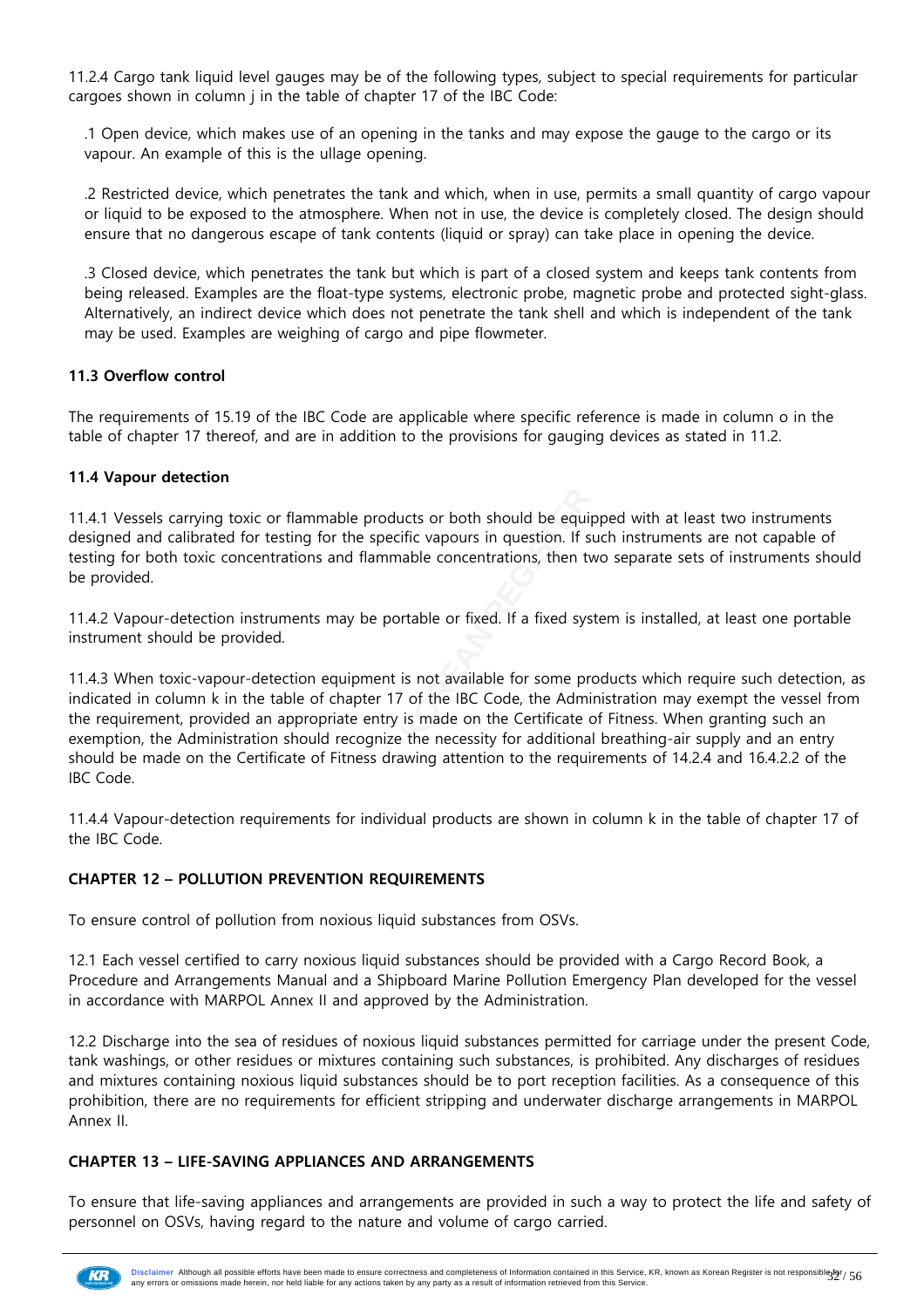For vessels carrying more than 1,200 m  $^{-3}$  of cargoes with a flashpoint not exceeding 60°C or carrying cargoes emitting toxic vapours or gasses, the requirements for chemical tankers of SOLAS chapter III should apply.

### **CHAPTER 14 – PERSONNEL PROTECTION**

To ensure that protective equipment is provided for crew members, taking into account both routine operations or emergency situations and possible short-term or long-term effects of the product being handled.

#### **14.1 Protective equipment**

14.1.1 Suitable protective equipment, including eye protection to a recognized national or international standard, should be provided for protection of crew members engaged in normal cargo operations, taking into account the characteristics of the products being carried.

14.1.2 Personal protective and safety equipment required in this chapter should be kept in suitable, clearly marked lockers located in readily accessible places. Special arrangements should apply to contaminated clothing as appropriate.

### **14.2 First aid equipment**

14.2.1 A stretcher that is suitable for hoisting an injured person from spaces below deck should be kept in a readily accessible location.

14.2.2 The vessel should have on board medical first aid equipment, including oxygen resuscitation equipment, based on the provisions of the Medical First Aid Guide for Use in Accidents Involving Dangerous Goods (MFAG) for the cargoes listed on the Certificate of Fitness.

### **14.3 Safety equipment**

14.3.1 Vessels carrying cargoes for which "15.12", "15.12.1" or "15.12.3" is indicated in column o in the table of chapter 17 of the IBC Code should have on board sufficient but not less than three complete sets of safety equipment, each permitting personnel to enter a gas-filled compartment and perform work there for at least 20 min. Such equipment should be in addition to that required by SOLAS regulation II-2/10.10. first aid equipment, includine<br>
Guide for Use in Accidents<br>
Fig. 1994<br>
Fig. 1995<br>
Fig. 1995<br>
Filled compartment and<br>
hat required by SOLAS regula

14.3.2 Each complete set of safety equipment should consist of:

.1 one self-contained positive pressure air-breathing apparatus incorporating full face mask, not using stored oxygen and having a capacity of at least 1,200 l of free air; each set should be compatible with that required by SOLAS regulation II-2/10.10;

.2 protective clothing, boots and gloves to a recognized standard;

.3 steel-cored rescue line with belt; and

.4 explosion-proof lamp.

14.3.3 For the safety equipment required in 14.3.1, all vessels should carry either:

.1 one set of fully charged spare air bottles for each breathing apparatus;

required but is not available should have either of the following:

.2 a special air compressor suitable for the supply of high-pressure air of the required purity;

.3 a charging manifold capable of dealing with sufficient spare air bottles for the breathing apparatus; or

.4 fully charged spare air bottles with a total free air capacity of at least 6,000 l for each breathing apparatus on board in excess of the requirements of SOLAS regulation II-2/10.10.

14.3.4 A cargo pump-room on vessels carrying cargoes which are subject to the requirements of 15.18 of the IBC Code or cargoes for which in column k in the table of chapter 17 thereof toxic-vapour-detection equipment is

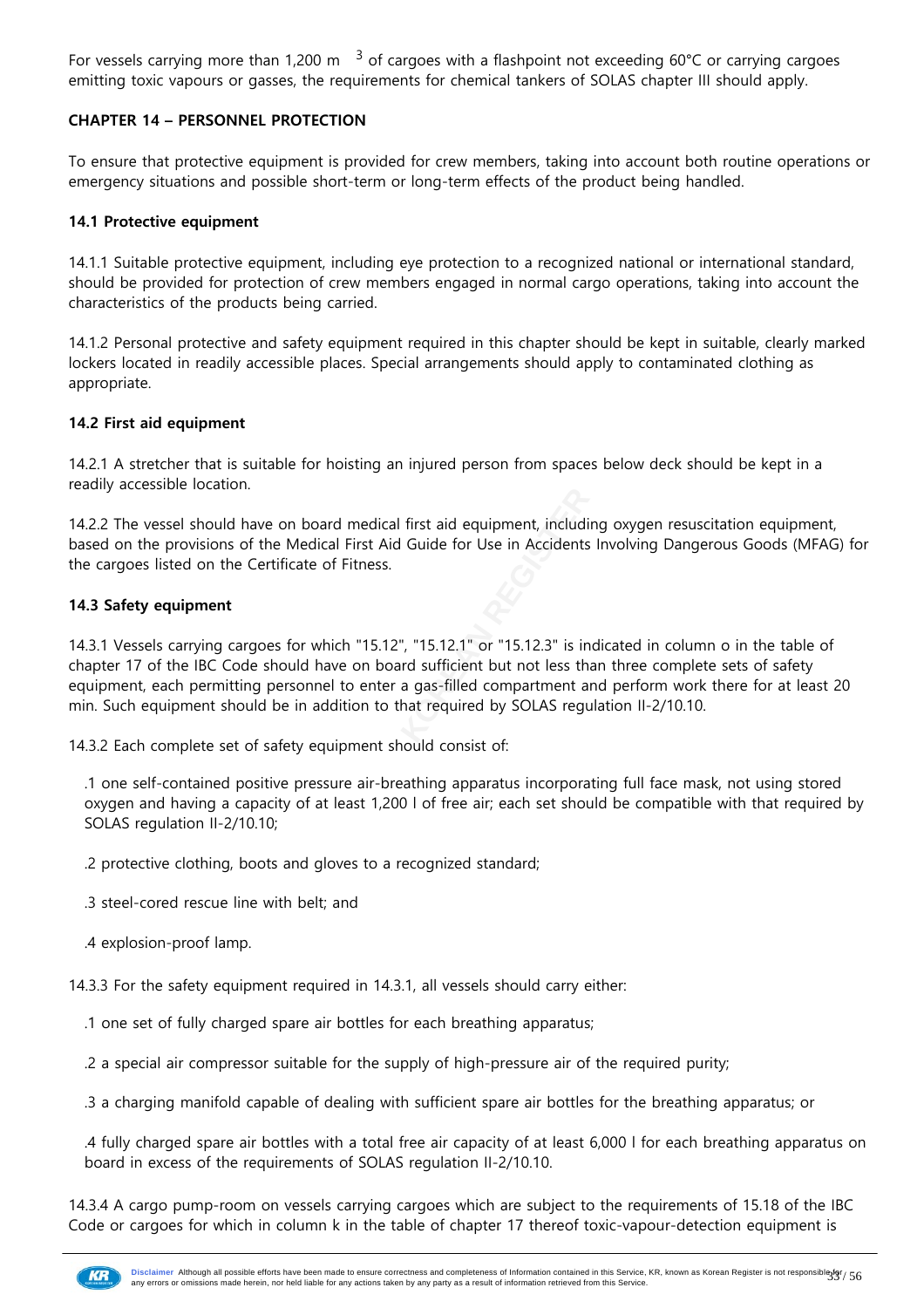required but is not available should have either of the following:

.1 A low-pressure line system with hose connections suitable for use with the breathing apparatus required by 14.3.1. This system should provide sufficient high-pressure air capacity to supply, through pressure-reduction devices, enough low-pressure air to enable two men to work in a gas-dangerous space for at least 1 h without using the air bottles of the breathing apparatus. Means should be provided for recharging the fixed air bottles and the breathing apparatus air bottles from a special air compressor suitable for the supply of high-pressure air of the required purity.

.2 An equivalent quantity of spare bottled air in lieu of the low-pressure air line.

14.3.5 Safety equipment as required by 14.3.2 should be kept in a suitable clearly marked locker in a readily accessible place near the cargo pump-room or cargo area.

14.3.6 The breathing apparatus should be inspected at least once a month by a responsible officer, and the inspection recorded in the vessel's logbook. The equipment should be inspected and tested by an expert at least once a year.

### **14.4 Emergency equipment**

14.4.1 Vessels carrying cargoes, for which "Yes" is indicated in column n of chapter 17 of the IBC Code, should be provided with suitable respiratory and eye protection sufficient for every person on board for emergency escape purposes, subject to the following:

.1 filter-type respiratory protection is unacceptable;

.2 self-contained breathing apparatus should have a duration of service of at least 15 min; and

.3 emergency escape respiratory protection should not be used for fire-fighting or cargo handling purposes and should be marked to that effect.

14.4.2 One or more suitably marked decontamination showers and eyewash stations should be available on deck, taking into account the size and layout of the vessel. The showers and eyewashes should be operable in all ambient conditions. **Kable;**<br>have a duration of service of<br>nould not be used for fire-figl<br>aation showers and eyewash<br>essel. The showers and eyewa

# **CHAPTER 15 – OPERATIONAL REQUIREMENTS**

To ensure that all crew members involved in cargo operations have sufficient information about cargo properties and operating the cargo system so they can conduct cargo operations safely.

#### **15.1 General**

15.1.1 The quantity of a cargo required to be carried should be in accordance with the requirements in 16.1.1 and 16.1.2 of the IBC Code.

15.1.2 Tanks carrying liquids at ambient temperatures should be loaded in such a way as to avoid the tank becoming liquid-full during the voyage, having due regard to the highest temperature which the cargo may reach.

15.1.3 When carrying cargo requiring controlled venting in column g in the table of chapter 17 of the IBC Code, the access to any surrounding areas in the horizontal plane and upwards of the vent outlet should be restricted within a 4 m horizontal zone.

# **15.2 Cargo information**

15.2.1 A copy of the present Code and the IBC Code, or national regulations incorporating the requirements of the present Code and the IBC Code, should be on board every vessel covered by the present Code.

15.2.2 Any cargo offered for bulk shipment should be indicated in the shipping documents by the product name under which it is listed in chapter 17 or 18 of the IBC Code or the latest edition of MEPC.2 Circular or under which it has been provisionally assessed. Where the cargo is a mixture, an analysis indicating the dangerous components

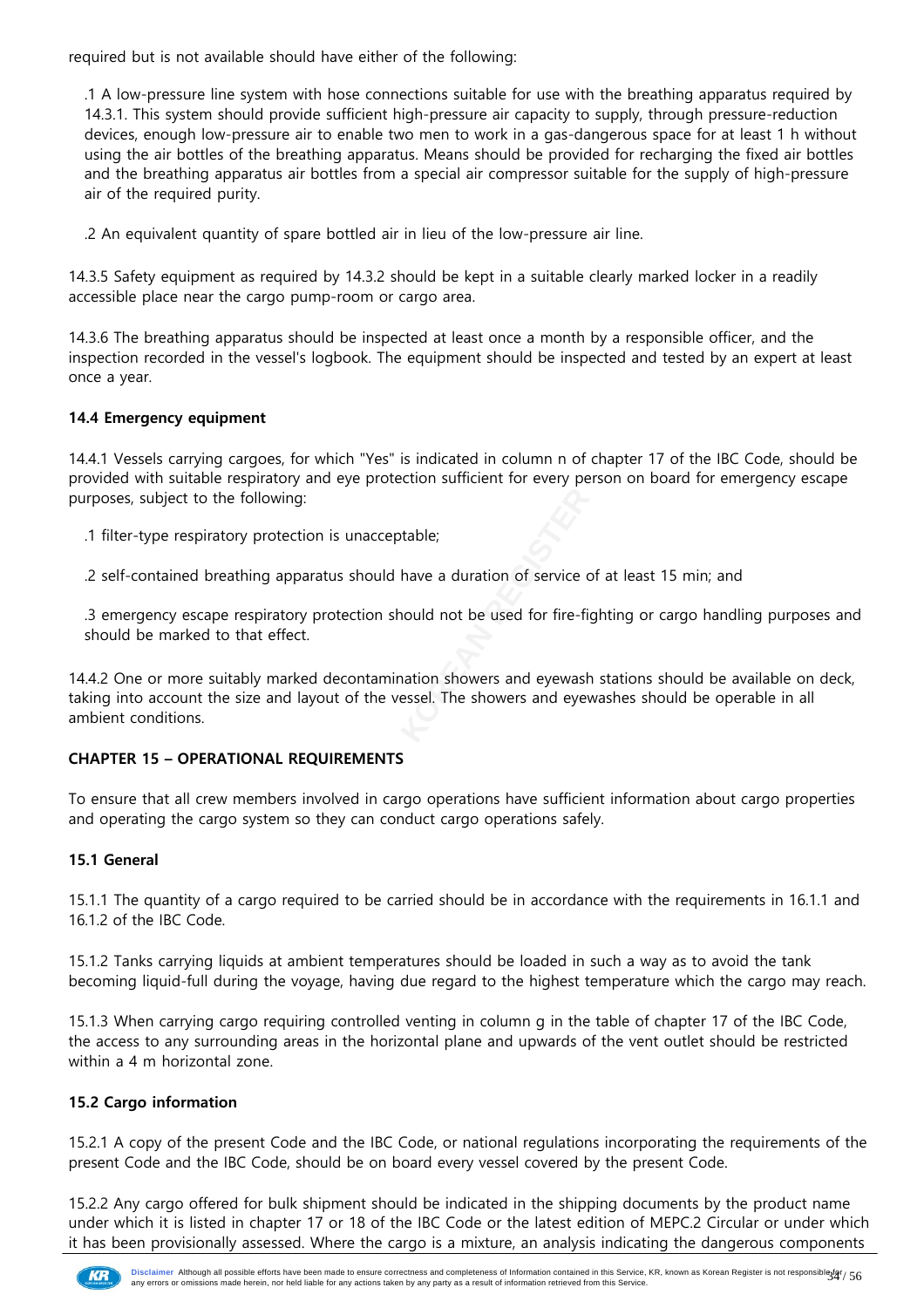contributing significantly to the total hazard of the product should be provided, or a complete analysis if this is available. Such an analysis should be certified by the manufacturer or by an independent expert acceptable to the Administration.

15.2.3 Information should be on board, and available to all concerned, giving the necessary data for the safe carriage of the cargo in bulk. Such information should include a cargo stowage plan, to be kept in an accessible place, indicating all cargo on board, including for each dangerous chemical carried:

.1 a full description of the physical and chemical properties, including reactivity, necessary for the safe containment of the cargo;

.2 action to be taken in the event of spills or leaks;

.3 countermeasures against accidental personal contact;

.4 fire-fighting procedures and fire-fighting media; and

.5 procedures for cargo transfer, tank cleaning, gas freeing and ballasting.

15.2.4 For those cargoes required to be stabilized or inhibited, the cargo should be refused if the certificate required by these paragraphs is not supplied.

15.2.5 If sufficient information, necessary for the safe transportation of the cargo, is not available, the cargo should be refused.

15.2.6 Where column o in the table of chapter 17 of the IBC Code refers to paragraph 16.2.6 of the IBC Code, the cargo's viscosity at 20°C should be specified on a shipping document, and if the cargo's viscosity exceeds 50 mPa·s at 20°C, the temperature at which the cargo has a viscosity of 50 mPa·s should be specified in the shipping document. Example 1 and the case of the state transportation of the case 7 of the IBC Code refers to p<br>a shipping document, and if<br>a a viscosity of 50 mPa·s shou<br>7 of the IBC Code refers to p<br>the shipping document.

15.2.7 Where column o in the table of chapter 17 of the IBC Code refers to paragraph 16.2.9 of the IBC Code, the cargo's melting point should be indicated in the shipping document.

# **15.3 Personnel training** 7

<sup>7</sup> Refer to parts A and B of the Seafarers' Training, Certification and Watchkeeping Code (STCW Code).

15.3.1 All personnel should be adequately trained in the use of protective equipment and have basic training in the procedures appropriate to their duties necessary under emergency conditions.

15.3.2 Personnel involved in cargo operations should be adequately trained in handling procedures.

15.3.3 Officers should be trained in emergency procedures to deal with conditions of leakage, spillage or fire involving the cargo and a sufficient number of them should be instructed and trained in essential first aid for cargoes carried, based on the guidelines developed by the Organization. $^8$ 

<sup>8</sup> Refer to the IMO/WHO/ILO Medical First Aid Guide for Use in Accidents Involving Dangerous Goods (MFAG), as amended.

# **15.4 Opening of and entry into cargo tanks**

15.4.1 During handling and carriage of cargoes producing flammable and/or toxic vapours or when ballasting after the discharge of such cargo, or when loading or unloading cargo, cargo tank lids should always be kept closed. With any hazardous cargo, cargo tank lids, ullage and sighting ports and tank washing access covers should be open only when necessary.

15.4.2 Enclosed space entry should be planned and conducted in a safe manner, taking into account, as appropriate, the guidance provided in the recommendations developed by the Organization.<sup>9</sup>

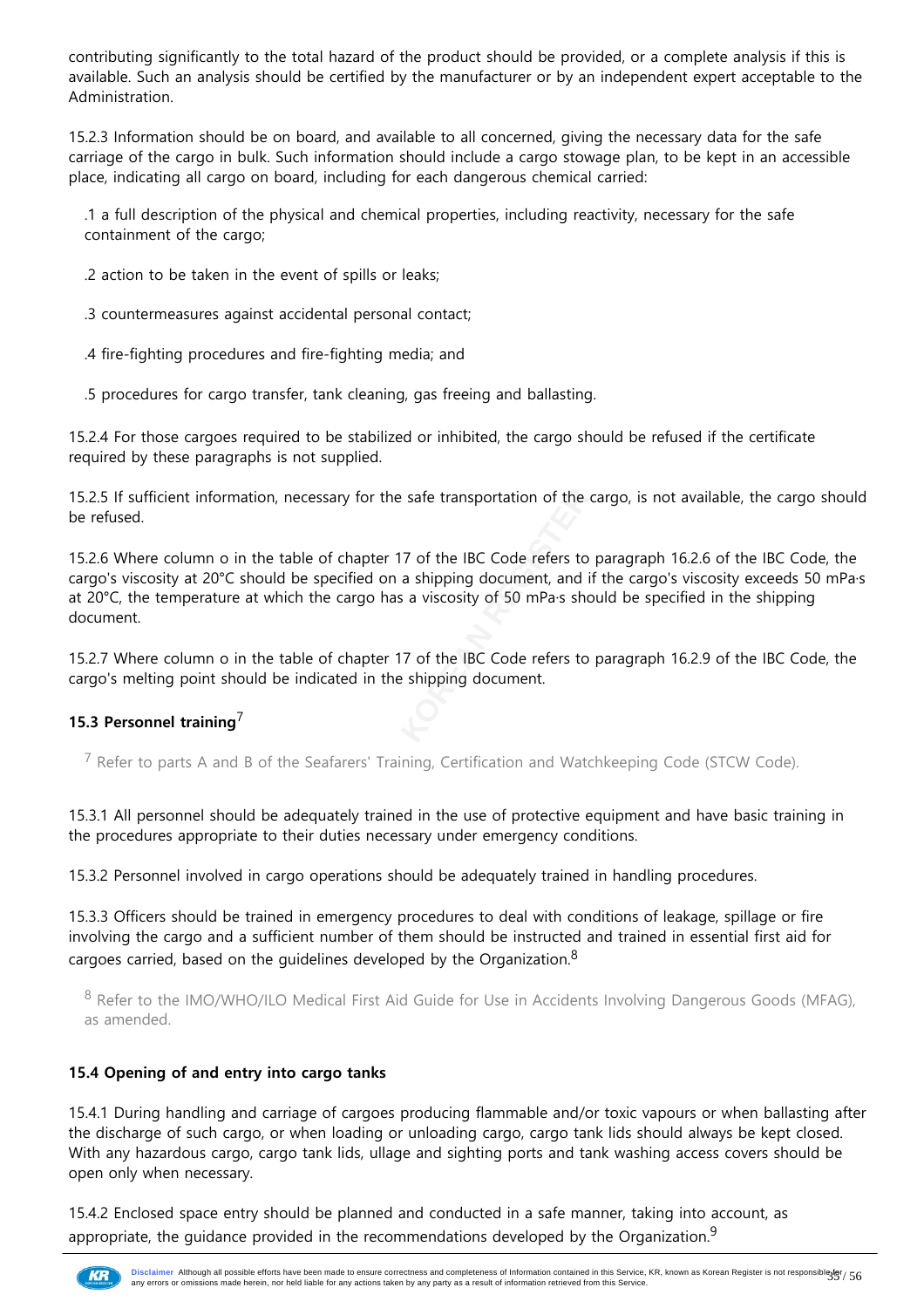$9$  Refer to the Revised recommendations for entering enclosed space aboard ships ([resolution A.1050\(27\)\)](http://103.12.248.9usercommontreeredirect.aspx?category_id=55311&node_type=normal&is_leaf=true&is_viewchild=true).

# 15.4.3 Personnel should not enter such spaces when the only hazard is of a purely flammable nature, except under the close supervision of a responsible officer.<sup>10</sup>

<sup>10</sup> Refer to the IMO/WHO/ILO Medical First Aid Guide for Use in Accidents Involving Dangerous Goods (MFAG), as amended, which provides advice on the treatment of casualties in accordance with the symptoms exhibited as well as equipment and antidotes that may be appropriate for treating the casualty, and to the relevant provisions of parts A and B of the Seafarers' Training, Certification and Watchkeeping Code (STCW Code).

# **15.5 Simultaneous carriage of deck cargo and products**

15.5.1 Deck cargo and products covered by the present Code should not be loaded or unloaded simultaneously.

15.5.2 Notwithstanding the provisions of 15.5.1, deck cargo and pollution hazard only products having a flashpoint exceeding 60°C, may be loaded or unloaded simultaneously provided that:

.1 each operation is defined and assigned to qualified personnel dedicated to that specific operation;

.2 a safe working distance between the operations on board is observed; and

.3 the procedures, plans and instructions on board identify specific criteria for when the simultaneously performed operations should not be conducted.

15.5.3 During loading or unloading operations covered by the present Code only personnel engaged in cargo operation should be permitted to be in the cargo deck area; personnel not engaged in cargo operation should be kept to a minimum in the adjacent open main deck. Formal dentify specific criterianned.<br>
Solution overed by the present Code<br>
Solution deck area; personnel not edeck.<br>
Hication including audible and<br>
following:<br>
The alternative means as definition of the PA<br>
Solution of t

15.5.4 For toxic cargoes, cargo tank pressure indication including audible and visual alarms situated at the cargo control station and cargo area should meet the following:

.1 arrangement is to be in accordance with the alternative means as defined in 7.2.3, with the activation point for over/underpressure to be set at 110% and 90%, respectively, of the P/V valve setting;

.2 an independent audible and visual pressure alarm, set to be activated at 90% of the P/V valve opening set pressure, is to be fitted to warn crew of imminent vapour release; and

.3 the arrangement in subparagraph 2 is capable of being deactivated during loading.

15.5.5 During loading of toxic cargoes, deck cargo should not be located in the cargo deck area as defined in 1.2.7.3. Once a cargo loading operation is completed, deck cargo may be carried in the area defined in 1.2.7.3.3, provided that the area in 1.2.7.3.2 is kept free from deck cargo and relevant cargo deck areas clearly marked.

#### **CHAPTER 16 – BACKLOADING OF CONTAMINATED BULK LIQUIDS**

To ensure that arrangements and procedures are provided to control potential accumulation of hydrogen sulphide, an explosive atmosphere, and other potential hazards backloaded from the installation.

#### **16.1 Preamble**

16.1.1 Backloading of contaminated bulk liquids could present a threat to human health and to the marine environment.

16.1.2 Contaminated backloads should therefore be:

.1 transported and handled in accordance with the provisions of the present Code; and

.2 returned to shore for treatment or disposal.

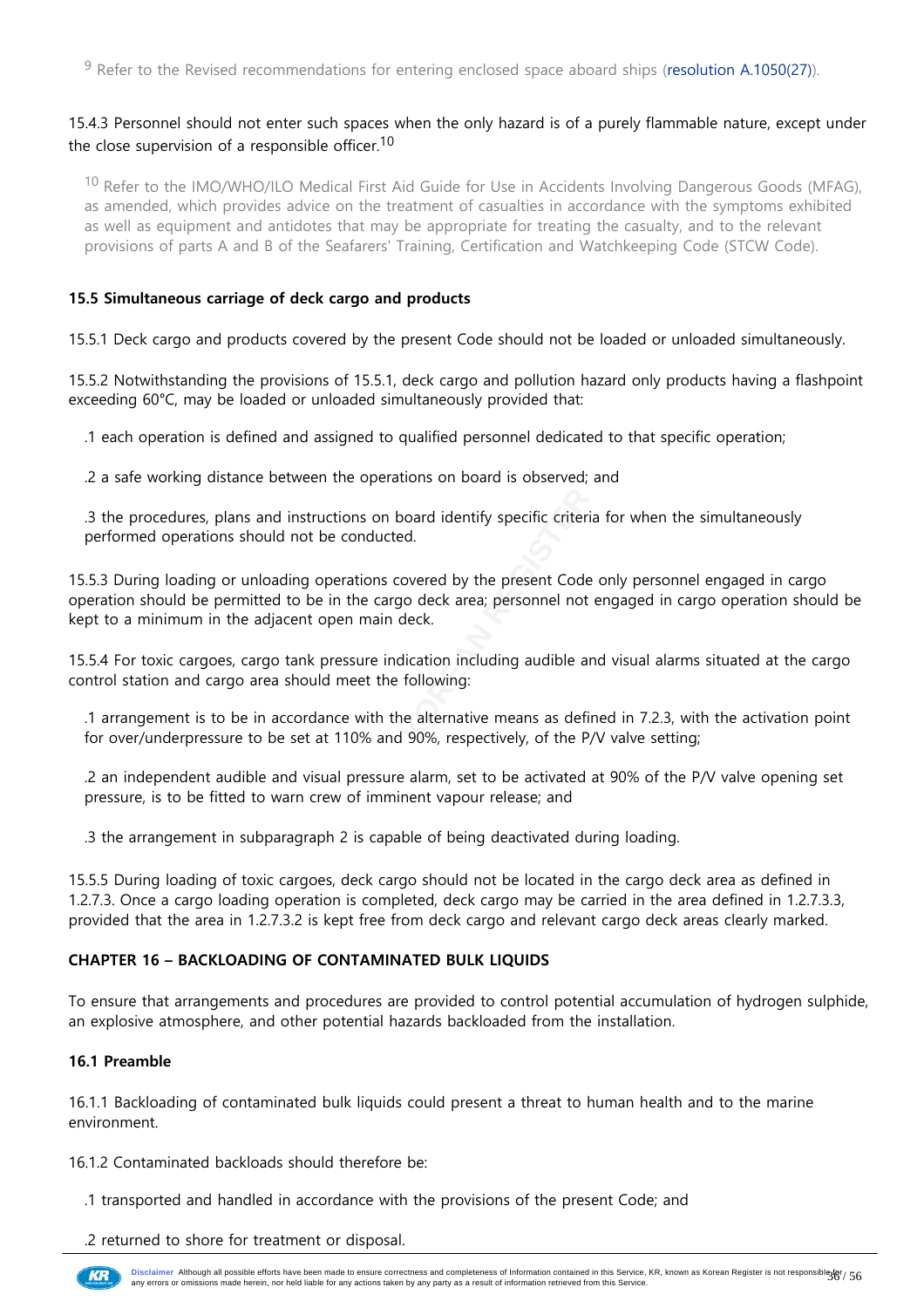# **16.2 General**

16.2.1 Unless expressly provided otherwise, this chapter should apply to new and existing vessels.

16.2.2 The provisions of this chapter should apply in conjunction with all other provisions of the present Code.

16.2.3 For the carriage of contaminated backloads, the requirements in chapter 17 of the IBC Code should apply as described in 16.4.4.

16.2.4 Contaminated bulk liquids should not contain traces of hydrogen sulphide (H 2S) prior to or during loading of the cargo.

16.2.5 Even if the test carried out before backloading indicates that H <sub>2</sub>S is not present and that the contaminated bulk liquid has a flashpoint exceeding 60°C, a separation of the chemical components may occur during the voyage, resulting in a release of H<sub>2</sub>S and a corresponding lowering of the flashpoint to 60°C or less.

16.2.6 H 2S detection equipment should be provided on board vessels carrying contaminated backloads prone to H 2S formation. It should be noted that scavengers and biocides, when used, may not be 100% effective in controlling the formation of H 2S.

16.2.7 Contaminated bulk liquids should not contain radioactive materials which are subject to the applicable requirements for such materials.

# **16.3 Documentation**

16.3.1 In lieu of the cargo information specified in 15.2.3, the shipper and/or owner of the contaminated bulk liquids should provide the master or his or her representative with information as required in 16.3.2 prior to backloading.

16.3.2 Information concerning the contaminated bulk liquid should be confirmed in writing using the appropriate analysis form. An example of the analysis form is set out in appendix 2. The information concerning the contaminated bulk liquid should at least include: In adioactive materials where the sum of the shipper and/or the shipper and/or the set out in information<br>**K**<br>**KOREAN REGISTER**<br>**K**<br>**KOREAN REGISTER**<br>**K**<br>**KOREAN REGISTER**<br>**EXECUTE:**<br>**KOREAN REGISTER**<br>**EXECUTE:** 

.1 a sample description;

.2 descriptions of the components of the mixture, name, concentration and Material Safety Data Sheet (MSDS), if available;

.3 flashpoint (ºC);

.4 hydrogen sulphide  $(H_2S)$  level (ppm);<sup>11</sup>

 $11 H<sub>2</sub>S$  level should be 0 ppm.

.5 lower explosive limit (LEL) level (%);

.6 oxygen level (%);

.7 pH;

.8 bulk specific gravity (kg/m<sup>3</sup>);

.9 water content (% volume);

.10 oil content (% volume);

.11 solids content (% volume);

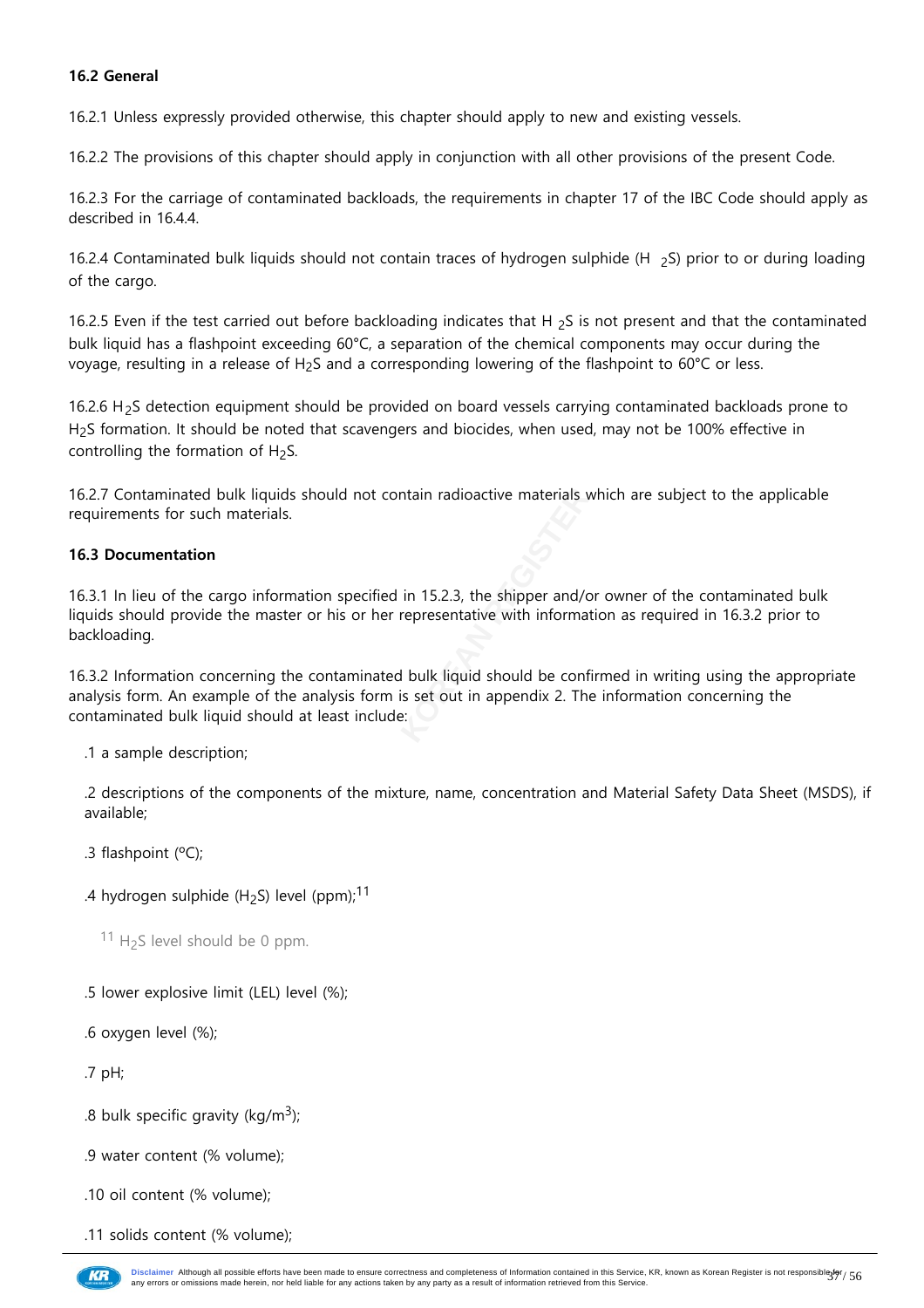.12 date and time of the analysis;

.13 details of any treatment to remove or prevent the formation of  $H_2S$ ;

.14 any other relevant information; and

.15 conclusions of the test results, including confirmation that the components of the mixtures are compatible.

# **16.4 Operation**

#### **16.4.1 Responsibilities**

16.4.1.1 The master should not accept loading of any contaminated bulk liquid which is not properly documented in accordance with 16.3.

16.4.1.2 The master should ascertain whether the contaminated bulk liquid is within the safe limits of the vessel and tanks, especially with regard to the flashpoint of the specific liquid, before backloading commences.

16.4.1.3 The responsibility for ensuring that cargoes are properly prepared for carriage on board the vessel rests with the shipper and/or owner of the cargoes concerned.

# **16.4.2 Carriage requirements**

16.4.2.1 Contaminated bulk liquids should be carried in accordance with the applicable minimum carriage requirements for contaminated bulk liquids specified in chapter 17 of the IBC Code or the latest edition of the MEPC.2/Circular. First in accordance with the cified in chapter 17 of the IBC<br> $H_2S$  and LEL gas detection is<br>dible and visual alarms to ine<br>enting system of the relevant<br>ne working deck

16.4.2.2 In addition to the provisions in 16.4.2.1, H 2S and LEL gas detection is required for carriage of contaminated bulk liquid as follows:

.1 fixed vapour detection instruments with audible and visual alarms to indicate H <sub>2</sub>S and LEL levels exceeding 5 ppm and 10%, respectively, installed in the venting system of the relevant tanks; and

.2 portable instruments for all personnel on the working deck.

# **16.4.3 H 2S precaution**

16.4.3.1 Contaminated bulk liquid should be discharged from the vessel as soon as possible, preferably at the first port of call.

16.4.3.2 The need to clean the dirty tanks should be reviewed on each voyage to minimize the risk of biological activity and H 2S build up from any residue.

16.4.3.3 Prior to backloading to a dirty tank, the potential for biological activity resulting in H2S in the dead volume and sludge should be considered. The offshore analysis of the previous contaminated bulk liquid should be compared with analyses of a sample representative for the liquid when unloading.

16.4.3.4 If H 2S or flammable vapour is detected during loading of contaminated bulk liquids the transfer should be stopped immediately.

16.4.3.5 Vessel-specific procedures for measures to be taken when H2S is detected during loading, transport, discharge and cleaning of contaminated bulk liquids should be included in the vessel's safety management system.

# **16.4.4 Contaminated backloads**

16.4.4.1 Based on the information contained in 16.3.2, the entry for "offshore contaminated bulk liquid P" in chapter 17 of the IBC Code should be used for backloads that:

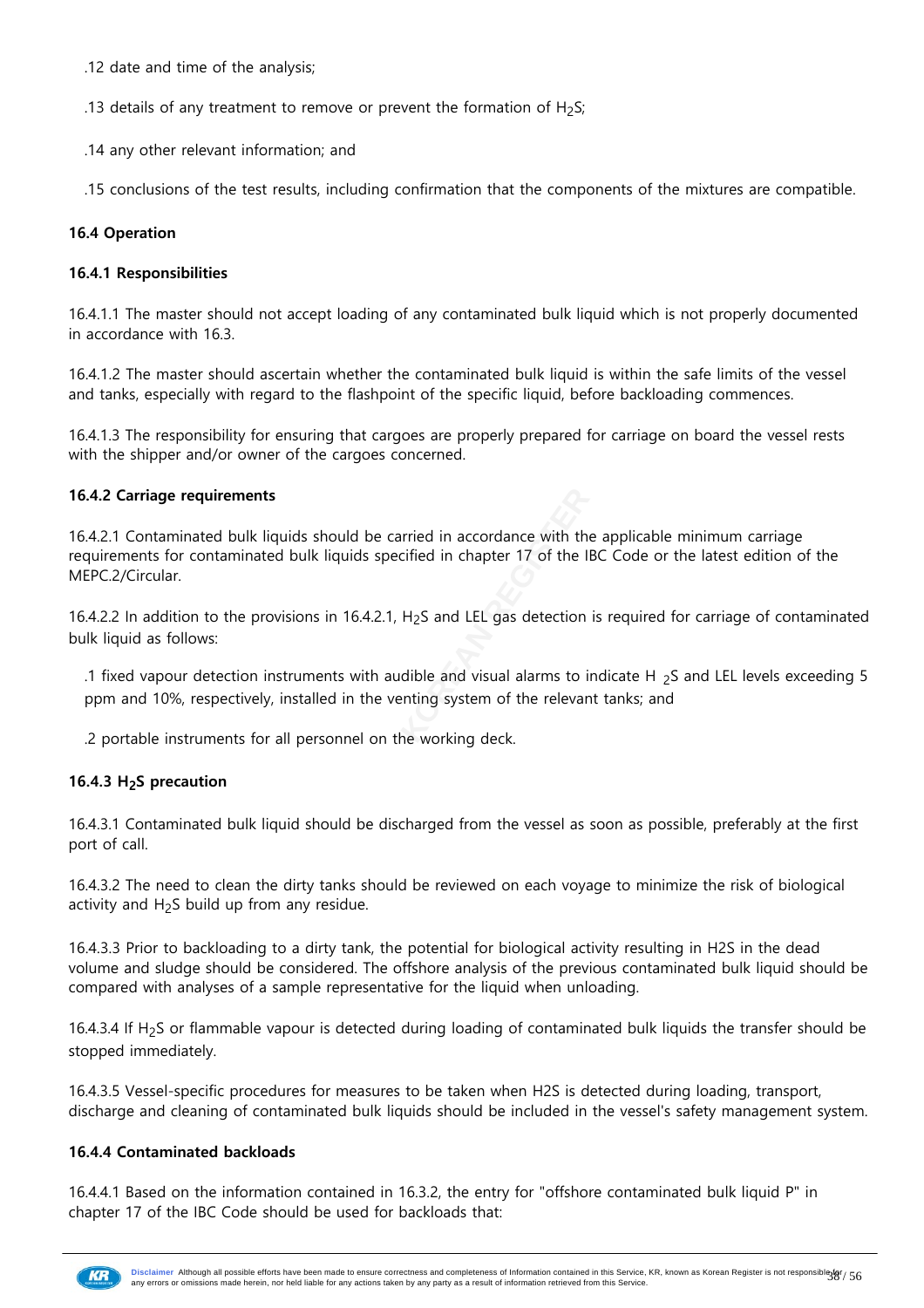.1 are pollutant only and do not present any safety hazards  $12$  or where the pre-backloading tests do not indicate any safety hazards (the backload may contain components with safety hazards, as long as they are so diluted that the final mixture presents no safety hazard);

<sup>12</sup> Safety hazards are defined in paragraph 21.3.1 of the IBC Code.

.2 have a flashpoint greater than 60°C; or

.3 do not have the potential to become more hazardous during transport.

16.4.4.2 Based on the information contained in 16.3.2, the entry for "offshore contaminated bulk liquid S" in chapter 17 of the IBC Code should be used for backloads that:

.1 have been treated to remove or prevent breakout of H2S;

.2 are expected to present both pollution and safety hazards or where the initial pre-backloading tests indicate a potential or actual safety hazard;

.3 may contain substances with a flashpoint not exceeding 60°C;

.4 have the potential to become more hazardous during transport; or

.5 are to be backloaded to a dirty tank the content of which has not been analysed.

# **CHAPTER 17 – DISCHARGING AND LOADING OF PORTABLE TANKS ON BOARD**

To ensure the safe handling of all cargoes to and from portable tanks which form part of the vessel or remain on board, under all normal operating conditions and foreseeable emergency conditions, to minimize the risk to the vessel, its crew and the environment, having regard to the nature of the products involved. Intent of which has not been<br> **OF PORTABLE TANKS ON B**<br>
Ind from portable tanks which<br>
Ind foreseeable emergency co<br>
Jard to the nature of the proport<br>
Portal proportion<br>
Portal proportion<br>
Portal proportion<br>
Portal propor

#### **17.1 Preamble**

17.1.1 The present Code applies only in the case of bulk carriage involving transfer of the cargo to or from its containment. The carriage of dangerous goods in packaged form is regulated under SOLAS chapter VII Part A and should comply with the relevant requirements of the IMDG Code. The IMDG Code is also applicable for environmentally hazardous substances in packaged form under MARPOL Annex III. Provisions of 4.2.1 of the IMDG Code provide that: "Portable tanks shall not be filled or discharged while they remain on board."

17.1.2 The current operation practice is to carry portable tanks in two ways:

.1 Offshore portable tanks and their contents are loaded and offloaded to the offshore installation by the use of a crane, in which case the IMDG Code applies; or

.2 Offshore portable tanks and portable tanks are loaded with their contents onto a vessel by crane or filled while on board and used as deck tanks in a "deck spread". Then the contents are pumped to the offshore installation or to the seabed. These tanks can also be used to receive backloads from the installation and will be secured to the deck, in which case the cargo is shipped under the present Code.

#### **17.2 General**

17.2.1 This chapter applies when using offshore portable tanks and portable tanks allowed under 5.2.2.

17.2.2 A portable tank, for the purpose of this section, means a multimodal tank used for the transport of dangerous goods of class 1 and classes 3 to 9. The portable tank includes a shell fitted with service equipment and structural equipment necessary for the transport of dangerous substances. The portable tank should be capable of being filled and discharged without the removal of its structural equipment. It should possess stabilizing members external to the shell, and should be capable of being lifted when full. It should be designed primarily to be loaded onto a vehicle or vessel and should be equipped with skids, mountings or accessories to facilitate mechanical handling. Road tank-vehicles, rail tank-wagons, non-metallic tanks and intermediate bulk containers are not

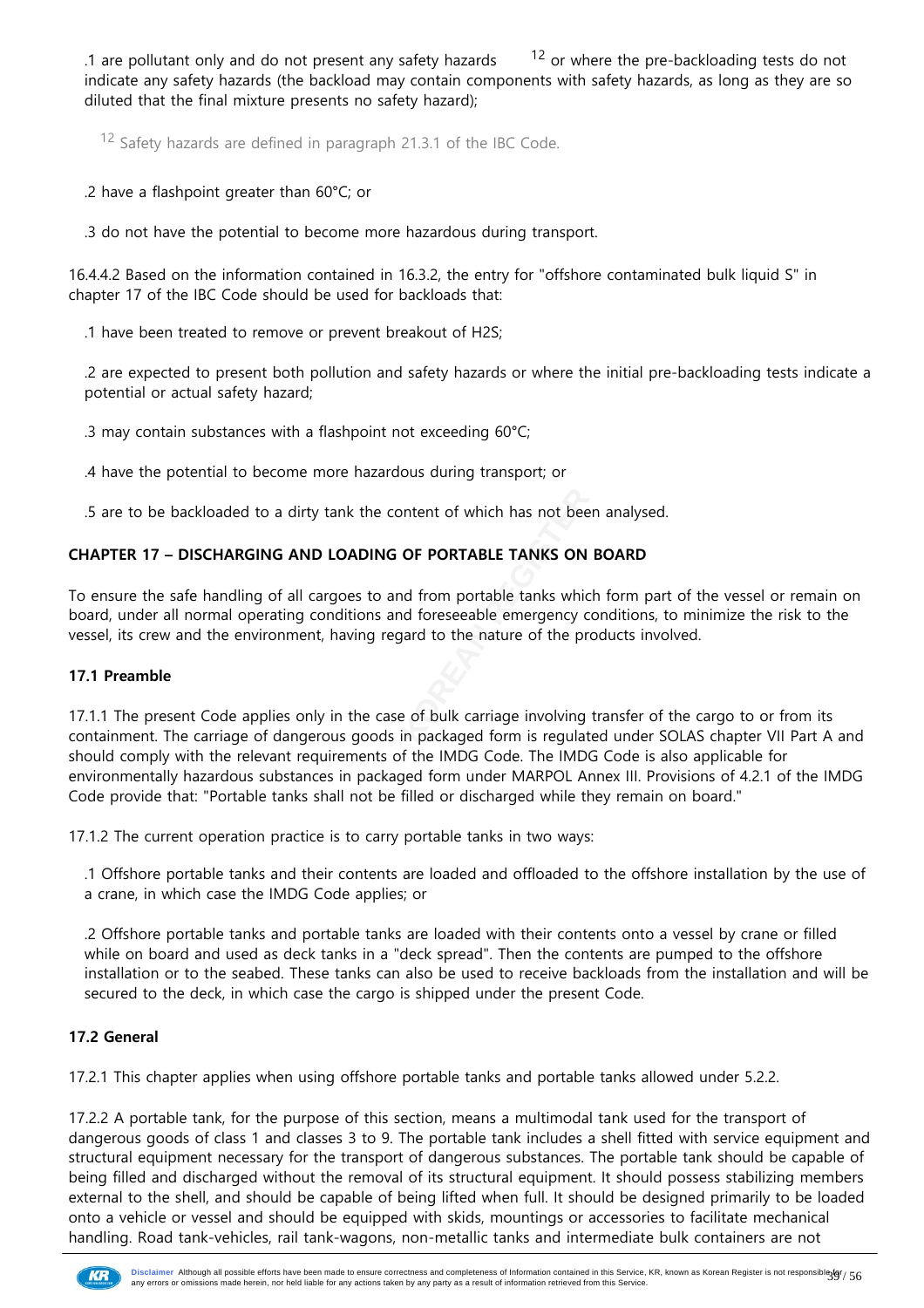considered to fall within the definition of portable tanks.

17.2.3 The provisions of this chapter should apply in conjunction with all other provisions of the present Code.

17.2.4 Chemicals, including blending additives, transported in portable deck tanks which are considered to fall outside the scope of 1.1.9 may be carried in limited amounts in accordance with provisions acceptable to the Administration. The aggregate amount of such chemicals which may be transported should not exceed 10% of the vessel's maximum authorized quantity of products subject to the present Code. An individual tank should contain not more than 10  $\text{m}^3$  of these chemicals. The discharge of these chemicals into the sea from OSVs is prohibited.

# **17.3 Arrangement of deck spread**

17.3.1 All pumping equipment, processing equipment, pipework, valves and hoses should be compatible with the substances being transferred.

17.3.2 Pipework connecting deck spread tanks to bulk tanks within the cargo area of the vessel should have two valve separation and should comply with the provisions of chapter 6 of the present Code.

17.3.3 In addition to the cargo segregation required by chapters 3 and 4, the general stowage and segregation requirements given in chapter 7 of the IMDG Code should apply. The segregation requirements may be relaxed subject to approval by the Administration.

17.3.4 Cargo tank vent systems of portable tanks allowed under 5.2.2 should be to the satisfaction of the Administration, taking into account the requirements of chapter 6 of the IMDG Code.

17.3.5 Arrangements of products with a flashpoint not exceeding 60°C, toxic products and acids should comply with the provisions in chapter 4, as applicable. Sallowed under 5.2.2 should<br>
ments of chapter 6 of the IMI<br>
nt not exceeding 60°C, toxic<br>
commodation and service are<br> **d as deck tanks**<br>
tanks should be completed a

17.3.6 Deck spills should be kept away from accommodation and service areas by means of a coaming of suitable height and extension.

# **17.4 Shipment of cargo in portable tanks used as deck tanks**

17.4.1 A procedure for the carriage of portable tanks should be completed and submitted to the Administration or any organization recognized by it, for consideration and approval prior to arranging the deck spread. A model format for the procedure is set out in appendix 3.

17.4.2 The portable tank should be physically secured to the vessel, in accordance with the vessel's cargo securing manual to prevent loss in the event of an incident while at sea. The arrangements for securing the portable tanks to the vessel should be of such strength as to withstand the forces likely to be encountered during the voyage to and from the area of operation.

17.4.3 The portable tank(s) and pumping system should be monitored regularly on the sea passage to ensure the physical security of the portable tanks.

17.4.4 The pipework and valves should be secured to prevent movement.

the vessel, its crew and the environment, when carrying liquefied gases in bulk.

17.4.5 The loading and unloading of the portable tanks should not be undertaken at the same time as other deck cargo is being handled.

17.4.6 Portable tank(s) should be filled through a manifold system.

17.4.7 Discharge into the sea of portable tank contents, residues, tank washings, or other residues or mixtures containing such substances, is prohibited. Any discharges of residues and mixtures containing noxious liquid substances should be to port reception facilities.

# **CHAPTER 18 – CARRIAGE OF LIQUEFIED GASES**

To ensure that the vessel's design, arrangement and operational procedures are such as to minimize the risk to

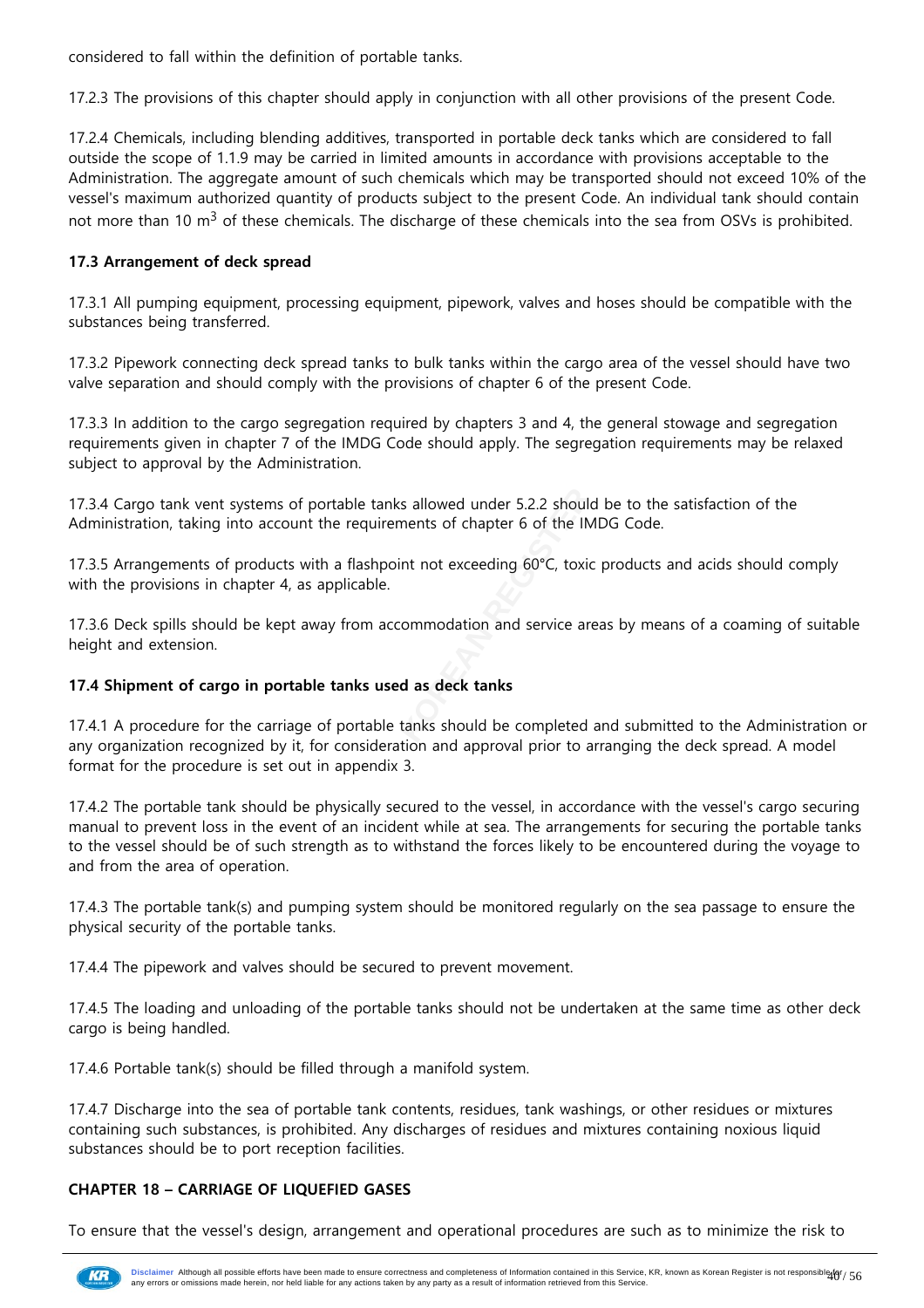the vessel, its crew and the environment, when carrying liquefied gases in bulk.

# **18.1 General requirements**

18.1.1 The provisions of this chapter should apply when liquid carbon dioxide (high purity and reclaimed quality) and liquid nitrogen are carried.

18.1.2 The Administration may allow adjustments to specific requirements in the IGC Code regarding the cargo containment, materials of construction, vent system for cargo containment and cargo transfer, taking into account existing industry standards and practices, if they are at least as effective as that required by the IGC Code.

18.1.3 Unless expressly provided otherwise, these provisions are additional to the general provisions of the present Code.

18.1.4 In regard to the provisions connected to the cargo area, the vessel survival capability and location of the cargo tanks, liquid carbon dioxide (high purity and reclaimed quality) and liquid nitrogen should be regarded as a safety hazard substance with type 2 ship having a flashpoint exceeding 60°C and not defined as a toxic.

18.1.5 Liquid carbon dioxide (high purity and reclaimed quality) and liquid nitrogen should be carried in accordance with the applicable minimum carriage requirements specified in chapter 19 of the IGC Code and the special requirements specified in chapter 17 of the IGC Code for the respective products.

#### **18.2 Accommodation, service and machinery spaces and control stations**

Unless they are located at least 7 m away from the deck area as defined in 1.2.7.2, entrances, air inlets and openings to accommodation, service and machinery spaces and control stations should not face the cargo deck area. Doors to spaces not having access to accommodation, service and machinery spaces and control stations, such as cargo control stations and storerooms, may be permitted within such deck area, provided the boundaries of the spaces have equivalent gas tightening to A-60 standard. Wheelhouse doors and wheelhouse windows may be located within the limits specified above as long as they are designed in such a way that a rapid and efficient gas and vapour tightening of the wheelhouse can be ensured. Windows and sidescuttles facing the deck area and on the sides of the superstructures and deckhouses within the limits specified above should be of the fixed (nonopening) type. Such sidescuttles in the first tier on the main deck should be fitted with inside covers of steel or equivalent material. **Spaces and control stations**<br>the deck area as defined in '<br>nery spaces and control station<br>mmodation, service and mac<br>may be permitted within suck<br>A-60 standard. Wheelhouse<br>ong as they are designed in<br>an be ensured. Windo

#### **18.3 Cargo containment**

The cargo tank should be in accordance with chapter 4 of the IGC Code. The design and testing of the tanks for liquid nitrogen should be as required for independent tanks type C.

#### **18.4 Materials of construction**

Materials of construction should comply with the requirements of chapter 6 of the IGC Code.

#### **18.5 Vent system for cargo containment**

spaces portable equipment may also be acceptable.

The vent system for cargo containment should comply with the requirements of chapter 8 of the IGC Code.

#### **18.6 Cargo transfer**

18.6.1 The cargo transfer system should comply with the requirements of chapter 5 of the IGC Code.

18.6.2 Drip trays resistant to cryogenic temperatures should be provided at manifolds transferring liquefied gases or at other flanged connections in the liquefied gas system.

#### **18.7 Vapour detection**

Each enclosed space used for handling or storage of a liquefied gas should be fitted with a sensor continuously monitoring the oxygen content of the space and an alarm indicating low oxygen concentration. For semi-enclosed

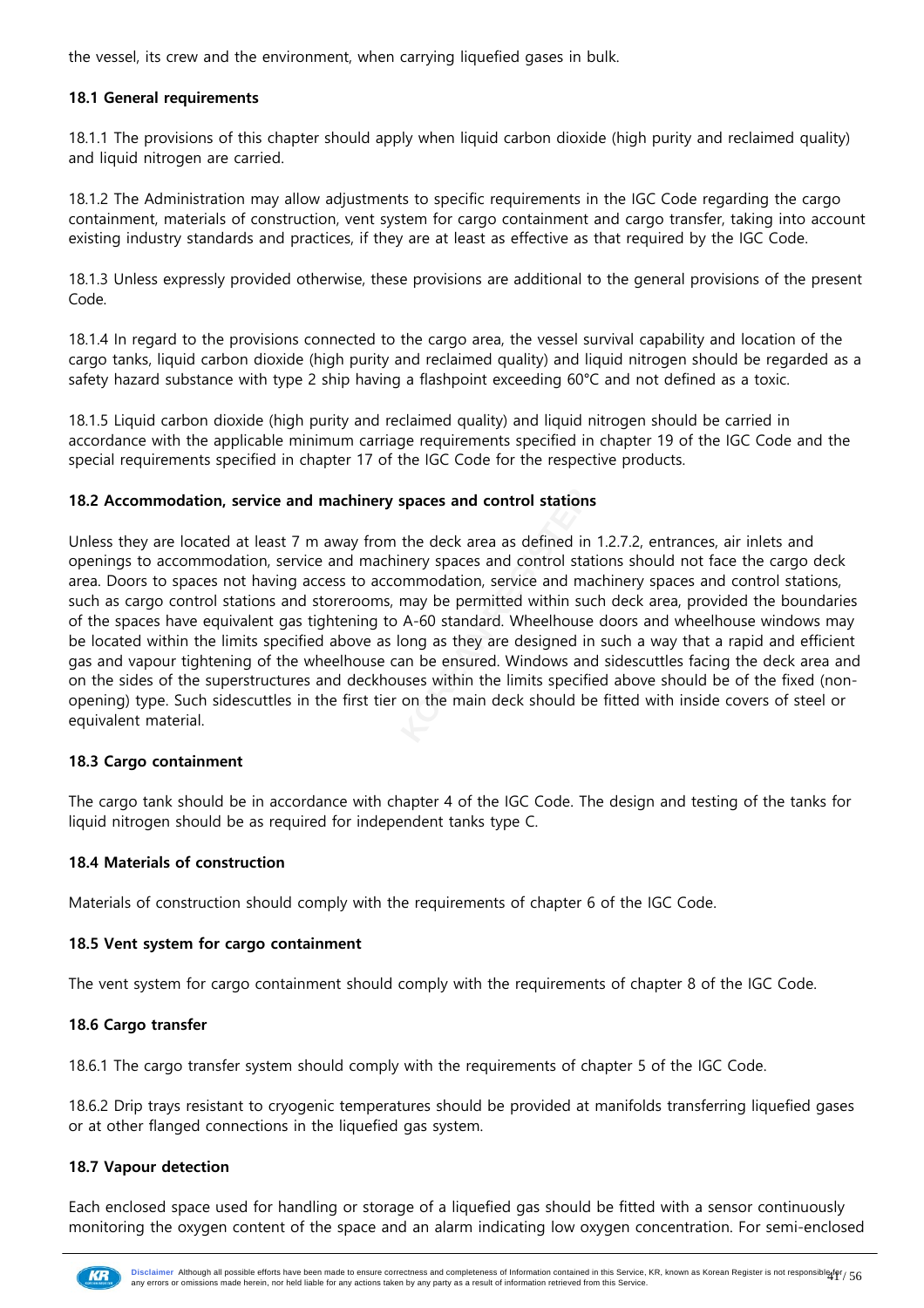spaces portable equipment may also be acceptable.

# **18.8 Gauging and level detection**

The gauging and level detection arrangements should comply with the requirements of chapter 13 of the IGC Code.

# **18.9 Emergency shutdown system**

18.9.1 Emergency shut-off valves should be provided in liquid outlet lines from each liquefied gas tank. The controls for the emergency shut-off valves should meet the provisions given in 6.6.1.3 for remote shutdown devices.

18.9.2 In the case of transfer operations involving pressures in excess of 5 MPa, arrangements for emergency depressurizing and disconnection of the transfer hose should be provided. The controls for activating emergency depressurization and disconnection of the transfer hose should meet the provisions given in 6.6.1.3 for remote shutdown devices.

# **18.10 Personnel protection**

Vessels carrying liquefied gases should have safety equipment on board in accordance with 14.3.

# **18.11 Carriage on open deck**

Instead of the use of permanently attached deck tanks, portable tanks meeting the design of independent tanks type C may be used provided that the provisions of section 17.3 are complied with.

# **18.12 Carriage of other liquefied gases listed in chapter 19 of the IGC Code**

18.12.1 The present Code does not consider liquefied gases other than liquid carbon dioxide (high purity and reclaimed quality) and liquid nitrogen. When a vessel is intended for carriage of other liquefied gases listed in chapter 19 of the IGC Code, flag Administration and coastal State Administrations involved should take appropriate steps to ensure implementation of the relevant requirements of the IGC Code, taking into account the unique design features and service characteristics of the vessel, as well as the limitation. Furthermore, additional provisions should be established based on the principles of the present Code as well as recognized standards that address specific risks not envisaged by it. Such risks may include, but not be limited to: k tanks, portable tanks meeti<br>s of section 17.3 are complie<br>in chapter 19 of the IGC Cor<br>uefied gases other than liquid<br>vessel is intended for carriage<br>and coastal State Administra<br>the relevant requirements of<br>cs of the ve

- .1 fire and explosion;
- .2 evacuation;
- .3 extension of hazardous areas;
- .4 pressurized gas discharge to shore;
- .5 high-pressure gas venting;
- .6 process upset conditions;
- .7 storage and handling of flammable refrigerants;
- .8 continuous presence of liquid and vapour cargo outside the cargo containment system;
- .9 tank overpressure and underpressure;
- .10 vessel-to-vessel transfer of liquid cargo; and
- .11 collision risk during berthing manoeuvres.
- 18.12.2 The Organization should be notified of the conditions for carriage prescribed by the flag Administration

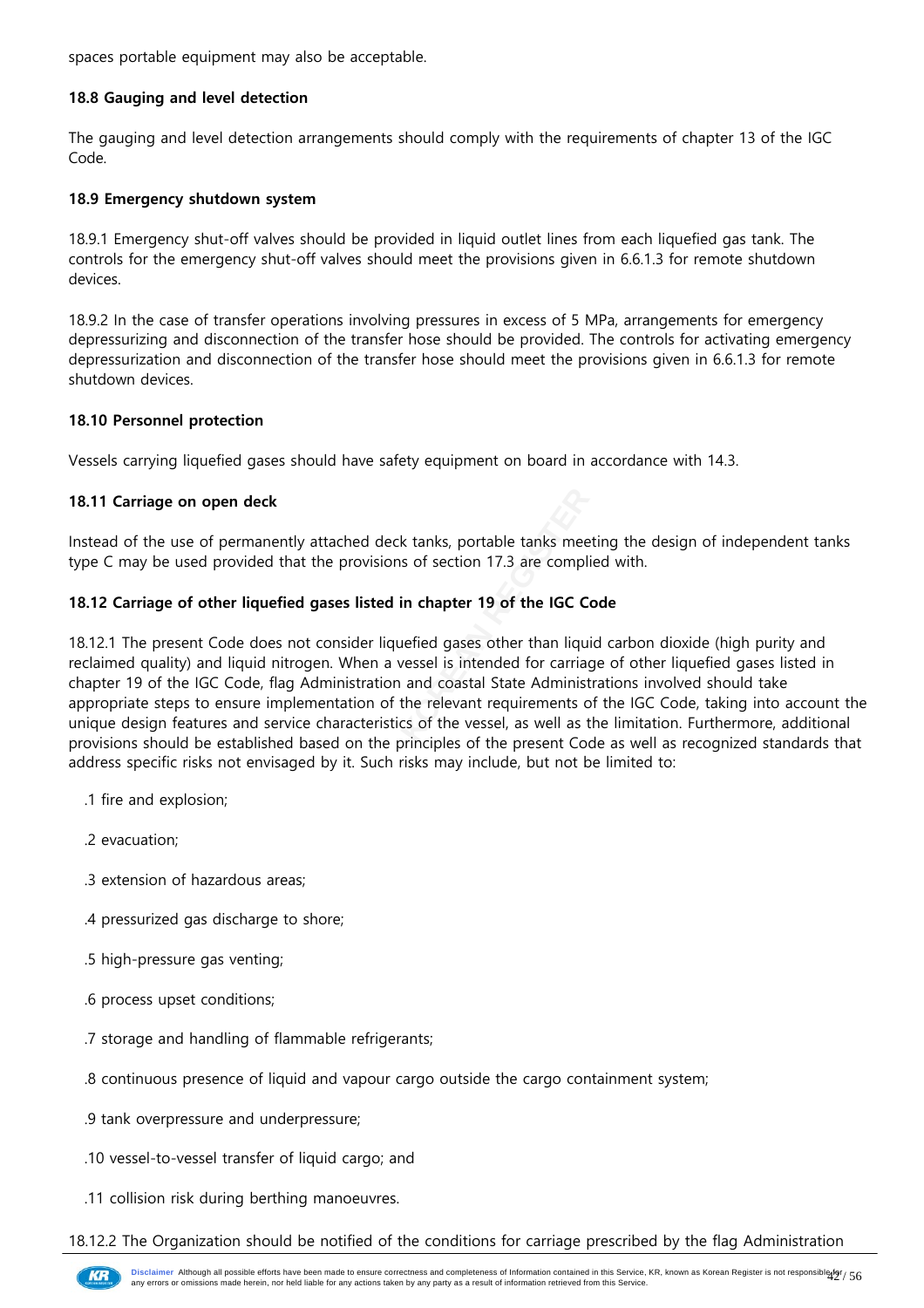and coastal State Administrations involved, so that the specific liquefied gases may be considered for inclusion in the present Code.

# **APPENDIX 1**

# **MODEL FORM OF CERTIFICATE OF FITNESS**

# **CERTIFICATE OF FITNESS**

(Official seal)

Issued under the provisions of the

CODE FOR THE TRANSPORT AND HANDLING OF HAZARDOUS AND NOXIOUS LIQUID SUBSTANCES IN BULK ON OFFSHORE SUPPORT VESSELS (OSV CHEMICAL CODE) (resolution A.1122(30))

under the authority of the Government of

(full official designation of country)

………………………………………………………………………………………………………

by ……………………………………………………………………………………………………

(full designation of the competent person or organization recognized by the Administration) Final designation of country)<br>
Final designation of country)<br>
Final designation recogn<br>
The placed horizontally in

# **Particulars of vessel 1**

<sup>1</sup> Alternatively, the particulars of the vessel may be placed horizontally in boxes.

Name of vessel .........................................................................................

Distinctive number or letters .........................................................................................

IMO number 2 .........................................................................................

<sup>2</sup> [In accordance with the IMO Ship Identification Number Scheme, adopted by the Organization by resolution](http://103.12.248.9usercommontreeredirect.aspx?category_id=59971&node_type=normal&is_leaf=true&is_viewchild=true) A.1078(28) .

Port of registry .........................................................................................

Gross tonnage .........................................................................................

Date on which keel was laid or on which the vessel was at a similar stage of construction or (in the case of a converted vessel) date on which conversion to offshore support vessel was commenced

……………………………………

The vessel also complies fully with the following amendments to the Code:

…………………………………………………………………………………………………….

…………………………………………………………………………………………………….

. The contract of the contract of the contract of the contract of the contract of the contract of the contract of the contract of the contract of the contract of the contract of the contract of the contract of the contrac

The vessel is exempted from compliance with the following provisions of the Code:

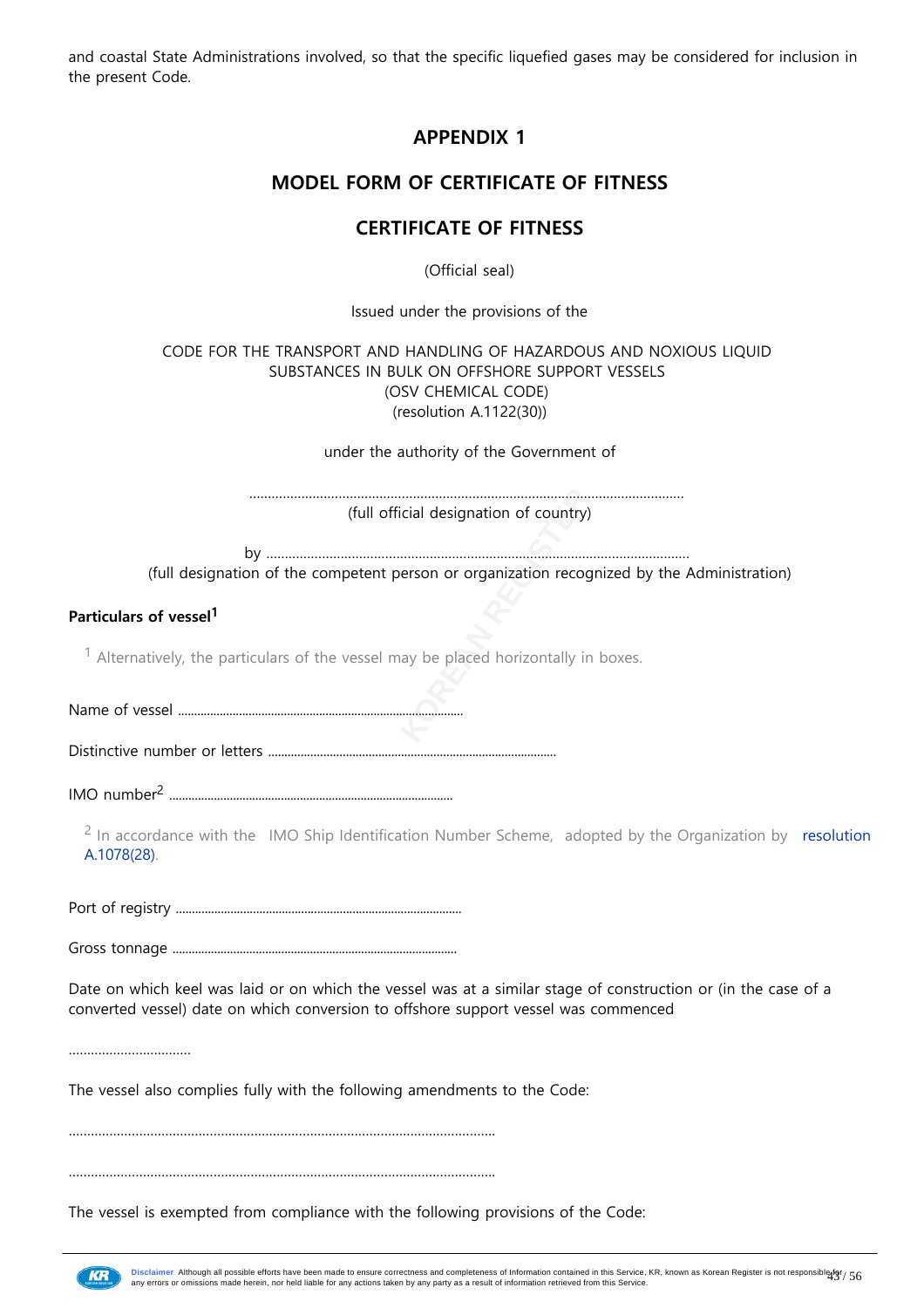| THIS IS TO CERTIFY: |  |
|---------------------|--|

1 That the vessel has been surveyed in accordance with the provisions of 1.4 of the Code;

2 That the survey showed that the construction and equipment of the vessel and the condition thereof are in all respects satisfactory and that the vessel complies with the relevant provisions of the Code;

3 That the vessel has been provided with a Manual in accordance with appendix 4 of Annex II of MARPOL as called for by regulation 14 of Annex II, and that the arrangements and equipment of the vessel prescribed in the Manual are in all respects satisfactory;

4 That the vessel meets the requirements for the carriage in bulk of the following products, provided that all relevant operational requirements of the Code and MARPOL Annex II are observed:

| Product                                                                                         | Conditions of carriage                                                                            | Pollution |  |  |
|-------------------------------------------------------------------------------------------------|---------------------------------------------------------------------------------------------------|-----------|--|--|
|                                                                                                 | (tank numbers, etc.)                                                                              | Category  |  |  |
|                                                                                                 |                                                                                                   |           |  |  |
|                                                                                                 |                                                                                                   |           |  |  |
|                                                                                                 |                                                                                                   |           |  |  |
|                                                                                                 |                                                                                                   |           |  |  |
|                                                                                                 |                                                                                                   |           |  |  |
|                                                                                                 |                                                                                                   |           |  |  |
|                                                                                                 |                                                                                                   |           |  |  |
| Continued on attachment 1, additional signed and dated sheets. <sup>3</sup>                     |                                                                                                   |           |  |  |
|                                                                                                 | Tank numbers referred to in this list are identified on attachment 2, signed and dated tank plan. |           |  |  |
|                                                                                                 |                                                                                                   |           |  |  |
| 5 That, in accordance with 1.3, the provisions of the Code are modified in respect o<br>manner: |                                                                                                   |           |  |  |
|                                                                                                 |                                                                                                   |           |  |  |
|                                                                                                 |                                                                                                   |           |  |  |
|                                                                                                 |                                                                                                   |           |  |  |

5 That, in accordance with 1.3, the provisions of the Code are modified in respect of the vessel in the following manner:

6 That the vessel should be loaded:

.1 in accordance with the loading conditions provided in the approved loading manual, stamped and dated........................ and signed by a responsible officer of the Administration, or of an organization recognized by the Administration<sup>3</sup>;

.2 in accordance with the loading limitations appended to this Certificate.<sup>3</sup>

 $3$  Delete as appropriate.

Where it is required to load the vessel other than in accordance with the above instruction, the necessary calculations to justify the proposed loading conditions should be communicated to the certifying Administration who may authorize in writing the adoption of the proposed loading condition.<sup>4</sup>

<sup>4</sup> Instead of being incorporated in the Certificate, this text may be appended to the Certificate if signed and stamped.

This Certificate is valid until (dd/mm/yyyy) ……………………………………………………………………5<sup>5</sup> subject to surveys in accordance with 1.4 of the Code.

<sup>5</sup> Insert the date of expiry, as specified by the Administration, which should not exceed 5 years from the date of initial survey or the periodical survey.

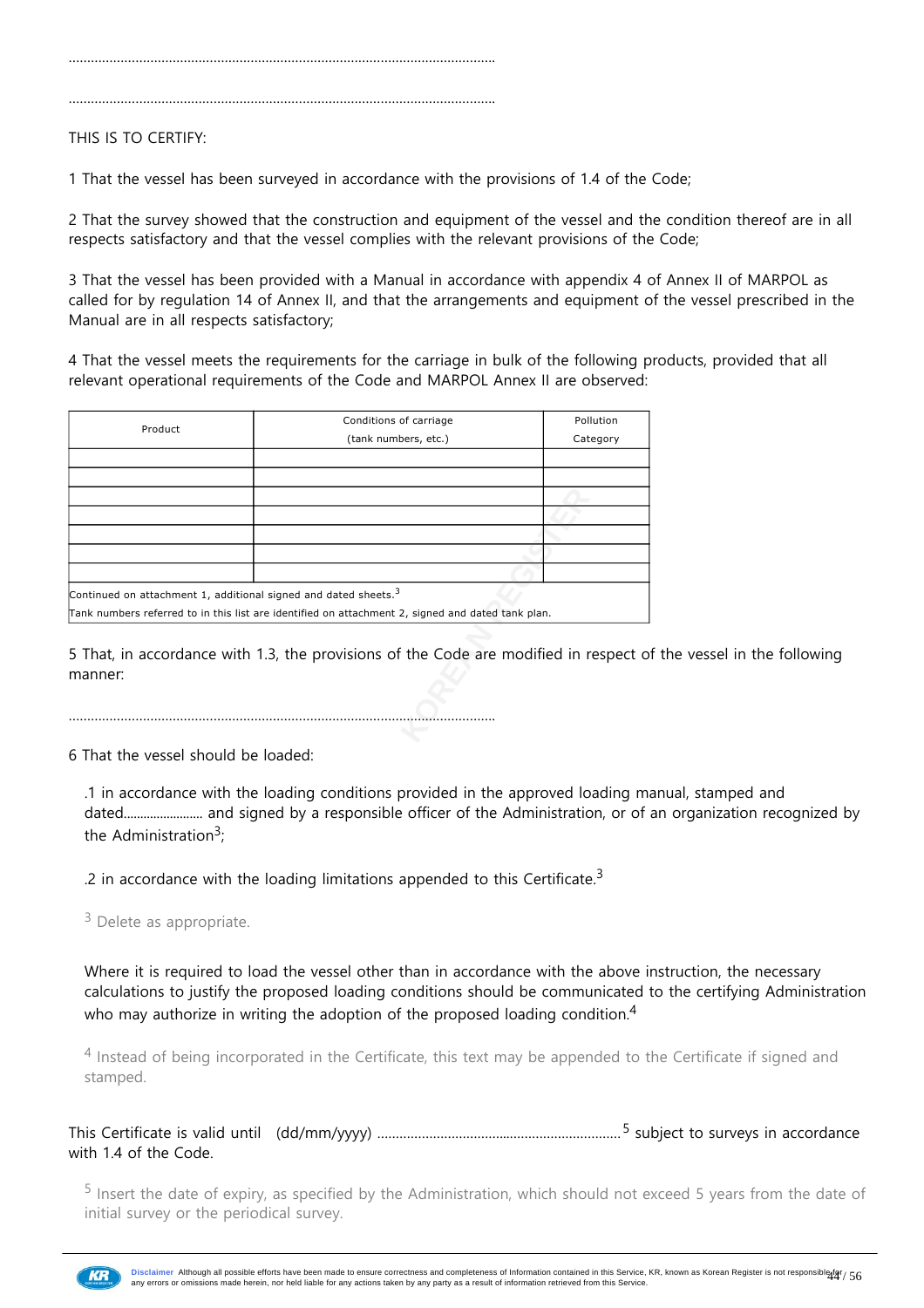Completion date of the survey on which this certificate is based: ..............................................

(dd/mm/yyyy)

Issued at ….…………………………………………………

(Place of issue of certificate)

…………………… ………………………………………………………………………………………………

(Date of issue) (Signature of authorized official issuing the certificate)

(Seal or stamp of the authority, as appropriate)

Notes on completion of Certificate:

1 The Certificate can be issued only to vessels entitled to fly the flags of States which are both a Contracting Government to SOLAS and a Party to MARPOL.

2 Products: products listed in 1.1.9 of the Code, or which have been evaluated by the Administration in accordance with 1.1.10 of the Code should be listed. In respect of the latter "new" products, any special provisions provisionally prescribed should be noted.

3 Products: the list of products the vessel is suitable to carry should include the noxious liquid substances of category Z which are not covered by the IBC Code and should be identified as "IBC Code chapter 18 Category Z".

# **ENDORSEMENT FOR ANNUAL AND INTERMEDIATE SURVEYS**

THIS IS TO CERTIFY that at a survey required by 1.5.2 of the IBC Code the vessel was found to comply with the relevant provisions of the Code.

Annual survey: Signed

………………………………………………………….. *(Signature of duly authorized official)* **KNUAL AND INTERME**<br> **KNUAL AND INTERME**<br> **KNUAL AND INTERME**<br> **CORECTERMENT AND INTERME** 

Place

……………………………………………………… Date *(dd/mm/yyyy)* ……………………..

*(Seal or stamp of the Authority, as appropriate)*

Annual/Intermediate<sup>3</sup> survey:

Signed ………………………………………………………….. *(Signature of duly authorized official)*

Place

………………………………………………. Date *(dd/mm/yyyy)* ……………………

*(Seal or stamp of the Authority, as appropriate)*

Annual/Intermediate<sup>3</sup> survey:

**Signed** …………………………………………………………..

*(Signature of duly authorized official)*

Place

………………………………………………. Date *(dd/mm/yyyy)* …………………………

*(Seal or stamp of the Authority, as appropriate)*

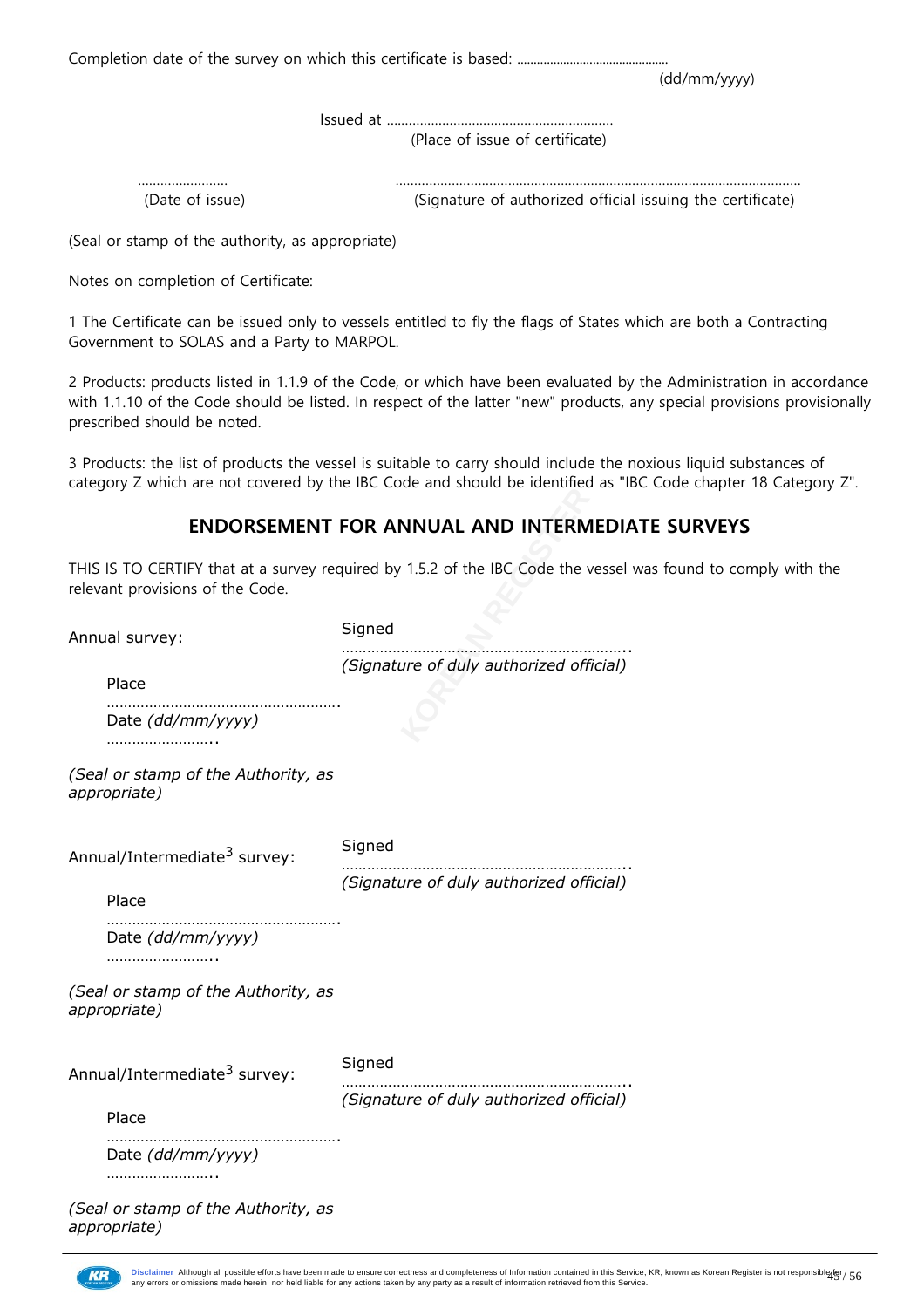# Annual survey: Signed

………………………………………………………….. *(Signature of duly authorized official)*

Place

………………………………………………. Date *(dd/mm/yyyy)* …………………………

*(Seal or stamp of the Authority, as appropriate)*

<sup>3</sup> Delete as appropriate.

# **ANNUAL/INTERMEDIATE SURVEY IN ACCORDANCE WITH 1.5.6.8.3 OF THE IBC CODE**

THIS IS TO CERTIFY that, at an annual/intermediate<sup>3</sup> survey in accordance with 1.5.6.8.3 of the IBC Code, the vessel was found to comply with the relevant requirements of the Convention:

Signed…………………………………………………………… *(Signature of duly authorized official)*

Place

………………………………………………………………. Date *(dd/mm/yyyy)*

………………………………………

*(Seal or stamp of the Authority, as appropriate)*

<sup>3</sup> Delete as appropriate.

# **ENDORSEMENT TO EXTEND THE CERTIFICATE IF VALID FOR LESS THAN 5 YEARS WHERE 1.5.6.3 OF THE IBC CODE APPLIES** EXTEND THE CERTIFIC

The vessel complies with the relevant requirements of the Convention, and this Certificate should, in accordance with 1.5.6.3 of the IBC Code, be accepted as valid until ........................

Signed…………………………………………………………… *(Signature of duly authorized official)*

Place

………………………………………………………………. Date *(dd/mm/yyyy)* ……………………………………..

*(Seal or stamp of the Authority, as appropriate)*

# **ENDORSEMENT WHERE THE RENEWAL SURVEY HAS BEEN COMPLETED AND 1.5.6.4 OF THE IBC CODE APPLIES**

The vessel complies with the relevant requirements of the Convention, and this Certificate should, in accordance with 1.5.6.4 of the IBC Code, be accepted as valid until ........................

Annual survey: Signed

………………………………………………………….. *(Signature of duly authorized official)*

Place

……………………..

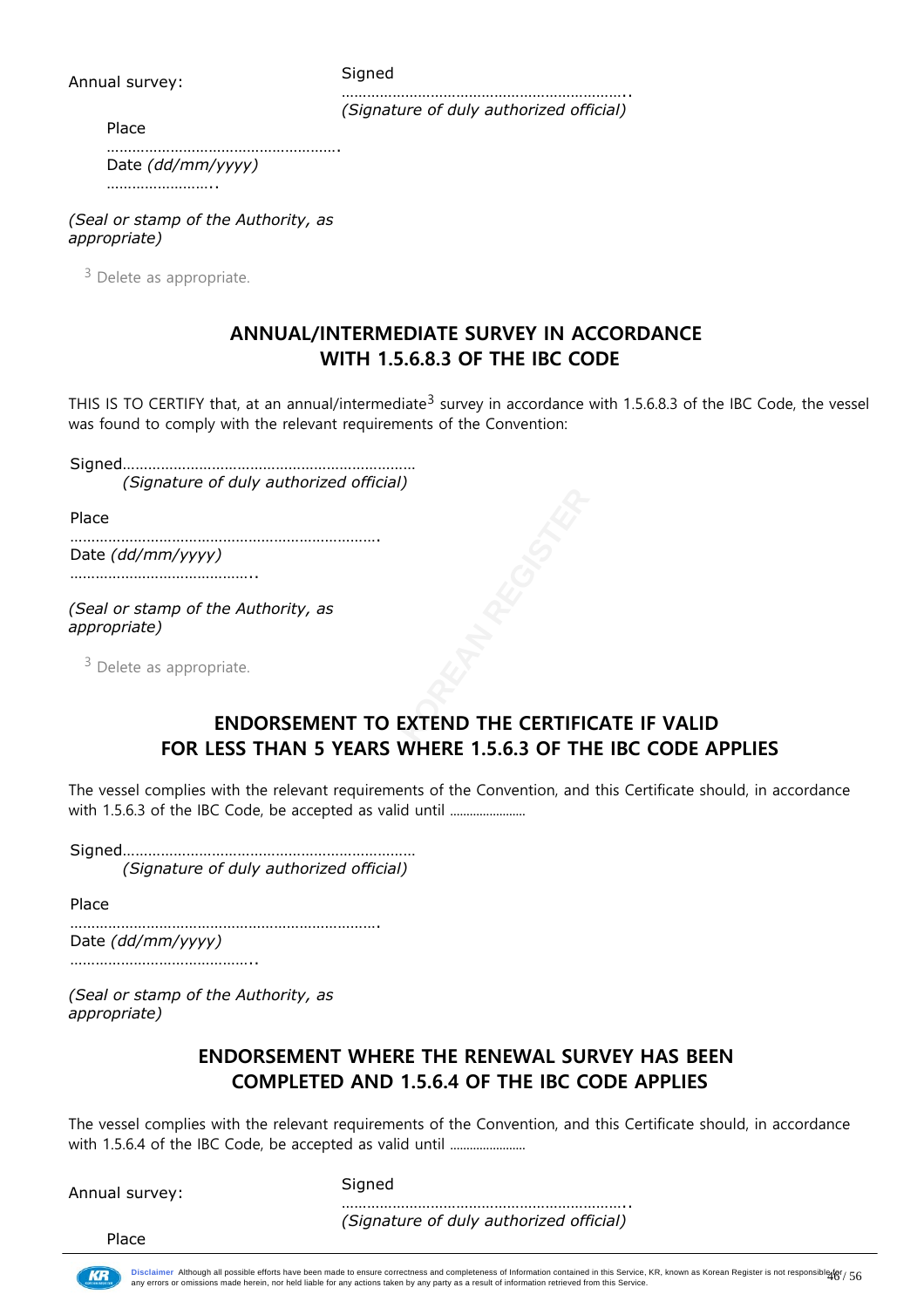…………………………………………………… Date *(dd/mm/yyyy)* …………………………

*(Seal or stamp of the Authority, as appropriate)*

# **ENDORSEMENT TO EXTEND THE VALIDITY OF THE CERTIFICATE UNTIL REACHING THE PORT OF SURVEY OR FOR A PERIOD OF GRACE WHERE 1.5.6.5 OR 1.5.6.6 OF THE IBC CODE APPLIES**

This Certificate should, in accordance with 1.5.6.5/1.5.6.6

 $3$  of the IBC Code, be accepted as valid until

Signed…………………………………………………………… *(Signature of duly authorized official)*

Place

................................

………………………………………………………………. Date *(dd/mm/yyyy)* ……………………………………

*(Seal or stamp of the Authority, as appropriate)*

 $3$  Delete as appropriate.

# **ENDORSEMENT FOR ADVANCEMENT OF ANNIVERSARY DATE WHERE 1.5.6.8 OF THE IBC CODE APPLIES KOREAN REGISTER**

In accordance with 1.5.6.8 of the IBC Code, the new anniversary date is ......................................

Signed…………………………………………………………… *(Signature of duly authorized official)* Place

………………………………………………………………. Date *(dd/mm/yyyy)* ……………………………………..

*(Seal or stamp of the Authority, as appropriate)*

In accordance with 1.5.6.8 of the IBC Code, the new anniversary date is ...................................

Continued list of products to those specified in section 4, and their conditions of carriage.

Signed…………………………………………………………… *(Signature of duly authorized official)*

Place

………………………………………………………………. Date *(dd/mm/yyyy)*

………………………………………

*(Seal or stamp of the Authority, as appropriate)*

# **ATTACHMENT 1 TO THE CERTIFICATE OF FITNESS**

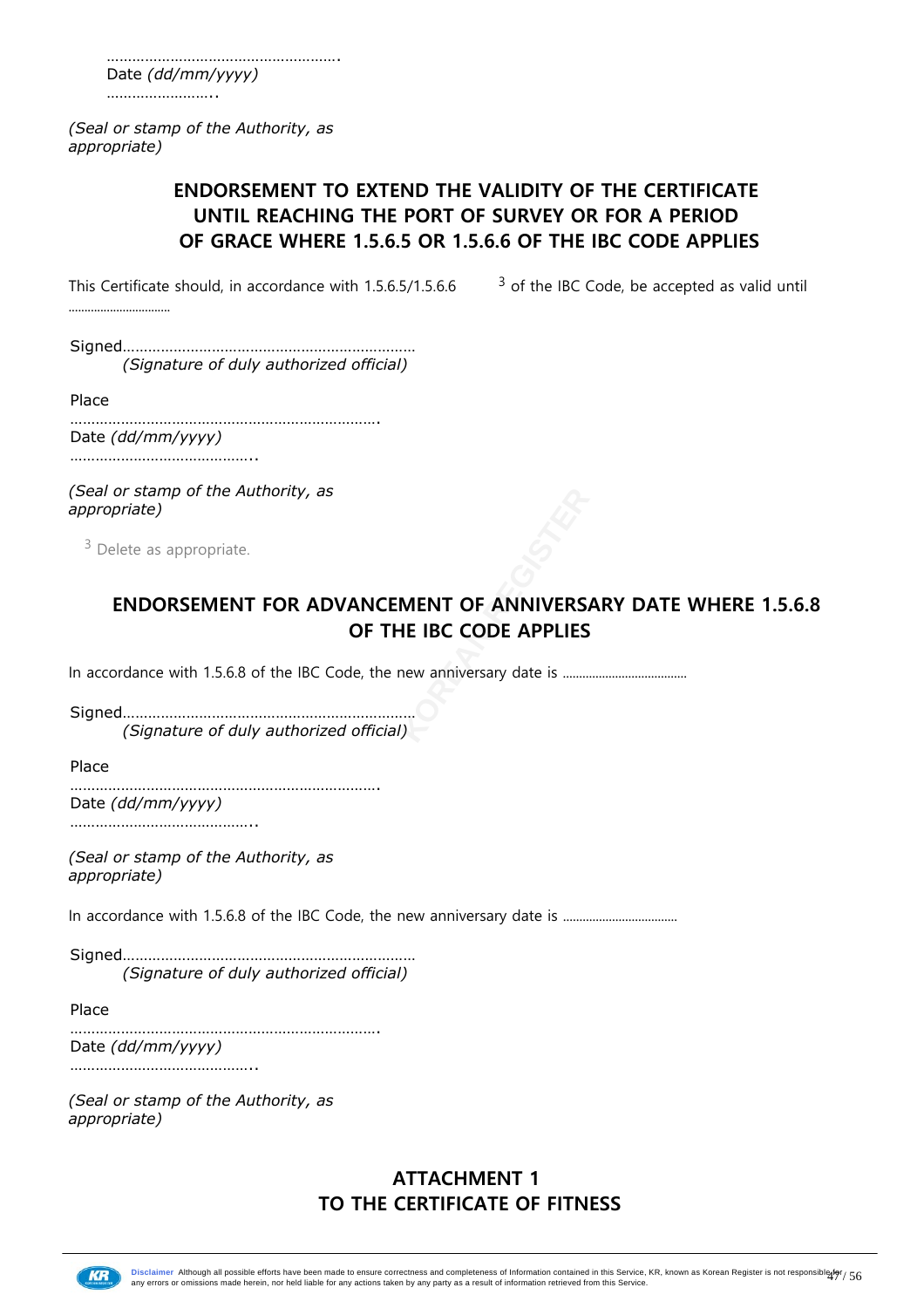Continued list of products to those specified in section 4, and their conditions of carriage.

| Products                              | Conditions of carriage                         | Pollution |
|---------------------------------------|------------------------------------------------|-----------|
|                                       | (tank numbers, etc.)                           | Category  |
|                                       |                                                |           |
|                                       |                                                |           |
|                                       |                                                |           |
|                                       |                                                |           |
|                                       |                                                |           |
|                                       |                                                |           |
|                                       |                                                |           |
|                                       |                                                |           |
|                                       |                                                |           |
|                                       |                                                |           |
|                                       |                                                |           |
|                                       |                                                |           |
|                                       |                                                |           |
|                                       |                                                |           |
|                                       |                                                |           |
|                                       |                                                |           |
|                                       |                                                |           |
|                                       |                                                |           |
|                                       |                                                |           |
|                                       |                                                |           |
|                                       |                                                |           |
|                                       |                                                |           |
|                                       |                                                |           |
|                                       |                                                |           |
|                                       |                                                |           |
|                                       |                                                |           |
|                                       |                                                |           |
| Date                                  |                                                |           |
| $\left(\frac{d\frac{d}{m}}{m}\right)$ | (Signature of official issuing the Certificate |           |

*(dd/mm/yyyy) (Signature of official issuing the Certificate (as for Certificate) and/or seal of issuing authority)*

# **ATTACHMENT 2 TO THE CERTIFICATE OF FITNESS**

# **TANK PLAN (specimen)**

Name of vessel: ..........................................................................................................................

Distinctive number or letters: ............................................................................................................

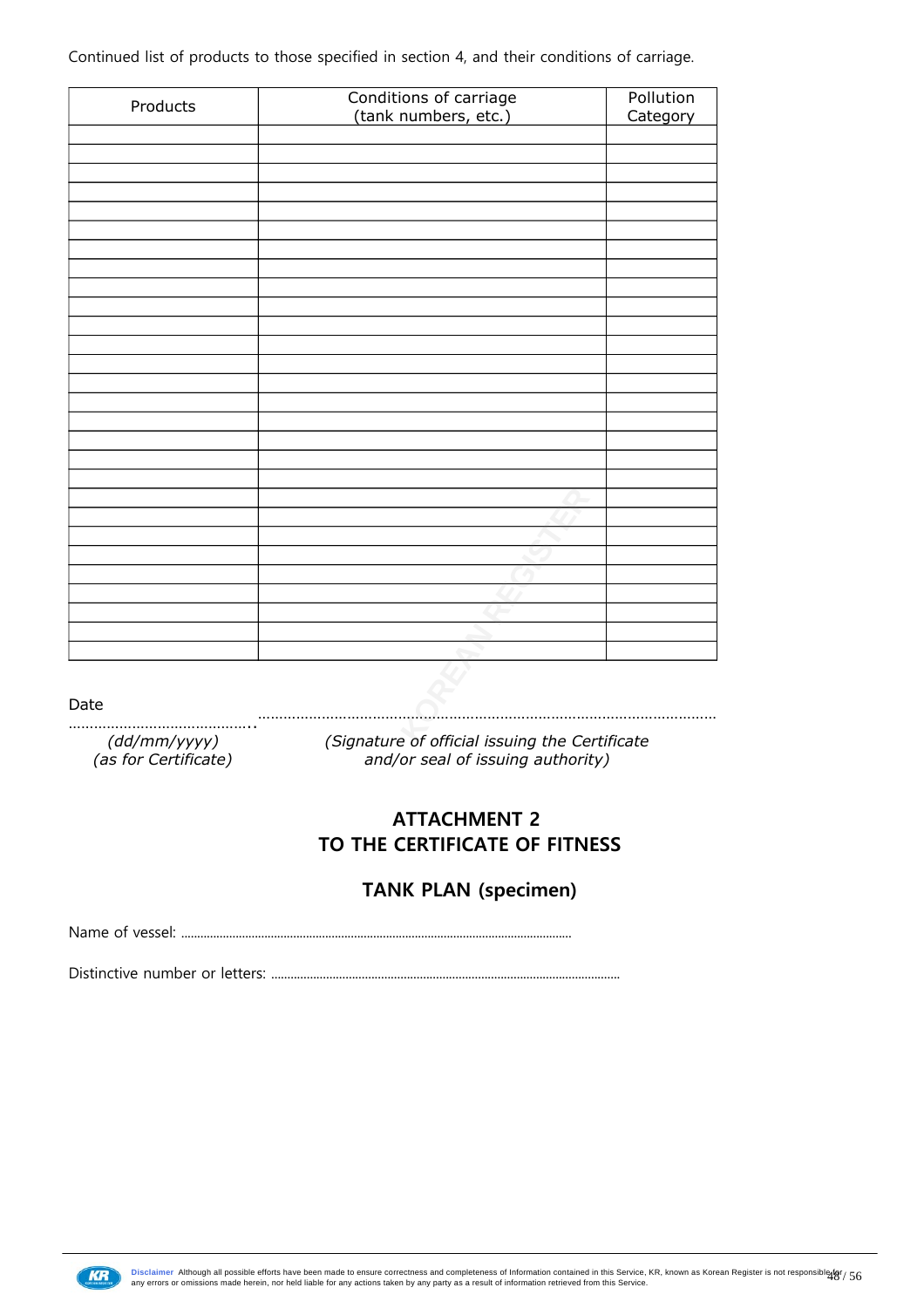

# **APPENDIX 2**

# **GUIDELINES FOR TESTING PRIOR TO BACKLOADING**

# **1 General**

1.1 The results of these tests will allow the master, through confirmation with the attached checklist, to establish if the backload is acceptable for carriage on board the vessel. Acceptance is based on the reported analytical data and the measured physical properties, the known nature of the chemical composition and the previous cargo carried in the vessel's tanks. A generic risk assessment should be available on board the vessel and updated when new information and circumstances become apparent. Offshore installation crew should be aware that in certain circumstances the master of the vessel may require advice from the vessel's onshore technical advisers and that a response from onshore may take time to receive. **KETTING PRIOR TO BACK ESTING PRIOR TO BACK**<br>ter, through confirmation with<br>the vessel. Acceptance is ban nature of the chemical cor<br>sment should be available or<br>parent. Offshore installation cuire advice from the vessel's

1.2 Recognizing the relatively complex nature of the cargo, the material intended for backloading should be subject to a series of test to provide an indicative overview of the constituent composition and reactive properties of the material.

1.3 The tests carried out prior to backloading should reflect the conditions in the vessels tanks, that is to say there will be no agitation and no forced ventilation unless specifically required or requested.

1.4 If there is any doubt regarding the result of the test, the test should be repeated and reviewed.

# **2 Testing prior to backloading**

# **2.1 Flashpoint**

The minimum acceptable flashpoint of 60°C (Pensky-Martens closed cup method or equivalent) is applicable to wet bulk waste. Sampling should be set up to detect the worst case situation, particularly where there is potential for crude oil or condensate contamination where the oil will rise to the surface of the tank. Base oils typically have flashpoints in the range of 70 to 100°C. If the only oil component in a bulk waste is base oil then the flashpoint cannot be lower than that of the base oil itself. If the flashpoint is relatively low (60 to 70°C) an explanation should be provided before the analysis form is presented to the vessel's master. Prior to sampling, the material should be left without agitation for at least 30 min and then surface sampled.

# **2.2 Lower Explosive Limit (LEL)**

The LEL gas detector will confirm potential flashpoint issues. The noxious gas test is modified to simulate the

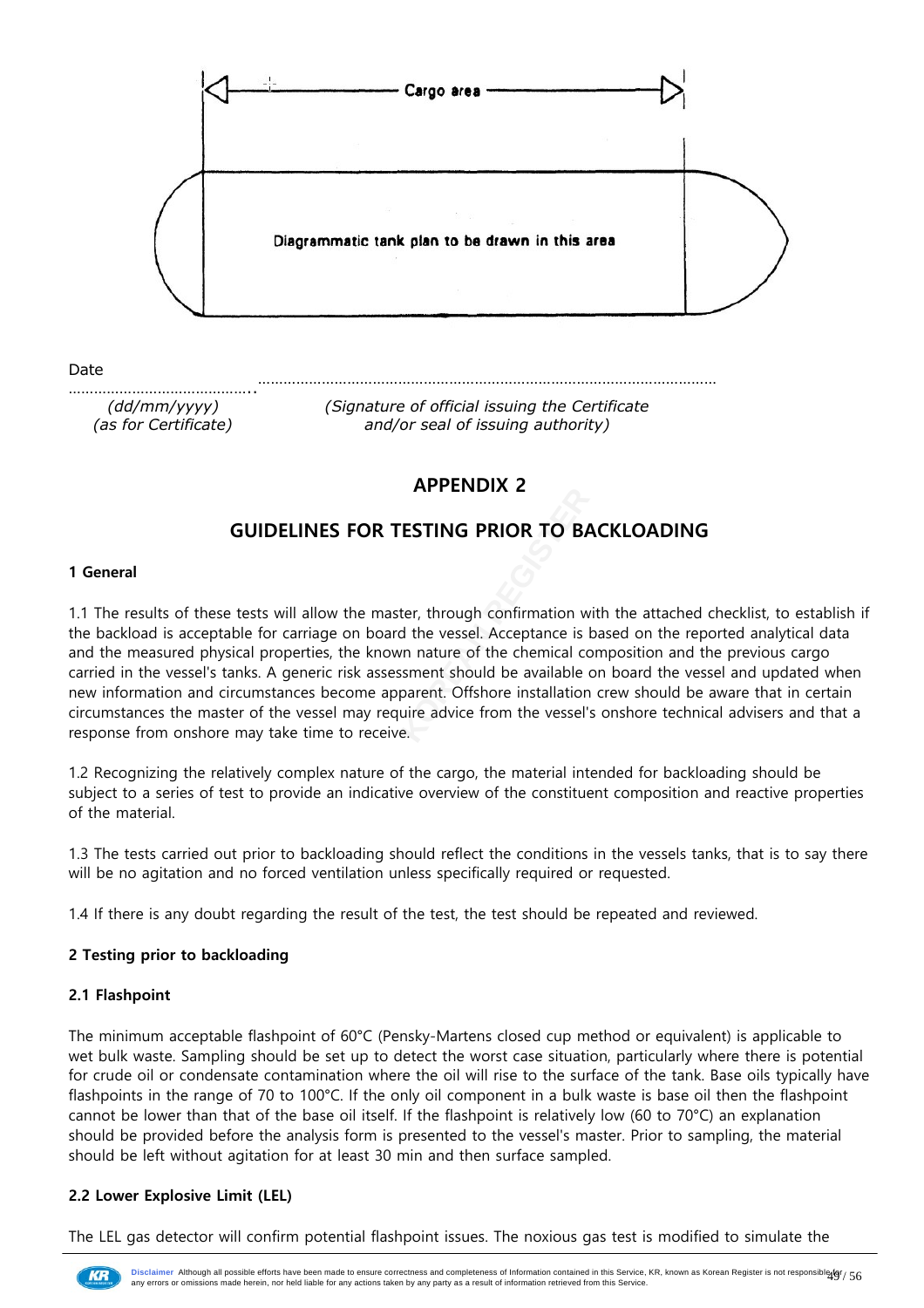unvented vessel's tanks. The sample is placed in a closed container with a sampling port on top and left to equilibrate for 30 min. A tube is then connected from the port to the gas analyser and the sample is analysed. The flashpoint and LEL results should be consistent with each other. LEL gas meters are normally set so that the alarm goes off in the range of 10 to 20% LEL methane equivalent. Any number above 25% would be considered high. Other gases potentially present can have a different LEL range than methane.

# **2.3 Hydrogen sulphide (H 2S)**

2.3.1 H 2S most commonly arises from the activity of sulphate reducing bacteria (SRB). SRB will become active provided there is a "food" source and low oxygen conditions. This would be typical of stagnant oil-contaminated fluid stored for a long time. H <sub>2</sub>S is an extremely poisonous gas which is heavier than air. The maximum exposure limit is 10 ppm over an 8 hour period. Offshore sensors and routine offshore analysis methods will detect if H2S is a potential problem in backloads. In the event of a positive test another sample should be collected to confirm the result. If this second result is positive further work may be required to determine the source of the H 2S. The sample should be taken from below the surface of the unagitated tank. Most oil will be in the top layer and will give a worst case oil content.

2.3.2 As a precaution, treatment of the material may be required. The SRB organisms thrive in a pH range of 5.5 to 8.0. The lower the pH the greater the breakout of H <sub>2</sub>S. The backload can be treated on the installation to prevent breakout of H 2S in the vessel tanks. Biocides kill the bacteria but do not remove dissolved H 2S. H 2S scavengers will remove dissolved H<sub>2</sub>S but do not stop biological activity. Caustic soda will raise the pH and prevent H  $_{2}$ S gas breakout. In the event that H<sub>2</sub>S is detected, tests should be carried out offshore to determine the best treatment prior to backloading. After treatment a final H<sub>2</sub>S test should be carried out to confirm zero H<sub>2</sub>S and noted on the analysis form before the hose is connected to the vessel for backloading.

# **2.4 pH**

The pH of seawater is typically 8.3. Oil mud is alkaline and could raise the pH slightly. Cement contaminant is highly alkaline. In general alkaline pH (above 7) protects from corrosion. Highly alkaline materials can be caustic and require care in handling. Cement and sodium silicate can lead to high pH value. Low pH (less than 4) is highly acidic and an explanation should be provided on the analysis form. Acids such as citric acid or acidic chemicals such as hydrochloric acid can lead to low pH. It should be noted that pH less than 9 means that H  $_{2}$ S will already have broken out as a gas. Its should be carried out offs<br>
S test should be carried out<br>
ne vessel for backloading.<br>
Ikaline and could raise the p<br>
protects from corrosion. High<br>
im silicate can lead to high p<br>
in the analysis form. Acids su<br>
should

# **2.5 Retort analysis (solids, water, oil volume %)**

This should match the estimated composition (volume %) on the analysis form. It should be noted that it may be difficult to get representative samples if the liquid tends to separate. Some divergence is expected, for example if oil is noted as 5%, the range could be 3 to 10%. If separation is likely a range is preferred, for example 5 to 10%. The solids component can form a residue in the vessel tank and be a potential location for SRB activity and H<sub>2</sub>S.

# **2.6 Specific gravity (SG)**

The specific gravity of common water-based fluids cover the range of 1.03 (seawater), sodium chloride (1.2), and calcium chloride (1.33). Rarely used brines such as caesium formate can reach an SG of 2.2. Oil mud is typically 1.1 to 1.5, but can exceed 2.0. Mixtures will have intermediate values, most tending towards 1.03 as seawater is the major component. It should be noted that if mixtures separate the top half can have a different density than the bottom half.

# **EXAMPLE OF THE ANALYSIS FORM 6**

<sup>6</sup> Refer to the Guidelines for Offshore Marine Operations (GOMO), developed by a group of organizations, and other industry standards and best practices.

| TO BE COMPLETED AND PROVIDED TO OSV MASTER PRIOR TO<br><b>BACKLOADING</b> |  |             |  |
|---------------------------------------------------------------------------|--|-------------|--|
| Sample                                                                    |  | Sample      |  |
| description                                                               |  | reference l |  |



any errors or omissions made herein, nor held liable for any actions taken by any party as a result of information contained in this Service, KR, known as Korean Register is not responsible for / 56 Of Sisclaimer Although all possible efforts have been made to ensure correctness and completeness of Information contained in this Service,<br>any errors or omissions made herein, nor held liable for any actions taken by any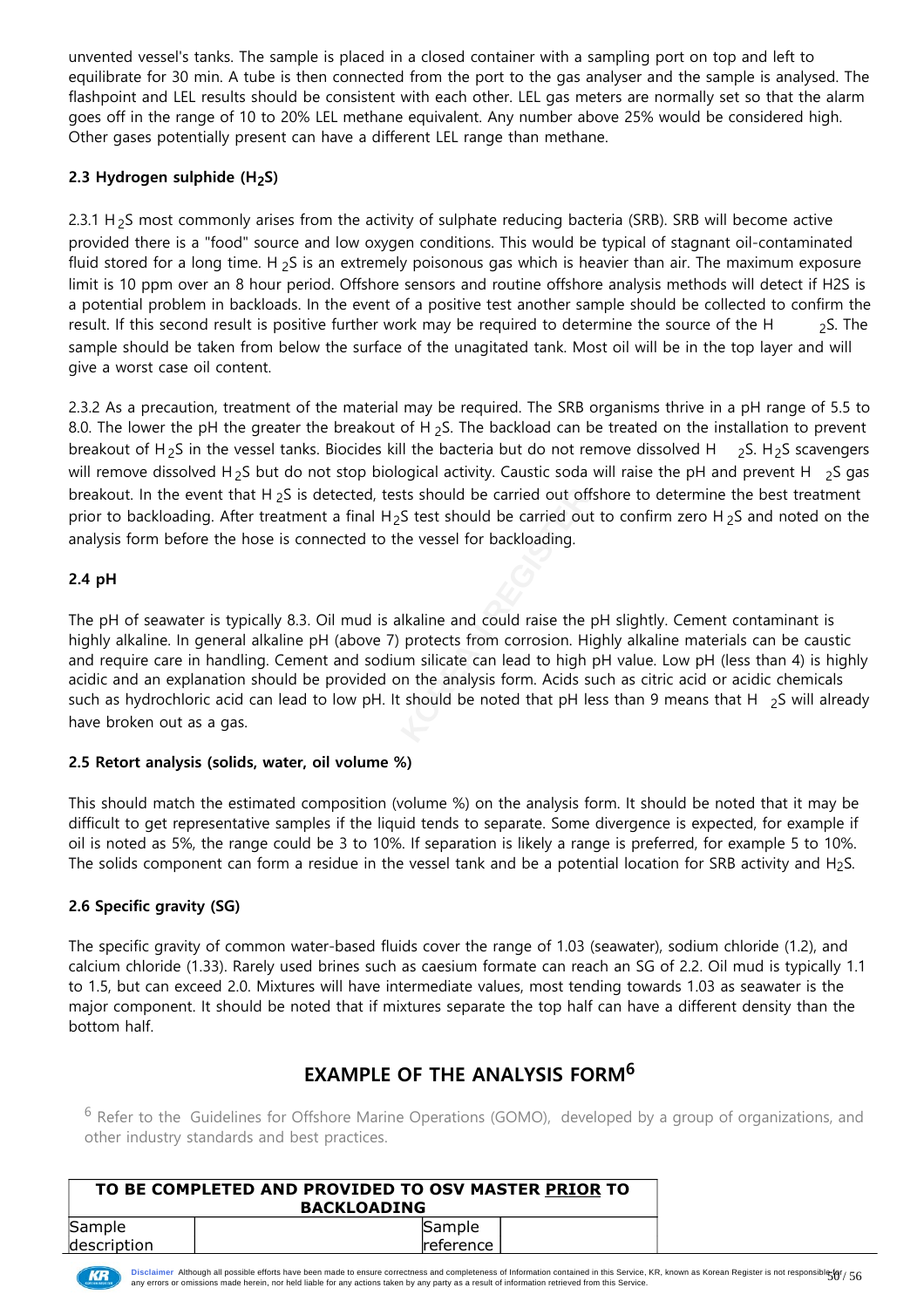| Vessel                   |                                    |                         | Date                  |                                                                                                                                       |
|--------------------------|------------------------------------|-------------------------|-----------------------|---------------------------------------------------------------------------------------------------------------------------------------|
| Offshore asset           |                                    |                         | Producer              |                                                                                                                                       |
| Well name &              |                                    |                         | Waste                 |                                                                                                                                       |
| number                   |                                    |                         | company               |                                                                                                                                       |
| Total number             |                                    |                         | Waste                 |                                                                                                                                       |
|                          |                                    |                         | note                  |                                                                                                                                       |
| of barrels               |                                    |                         | number                |                                                                                                                                       |
| <b>WASTE COMPONENTS</b>  |                                    |                         |                       |                                                                                                                                       |
| <b>Component</b><br>name | <b>Concentration</b>               | <b>Units</b>            | <b>MSDS available</b> |                                                                                                                                       |
|                          |                                    | $\frac{0}{0}$<br>Volume |                       |                                                                                                                                       |
|                          |                                    | $\%$                    |                       |                                                                                                                                       |
|                          |                                    | Volume<br>⊗             |                       |                                                                                                                                       |
|                          |                                    | Volume                  |                       |                                                                                                                                       |
|                          |                                    | $\%$                    |                       |                                                                                                                                       |
|                          |                                    | Volume                  |                       |                                                                                                                                       |
|                          |                                    | $\%$                    |                       |                                                                                                                                       |
|                          |                                    | Volume                  |                       |                                                                                                                                       |
|                          |                                    | ℅                       |                       |                                                                                                                                       |
|                          |                                    | Volume<br>℅             |                       |                                                                                                                                       |
|                          |                                    | Volume                  |                       |                                                                                                                                       |
|                          |                                    | $\frac{0}{0}$           |                       |                                                                                                                                       |
|                          |                                    | Volume                  |                       |                                                                                                                                       |
|                          | <b>LABORATORY ANALYSIS RESULTS</b> |                         |                       |                                                                                                                                       |
|                          |                                    |                         |                       | <b>Range of results</b>                                                                                                               |
| <b>Test</b>              | Method                             | <b>Units</b>            | <b>Results</b>        | <b>Guidance</b>                                                                                                                       |
| Salinity<br>(Chloride)   | <b>Titration</b>                   | mg / l                  |                       |                                                                                                                                       |
| Flashpoint               | Closed cup<br>flashpoint           | οC                      |                       | Should be >60°C<br>to<br>backload<br>If flashpoint is low<br>(<70°C)<br>then explanation<br>should be<br>provided                     |
| Gas test $(H2S)$         |                                    | ppm                     |                       | Should be zero<br>Indication of<br>bacterial<br>activity                                                                              |
| Gas test (LEL)           | Gas meter                          | $\frac{0}{0}$           |                       | $<$ 25%, ideally<br>zero.<br>Meter alarm<br>typically set to<br>10-20% LEL.<br>Should be<br>consistent with<br>flashpoint             |
| Gas test                 |                                    | $\frac{0}{0}$           |                       |                                                                                                                                       |
| (Oxygen)                 |                                    |                         |                       |                                                                                                                                       |
| pH                       | pH meter                           |                         |                       | 4-11 is acceptable<br>range for<br>OSV tank coatings.<br><b>SHOULD</b> be 9.5-<br>10.5 to<br>keep any H <sub>2</sub> S in<br>solution |
|                          |                                    | $\%$                    |                       |                                                                                                                                       |
| Water                    | Retort                             | Volume                  |                       |                                                                                                                                       |
|                          |                                    |                         |                       | Confirm retort                                                                                                                        |



any aun of Information contained in this Service, K  $\overline{\phantom{a}}$ Disclaimer Although all possible efforts have been made to ensure correctness and completeness of Information contained in this Service, KR, known as Korean Register is not responsible fpr / 56<br>any errors or omissions made

representative and the control of the control of the control of the control of the control of the control of the control of the control of the control of the control of the control of the control of the control of the cont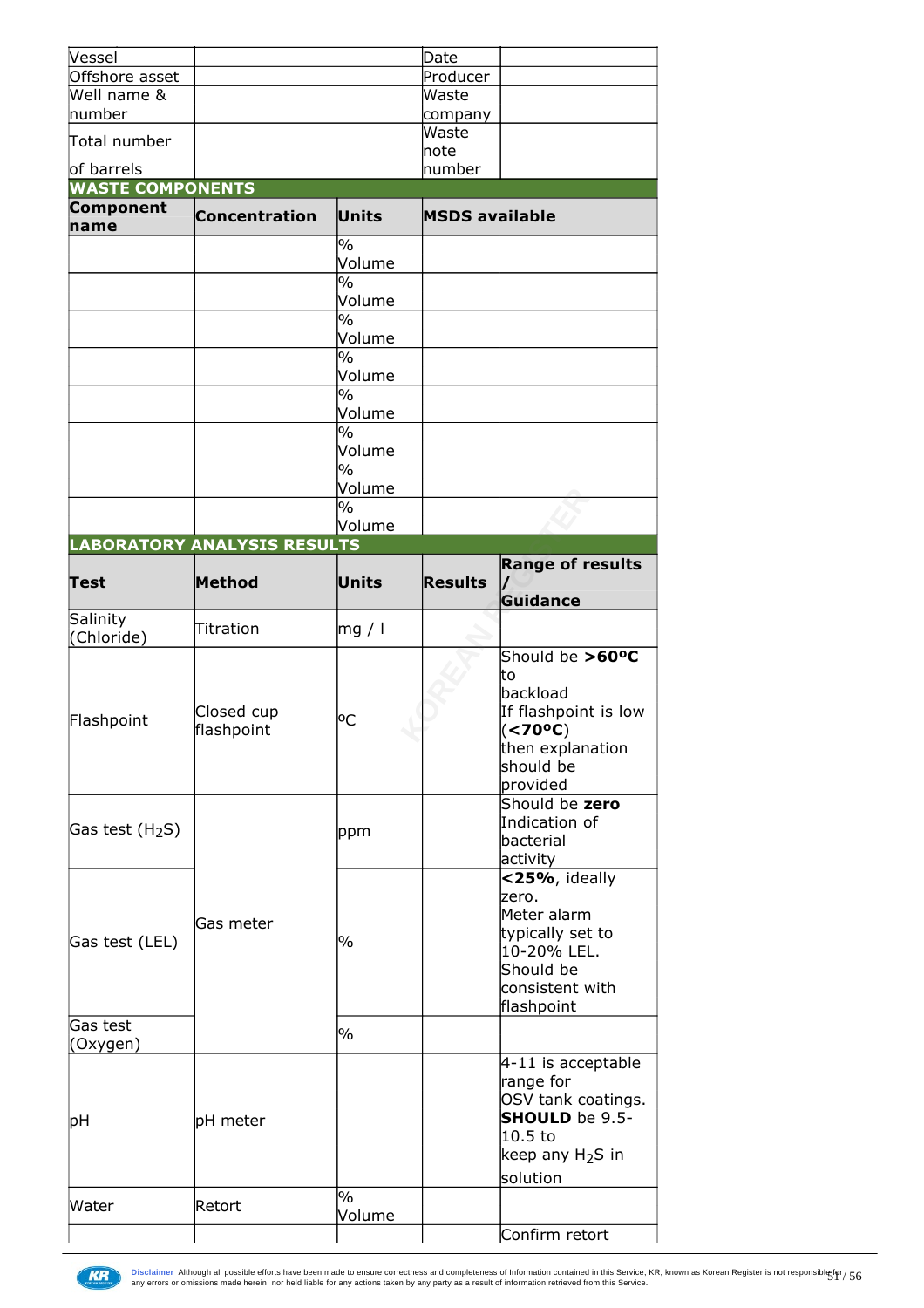| Oil content                                                                                                               | lRetort                                            | %<br>Volume    |  | report agrees<br>with appendix 10 -<br>F,<br>Section 4<br>components and<br>waste consignment<br>note                   |  |
|---------------------------------------------------------------------------------------------------------------------------|----------------------------------------------------|----------------|--|-------------------------------------------------------------------------------------------------------------------------|--|
| Solids                                                                                                                    | Retort                                             | $\%$<br>Volume |  | Confirm retort<br>report agrees<br>with appendix 10 -<br>F,<br>Section 4<br>components and<br>waste consignment<br>note |  |
| Bulk specific<br>gravity                                                                                                  |                                                    | SG             |  | 2.5<br>If >2.5 seek further<br>guidance on vessel<br>capability                                                         |  |
| Appearance                                                                                                                |                                                    |                |  |                                                                                                                         |  |
| Odour                                                                                                                     |                                                    |                |  |                                                                                                                         |  |
| Date and time                                                                                                             |                                                    |                |  |                                                                                                                         |  |
| of analysis                                                                                                               |                                                    |                |  |                                                                                                                         |  |
| do so                                                                                                                     | Analysis to be conducted by person competent to    |                |  | Comments<br>(Yes / No /<br>Details)                                                                                     |  |
|                                                                                                                           | This liquid has been analysed as per GOMO appendix |                |  |                                                                                                                         |  |
| l10 – F<br>and it is my opinion that it is safe for carriage in a<br>standard clean<br>OSV bulk tank.                     |                                                    |                |  |                                                                                                                         |  |
|                                                                                                                           | This liquid has been analysed as per GOMO appendix |                |  |                                                                                                                         |  |
| $ 10 - F$ and will                                                                                                        |                                                    |                |  |                                                                                                                         |  |
| be loaded into a tank with residues / existing cargo.<br>Compatibility<br>has been risk assessed and found to be safe for |                                                    |                |  |                                                                                                                         |  |
| carriage.<br><b>H<sub>2</sub>S Avoidance</b>                                                                              |                                                    |                |  |                                                                                                                         |  |
|                                                                                                                           |                                                    |                |  |                                                                                                                         |  |
| Details of mandatory wet bulk waste treatment with<br>biocide                                                             |                                                    |                |  |                                                                                                                         |  |
| (chemical / quantity)                                                                                                     |                                                    |                |  |                                                                                                                         |  |
| Details of wet bulk waste treatment in order to produce<br>pH of                                                          |                                                    |                |  |                                                                                                                         |  |
| between 9.5 and 10.5 (chemical / quantity)<br>Has waste handling facility been informed of volume                         |                                                    |                |  |                                                                                                                         |  |
| and ETA                                                                                                                   |                                                    |                |  |                                                                                                                         |  |
| onshore? (Yes / No)                                                                                                       |                                                    |                |  |                                                                                                                         |  |
| Does the waste handling facility have the capability to<br>take off the                                                   |                                                    |                |  |                                                                                                                         |  |
|                                                                                                                           | waste at the first port call? (Yes / No)           |                |  |                                                                                                                         |  |
|                                                                                                                           | <b>Name</b>                                        | Signature      |  | <b>Date</b>                                                                                                             |  |
| Analyst                                                                                                                   |                                                    |                |  |                                                                                                                         |  |
| Operations<br>Representative                                                                                              |                                                    |                |  |                                                                                                                         |  |

# **APPENDIX 3**

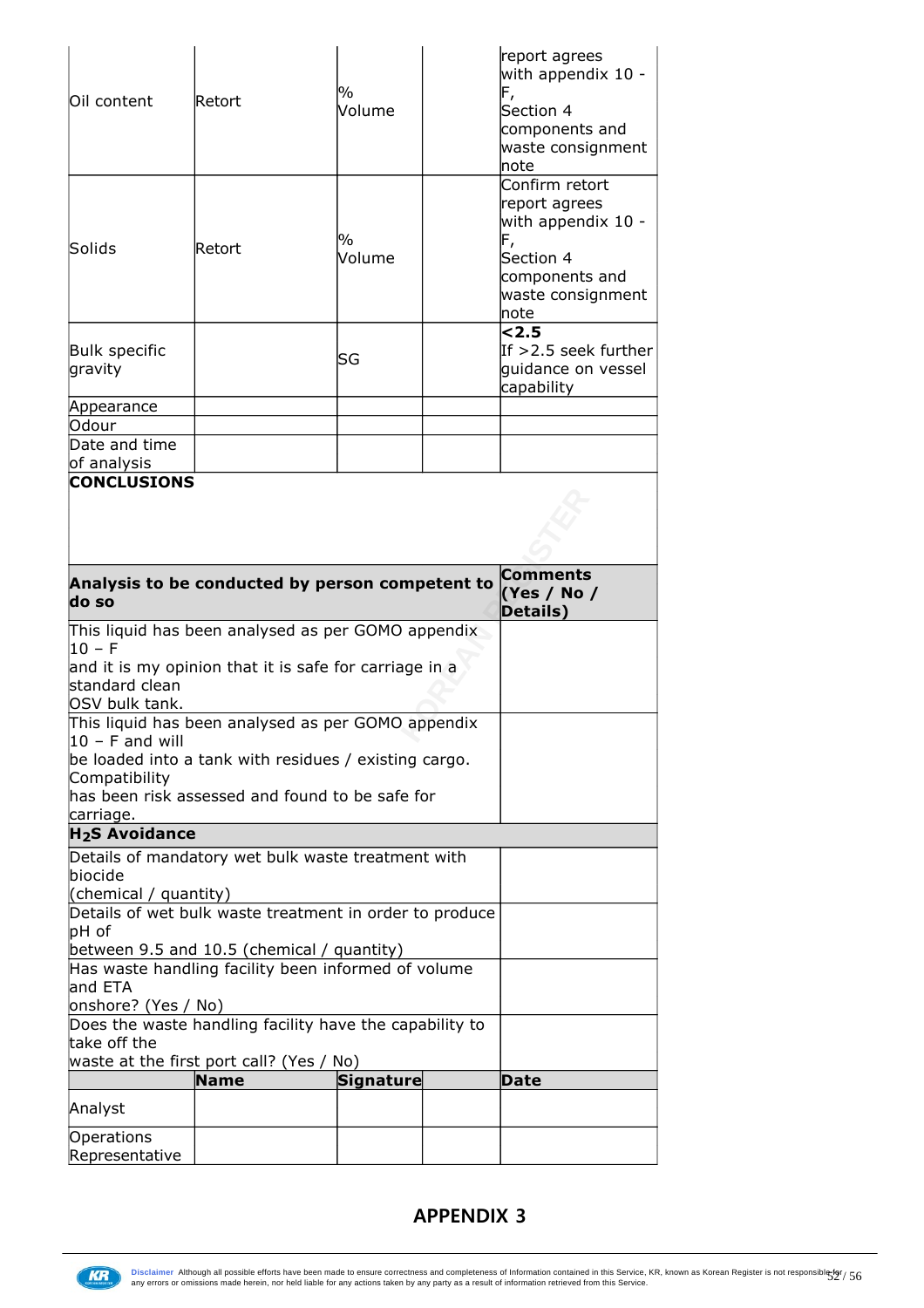# **MODEL FORMAT FOR THE PROCEDURE FOR DISCHARGING AND LOADING PORTABLE TANKS CONTAINING DANGEROUS GOODS CARRIED AS DECK TANKS ON OFFSHORE SUPPORT VESSELS**

# **Table of contents**

1 Purpose

2 Application

3 References, definitions and responsibilities

4 Description of the deck spread equipment and arrangements

.1 General arrangements of deck spread

.2 Discharging and loading operations for portable tanks

.3 Additional operational information

Attachments:

- 1 Summary covering description of intended offshore campaign
- 2 Related discharge permits from local water jurisdictions
- 3 Material safety data sheets
- 4 Sea fastening arrangements and calculations
- 5 Deck arrangements and pipeline drawing
- 6 Portable tank information and details

# **1 PURPOSE**

1.1 The purpose of this Procedure is to identify the arrangements and equipment required to enable compliance with MARPOL Annex II and the IMDG Code, and to identify for the vessel's officers all operational procedures with respect to cargo handling, tank cleaning, slops handling, ballasting and deballasting which should be followed in order to comply with the requirements of MARPOL Annex II. the arrangements and equipt<br>
I to identify for the vessel's contained to identify for the vessel's contained and debanged the summary of the shipment<br>
I ion aspects of the shipment<br>
I in accordance with chapter

1.2 This Procedure covers all marine transportation aspects of the shipment for the products identified in the cargo list of the Certificate of Fitness issued, and in accordance with chapter 16 of the present Code describing the provisions for loading, sea passage, offshore discharge, return voyage and subsequent unloading of those tanks to shore.

1.3 This Procedure should include:

- .1 a summary giving a description of the intended offshore campaign;
- .2 related discharge permits from local water jurisdictions;
- .3 material safety data sheets;
- .4 sea fastening arrangements and calculations;
- .5 deck arrangements and pipeline drawing; and
- .6 portable tank information and details.

#### **2 APPLICATION**

This Procedure applies to all personnel on OSVs involved in the handling and discharging or loading of the products listed in the cargo list of the Certificate of Fitness issued, and in accordance with chapter 17 of the present Code. It is intended to be an informative document for those involved in the safe management of the installed deck spread and for the Administration concerned with enforcing safe working practices while these operations are being conducted.

# **3 REFERENCES, DEFINITIONS AND RESPONSIBILITIES**

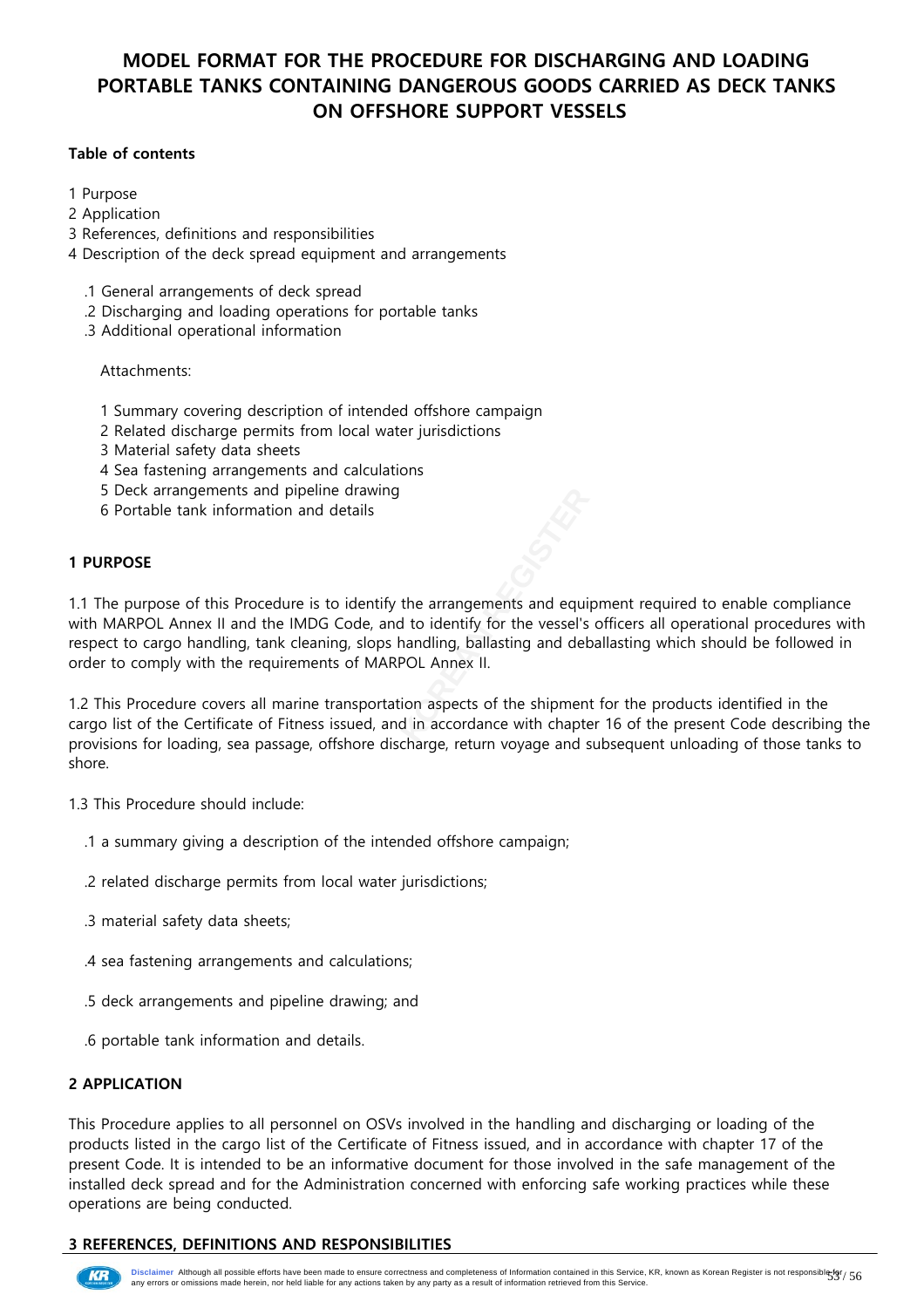# **3.1 References**

The proposed operations should be carried out in accordance with the following:

.1 International Maritime Dangerous Goods Code (IMDG Code), as amended

The IMDG Code, as amended, is used as a basis for national regulations in pursuance of their obligation under SOLAS chapter VIII and MARPOL Annex III. Observance of the Code harmonizes the practices and procedures followed in the carriage of dangerous goods by sea and ensures compliance with the mandatory requirements of SOLAS and MARPOL Annex III.

.2 Guidelines for the design and construction of offshore supply vessels, 2006

These Guidelines have been developed for the design and construction of new offshore supply vessels with a view to promoting the safety of such vessels and their personnel, recognizing the unique design features and service characteristics of these vessels.

The Guidelines furthermore provide a standard of safety equivalent to the relevant requirements of SOLAS, and in particular to the stability criteria of the International Code on Intact Stability, 2008 (2008 IS Code), as amended.

.3 International Code for the Construction and Equipment of Ships Carrying Dangerous Chemicals in Bulk (IBC Code)

[The IBC Code was adopted by the Marine Environment Protection Committee of the Organization by resolution](http://103.12.248.9usercommontreeredirect.aspx?category_id=43070&node_type=normal&is_leaf=true&is_viewchild=true) MEPC.19(22), as amended, provided that such amendments were adopted and brought into force in accordance with the requirements of article 16 of MARPOL concerning amendment procedures applicable to an appendix to an annex. Equipment of Ships Carryin<br>
Stromment Protection Commit<br>
Internal amendments were adopted<br>
DL concerning amendment pr<br>
Stroman Regional Stroman<br>
Stroman Regional Stroman<br>
Regional Stroman Regional<br>
Regional Stroman Regiona

.4 Code for the Transport and Handling of Hazardous and Noxious Liquid Substances in Bulk on Offshore Support Vessels (OSV Chemical Code)

# **3.2 Definitions**

3.2.1 Dangerous goods are those substances (including mixtures and solutions) and articles subject to the requirements of the IMDG Code assigned to one of the Classes 1-9 according to the hazard or the most predominant of the hazards present.

3.2.2 Marine pollutants are environmentally hazardous substances identified as marine pollutants in the IMDG Code, are considered a threat to marine life, and are carried under the requirements of MARPOL Annex III.

# **3.3 Responsibilities**

3.3.1 The OSV should be in compliance with section 17.3 of the present Code.

3.3.2 Master: The master of the supply vessel involved in the transportation is responsible for all activities carried out on his or her vessel. The master has the authority to stop any operation he or she considers to be unsafe, that puts personnel or the vessel at risk or that could pollute the environment.

3.3.3 Specialist operator: The specialist operator, if required, will be the person/contractor responsible for the cargo transfer operations with regards to the deck spread. He or she will be additional to the normal vessel crew, and directly responsible to the master.

# **4 DESCRIPTION OF THE DECK SPREAD EQUIPMENT AND ARRANGEMENTS**

# **4.1 General arrangements of deck spread**

4.1.1 This should contain a brief description of the cargo deck area of the vessel with the main features of the portable tanks and their positions on the deck taking into consideration the definition of "cargo area" in 1.2.7 of

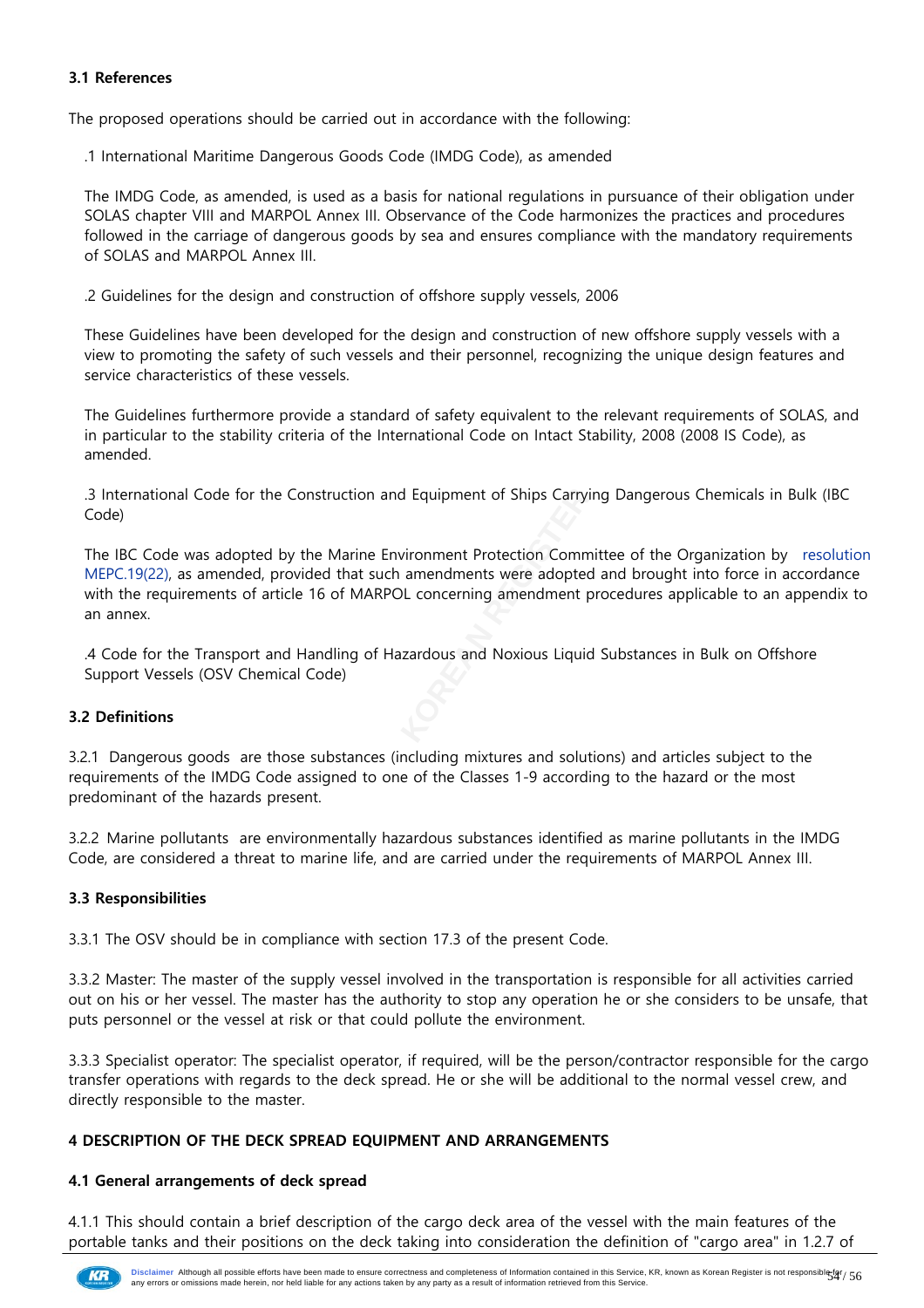the present Code.

4.1.2 A brief description of the physical arrangements for the securing of the portable tanks, pipelines and other equipment to the deck of the vessel should also contain details of deck protection systems, etc.

# **4.1.3 Description of deck spread pumping and piping arrangements**

This section should contain a description of the pumping and piping arrangements. Line or schematic drawings should be provided showing the following and be supported by textual explanation where necessary:

.1 cargo piping arrangements with diameters;

- .2 cargo piping arrangements that cross-connect to the vessel's bulk tanks;
- .3 cargo pumping arrangements with pump capacities;
- .4 location of suction points of cargo lines and valve position for every portable tank;
- .5 stripping or blowing back arrangements;

.6 quantity and pressure of nitrogen or carbon dioxide required for line blowing and inerting if applicable; and

.7 tank ventilation arrangements and position of vent outlets, etc.

# **4.1.4 Description of the portable tank ventilation systems**

This section should contain a description of the portable tank ventilation system and details to prevent accumulation of vapours on the deck area, based on the properties of the tank contents. of vent outlets, etc.<br> **KOREAN REGISTERS**<br> **KOREAN REGISTERS**<br> **KOREAN REGISTERS**<br> **KOREAN REGISTERS**<br> **KOREAN REGISTERS**<br> **KOREAN REGISTERS**<br> **KOREAN REGISTERS**<br> **KOREAN REGISTERS**<br> **KOREAN REGISTERS**<br> **KOREAN REGISTERS** 

# **4.1.5 Description of securing arrangements of tanks and pipelines**

This section should contain a description of securing arrangements of tanks and pipelines.

# **4.2 Discharging and loading operations for portable tanks**

This section should contain a description of and operational procedures for the loading and discharging of the portable tank while on board the vessel and they are supported by text regarding the following:

.1 inerting systems if required when carrying low-flashpoint products;

.2 suitable fire-fighting media determined to be effective for the substance being carried will be provided and available for immediate use during the transfer operation;

.3 spillage clean up material specific to the substance, if required, is available in the event of an incident;

.4 personal protective equipment, if required, will be provided for the operator loading the portable tank; this will be worn at all times, by those involved, during cargo handling operations; equipment supplied should be in addition to equipment required when carrying dangerous goods; and

.5 emergency procedures in the event of an incident.

#### **4.3 Additional operational information**

This section should contain additional details and a description of the operational procedures involved when the deck spread is in operation and should cover the following points:

.1 procedures to be followed in the event of a spillage and the disposal of the clean-up material;

.2 details of the blowback system and whether the residues are to be blown to the installation or to the tanks on deck;